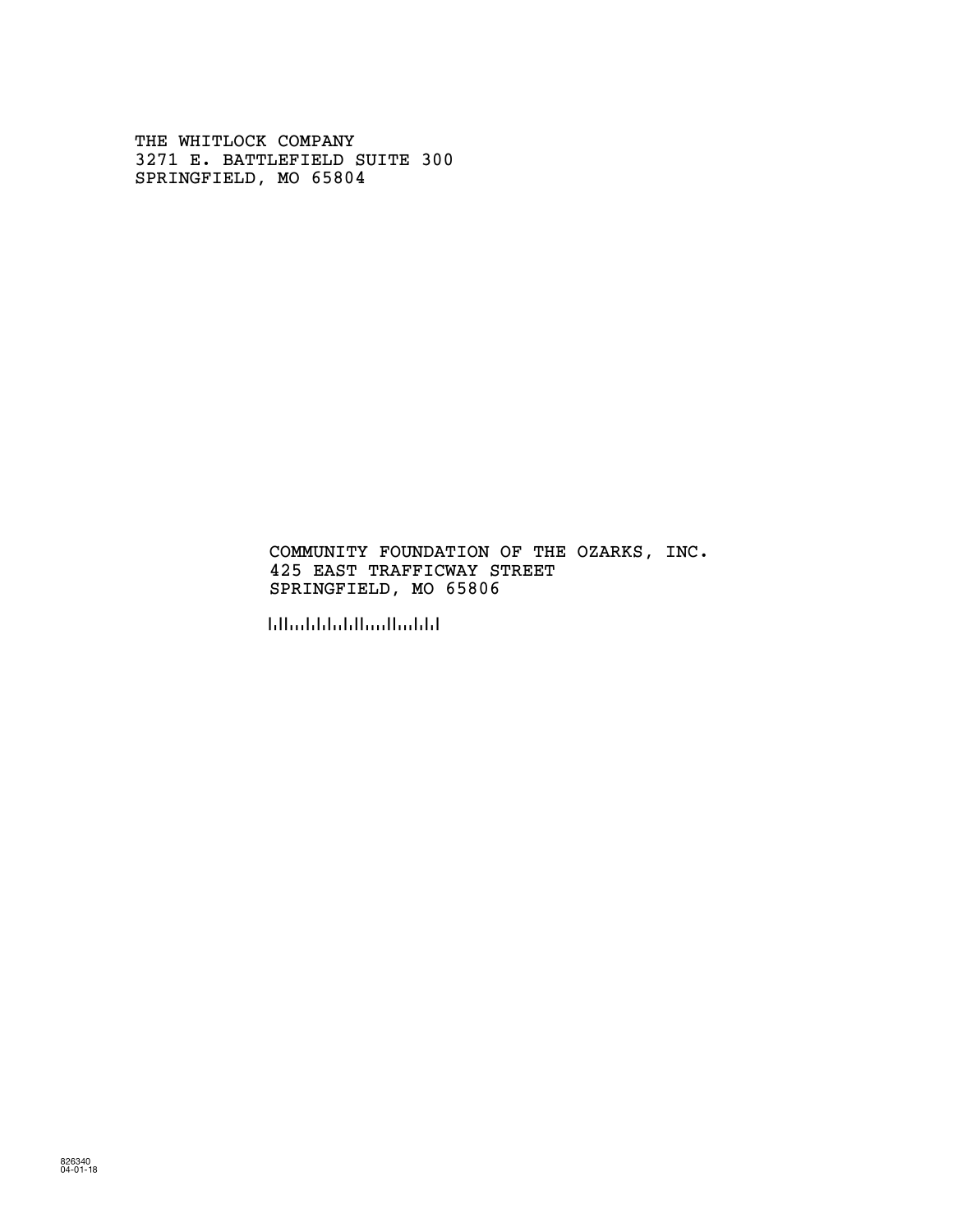Caution: Forms printed from within Adobe Acrobat products may not meet IRS or state taxing agency specifications. When using Acrobat, select the "Actual Size" in the Adobe "Print" dialog.

CLIENT'S COPY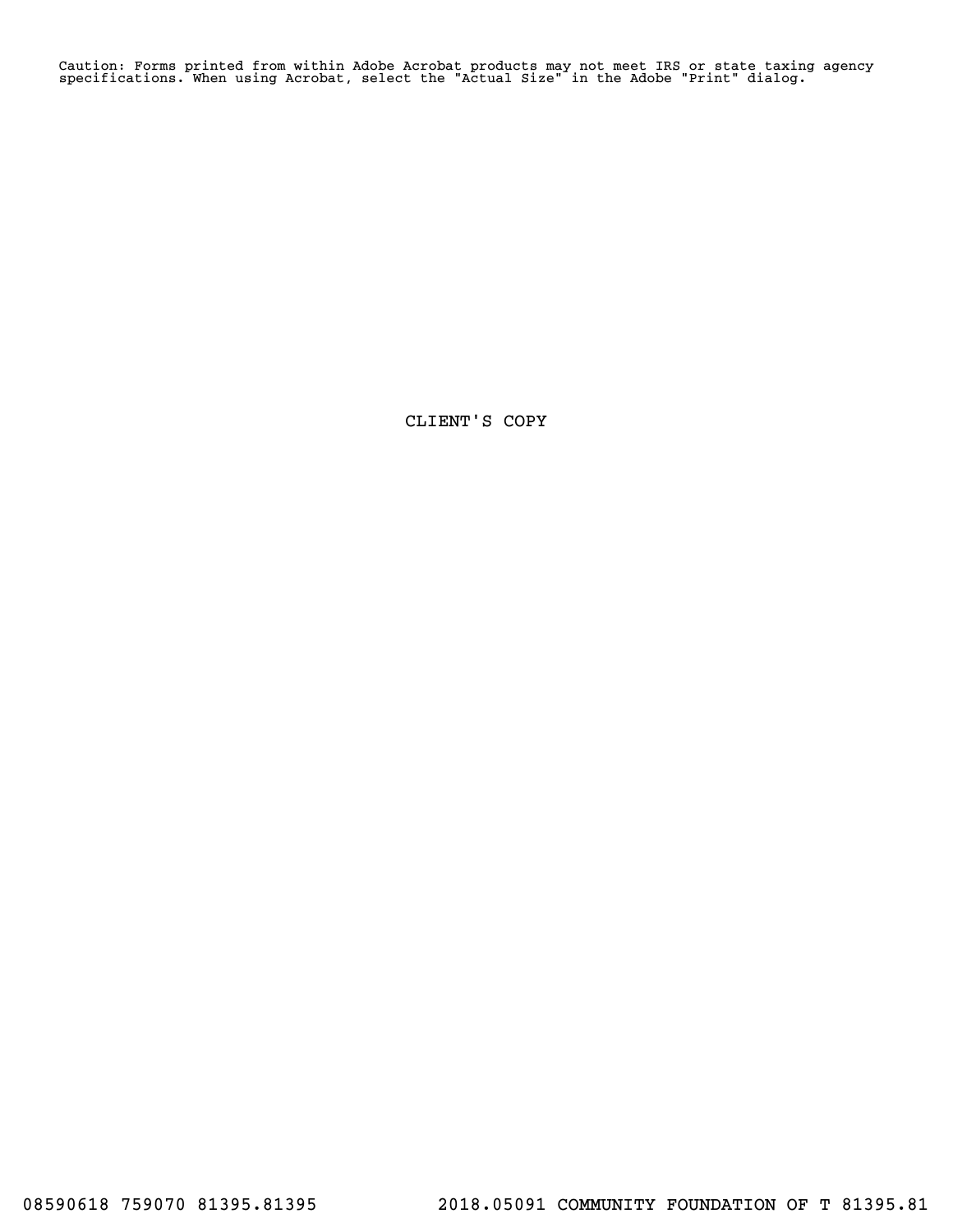

Community Foundation of the Ozarks, Inc. 425 East Trafficway Street Springfield, MO 65806

Community Foundation of the Ozarks, Inc.:

Enclosed are the original and one copy of the 2018 Exempt Organization return, as follows...

2018 Form 990

Each original should be dated, signed and filed in accordance with the filing instructions. The copy should be retained for your files.

Sincerely,

The Whitlock Company, LLP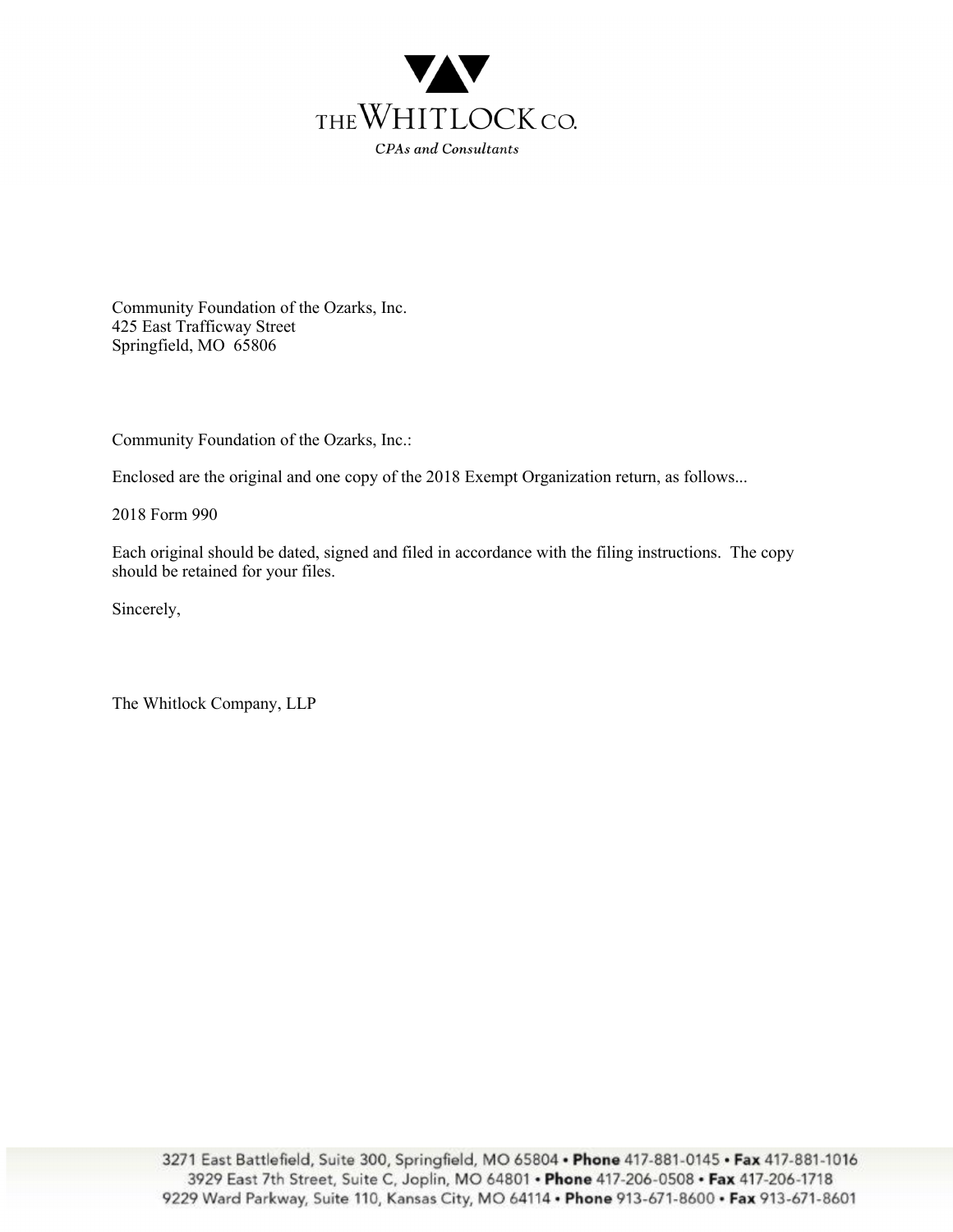# **TAX RETURN FILING INSTRUCTIONS**

FORM 990

#### **FOR THE YEAR ENDING**

June 30, 2019

### **Prepared For:**

Community Foundation of the Ozarks, Inc. 425 East Trafficway Street Springfield, MO 65806

## **Prepared By:**

THE WHITLOCK COMPANY 3271 E. BATTLEFIELD SUITE 300 SPRINGFIELD, MO 65804

#### **Amount Due or Refund:**

Not applicable

#### **Make Check Payable To:**

Not applicable

## **Mail Tax Return and Check (if applicable) To:**

Not applicable

#### **Return Must be Mailed On or Before:**

Not applicable

#### **Special Instructions:**

This return has qualified for electronic filing. After you have reviewed the return for completeness and accuracy, please sign, date and return Form 8879-EO to our office. We will transmit the return electronically to the IRS and no further action is required. Return Form 8879-EO to us as soon as possible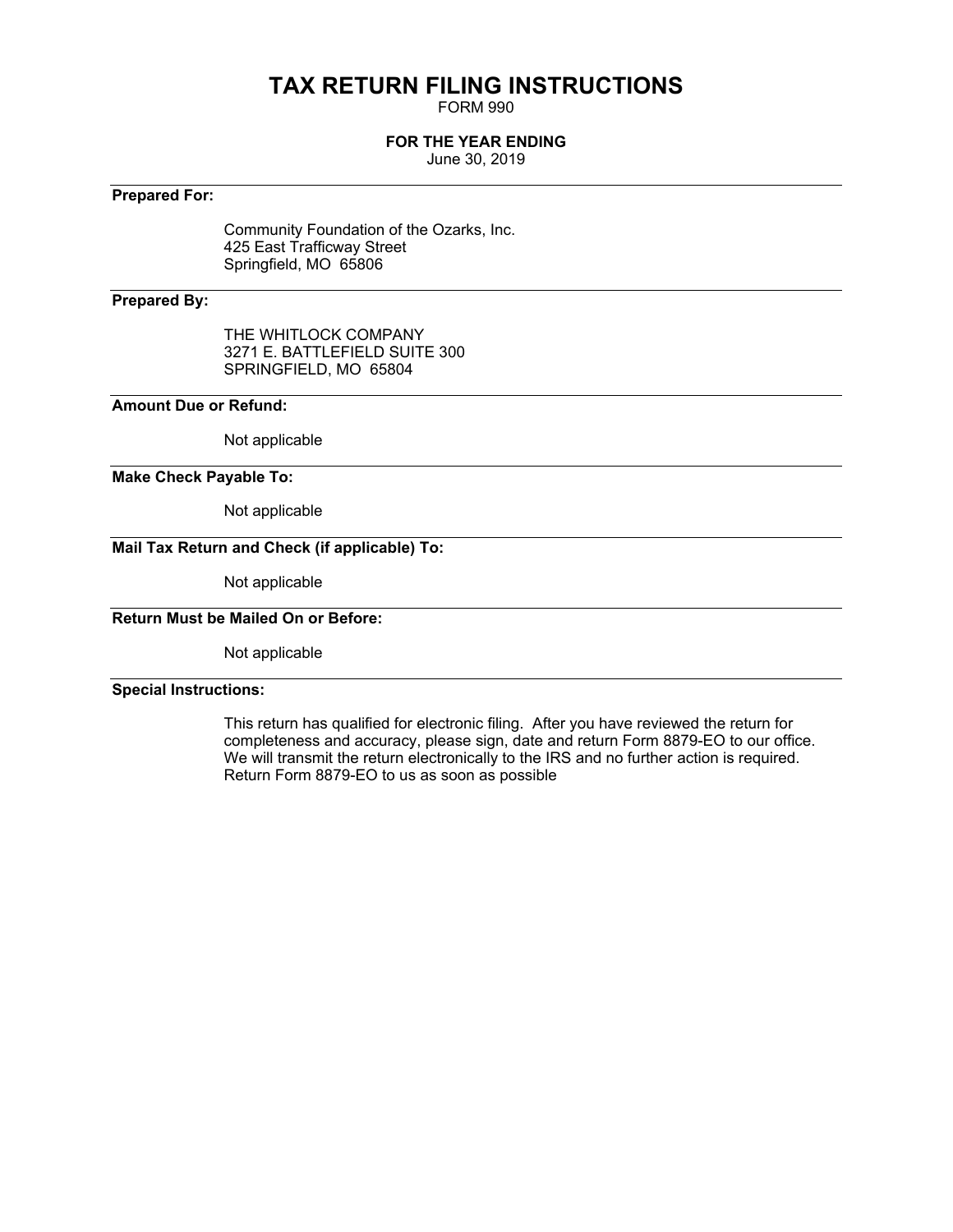|      | 8879-EO |  |  |
|------|---------|--|--|
| Form |         |  |  |

## **IRS e-file Signature Authorization for an Exempt Organization**

For calendar year 2018, or fiscal year beginning  $\rm\,JUL~$   $1$   $\rm\,$  , 2018, and ending  $\rm\,JUN~$   $30$   $\rm\,$  , 20 $19$ 

**| Do not send to the IRS. Keep for your records.**

**2018**

Department of the Treasury Internal Revenue Service

Name of exempt organization

**Employer identification number | Go to www.irs.gov/Form8879EO for the latest information.**

#### COMMUNITY FOUNDATION OF THE OZARKS, INC. 23-7290968

Name and title of officer

#### PRESIDENT BRIAN FOGLE

 (Whole Dollars Only) **Part I Type of Return and Return Information** 

on line **1a, 2a, 3a, 4a,** or **5a,** below, and the amount on that line for the return being filed with this form was blank, then leave line **1b, 2b, 3b, 4b,** or **5b,** whichever is applicable, blank (do not enter -0-). But, if you entered -0- on the return, then enter -0- on the applicable line below. **Do not** complete more Check the box for the return for which you are using this Form 8879-EO and enter the applicable amount, if any, from the return. If you check the box than one line in Part I.

| <b>1a</b> Form 990 check here $\blacktriangleright$ $\boxed{\text{X}}$<br><b>b Total revenue,</b> if any (Form 990, Part VIII, column (A), line 12) | 1b  | 33,557,018. |
|-----------------------------------------------------------------------------------------------------------------------------------------------------|-----|-------------|
| 2a Form 990-EZ check here $\blacktriangleright$<br>b Total revenue, if any (Form 990-EZ, line 9)                                                    | 2b  |             |
| 3a Form 1120-POL check here                                                                                                                         | 3b  |             |
| 4a Form 990-PF check here $\blacktriangleright$<br><b>b</b> Tax based on investment income (Form 990-PF, Part VI, line 5) <b>http://www.</b>        | -4b |             |
| 5a Form 8868 check here $\blacktriangleright$<br><b>b</b> Balance Due (Form 8868, line 3c)                                                          | 5b  |             |
|                                                                                                                                                     |     |             |

#### **Part II Declaration and Signature Authorization of Officer**

**(a)** an acknowledgement of receipt or reason for rejection of the transmission, (b) the reason for any delay in processing the return or refund, and (c) Under penalties of perjury, I declare that I am an officer of the above organization and that I have examined a copy of the organization's 2018 electronic return and accompanying schedules and statements and to the best of my knowledge and belief, they are true, correct, and complete. I further declare that the amount in Part I above is the amount shown on the copy of the organization's electronic return. I consent to allow my intermediate service provider, transmitter, or electronic return originator (ERO) to send the organization's return to the IRS and to receive from the IRS the date of any refund. If applicable, I authorize the U.S. Treasury and its designated Financial Agent to initiate an electronic funds withdrawal (direct debit) entry to the financial institution account indicated in the tax preparation software for payment of the organization's federal taxes owed on this return, and the financial institution to debit the entry to this account. To revoke a payment, I must contact the U.S. Treasury Financial Agent at 1-888-353-4537 no later than 2 business days prior to the payment (settlement) date. I also authorize the financial institutions involved in the processing of the electronic payment of taxes to receive confidential information necessary to answer inquiries and resolve issues related to the payment. I have selected a personal identification number (PIN) as my signature for the organization's electronic return and, if applicable, the organization's consent to electronic funds withdrawal.

#### **Officer's PIN: check one box only**

| lauthorize THE WHITLOCK COMPANY<br>X                                                                                                                                                                                                                                                                                                                                             | 81395<br>to enter my PIN                          |
|----------------------------------------------------------------------------------------------------------------------------------------------------------------------------------------------------------------------------------------------------------------------------------------------------------------------------------------------------------------------------------|---------------------------------------------------|
| ERO firm name                                                                                                                                                                                                                                                                                                                                                                    | Enter five numbers, but<br>do not enter all zeros |
| as my signature on the organization's tax year 2018 electronically filed return. If I have indicated within this return that a copy of the return<br>is being filed with a state agency(ies) regulating charities as part of the IRS Fed/State program, I also authorize the aforementioned ERO to<br>enter my PIN on the return's disclosure consent screen.                    |                                                   |
| As an officer of the organization, I will enter my PIN as my signature on the organization's tax year 2018 electronically filed return. If I have<br>indicated within this return that a copy of the return is being filed with a state agency(ies) regulating charities as part of the IRS Fed/State<br>program, I will enter my PIN on the return's disclosure consent screen. |                                                   |
| Officer's signature $\blacktriangleright$                                                                                                                                                                                                                                                                                                                                        | Date $\blacktriangleright$                        |
| <b>Certification and Authentication</b><br>Part III                                                                                                                                                                                                                                                                                                                              |                                                   |
| <b>ERO's EFIN/PIN.</b> Enter your six-digit electronic filing identification                                                                                                                                                                                                                                                                                                     |                                                   |
| number (EFIN) followed by your five-digit self-selected PIN.                                                                                                                                                                                                                                                                                                                     | 43066899999<br>Do not enter all zeros             |
| I certify that the above numeric entry is my PIN, which is my signature on the 2018 electronically filed return for the organization indicated above. I<br>confirm that I am submitting this return in accordance with the requirements of Pub. 4163, Modernized e-File (MeF) Information for Authorized IRS<br>e-file Providers for Business Returns.                           |                                                   |
| ERO's signature $\blacktriangleright$                                                                                                                                                                                                                                                                                                                                            | Date $\blacktriangleright$                        |
| <b>ERO Must Retain This Form - See Instructions</b>                                                                                                                                                                                                                                                                                                                              |                                                   |
| Do Not Submit This Form to the IRS Unless Requested To Do So                                                                                                                                                                                                                                                                                                                     |                                                   |
| LHA For Paperwork Reduction Act Notice, see instructions.                                                                                                                                                                                                                                                                                                                        | Form 8879-EO (2018)                               |
| 823051 10-26-18                                                                                                                                                                                                                                                                                                                                                                  |                                                   |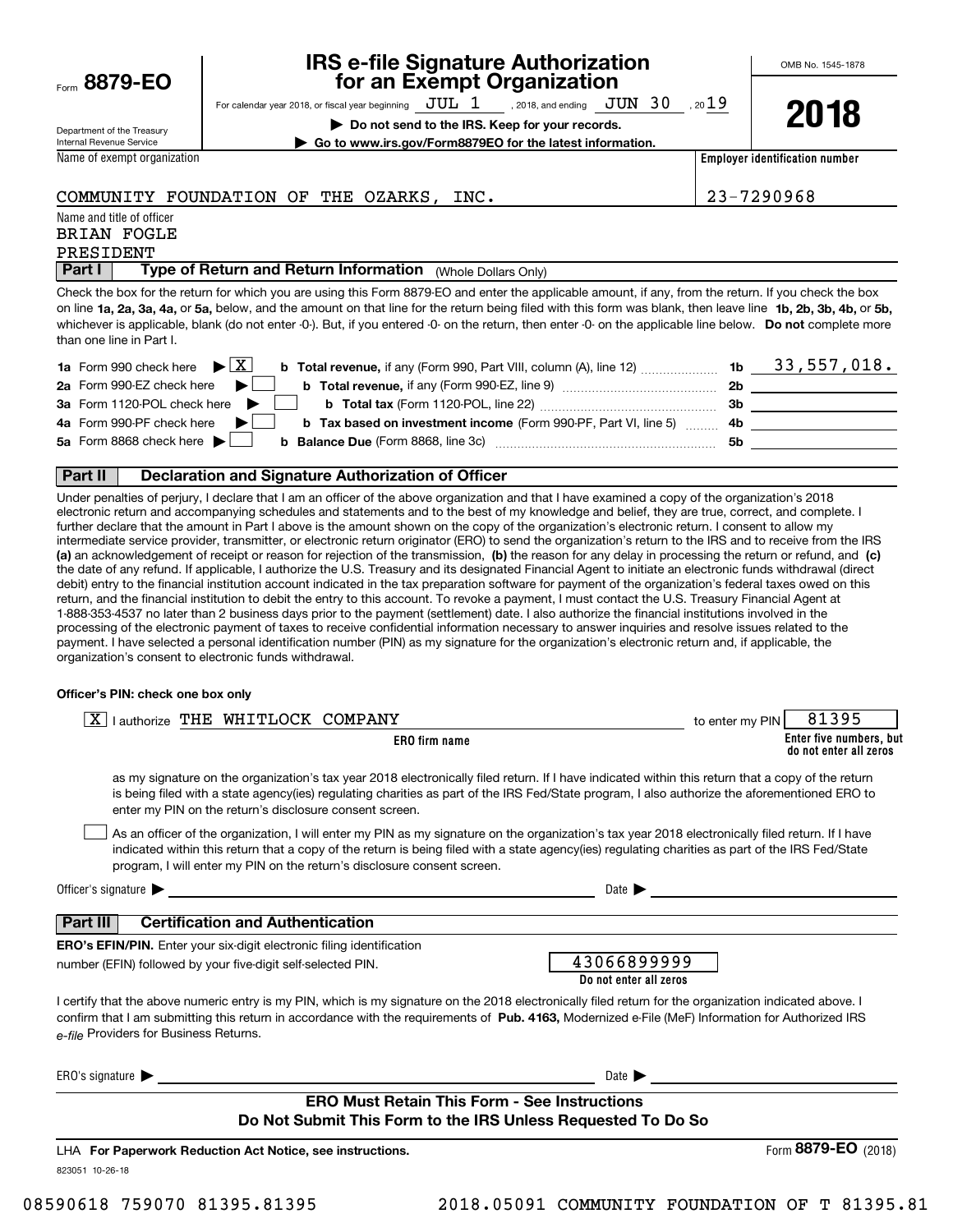| Form <b>990</b><br>Department of the Treasury<br>Internal Revenue Service<br><b>B</b> Check if<br>applicable:<br>Address<br>change<br>Name<br>change<br>Initial<br>return | Under section 501(c), 527, or 4947(a)(1) of the Internal Revenue Code (except private foundations)<br>Do not enter social security numbers on this form as it may be made public.<br>Go to www.irs.gov/Form990 for instructions and the latest information.<br>JUL 1, 2018<br>A For the 2018 calendar year, or tax year beginning<br><b>C</b> Name of organization |            | and ending JUN 30, 2019                             | <b>Open to Public</b><br><b>Inspection</b>                |
|---------------------------------------------------------------------------------------------------------------------------------------------------------------------------|--------------------------------------------------------------------------------------------------------------------------------------------------------------------------------------------------------------------------------------------------------------------------------------------------------------------------------------------------------------------|------------|-----------------------------------------------------|-----------------------------------------------------------|
|                                                                                                                                                                           |                                                                                                                                                                                                                                                                                                                                                                    |            |                                                     |                                                           |
|                                                                                                                                                                           |                                                                                                                                                                                                                                                                                                                                                                    |            |                                                     |                                                           |
|                                                                                                                                                                           |                                                                                                                                                                                                                                                                                                                                                                    |            |                                                     |                                                           |
|                                                                                                                                                                           |                                                                                                                                                                                                                                                                                                                                                                    |            |                                                     |                                                           |
|                                                                                                                                                                           |                                                                                                                                                                                                                                                                                                                                                                    |            | D Employer identification number                    |                                                           |
|                                                                                                                                                                           | COMMUNITY FOUNDATION OF THE OZARKS, INC.                                                                                                                                                                                                                                                                                                                           |            |                                                     |                                                           |
|                                                                                                                                                                           | Doing business as                                                                                                                                                                                                                                                                                                                                                  |            |                                                     | 23-7290968                                                |
| Final                                                                                                                                                                     | Number and street (or P.O. box if mail is not delivered to street address)<br>425 EAST TRAFFICWAY STREET                                                                                                                                                                                                                                                           | Room/suite | E Telephone number                                  | $(417)864-6199$                                           |
| lreturn/<br>termin-                                                                                                                                                       | City or town, state or province, country, and ZIP or foreign postal code                                                                                                                                                                                                                                                                                           |            | G Gross receipts \$                                 | 43, 229, 977.                                             |
| ated<br> Amended                                                                                                                                                          | SPRINGFIELD, MO<br>65806                                                                                                                                                                                                                                                                                                                                           |            | $H(a)$ is this a group return                       |                                                           |
| ∫return<br> Applica-<br>tion                                                                                                                                              | F Name and address of principal officer: BRIAN FOGLE                                                                                                                                                                                                                                                                                                               |            | for subordinates?                                   | $\sqrt{}$ Yes $\sqrt{}$ X $\sqrt{}$ No                    |
| pending                                                                                                                                                                   | 425 EAST TRAFFICWAY, SPRINGFIELD,<br>МO                                                                                                                                                                                                                                                                                                                            | 65806      | $H(b)$ Are all subordinates included? $\Box$ Yes    | ∣No                                                       |
|                                                                                                                                                                           | Tax-exempt status: $\boxed{\mathbf{X}}$ 501(c)(3) [<br>$501(c)$ (<br>$\sqrt{\frac{1}{1}}$ (insert no.)<br>$4947(a)(1)$ or                                                                                                                                                                                                                                          | 527        |                                                     | If "No," attach a list. (see instructions)                |
|                                                                                                                                                                           | J Website: WWW.CFOZARKS.ORG                                                                                                                                                                                                                                                                                                                                        |            | $H(c)$ Group exemption number $\blacktriangleright$ |                                                           |
|                                                                                                                                                                           | <b>K</b> Form of organization: $\boxed{\mathbf{X}}$ Corporation<br>Other $\blacktriangleright$<br>Trust<br>Association                                                                                                                                                                                                                                             |            |                                                     | L Year of formation: $1973$ M State of legal domicile: MO |
| Part I                                                                                                                                                                    | Summary                                                                                                                                                                                                                                                                                                                                                            |            |                                                     |                                                           |
| 1.                                                                                                                                                                        | Briefly describe the organization's mission or most significant activities: TO ADMINISTER FUNDS FOR DONORS                                                                                                                                                                                                                                                         |            |                                                     |                                                           |
|                                                                                                                                                                           | AND AGENCIES AND PROVIDE GRANTMAKING SERVICES TO NONPROFITS IN                                                                                                                                                                                                                                                                                                     |            |                                                     |                                                           |
| 2                                                                                                                                                                         | Check this box $\blacktriangleright \Box$ if the organization discontinued its operations or disposed of more than 25% of its net assets.                                                                                                                                                                                                                          |            |                                                     |                                                           |
| З                                                                                                                                                                         | Number of voting members of the governing body (Part VI, line 1a)                                                                                                                                                                                                                                                                                                  |            | 3                                                   |                                                           |
| 4                                                                                                                                                                         |                                                                                                                                                                                                                                                                                                                                                                    |            | $\overline{\mathbf{4}}$                             |                                                           |
| 5                                                                                                                                                                         |                                                                                                                                                                                                                                                                                                                                                                    |            | $\overline{5}$                                      |                                                           |
|                                                                                                                                                                           |                                                                                                                                                                                                                                                                                                                                                                    |            | 6                                                   | 840                                                       |
| Activities & Governance                                                                                                                                                   |                                                                                                                                                                                                                                                                                                                                                                    |            | 7a                                                  |                                                           |
|                                                                                                                                                                           |                                                                                                                                                                                                                                                                                                                                                                    |            | 7b                                                  |                                                           |
|                                                                                                                                                                           |                                                                                                                                                                                                                                                                                                                                                                    |            | <b>Prior Year</b>                                   | <b>Current Year</b>                                       |
| 8                                                                                                                                                                         | Contributions and grants (Part VIII, line 1h)                                                                                                                                                                                                                                                                                                                      |            | 30,654,947.                                         | $\overline{25,378,811}$ .                                 |
| 9                                                                                                                                                                         | Program service revenue (Part VIII, line 2g)                                                                                                                                                                                                                                                                                                                       |            | 0.                                                  | 602,470.                                                  |
| Revenue<br>10                                                                                                                                                             |                                                                                                                                                                                                                                                                                                                                                                    |            | 6, 383, 679.                                        | 7,575,737.                                                |
| 11                                                                                                                                                                        | Other revenue (Part VIII, column (A), lines 5, 6d, 8c, 9c, 10c, and 11e)                                                                                                                                                                                                                                                                                           |            | 520, 207.                                           |                                                           |
| 12                                                                                                                                                                        | Total revenue - add lines 8 through 11 (must equal Part VIII, column (A), line 12)                                                                                                                                                                                                                                                                                 |            | 37,558,833.                                         | 33,557,018.                                               |
| 13                                                                                                                                                                        | Grants and similar amounts paid (Part IX, column (A), lines 1-3)                                                                                                                                                                                                                                                                                                   |            | 16, 417, 199.                                       | 17,849,443.                                               |
| 14                                                                                                                                                                        |                                                                                                                                                                                                                                                                                                                                                                    |            | 0.                                                  |                                                           |
|                                                                                                                                                                           | 15 Salaries, other compensation, employee benefits (Part IX, column (A), lines 5-10)                                                                                                                                                                                                                                                                               |            | 1,679,882.                                          | 1,791,340.                                                |
|                                                                                                                                                                           |                                                                                                                                                                                                                                                                                                                                                                    |            | 0.                                                  |                                                           |
| Expenses                                                                                                                                                                  | 59,043.<br><b>b</b> Total fundraising expenses (Part IX, column (D), line 25)                                                                                                                                                                                                                                                                                      |            |                                                     |                                                           |
| 17                                                                                                                                                                        | Other expenses (Part IX, column (A), lines 11a-11d, 11f-24e)                                                                                                                                                                                                                                                                                                       |            | 3,857,010.                                          | 3,096,333.                                                |
| 18                                                                                                                                                                        | Total expenses. Add lines 13-17 (must equal Part IX, column (A), line 25)                                                                                                                                                                                                                                                                                          |            | $\overline{21,954,091}$ .                           | 22,737,116.                                               |
| 19                                                                                                                                                                        |                                                                                                                                                                                                                                                                                                                                                                    |            | 15,604,742.                                         | 10,819,902.                                               |
| t Assets or<br>d Balances                                                                                                                                                 |                                                                                                                                                                                                                                                                                                                                                                    |            | <b>Beginning of Current Year</b>                    | <b>End of Year</b>                                        |
| 20                                                                                                                                                                        | Total assets (Part X, line 16)                                                                                                                                                                                                                                                                                                                                     |            | 283, 341, 041.                                      | 294, 361, 864.                                            |
| 21                                                                                                                                                                        | Total liabilities (Part X, line 26)                                                                                                                                                                                                                                                                                                                                |            | 84, 250, 515.                                       | 80,988,186.                                               |
| Jet                                                                                                                                                                       |                                                                                                                                                                                                                                                                                                                                                                    |            | 199,090,526.                                        | 213, 373, 678.                                            |
| -22<br>Part II                                                                                                                                                            | <b>Signature Block</b>                                                                                                                                                                                                                                                                                                                                             |            |                                                     |                                                           |

| Sign            | Signature of officer                                                              |                      |      | Date                        |
|-----------------|-----------------------------------------------------------------------------------|----------------------|------|-----------------------------|
| Here            | BRIAN FOGLE, PRESIDENT                                                            |                      |      |                             |
|                 | Type or print name and title                                                      |                      |      |                             |
|                 | Print/Type preparer's name                                                        | Preparer's signature | Date | <b>PTIN</b><br>Check        |
| Paid            | <b>ERIC LAMPE</b>                                                                 |                      |      | P01073622<br>self-emploved  |
| Preparer        | THE WHITLOCK COMPANY<br>Firm's name                                               |                      |      | 43-1365401<br>Firm's $EIN$  |
| Use Only        | Firm's address > 3271 E. BATTLEFIELD SUITE 300                                    |                      |      |                             |
|                 | SPRINGFIELD, MO 65804                                                             |                      |      | Phone no. $(417)881 - 0145$ |
|                 | May the IRS discuss this return with the preparer shown above? (see instructions) |                      |      | $\mathbf{X}$<br>Yes<br>No   |
| 832001 12-31-18 | LHA For Paperwork Reduction Act Notice, see the separate instructions.            |                      |      | Form 990 (2018)             |

SEE SCHEDULE O FOR ORGANIZATION MISSION STATEMENT CONTINUATION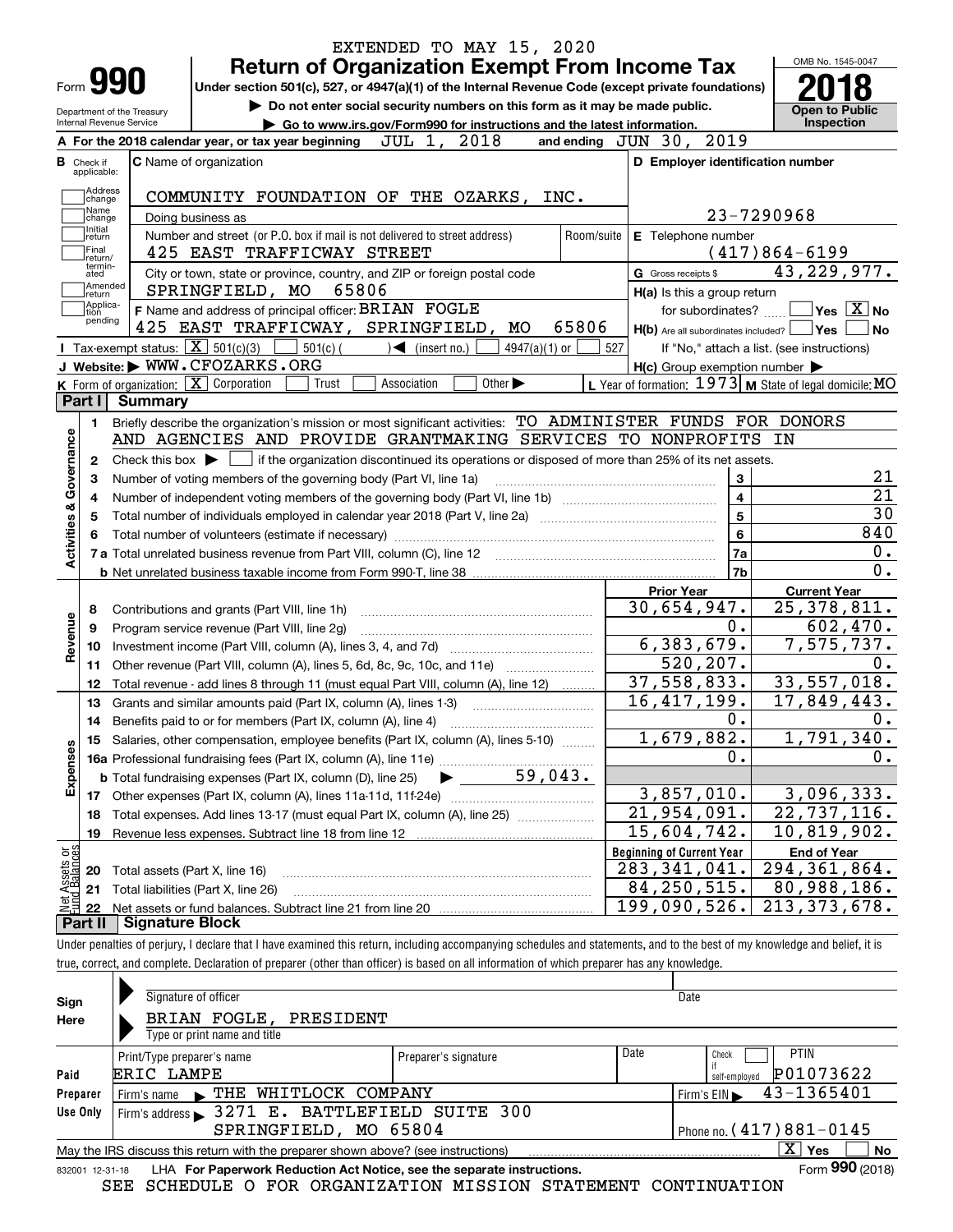|              | COMMUNITY FOUNDATION OF THE OZARKS, INC. 23-7290968<br>Form 990 (2018)<br>Part III   Statement of Program Service Accomplishments            | Page 2                                          |
|--------------|----------------------------------------------------------------------------------------------------------------------------------------------|-------------------------------------------------|
|              |                                                                                                                                              |                                                 |
| $\mathbf{1}$ | Briefly describe the organization's mission:                                                                                                 |                                                 |
|              | THE MISSION OF COMMUNITY FOUNDATION OF THE OZARKS IS TO ENHANCE THE                                                                          |                                                 |
|              | QUALITY OF LIFE FOR OUR CITIZENS NOW AND FOR FUTURE GENERATIONS BY                                                                           |                                                 |
|              | BUILDING COMMUNITY ENDOWMENTS, MEETING NEEDS THROUGH GRANTMAKING,                                                                            |                                                 |
|              | PROVIDING LEADERSHIP, AND PROMOTING COLLABORATION ON COMMUNITY ISSUES                                                                        |                                                 |
| $\mathbf{2}$ | Did the organization undertake any significant program services during the year which were not listed on the                                 |                                                 |
|              | prior Form 990 or 990-EZ?                                                                                                                    | $\sqrt{}$ Yes $\sqrt{}$ X $\sqrt{}$ No          |
|              | If "Yes." describe these new services on Schedule O.                                                                                         |                                                 |
| 3            | Did the organization cease conducting, or make significant changes in how it conducts, any program services?                                 | $\boxed{\phantom{1}}$ Yes $\boxed{\text{X}}$ No |
|              | If "Yes," describe these changes on Schedule O.                                                                                              |                                                 |
| 4            | Describe the organization's program service accomplishments for each of its three largest program services, as measured by expenses.         |                                                 |
|              | Section 501(c)(3) and 501(c)(4) organizations are required to report the amount of grants and allocations to others, the total expenses, and |                                                 |
|              | revenue, if any, for each program service reported.                                                                                          |                                                 |
| 4a           | $_{\rm \odot}$ ) (Expenses \$ $_{\rm \sim}$ 17, 849, 443. including grants of \$ $_{\rm \sim}$ 17, 849, 443. ) (Revenue \$<br>(Code:         | 602, 470.                                       |
|              | THE FOUNDATION RECEIVES, DISTRIBUTES AND ADMINISTERS FUNDS FOR                                                                               |                                                 |
|              | CHARITABLE AND PUBLIC PURPOSES, PRIMARILY PERMANENT ENDOWED FUNDS FOR                                                                        |                                                 |
|              | THE SPRINGFIELD METROPOLITAN AREA, REGIONAL COMMUNITY FOUNDATIONS AND                                                                        |                                                 |
|              | THE SOUTHERN TIER OF MISSOURI                                                                                                                |                                                 |
|              |                                                                                                                                              |                                                 |
|              |                                                                                                                                              |                                                 |
|              |                                                                                                                                              |                                                 |
|              |                                                                                                                                              |                                                 |
|              |                                                                                                                                              |                                                 |
|              |                                                                                                                                              |                                                 |
|              |                                                                                                                                              |                                                 |
|              |                                                                                                                                              |                                                 |
| 4b           |                                                                                                                                              |                                                 |
|              |                                                                                                                                              |                                                 |
|              |                                                                                                                                              |                                                 |
|              |                                                                                                                                              |                                                 |
|              |                                                                                                                                              |                                                 |
|              |                                                                                                                                              |                                                 |
|              |                                                                                                                                              |                                                 |
|              |                                                                                                                                              |                                                 |
|              |                                                                                                                                              |                                                 |
|              |                                                                                                                                              |                                                 |
|              |                                                                                                                                              |                                                 |
|              |                                                                                                                                              |                                                 |
|              |                                                                                                                                              |                                                 |
|              |                                                                                                                                              |                                                 |
| 4с           | (Code: ) (Expenses \$<br>(Revenue \$<br>including grants of \$                                                                               |                                                 |
|              |                                                                                                                                              |                                                 |
|              |                                                                                                                                              |                                                 |
|              |                                                                                                                                              |                                                 |
|              |                                                                                                                                              |                                                 |
|              |                                                                                                                                              |                                                 |
|              |                                                                                                                                              |                                                 |
|              |                                                                                                                                              |                                                 |
|              |                                                                                                                                              |                                                 |
|              |                                                                                                                                              |                                                 |
|              |                                                                                                                                              |                                                 |
|              |                                                                                                                                              |                                                 |
|              |                                                                                                                                              |                                                 |
| 4d           | Other program services (Describe in Schedule O.)                                                                                             |                                                 |
|              | (Expenses \$<br>including grants of \$<br>(Revenue \$                                                                                        |                                                 |
|              | 17,849,443.<br>4e Total program service expenses                                                                                             |                                                 |
|              |                                                                                                                                              | Form 990 (2018)                                 |
|              | 832002 12-31-18                                                                                                                              |                                                 |
|              |                                                                                                                                              |                                                 |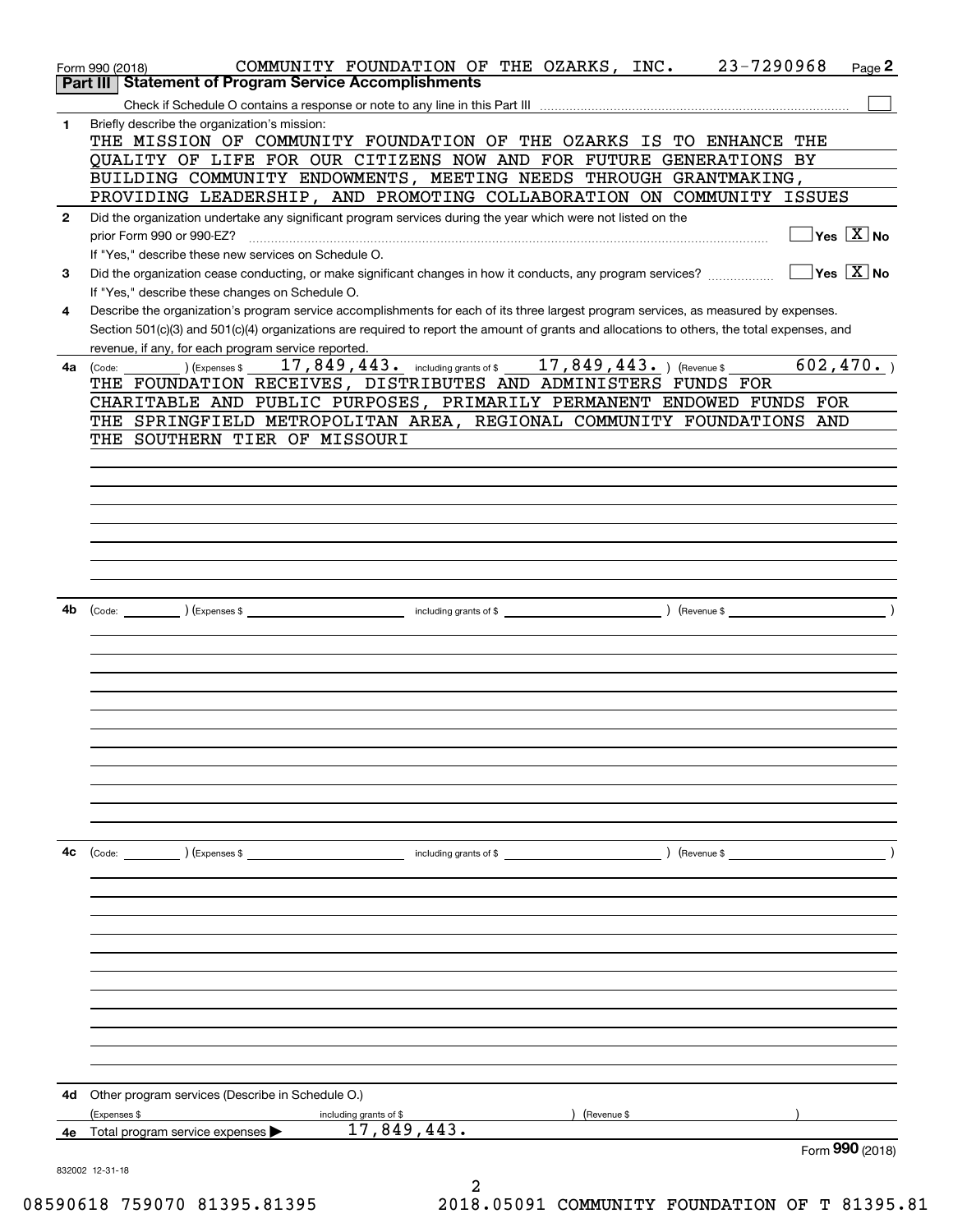|  | rm 990 (2018) |  |
|--|---------------|--|

| Is the organization described in section $501(c)(3)$ or $4947(a)(1)$ (other than a private foundation)?<br>1<br>х<br>1.<br>X<br>$\mathbf{2}$<br>2<br>Did the organization engage in direct or indirect political campaign activities on behalf of or in opposition to candidates for<br>3<br>x<br>3<br>Section 501(c)(3) organizations. Did the organization engage in lobbying activities, or have a section 501(h) election in effect<br>4<br>х<br>4<br>Is the organization a section 501(c)(4), 501(c)(5), or 501(c)(6) organization that receives membership dues, assessments, or<br>5<br>x<br>5<br>Did the organization maintain any donor advised funds or any similar funds or accounts for which donors have the right to<br>6<br>x<br>provide advice on the distribution or investment of amounts in such funds or accounts? If "Yes," complete Schedule D, Part I<br>6<br>Did the organization receive or hold a conservation easement, including easements to preserve open space,<br>7<br>x<br>7<br>Did the organization maintain collections of works of art, historical treasures, or other similar assets? If "Yes," complete<br>8<br>x<br>8<br>Did the organization report an amount in Part X, line 21, for escrow or custodial account liability, serve as a custodian for<br>9<br>amounts not listed in Part X; or provide credit counseling, debt management, credit repair, or debt negotiation services?<br>x<br>9<br>If "Yes," complete Schedule D, Part IV<br>Did the organization, directly or through a related organization, hold assets in temporarily restricted endowments, permanent<br>10<br>x<br>10<br>If the organization's answer to any of the following questions is "Yes," then complete Schedule D, Parts VI, VIII, VIII, IX, or X<br>11<br>as applicable.<br>a Did the organization report an amount for land, buildings, and equipment in Part X, line 10? If "Yes," complete Schedule D,<br>x<br>11a<br><b>b</b> Did the organization report an amount for investments - other securities in Part X, line 12 that is 5% or more of its total<br>x<br>11 <sub>b</sub><br>c Did the organization report an amount for investments - program related in Part X, line 13 that is 5% or more of its total<br>x<br>11c<br>d Did the organization report an amount for other assets in Part X, line 15 that is 5% or more of its total assets reported in<br>x<br>11d<br>X<br>11e<br>e Did the organization report an amount for other liabilities in Part X, line 25? If "Yes," complete Schedule D, Part X<br>Did the organization's separate or consolidated financial statements for the tax year include a footnote that addresses<br>f<br>x<br>the organization's liability for uncertain tax positions under FIN 48 (ASC 740)? If "Yes," complete Schedule D, Part X<br>11f<br>12a Did the organization obtain separate, independent audited financial statements for the tax year? If "Yes," complete<br>X<br>12a<br>Schedule D, Parts XI and XII<br><b>b</b> Was the organization included in consolidated, independent audited financial statements for the tax year?<br>12 <sub>b</sub><br>X<br>If "Yes," and if the organization answered "No" to line 12a, then completing Schedule D, Parts XI and XII is optional<br>х<br>13<br>13<br>$\mathbf X$<br>Did the organization maintain an office, employees, or agents outside of the United States?<br>14a<br>14a<br>Did the organization have aggregate revenues or expenses of more than \$10,000 from grantmaking, fundraising, business,<br>b<br>investment, and program service activities outside the United States, or aggregate foreign investments valued at \$100,000<br>x<br>14b<br>Did the organization report on Part IX, column (A), line 3, more than \$5,000 of grants or other assistance to or for any<br>15<br>x<br>15<br>Did the organization report on Part IX, column (A), line 3, more than \$5,000 of aggregate grants or other assistance to<br>16<br>x<br>16<br>Did the organization report a total of more than \$15,000 of expenses for professional fundraising services on Part IX,<br>17<br>x<br>17<br>Did the organization report more than \$15,000 total of fundraising event gross income and contributions on Part VIII, lines<br>18<br>x<br>18<br>Did the organization report more than \$15,000 of gross income from gaming activities on Part VIII, line 9a? If "Yes."<br>19<br>X<br>19<br>x<br>20a<br>20a<br>20 <sub>b</sub><br>b<br>Did the organization report more than \$5,000 of grants or other assistance to any domestic organization or<br>21<br>х<br>21<br>832003 12-31-18 |  | Yes | No |
|------------------------------------------------------------------------------------------------------------------------------------------------------------------------------------------------------------------------------------------------------------------------------------------------------------------------------------------------------------------------------------------------------------------------------------------------------------------------------------------------------------------------------------------------------------------------------------------------------------------------------------------------------------------------------------------------------------------------------------------------------------------------------------------------------------------------------------------------------------------------------------------------------------------------------------------------------------------------------------------------------------------------------------------------------------------------------------------------------------------------------------------------------------------------------------------------------------------------------------------------------------------------------------------------------------------------------------------------------------------------------------------------------------------------------------------------------------------------------------------------------------------------------------------------------------------------------------------------------------------------------------------------------------------------------------------------------------------------------------------------------------------------------------------------------------------------------------------------------------------------------------------------------------------------------------------------------------------------------------------------------------------------------------------------------------------------------------------------------------------------------------------------------------------------------------------------------------------------------------------------------------------------------------------------------------------------------------------------------------------------------------------------------------------------------------------------------------------------------------------------------------------------------------------------------------------------------------------------------------------------------------------------------------------------------------------------------------------------------------------------------------------------------------------------------------------------------------------------------------------------------------------------------------------------------------------------------------------------------------------------------------------------------------------------------------------------------------------------------------------------------------------------------------------------------------------------------------------------------------------------------------------------------------------------------------------------------------------------------------------------------------------------------------------------------------------------------------------------------------------------------------------------------------------------------------------------------------------------------------------------------------------------------------------------------------------------------------------------------------------------------------------------------------------------------------------------------------------------------------------------------------------------------------------------------------------------------------------------------------------------------------------------------------------------------------------------------------------------------------------------------------------------------------------------------------------------------------------------------------------------------------------------------------------------------------------------------------------------------------------------------------------------------------------------------------------------------------------------------------------------------------------------------------------------------------------------------------------------------------------------------|--|-----|----|
|                                                                                                                                                                                                                                                                                                                                                                                                                                                                                                                                                                                                                                                                                                                                                                                                                                                                                                                                                                                                                                                                                                                                                                                                                                                                                                                                                                                                                                                                                                                                                                                                                                                                                                                                                                                                                                                                                                                                                                                                                                                                                                                                                                                                                                                                                                                                                                                                                                                                                                                                                                                                                                                                                                                                                                                                                                                                                                                                                                                                                                                                                                                                                                                                                                                                                                                                                                                                                                                                                                                                                                                                                                                                                                                                                                                                                                                                                                                                                                                                                                                                                                                                                                                                                                                                                                                                                                                                                                                                                                                                                                                                                              |  |     |    |
|                                                                                                                                                                                                                                                                                                                                                                                                                                                                                                                                                                                                                                                                                                                                                                                                                                                                                                                                                                                                                                                                                                                                                                                                                                                                                                                                                                                                                                                                                                                                                                                                                                                                                                                                                                                                                                                                                                                                                                                                                                                                                                                                                                                                                                                                                                                                                                                                                                                                                                                                                                                                                                                                                                                                                                                                                                                                                                                                                                                                                                                                                                                                                                                                                                                                                                                                                                                                                                                                                                                                                                                                                                                                                                                                                                                                                                                                                                                                                                                                                                                                                                                                                                                                                                                                                                                                                                                                                                                                                                                                                                                                                              |  |     |    |
|                                                                                                                                                                                                                                                                                                                                                                                                                                                                                                                                                                                                                                                                                                                                                                                                                                                                                                                                                                                                                                                                                                                                                                                                                                                                                                                                                                                                                                                                                                                                                                                                                                                                                                                                                                                                                                                                                                                                                                                                                                                                                                                                                                                                                                                                                                                                                                                                                                                                                                                                                                                                                                                                                                                                                                                                                                                                                                                                                                                                                                                                                                                                                                                                                                                                                                                                                                                                                                                                                                                                                                                                                                                                                                                                                                                                                                                                                                                                                                                                                                                                                                                                                                                                                                                                                                                                                                                                                                                                                                                                                                                                                              |  |     |    |
|                                                                                                                                                                                                                                                                                                                                                                                                                                                                                                                                                                                                                                                                                                                                                                                                                                                                                                                                                                                                                                                                                                                                                                                                                                                                                                                                                                                                                                                                                                                                                                                                                                                                                                                                                                                                                                                                                                                                                                                                                                                                                                                                                                                                                                                                                                                                                                                                                                                                                                                                                                                                                                                                                                                                                                                                                                                                                                                                                                                                                                                                                                                                                                                                                                                                                                                                                                                                                                                                                                                                                                                                                                                                                                                                                                                                                                                                                                                                                                                                                                                                                                                                                                                                                                                                                                                                                                                                                                                                                                                                                                                                                              |  |     |    |
|                                                                                                                                                                                                                                                                                                                                                                                                                                                                                                                                                                                                                                                                                                                                                                                                                                                                                                                                                                                                                                                                                                                                                                                                                                                                                                                                                                                                                                                                                                                                                                                                                                                                                                                                                                                                                                                                                                                                                                                                                                                                                                                                                                                                                                                                                                                                                                                                                                                                                                                                                                                                                                                                                                                                                                                                                                                                                                                                                                                                                                                                                                                                                                                                                                                                                                                                                                                                                                                                                                                                                                                                                                                                                                                                                                                                                                                                                                                                                                                                                                                                                                                                                                                                                                                                                                                                                                                                                                                                                                                                                                                                                              |  |     |    |
|                                                                                                                                                                                                                                                                                                                                                                                                                                                                                                                                                                                                                                                                                                                                                                                                                                                                                                                                                                                                                                                                                                                                                                                                                                                                                                                                                                                                                                                                                                                                                                                                                                                                                                                                                                                                                                                                                                                                                                                                                                                                                                                                                                                                                                                                                                                                                                                                                                                                                                                                                                                                                                                                                                                                                                                                                                                                                                                                                                                                                                                                                                                                                                                                                                                                                                                                                                                                                                                                                                                                                                                                                                                                                                                                                                                                                                                                                                                                                                                                                                                                                                                                                                                                                                                                                                                                                                                                                                                                                                                                                                                                                              |  |     |    |
|                                                                                                                                                                                                                                                                                                                                                                                                                                                                                                                                                                                                                                                                                                                                                                                                                                                                                                                                                                                                                                                                                                                                                                                                                                                                                                                                                                                                                                                                                                                                                                                                                                                                                                                                                                                                                                                                                                                                                                                                                                                                                                                                                                                                                                                                                                                                                                                                                                                                                                                                                                                                                                                                                                                                                                                                                                                                                                                                                                                                                                                                                                                                                                                                                                                                                                                                                                                                                                                                                                                                                                                                                                                                                                                                                                                                                                                                                                                                                                                                                                                                                                                                                                                                                                                                                                                                                                                                                                                                                                                                                                                                                              |  |     |    |
|                                                                                                                                                                                                                                                                                                                                                                                                                                                                                                                                                                                                                                                                                                                                                                                                                                                                                                                                                                                                                                                                                                                                                                                                                                                                                                                                                                                                                                                                                                                                                                                                                                                                                                                                                                                                                                                                                                                                                                                                                                                                                                                                                                                                                                                                                                                                                                                                                                                                                                                                                                                                                                                                                                                                                                                                                                                                                                                                                                                                                                                                                                                                                                                                                                                                                                                                                                                                                                                                                                                                                                                                                                                                                                                                                                                                                                                                                                                                                                                                                                                                                                                                                                                                                                                                                                                                                                                                                                                                                                                                                                                                                              |  |     |    |
|                                                                                                                                                                                                                                                                                                                                                                                                                                                                                                                                                                                                                                                                                                                                                                                                                                                                                                                                                                                                                                                                                                                                                                                                                                                                                                                                                                                                                                                                                                                                                                                                                                                                                                                                                                                                                                                                                                                                                                                                                                                                                                                                                                                                                                                                                                                                                                                                                                                                                                                                                                                                                                                                                                                                                                                                                                                                                                                                                                                                                                                                                                                                                                                                                                                                                                                                                                                                                                                                                                                                                                                                                                                                                                                                                                                                                                                                                                                                                                                                                                                                                                                                                                                                                                                                                                                                                                                                                                                                                                                                                                                                                              |  |     |    |
|                                                                                                                                                                                                                                                                                                                                                                                                                                                                                                                                                                                                                                                                                                                                                                                                                                                                                                                                                                                                                                                                                                                                                                                                                                                                                                                                                                                                                                                                                                                                                                                                                                                                                                                                                                                                                                                                                                                                                                                                                                                                                                                                                                                                                                                                                                                                                                                                                                                                                                                                                                                                                                                                                                                                                                                                                                                                                                                                                                                                                                                                                                                                                                                                                                                                                                                                                                                                                                                                                                                                                                                                                                                                                                                                                                                                                                                                                                                                                                                                                                                                                                                                                                                                                                                                                                                                                                                                                                                                                                                                                                                                                              |  |     |    |
|                                                                                                                                                                                                                                                                                                                                                                                                                                                                                                                                                                                                                                                                                                                                                                                                                                                                                                                                                                                                                                                                                                                                                                                                                                                                                                                                                                                                                                                                                                                                                                                                                                                                                                                                                                                                                                                                                                                                                                                                                                                                                                                                                                                                                                                                                                                                                                                                                                                                                                                                                                                                                                                                                                                                                                                                                                                                                                                                                                                                                                                                                                                                                                                                                                                                                                                                                                                                                                                                                                                                                                                                                                                                                                                                                                                                                                                                                                                                                                                                                                                                                                                                                                                                                                                                                                                                                                                                                                                                                                                                                                                                                              |  |     |    |
|                                                                                                                                                                                                                                                                                                                                                                                                                                                                                                                                                                                                                                                                                                                                                                                                                                                                                                                                                                                                                                                                                                                                                                                                                                                                                                                                                                                                                                                                                                                                                                                                                                                                                                                                                                                                                                                                                                                                                                                                                                                                                                                                                                                                                                                                                                                                                                                                                                                                                                                                                                                                                                                                                                                                                                                                                                                                                                                                                                                                                                                                                                                                                                                                                                                                                                                                                                                                                                                                                                                                                                                                                                                                                                                                                                                                                                                                                                                                                                                                                                                                                                                                                                                                                                                                                                                                                                                                                                                                                                                                                                                                                              |  |     |    |
|                                                                                                                                                                                                                                                                                                                                                                                                                                                                                                                                                                                                                                                                                                                                                                                                                                                                                                                                                                                                                                                                                                                                                                                                                                                                                                                                                                                                                                                                                                                                                                                                                                                                                                                                                                                                                                                                                                                                                                                                                                                                                                                                                                                                                                                                                                                                                                                                                                                                                                                                                                                                                                                                                                                                                                                                                                                                                                                                                                                                                                                                                                                                                                                                                                                                                                                                                                                                                                                                                                                                                                                                                                                                                                                                                                                                                                                                                                                                                                                                                                                                                                                                                                                                                                                                                                                                                                                                                                                                                                                                                                                                                              |  |     |    |
|                                                                                                                                                                                                                                                                                                                                                                                                                                                                                                                                                                                                                                                                                                                                                                                                                                                                                                                                                                                                                                                                                                                                                                                                                                                                                                                                                                                                                                                                                                                                                                                                                                                                                                                                                                                                                                                                                                                                                                                                                                                                                                                                                                                                                                                                                                                                                                                                                                                                                                                                                                                                                                                                                                                                                                                                                                                                                                                                                                                                                                                                                                                                                                                                                                                                                                                                                                                                                                                                                                                                                                                                                                                                                                                                                                                                                                                                                                                                                                                                                                                                                                                                                                                                                                                                                                                                                                                                                                                                                                                                                                                                                              |  |     |    |
|                                                                                                                                                                                                                                                                                                                                                                                                                                                                                                                                                                                                                                                                                                                                                                                                                                                                                                                                                                                                                                                                                                                                                                                                                                                                                                                                                                                                                                                                                                                                                                                                                                                                                                                                                                                                                                                                                                                                                                                                                                                                                                                                                                                                                                                                                                                                                                                                                                                                                                                                                                                                                                                                                                                                                                                                                                                                                                                                                                                                                                                                                                                                                                                                                                                                                                                                                                                                                                                                                                                                                                                                                                                                                                                                                                                                                                                                                                                                                                                                                                                                                                                                                                                                                                                                                                                                                                                                                                                                                                                                                                                                                              |  |     |    |
|                                                                                                                                                                                                                                                                                                                                                                                                                                                                                                                                                                                                                                                                                                                                                                                                                                                                                                                                                                                                                                                                                                                                                                                                                                                                                                                                                                                                                                                                                                                                                                                                                                                                                                                                                                                                                                                                                                                                                                                                                                                                                                                                                                                                                                                                                                                                                                                                                                                                                                                                                                                                                                                                                                                                                                                                                                                                                                                                                                                                                                                                                                                                                                                                                                                                                                                                                                                                                                                                                                                                                                                                                                                                                                                                                                                                                                                                                                                                                                                                                                                                                                                                                                                                                                                                                                                                                                                                                                                                                                                                                                                                                              |  |     |    |
|                                                                                                                                                                                                                                                                                                                                                                                                                                                                                                                                                                                                                                                                                                                                                                                                                                                                                                                                                                                                                                                                                                                                                                                                                                                                                                                                                                                                                                                                                                                                                                                                                                                                                                                                                                                                                                                                                                                                                                                                                                                                                                                                                                                                                                                                                                                                                                                                                                                                                                                                                                                                                                                                                                                                                                                                                                                                                                                                                                                                                                                                                                                                                                                                                                                                                                                                                                                                                                                                                                                                                                                                                                                                                                                                                                                                                                                                                                                                                                                                                                                                                                                                                                                                                                                                                                                                                                                                                                                                                                                                                                                                                              |  |     |    |
|                                                                                                                                                                                                                                                                                                                                                                                                                                                                                                                                                                                                                                                                                                                                                                                                                                                                                                                                                                                                                                                                                                                                                                                                                                                                                                                                                                                                                                                                                                                                                                                                                                                                                                                                                                                                                                                                                                                                                                                                                                                                                                                                                                                                                                                                                                                                                                                                                                                                                                                                                                                                                                                                                                                                                                                                                                                                                                                                                                                                                                                                                                                                                                                                                                                                                                                                                                                                                                                                                                                                                                                                                                                                                                                                                                                                                                                                                                                                                                                                                                                                                                                                                                                                                                                                                                                                                                                                                                                                                                                                                                                                                              |  |     |    |
|                                                                                                                                                                                                                                                                                                                                                                                                                                                                                                                                                                                                                                                                                                                                                                                                                                                                                                                                                                                                                                                                                                                                                                                                                                                                                                                                                                                                                                                                                                                                                                                                                                                                                                                                                                                                                                                                                                                                                                                                                                                                                                                                                                                                                                                                                                                                                                                                                                                                                                                                                                                                                                                                                                                                                                                                                                                                                                                                                                                                                                                                                                                                                                                                                                                                                                                                                                                                                                                                                                                                                                                                                                                                                                                                                                                                                                                                                                                                                                                                                                                                                                                                                                                                                                                                                                                                                                                                                                                                                                                                                                                                                              |  |     |    |
|                                                                                                                                                                                                                                                                                                                                                                                                                                                                                                                                                                                                                                                                                                                                                                                                                                                                                                                                                                                                                                                                                                                                                                                                                                                                                                                                                                                                                                                                                                                                                                                                                                                                                                                                                                                                                                                                                                                                                                                                                                                                                                                                                                                                                                                                                                                                                                                                                                                                                                                                                                                                                                                                                                                                                                                                                                                                                                                                                                                                                                                                                                                                                                                                                                                                                                                                                                                                                                                                                                                                                                                                                                                                                                                                                                                                                                                                                                                                                                                                                                                                                                                                                                                                                                                                                                                                                                                                                                                                                                                                                                                                                              |  |     |    |
|                                                                                                                                                                                                                                                                                                                                                                                                                                                                                                                                                                                                                                                                                                                                                                                                                                                                                                                                                                                                                                                                                                                                                                                                                                                                                                                                                                                                                                                                                                                                                                                                                                                                                                                                                                                                                                                                                                                                                                                                                                                                                                                                                                                                                                                                                                                                                                                                                                                                                                                                                                                                                                                                                                                                                                                                                                                                                                                                                                                                                                                                                                                                                                                                                                                                                                                                                                                                                                                                                                                                                                                                                                                                                                                                                                                                                                                                                                                                                                                                                                                                                                                                                                                                                                                                                                                                                                                                                                                                                                                                                                                                                              |  |     |    |
|                                                                                                                                                                                                                                                                                                                                                                                                                                                                                                                                                                                                                                                                                                                                                                                                                                                                                                                                                                                                                                                                                                                                                                                                                                                                                                                                                                                                                                                                                                                                                                                                                                                                                                                                                                                                                                                                                                                                                                                                                                                                                                                                                                                                                                                                                                                                                                                                                                                                                                                                                                                                                                                                                                                                                                                                                                                                                                                                                                                                                                                                                                                                                                                                                                                                                                                                                                                                                                                                                                                                                                                                                                                                                                                                                                                                                                                                                                                                                                                                                                                                                                                                                                                                                                                                                                                                                                                                                                                                                                                                                                                                                              |  |     |    |
|                                                                                                                                                                                                                                                                                                                                                                                                                                                                                                                                                                                                                                                                                                                                                                                                                                                                                                                                                                                                                                                                                                                                                                                                                                                                                                                                                                                                                                                                                                                                                                                                                                                                                                                                                                                                                                                                                                                                                                                                                                                                                                                                                                                                                                                                                                                                                                                                                                                                                                                                                                                                                                                                                                                                                                                                                                                                                                                                                                                                                                                                                                                                                                                                                                                                                                                                                                                                                                                                                                                                                                                                                                                                                                                                                                                                                                                                                                                                                                                                                                                                                                                                                                                                                                                                                                                                                                                                                                                                                                                                                                                                                              |  |     |    |
|                                                                                                                                                                                                                                                                                                                                                                                                                                                                                                                                                                                                                                                                                                                                                                                                                                                                                                                                                                                                                                                                                                                                                                                                                                                                                                                                                                                                                                                                                                                                                                                                                                                                                                                                                                                                                                                                                                                                                                                                                                                                                                                                                                                                                                                                                                                                                                                                                                                                                                                                                                                                                                                                                                                                                                                                                                                                                                                                                                                                                                                                                                                                                                                                                                                                                                                                                                                                                                                                                                                                                                                                                                                                                                                                                                                                                                                                                                                                                                                                                                                                                                                                                                                                                                                                                                                                                                                                                                                                                                                                                                                                                              |  |     |    |
|                                                                                                                                                                                                                                                                                                                                                                                                                                                                                                                                                                                                                                                                                                                                                                                                                                                                                                                                                                                                                                                                                                                                                                                                                                                                                                                                                                                                                                                                                                                                                                                                                                                                                                                                                                                                                                                                                                                                                                                                                                                                                                                                                                                                                                                                                                                                                                                                                                                                                                                                                                                                                                                                                                                                                                                                                                                                                                                                                                                                                                                                                                                                                                                                                                                                                                                                                                                                                                                                                                                                                                                                                                                                                                                                                                                                                                                                                                                                                                                                                                                                                                                                                                                                                                                                                                                                                                                                                                                                                                                                                                                                                              |  |     |    |
|                                                                                                                                                                                                                                                                                                                                                                                                                                                                                                                                                                                                                                                                                                                                                                                                                                                                                                                                                                                                                                                                                                                                                                                                                                                                                                                                                                                                                                                                                                                                                                                                                                                                                                                                                                                                                                                                                                                                                                                                                                                                                                                                                                                                                                                                                                                                                                                                                                                                                                                                                                                                                                                                                                                                                                                                                                                                                                                                                                                                                                                                                                                                                                                                                                                                                                                                                                                                                                                                                                                                                                                                                                                                                                                                                                                                                                                                                                                                                                                                                                                                                                                                                                                                                                                                                                                                                                                                                                                                                                                                                                                                                              |  |     |    |
|                                                                                                                                                                                                                                                                                                                                                                                                                                                                                                                                                                                                                                                                                                                                                                                                                                                                                                                                                                                                                                                                                                                                                                                                                                                                                                                                                                                                                                                                                                                                                                                                                                                                                                                                                                                                                                                                                                                                                                                                                                                                                                                                                                                                                                                                                                                                                                                                                                                                                                                                                                                                                                                                                                                                                                                                                                                                                                                                                                                                                                                                                                                                                                                                                                                                                                                                                                                                                                                                                                                                                                                                                                                                                                                                                                                                                                                                                                                                                                                                                                                                                                                                                                                                                                                                                                                                                                                                                                                                                                                                                                                                                              |  |     |    |
|                                                                                                                                                                                                                                                                                                                                                                                                                                                                                                                                                                                                                                                                                                                                                                                                                                                                                                                                                                                                                                                                                                                                                                                                                                                                                                                                                                                                                                                                                                                                                                                                                                                                                                                                                                                                                                                                                                                                                                                                                                                                                                                                                                                                                                                                                                                                                                                                                                                                                                                                                                                                                                                                                                                                                                                                                                                                                                                                                                                                                                                                                                                                                                                                                                                                                                                                                                                                                                                                                                                                                                                                                                                                                                                                                                                                                                                                                                                                                                                                                                                                                                                                                                                                                                                                                                                                                                                                                                                                                                                                                                                                                              |  |     |    |
|                                                                                                                                                                                                                                                                                                                                                                                                                                                                                                                                                                                                                                                                                                                                                                                                                                                                                                                                                                                                                                                                                                                                                                                                                                                                                                                                                                                                                                                                                                                                                                                                                                                                                                                                                                                                                                                                                                                                                                                                                                                                                                                                                                                                                                                                                                                                                                                                                                                                                                                                                                                                                                                                                                                                                                                                                                                                                                                                                                                                                                                                                                                                                                                                                                                                                                                                                                                                                                                                                                                                                                                                                                                                                                                                                                                                                                                                                                                                                                                                                                                                                                                                                                                                                                                                                                                                                                                                                                                                                                                                                                                                                              |  |     |    |
|                                                                                                                                                                                                                                                                                                                                                                                                                                                                                                                                                                                                                                                                                                                                                                                                                                                                                                                                                                                                                                                                                                                                                                                                                                                                                                                                                                                                                                                                                                                                                                                                                                                                                                                                                                                                                                                                                                                                                                                                                                                                                                                                                                                                                                                                                                                                                                                                                                                                                                                                                                                                                                                                                                                                                                                                                                                                                                                                                                                                                                                                                                                                                                                                                                                                                                                                                                                                                                                                                                                                                                                                                                                                                                                                                                                                                                                                                                                                                                                                                                                                                                                                                                                                                                                                                                                                                                                                                                                                                                                                                                                                                              |  |     |    |
|                                                                                                                                                                                                                                                                                                                                                                                                                                                                                                                                                                                                                                                                                                                                                                                                                                                                                                                                                                                                                                                                                                                                                                                                                                                                                                                                                                                                                                                                                                                                                                                                                                                                                                                                                                                                                                                                                                                                                                                                                                                                                                                                                                                                                                                                                                                                                                                                                                                                                                                                                                                                                                                                                                                                                                                                                                                                                                                                                                                                                                                                                                                                                                                                                                                                                                                                                                                                                                                                                                                                                                                                                                                                                                                                                                                                                                                                                                                                                                                                                                                                                                                                                                                                                                                                                                                                                                                                                                                                                                                                                                                                                              |  |     |    |
|                                                                                                                                                                                                                                                                                                                                                                                                                                                                                                                                                                                                                                                                                                                                                                                                                                                                                                                                                                                                                                                                                                                                                                                                                                                                                                                                                                                                                                                                                                                                                                                                                                                                                                                                                                                                                                                                                                                                                                                                                                                                                                                                                                                                                                                                                                                                                                                                                                                                                                                                                                                                                                                                                                                                                                                                                                                                                                                                                                                                                                                                                                                                                                                                                                                                                                                                                                                                                                                                                                                                                                                                                                                                                                                                                                                                                                                                                                                                                                                                                                                                                                                                                                                                                                                                                                                                                                                                                                                                                                                                                                                                                              |  |     |    |
|                                                                                                                                                                                                                                                                                                                                                                                                                                                                                                                                                                                                                                                                                                                                                                                                                                                                                                                                                                                                                                                                                                                                                                                                                                                                                                                                                                                                                                                                                                                                                                                                                                                                                                                                                                                                                                                                                                                                                                                                                                                                                                                                                                                                                                                                                                                                                                                                                                                                                                                                                                                                                                                                                                                                                                                                                                                                                                                                                                                                                                                                                                                                                                                                                                                                                                                                                                                                                                                                                                                                                                                                                                                                                                                                                                                                                                                                                                                                                                                                                                                                                                                                                                                                                                                                                                                                                                                                                                                                                                                                                                                                                              |  |     |    |
|                                                                                                                                                                                                                                                                                                                                                                                                                                                                                                                                                                                                                                                                                                                                                                                                                                                                                                                                                                                                                                                                                                                                                                                                                                                                                                                                                                                                                                                                                                                                                                                                                                                                                                                                                                                                                                                                                                                                                                                                                                                                                                                                                                                                                                                                                                                                                                                                                                                                                                                                                                                                                                                                                                                                                                                                                                                                                                                                                                                                                                                                                                                                                                                                                                                                                                                                                                                                                                                                                                                                                                                                                                                                                                                                                                                                                                                                                                                                                                                                                                                                                                                                                                                                                                                                                                                                                                                                                                                                                                                                                                                                                              |  |     |    |
|                                                                                                                                                                                                                                                                                                                                                                                                                                                                                                                                                                                                                                                                                                                                                                                                                                                                                                                                                                                                                                                                                                                                                                                                                                                                                                                                                                                                                                                                                                                                                                                                                                                                                                                                                                                                                                                                                                                                                                                                                                                                                                                                                                                                                                                                                                                                                                                                                                                                                                                                                                                                                                                                                                                                                                                                                                                                                                                                                                                                                                                                                                                                                                                                                                                                                                                                                                                                                                                                                                                                                                                                                                                                                                                                                                                                                                                                                                                                                                                                                                                                                                                                                                                                                                                                                                                                                                                                                                                                                                                                                                                                                              |  |     |    |
|                                                                                                                                                                                                                                                                                                                                                                                                                                                                                                                                                                                                                                                                                                                                                                                                                                                                                                                                                                                                                                                                                                                                                                                                                                                                                                                                                                                                                                                                                                                                                                                                                                                                                                                                                                                                                                                                                                                                                                                                                                                                                                                                                                                                                                                                                                                                                                                                                                                                                                                                                                                                                                                                                                                                                                                                                                                                                                                                                                                                                                                                                                                                                                                                                                                                                                                                                                                                                                                                                                                                                                                                                                                                                                                                                                                                                                                                                                                                                                                                                                                                                                                                                                                                                                                                                                                                                                                                                                                                                                                                                                                                                              |  |     |    |
|                                                                                                                                                                                                                                                                                                                                                                                                                                                                                                                                                                                                                                                                                                                                                                                                                                                                                                                                                                                                                                                                                                                                                                                                                                                                                                                                                                                                                                                                                                                                                                                                                                                                                                                                                                                                                                                                                                                                                                                                                                                                                                                                                                                                                                                                                                                                                                                                                                                                                                                                                                                                                                                                                                                                                                                                                                                                                                                                                                                                                                                                                                                                                                                                                                                                                                                                                                                                                                                                                                                                                                                                                                                                                                                                                                                                                                                                                                                                                                                                                                                                                                                                                                                                                                                                                                                                                                                                                                                                                                                                                                                                                              |  |     |    |
|                                                                                                                                                                                                                                                                                                                                                                                                                                                                                                                                                                                                                                                                                                                                                                                                                                                                                                                                                                                                                                                                                                                                                                                                                                                                                                                                                                                                                                                                                                                                                                                                                                                                                                                                                                                                                                                                                                                                                                                                                                                                                                                                                                                                                                                                                                                                                                                                                                                                                                                                                                                                                                                                                                                                                                                                                                                                                                                                                                                                                                                                                                                                                                                                                                                                                                                                                                                                                                                                                                                                                                                                                                                                                                                                                                                                                                                                                                                                                                                                                                                                                                                                                                                                                                                                                                                                                                                                                                                                                                                                                                                                                              |  |     |    |
|                                                                                                                                                                                                                                                                                                                                                                                                                                                                                                                                                                                                                                                                                                                                                                                                                                                                                                                                                                                                                                                                                                                                                                                                                                                                                                                                                                                                                                                                                                                                                                                                                                                                                                                                                                                                                                                                                                                                                                                                                                                                                                                                                                                                                                                                                                                                                                                                                                                                                                                                                                                                                                                                                                                                                                                                                                                                                                                                                                                                                                                                                                                                                                                                                                                                                                                                                                                                                                                                                                                                                                                                                                                                                                                                                                                                                                                                                                                                                                                                                                                                                                                                                                                                                                                                                                                                                                                                                                                                                                                                                                                                                              |  |     |    |
|                                                                                                                                                                                                                                                                                                                                                                                                                                                                                                                                                                                                                                                                                                                                                                                                                                                                                                                                                                                                                                                                                                                                                                                                                                                                                                                                                                                                                                                                                                                                                                                                                                                                                                                                                                                                                                                                                                                                                                                                                                                                                                                                                                                                                                                                                                                                                                                                                                                                                                                                                                                                                                                                                                                                                                                                                                                                                                                                                                                                                                                                                                                                                                                                                                                                                                                                                                                                                                                                                                                                                                                                                                                                                                                                                                                                                                                                                                                                                                                                                                                                                                                                                                                                                                                                                                                                                                                                                                                                                                                                                                                                                              |  |     |    |
|                                                                                                                                                                                                                                                                                                                                                                                                                                                                                                                                                                                                                                                                                                                                                                                                                                                                                                                                                                                                                                                                                                                                                                                                                                                                                                                                                                                                                                                                                                                                                                                                                                                                                                                                                                                                                                                                                                                                                                                                                                                                                                                                                                                                                                                                                                                                                                                                                                                                                                                                                                                                                                                                                                                                                                                                                                                                                                                                                                                                                                                                                                                                                                                                                                                                                                                                                                                                                                                                                                                                                                                                                                                                                                                                                                                                                                                                                                                                                                                                                                                                                                                                                                                                                                                                                                                                                                                                                                                                                                                                                                                                                              |  |     |    |
|                                                                                                                                                                                                                                                                                                                                                                                                                                                                                                                                                                                                                                                                                                                                                                                                                                                                                                                                                                                                                                                                                                                                                                                                                                                                                                                                                                                                                                                                                                                                                                                                                                                                                                                                                                                                                                                                                                                                                                                                                                                                                                                                                                                                                                                                                                                                                                                                                                                                                                                                                                                                                                                                                                                                                                                                                                                                                                                                                                                                                                                                                                                                                                                                                                                                                                                                                                                                                                                                                                                                                                                                                                                                                                                                                                                                                                                                                                                                                                                                                                                                                                                                                                                                                                                                                                                                                                                                                                                                                                                                                                                                                              |  |     |    |
|                                                                                                                                                                                                                                                                                                                                                                                                                                                                                                                                                                                                                                                                                                                                                                                                                                                                                                                                                                                                                                                                                                                                                                                                                                                                                                                                                                                                                                                                                                                                                                                                                                                                                                                                                                                                                                                                                                                                                                                                                                                                                                                                                                                                                                                                                                                                                                                                                                                                                                                                                                                                                                                                                                                                                                                                                                                                                                                                                                                                                                                                                                                                                                                                                                                                                                                                                                                                                                                                                                                                                                                                                                                                                                                                                                                                                                                                                                                                                                                                                                                                                                                                                                                                                                                                                                                                                                                                                                                                                                                                                                                                                              |  |     |    |
|                                                                                                                                                                                                                                                                                                                                                                                                                                                                                                                                                                                                                                                                                                                                                                                                                                                                                                                                                                                                                                                                                                                                                                                                                                                                                                                                                                                                                                                                                                                                                                                                                                                                                                                                                                                                                                                                                                                                                                                                                                                                                                                                                                                                                                                                                                                                                                                                                                                                                                                                                                                                                                                                                                                                                                                                                                                                                                                                                                                                                                                                                                                                                                                                                                                                                                                                                                                                                                                                                                                                                                                                                                                                                                                                                                                                                                                                                                                                                                                                                                                                                                                                                                                                                                                                                                                                                                                                                                                                                                                                                                                                                              |  |     |    |
|                                                                                                                                                                                                                                                                                                                                                                                                                                                                                                                                                                                                                                                                                                                                                                                                                                                                                                                                                                                                                                                                                                                                                                                                                                                                                                                                                                                                                                                                                                                                                                                                                                                                                                                                                                                                                                                                                                                                                                                                                                                                                                                                                                                                                                                                                                                                                                                                                                                                                                                                                                                                                                                                                                                                                                                                                                                                                                                                                                                                                                                                                                                                                                                                                                                                                                                                                                                                                                                                                                                                                                                                                                                                                                                                                                                                                                                                                                                                                                                                                                                                                                                                                                                                                                                                                                                                                                                                                                                                                                                                                                                                                              |  |     |    |
|                                                                                                                                                                                                                                                                                                                                                                                                                                                                                                                                                                                                                                                                                                                                                                                                                                                                                                                                                                                                                                                                                                                                                                                                                                                                                                                                                                                                                                                                                                                                                                                                                                                                                                                                                                                                                                                                                                                                                                                                                                                                                                                                                                                                                                                                                                                                                                                                                                                                                                                                                                                                                                                                                                                                                                                                                                                                                                                                                                                                                                                                                                                                                                                                                                                                                                                                                                                                                                                                                                                                                                                                                                                                                                                                                                                                                                                                                                                                                                                                                                                                                                                                                                                                                                                                                                                                                                                                                                                                                                                                                                                                                              |  |     |    |
|                                                                                                                                                                                                                                                                                                                                                                                                                                                                                                                                                                                                                                                                                                                                                                                                                                                                                                                                                                                                                                                                                                                                                                                                                                                                                                                                                                                                                                                                                                                                                                                                                                                                                                                                                                                                                                                                                                                                                                                                                                                                                                                                                                                                                                                                                                                                                                                                                                                                                                                                                                                                                                                                                                                                                                                                                                                                                                                                                                                                                                                                                                                                                                                                                                                                                                                                                                                                                                                                                                                                                                                                                                                                                                                                                                                                                                                                                                                                                                                                                                                                                                                                                                                                                                                                                                                                                                                                                                                                                                                                                                                                                              |  |     |    |
|                                                                                                                                                                                                                                                                                                                                                                                                                                                                                                                                                                                                                                                                                                                                                                                                                                                                                                                                                                                                                                                                                                                                                                                                                                                                                                                                                                                                                                                                                                                                                                                                                                                                                                                                                                                                                                                                                                                                                                                                                                                                                                                                                                                                                                                                                                                                                                                                                                                                                                                                                                                                                                                                                                                                                                                                                                                                                                                                                                                                                                                                                                                                                                                                                                                                                                                                                                                                                                                                                                                                                                                                                                                                                                                                                                                                                                                                                                                                                                                                                                                                                                                                                                                                                                                                                                                                                                                                                                                                                                                                                                                                                              |  |     |    |
|                                                                                                                                                                                                                                                                                                                                                                                                                                                                                                                                                                                                                                                                                                                                                                                                                                                                                                                                                                                                                                                                                                                                                                                                                                                                                                                                                                                                                                                                                                                                                                                                                                                                                                                                                                                                                                                                                                                                                                                                                                                                                                                                                                                                                                                                                                                                                                                                                                                                                                                                                                                                                                                                                                                                                                                                                                                                                                                                                                                                                                                                                                                                                                                                                                                                                                                                                                                                                                                                                                                                                                                                                                                                                                                                                                                                                                                                                                                                                                                                                                                                                                                                                                                                                                                                                                                                                                                                                                                                                                                                                                                                                              |  |     |    |
|                                                                                                                                                                                                                                                                                                                                                                                                                                                                                                                                                                                                                                                                                                                                                                                                                                                                                                                                                                                                                                                                                                                                                                                                                                                                                                                                                                                                                                                                                                                                                                                                                                                                                                                                                                                                                                                                                                                                                                                                                                                                                                                                                                                                                                                                                                                                                                                                                                                                                                                                                                                                                                                                                                                                                                                                                                                                                                                                                                                                                                                                                                                                                                                                                                                                                                                                                                                                                                                                                                                                                                                                                                                                                                                                                                                                                                                                                                                                                                                                                                                                                                                                                                                                                                                                                                                                                                                                                                                                                                                                                                                                                              |  |     |    |
|                                                                                                                                                                                                                                                                                                                                                                                                                                                                                                                                                                                                                                                                                                                                                                                                                                                                                                                                                                                                                                                                                                                                                                                                                                                                                                                                                                                                                                                                                                                                                                                                                                                                                                                                                                                                                                                                                                                                                                                                                                                                                                                                                                                                                                                                                                                                                                                                                                                                                                                                                                                                                                                                                                                                                                                                                                                                                                                                                                                                                                                                                                                                                                                                                                                                                                                                                                                                                                                                                                                                                                                                                                                                                                                                                                                                                                                                                                                                                                                                                                                                                                                                                                                                                                                                                                                                                                                                                                                                                                                                                                                                                              |  |     |    |
|                                                                                                                                                                                                                                                                                                                                                                                                                                                                                                                                                                                                                                                                                                                                                                                                                                                                                                                                                                                                                                                                                                                                                                                                                                                                                                                                                                                                                                                                                                                                                                                                                                                                                                                                                                                                                                                                                                                                                                                                                                                                                                                                                                                                                                                                                                                                                                                                                                                                                                                                                                                                                                                                                                                                                                                                                                                                                                                                                                                                                                                                                                                                                                                                                                                                                                                                                                                                                                                                                                                                                                                                                                                                                                                                                                                                                                                                                                                                                                                                                                                                                                                                                                                                                                                                                                                                                                                                                                                                                                                                                                                                                              |  |     |    |
|                                                                                                                                                                                                                                                                                                                                                                                                                                                                                                                                                                                                                                                                                                                                                                                                                                                                                                                                                                                                                                                                                                                                                                                                                                                                                                                                                                                                                                                                                                                                                                                                                                                                                                                                                                                                                                                                                                                                                                                                                                                                                                                                                                                                                                                                                                                                                                                                                                                                                                                                                                                                                                                                                                                                                                                                                                                                                                                                                                                                                                                                                                                                                                                                                                                                                                                                                                                                                                                                                                                                                                                                                                                                                                                                                                                                                                                                                                                                                                                                                                                                                                                                                                                                                                                                                                                                                                                                                                                                                                                                                                                                                              |  |     |    |
| Form 990 (2018)                                                                                                                                                                                                                                                                                                                                                                                                                                                                                                                                                                                                                                                                                                                                                                                                                                                                                                                                                                                                                                                                                                                                                                                                                                                                                                                                                                                                                                                                                                                                                                                                                                                                                                                                                                                                                                                                                                                                                                                                                                                                                                                                                                                                                                                                                                                                                                                                                                                                                                                                                                                                                                                                                                                                                                                                                                                                                                                                                                                                                                                                                                                                                                                                                                                                                                                                                                                                                                                                                                                                                                                                                                                                                                                                                                                                                                                                                                                                                                                                                                                                                                                                                                                                                                                                                                                                                                                                                                                                                                                                                                                                              |  |     |    |
|                                                                                                                                                                                                                                                                                                                                                                                                                                                                                                                                                                                                                                                                                                                                                                                                                                                                                                                                                                                                                                                                                                                                                                                                                                                                                                                                                                                                                                                                                                                                                                                                                                                                                                                                                                                                                                                                                                                                                                                                                                                                                                                                                                                                                                                                                                                                                                                                                                                                                                                                                                                                                                                                                                                                                                                                                                                                                                                                                                                                                                                                                                                                                                                                                                                                                                                                                                                                                                                                                                                                                                                                                                                                                                                                                                                                                                                                                                                                                                                                                                                                                                                                                                                                                                                                                                                                                                                                                                                                                                                                                                                                                              |  |     |    |

3

832003 12-31-18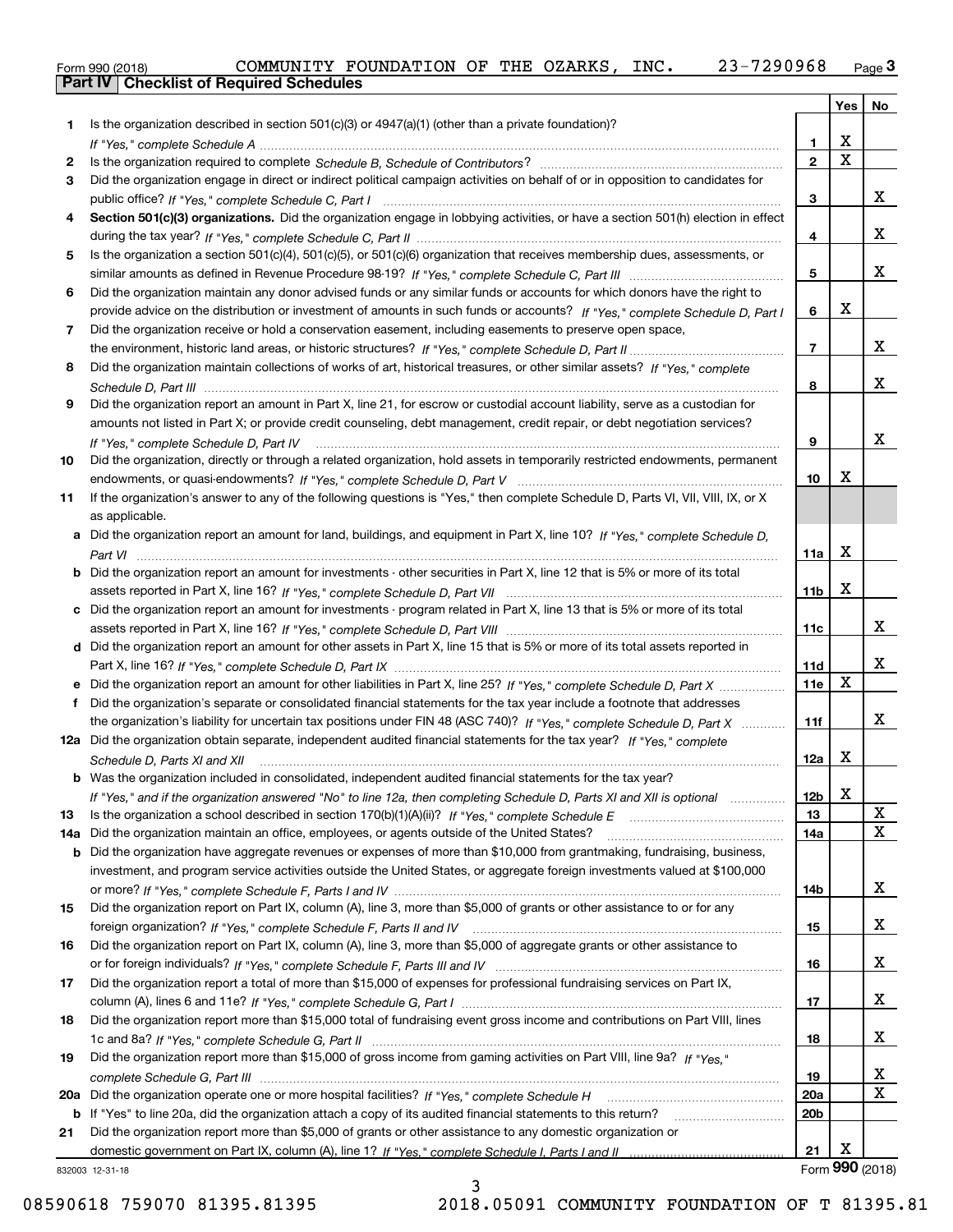Form 990 (2018) COMMUNITY FOUNDATION OF THE OZARKS, INC**.** 23-7290968 <sub>Page</sub> 4<br>**Part IV | Checklist of Required Schedules** <sub>(continued)</sub>

*(continued)*

|               |                                                                                                                                   |                 | Yes                  | No |
|---------------|-----------------------------------------------------------------------------------------------------------------------------------|-----------------|----------------------|----|
| 22            | Did the organization report more than \$5,000 of grants or other assistance to or for domestic individuals on                     |                 |                      |    |
|               |                                                                                                                                   | 22              | x                    |    |
| 23            | Did the organization answer "Yes" to Part VII, Section A, line 3, 4, or 5 about compensation of the organization's current        |                 |                      |    |
|               | and former officers, directors, trustees, key employees, and highest compensated employees? If "Yes," complete                    |                 |                      |    |
|               |                                                                                                                                   | 23              | x                    |    |
|               | 24a Did the organization have a tax-exempt bond issue with an outstanding principal amount of more than \$100,000 as of the       |                 |                      |    |
|               | last day of the year, that was issued after December 31, 2002? If "Yes," answer lines 24b through 24d and complete                |                 |                      |    |
|               |                                                                                                                                   | 24a             |                      | x  |
|               |                                                                                                                                   | 24b             |                      |    |
|               | c Did the organization maintain an escrow account other than a refunding escrow at any time during the year to defease            |                 |                      |    |
|               |                                                                                                                                   | 24c             |                      |    |
|               | d Did the organization act as an "on behalf of" issuer for bonds outstanding at any time during the year?                         | 24d             |                      |    |
|               | 25a Section 501(c)(3), 501(c)(4), and 501(c)(29) organizations. Did the organization engage in an excess benefit                  |                 |                      | x  |
|               | b Is the organization aware that it engaged in an excess benefit transaction with a disqualified person in a prior year, and      | 25a             |                      |    |
|               | that the transaction has not been reported on any of the organization's prior Forms 990 or 990-EZ? If "Yes," complete             |                 |                      |    |
|               | Schedule L, Part I                                                                                                                | 25b             |                      | x  |
| 26            | Did the organization report any amount on Part X, line 5, 6, or 22 for receivables from or payables to any current or             |                 |                      |    |
|               | former officers, directors, trustees, key employees, highest compensated employees, or disqualified persons? If "Yes."            |                 |                      |    |
|               | complete Schedule L, Part II                                                                                                      | 26              |                      | x  |
| 27            | Did the organization provide a grant or other assistance to an officer, director, trustee, key employee, substantial              |                 |                      |    |
|               | contributor or employee thereof, a grant selection committee member, or to a 35% controlled entity or family member               |                 |                      |    |
|               |                                                                                                                                   | 27              |                      | x  |
| 28            | Was the organization a party to a business transaction with one of the following parties (see Schedule L, Part IV                 |                 |                      |    |
|               | instructions for applicable filing thresholds, conditions, and exceptions):                                                       |                 |                      |    |
|               |                                                                                                                                   | 28a             |                      | х  |
| b             | A family member of a current or former officer, director, trustee, or key employee? If "Yes," complete Schedule L, Part IV        | 28 <sub>b</sub> |                      | х  |
|               | c An entity of which a current or former officer, director, trustee, or key employee (or a family member thereof) was an officer, |                 |                      |    |
|               |                                                                                                                                   | 28c             |                      | x  |
| 29            |                                                                                                                                   | 29              | х                    |    |
| 30            | Did the organization receive contributions of art, historical treasures, or other similar assets, or qualified conservation       |                 |                      |    |
|               |                                                                                                                                   | 30              |                      | x  |
| 31            | Did the organization liquidate, terminate, or dissolve and cease operations?                                                      |                 |                      |    |
|               |                                                                                                                                   | 31              |                      | X. |
| 32            | Did the organization sell, exchange, dispose of, or transfer more than 25% of its net assets? If "Yes," complete                  |                 |                      |    |
|               |                                                                                                                                   | 32              |                      | x  |
| 33            | Did the organization own 100% of an entity disregarded as separate from the organization under Regulations                        |                 |                      | x  |
| 34            |                                                                                                                                   | 33              |                      |    |
|               | Was the organization related to any tax-exempt or taxable entity? If "Yes," complete Schedule R, Part II, III, or IV, and         | 34              | x                    |    |
|               | 35a Did the organization have a controlled entity within the meaning of section 512(b)(13)?                                       | 35a             | x                    |    |
|               | b If "Yes" to line 35a, did the organization receive any payment from or engage in any transaction with a controlled entity       |                 |                      |    |
|               |                                                                                                                                   | 35b             |                      | х  |
| 36            | Section 501(c)(3) organizations. Did the organization make any transfers to an exempt non-charitable related organization?        |                 |                      |    |
|               |                                                                                                                                   | 36              |                      | х  |
| 37            | Did the organization conduct more than 5% of its activities through an entity that is not a related organization                  |                 |                      |    |
|               |                                                                                                                                   | 37              |                      | x  |
| 38            | Did the organization complete Schedule O and provide explanations in Schedule O for Part VI, lines 11b and 19?                    |                 |                      |    |
|               | Note. All Form 990 filers are required to complete Schedule O                                                                     | 38              | х                    |    |
| <b>Part V</b> | <b>Statements Regarding Other IRS Filings and Tax Compliance</b>                                                                  |                 |                      |    |
|               | Check if Schedule O contains a response or note to any line in this Part V                                                        |                 |                      |    |
|               |                                                                                                                                   |                 | Yes                  | No |
|               | 21<br>1a Enter the number reported in Box 3 of Form 1096. Enter -0- if not applicable<br>1a                                       |                 |                      |    |
| b             | 0<br>Enter the number of Forms W-2G included in line 1a. Enter -0- if not applicable<br>1b                                        |                 |                      |    |
|               | Did the organization comply with backup withholding rules for reportable payments to vendors and reportable gaming                |                 |                      |    |
|               | (gambling) winnings to prize winners?                                                                                             | 1c              | х<br>Form 990 (2018) |    |
|               | 832004 12-31-18<br>4                                                                                                              |                 |                      |    |
|               | OAC10 7EOA7A 019AE 019AE<br>2018 05001 COMMINITINY FOUNDATION OF H 81201                                                          |                 |                      |    |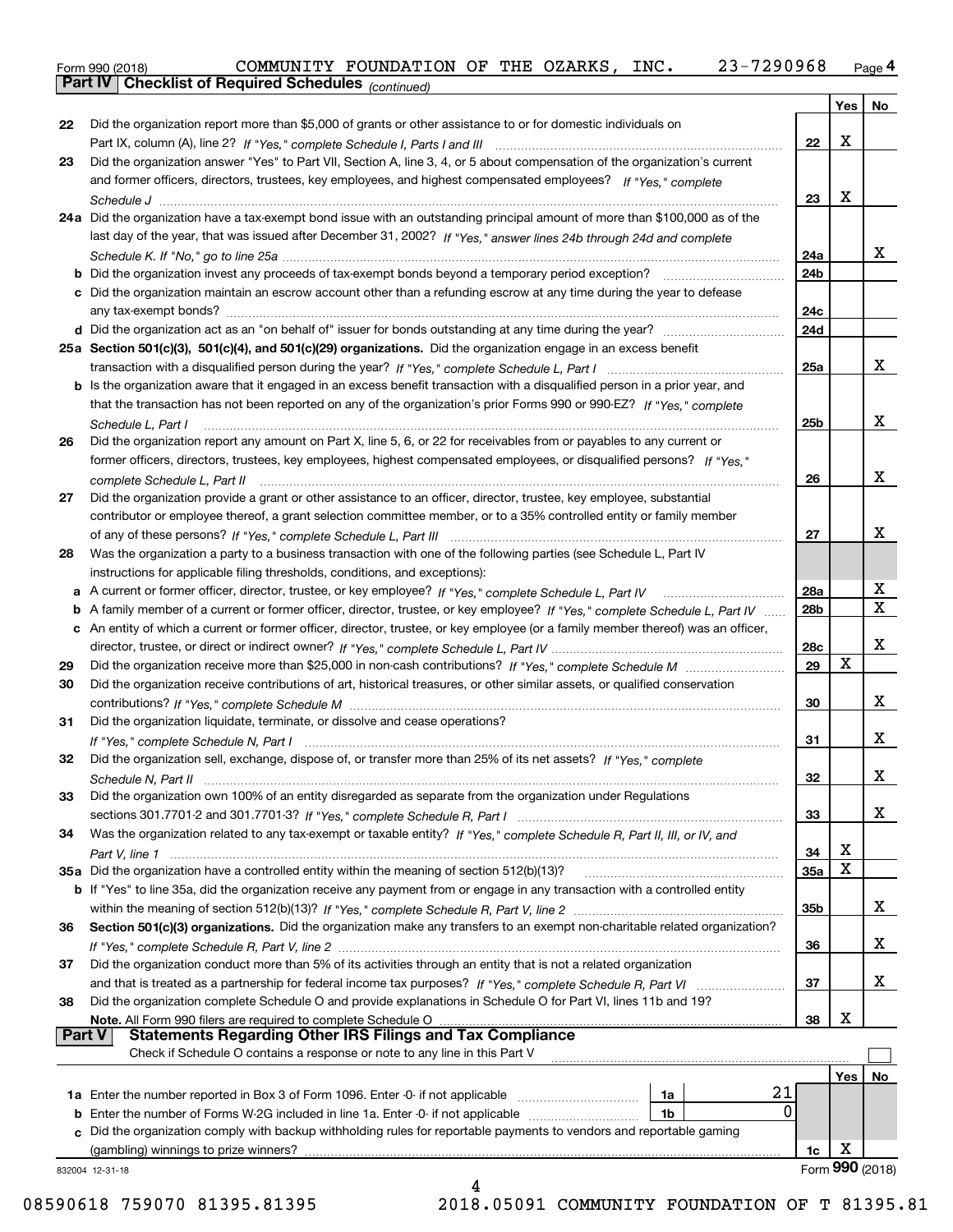|         | COMMUNITY FOUNDATION OF THE OZARKS, INC.<br>Form 990 (2018)                                                                                                                                                                                                            | 23-7290968 |                |     | Page 5 |
|---------|------------------------------------------------------------------------------------------------------------------------------------------------------------------------------------------------------------------------------------------------------------------------|------------|----------------|-----|--------|
| Part V  | Statements Regarding Other IRS Filings and Tax Compliance (continued)                                                                                                                                                                                                  |            |                |     |        |
|         |                                                                                                                                                                                                                                                                        |            |                | Yes | No     |
|         | 2a Enter the number of employees reported on Form W-3, Transmittal of Wage and Tax Statements,                                                                                                                                                                         |            |                |     |        |
|         | filed for the calendar year ending with or within the year covered by this return <i>manumumumum</i>                                                                                                                                                                   | 30<br>2a   |                |     |        |
|         |                                                                                                                                                                                                                                                                        |            | 2 <sub>b</sub> | X   |        |
|         |                                                                                                                                                                                                                                                                        |            |                |     |        |
|         | 3a Did the organization have unrelated business gross income of \$1,000 or more during the year?                                                                                                                                                                       |            | 3a             |     | х      |
|         |                                                                                                                                                                                                                                                                        |            | 3 <sub>b</sub> |     |        |
|         | 4a At any time during the calendar year, did the organization have an interest in, or a signature or other authority over, a                                                                                                                                           |            |                |     |        |
|         | financial account in a foreign country (such as a bank account, securities account, or other financial account)?                                                                                                                                                       |            | 4a             |     | X      |
|         | <b>b</b> If "Yes," enter the name of the foreign country: $\blacktriangleright$                                                                                                                                                                                        |            |                |     |        |
|         | See instructions for filing requirements for FinCEN Form 114, Report of Foreign Bank and Financial Accounts (FBAR).                                                                                                                                                    |            |                |     |        |
|         |                                                                                                                                                                                                                                                                        |            | 5a             |     | х      |
| b       |                                                                                                                                                                                                                                                                        |            | 5 <sub>b</sub> |     | х      |
| с       |                                                                                                                                                                                                                                                                        |            | 5 <sub>c</sub> |     |        |
|         | 6a Does the organization have annual gross receipts that are normally greater than \$100,000, and did the organization solicit                                                                                                                                         |            |                |     |        |
|         | any contributions that were not tax deductible as charitable contributions?                                                                                                                                                                                            |            | 6a             |     | х      |
|         | <b>b</b> If "Yes," did the organization include with every solicitation an express statement that such contributions or gifts                                                                                                                                          |            |                |     |        |
|         |                                                                                                                                                                                                                                                                        |            | 6b             |     |        |
| 7       | Organizations that may receive deductible contributions under section 170(c).                                                                                                                                                                                          |            |                |     |        |
| а       | Did the organization receive a payment in excess of \$75 made partly as a contribution and partly for goods and services provided to the payor?                                                                                                                        |            | 7a             | х   |        |
| b       | If "Yes," did the organization notify the donor of the value of the goods or services provided?                                                                                                                                                                        |            | 7b             | X   |        |
| c       | Did the organization sell, exchange, or otherwise dispose of tangible personal property for which it was required                                                                                                                                                      |            |                |     |        |
|         |                                                                                                                                                                                                                                                                        | 5          | 7c             | х   |        |
| d       |                                                                                                                                                                                                                                                                        | 7d         |                |     | х      |
| е       | Did the organization receive any funds, directly or indirectly, to pay premiums on a personal benefit contract?                                                                                                                                                        |            | 7е<br>7f       |     | х      |
| f       | Did the organization, during the year, pay premiums, directly or indirectly, on a personal benefit contract?                                                                                                                                                           |            |                |     |        |
| g       | If the organization received a contribution of qualified intellectual property, did the organization file Form 8899 as required?<br>If the organization received a contribution of cars, boats, airplanes, or other vehicles, did the organization file a Form 1098-C? |            | 7g<br>7h       |     |        |
| h.<br>8 | Sponsoring organizations maintaining donor advised funds. Did a donor advised fund maintained by the                                                                                                                                                                   |            |                |     |        |
|         | sponsoring organization have excess business holdings at any time during the year?                                                                                                                                                                                     |            | 8              |     | х      |
| 9       | Sponsoring organizations maintaining donor advised funds.                                                                                                                                                                                                              |            |                |     |        |
| а       | Did the sponsoring organization make any taxable distributions under section 4966?                                                                                                                                                                                     |            | 9a             |     | х      |
| b       | Did the sponsoring organization make a distribution to a donor, donor advisor, or related person?                                                                                                                                                                      |            | 9b             |     | X      |
| 10      | Section 501(c)(7) organizations. Enter:                                                                                                                                                                                                                                |            |                |     |        |
| а       |                                                                                                                                                                                                                                                                        | 10a        |                |     |        |
|         | Gross receipts, included on Form 990, Part VIII, line 12, for public use of club facilities                                                                                                                                                                            | 10b        |                |     |        |
| 11      | Section 501(c)(12) organizations. Enter:                                                                                                                                                                                                                               |            |                |     |        |
| а       | Gross income from members or shareholders                                                                                                                                                                                                                              | 11a        |                |     |        |
|         | b Gross income from other sources (Do not net amounts due or paid to other sources against                                                                                                                                                                             |            |                |     |        |
|         |                                                                                                                                                                                                                                                                        | 11b        |                |     |        |
|         | 12a Section 4947(a)(1) non-exempt charitable trusts. Is the organization filing Form 990 in lieu of Form 1041?                                                                                                                                                         |            | 12a            |     |        |
|         | <b>b</b> If "Yes," enter the amount of tax-exempt interest received or accrued during the year <i>manument</i>                                                                                                                                                         | 12b        |                |     |        |
| 13      | Section 501(c)(29) qualified nonprofit health insurance issuers.                                                                                                                                                                                                       |            |                |     |        |
|         | a Is the organization licensed to issue qualified health plans in more than one state?                                                                                                                                                                                 |            | 13а            |     |        |
|         | Note. See the instructions for additional information the organization must report on Schedule O.                                                                                                                                                                      |            |                |     |        |
|         | <b>b</b> Enter the amount of reserves the organization is required to maintain by the states in which the                                                                                                                                                              |            |                |     |        |
|         |                                                                                                                                                                                                                                                                        | 13b        |                |     |        |
| c       |                                                                                                                                                                                                                                                                        | 13с        |                |     |        |
|         | 14a Did the organization receive any payments for indoor tanning services during the tax year?                                                                                                                                                                         |            | 14a            |     | x      |
|         |                                                                                                                                                                                                                                                                        |            | 14b            |     |        |
| 15      | Is the organization subject to the section 4960 tax on payment(s) of more than \$1,000,000 in remuneration or                                                                                                                                                          |            |                |     |        |
|         |                                                                                                                                                                                                                                                                        |            | 15             |     | х      |
|         | If "Yes," see instructions and file Form 4720, Schedule N.                                                                                                                                                                                                             |            |                |     | х      |
| 16      | Is the organization an educational institution subject to the section 4968 excise tax on net investment income?                                                                                                                                                        |            | 16             |     |        |
|         | If "Yes," complete Form 4720, Schedule O.                                                                                                                                                                                                                              |            |                |     | QQQ    |

Form (2018) **990**

832005 12-31-18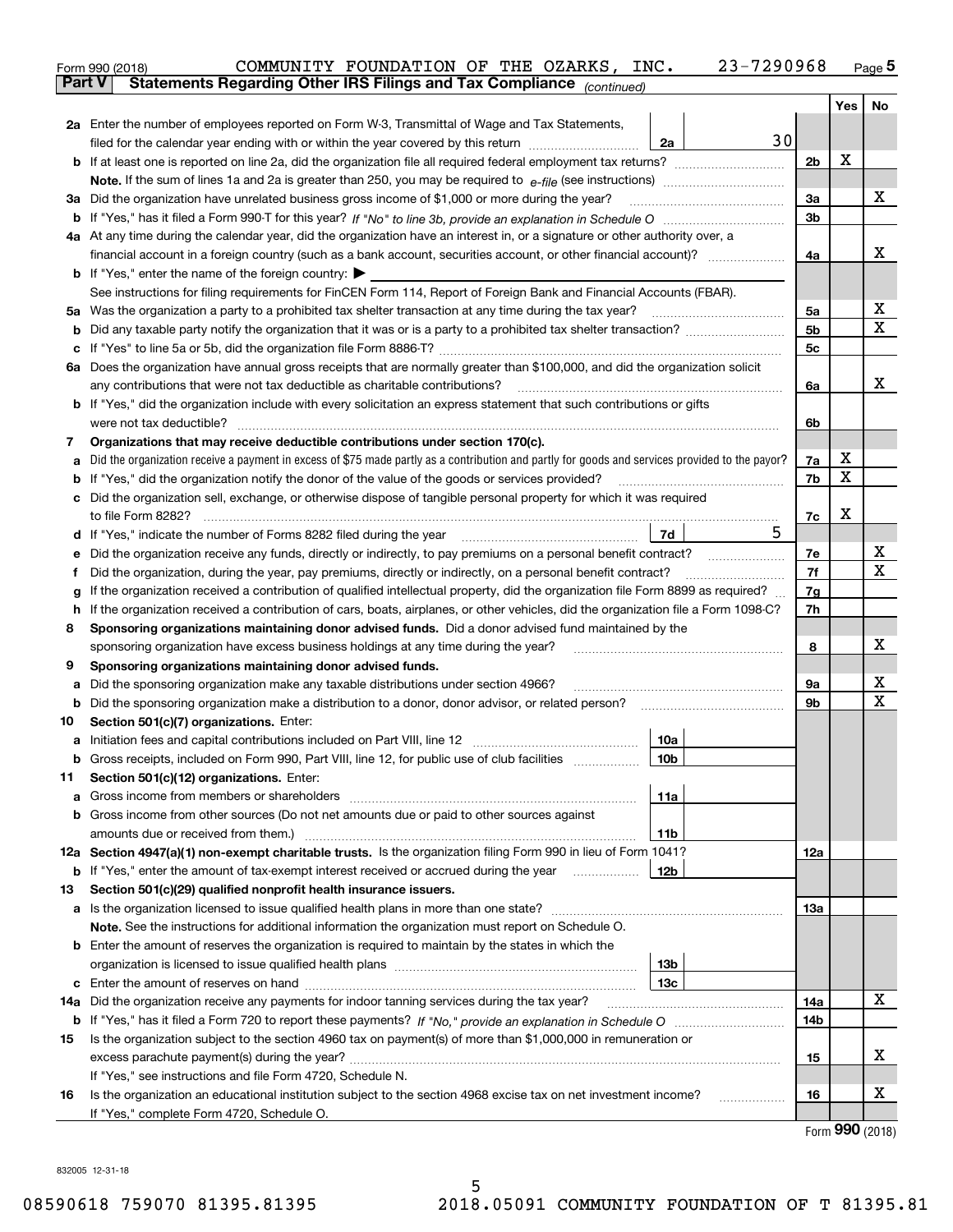| Form 990 (2018) |  |
|-----------------|--|
|                 |  |

orm 990 (2018) COMMUNITY FOUNDATION OF THE OZARKS , INC **.** 23–7290968 <sub>Page</sub> 6<br>**Part VI** | **Governance, Management, and Disclosure** <sub>For each "Yes" response to lines 2 through 7b below, and </sub> *to line 8a, 8b, or 10b below, describe the circumstances, processes, or changes in Schedule O. See instructions.*

|              |                                                                                                                                                                            |    |  |    |                 | Yes             | No                      |
|--------------|----------------------------------------------------------------------------------------------------------------------------------------------------------------------------|----|--|----|-----------------|-----------------|-------------------------|
|              | <b>1a</b> Enter the number of voting members of the governing body at the end of the tax year <i>manumum</i>                                                               | 1a |  | 21 |                 |                 |                         |
|              | If there are material differences in voting rights among members of the governing body, or if the governing                                                                |    |  |    |                 |                 |                         |
|              | body delegated broad authority to an executive committee or similar committee, explain in Schedule O.                                                                      |    |  |    |                 |                 |                         |
|              | <b>b</b> Enter the number of voting members included in line 1a, above, who are independent <i>manumum</i>                                                                 | 1b |  | 21 |                 |                 |                         |
| $\mathbf{2}$ | Did any officer, director, trustee, or key employee have a family relationship or a business relationship with any other                                                   |    |  |    |                 |                 |                         |
|              | officer, director, trustee, or key employee?                                                                                                                               |    |  |    | $\mathbf{2}$    |                 | X                       |
| 3            | Did the organization delegate control over management duties customarily performed by or under the direct supervision                                                      |    |  |    |                 |                 |                         |
|              |                                                                                                                                                                            |    |  |    | 3               |                 | X                       |
| 4            | Did the organization make any significant changes to its governing documents since the prior Form 990 was filed?                                                           |    |  |    | 4               |                 | $\overline{\mathbf{x}}$ |
| 5            |                                                                                                                                                                            |    |  |    | 5<br>6          |                 | $\mathbf X$             |
| 6            |                                                                                                                                                                            |    |  |    |                 |                 | $\mathbf X$             |
|              | 7a Did the organization have members, stockholders, or other persons who had the power to elect or appoint one or                                                          |    |  |    |                 |                 |                         |
|              |                                                                                                                                                                            |    |  |    | 7a              |                 | X                       |
|              | <b>b</b> Are any governance decisions of the organization reserved to (or subject to approval by) members, stockholders, or                                                |    |  |    |                 |                 |                         |
|              | persons other than the governing body?                                                                                                                                     |    |  |    | 7b              |                 | X                       |
| 8            | Did the organization contemporaneously document the meetings held or written actions undertaken during the year by the following:                                          |    |  |    |                 |                 |                         |
| a            |                                                                                                                                                                            |    |  |    | 8a              | X               |                         |
|              |                                                                                                                                                                            |    |  |    | 8b              | X               |                         |
| 9            | Is there any officer, director, trustee, or key employee listed in Part VII, Section A, who cannot be reached at the                                                       |    |  |    |                 |                 |                         |
|              |                                                                                                                                                                            |    |  |    | 9               |                 | x                       |
|              | Section B. Policies (This Section B requests information about policies not required by the Internal Revenue Code.)                                                        |    |  |    |                 |                 |                         |
|              |                                                                                                                                                                            |    |  |    |                 | Yes∣            | No                      |
|              |                                                                                                                                                                            |    |  |    | 10a             |                 | X                       |
|              | <b>b</b> If "Yes," did the organization have written policies and procedures governing the activities of such chapters, affiliates,                                        |    |  |    |                 |                 |                         |
|              |                                                                                                                                                                            |    |  |    | 10 <sub>b</sub> |                 |                         |
|              | 11a Has the organization provided a complete copy of this Form 990 to all members of its governing body before filing the form?                                            |    |  |    | 11a             | $\mathbf X$     |                         |
|              | <b>b</b> Describe in Schedule O the process, if any, used by the organization to review this Form 990.                                                                     |    |  |    |                 |                 |                         |
|              |                                                                                                                                                                            |    |  |    | 12a             | X               |                         |
| b            |                                                                                                                                                                            |    |  |    | 12b             | X               |                         |
|              | c Did the organization regularly and consistently monitor and enforce compliance with the policy? If "Yes," describe                                                       |    |  |    |                 |                 |                         |
|              | in Schedule O how this was done measured and contained a state of the state of the state of the state of the s                                                             |    |  |    | 12c             | X               |                         |
| 13           |                                                                                                                                                                            |    |  |    | 13              | X               |                         |
| 14           | Did the organization have a written document retention and destruction policy? manufactured and the organization have a written document retention and destruction policy? |    |  |    | 14              | $\mathbf X$     |                         |
| 15           | Did the process for determining compensation of the following persons include a review and approval by independent                                                         |    |  |    |                 |                 |                         |
|              | persons, comparability data, and contemporaneous substantiation of the deliberation and decision?                                                                          |    |  |    |                 |                 |                         |
|              | a The organization's CEO, Executive Director, or top management official manufactured content of the organization's CEO, Executive Director, or top management official    |    |  |    | 15a             | X               |                         |
|              | <b>b</b> Other officers or key employees of the organization                                                                                                               |    |  |    | 15 <sub>b</sub> | X               |                         |
|              | If "Yes" to line 15a or 15b, describe the process in Schedule O (see instructions).                                                                                        |    |  |    |                 |                 |                         |
|              | 16a Did the organization invest in, contribute assets to, or participate in a joint venture or similar arrangement with a                                                  |    |  |    |                 |                 |                         |
|              | taxable entity during the year?                                                                                                                                            |    |  |    | 16a             |                 | X                       |
|              | <b>b</b> If "Yes," did the organization follow a written policy or procedure requiring the organization to evaluate its participation                                      |    |  |    |                 |                 |                         |
|              | in joint venture arrangements under applicable federal tax law, and take steps to safeguard the organization's                                                             |    |  |    |                 |                 |                         |
|              | exempt status with respect to such arrangements?                                                                                                                           |    |  |    | 16b             |                 |                         |
|              | <b>Section C. Disclosure</b>                                                                                                                                               |    |  |    |                 |                 |                         |
| 17           | <b>NONE</b><br>List the states with which a copy of this Form 990 is required to be filed $\blacktriangleright$                                                            |    |  |    |                 |                 |                         |
| 18           | Section 6104 requires an organization to make its Forms 1023 (1024 or 1024-A if applicable), 990, and 990-T (Section 501(c)(3)s only) available                            |    |  |    |                 |                 |                         |
|              | for public inspection. Indicate how you made these available. Check all that apply.                                                                                        |    |  |    |                 |                 |                         |
|              | $X$ Upon request<br>$\lfloor X \rfloor$ Own website<br>Another's website<br>Other (explain in Schedule O)                                                                  |    |  |    |                 |                 |                         |
| 19           | Describe in Schedule O whether (and if so, how) the organization made its governing documents, conflict of interest policy, and financial                                  |    |  |    |                 |                 |                         |
|              | statements available to the public during the tax year.                                                                                                                    |    |  |    |                 |                 |                         |
| 20           | State the name, address, and telephone number of the person who possesses the organization's books and records                                                             |    |  |    |                 |                 |                         |
|              | BRIAN FOGLE - (417) 864-6199                                                                                                                                               |    |  |    |                 |                 |                         |
|              | 65806<br>425 EAST TRAFFICWAY STREET, SPRINGFIELD, MO                                                                                                                       |    |  |    |                 |                 |                         |
|              |                                                                                                                                                                            |    |  |    |                 | Form 990 (2018) |                         |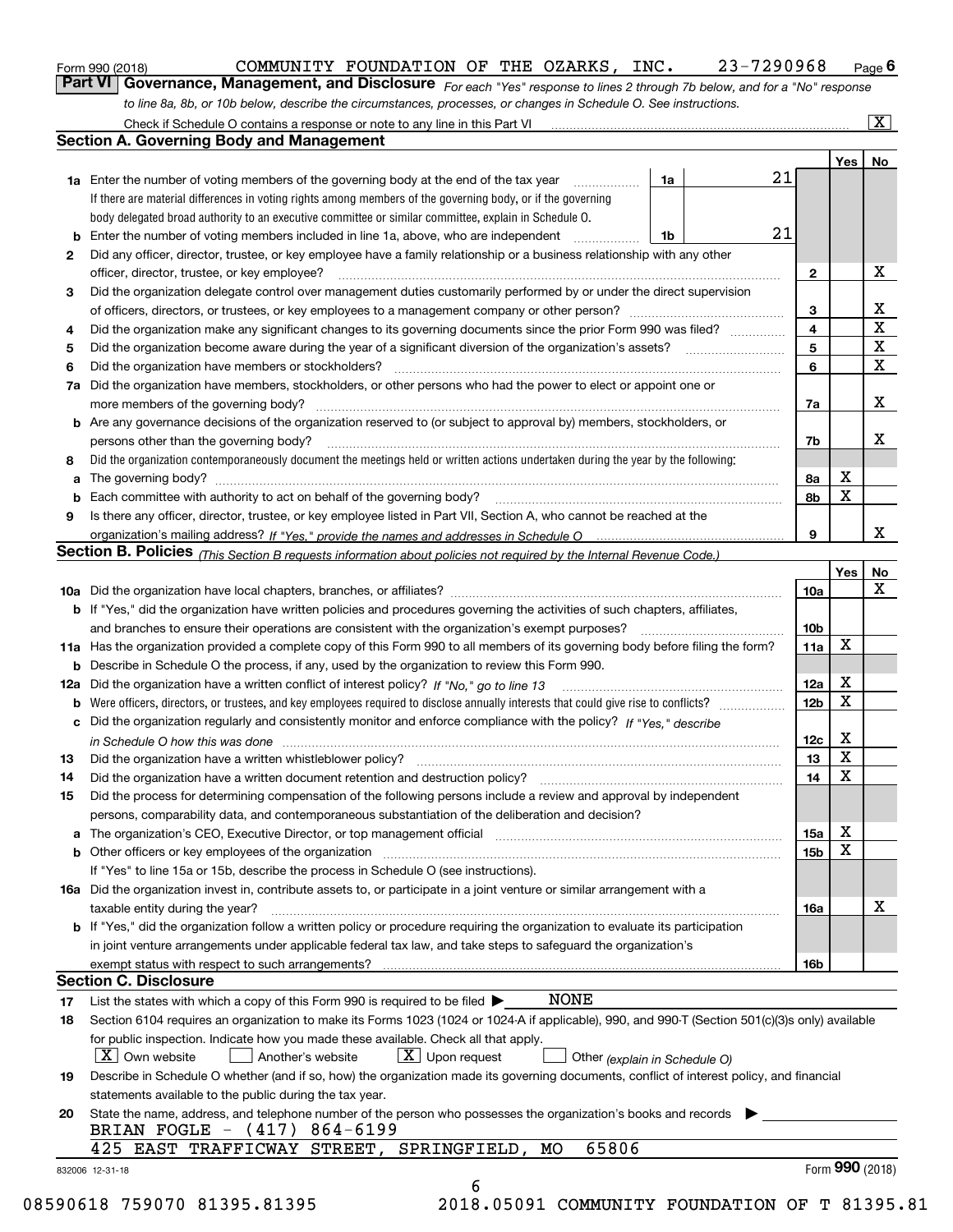$\mathcal{L}^{\text{max}}$ 

**7Part VII Compensation of Officers, Directors, Trustees, Key Employees, Highest Compensated Employees, and Independent Contractors**

Check if Schedule O contains a response or note to any line in this Part VII

**Section A. Officers, Directors, Trustees, Key Employees, and Highest Compensated Employees**

**1a**  Complete this table for all persons required to be listed. Report compensation for the calendar year ending with or within the organization's tax year.

**•** List all of the organization's current officers, directors, trustees (whether individuals or organizations), regardless of amount of compensation. Enter -0- in columns  $(D)$ ,  $(E)$ , and  $(F)$  if no compensation was paid.

● List all of the organization's **current** key employees, if any. See instructions for definition of "key employee."

**•** List the organization's five current highest compensated employees (other than an officer, director, trustee, or key employee) who received reportable compensation (Box 5 of Form W-2 and/or Box 7 of Form 1099-MISC) of more than \$100,000 from the organization and any related organizations.

 $\bullet$  List all of the organization's **former** officers, key employees, and highest compensated employees who received more than \$100,000 of reportable compensation from the organization and any related organizations.

**•** List all of the organization's former directors or trustees that received, in the capacity as a former director or trustee of the organization, more than \$10,000 of reportable compensation from the organization and any related organizations.

List persons in the following order: individual trustees or directors; institutional trustees; officers; key employees; highest compensated employees; and former such persons.

Check this box if neither the organization nor any related organization compensated any current officer, director, or trustee.  $\mathcal{L}^{\text{max}}$ 

| (A)                         | (B)               |                               |                                                                  | (C)         |              |                                  |        | (D)             | (E)                           | (F)                            |
|-----------------------------|-------------------|-------------------------------|------------------------------------------------------------------|-------------|--------------|----------------------------------|--------|-----------------|-------------------------------|--------------------------------|
| Name and Title              | Average           |                               | (do not check more than one                                      | Position    |              |                                  |        | Reportable      | Reportable                    | Estimated                      |
|                             | hours per         |                               | box, unless person is both an<br>officer and a director/trustee) |             |              |                                  |        | compensation    | compensation                  | amount of                      |
|                             | week<br>(list any |                               |                                                                  |             |              |                                  |        | from<br>the     | from related<br>organizations | other<br>compensation          |
|                             | hours for         |                               |                                                                  |             |              |                                  |        | organization    | (W-2/1099-MISC)               | from the                       |
|                             | related           |                               |                                                                  |             |              |                                  |        | (W-2/1099-MISC) |                               | organization                   |
|                             | organizations     |                               |                                                                  |             |              |                                  |        |                 |                               | and related                    |
|                             | below             | ndividual trustee or director | nstitutional trustee                                             | Officer     | key employee | Highest compensated<br> employee | Former |                 |                               | organizations                  |
| <b>JEFF SCHRAG</b><br>(1)   | line)<br>2.00     |                               |                                                                  |             |              |                                  |        |                 |                               |                                |
| CHAIR EMERITUS              |                   | X                             |                                                                  | X           |              |                                  |        | 0.              | 0.                            | $\mathbf 0$ .                  |
| (2)<br><b>ROBIN WALKER</b>  | 2.00              |                               |                                                                  |             |              |                                  |        |                 |                               |                                |
| CHAIR                       |                   | $\overline{\mathbf{X}}$       |                                                                  | $\mathbf X$ |              |                                  |        | 0.              | $\mathbf 0$ .                 | $\mathbf 0$ .                  |
| (3)<br>ABRAM<br>MCGULL II   | 2.00              |                               |                                                                  |             |              |                                  |        |                 |                               |                                |
| VICE CHAIR                  |                   | $\overline{\mathbf{X}}$       |                                                                  |             |              |                                  |        | 0.              | $\mathbf 0$ .                 | $\mathbf 0$ .                  |
| RHONDA CHRISTOPHER<br>(4)   | 2.00              |                               |                                                                  |             |              |                                  |        |                 |                               |                                |
| TREASURER                   |                   | $\overline{\text{X}}$         |                                                                  |             |              |                                  |        | 0.              | $\mathbf 0$ .                 | 0.                             |
| RANDY HOWARD<br>(5)         | 2.00              |                               |                                                                  |             |              |                                  |        |                 |                               |                                |
| IAB REPRESENTATIVE          |                   | X                             |                                                                  |             |              |                                  |        | 0.              | $\mathbf 0$ .                 | $\mathbf 0$ .                  |
| <b>JEAN TWITTY</b><br>(6)   | 2.00              |                               |                                                                  |             |              |                                  |        |                 |                               |                                |
| BOARD OF DIRECTORS          |                   | $\overline{\mathbf{X}}$       |                                                                  |             |              |                                  |        | 0.              | $\mathbf 0$ .                 | 0.                             |
| MITCH HOLMES<br>(7)         | 2.00              |                               |                                                                  |             |              |                                  |        |                 |                               |                                |
| BOARD OF DIRECTORS          |                   | $\overline{\mathbf{X}}$       |                                                                  |             |              |                                  |        | 0.              | $\mathbf 0$ .                 | $\mathbf 0$ .                  |
| <b>JARED LIGHTLE</b><br>(8) | 2.00              |                               |                                                                  |             |              |                                  |        |                 |                               |                                |
| BOARD OF DIRECTORS          |                   | $\overline{\mathbf{X}}$       |                                                                  |             |              |                                  |        | 0.              | $\mathbf 0$ .                 | $0_{.}$                        |
| DEBRA SHANTZ/HART<br>(9)    | 2.00              |                               |                                                                  |             |              |                                  |        |                 |                               |                                |
| BOARD OF DIRECTORS          |                   | X                             |                                                                  |             |              |                                  |        | 0.              | $\mathbf 0$ .                 | $\mathbf 0$ .                  |
| (10) RON KRAETTLI           | 2.00              |                               |                                                                  |             |              |                                  |        |                 |                               |                                |
| BOARD OF DIRECTORS          |                   | $\overline{\mathbf{X}}$       |                                                                  |             |              |                                  |        | $\mathbf 0$ .   | 0.                            | $\mathbf 0$ .                  |
| (11) GARY POWELL            | 2.00              |                               |                                                                  |             |              |                                  |        |                 |                               |                                |
| BOARD OF DIRECTORS          |                   | X                             |                                                                  |             |              |                                  |        | $\mathbf 0$ .   | 0.                            | $0_{.}$                        |
| (12) SUSAN KRAUSS           | 2.00              |                               |                                                                  |             |              |                                  |        |                 |                               |                                |
| BOARD OF DIRECTORS          |                   | $\overline{\mathbf{X}}$       |                                                                  |             |              |                                  |        | $\mathbf 0$ .   | $\mathbf 0$ .                 | $0_{.}$                        |
| (13) MEGAN MORRIS           | 2.00              |                               |                                                                  |             |              |                                  |        |                 |                               |                                |
| BOARD OF DIRECTORS          |                   | $\overline{\mathbf{X}}$       |                                                                  |             |              |                                  |        | $\mathbf 0$ .   | $\mathbf 0$ .                 | $\mathbf 0$ .                  |
| (14) RON REED               | 2.00              |                               |                                                                  |             |              |                                  |        |                 |                               |                                |
| BOARD OF DIRECTORS          |                   | X                             |                                                                  |             |              |                                  |        | 0.              | $\mathbf 0$ .                 | $\mathbf 0$ .                  |
| (15) MOREY MECHLIN          | 2.00              |                               |                                                                  |             |              |                                  |        |                 |                               |                                |
| <b>AT-LARGE</b>             |                   | X                             |                                                                  |             |              |                                  |        | $\mathbf 0$ .   | $\mathbf 0$ .                 | $\mathbf 0$ .                  |
| (16) JIM HOLT               | 2.00              |                               |                                                                  |             |              |                                  |        |                 |                               |                                |
| $AT-LARGE$                  |                   | $\overline{\mathbf{X}}$       |                                                                  |             |              |                                  |        | $\mathbf 0$ .   | $\mathbf 0$ .                 | $0$ .                          |
| (17) DON DAVIS              | 2.00              |                               |                                                                  |             |              |                                  |        |                 |                               |                                |
| BOARD OF DIRECTORS          |                   | $\overline{\mathbf{X}}$       |                                                                  |             |              |                                  |        | 0.              | $\mathbf{0}$ .                | 0.<br>$\overline{\phantom{0}}$ |

Form (2018) **990**

7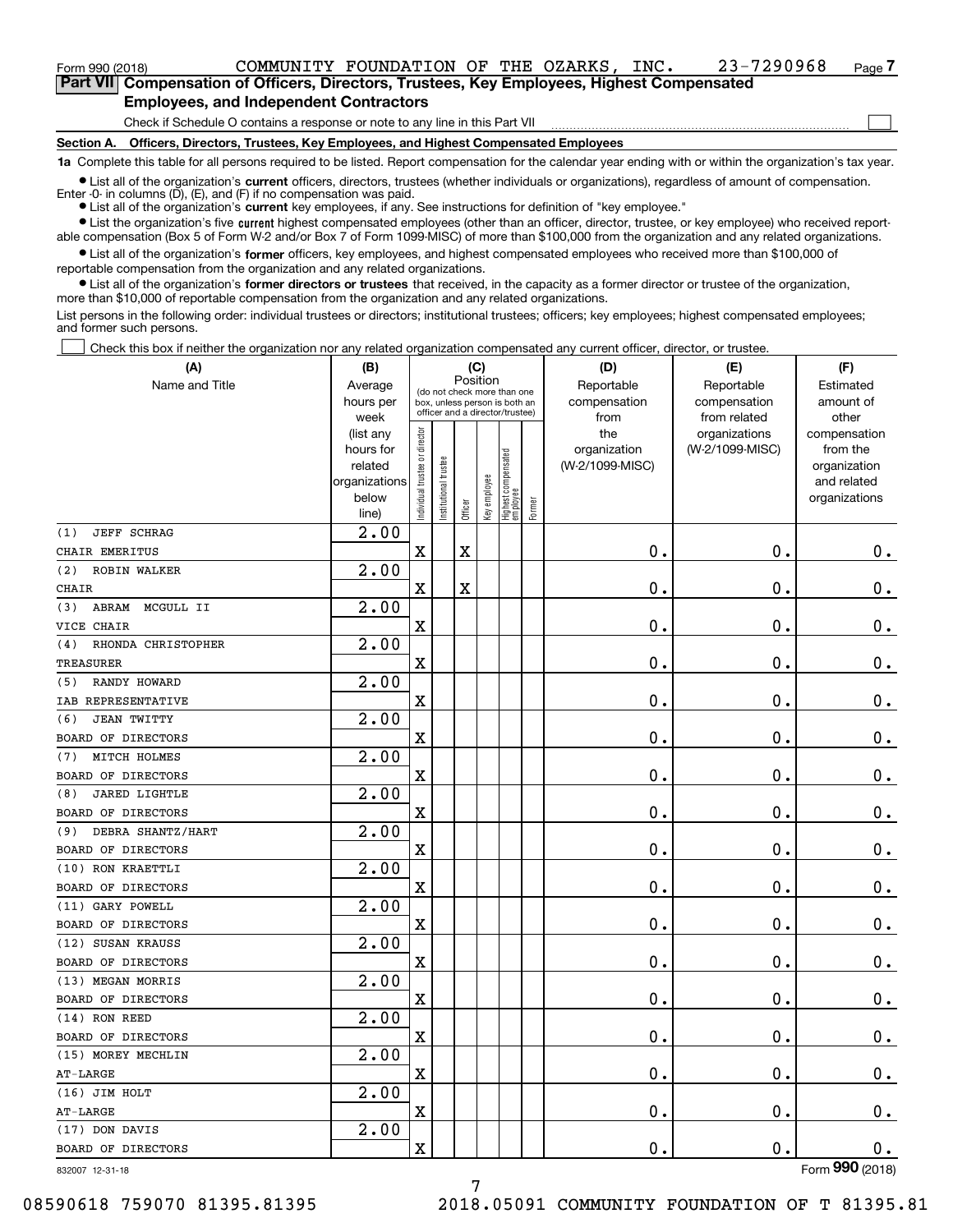|              | Form 990 (2018)                                                                                                                                                     |                   |                                |                      |         |              |                                                                  |        | COMMUNITY FOUNDATION OF THE OZARKS, INC. | 23-7290968                       |                             |              | Page 8                   |
|--------------|---------------------------------------------------------------------------------------------------------------------------------------------------------------------|-------------------|--------------------------------|----------------------|---------|--------------|------------------------------------------------------------------|--------|------------------------------------------|----------------------------------|-----------------------------|--------------|--------------------------|
| Part VII     | Section A. Officers, Directors, Trustees, Key Employees, and Highest Compensated Employees (continued)                                                              |                   |                                |                      |         |              |                                                                  |        |                                          |                                  |                             |              |                          |
|              | (A)                                                                                                                                                                 | (B)               |                                |                      |         | (C)          |                                                                  |        | (D)                                      | (E)                              |                             |              | (F)                      |
|              | Name and title                                                                                                                                                      | Average           |                                |                      |         | Position     | (do not check more than one                                      |        | Reportable                               | Reportable                       |                             |              | Estimated                |
|              |                                                                                                                                                                     | hours per         |                                |                      |         |              | box, unless person is both an<br>officer and a director/trustee) |        | compensation                             | compensation                     |                             |              | amount of                |
|              |                                                                                                                                                                     | week<br>(list any |                                |                      |         |              |                                                                  |        | from                                     | from related                     |                             |              | other                    |
|              |                                                                                                                                                                     | hours for         |                                |                      |         |              |                                                                  |        | the<br>organization                      | organizations<br>(W-2/1099-MISC) |                             |              | compensation<br>from the |
|              |                                                                                                                                                                     | related           |                                |                      |         |              |                                                                  |        | (W-2/1099-MISC)                          |                                  |                             |              | organization             |
|              |                                                                                                                                                                     | organizations     |                                |                      |         |              |                                                                  |        |                                          |                                  |                             |              | and related              |
|              |                                                                                                                                                                     | below             | Individual trustee or director | nstitutional trustee |         | key employee |                                                                  |        |                                          |                                  |                             |              | organizations            |
|              |                                                                                                                                                                     | line)             |                                |                      | Officer |              | Highest compensated<br>  employee                                | Former |                                          |                                  |                             |              |                          |
|              | (18) ROBIN MORGAN                                                                                                                                                   | 2.00              |                                |                      |         |              |                                                                  |        |                                          |                                  |                             |              |                          |
|              | BOARD OF DIRECTORS                                                                                                                                                  |                   | X                              |                      |         |              |                                                                  |        | 0.                                       |                                  | 0.                          |              | 0.                       |
|              | (19) MARVIN SILLIMAN                                                                                                                                                | 2.00              |                                |                      |         |              |                                                                  |        |                                          |                                  |                             |              |                          |
|              | BOARD OF DIRECTORS                                                                                                                                                  |                   | X                              |                      |         |              |                                                                  |        | 0.                                       |                                  | 0.                          |              | 0.                       |
|              | (20) KELLY PARSON                                                                                                                                                   | 2.00              |                                |                      |         |              |                                                                  |        |                                          |                                  |                             |              |                          |
|              | BOARD OF DIRECTORS                                                                                                                                                  |                   | $\mathbf X$                    |                      |         |              |                                                                  |        | 0.                                       |                                  | 0.                          |              | 0.                       |
|              | (21) RON PENNY                                                                                                                                                      | 2.00              |                                |                      |         |              |                                                                  |        |                                          |                                  |                             |              |                          |
|              | <b>SECRETARY</b>                                                                                                                                                    |                   | X                              |                      | X       |              |                                                                  |        | 0.                                       |                                  | 0.                          |              | 0.                       |
|              | (22) BRIAN FOGLE                                                                                                                                                    | 40.00             |                                |                      |         |              |                                                                  |        |                                          |                                  |                             |              |                          |
|              | PRESIDENT                                                                                                                                                           |                   |                                |                      | X       |              |                                                                  |        | 140,924.                                 |                                  | 0.                          |              | <u>26,954.</u>           |
|              | (23) SUSANNE GRAY                                                                                                                                                   | 40.00             |                                |                      |         |              |                                                                  |        |                                          |                                  |                             |              |                          |
|              | ASSISTANT SECRETARY                                                                                                                                                 |                   |                                |                      | Χ       |              |                                                                  |        | 98,746.                                  |                                  | 0.                          |              | 26, 346.                 |
|              |                                                                                                                                                                     |                   |                                |                      |         |              |                                                                  |        |                                          |                                  |                             |              |                          |
|              |                                                                                                                                                                     |                   |                                |                      |         |              |                                                                  |        |                                          |                                  |                             |              |                          |
|              |                                                                                                                                                                     |                   |                                |                      |         |              |                                                                  |        |                                          |                                  |                             |              |                          |
|              |                                                                                                                                                                     |                   |                                |                      |         |              |                                                                  |        |                                          |                                  |                             |              |                          |
|              |                                                                                                                                                                     |                   |                                |                      |         |              |                                                                  |        |                                          |                                  |                             |              |                          |
|              |                                                                                                                                                                     |                   |                                |                      |         |              |                                                                  |        | 239,670.                                 |                                  | 0.                          |              | 53,300.                  |
|              |                                                                                                                                                                     |                   |                                |                      |         |              |                                                                  |        | 0.                                       |                                  | 0.                          |              | 0.                       |
|              |                                                                                                                                                                     |                   |                                |                      |         |              |                                                                  |        | 239,670.                                 |                                  | $\overline{\mathfrak{o}}$ . |              | 53,300.                  |
| $\mathbf{2}$ | Total number of individuals (including but not limited to those listed above) who received more than \$100,000 of reportable                                        |                   |                                |                      |         |              |                                                                  |        |                                          |                                  |                             |              |                          |
|              | compensation from the organization $\blacktriangleright$                                                                                                            |                   |                                |                      |         |              |                                                                  |        |                                          |                                  |                             |              | 1                        |
|              |                                                                                                                                                                     |                   |                                |                      |         |              |                                                                  |        |                                          |                                  |                             |              | No<br>Yes                |
| 3            | Did the organization list any former officer, director, or trustee, key employee, or highest compensated employee on                                                |                   |                                |                      |         |              |                                                                  |        |                                          |                                  |                             |              |                          |
|              | line 1a? If "Yes," complete Schedule J for such individual manufactured contained and the 1a? If "Yes," complete Schedule J for such individual                     |                   |                                |                      |         |              |                                                                  |        |                                          |                                  |                             | 3            | X                        |
| 4            | For any individual listed on line 1a, is the sum of reportable compensation and other compensation from the organization                                            |                   |                                |                      |         |              |                                                                  |        |                                          |                                  |                             |              |                          |
|              |                                                                                                                                                                     |                   |                                |                      |         |              |                                                                  |        |                                          |                                  |                             | 4            | X                        |
| 5            | Did any person listed on line 1a receive or accrue compensation from any unrelated organization or individual for services                                          |                   |                                |                      |         |              |                                                                  |        |                                          |                                  |                             |              |                          |
|              |                                                                                                                                                                     |                   |                                |                      |         |              |                                                                  |        |                                          |                                  |                             | 5            | X                        |
|              | <b>Section B. Independent Contractors</b>                                                                                                                           |                   |                                |                      |         |              |                                                                  |        |                                          |                                  |                             |              |                          |
| 1            | Complete this table for your five highest compensated independent contractors that received more than \$100,000 of compensation from                                |                   |                                |                      |         |              |                                                                  |        |                                          |                                  |                             |              |                          |
|              | the organization. Report compensation for the calendar year ending with or within the organization's tax year.                                                      |                   |                                |                      |         |              |                                                                  |        |                                          |                                  |                             |              |                          |
|              | (A)                                                                                                                                                                 |                   |                                |                      |         |              |                                                                  |        | (B)                                      |                                  |                             | (C)          |                          |
|              | Name and business address                                                                                                                                           |                   |                                | <b>NONE</b>          |         |              |                                                                  |        | Description of services                  |                                  |                             | Compensation |                          |
|              |                                                                                                                                                                     |                   |                                |                      |         |              |                                                                  |        |                                          |                                  |                             |              |                          |
|              |                                                                                                                                                                     |                   |                                |                      |         |              |                                                                  |        |                                          |                                  |                             |              |                          |
|              |                                                                                                                                                                     |                   |                                |                      |         |              |                                                                  |        |                                          |                                  |                             |              |                          |
|              |                                                                                                                                                                     |                   |                                |                      |         |              |                                                                  |        |                                          |                                  |                             |              |                          |
|              |                                                                                                                                                                     |                   |                                |                      |         |              |                                                                  |        |                                          |                                  |                             |              |                          |
|              |                                                                                                                                                                     |                   |                                |                      |         |              |                                                                  |        |                                          |                                  |                             |              |                          |
|              |                                                                                                                                                                     |                   |                                |                      |         |              |                                                                  |        |                                          |                                  |                             |              |                          |
|              |                                                                                                                                                                     |                   |                                |                      |         |              |                                                                  |        |                                          |                                  |                             |              |                          |
|              |                                                                                                                                                                     |                   |                                |                      |         |              |                                                                  |        |                                          |                                  |                             |              |                          |
| $\mathbf{2}$ | Total number of independent contractors (including but not limited to those listed above) who received more than<br>\$100,000 of compensation from the organization |                   |                                |                      |         |              | 0                                                                |        |                                          |                                  |                             |              |                          |
|              |                                                                                                                                                                     |                   |                                |                      |         |              |                                                                  |        |                                          |                                  |                             |              | Form 990 (2018)          |

832008 12-31-18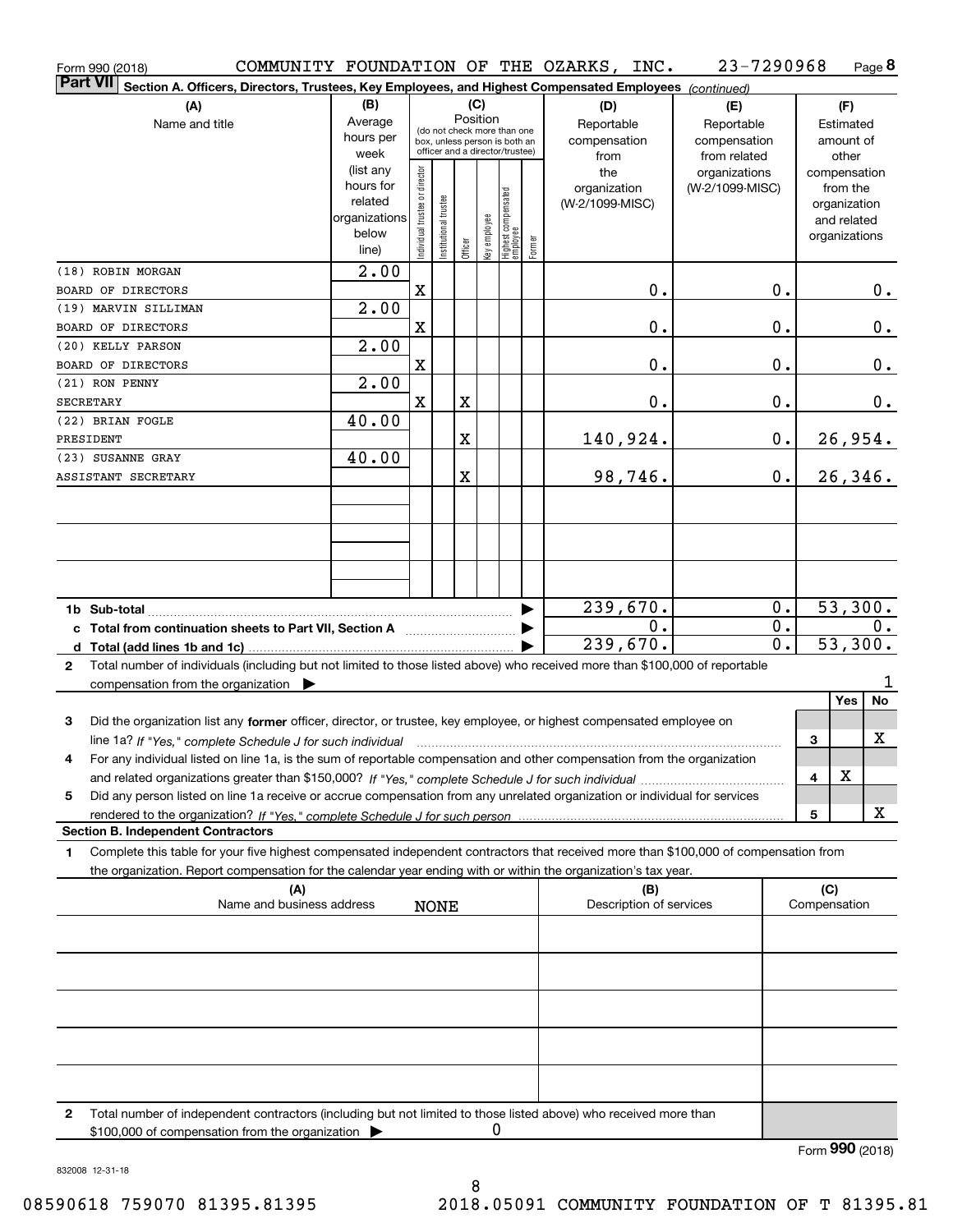| <b>Part VIII</b>                                          |   | Form 990 (2018)<br><b>Statement of Revenue</b>                                  |                |                            | COMMUNITY FOUNDATION OF THE OZARKS, | INC.                                            | 23-7290968                                         | Page 9                                                             |
|-----------------------------------------------------------|---|---------------------------------------------------------------------------------|----------------|----------------------------|-------------------------------------|-------------------------------------------------|----------------------------------------------------|--------------------------------------------------------------------|
|                                                           |   | Check if Schedule O contains a response or note to any line in this Part VIII   |                |                            |                                     |                                                 |                                                    |                                                                    |
|                                                           |   |                                                                                 |                |                            | (A)<br>Total revenue                | (B)<br>Related or<br>exempt function<br>revenue | $\overline{C}$<br>Unrelated<br>business<br>revenue | (D)<br>Revenuè excluded<br>from tax under<br>sections<br>512 - 514 |
|                                                           |   | 1 a Federated campaigns                                                         | 1a             |                            |                                     |                                                 |                                                    |                                                                    |
| Contributions, Gifts, Grants<br>and Other Similar Amounts |   | <b>b</b> Membership dues                                                        | 1b             |                            |                                     |                                                 |                                                    |                                                                    |
|                                                           |   | c Fundraising events                                                            | 1c             |                            |                                     |                                                 |                                                    |                                                                    |
|                                                           |   | d Related organizations                                                         | 1d             |                            |                                     |                                                 |                                                    |                                                                    |
|                                                           |   | e Government grants (contributions)                                             | 1e             |                            |                                     |                                                 |                                                    |                                                                    |
|                                                           |   | f All other contributions, gifts, grants, and                                   |                |                            |                                     |                                                 |                                                    |                                                                    |
|                                                           |   | similar amounts not included above                                              | 1f             | 25, 378, 811.              |                                     |                                                 |                                                    |                                                                    |
|                                                           |   | g Noncash contributions included in lines 1a-1f: \$                             |                | 7,216,010.                 |                                     |                                                 |                                                    |                                                                    |
|                                                           |   |                                                                                 |                | ▶                          | 25, 378, 811.                       |                                                 |                                                    |                                                                    |
|                                                           |   |                                                                                 |                | <b>Business Code</b>       |                                     |                                                 |                                                    |                                                                    |
| 2 a                                                       |   | MANAGEMENT FEES                                                                 |                | 900099                     | 542,572.                            | 542,572.                                        |                                                    |                                                                    |
| Program Service<br>Revenue                                | b | OTHER REVENUES                                                                  |                | 900099                     | 59,898.                             | 59,898.                                         |                                                    |                                                                    |
|                                                           | с |                                                                                 |                |                            |                                     |                                                 |                                                    |                                                                    |
|                                                           | d |                                                                                 |                |                            |                                     |                                                 |                                                    |                                                                    |
|                                                           | е |                                                                                 |                |                            |                                     |                                                 |                                                    |                                                                    |
|                                                           |   | f All other program service revenue                                             |                |                            |                                     |                                                 |                                                    |                                                                    |
|                                                           | a |                                                                                 |                |                            | 602,470.                            |                                                 |                                                    |                                                                    |
| 3                                                         |   | Investment income (including dividends, interest, and                           |                |                            |                                     |                                                 |                                                    | 5, 191, 137.                                                       |
|                                                           |   |                                                                                 |                | ▶                          | 5, 191, 137.                        |                                                 |                                                    |                                                                    |
| 4<br>5                                                    |   | Income from investment of tax-exempt bond proceeds                              |                |                            |                                     |                                                 |                                                    |                                                                    |
|                                                           |   |                                                                                 | (i) Real       | (ii) Personal              |                                     |                                                 |                                                    |                                                                    |
|                                                           |   | 6 a Gross rents                                                                 |                |                            |                                     |                                                 |                                                    |                                                                    |
|                                                           |   | <b>b</b> Less: rental expenses                                                  |                |                            |                                     |                                                 |                                                    |                                                                    |
|                                                           |   | c Rental income or (loss)                                                       |                |                            |                                     |                                                 |                                                    |                                                                    |
|                                                           |   |                                                                                 |                |                            |                                     |                                                 |                                                    |                                                                    |
|                                                           |   | 7 a Gross amount from sales of                                                  | (i) Securities | (ii) Other                 |                                     |                                                 |                                                    |                                                                    |
|                                                           |   | assets other than inventory                                                     | 12,057,559.    |                            |                                     |                                                 |                                                    |                                                                    |
|                                                           |   | <b>b</b> Less: cost or other basis                                              |                |                            |                                     |                                                 |                                                    |                                                                    |
|                                                           |   | and sales expenses                                                              | 9,672,959.     |                            |                                     |                                                 |                                                    |                                                                    |
|                                                           |   | c Gain or (loss)                                                                | 2,384,600.     |                            |                                     |                                                 |                                                    |                                                                    |
|                                                           |   |                                                                                 |                |                            | 2,384,600.                          |                                                 |                                                    | 2,384,600.                                                         |
| <b>Other Revenue</b>                                      |   | 8 a Gross income from fundraising events (not                                   |                |                            |                                     |                                                 |                                                    |                                                                    |
|                                                           |   | contributions reported on line 1c). See                                         |                |                            |                                     |                                                 |                                                    |                                                                    |
|                                                           |   |                                                                                 |                |                            |                                     |                                                 |                                                    |                                                                    |
|                                                           |   |                                                                                 | b              |                            |                                     |                                                 |                                                    |                                                                    |
|                                                           |   | c Net income or (loss) from fundraising events                                  |                | $\blacktriangleright$<br>. |                                     |                                                 |                                                    |                                                                    |
|                                                           |   | 9 a Gross income from gaming activities. See                                    |                |                            |                                     |                                                 |                                                    |                                                                    |
|                                                           |   |                                                                                 |                |                            |                                     |                                                 |                                                    |                                                                    |
|                                                           |   |                                                                                 | $\mathbf b$    |                            |                                     |                                                 |                                                    |                                                                    |
|                                                           |   |                                                                                 |                |                            |                                     |                                                 |                                                    |                                                                    |
|                                                           |   | 10 a Gross sales of inventory, less returns                                     |                |                            |                                     |                                                 |                                                    |                                                                    |
|                                                           |   |                                                                                 |                |                            |                                     |                                                 |                                                    |                                                                    |
|                                                           |   |                                                                                 |                |                            |                                     |                                                 |                                                    |                                                                    |
|                                                           |   | <b>c</b> Net income or (loss) from sales of inventory                           |                | ▶                          |                                     |                                                 |                                                    |                                                                    |
|                                                           |   | Miscellaneous Revenue                                                           |                | <b>Business Code</b>       |                                     |                                                 |                                                    |                                                                    |
| 11 a                                                      |   | the contract of the contract of the contract of the contract of the contract of |                |                            |                                     |                                                 |                                                    |                                                                    |
|                                                           | b | <u> 1989 - Johann Barn, mars et al. (b. 1989)</u>                               |                |                            |                                     |                                                 |                                                    |                                                                    |
|                                                           | с | the control of the control of the control of the control of the control of      |                |                            |                                     |                                                 |                                                    |                                                                    |
|                                                           |   |                                                                                 |                |                            |                                     |                                                 |                                                    |                                                                    |
|                                                           |   |                                                                                 |                |                            |                                     |                                                 |                                                    | 7,575,737.                                                         |
| 12                                                        |   |                                                                                 |                |                            | 33, 557, 018.                       | 602,470.                                        | 0.                                                 |                                                                    |

832009 12-31-18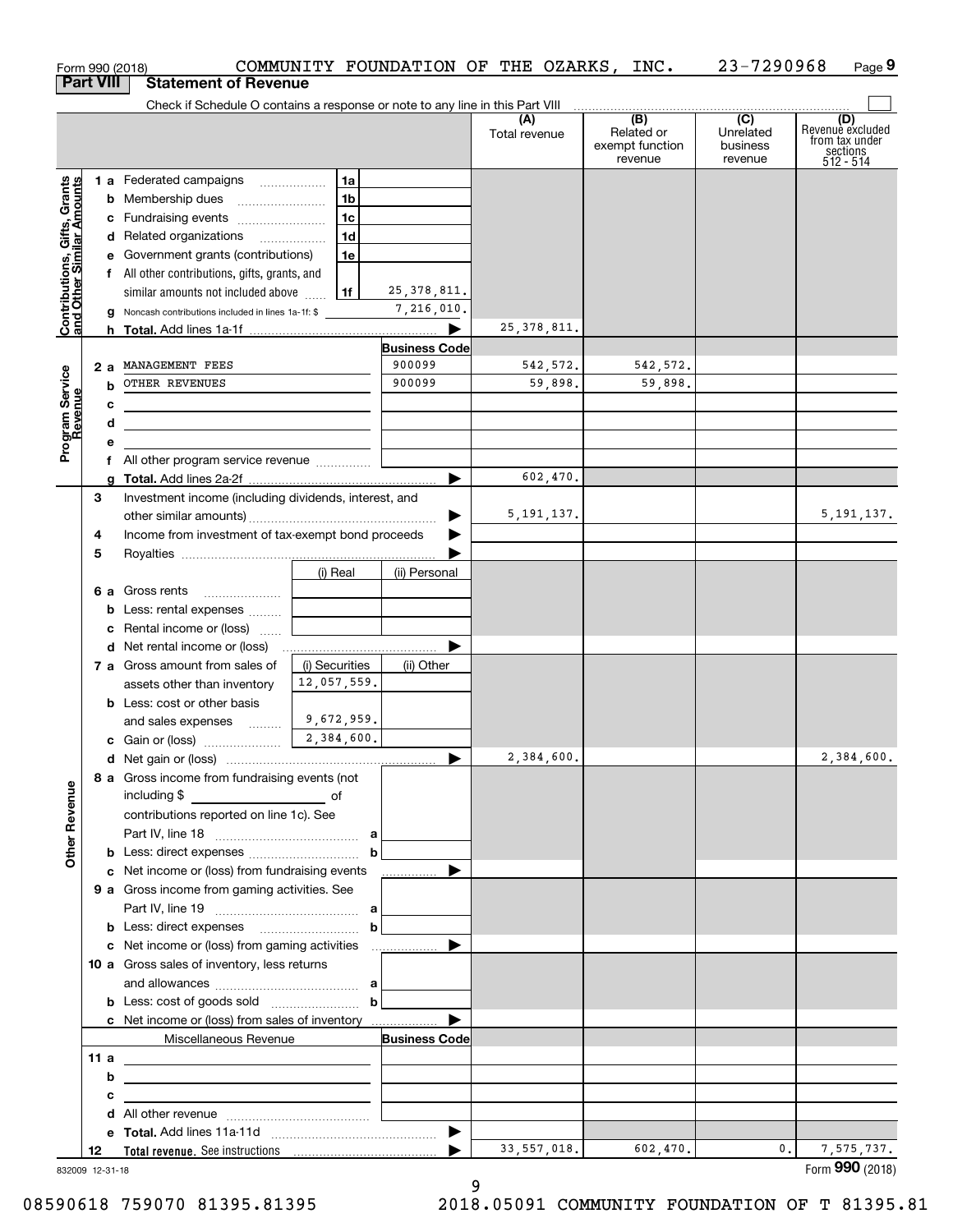#### $_{\rm Form}$   $_{990}$  (2018)  $_{\rm PQ}$  COMMUNITY FOUNDATION OF THE OZARKS, INC.  $_{\rm 23-7290968}$   $_{\rm Page}$ **10 Part IX Statement of Functional Expenses**

*Section 501(c)(3) and 501(c)(4) organizations must complete all columns. All other organizations must complete column (A).*

|              | Check if Schedule O contains a response or note to any line in this Part IX                       |                             |                                    |                                           |                                |  |  |
|--------------|---------------------------------------------------------------------------------------------------|-----------------------------|------------------------------------|-------------------------------------------|--------------------------------|--|--|
|              | Do not include amounts reported on lines 6b,<br>7b, 8b, 9b, and 10b of Part VIII.                 | (A)<br>Total expenses       | (B)<br>Program service<br>expenses | (C)<br>Management and<br>general expenses | (D)<br>Fundraising<br>expenses |  |  |
| 1.           | Grants and other assistance to domestic organizations                                             |                             |                                    |                                           |                                |  |  |
|              | and domestic governments. See Part IV, line 21                                                    |                             | $15,061,852.$ 15,061,852.          |                                           |                                |  |  |
| $\mathbf{2}$ | Grants and other assistance to domestic                                                           |                             |                                    |                                           |                                |  |  |
|              | individuals. See Part IV, line 22                                                                 | 2,787,591.                  | 2,787,591.                         |                                           |                                |  |  |
| 3            | Grants and other assistance to foreign                                                            |                             |                                    |                                           |                                |  |  |
|              | organizations, foreign governments, and foreign                                                   |                             |                                    |                                           |                                |  |  |
|              | individuals. See Part IV, lines 15 and 16                                                         |                             |                                    |                                           |                                |  |  |
| 4            | Benefits paid to or for members                                                                   |                             |                                    |                                           |                                |  |  |
| 5            | Compensation of current officers, directors,                                                      |                             |                                    |                                           |                                |  |  |
|              | trustees, and key employees                                                                       |                             |                                    |                                           |                                |  |  |
| 6            | Compensation not included above, to disqualified                                                  |                             |                                    |                                           |                                |  |  |
|              | persons (as defined under section 4958(f)(1)) and                                                 |                             |                                    |                                           |                                |  |  |
|              | persons described in section 4958(c)(3)(B)                                                        | $\frac{312,955}{1,148,337}$ |                                    | <u>253,912.</u>                           | 59,043.                        |  |  |
| 7            | Other salaries and wages                                                                          |                             |                                    | 1, 148, 337.                              |                                |  |  |
| 8            | Pension plan accruals and contributions (include                                                  |                             |                                    |                                           |                                |  |  |
|              | section 401(k) and 403(b) employer contributions)                                                 | 46,766.                     |                                    | 46,766.                                   |                                |  |  |
| 9            |                                                                                                   | 180,481.                    |                                    | 180,481.                                  |                                |  |  |
| 10           |                                                                                                   | 102, 801.                   |                                    | 102, 801.                                 |                                |  |  |
| 11           | Fees for services (non-employees):                                                                |                             |                                    |                                           |                                |  |  |
| a            |                                                                                                   |                             |                                    |                                           |                                |  |  |
| b            |                                                                                                   | $\frac{14,168.}{27,945.}$   |                                    | 14,168.                                   |                                |  |  |
| c            |                                                                                                   |                             |                                    | 27,945.                                   |                                |  |  |
| d            |                                                                                                   |                             |                                    |                                           |                                |  |  |
| e            | Professional fundraising services. See Part IV, line 17                                           |                             |                                    |                                           |                                |  |  |
| f            | Investment management fees                                                                        | 1,446,270.                  |                                    | 1,446,270.                                |                                |  |  |
| a            | Other. (If line 11g amount exceeds 10% of line 25,                                                |                             |                                    |                                           |                                |  |  |
|              | column (A) amount, list line 11g expenses on Sch O.)                                              |                             |                                    |                                           |                                |  |  |
| 12           |                                                                                                   |                             |                                    |                                           |                                |  |  |
| 13           |                                                                                                   | 31,433.                     |                                    | 31, 433.                                  |                                |  |  |
| 14           |                                                                                                   |                             |                                    |                                           |                                |  |  |
| 15           |                                                                                                   |                             |                                    |                                           |                                |  |  |
| 16           |                                                                                                   | <u>169,154.</u><br>23,964.  |                                    | 169,154.<br>23,964.                       |                                |  |  |
| 17           | Travel                                                                                            |                             |                                    |                                           |                                |  |  |
| 18           | Payments of travel or entertainment expenses<br>for any federal, state, or local public officials |                             |                                    |                                           |                                |  |  |
|              |                                                                                                   |                             |                                    |                                           |                                |  |  |
| 19<br>20     | Conferences, conventions, and meetings<br>Interest                                                | 183,259.                    |                                    | 183,259.                                  |                                |  |  |
| 21           |                                                                                                   |                             |                                    |                                           |                                |  |  |
| 22           | Depreciation, depletion, and amortization                                                         | 44,065.                     |                                    | 44,065.                                   |                                |  |  |
| 23           | Insurance                                                                                         | 397, 354.                   |                                    | 397, 354.                                 |                                |  |  |
| 24           | Other expenses. Itemize expenses not covered                                                      |                             |                                    |                                           |                                |  |  |
|              | above. (List miscellaneous expenses in line 24e. If line                                          |                             |                                    |                                           |                                |  |  |
|              | 24e amount exceeds 10% of line 25, column (A)<br>amount, list line 24e expenses on Schedule O.)   |                             |                                    |                                           |                                |  |  |
| a            | MISCELLANEOUS                                                                                     | 376, 365.                   |                                    | 376, 365.                                 |                                |  |  |
| b            | DEVELOPMENT                                                                                       | 99,435.                     |                                    | 99,435.                                   |                                |  |  |
|              | PUBLICATIONS                                                                                      | 82,545.                     |                                    | 82,545.                                   |                                |  |  |
| d            | MAINTENANCE                                                                                       | 55,986.                     |                                    | 55,986.                                   |                                |  |  |
| е            | All other expenses                                                                                | 144,390.                    |                                    | 144,390.                                  |                                |  |  |
| 25           | Total functional expenses. Add lines 1 through 24e                                                | 22,737,116.                 | 17,849,443.                        | 4,828,630.                                | 59,043.                        |  |  |
| 26           | Joint costs. Complete this line only if the organization                                          |                             |                                    |                                           |                                |  |  |
|              | reported in column (B) joint costs from a combined                                                |                             |                                    |                                           |                                |  |  |
|              | educational campaign and fundraising solicitation.                                                |                             |                                    |                                           |                                |  |  |
|              | Check here $\blacktriangleright$<br>if following SOP 98-2 (ASC 958-720)                           |                             |                                    |                                           |                                |  |  |

832010 12-31-18

Form (2018) **990**

10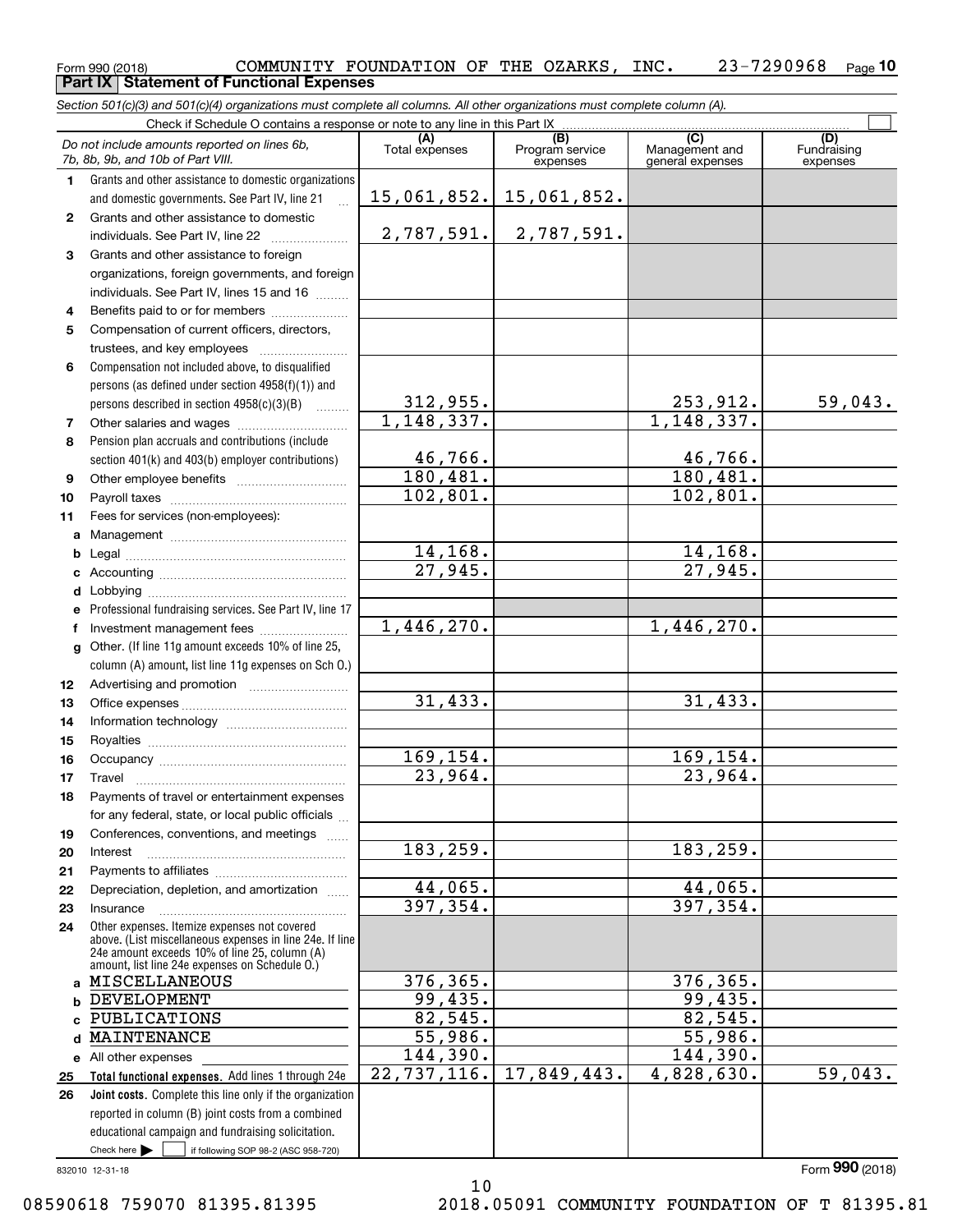|        |                           |                                                                                                                                                                                                                                                  |             |                          |                | 23-7290968         |
|--------|---------------------------|--------------------------------------------------------------------------------------------------------------------------------------------------------------------------------------------------------------------------------------------------|-------------|--------------------------|----------------|--------------------|
|        | Form 990 (2018)<br>Part X | COMMUNITY FOUNDATION OF THE OZARKS, INC.<br><b>Balance Sheet</b>                                                                                                                                                                                 |             |                          |                | Page 1             |
|        |                           |                                                                                                                                                                                                                                                  |             |                          |                |                    |
|        |                           |                                                                                                                                                                                                                                                  |             | (A)<br>Beginning of year |                | (B)<br>End of year |
|        |                           | Cash - non-interest-bearing                                                                                                                                                                                                                      |             |                          | 1.             |                    |
|        | 2                         |                                                                                                                                                                                                                                                  |             | 51,468,493.              | $\overline{2}$ | 46,496,863.        |
|        | 3                         |                                                                                                                                                                                                                                                  |             | 676,397.                 | 3              | 709,547.           |
|        | 4                         |                                                                                                                                                                                                                                                  |             |                          | 4              |                    |
|        | 5                         | Loans and other receivables from current and former officers, directors,<br>trustees, key employees, and highest compensated employees. Complete                                                                                                 |             |                          |                |                    |
|        |                           | Part II of Schedule L                                                                                                                                                                                                                            |             |                          | 5              |                    |
|        | 6                         | Loans and other receivables from other disqualified persons (as defined under<br>section $4958(f)(1)$ , persons described in section $4958(c)(3)(B)$ , and contributing<br>employers and sponsoring organizations of section 501(c)(9) voluntary |             |                          |                |                    |
|        |                           | employees' beneficiary organizations (see instr). Complete Part II of Sch L                                                                                                                                                                      |             |                          | 6              |                    |
| Assets | 7                         |                                                                                                                                                                                                                                                  |             | 1, 133, 218.             | $\overline{7}$ | 1,888,368.         |
|        | 8                         |                                                                                                                                                                                                                                                  |             |                          | 8              |                    |
|        | 9                         | Prepaid expenses and deferred charges [11] [11] [11] Prepaid expenses and deferred charges [11] [11] [11] [11]                                                                                                                                   |             |                          | 9              |                    |
|        | 10a                       | Land, buildings, and equipment: cost or other<br>basis. Complete Part VI of Schedule D  10a                                                                                                                                                      | 14,016,557. |                          |                |                    |
|        | b                         |                                                                                                                                                                                                                                                  | 686, 083.   | $11, 297, 154.$   10c    |                | 13,330,474.        |
|        | 11                        |                                                                                                                                                                                                                                                  |             | 170,694,462.             | 11             | 180,992,656.       |
|        | 12                        |                                                                                                                                                                                                                                                  |             | 46,701,314.              | 12             | 49,892,056.        |
|        | 13                        | Investments - program-related. See Part IV, line 11                                                                                                                                                                                              |             |                          | 13             |                    |

**Total assets.**  Add lines 1 through 15 (must equal line 34)

Accounts payable and accrued expenses ~~~~~~~~~~~~~~~~~~Grants payable ~~~~~~~~~~~~~~~~~~~~~~~~~~~~~~~ Deferred revenue ~~~~~~~~~~~~~~~~~~~~~~~~~~~~~~Tax-exempt bond liabilities …………………………………………………………… Escrow or custodial account liability. Complete Part IV of Schedule D  $\quad \, \ldots \ldots \ldots \,$ Loans and other payables to current and former officers, directors, trustees, key employees, highest compensated employees, and disqualified persons. Complete Part II of Schedule L <sub>…………………………………………………………</sub>

Other assets. See Part IV, line 11 ~~~~~~~~~~~~~~~~~~~~~~

**Total liabilities.**  Add lines 17 through 25 Organizations that follow SFAS 117 (ASC 958), check here  $\blacktriangleright$   $\boxed{\text{X}}$  and

Unrestricted net assets ~~~~~~~~~~~~~~~~~~~~~~~~~~~ Temporarily restricted net assets ~~~~~~~~~~~~~~~~~~~~~~

Unsecured notes and loans payable to unrelated third parties  $\ldots$ Other liabilities (including federal income tax, payables to related third parties, and other liabilities not included on lines 17-24). Complete Part X of Schedule D ~~~~~~~~~~~~~~~~~~~~~~~~~~~~~~~~

Secured mortgages and notes payable to unrelated third parties

**Organizations that do not follow SFAS 117 (ASC 958), check here** |

Capital stock or trust principal, or current funds ~~~~~~~~~~~~~~~ Paid-in or capital surplus, or land, building, or equipment fund will concurred. Retained earnings, endowment, accumulated income, or other funds www.com Total net assets or fund balances ~~~~~~~~~~~~~~~~~~~~~~

**complete lines 27 through 29, and lines 33 and 34.**

**and complete lines 30 through 34.**

Total liabilities and net assets/fund balances

Permanently restricted net assets

Intangible assets

**232425**

**Liabilities**

Liabilities

**26**

**272829**

**Net Assets or Fund Balances**

Net Assets or Fund Balances

 $1,370,003.$  15 1,051,900.  $\overline{283}, 341, 041.$   $\overline{16}$  294, 361, 864.

 $325,653.$  17 299,289.

**222324**

 $563,582. |23$  485,753.

**2526**

 $83,361,280. |25| 80,203,144.$ 84,250,515. 26 80,988,186.

> **272829**

 $6,204,202.$   $27$  7,061,031.  $113,533,831.$  28 125,474,166. 79,352,493. 80,838,481.

199,090,526. 213,373,678. 283,341,041. 294,361,864.

Form (2018) **990**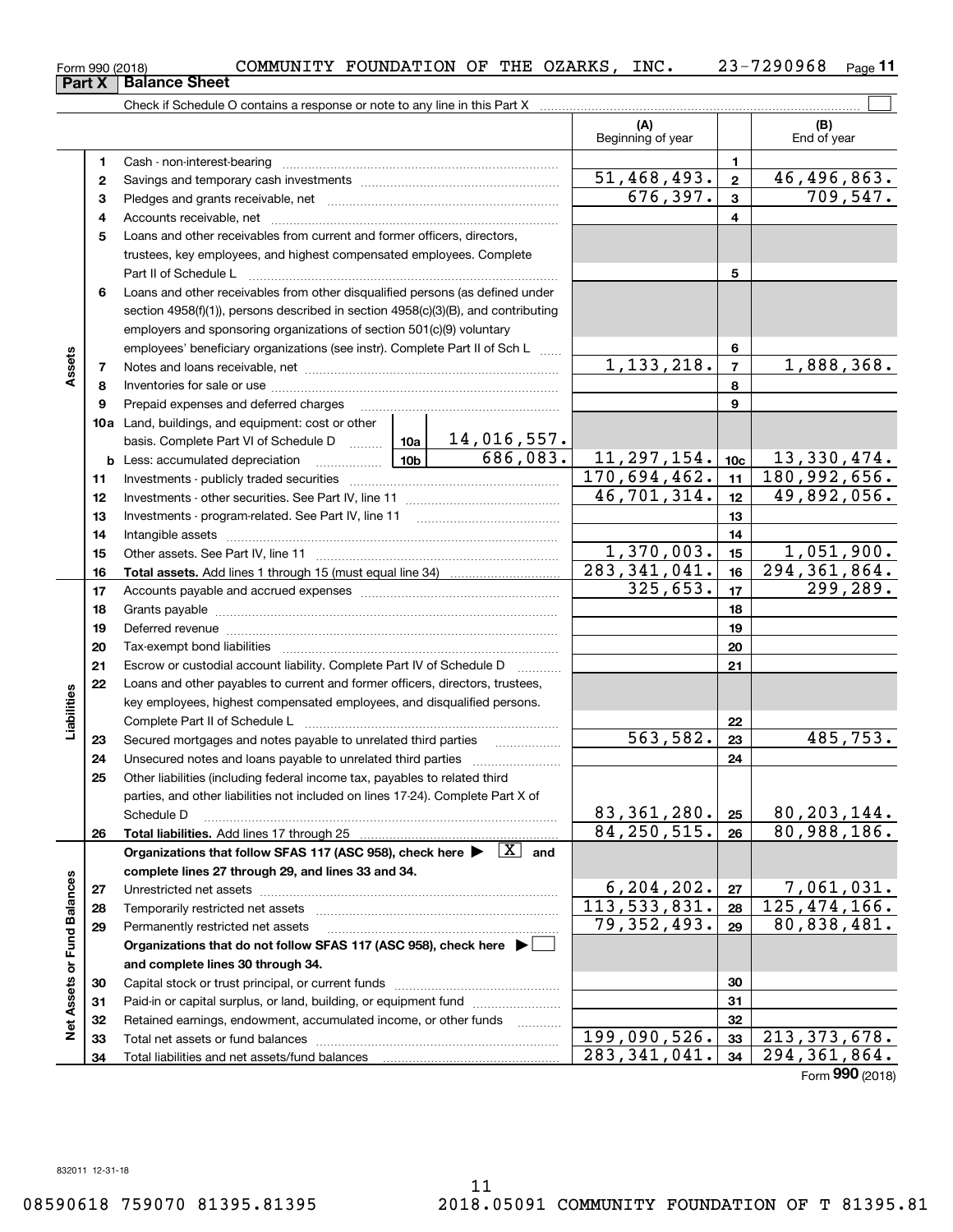|    | COMMUNITY FOUNDATION OF THE OZARKS, INC.<br>Form 990 (2018)                                                                     |                         | 23-7290968     |                |               | Page $12$               |
|----|---------------------------------------------------------------------------------------------------------------------------------|-------------------------|----------------|----------------|---------------|-------------------------|
|    | <b>Reconciliation of Net Assets</b><br>Part XI                                                                                  |                         |                |                |               |                         |
|    | Check if Schedule O contains a response or note to any line in this Part XI                                                     |                         |                |                |               | $\overline{\mathbf{X}}$ |
|    |                                                                                                                                 |                         |                |                |               |                         |
| 1  | Total revenue (must equal Part VIII, column (A), line 12)                                                                       | 1                       |                |                | 33,557,018.   |                         |
| 2  | Total expenses (must equal Part IX, column (A), line 25)                                                                        | $\overline{2}$          |                |                | 22, 737, 116. |                         |
| 3  | Revenue less expenses. Subtract line 2 from line 1                                                                              | 3                       |                |                | 10,819,902.   |                         |
| 4  |                                                                                                                                 | $\overline{\mathbf{4}}$ | 199,090,526.   |                |               |                         |
| 5  | Net unrealized gains (losses) on investments                                                                                    | 5                       |                |                | 3,128,136.    |                         |
| 6  | Donated services and use of facilities                                                                                          | 6                       |                |                |               |                         |
| 7  | Investment expenses                                                                                                             | $\overline{7}$          |                |                |               |                         |
| 8  | Prior period adjustments                                                                                                        | 8                       |                |                |               |                         |
| 9  | Other changes in net assets or fund balances (explain in Schedule O) [11] [2000] [2000] [2000] [2000] [2000] [                  | 9                       |                |                | 335, 114.     |                         |
| 10 | Net assets or fund balances at end of year. Combine lines 3 through 9 (must equal Part X, line 33,                              |                         |                |                |               |                         |
|    | column (B))                                                                                                                     | 10                      | 213, 373, 678. |                |               |                         |
|    | Part XII Financial Statements and Reporting                                                                                     |                         |                |                |               |                         |
|    |                                                                                                                                 |                         |                |                |               | x                       |
|    |                                                                                                                                 |                         |                |                | <b>Yes</b>    | No                      |
| 1  | $\boxed{\text{X}}$ Accrual<br>Accounting method used to prepare the Form 990: <u>I</u> Cash<br>Other                            |                         |                |                |               |                         |
|    | If the organization changed its method of accounting from a prior year or checked "Other," explain in Schedule O.               |                         |                |                |               |                         |
|    | 2a Were the organization's financial statements compiled or reviewed by an independent accountant?                              |                         |                | 2a             |               | x                       |
|    | If "Yes," check a box below to indicate whether the financial statements for the year were compiled or reviewed on a            |                         |                |                |               |                         |
|    | separate basis, consolidated basis, or both:                                                                                    |                         |                |                |               |                         |
|    | Separate basis<br>Consolidated basis<br>Both consolidated and separate basis                                                    |                         |                |                |               |                         |
|    | <b>b</b> Were the organization's financial statements audited by an independent accountant?                                     |                         |                | 2 <sub>b</sub> | x             |                         |
|    | If "Yes," check a box below to indicate whether the financial statements for the year were audited on a separate basis,         |                         |                |                |               |                         |
|    | consolidated basis, or both:                                                                                                    |                         |                |                |               |                         |
|    | $\boxed{\mathbf{X}}$ Consolidated basis<br>Both consolidated and separate basis<br>Separate basis                               |                         |                |                |               |                         |
|    | c If "Yes" to line 2a or 2b, does the organization have a committee that assumes responsibility for oversight of the audit,     |                         |                |                |               |                         |
|    | review, or compilation of its financial statements and selection of an independent accountant?                                  |                         |                | 2c             | $\mathbf X$   |                         |
|    | If the organization changed either its oversight process or selection process during the tax year, explain in Schedule O.       |                         |                |                |               |                         |
|    | 3a As a result of a federal award, was the organization required to undergo an audit or audits as set forth in the Single Audit |                         |                |                |               |                         |
|    |                                                                                                                                 |                         |                | За             |               | x                       |
|    | b If "Yes," did the organization undergo the required audit or audits? If the organization did not undergo the required audit   |                         |                |                |               |                         |
|    | or audits, explain why in Schedule O and describe any steps taken to undergo such audits                                        |                         |                | 3b             | റററ.          |                         |

Form (2018) **990**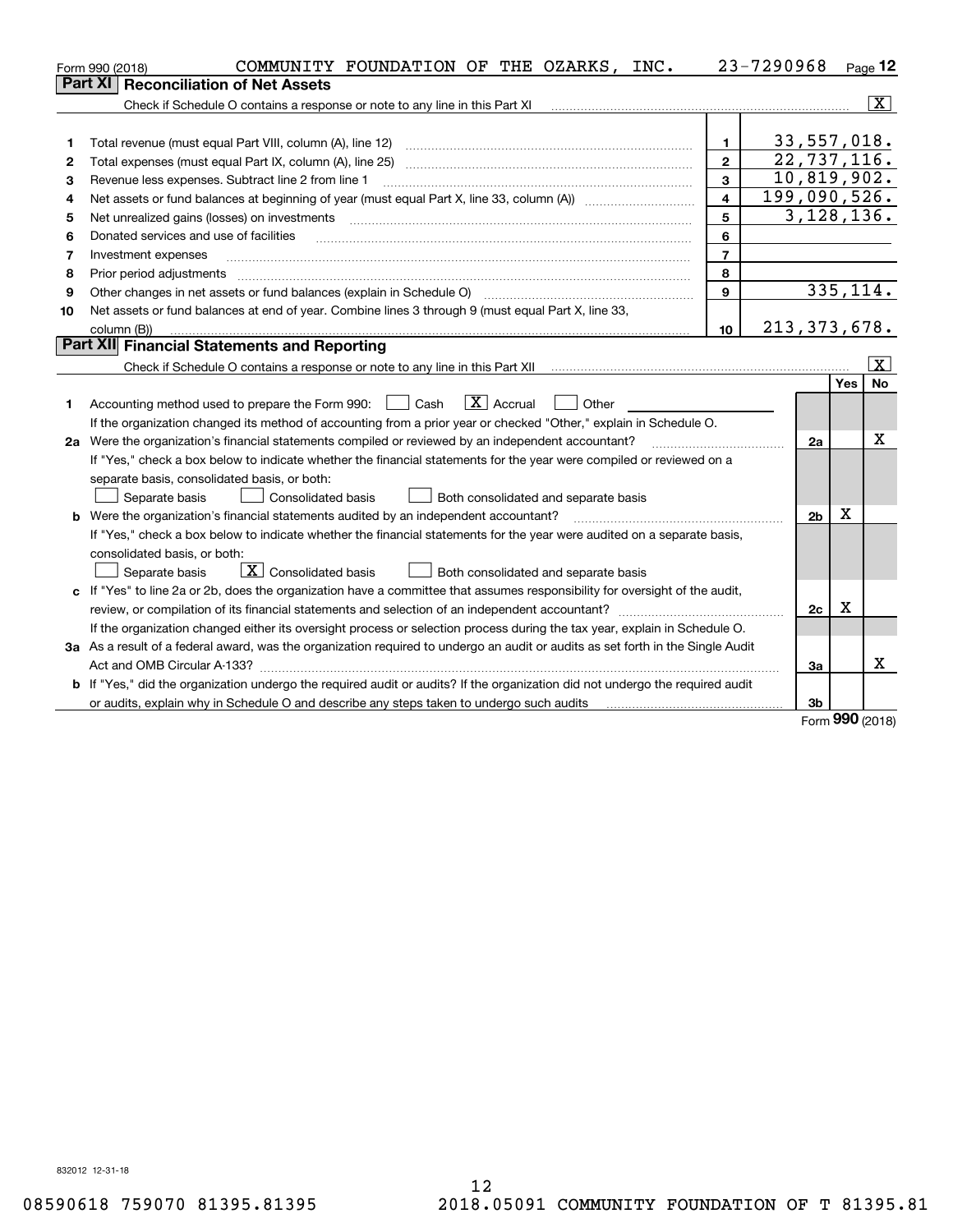| <b>SCHEDULE A</b> |
|-------------------|
|-------------------|

Department of the Treasury Internal Revenue Service

**9**

**10**

| (Form 990 or 990-EZ) |  |  |  |  |
|----------------------|--|--|--|--|
|----------------------|--|--|--|--|

## **Public Charity Status and Public Support**

**Complete if the organization is a section 501(c)(3) organization or a section 4947(a)(1) nonexempt charitable trust. | Attach to Form 990 or Form 990-EZ.** 

**| Go to www.irs.gov/Form990 for instructions and the latest information.**

| <b>Open to Public</b><br>Inspection |
|-------------------------------------|

OMB No. 1545-0047

|  | Name of the organization |
|--|--------------------------|
|--|--------------------------|

|                | Name of the organization                                                                                                                      | <b>Employer identification number</b> |
|----------------|-----------------------------------------------------------------------------------------------------------------------------------------------|---------------------------------------|
|                | COMMUNITY FOUNDATION OF THE OZARKS,<br>INC.                                                                                                   | $23 - 7290968$                        |
| Part I         | Reason for Public Charity Status (All organizations must complete this part.) See instructions.                                               |                                       |
|                | The organization is not a private foundation because it is: (For lines 1 through 12, check only one box.)                                     |                                       |
| 1 <sup>1</sup> | A church, convention of churches, or association of churches described in section 170(b)(1)(A)(i).                                            |                                       |
| 2 <sup>1</sup> | A school described in section 170(b)(1)(A)(ii). (Attach Schedule E (Form 990 or 990-EZ).)                                                     |                                       |
| 3 <sup>1</sup> | A hospital or a cooperative hospital service organization described in section 170(b)(1)(A)(iii).                                             |                                       |
|                | A product procedure consideration consideration with a benefitated associated in the control of the MAMAMINI. Fater the benefitation operator |                                       |

A medical research organization operated in conjunction with a hospital described in **section 170(b)(1)(A)(iii).** Enter the hospital's name, city, and state:  $\mathcal{L}^{\text{max}}$ 

|  | 5 An organization operated for the benefit of a college or university owned or operated by a governmental unit described in |
|--|-----------------------------------------------------------------------------------------------------------------------------|
|  | section 170(b)(1)(A)(iv). (Complete Part II.)                                                                               |

**6**A federal, state, or local government or governmental unit described in section 170(b)(1)(A)(v).  $\mathcal{L}^{\text{max}}$ 

- **7section 170(b)(1)(A)(vi).** (Complete Part II.) An organization that normally receives a substantial part of its support from a governmental unit or from the general public described in  $\boxed{\text{X}}$
- **8**A community trust described in **section 170(b)(1)(A)(vi).** (Complete Part II.)  $\mathcal{L}^{\text{max}}$

| An agricultural research organization described in section 170(b)(1)(A)(ix) operated in conjunction with a land-grant college  |
|--------------------------------------------------------------------------------------------------------------------------------|
| or university or a non-land-grant college of agriculture (see instructions). Enter the name, city, and state of the college or |
| university:                                                                                                                    |

|  | An organization that normally receives: (1) more than 33 1/3% of its support from contributions, membership fees, and gross receipts from     |
|--|-----------------------------------------------------------------------------------------------------------------------------------------------|
|  | activities related to its exempt functions - subject to certain exceptions, and (2) no more than 33 1/3% of its support from gross investment |
|  | income and unrelated business taxable income (less section 511 tax) from businesses acquired by the organization after June 30, 1975.         |
|  | See section 509(a)(2). (Complete Part III.)                                                                                                   |

- **11**An organization organized and operated exclusively to test for public safety. See section 509(a)(4).  $\mathcal{L}^{\text{max}}$
- **12**more publicly supported organizations described in s**ection 509(a)(1)** or section 509(a)(2). See section 509(a)(3). Check the box in An organization organized and operated exclusively for the benefit of, to perform the functions of, or to carry out the purposes of one or lines 12a through 12d that describes the type of supporting organization and complete lines 12e, 12f, and 12g.  $\mathcal{L}^{\text{max}}$ 
	- **aType I.** A supporting organization operated, supervised, or controlled by its supported organization(s), typically by giving organization. **You must complete Part IV, Sections A and B.** the supported organization(s) the power to regularly appoint or elect a majority of the directors or trustees of the supporting  $\mathcal{L}^{\text{max}}$
	- **bType II.** A supporting organization supervised or controlled in connection with its supported organization(s), by having organization(s). **You must complete Part IV, Sections A and C.** control or management of the supporting organization vested in the same persons that control or manage the supported  $\mathcal{L}^{\text{max}}$
	- **cType III functionally integrated.** A supporting organization operated in connection with, and functionally integrated with, its supported organization(s) (see instructions). **You must complete Part IV, Sections A, D, and E.**  $\mathcal{L}^{\text{max}}$

**dType III non-functionally integrated.** A supporting organization operated in connection with its supported organization(s) requirement (see instructions). **You must complete Part IV, Sections A and D, and Part V.** that is not functionally integrated. The organization generally must satisfy a distribution requirement and an attentiveness  $\mathcal{L}^{\text{max}}$ 

**e**Check this box if the organization received a written determination from the IRS that it is a Type I, Type II, Type III functionally integrated, or Type III non-functionally integrated supporting organization.  $\mathcal{L}^{\text{max}}$ 

**f**Enter the number of supported organizations ~~~~~~~~~~~~~~~~~~~~~~~~~~~~~~~~~~~~~

|                       | Provide the following information about the supported organization(s). |                                                       |                                                                |    |                            |                            |  |  |
|-----------------------|------------------------------------------------------------------------|-------------------------------------------------------|----------------------------------------------------------------|----|----------------------------|----------------------------|--|--|
| (i) Name of supported | (ii) EIN                                                               | (iii) Type of organization                            | (iv) Is the organization listed<br>in your governing document? |    | (v) Amount of monetary     | (vi) Amount of other       |  |  |
| organization          |                                                                        | (described on lines 1-10<br>above (see instructions)) | Yes                                                            | No | support (see instructions) | support (see instructions) |  |  |
|                       |                                                                        |                                                       |                                                                |    |                            |                            |  |  |
|                       |                                                                        |                                                       |                                                                |    |                            |                            |  |  |
|                       |                                                                        |                                                       |                                                                |    |                            |                            |  |  |
|                       |                                                                        |                                                       |                                                                |    |                            |                            |  |  |
|                       |                                                                        |                                                       |                                                                |    |                            |                            |  |  |
|                       |                                                                        |                                                       |                                                                |    |                            |                            |  |  |
|                       |                                                                        |                                                       |                                                                |    |                            |                            |  |  |
|                       |                                                                        |                                                       |                                                                |    |                            |                            |  |  |
|                       |                                                                        |                                                       |                                                                |    |                            |                            |  |  |
|                       |                                                                        |                                                       |                                                                |    |                            |                            |  |  |
|                       |                                                                        |                                                       |                                                                |    |                            |                            |  |  |
|                       |                                                                        |                                                       |                                                                |    |                            |                            |  |  |
|                       |                                                                        |                                                       |                                                                |    |                            |                            |  |  |
| Total                 |                                                                        |                                                       |                                                                |    |                            |                            |  |  |

LHA For Paperwork Reduction Act Notice, see the Instructions for Form 990 or 990-EZ. 832021 10-11-18 Schedule A (Form 990 or 990-EZ) 2018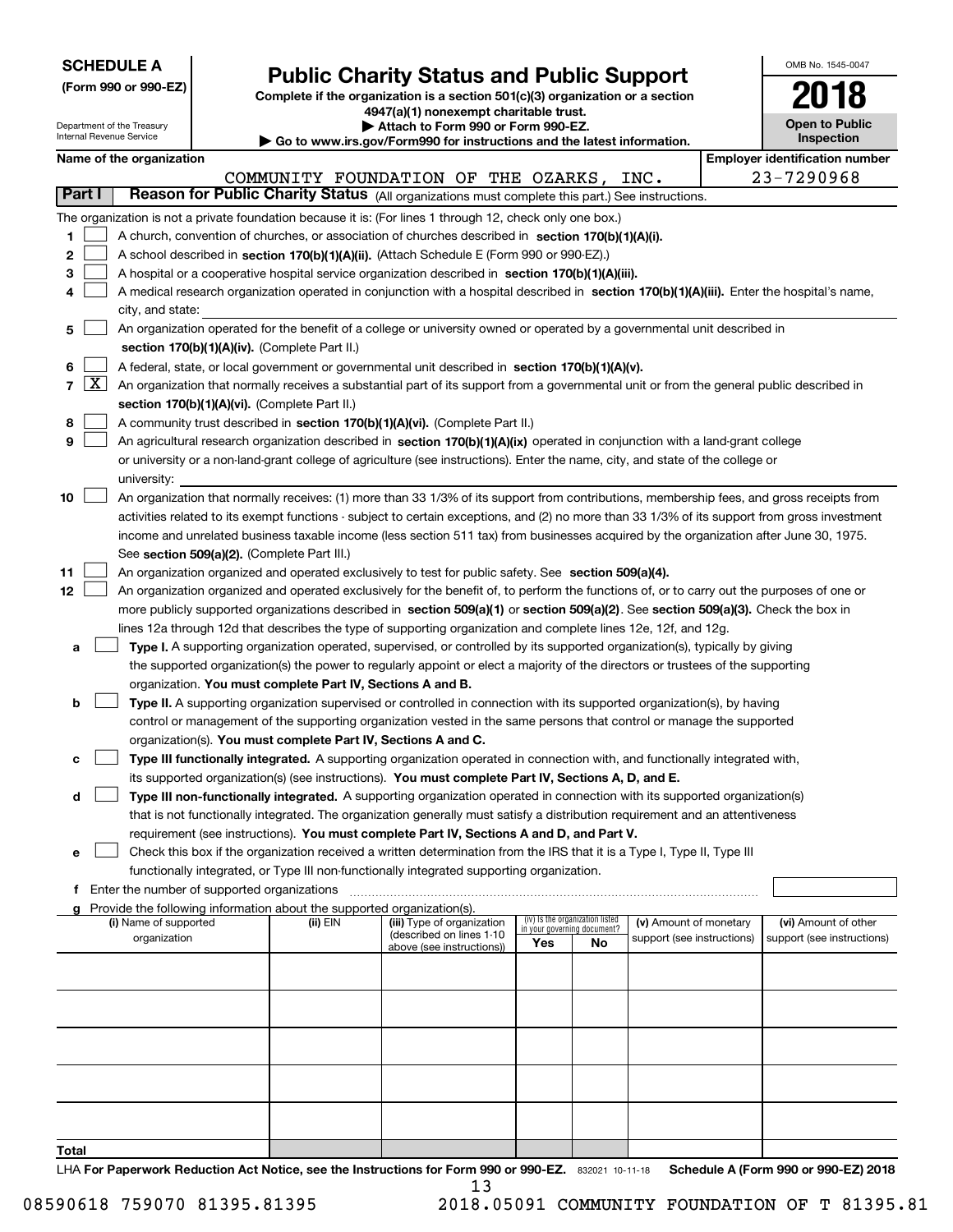#### Schedule A (Form 990 or 990-EZ) 2018 **COMMUNITY FOUNDATION OF THE OZARKS, INC. 23-7290968** Page **2 Part II Support Schedule for Organizations Described in Sections 170(b)(1)(A)(iv) and 170(b)(1)(A)(vi)**

(Complete only if you checked the box on line 5, 7, or 8 of Part I or if the organization failed to qualify under Part III. If the organization fails to qualify under the tests listed below, please complete Part III.)

|    | <b>Section A. Public Support</b>                                                                                                                                                                                               |                                                        |            |            |            |                                      |                                          |
|----|--------------------------------------------------------------------------------------------------------------------------------------------------------------------------------------------------------------------------------|--------------------------------------------------------|------------|------------|------------|--------------------------------------|------------------------------------------|
|    | Calendar year (or fiscal year beginning in) $\blacktriangleright$                                                                                                                                                              | (a) 2014                                               | $(b)$ 2015 | $(c)$ 2016 | $(d)$ 2017 | (e) 2018                             | (f) Total                                |
|    | <b>1</b> Gifts, grants, contributions, and                                                                                                                                                                                     |                                                        |            |            |            |                                      |                                          |
|    | membership fees received. (Do not                                                                                                                                                                                              |                                                        |            |            |            |                                      |                                          |
|    | include any "unusual grants.")                                                                                                                                                                                                 | 18801627.15562713.16530656.30654947.25378811.106928754 |            |            |            |                                      |                                          |
|    | 2 Tax revenues levied for the organ-                                                                                                                                                                                           |                                                        |            |            |            |                                      |                                          |
|    | ization's benefit and either paid to                                                                                                                                                                                           |                                                        |            |            |            |                                      |                                          |
|    | or expended on its behalf                                                                                                                                                                                                      |                                                        |            |            |            |                                      |                                          |
|    | 3 The value of services or facilities                                                                                                                                                                                          |                                                        |            |            |            |                                      |                                          |
|    | furnished by a governmental unit to                                                                                                                                                                                            |                                                        |            |            |            |                                      |                                          |
|    | the organization without charge                                                                                                                                                                                                |                                                        |            |            |            |                                      |                                          |
|    | 4 Total. Add lines 1 through 3                                                                                                                                                                                                 | 18801627.15562713.16530656.30654947.25378811.106928754 |            |            |            |                                      |                                          |
|    | 5 The portion of total contributions                                                                                                                                                                                           |                                                        |            |            |            |                                      |                                          |
|    | by each person (other than a                                                                                                                                                                                                   |                                                        |            |            |            |                                      |                                          |
|    | governmental unit or publicly                                                                                                                                                                                                  |                                                        |            |            |            |                                      |                                          |
|    | supported organization) included                                                                                                                                                                                               |                                                        |            |            |            |                                      |                                          |
|    | on line 1 that exceeds 2% of the                                                                                                                                                                                               |                                                        |            |            |            |                                      |                                          |
|    | amount shown on line 11,                                                                                                                                                                                                       |                                                        |            |            |            |                                      |                                          |
|    | column (f)                                                                                                                                                                                                                     |                                                        |            |            |            |                                      | 5927304.                                 |
|    | 6 Public support. Subtract line 5 from line 4.                                                                                                                                                                                 |                                                        |            |            |            |                                      | 101001450                                |
|    | <b>Section B. Total Support</b>                                                                                                                                                                                                |                                                        |            |            |            |                                      |                                          |
|    | Calendar year (or fiscal year beginning in)                                                                                                                                                                                    | (a) 2014                                               |            |            | $(d)$ 2017 |                                      | (f) Total                                |
|    | <b>7</b> Amounts from line 4                                                                                                                                                                                                   | 18801627.15562713.16530656.30654947.25378811.106928754 | $(b)$ 2015 | $(c)$ 2016 |            | (e) 2018                             |                                          |
|    |                                                                                                                                                                                                                                |                                                        |            |            |            |                                      |                                          |
|    | 8 Gross income from interest,                                                                                                                                                                                                  |                                                        |            |            |            |                                      |                                          |
|    | dividends, payments received on                                                                                                                                                                                                |                                                        |            |            |            |                                      |                                          |
|    | securities loans, rents, royalties,                                                                                                                                                                                            | 2537026.                                               | 2287332.   | 2897165.   | 2922020.   |                                      | 3744867.14388410.                        |
|    | and income from similar sources                                                                                                                                                                                                |                                                        |            |            |            |                                      |                                          |
|    | <b>9</b> Net income from unrelated business                                                                                                                                                                                    |                                                        |            |            |            |                                      |                                          |
|    | activities, whether or not the                                                                                                                                                                                                 |                                                        |            |            |            |                                      |                                          |
|    | business is regularly carried on                                                                                                                                                                                               |                                                        |            |            |            |                                      |                                          |
|    | <b>10</b> Other income. Do not include gain                                                                                                                                                                                    |                                                        |            |            |            |                                      |                                          |
|    | or loss from the sale of capital                                                                                                                                                                                               |                                                        |            |            |            |                                      |                                          |
|    | assets (Explain in Part VI.)                                                                                                                                                                                                   |                                                        |            |            |            |                                      |                                          |
|    | <b>11 Total support.</b> Add lines 7 through 10                                                                                                                                                                                |                                                        |            |            |            |                                      | 121317164                                |
|    | 12 Gross receipts from related activities, etc. (see instructions)                                                                                                                                                             |                                                        |            |            |            | 12                                   |                                          |
|    | 13 First five years. If the Form 990 is for the organization's first, second, third, fourth, or fifth tax year as a section 501(c)(3)                                                                                          |                                                        |            |            |            |                                      |                                          |
|    | organization, check this box and stop here                                                                                                                                                                                     |                                                        |            |            |            |                                      |                                          |
|    | Section C. Computation of Public Support Percentage                                                                                                                                                                            |                                                        |            |            |            |                                      |                                          |
|    | 14 Public support percentage for 2018 (line 6, column (f) divided by line 11, column (f) <i>mummumumum</i>                                                                                                                     |                                                        |            |            |            | 14                                   | 83.25<br>%                               |
|    | 15 Public support percentage from 2017 Schedule A, Part II, line 14 [11] [11] manument continuum manument of Public support percentage from 2017 Schedule A, Part II, line 14 [11] manument continuum manument of Public suppo |                                                        |            |            |            | 15                                   | 82.38<br>$\%$                            |
|    | 16a 33 1/3% support test - 2018. If the organization did not check the box on line 13, and line 14 is 33 1/3% or more, check this box and                                                                                      |                                                        |            |            |            |                                      |                                          |
|    | stop here. The organization qualifies as a publicly supported organization                                                                                                                                                     |                                                        |            |            |            |                                      | $\blacktriangleright$ $\boxed{\text{X}}$ |
|    | b 33 1/3% support test - 2017. If the organization did not check a box on line 13 or 16a, and line 15 is 33 1/3% or more, check this box                                                                                       |                                                        |            |            |            |                                      |                                          |
|    | and stop here. The organization qualifies as a publicly supported organization                                                                                                                                                 |                                                        |            |            |            |                                      |                                          |
|    | 17a 10% -facts-and-circumstances test - 2018. If the organization did not check a box on line 13, 16a, or 16b, and line 14 is 10% or more,                                                                                     |                                                        |            |            |            |                                      |                                          |
|    | and if the organization meets the "facts-and-circumstances" test, check this box and stop here. Explain in Part VI how the organization                                                                                        |                                                        |            |            |            |                                      |                                          |
|    | meets the "facts-and-circumstances" test. The organization qualifies as a publicly supported organization                                                                                                                      |                                                        |            |            |            |                                      |                                          |
|    | b 10% -facts-and-circumstances test - 2017. If the organization did not check a box on line 13, 16a, 16b, or 17a, and line 15 is 10% or                                                                                        |                                                        |            |            |            |                                      |                                          |
|    | more, and if the organization meets the "facts-and-circumstances" test, check this box and stop here. Explain in Part VI how the                                                                                               |                                                        |            |            |            |                                      |                                          |
|    | organization meets the "facts-and-circumstances" test. The organization qualifies as a publicly supported organization                                                                                                         |                                                        |            |            |            |                                      |                                          |
| 18 | Private foundation. If the organization did not check a box on line 13, 16a, 16b, 17a, or 17b, check this box and see instructions                                                                                             |                                                        |            |            |            |                                      |                                          |
|    |                                                                                                                                                                                                                                |                                                        |            |            |            | Schedule A (Form 990 or 990-F7) 2018 |                                          |

**Schedule A (Form 990 or 990-EZ) 2018**

832022 10-11-18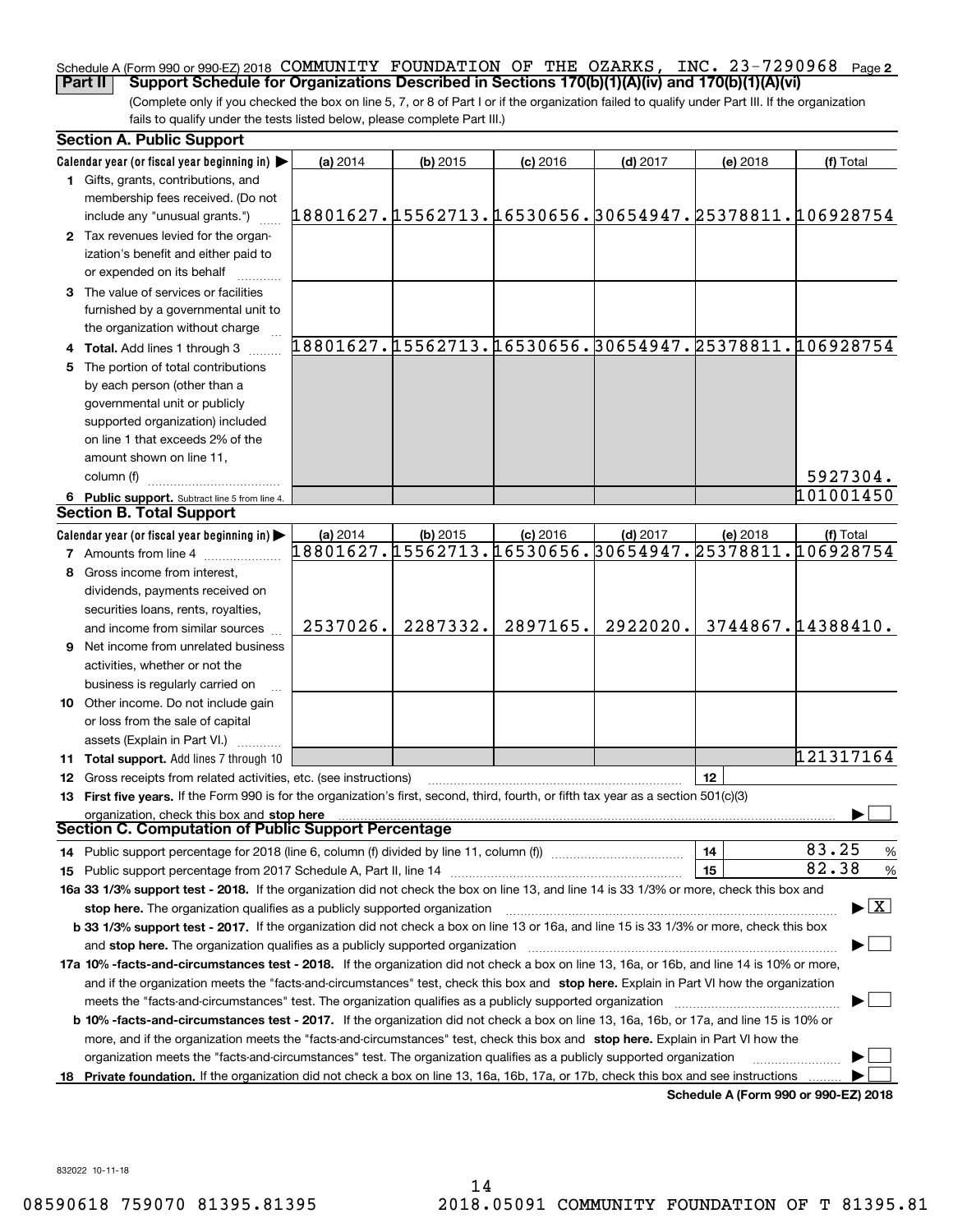#### **3** Schedule A (Form 990 or 990-EZ) 2018 Page COMMUNITY FOUNDATION OF THE OZARKS, INC. 23-7290968 **Part III Support Schedule for Organizations Described in Section 509(a)(2)**

(Complete only if you checked the box on line 10 of Part I or if the organization failed to qualify under Part II. If the organization fails to qualify under the tests listed below, please complete Part II.)

|    | <b>Section A. Public Support</b>                                                                                                                                                                                                                      |            |            |            |            |          |                                      |
|----|-------------------------------------------------------------------------------------------------------------------------------------------------------------------------------------------------------------------------------------------------------|------------|------------|------------|------------|----------|--------------------------------------|
|    | Calendar year (or fiscal year beginning in) $\blacktriangleright$                                                                                                                                                                                     | (a) 2014   | $(b)$ 2015 | $(c)$ 2016 | $(d)$ 2017 | (e) 2018 | (f) Total                            |
|    | 1 Gifts, grants, contributions, and                                                                                                                                                                                                                   |            |            |            |            |          |                                      |
|    | membership fees received. (Do not                                                                                                                                                                                                                     |            |            |            |            |          |                                      |
|    | include any "unusual grants.")                                                                                                                                                                                                                        |            |            |            |            |          |                                      |
|    | 2 Gross receipts from admissions,<br>merchandise sold or services per-<br>formed, or facilities furnished in<br>any activity that is related to the<br>organization's tax-exempt purpose                                                              |            |            |            |            |          |                                      |
|    | 3 Gross receipts from activities that<br>are not an unrelated trade or bus-                                                                                                                                                                           |            |            |            |            |          |                                      |
|    | iness under section 513                                                                                                                                                                                                                               |            |            |            |            |          |                                      |
|    | 4 Tax revenues levied for the organ-                                                                                                                                                                                                                  |            |            |            |            |          |                                      |
|    | ization's benefit and either paid to<br>or expended on its behalf<br>.                                                                                                                                                                                |            |            |            |            |          |                                      |
|    | 5 The value of services or facilities                                                                                                                                                                                                                 |            |            |            |            |          |                                      |
|    | furnished by a governmental unit to                                                                                                                                                                                                                   |            |            |            |            |          |                                      |
|    | the organization without charge                                                                                                                                                                                                                       |            |            |            |            |          |                                      |
|    | <b>6 Total.</b> Add lines 1 through 5                                                                                                                                                                                                                 |            |            |            |            |          |                                      |
|    | 7a Amounts included on lines 1, 2, and<br>3 received from disqualified persons                                                                                                                                                                        |            |            |            |            |          |                                      |
|    | <b>b</b> Amounts included on lines 2 and 3 received<br>from other than disqualified persons that<br>exceed the greater of \$5,000 or 1% of the<br>amount on line 13 for the year                                                                      |            |            |            |            |          |                                      |
|    | c Add lines 7a and 7b                                                                                                                                                                                                                                 |            |            |            |            |          |                                      |
|    | 8 Public support. (Subtract line 7c from line 6.)                                                                                                                                                                                                     |            |            |            |            |          |                                      |
|    | <b>Section B. Total Support</b>                                                                                                                                                                                                                       |            |            |            |            |          |                                      |
|    | Calendar year (or fiscal year beginning in) $\blacktriangleright$                                                                                                                                                                                     | (a) $2014$ | $(b)$ 2015 | $(c)$ 2016 | $(d)$ 2017 | (e) 2018 | (f) Total                            |
|    | 9 Amounts from line 6                                                                                                                                                                                                                                 |            |            |            |            |          |                                      |
|    | 10a Gross income from interest,<br>dividends, payments received on<br>securities loans, rents, royalties,<br>and income from similar sources                                                                                                          |            |            |            |            |          |                                      |
|    | <b>b</b> Unrelated business taxable income<br>(less section 511 taxes) from businesses                                                                                                                                                                |            |            |            |            |          |                                      |
|    | acquired after June 30, 1975                                                                                                                                                                                                                          |            |            |            |            |          |                                      |
|    | c Add lines 10a and 10b<br>11 Net income from unrelated business<br>activities not included in line 10b,<br>whether or not the business is<br>regularly carried on                                                                                    |            |            |            |            |          |                                      |
|    | 12 Other income. Do not include gain<br>or loss from the sale of capital<br>assets (Explain in Part VI.)                                                                                                                                              |            |            |            |            |          |                                      |
|    | <b>13</b> Total support. (Add lines 9, 10c, 11, and 12.)                                                                                                                                                                                              |            |            |            |            |          |                                      |
|    | 14 First five years. If the Form 990 is for the organization's first, second, third, fourth, or fifth tax year as a section 501(c)(3) organization,                                                                                                   |            |            |            |            |          |                                      |
|    | check this box and stop here <i>machine and content and stop</i> here <i>manufacture and stop</i> here <i>manufacture</i> and <b>stop here</b> <i>manufacture manufacture and stop</i> here <i>manufacture manufacture manufacture manufacture ma</i> |            |            |            |            |          |                                      |
|    | Section C. Computation of Public Support Percentage                                                                                                                                                                                                   |            |            |            |            |          |                                      |
|    | 15 Public support percentage for 2018 (line 8, column (f), divided by line 13, column (f))                                                                                                                                                            |            |            |            |            | 15       | %                                    |
|    | 16 Public support percentage from 2017 Schedule A, Part III, line 15                                                                                                                                                                                  |            |            |            |            | 16       | %                                    |
|    | <b>Section D. Computation of Investment Income Percentage</b>                                                                                                                                                                                         |            |            |            |            |          |                                      |
|    | 17 Investment income percentage for 2018 (line 10c, column (f), divided by line 13, column (f))                                                                                                                                                       |            |            |            |            | 17       | %                                    |
|    | <b>18</b> Investment income percentage from <b>2017</b> Schedule A, Part III, line 17                                                                                                                                                                 |            |            |            |            | 18       | %                                    |
|    | 19a 33 1/3% support tests - 2018. If the organization did not check the box on line 14, and line 15 is more than 33 1/3%, and line 17 is not                                                                                                          |            |            |            |            |          |                                      |
|    | more than 33 1/3%, check this box and stop here. The organization qualifies as a publicly supported organization                                                                                                                                      |            |            |            |            |          | ▶                                    |
|    | b 33 1/3% support tests - 2017. If the organization did not check a box on line 14 or line 19a, and line 16 is more than 33 1/3%, and                                                                                                                 |            |            |            |            |          |                                      |
|    | line 18 is not more than 33 1/3%, check this box and stop here. The organization qualifies as a publicly supported organization                                                                                                                       |            |            |            |            |          |                                      |
| 20 | <b>Private foundation.</b> If the organization did not check a box on line 14, 19a, or 19b, check this box and see instructions                                                                                                                       |            |            |            |            |          |                                      |
|    | 832023 10-11-18                                                                                                                                                                                                                                       |            | 15         |            |            |          | Schedule A (Form 990 or 990-EZ) 2018 |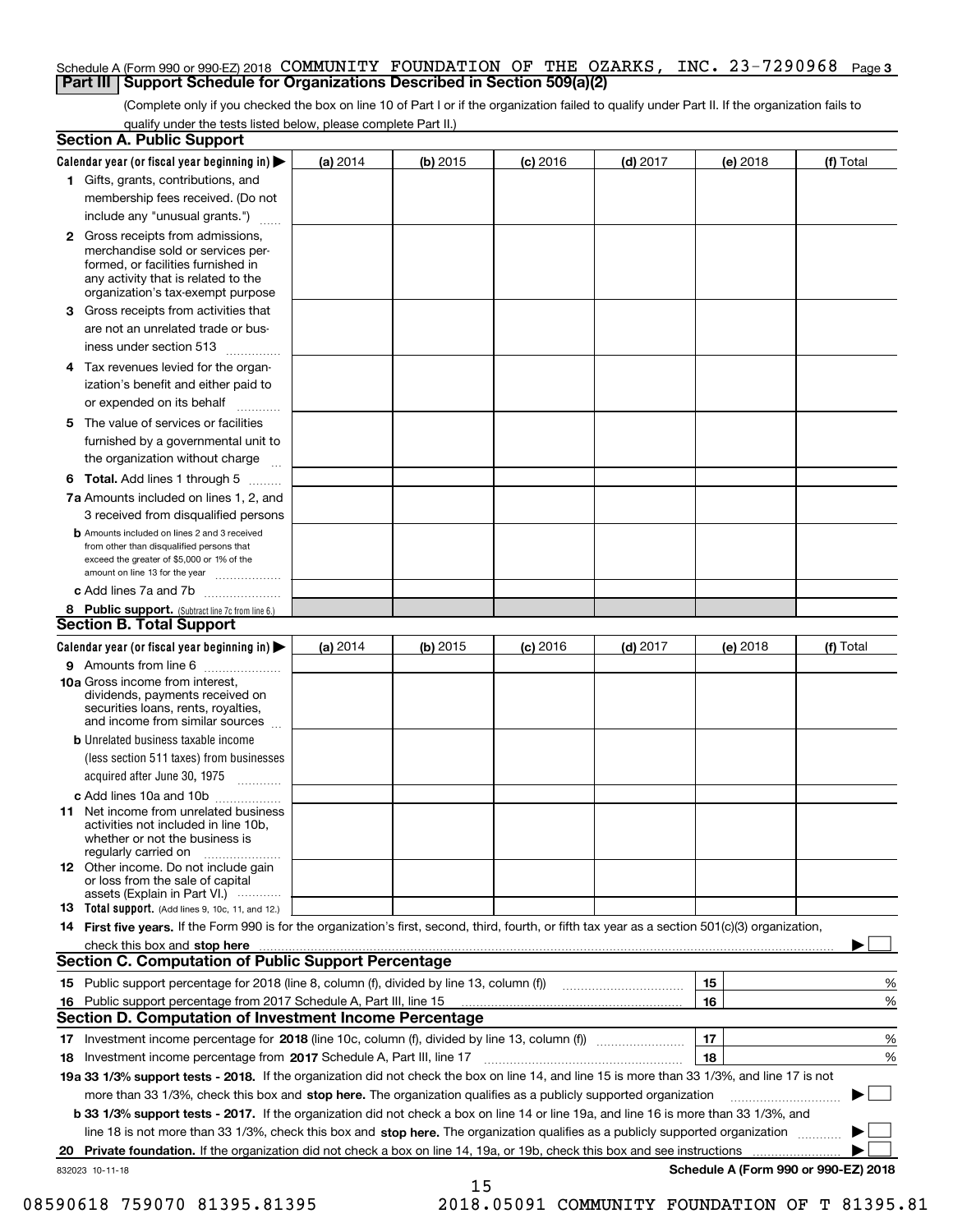#### Schedule A (Form 990 or 990-EZ) 2018  $\,$  COMMUNITY  $\,$  FOUNDATION OF THE OZARKS ,  $\,$  INC  $\,$   $\,$  23-7290968  $\,$  Page 4  $\,$

## **Part IV Supporting Organizations**

(Complete only if you checked a box in line 12 on Part I. If you checked 12a of Part I, complete Sections A and B. If you checked 12b of Part I, complete Sections A and C. If you checked 12c of Part I, complete Sections A, D, and E. If you checked 12d of Part I, complete Sections A and D, and complete Part V.)

#### **Section A. All Supporting Organizations**

- **1** Are all of the organization's supported organizations listed by name in the organization's governing documents? If "No," describe in **Part VI** how the supported organizations are designated. If designated by *class or purpose, describe the designation. If historic and continuing relationship, explain.*
- **2** Did the organization have any supported organization that does not have an IRS determination of status under section 509(a)(1) or (2)? If "Yes," explain in Part VI how the organization determined that the supported *organization was described in section 509(a)(1) or (2).*
- **3a** Did the organization have a supported organization described in section 501(c)(4), (5), or (6)? If "Yes," answer *(b) and (c) below.*
- **b** Did the organization confirm that each supported organization qualified under section 501(c)(4), (5), or (6) and satisfied the public support tests under section 509(a)(2)? If "Yes," describe in **Part VI** when and how the *organization made the determination.*
- **c**Did the organization ensure that all support to such organizations was used exclusively for section 170(c)(2)(B) purposes? If "Yes," explain in **Part VI** what controls the organization put in place to ensure such use.
- **4a***If* Was any supported organization not organized in the United States ("foreign supported organization")? *"Yes," and if you checked 12a or 12b in Part I, answer (b) and (c) below.*
- **b** Did the organization have ultimate control and discretion in deciding whether to make grants to the foreign supported organization? If "Yes," describe in **Part VI** how the organization had such control and discretion *despite being controlled or supervised by or in connection with its supported organizations.*
- **c** Did the organization support any foreign supported organization that does not have an IRS determination under sections 501(c)(3) and 509(a)(1) or (2)? If "Yes," explain in **Part VI** what controls the organization used *to ensure that all support to the foreign supported organization was used exclusively for section 170(c)(2)(B) purposes.*
- **5a** Did the organization add, substitute, or remove any supported organizations during the tax year? If "Yes," answer (b) and (c) below (if applicable). Also, provide detail in **Part VI,** including (i) the names and EIN *numbers of the supported organizations added, substituted, or removed; (ii) the reasons for each such action; (iii) the authority under the organization's organizing document authorizing such action; and (iv) how the action was accomplished (such as by amendment to the organizing document).*
- **b** Type I or Type II only. Was any added or substituted supported organization part of a class already designated in the organization's organizing document?
- **cSubstitutions only.**  Was the substitution the result of an event beyond the organization's control?
- **6** Did the organization provide support (whether in the form of grants or the provision of services or facilities) to **Part VI.** *If "Yes," provide detail in* support or benefit one or more of the filing organization's supported organizations? anyone other than (i) its supported organizations, (ii) individuals that are part of the charitable class benefited by one or more of its supported organizations, or (iii) other supporting organizations that also
- **7**Did the organization provide a grant, loan, compensation, or other similar payment to a substantial contributor *If "Yes," complete Part I of Schedule L (Form 990 or 990-EZ).* regard to a substantial contributor? (as defined in section 4958(c)(3)(C)), a family member of a substantial contributor, or a 35% controlled entity with
- **8** Did the organization make a loan to a disqualified person (as defined in section 4958) not described in line 7? *If "Yes," complete Part I of Schedule L (Form 990 or 990-EZ).*
- **9a** Was the organization controlled directly or indirectly at any time during the tax year by one or more in section 509(a)(1) or (2))? If "Yes," *provide detail in* <code>Part VI.</code> disqualified persons as defined in section 4946 (other than foundation managers and organizations described
- **b** Did one or more disqualified persons (as defined in line 9a) hold a controlling interest in any entity in which the supporting organization had an interest? If "Yes," provide detail in P**art VI**.
- **c**Did a disqualified person (as defined in line 9a) have an ownership interest in, or derive any personal benefit from, assets in which the supporting organization also had an interest? If "Yes," provide detail in P**art VI.**
- **10a** Was the organization subject to the excess business holdings rules of section 4943 because of section supporting organizations)? If "Yes," answer 10b below. 4943(f) (regarding certain Type II supporting organizations, and all Type III non-functionally integrated
- **b** Did the organization have any excess business holdings in the tax year? (Use Schedule C, Form 4720, to *determine whether the organization had excess business holdings.)*

16

832024 10-11-18

**Schedule A (Form 990 or 990-EZ) 2018**

**YesNo**

**1**

**2**

**3a**

**3b**

**3c**

**4a**

**4b**

**4c**

**5a**

**5b5c**

**6**

**7**

**8**

**9a**

**9b**

**9c**

**10a**

**10b**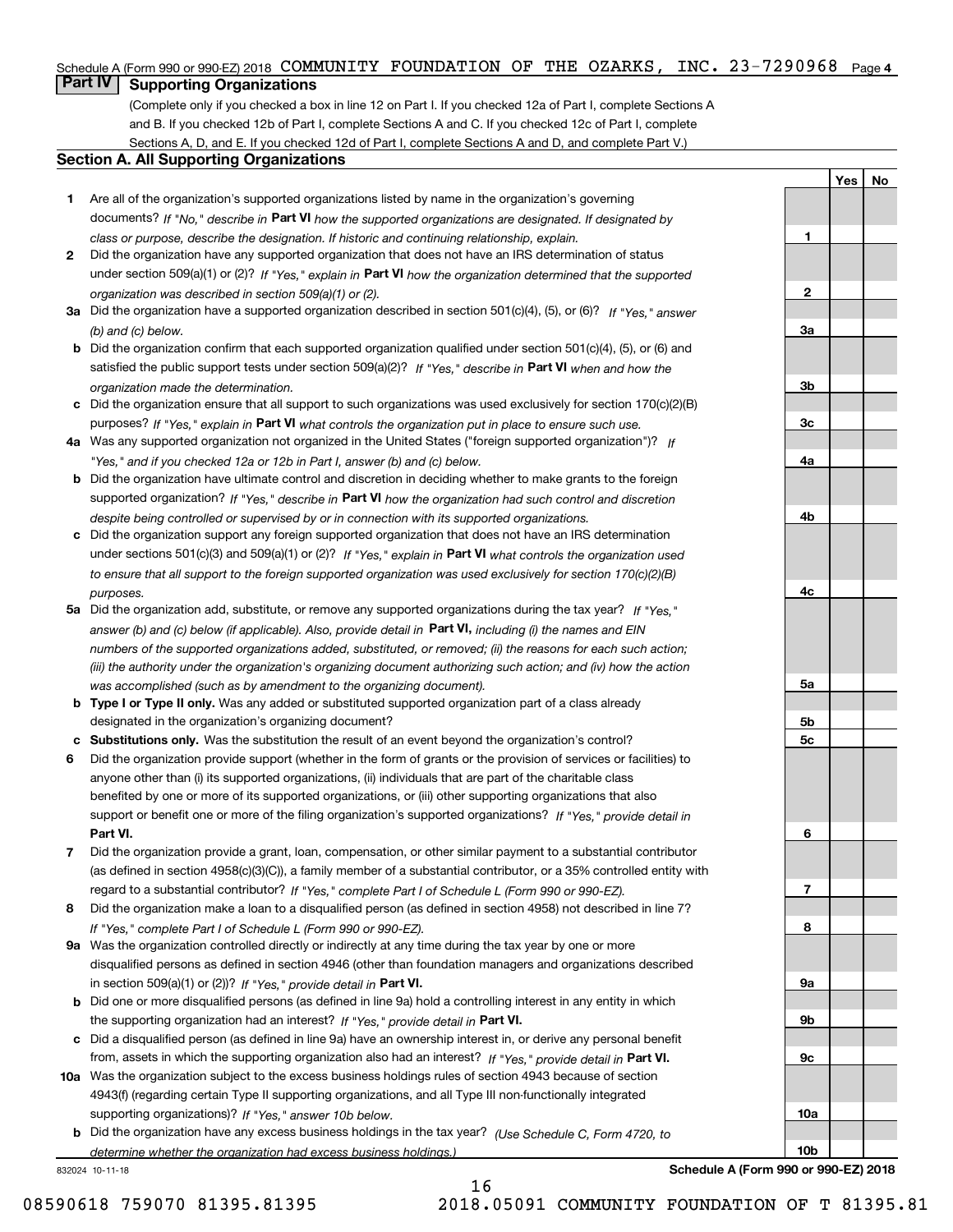#### **5** Schedule A (Form 990 or 990-EZ) 2018 Page COMMUNITY FOUNDATION OF THE OZARKS, INC. 23-7290968 **Part IV Supporting Organizations** *(continued)*

|    |                                                                                                                                                                                                               |                 | Yes        | No |
|----|---------------------------------------------------------------------------------------------------------------------------------------------------------------------------------------------------------------|-----------------|------------|----|
| 11 | Has the organization accepted a gift or contribution from any of the following persons?                                                                                                                       |                 |            |    |
|    | a A person who directly or indirectly controls, either alone or together with persons described in (b) and (c)                                                                                                |                 |            |    |
|    | below, the governing body of a supported organization?                                                                                                                                                        | 11a             |            |    |
|    | <b>b</b> A family member of a person described in (a) above?                                                                                                                                                  | 11 <sub>b</sub> |            |    |
|    | c A 35% controlled entity of a person described in (a) or (b) above? If "Yes" to a, b, or c, provide detail in Part VI.                                                                                       | 11c             |            |    |
|    | <b>Section B. Type I Supporting Organizations</b>                                                                                                                                                             |                 |            |    |
|    |                                                                                                                                                                                                               |                 | Yes        | No |
| 1  | Did the directors, trustees, or membership of one or more supported organizations have the power to                                                                                                           |                 |            |    |
|    | regularly appoint or elect at least a majority of the organization's directors or trustees at all times during the                                                                                            |                 |            |    |
|    | tax year? If "No," describe in Part VI how the supported organization(s) effectively operated, supervised, or                                                                                                 |                 |            |    |
|    | controlled the organization's activities. If the organization had more than one supported organization,                                                                                                       |                 |            |    |
|    |                                                                                                                                                                                                               |                 |            |    |
|    | describe how the powers to appoint and/or remove directors or trustees were allocated among the supported                                                                                                     | 1               |            |    |
| 2  | organizations and what conditions or restrictions, if any, applied to such powers during the tax year.<br>Did the organization operate for the benefit of any supported organization other than the supported |                 |            |    |
|    | organization(s) that operated, supervised, or controlled the supporting organization? If "Yes," explain in                                                                                                    |                 |            |    |
|    |                                                                                                                                                                                                               |                 |            |    |
|    | Part VI how providing such benefit carried out the purposes of the supported organization(s) that operated,                                                                                                   | $\mathbf{2}$    |            |    |
|    | supervised, or controlled the supporting organization.<br><b>Section C. Type II Supporting Organizations</b>                                                                                                  |                 |            |    |
|    |                                                                                                                                                                                                               |                 |            |    |
|    |                                                                                                                                                                                                               |                 | Yes        | No |
| 1. | Were a majority of the organization's directors or trustees during the tax year also a majority of the directors                                                                                              |                 |            |    |
|    | or trustees of each of the organization's supported organization(s)? If "No," describe in Part VI how control                                                                                                 |                 |            |    |
|    | or management of the supporting organization was vested in the same persons that controlled or managed                                                                                                        |                 |            |    |
|    | the supported organization(s).                                                                                                                                                                                | 1               |            |    |
|    | <b>Section D. All Type III Supporting Organizations</b>                                                                                                                                                       |                 |            |    |
|    |                                                                                                                                                                                                               |                 | Yes        | No |
| 1  | Did the organization provide to each of its supported organizations, by the last day of the fifth month of the                                                                                                |                 |            |    |
|    | organization's tax year, (i) a written notice describing the type and amount of support provided during the prior tax                                                                                         |                 |            |    |
|    | year, (ii) a copy of the Form 990 that was most recently filed as of the date of notification, and (iii) copies of the                                                                                        |                 |            |    |
|    | organization's governing documents in effect on the date of notification, to the extent not previously provided?                                                                                              | 1               |            |    |
| 2  | Were any of the organization's officers, directors, or trustees either (i) appointed or elected by the supported                                                                                              |                 |            |    |
|    | organization(s) or (ii) serving on the governing body of a supported organization? If "No," explain in Part VI how                                                                                            |                 |            |    |
|    | the organization maintained a close and continuous working relationship with the supported organization(s).                                                                                                   | $\mathbf{2}$    |            |    |
| 3  | By reason of the relationship described in (2), did the organization's supported organizations have a                                                                                                         |                 |            |    |
|    | significant voice in the organization's investment policies and in directing the use of the organization's                                                                                                    |                 |            |    |
|    | income or assets at all times during the tax year? If "Yes," describe in Part VI the role the organization's                                                                                                  |                 |            |    |
|    | supported organizations played in this regard.                                                                                                                                                                | 3               |            |    |
|    | Section E. Type III Functionally Integrated Supporting Organizations                                                                                                                                          |                 |            |    |
| 1  | Check the box next to the method that the organization used to satisfy the Integral Part Test during the year (see instructions).                                                                             |                 |            |    |
| а  | The organization satisfied the Activities Test. Complete line 2 below.                                                                                                                                        |                 |            |    |
| b  | The organization is the parent of each of its supported organizations. Complete line 3 below.                                                                                                                 |                 |            |    |
| с  | The organization supported a governmental entity. Describe in Part VI how you supported a government entity (see instructions),                                                                               |                 |            |    |
| 2  | Activities Test. Answer (a) and (b) below.                                                                                                                                                                    |                 | <b>Yes</b> | No |
| а  | Did substantially all of the organization's activities during the tax year directly further the exempt purposes of                                                                                            |                 |            |    |
|    | the supported organization(s) to which the organization was responsive? If "Yes." then in Part VI identify                                                                                                    |                 |            |    |
|    | those supported organizations and explain how these activities directly furthered their exempt purposes,                                                                                                      |                 |            |    |
|    | how the organization was responsive to those supported organizations, and how the organization determined                                                                                                     |                 |            |    |
|    | that these activities constituted substantially all of its activities.                                                                                                                                        | 2a              |            |    |
|    | <b>b</b> Did the activities described in (a) constitute activities that, but for the organization's involvement, one or more                                                                                  |                 |            |    |
|    | of the organization's supported organization(s) would have been engaged in? If "Yes," explain in Part VI the                                                                                                  |                 |            |    |
|    | reasons for the organization's position that its supported organization(s) would have engaged in these                                                                                                        |                 |            |    |
|    |                                                                                                                                                                                                               | 2b              |            |    |
| 3  | activities but for the organization's involvement.<br>Parent of Supported Organizations. Answer (a) and (b) below.                                                                                            |                 |            |    |
|    |                                                                                                                                                                                                               |                 |            |    |
|    | a Did the organization have the power to regularly appoint or elect a majority of the officers, directors, or                                                                                                 |                 |            |    |
|    | trustees of each of the supported organizations? Provide details in Part VI.                                                                                                                                  | За              |            |    |
|    | <b>b</b> Did the organization exercise a substantial degree of direction over the policies, programs, and activities of each                                                                                  |                 |            |    |
|    | of its supported organizations? If "Yes." describe in Part VI the role played by the organization in this regard.                                                                                             | 3b              |            |    |
|    | Schedule A (Form 990 or 990-EZ) 2018<br>832025 10-11-18                                                                                                                                                       |                 |            |    |

17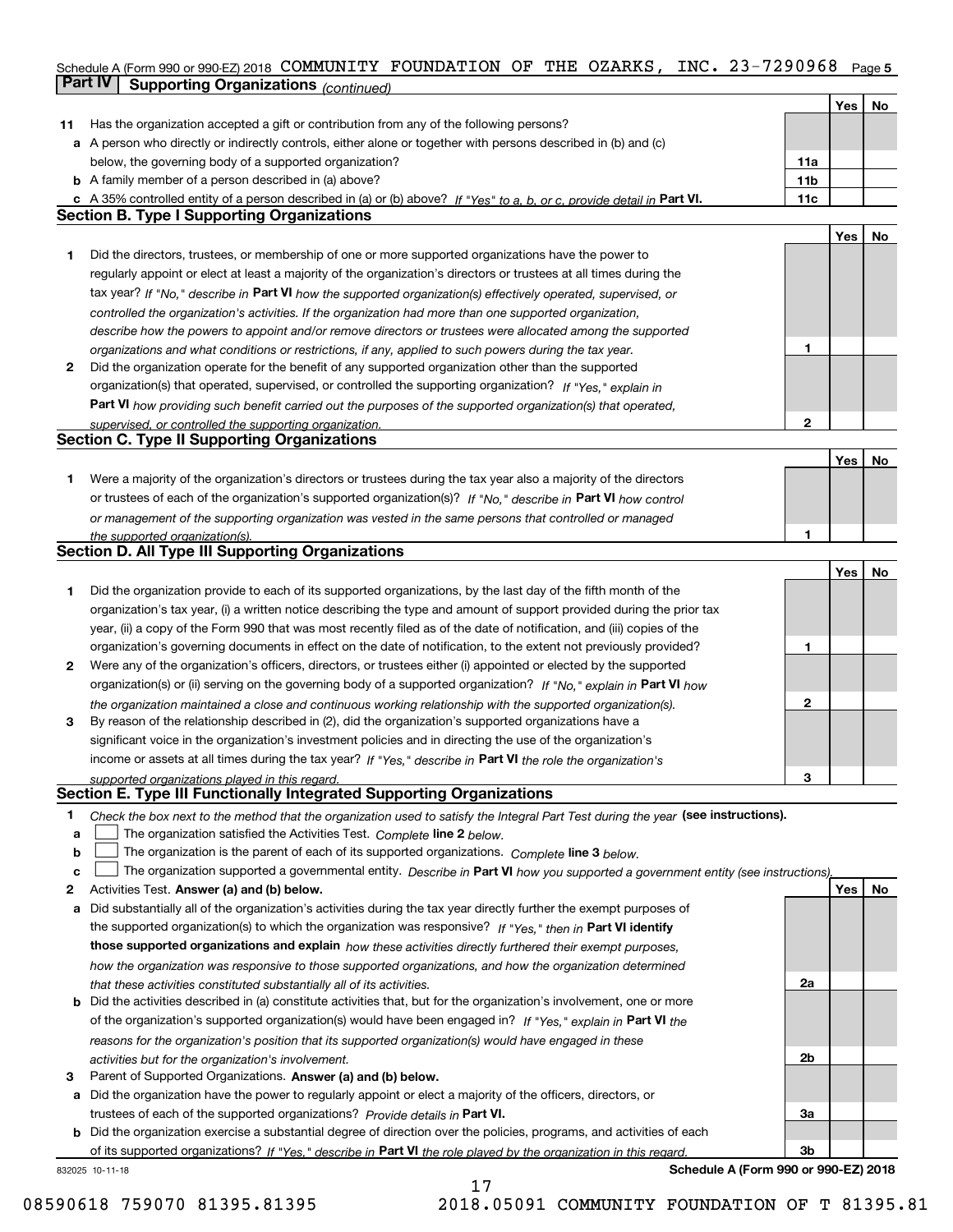| <b>Part V</b>  | Schedule A (Form 990 or 990-EZ) 2018 COMMUNITY FOUNDATION OF THE OZARKS, INC. $23-7290968$<br>Type III Non-Functionally Integrated 509(a)(3) Supporting Organizations |                |                | Page 6                         |
|----------------|-----------------------------------------------------------------------------------------------------------------------------------------------------------------------|----------------|----------------|--------------------------------|
| 1              | Check here if the organization satisfied the Integral Part Test as a qualifying trust on Nov. 20, 1970 (explain in Part VI.) See instructions. All                    |                |                |                                |
|                | other Type III non-functionally integrated supporting organizations must complete Sections A through E.                                                               |                |                |                                |
|                | Section A - Adjusted Net Income                                                                                                                                       |                | (A) Prior Year | (B) Current Year<br>(optional) |
| 1              | Net short-term capital gain                                                                                                                                           | 1              |                |                                |
| $\overline{2}$ | Recoveries of prior-year distributions                                                                                                                                | $\mathbf{2}$   |                |                                |
| З              | Other gross income (see instructions)                                                                                                                                 | 3              |                |                                |
| 4              | Add lines 1 through 3                                                                                                                                                 | 4              |                |                                |
| 5              | Depreciation and depletion                                                                                                                                            | 5              |                |                                |
| 6              | Portion of operating expenses paid or incurred for production or                                                                                                      |                |                |                                |
|                | collection of gross income or for management, conservation, or                                                                                                        |                |                |                                |
|                | maintenance of property held for production of income (see instructions)                                                                                              | 6              |                |                                |
| 7              | Other expenses (see instructions)                                                                                                                                     | $\overline{7}$ |                |                                |
| 8              | Adjusted Net Income (subtract lines 5, 6, and 7 from line 4)                                                                                                          | 8              |                |                                |
|                | <b>Section B - Minimum Asset Amount</b>                                                                                                                               |                | (A) Prior Year | (B) Current Year<br>(optional) |
| 1              | Aggregate fair market value of all non-exempt-use assets (see                                                                                                         |                |                |                                |
|                | instructions for short tax year or assets held for part of year):                                                                                                     |                |                |                                |
|                | <b>a</b> Average monthly value of securities                                                                                                                          | 1a             |                |                                |
|                | <b>b</b> Average monthly cash balances                                                                                                                                | 1b             |                |                                |
|                | <b>c</b> Fair market value of other non-exempt-use assets                                                                                                             | 1c             |                |                                |
|                | <b>d</b> Total (add lines 1a, 1b, and 1c)                                                                                                                             | 1d             |                |                                |
|                | <b>e</b> Discount claimed for blockage or other                                                                                                                       |                |                |                                |
|                | factors (explain in detail in Part VI):                                                                                                                               |                |                |                                |
| 2              | Acquisition indebtedness applicable to non-exempt-use assets                                                                                                          | $\mathbf{2}$   |                |                                |
| 3              | Subtract line 2 from line 1d                                                                                                                                          | 3              |                |                                |
| 4              | Cash deemed held for exempt use. Enter 1-1/2% of line 3 (for greater amount,                                                                                          |                |                |                                |
|                | see instructions)                                                                                                                                                     | 4              |                |                                |
| 5              | Net value of non-exempt-use assets (subtract line 4 from line 3)                                                                                                      | 5              |                |                                |
| 6              | Multiply line 5 by .035                                                                                                                                               | 6              |                |                                |
| 7              | Recoveries of prior-year distributions                                                                                                                                | $\overline{7}$ |                |                                |
| 8              | Minimum Asset Amount (add line 7 to line 6)                                                                                                                           | 8              |                |                                |
|                | <b>Section C - Distributable Amount</b>                                                                                                                               |                |                | <b>Current Year</b>            |
|                | Adjusted net income for prior year (from Section A, line 8, Column A)                                                                                                 | 1              |                |                                |
| 2              | Enter 85% of line 1                                                                                                                                                   | 2              |                |                                |
| З              | Minimum asset amount for prior year (from Section B, line 8, Column A)                                                                                                | 3              |                |                                |
| 4              | Enter greater of line 2 or line 3                                                                                                                                     | 4              |                |                                |
| 5              | Income tax imposed in prior year                                                                                                                                      | 5              |                |                                |
| 6              | <b>Distributable Amount.</b> Subtract line 5 from line 4, unless subject to                                                                                           |                |                |                                |
|                | emergency temporary reduction (see instructions)                                                                                                                      | 6              |                |                                |
| 7              | Check here if the current year is the organization's first as a non-functionally integrated Type III supporting organization (see                                     |                |                |                                |

instructions).

**Schedule A (Form 990 or 990-EZ) 2018**

832026 10-11-18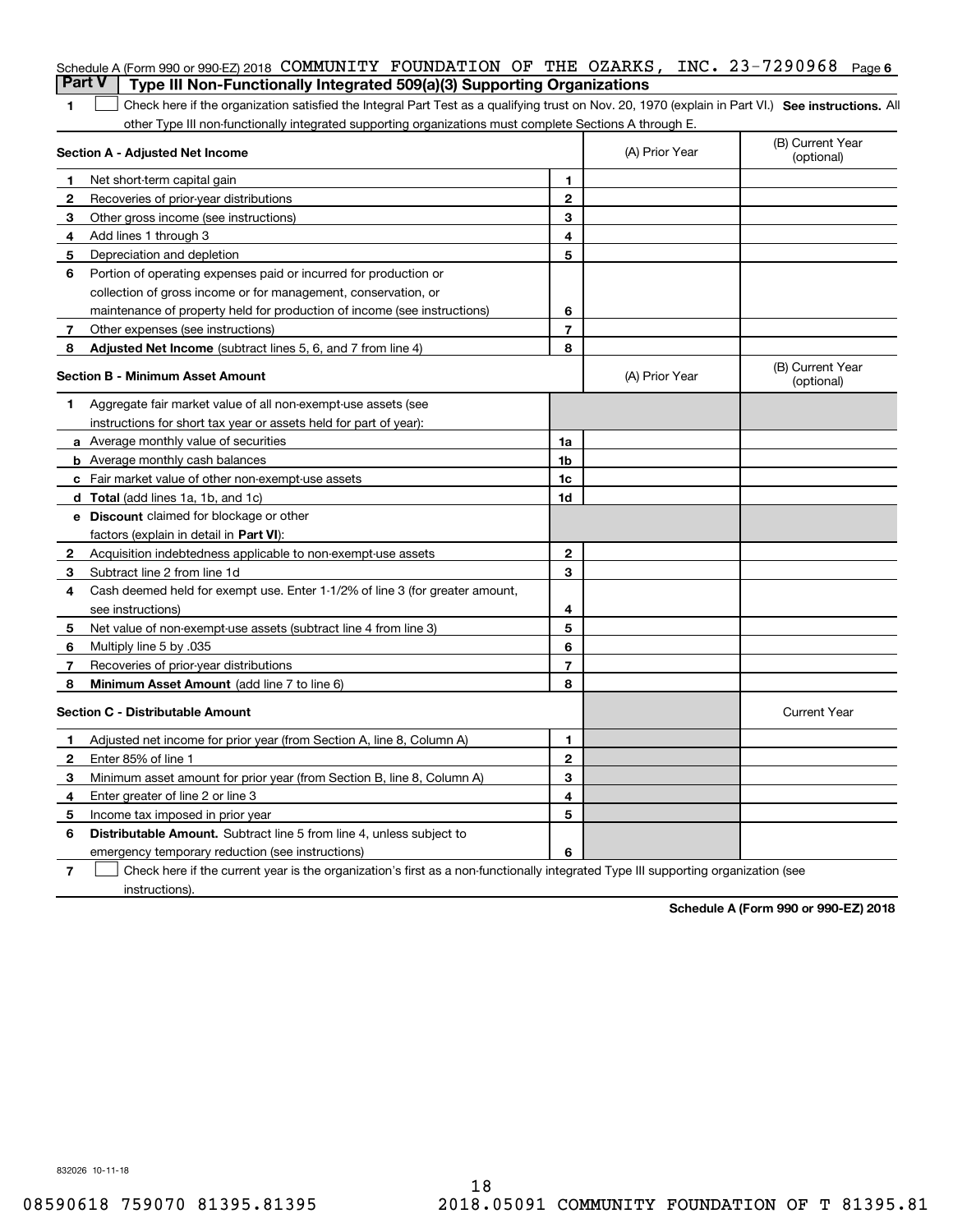#### Schedule A (Form 990 or 990-EZ) 2018 **COMMUNITY FOUNDATION OF THE OZARKS, INC. 23-7290968** Page **7**

| <b>Part V</b> | Type III Non-Functionally Integrated 509(a)(3) Supporting Organizations                    |                                    | (continued)                                    |                                                  |
|---------------|--------------------------------------------------------------------------------------------|------------------------------------|------------------------------------------------|--------------------------------------------------|
|               | <b>Section D - Distributions</b>                                                           |                                    |                                                | <b>Current Year</b>                              |
| 1             | Amounts paid to supported organizations to accomplish exempt purposes                      |                                    |                                                |                                                  |
| 2             | Amounts paid to perform activity that directly furthers exempt purposes of supported       |                                    |                                                |                                                  |
|               | organizations, in excess of income from activity                                           |                                    |                                                |                                                  |
| 3             | Administrative expenses paid to accomplish exempt purposes of supported organizations      |                                    |                                                |                                                  |
| 4             | Amounts paid to acquire exempt-use assets                                                  |                                    |                                                |                                                  |
| 5             | Qualified set-aside amounts (prior IRS approval required)                                  |                                    |                                                |                                                  |
| 6             | Other distributions (describe in Part VI). See instructions.                               |                                    |                                                |                                                  |
| 7             | <b>Total annual distributions.</b> Add lines 1 through 6.                                  |                                    |                                                |                                                  |
| 8             | Distributions to attentive supported organizations to which the organization is responsive |                                    |                                                |                                                  |
|               | (provide details in Part VI). See instructions.                                            |                                    |                                                |                                                  |
| 9             | Distributable amount for 2018 from Section C, line 6                                       |                                    |                                                |                                                  |
| 10            | Line 8 amount divided by line 9 amount                                                     |                                    |                                                |                                                  |
|               | <b>Section E - Distribution Allocations</b> (see instructions)                             | (i)<br><b>Excess Distributions</b> | (iii)<br><b>Underdistributions</b><br>Pre-2018 | (iii)<br><b>Distributable</b><br>Amount for 2018 |
| 1             | Distributable amount for 2018 from Section C, line 6                                       |                                    |                                                |                                                  |
| 2             | Underdistributions, if any, for years prior to 2018 (reason-                               |                                    |                                                |                                                  |
|               | able cause required- explain in Part VI). See instructions.                                |                                    |                                                |                                                  |
| З             | Excess distributions carryover, if any, to 2018                                            |                                    |                                                |                                                  |
|               | <b>a</b> From 2013                                                                         |                                    |                                                |                                                  |
|               | <b>b</b> From 2014                                                                         |                                    |                                                |                                                  |
|               | $c$ From 2015                                                                              |                                    |                                                |                                                  |
|               | d From 2016                                                                                |                                    |                                                |                                                  |
|               | e From 2017                                                                                |                                    |                                                |                                                  |
|               | Total of lines 3a through e                                                                |                                    |                                                |                                                  |
| g             | Applied to underdistributions of prior years                                               |                                    |                                                |                                                  |
|               | <b>h</b> Applied to 2018 distributable amount                                              |                                    |                                                |                                                  |
|               | Carryover from 2013 not applied (see instructions)                                         |                                    |                                                |                                                  |
|               | Remainder. Subtract lines 3g, 3h, and 3i from 3f.                                          |                                    |                                                |                                                  |
| 4             | Distributions for 2018 from Section D,                                                     |                                    |                                                |                                                  |
|               | line $7:$                                                                                  |                                    |                                                |                                                  |
|               | <b>a</b> Applied to underdistributions of prior years                                      |                                    |                                                |                                                  |
|               | <b>b</b> Applied to 2018 distributable amount                                              |                                    |                                                |                                                  |
|               | c Remainder. Subtract lines 4a and 4b from 4.                                              |                                    |                                                |                                                  |
| 5             | Remaining underdistributions for years prior to 2018, if                                   |                                    |                                                |                                                  |
|               | any. Subtract lines 3g and 4a from line 2. For result greater                              |                                    |                                                |                                                  |
|               | than zero, explain in Part VI. See instructions.                                           |                                    |                                                |                                                  |
| 6             | Remaining underdistributions for 2018. Subtract lines 3h                                   |                                    |                                                |                                                  |
|               | and 4b from line 1. For result greater than zero, explain in                               |                                    |                                                |                                                  |
|               | Part VI. See instructions.                                                                 |                                    |                                                |                                                  |
| 7             | Excess distributions carryover to 2019. Add lines 3j                                       |                                    |                                                |                                                  |
|               | and 4c.                                                                                    |                                    |                                                |                                                  |
| 8             | Breakdown of line 7:                                                                       |                                    |                                                |                                                  |
|               | a Excess from 2014                                                                         |                                    |                                                |                                                  |
|               | <b>b</b> Excess from 2015                                                                  |                                    |                                                |                                                  |
|               | c Excess from 2016                                                                         |                                    |                                                |                                                  |
|               | d Excess from 2017                                                                         |                                    |                                                |                                                  |
|               | e Excess from 2018                                                                         |                                    |                                                |                                                  |

**Schedule A (Form 990 or 990-EZ) 2018**

832027 10-11-18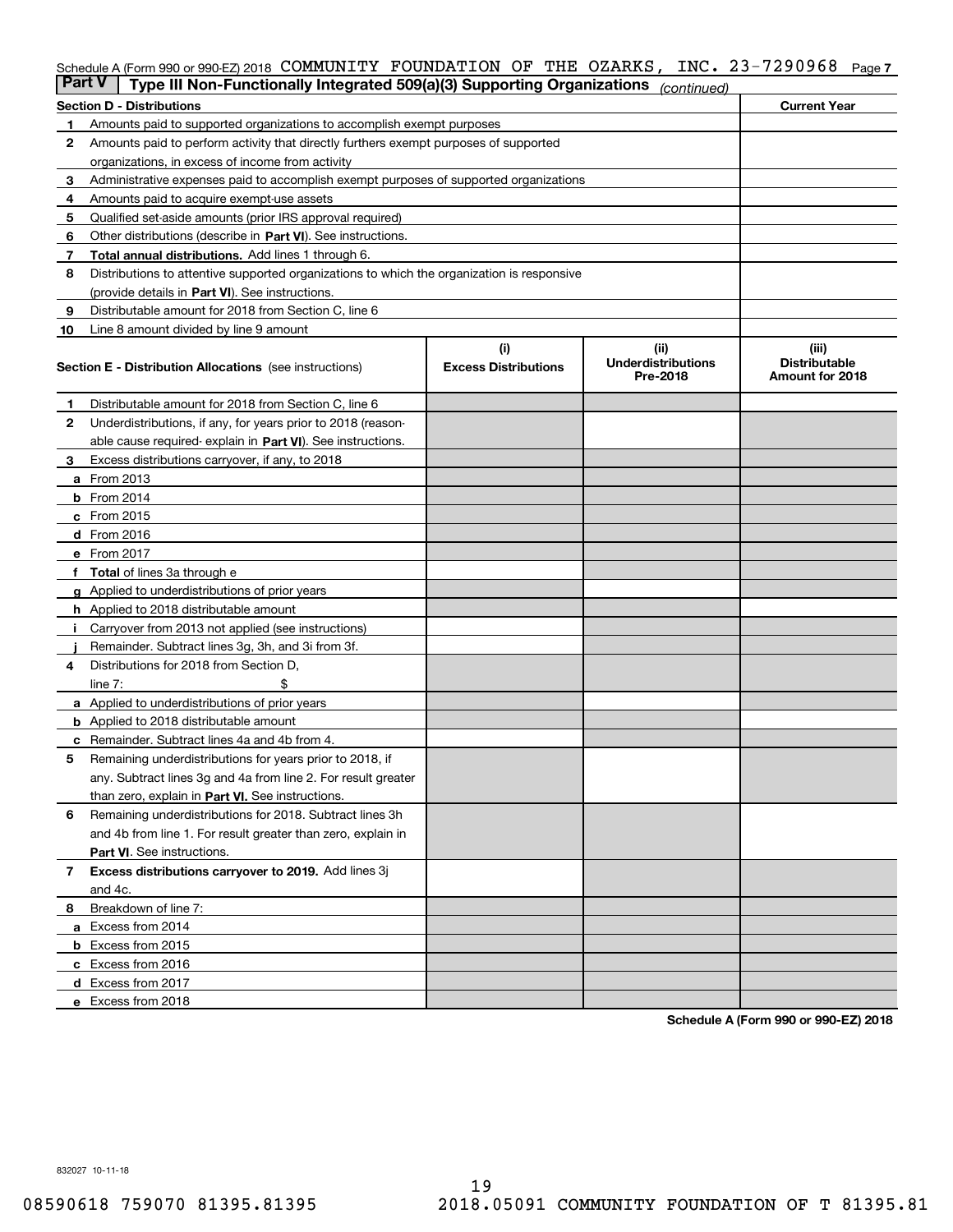| <b>Part VI</b>  |                     | Supplemental Information. Provide the explanations required by Part II, line 10; Part II, line 17a or 17b; Part III, line 12;<br>Part IV, Section A, lines 1, 2, 3b, 3c, 4b, 4c, 5a, 6, 9a, 9b, 9c, 11a, 11b, and 11c; Part IV, Section B, lines 1 and 2; Part IV, Section C,<br>line 1; Part IV, Section D, lines 2 and 3; Part IV, Section E, lines 1c, 2a, 2b, 3a, and 3b; Part V, line 1; Part V, Section B, line 1e; Part V, | Schedule A (Form 990 or 990-EZ) 2018 COMMUNITY FOUNDATION OF THE OZARKS, INC. 23-7290968 Page 8 |
|-----------------|---------------------|-----------------------------------------------------------------------------------------------------------------------------------------------------------------------------------------------------------------------------------------------------------------------------------------------------------------------------------------------------------------------------------------------------------------------------------|-------------------------------------------------------------------------------------------------|
|                 | (See instructions.) | Section D, lines 5, 6, and 8; and Part V, Section E, lines 2, 5, and 6. Also complete this part for any additional information.                                                                                                                                                                                                                                                                                                   |                                                                                                 |
|                 |                     |                                                                                                                                                                                                                                                                                                                                                                                                                                   |                                                                                                 |
|                 |                     |                                                                                                                                                                                                                                                                                                                                                                                                                                   |                                                                                                 |
|                 |                     |                                                                                                                                                                                                                                                                                                                                                                                                                                   |                                                                                                 |
|                 |                     |                                                                                                                                                                                                                                                                                                                                                                                                                                   |                                                                                                 |
|                 |                     |                                                                                                                                                                                                                                                                                                                                                                                                                                   |                                                                                                 |
|                 |                     |                                                                                                                                                                                                                                                                                                                                                                                                                                   |                                                                                                 |
|                 |                     |                                                                                                                                                                                                                                                                                                                                                                                                                                   |                                                                                                 |
|                 |                     |                                                                                                                                                                                                                                                                                                                                                                                                                                   |                                                                                                 |
|                 |                     |                                                                                                                                                                                                                                                                                                                                                                                                                                   |                                                                                                 |
|                 |                     |                                                                                                                                                                                                                                                                                                                                                                                                                                   |                                                                                                 |
|                 |                     |                                                                                                                                                                                                                                                                                                                                                                                                                                   |                                                                                                 |
|                 |                     |                                                                                                                                                                                                                                                                                                                                                                                                                                   |                                                                                                 |
|                 |                     |                                                                                                                                                                                                                                                                                                                                                                                                                                   |                                                                                                 |
|                 |                     |                                                                                                                                                                                                                                                                                                                                                                                                                                   |                                                                                                 |
|                 |                     |                                                                                                                                                                                                                                                                                                                                                                                                                                   |                                                                                                 |
|                 |                     |                                                                                                                                                                                                                                                                                                                                                                                                                                   |                                                                                                 |
|                 |                     |                                                                                                                                                                                                                                                                                                                                                                                                                                   |                                                                                                 |
|                 |                     |                                                                                                                                                                                                                                                                                                                                                                                                                                   |                                                                                                 |
|                 |                     |                                                                                                                                                                                                                                                                                                                                                                                                                                   |                                                                                                 |
|                 |                     |                                                                                                                                                                                                                                                                                                                                                                                                                                   |                                                                                                 |
|                 |                     |                                                                                                                                                                                                                                                                                                                                                                                                                                   |                                                                                                 |
|                 |                     |                                                                                                                                                                                                                                                                                                                                                                                                                                   |                                                                                                 |
|                 |                     |                                                                                                                                                                                                                                                                                                                                                                                                                                   |                                                                                                 |
|                 |                     |                                                                                                                                                                                                                                                                                                                                                                                                                                   |                                                                                                 |
|                 |                     |                                                                                                                                                                                                                                                                                                                                                                                                                                   |                                                                                                 |
|                 |                     |                                                                                                                                                                                                                                                                                                                                                                                                                                   |                                                                                                 |
|                 |                     |                                                                                                                                                                                                                                                                                                                                                                                                                                   |                                                                                                 |
|                 |                     |                                                                                                                                                                                                                                                                                                                                                                                                                                   |                                                                                                 |
|                 |                     |                                                                                                                                                                                                                                                                                                                                                                                                                                   |                                                                                                 |
|                 |                     |                                                                                                                                                                                                                                                                                                                                                                                                                                   |                                                                                                 |
|                 |                     |                                                                                                                                                                                                                                                                                                                                                                                                                                   |                                                                                                 |
|                 |                     |                                                                                                                                                                                                                                                                                                                                                                                                                                   |                                                                                                 |
|                 |                     |                                                                                                                                                                                                                                                                                                                                                                                                                                   |                                                                                                 |
|                 |                     |                                                                                                                                                                                                                                                                                                                                                                                                                                   |                                                                                                 |
|                 |                     |                                                                                                                                                                                                                                                                                                                                                                                                                                   |                                                                                                 |
|                 |                     |                                                                                                                                                                                                                                                                                                                                                                                                                                   |                                                                                                 |
| 832028 10-11-18 |                     | 20                                                                                                                                                                                                                                                                                                                                                                                                                                | Schedule A (Form 990 or 990-EZ) 2018                                                            |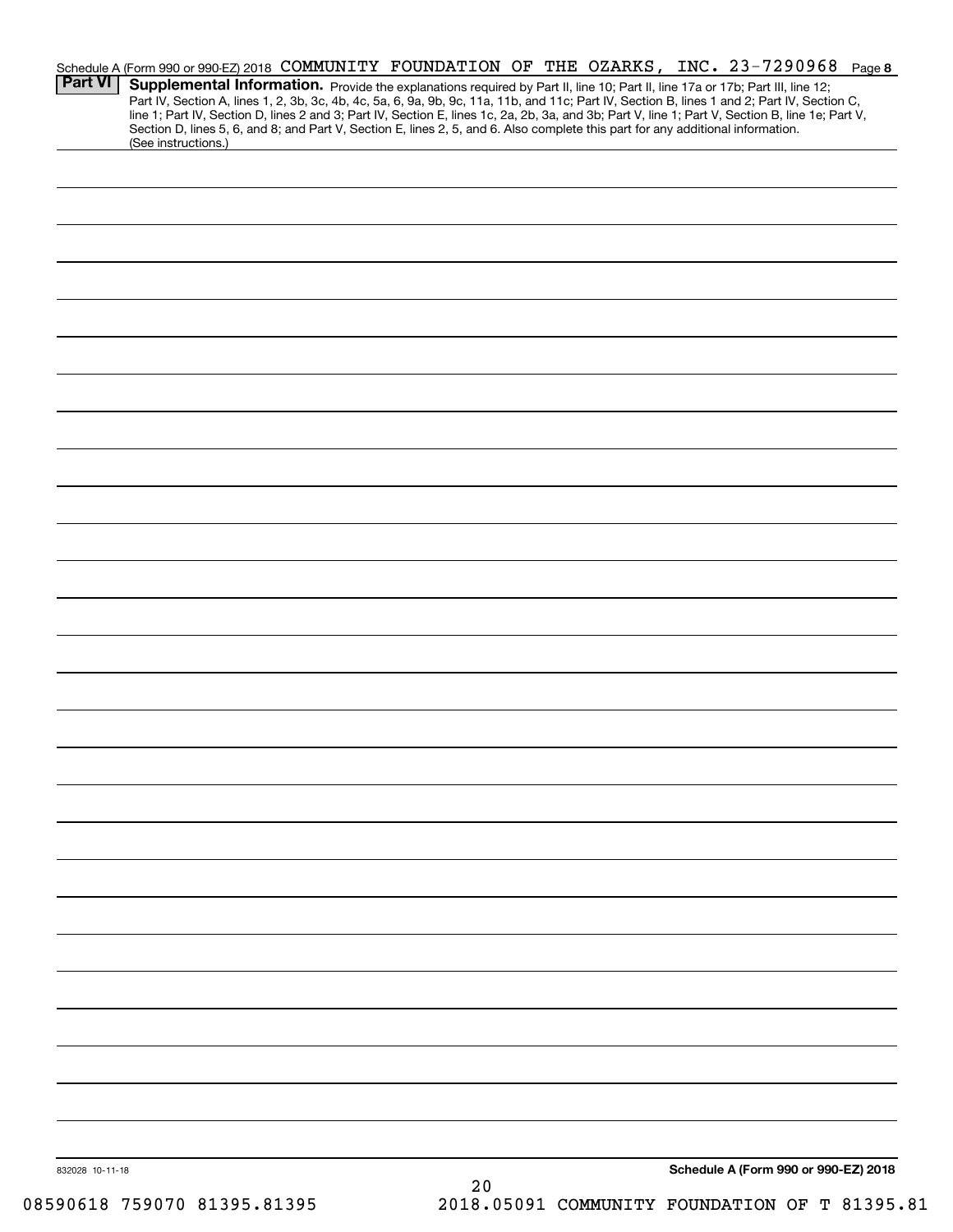Department of the Treasury Internal Revenue Service **(Form 990, 990-EZ, or 990-PF)** Name of the organization

**Organization type** (check one):

# **Schedule B Schedule of Contributors**

**| Attach to Form 990, Form 990-EZ, or Form 990-PF. | Go to www.irs.gov/Form990 for the latest information.** OMB No. 1545-0047

**2018**

**Employer identification number**

|  | COMMUNITY FOUNDATION OF THE OZARKS, INC. |  |  |  |
|--|------------------------------------------|--|--|--|
|  |                                          |  |  |  |

23-7290968

| Filers of:         | Section:                                                                  |
|--------------------|---------------------------------------------------------------------------|
| Form 990 or 990-FZ | $\lfloor x \rfloor$ 501(c)( 3) (enter number) organization                |
|                    | 4947(a)(1) nonexempt charitable trust not treated as a private foundation |
|                    | 527 political organization                                                |
| Form 990-PF        | 501(c)(3) exempt private foundation                                       |
|                    | 4947(a)(1) nonexempt charitable trust treated as a private foundation     |
|                    | 501(c)(3) taxable private foundation                                      |

Check if your organization is covered by the **General Rule** or a **Special Rule. Note:**  Only a section 501(c)(7), (8), or (10) organization can check boxes for both the General Rule and a Special Rule. See instructions.

#### **General Rule**

 $\mathcal{L}^{\text{max}}$ 

For an organization filing Form 990, 990-EZ, or 990-PF that received, during the year, contributions totaling \$5,000 or more (in money or property) from any one contributor. Complete Parts I and II. See instructions for determining a contributor's total contributions.

#### **Special Rules**

any one contributor, during the year, total contributions of the greater of  $\,$  (1) \$5,000; or **(2)** 2% of the amount on (i) Form 990, Part VIII, line 1h;  $\boxed{\textbf{X}}$  For an organization described in section 501(c)(3) filing Form 990 or 990-EZ that met the 33 1/3% support test of the regulations under sections 509(a)(1) and 170(b)(1)(A)(vi), that checked Schedule A (Form 990 or 990-EZ), Part II, line 13, 16a, or 16b, and that received from or (ii) Form 990-EZ, line 1. Complete Parts I and II.

year, total contributions of more than \$1,000 *exclusively* for religious, charitable, scientific, literary, or educational purposes, or for the For an organization described in section 501(c)(7), (8), or (10) filing Form 990 or 990-EZ that received from any one contributor, during the prevention of cruelty to children or animals. Complete Parts I (entering "N/A" in column (b) instead of the contributor name and address), II, and III.  $\mathcal{L}^{\text{max}}$ 

purpose. Don't complete any of the parts unless the **General Rule** applies to this organization because it received *nonexclusively* year, contributions <sub>exclusively</sub> for religious, charitable, etc., purposes, but no such contributions totaled more than \$1,000. If this box is checked, enter here the total contributions that were received during the year for an  $\;$ exclusively religious, charitable, etc., For an organization described in section 501(c)(7), (8), or (10) filing Form 990 or 990-EZ that received from any one contributor, during the religious, charitable, etc., contributions totaling \$5,000 or more during the year  $\Box$ — $\Box$   $\Box$  $\mathcal{L}^{\text{max}}$ 

**Caution:**  An organization that isn't covered by the General Rule and/or the Special Rules doesn't file Schedule B (Form 990, 990-EZ, or 990-PF),  **must** but it answer "No" on Part IV, line 2, of its Form 990; or check the box on line H of its Form 990-EZ or on its Form 990-PF, Part I, line 2, to certify that it doesn't meet the filing requirements of Schedule B (Form 990, 990-EZ, or 990-PF).

**For Paperwork Reduction Act Notice, see the instructions for Form 990, 990-EZ, or 990-PF. Schedule B (Form 990, 990-EZ, or 990-PF) (2018)** LHA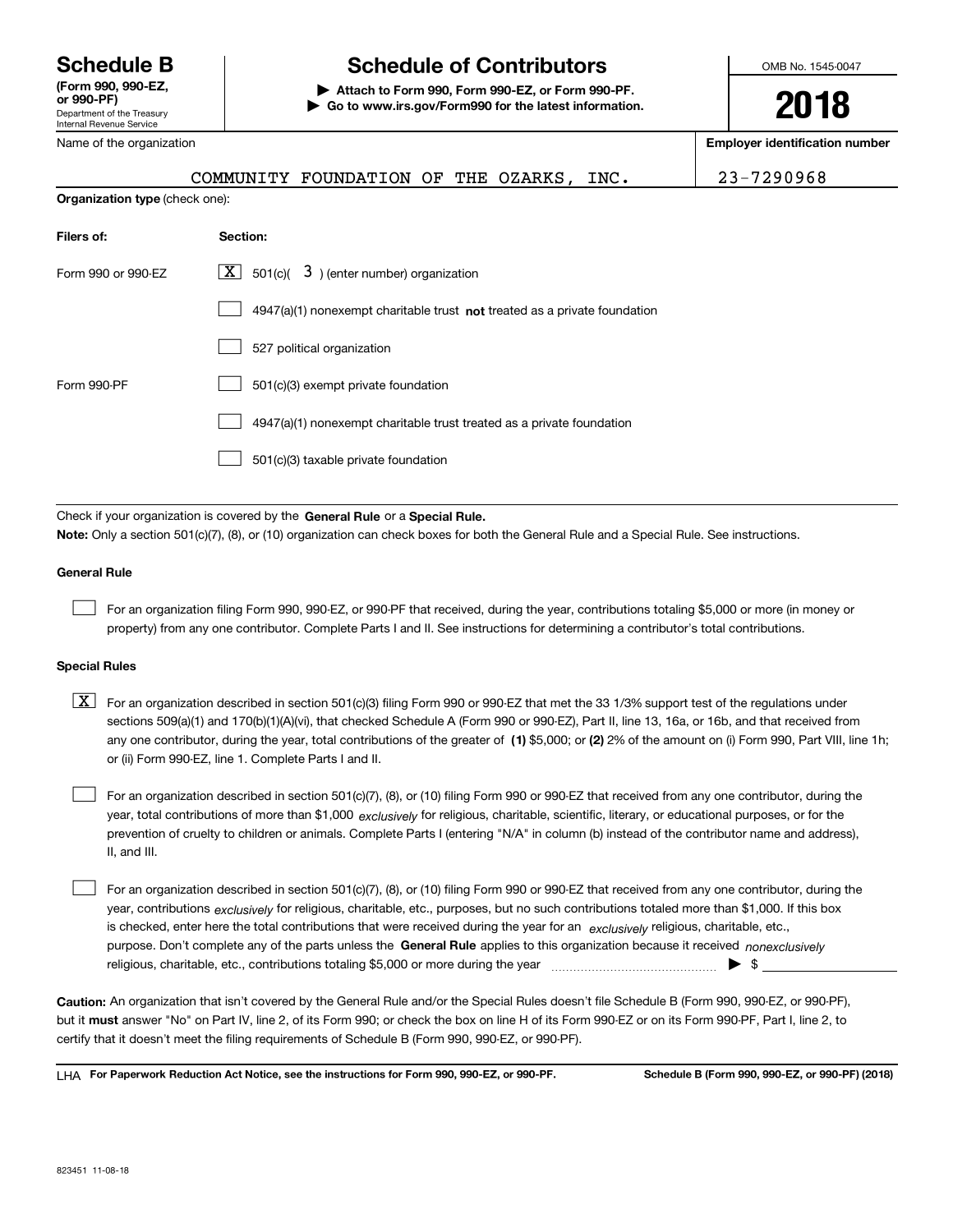|  | <b>SCHEDULE D</b> |  |  |  |
|--|-------------------|--|--|--|
|--|-------------------|--|--|--|

| (Form 990) |  |
|------------|--|
|------------|--|

## **SCHEDULE D Supplemental Financial Statements**

(Form 990)<br>
Pepartment of the Treasury<br>
Department of the Treasury<br>
Department of the Treasury<br>
Department of the Treasury<br> **Co to www.irs.gov/Form990 for instructions and the latest information.**<br> **Co to www.irs.gov/Form9** 



Department of the Treasury Internal Revenue Service

|         | Name of the organization                                                                                                                                  | COMMUNITY FOUNDATION OF THE OZARKS, INC.           | <b>Employer identification number</b><br>23-7290968 |
|---------|-----------------------------------------------------------------------------------------------------------------------------------------------------------|----------------------------------------------------|-----------------------------------------------------|
| Part I  | Organizations Maintaining Donor Advised Funds or Other Similar Funds or Accounts. Complete if the                                                         |                                                    |                                                     |
|         | organization answered "Yes" on Form 990, Part IV, line 6.                                                                                                 |                                                    |                                                     |
|         |                                                                                                                                                           | (a) Donor advised funds                            | (b) Funds and other accounts                        |
|         |                                                                                                                                                           | 356                                                |                                                     |
| 1.      |                                                                                                                                                           | 11,749,741.                                        |                                                     |
| 2       | Aggregate value of contributions to (during year)                                                                                                         | 8,628,954.                                         |                                                     |
| з       | Aggregate value of grants from (during year)                                                                                                              | 63, 361, 588.                                      |                                                     |
| 4       |                                                                                                                                                           |                                                    |                                                     |
| 5       | Did the organization inform all donors and donor advisors in writing that the assets held in donor advised funds                                          |                                                    |                                                     |
|         |                                                                                                                                                           |                                                    | $\boxed{\text{X}}$ Yes<br>No                        |
| 6       | Did the organization inform all grantees, donors, and donor advisors in writing that grant funds can be used only                                         |                                                    |                                                     |
|         | for charitable purposes and not for the benefit of the donor or donor advisor, or for any other purpose conferring                                        |                                                    |                                                     |
|         | impermissible private benefit?                                                                                                                            |                                                    | $\boxed{\text{X}}$ Yes<br>No                        |
| Part II | Conservation Easements. Complete if the organization answered "Yes" on Form 990, Part IV, line 7.                                                         |                                                    |                                                     |
| 1       | Purpose(s) of conservation easements held by the organization (check all that apply).                                                                     |                                                    |                                                     |
|         | Preservation of land for public use (e.g., recreation or education)                                                                                       | Preservation of a historically important land area |                                                     |
|         | Protection of natural habitat                                                                                                                             | Preservation of a certified historic structure     |                                                     |
|         | Preservation of open space                                                                                                                                |                                                    |                                                     |
| 2       | Complete lines 2a through 2d if the organization held a qualified conservation contribution in the form of a conservation easement on the last            |                                                    |                                                     |
|         | day of the tax year.                                                                                                                                      |                                                    | Held at the End of the Tax Year                     |
| а       | Total number of conservation easements                                                                                                                    |                                                    | 2a                                                  |
| b       | Total acreage restricted by conservation easements                                                                                                        |                                                    | 2 <sub>b</sub>                                      |
| c       |                                                                                                                                                           |                                                    | 2c                                                  |
| d       | Number of conservation easements included in (c) acquired after 7/25/06, and not on a historic structure                                                  |                                                    |                                                     |
|         |                                                                                                                                                           |                                                    | 2d                                                  |
| 3       | Number of conservation easements modified, transferred, released, extinguished, or terminated by the organization during the tax                          |                                                    |                                                     |
|         | $\mathsf{year}$                                                                                                                                           |                                                    |                                                     |
| 4       | Number of states where property subject to conservation easement is located >                                                                             |                                                    |                                                     |
| 5       | Does the organization have a written policy regarding the periodic monitoring, inspection, handling of                                                    |                                                    |                                                     |
|         | violations, and enforcement of the conservation easements it holds?                                                                                       |                                                    | <b>No</b><br>Yes                                    |
| 6       | Staff and volunteer hours devoted to monitoring, inspecting, handling of violations, and enforcing conservation easements during the year                 |                                                    |                                                     |
|         |                                                                                                                                                           |                                                    |                                                     |
| 7.      | Amount of expenses incurred in monitoring, inspecting, handling of violations, and enforcing conservation easements during the year                       |                                                    |                                                     |
|         | $\blacktriangleright$ \$                                                                                                                                  |                                                    |                                                     |
| 8       | Does each conservation easement reported on line 2(d) above satisfy the requirements of section 170(h)(4)(B)(i)                                           |                                                    |                                                     |
|         |                                                                                                                                                           |                                                    | Yes<br>No                                           |
|         | In Part XIII, describe how the organization reports conservation easements in its revenue and expense statement, and balance sheet, and                   |                                                    |                                                     |
|         | include, if applicable, the text of the footnote to the organization's financial statements that describes the organization's accounting for              |                                                    |                                                     |
|         | conservation easements.                                                                                                                                   |                                                    |                                                     |
|         | Organizations Maintaining Collections of Art, Historical Treasures, or Other Similar Assets.<br>Part III                                                  |                                                    |                                                     |
|         | Complete if the organization answered "Yes" on Form 990, Part IV, line 8.                                                                                 |                                                    |                                                     |
|         | 1a If the organization elected, as permitted under SFAS 116 (ASC 958), not to report in its revenue statement and balance sheet works of art,             |                                                    |                                                     |
|         | historical treasures, or other similar assets held for public exhibition, education, or research in furtherance of public service, provide, in Part XIII, |                                                    |                                                     |
|         | the text of the footnote to its financial statements that describes these items.                                                                          |                                                    |                                                     |
| b       | If the organization elected, as permitted under SFAS 116 (ASC 958), to report in its revenue statement and balance sheet works of art, historical         |                                                    |                                                     |
|         | treasures, or other similar assets held for public exhibition, education, or research in furtherance of public service, provide the following amounts     |                                                    |                                                     |
|         | relating to these items:                                                                                                                                  |                                                    |                                                     |
|         |                                                                                                                                                           |                                                    | $\frac{1}{2}$                                       |
|         | (ii) Assets included in Form 990, Part X                                                                                                                  |                                                    | $\blacktriangleright$ \$                            |
| 2       | If the organization received or held works of art, historical treasures, or other similar assets for financial gain, provide                              |                                                    |                                                     |
|         | the following amounts required to be reported under SFAS 116 (ASC 958) relating to these items:                                                           |                                                    |                                                     |
|         |                                                                                                                                                           |                                                    | - \$                                                |
|         |                                                                                                                                                           |                                                    | $\blacktriangleright$ \$                            |
|         |                                                                                                                                                           |                                                    |                                                     |

832051 10-29-18 **For Paperwork Reduction Act Notice, see the Instructions for Form 990. Schedule D (Form 990) 2018** LHA

27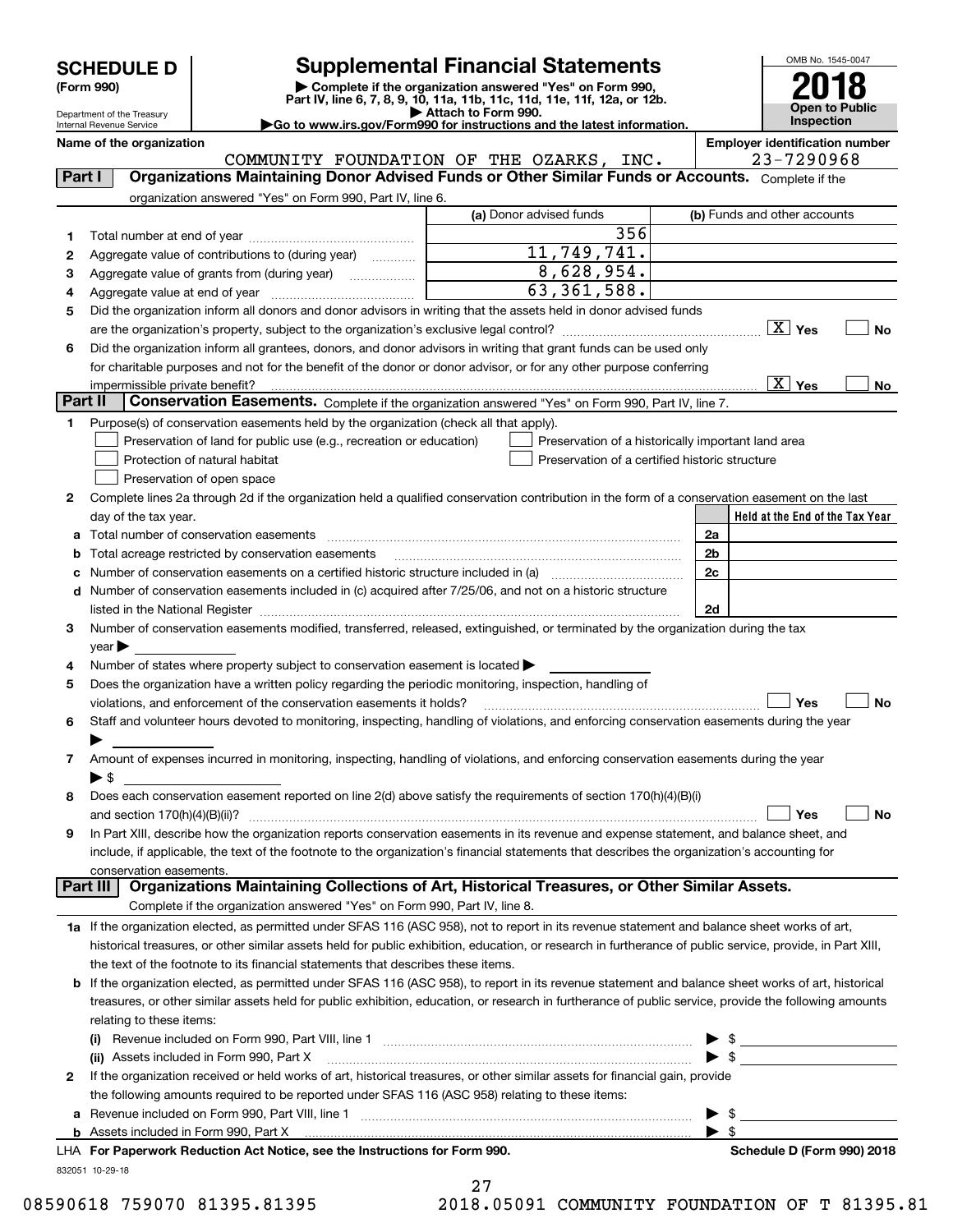|               | Schedule D (Form 990) 2018                                                                                                                                                                                                                                                                                                                           | COMMUNITY FOUNDATION OF THE OZARKS, INC. |                                |                                                                                                                                                                                                                               |  |                      |                | $23 - 7290968$ Page 2      |                        |         |  |  |
|---------------|------------------------------------------------------------------------------------------------------------------------------------------------------------------------------------------------------------------------------------------------------------------------------------------------------------------------------------------------------|------------------------------------------|--------------------------------|-------------------------------------------------------------------------------------------------------------------------------------------------------------------------------------------------------------------------------|--|----------------------|----------------|----------------------------|------------------------|---------|--|--|
| Part III      | Organizations Maintaining Collections of Art, Historical Treasures, or Other Similar Assets (continued)                                                                                                                                                                                                                                              |                                          |                                |                                                                                                                                                                                                                               |  |                      |                |                            |                        |         |  |  |
| 3             | Using the organization's acquisition, accession, and other records, check any of the following that are a significant use of its collection items                                                                                                                                                                                                    |                                          |                                |                                                                                                                                                                                                                               |  |                      |                |                            |                        |         |  |  |
|               | (check all that apply):                                                                                                                                                                                                                                                                                                                              |                                          |                                |                                                                                                                                                                                                                               |  |                      |                |                            |                        |         |  |  |
| a             | Public exhibition                                                                                                                                                                                                                                                                                                                                    |                                          |                                | Loan or exchange programs                                                                                                                                                                                                     |  |                      |                |                            |                        |         |  |  |
| b             | Scholarly research                                                                                                                                                                                                                                                                                                                                   | е                                        |                                | Other and the contract of the contract of the contract of the contract of the contract of the contract of the contract of the contract of the contract of the contract of the contract of the contract of the contract of the |  |                      |                |                            |                        |         |  |  |
| c             | Preservation for future generations                                                                                                                                                                                                                                                                                                                  |                                          |                                |                                                                                                                                                                                                                               |  |                      |                |                            |                        |         |  |  |
| 4             | Provide a description of the organization's collections and explain how they further the organization's exempt purpose in Part XIII.                                                                                                                                                                                                                 |                                          |                                |                                                                                                                                                                                                                               |  |                      |                |                            |                        |         |  |  |
| 5             | During the year, did the organization solicit or receive donations of art, historical treasures, or other similar assets                                                                                                                                                                                                                             |                                          |                                |                                                                                                                                                                                                                               |  |                      |                |                            |                        |         |  |  |
|               |                                                                                                                                                                                                                                                                                                                                                      |                                          |                                |                                                                                                                                                                                                                               |  |                      |                | Yes                        |                        | No      |  |  |
|               | Part IV<br>Escrow and Custodial Arrangements. Complete if the organization answered "Yes" on Form 990, Part IV, line 9, or                                                                                                                                                                                                                           |                                          |                                |                                                                                                                                                                                                                               |  |                      |                |                            |                        |         |  |  |
|               | reported an amount on Form 990, Part X, line 21.                                                                                                                                                                                                                                                                                                     |                                          |                                |                                                                                                                                                                                                                               |  |                      |                |                            |                        |         |  |  |
|               | 1a Is the organization an agent, trustee, custodian or other intermediary for contributions or other assets not included                                                                                                                                                                                                                             |                                          |                                |                                                                                                                                                                                                                               |  |                      |                |                            |                        |         |  |  |
|               |                                                                                                                                                                                                                                                                                                                                                      |                                          |                                |                                                                                                                                                                                                                               |  |                      |                | Yes                        |                        | No      |  |  |
|               | b If "Yes," explain the arrangement in Part XIII and complete the following table:                                                                                                                                                                                                                                                                   |                                          |                                |                                                                                                                                                                                                                               |  |                      |                |                            |                        |         |  |  |
|               |                                                                                                                                                                                                                                                                                                                                                      |                                          |                                |                                                                                                                                                                                                                               |  |                      |                | Amount                     |                        |         |  |  |
|               |                                                                                                                                                                                                                                                                                                                                                      |                                          |                                |                                                                                                                                                                                                                               |  | 1c                   |                |                            |                        |         |  |  |
| c             | Beginning balance <b>contract to the contract of the contract of the contract of the contract of the contract of t</b>                                                                                                                                                                                                                               |                                          |                                |                                                                                                                                                                                                                               |  | 1d                   |                |                            |                        |         |  |  |
| d             | Additions during the year manufactured and an account of the state of the state of the state of the state of the state of the state of the state of the state of the state of the state of the state of the state of the state                                                                                                                       |                                          |                                |                                                                                                                                                                                                                               |  | 1e                   |                |                            |                        |         |  |  |
| е             | Distributions during the year manufactured and continuum and contained and the year manufactured and contained                                                                                                                                                                                                                                       |                                          |                                |                                                                                                                                                                                                                               |  | 1f                   |                |                            |                        |         |  |  |
| f             | Ending balance manufactured and all and all and all and all and all and all and all and all and all and all and and all and all and all and all and all and all and all and all and all and all and all and all and all and al<br>2a Did the organization include an amount on Form 990, Part X, line 21, for escrow or custodial account liability? |                                          |                                |                                                                                                                                                                                                                               |  |                      |                | Yes                        |                        |         |  |  |
|               |                                                                                                                                                                                                                                                                                                                                                      |                                          |                                |                                                                                                                                                                                                                               |  |                      |                |                            |                        | No      |  |  |
| <b>Part V</b> | <b>b</b> If "Yes," explain the arrangement in Part XIII. Check here if the explanation has been provided on Part XIII<br>Endowment Funds. Complete if the organization answered "Yes" on Form 990, Part IV, line 10.                                                                                                                                 |                                          |                                |                                                                                                                                                                                                                               |  |                      |                |                            |                        |         |  |  |
|               |                                                                                                                                                                                                                                                                                                                                                      |                                          |                                | (c) Two years back                                                                                                                                                                                                            |  |                      |                |                            |                        |         |  |  |
|               |                                                                                                                                                                                                                                                                                                                                                      | (a) Current year<br>136, 747, 304.       | (b) Prior year<br>128,053,421. | 119, 752, 116.                                                                                                                                                                                                                |  | (d) Three years back | 112,985,967.   | (e) Four years back        | 111, 334, 498.         |         |  |  |
| 1a            | Beginning of year balance                                                                                                                                                                                                                                                                                                                            | 8,439,888.                               | 7,547,160.                     | 6,867,501.                                                                                                                                                                                                                    |  |                      | 6, 223, 414.   |                            | 5, 257, 567.           |         |  |  |
| b             |                                                                                                                                                                                                                                                                                                                                                      |                                          |                                |                                                                                                                                                                                                                               |  |                      |                |                            |                        |         |  |  |
|               | Net investment earnings, gains, and losses                                                                                                                                                                                                                                                                                                           | 3,109,718.                               | 3,837,199.                     | 4,710,357.                                                                                                                                                                                                                    |  |                      | 767,657.       |                            |                        | 79,342. |  |  |
| d             |                                                                                                                                                                                                                                                                                                                                                      | 2,983,345.                               | 2,251,588.                     | 2,598,498.                                                                                                                                                                                                                    |  |                      | 1,904,790.     |                            | 2,067,745.             |         |  |  |
|               | e Other expenditures for facilities                                                                                                                                                                                                                                                                                                                  |                                          |                                |                                                                                                                                                                                                                               |  |                      |                |                            |                        |         |  |  |
|               | and programs                                                                                                                                                                                                                                                                                                                                         |                                          |                                |                                                                                                                                                                                                                               |  |                      |                |                            |                        |         |  |  |
|               | f Administrative expenses <i></i>                                                                                                                                                                                                                                                                                                                    | 42,220.                                  | 438,888.                       | 678,055.                                                                                                                                                                                                                      |  |                      | 613,610.       |                            | 1,617,695.             |         |  |  |
| g             | End of year balance                                                                                                                                                                                                                                                                                                                                  | 145, 271, 345.                           | 136, 747, 304.                 | 128,053,421.                                                                                                                                                                                                                  |  |                      | 119, 752, 116. |                            | 112,985,967.           |         |  |  |
| 2             | Provide the estimated percentage of the current year end balance (line 1g, column (a)) held as:                                                                                                                                                                                                                                                      |                                          |                                |                                                                                                                                                                                                                               |  |                      |                |                            |                        |         |  |  |
| а             | Board designated or quasi-endowment >                                                                                                                                                                                                                                                                                                                | .00                                      | %                              |                                                                                                                                                                                                                               |  |                      |                |                            |                        |         |  |  |
| b             | Permanent endowment > 56.33                                                                                                                                                                                                                                                                                                                          | $\%$                                     |                                |                                                                                                                                                                                                                               |  |                      |                |                            |                        |         |  |  |
| c             | Temporarily restricted endowment $\blacktriangleright$ 43.67                                                                                                                                                                                                                                                                                         | %                                        |                                |                                                                                                                                                                                                                               |  |                      |                |                            |                        |         |  |  |
|               | The percentages on lines 2a, 2b, and 2c should equal 100%.                                                                                                                                                                                                                                                                                           |                                          |                                |                                                                                                                                                                                                                               |  |                      |                |                            |                        |         |  |  |
|               | 3a Are there endowment funds not in the possession of the organization that are held and administered for the organization                                                                                                                                                                                                                           |                                          |                                |                                                                                                                                                                                                                               |  |                      |                |                            |                        |         |  |  |
|               | by:                                                                                                                                                                                                                                                                                                                                                  |                                          |                                |                                                                                                                                                                                                                               |  |                      |                |                            | Yes                    | No      |  |  |
|               | (i)                                                                                                                                                                                                                                                                                                                                                  |                                          |                                |                                                                                                                                                                                                                               |  |                      |                | 3a(i)                      |                        | х       |  |  |
|               | related organizations<br>(ii)                                                                                                                                                                                                                                                                                                                        |                                          |                                |                                                                                                                                                                                                                               |  |                      |                | 3a(ii)                     |                        | X       |  |  |
|               |                                                                                                                                                                                                                                                                                                                                                      |                                          |                                |                                                                                                                                                                                                                               |  |                      |                | 3 <sub>b</sub>             |                        |         |  |  |
|               | Describe in Part XIII the intended uses of the organization's endowment funds.                                                                                                                                                                                                                                                                       |                                          |                                |                                                                                                                                                                                                                               |  |                      |                |                            |                        |         |  |  |
|               | <b>Part VI</b><br>Land, Buildings, and Equipment.                                                                                                                                                                                                                                                                                                    |                                          |                                |                                                                                                                                                                                                                               |  |                      |                |                            |                        |         |  |  |
|               | Complete if the organization answered "Yes" on Form 990, Part IV, line 11a. See Form 990, Part X, line 10.                                                                                                                                                                                                                                           |                                          |                                |                                                                                                                                                                                                                               |  |                      |                |                            |                        |         |  |  |
|               | Description of property                                                                                                                                                                                                                                                                                                                              | (a) Cost or other                        |                                | (b) Cost or other                                                                                                                                                                                                             |  | (c) Accumulated      |                | (d) Book value             |                        |         |  |  |
|               |                                                                                                                                                                                                                                                                                                                                                      | basis (investment)                       |                                | basis (other)                                                                                                                                                                                                                 |  | depreciation         |                |                            |                        |         |  |  |
|               |                                                                                                                                                                                                                                                                                                                                                      | 12, 267, 914.                            |                                |                                                                                                                                                                                                                               |  |                      |                | 12, 267, 914.              |                        |         |  |  |
| b             |                                                                                                                                                                                                                                                                                                                                                      |                                          |                                | 1,459,776.                                                                                                                                                                                                                    |  | 474,427.             |                |                            | $\overline{985,349}$ . |         |  |  |
|               |                                                                                                                                                                                                                                                                                                                                                      |                                          |                                |                                                                                                                                                                                                                               |  |                      |                |                            |                        |         |  |  |
|               |                                                                                                                                                                                                                                                                                                                                                      |                                          |                                | 235,912.                                                                                                                                                                                                                      |  | 194,942.             |                |                            | 40,970.                |         |  |  |
|               |                                                                                                                                                                                                                                                                                                                                                      |                                          |                                | 52,955.                                                                                                                                                                                                                       |  | 16,714.              |                |                            | 36,241.                |         |  |  |
|               | Total. Add lines 1a through 1e. (Column (d) must equal Form 990. Part X, column (B), line 10c.)                                                                                                                                                                                                                                                      |                                          |                                |                                                                                                                                                                                                                               |  |                      |                | 13,330,474.                |                        |         |  |  |
|               |                                                                                                                                                                                                                                                                                                                                                      |                                          |                                |                                                                                                                                                                                                                               |  |                      |                | Schedule D (Form 990) 2018 |                        |         |  |  |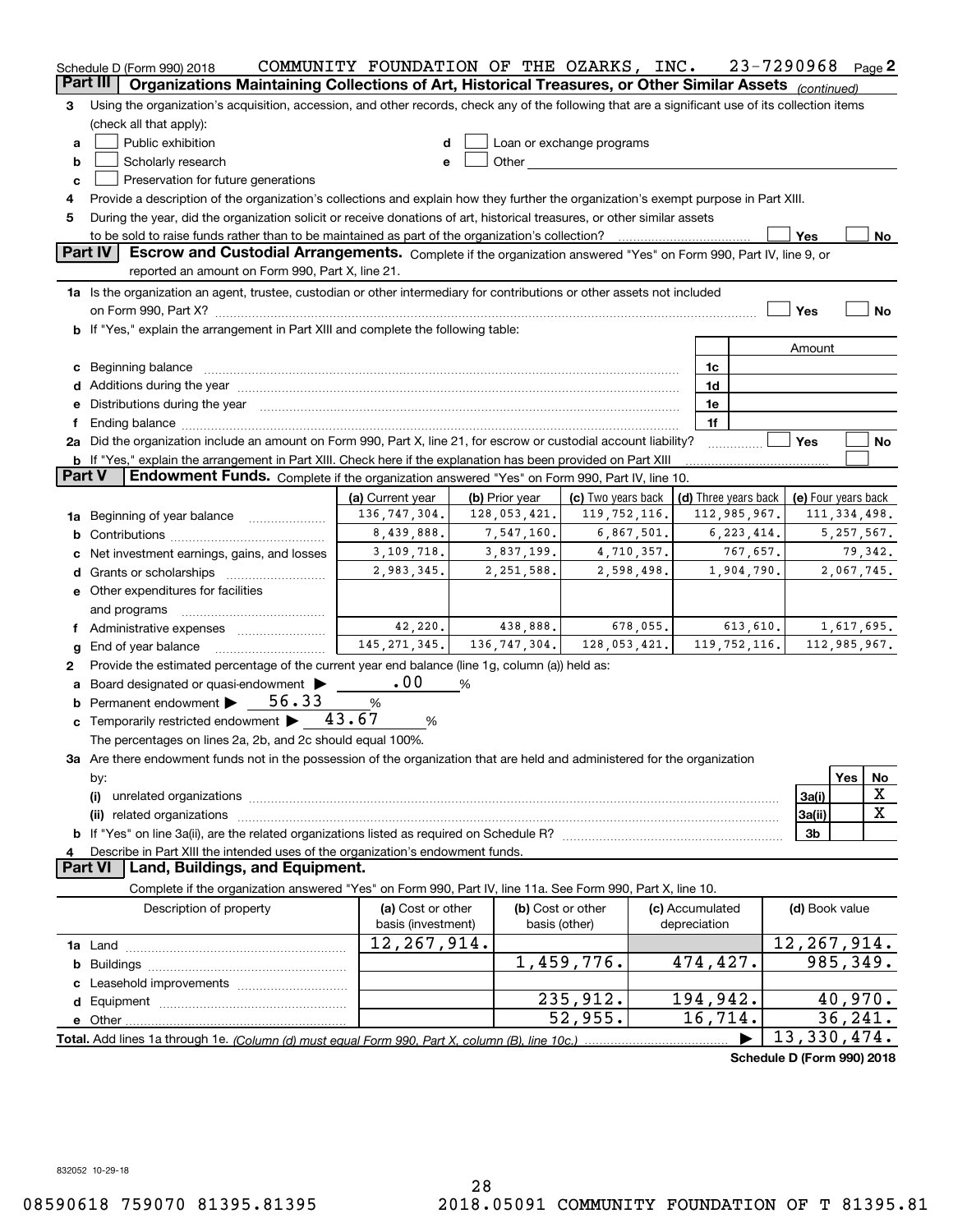| Schedule D (Form 990) 2018                                                                                                                                                         |                 | COMMUNITY FOUNDATION OF THE OZARKS, | INC. | 23-7290968<br>$Page$ <sup>3</sup>                         |
|------------------------------------------------------------------------------------------------------------------------------------------------------------------------------------|-----------------|-------------------------------------|------|-----------------------------------------------------------|
| Part VII Investments - Other Securities.                                                                                                                                           |                 |                                     |      |                                                           |
| Complete if the organization answered "Yes" on Form 990, Part IV, line 11b. See Form 990, Part X, line 12.<br>(a) Description of security or category (including name of security) | (b) Book value  |                                     |      | (c) Method of valuation: Cost or end-of-year market value |
|                                                                                                                                                                                    |                 |                                     |      |                                                           |
| (1) Financial derivatives                                                                                                                                                          | 1, 276, 370.    | END-OF-YEAR MARKET VALUE            |      |                                                           |
| (2)<br>(3) Other                                                                                                                                                                   |                 |                                     |      |                                                           |
| (A) MONEY MARKET                                                                                                                                                                   | 2,799,015.      | END-OF-YEAR MARKET VALUE            |      |                                                           |
| HEDGE FUNDS<br>(B)                                                                                                                                                                 | 45,816,671.     | END-OF-YEAR MARKET                  |      | VALUE                                                     |
| (C)                                                                                                                                                                                |                 |                                     |      |                                                           |
| (D)                                                                                                                                                                                |                 |                                     |      |                                                           |
| (E)                                                                                                                                                                                |                 |                                     |      |                                                           |
| (F)                                                                                                                                                                                |                 |                                     |      |                                                           |
| (G)                                                                                                                                                                                |                 |                                     |      |                                                           |
| (H)                                                                                                                                                                                |                 |                                     |      |                                                           |
| Total. (Col. (b) must equal Form 990, Part X, col. (B) line 12.)                                                                                                                   | 49,892,056.     |                                     |      |                                                           |
| Part VIII Investments - Program Related.                                                                                                                                           |                 |                                     |      |                                                           |
| Complete if the organization answered "Yes" on Form 990, Part IV, line 11c. See Form 990, Part X, line 13.                                                                         |                 |                                     |      |                                                           |
| (a) Description of investment                                                                                                                                                      | (b) Book value  |                                     |      | (c) Method of valuation: Cost or end-of-year market value |
| (1)                                                                                                                                                                                |                 |                                     |      |                                                           |
| (2)                                                                                                                                                                                |                 |                                     |      |                                                           |
| (3)                                                                                                                                                                                |                 |                                     |      |                                                           |
| (4)                                                                                                                                                                                |                 |                                     |      |                                                           |
| (5)                                                                                                                                                                                |                 |                                     |      |                                                           |
| (6)<br>(7)                                                                                                                                                                         |                 |                                     |      |                                                           |
| (8)                                                                                                                                                                                |                 |                                     |      |                                                           |
| (9)                                                                                                                                                                                |                 |                                     |      |                                                           |
| Total. (Col. (b) must equal Form 990, Part X, col. (B) line 13.)                                                                                                                   |                 |                                     |      |                                                           |
| <b>Other Assets.</b><br>Part IX                                                                                                                                                    |                 |                                     |      |                                                           |
| Complete if the organization answered "Yes" on Form 990, Part IV, line 11d. See Form 990, Part X, line 15.                                                                         |                 |                                     |      |                                                           |
|                                                                                                                                                                                    | (a) Description |                                     |      | (b) Book value                                            |
| (1)                                                                                                                                                                                |                 |                                     |      |                                                           |
| (2)                                                                                                                                                                                |                 |                                     |      |                                                           |
| (3)                                                                                                                                                                                |                 |                                     |      |                                                           |
| (4)                                                                                                                                                                                |                 |                                     |      |                                                           |
| (5)                                                                                                                                                                                |                 |                                     |      |                                                           |
| (6)                                                                                                                                                                                |                 |                                     |      |                                                           |
| (7)                                                                                                                                                                                |                 |                                     |      |                                                           |
| (8)                                                                                                                                                                                |                 |                                     |      |                                                           |
| (9)                                                                                                                                                                                |                 |                                     |      |                                                           |
| <b>Total.</b> (Column (b) must equal Form 990. Part X, col. (B) line 15.)<br><b>Other Liabilities.</b><br>Part X                                                                   |                 |                                     |      |                                                           |
| Complete if the organization answered "Yes" on Form 990, Part IV, line 11e or 11f. See Form 990, Part X, line 25.                                                                  |                 |                                     |      |                                                           |
| (a) Description of liability<br>1.                                                                                                                                                 |                 | (b) Book value                      |      |                                                           |
| Federal income taxes<br>(1)                                                                                                                                                        |                 |                                     |      |                                                           |
| <b>AGENCY FUNDS</b><br>(2)                                                                                                                                                         |                 | 80, 203, 144.                       |      |                                                           |
| (3)                                                                                                                                                                                |                 |                                     |      |                                                           |
| (4)                                                                                                                                                                                |                 |                                     |      |                                                           |
| (5)                                                                                                                                                                                |                 |                                     |      |                                                           |
| (6)                                                                                                                                                                                |                 |                                     |      |                                                           |
| (7)                                                                                                                                                                                |                 |                                     |      |                                                           |
| (8)                                                                                                                                                                                |                 |                                     |      |                                                           |
| (9)                                                                                                                                                                                |                 |                                     |      |                                                           |
| Total. (Column (b) must equal Form 990. Part X, col. (B) line 25.)                                                                                                                 |                 | 80, 203, 144.                       |      |                                                           |
| Liability for uncertain tax positions. In Part XIII, provide the text of the footnote to the organization's financial statements that reports the<br>2.                            |                 |                                     |      |                                                           |
| organization's liability for uncertain tax positions under FIN 48 (ASC 740). Check here if the text of the footnote has been provided in Part XIII                                 |                 |                                     |      |                                                           |

**Schedule D (Form 990) 2018**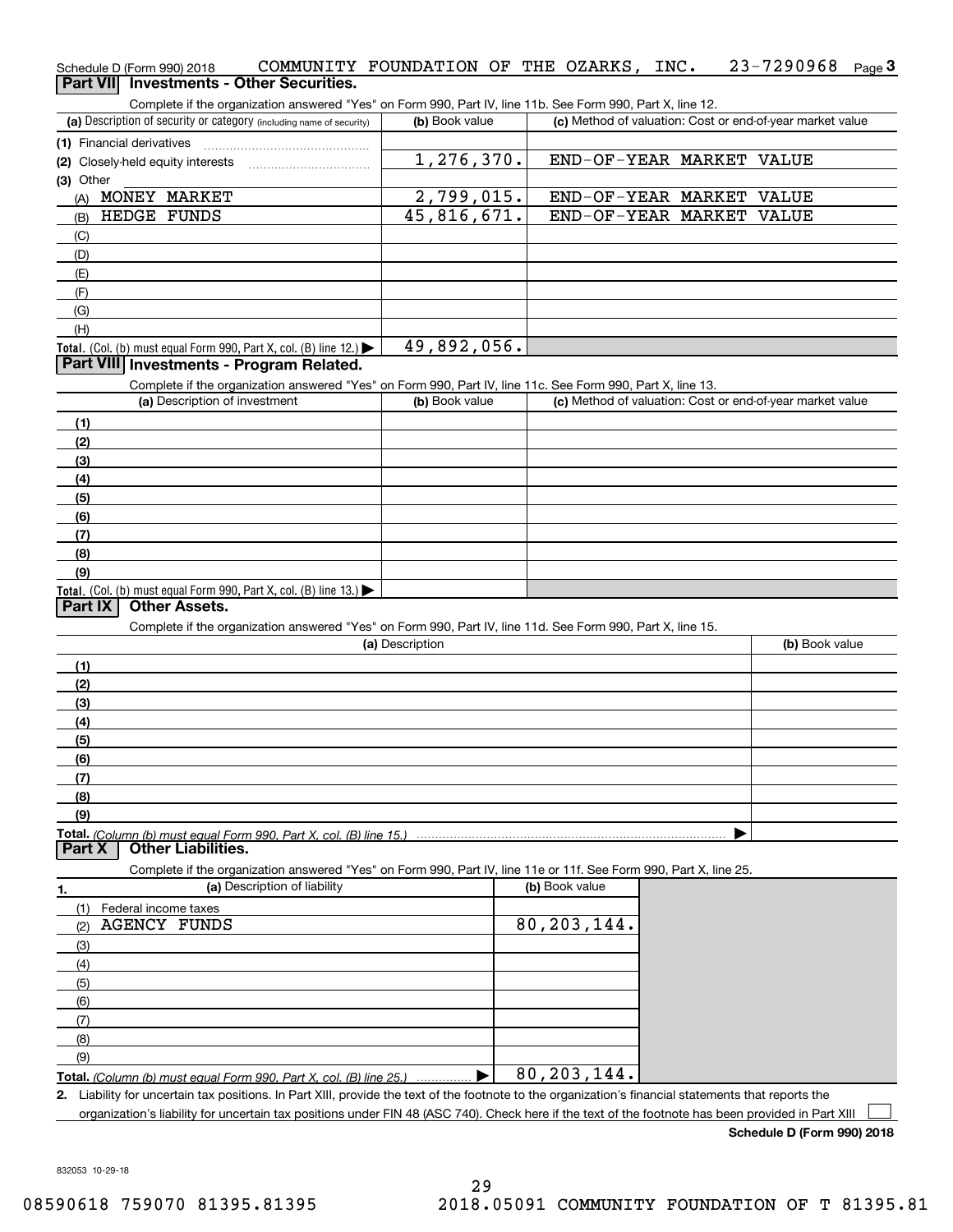|   | COMMUNITY FOUNDATION OF THE OZARKS, INC.<br>Schedule D (Form 990) 2018                                                                                                                                                                                                           |                |                   |                | 23-7290968<br>Page 4              |
|---|----------------------------------------------------------------------------------------------------------------------------------------------------------------------------------------------------------------------------------------------------------------------------------|----------------|-------------------|----------------|-----------------------------------|
|   | Reconciliation of Revenue per Audited Financial Statements With Revenue per Return.<br>Part XI                                                                                                                                                                                   |                |                   |                |                                   |
|   | Complete if the organization answered "Yes" on Form 990, Part IV, line 12a.                                                                                                                                                                                                      |                |                   |                |                                   |
| 1 | Total revenue, gains, and other support per audited financial statements                                                                                                                                                                                                         |                |                   | $\blacksquare$ | 37, 342, 855.                     |
| 2 | Amounts included on line 1 but not on Form 990, Part VIII, line 12:                                                                                                                                                                                                              |                |                   |                |                                   |
| a | Net unrealized gains (losses) on investments [11] matter contracts and all of the unrealized saints (losses) on investments [11] matter contracts and the unrealized state.                                                                                                      | 2a             | 3,128,136.        |                |                                   |
| b |                                                                                                                                                                                                                                                                                  | 2 <sub>b</sub> |                   |                |                                   |
| с |                                                                                                                                                                                                                                                                                  | 2c             |                   |                |                                   |
|   | d Other (Describe in Part XIII.)                                                                                                                                                                                                                                                 | 2d             | 2,103,971.        |                |                                   |
| е | Add lines 2a through 2d                                                                                                                                                                                                                                                          |                |                   | 2e             | $\frac{5,232,107}{32,110,748}$    |
| З |                                                                                                                                                                                                                                                                                  |                |                   | 3              |                                   |
| 4 | Amounts included on Form 990, Part VIII, line 12, but not on line 1:                                                                                                                                                                                                             |                |                   |                |                                   |
|   | a Investment expenses not included on Form 990, Part VIII, line 7b                                                                                                                                                                                                               | 4a             | <u>1,446,270.</u> |                |                                   |
|   |                                                                                                                                                                                                                                                                                  | 4b             |                   |                |                                   |
|   | c Add lines 4a and 4b                                                                                                                                                                                                                                                            |                |                   | 4c             | $\frac{1,446,270.}{33,557,018.}$  |
| 5 |                                                                                                                                                                                                                                                                                  |                |                   | 5              |                                   |
|   | Part XII   Reconciliation of Expenses per Audited Financial Statements With Expenses per Return.                                                                                                                                                                                 |                |                   |                |                                   |
|   | Complete if the organization answered "Yes" on Form 990, Part IV, line 12a.                                                                                                                                                                                                      |                |                   |                |                                   |
| 1 |                                                                                                                                                                                                                                                                                  |                |                   | $\blacksquare$ | $\overline{23,346,655}$ .         |
| 2 | Amounts included on line 1 but not on Form 990, Part IX, line 25:                                                                                                                                                                                                                |                |                   |                |                                   |
| a |                                                                                                                                                                                                                                                                                  | 2a             |                   |                |                                   |
| b |                                                                                                                                                                                                                                                                                  | 2 <sub>b</sub> |                   |                |                                   |
| c |                                                                                                                                                                                                                                                                                  | 2c             | 2,055,809.        |                |                                   |
|   |                                                                                                                                                                                                                                                                                  | 2d             |                   |                |                                   |
|   | e Add lines 2a through 2d                                                                                                                                                                                                                                                        |                |                   | 2e             | <u>2,055,809.</u><br>21, 290, 846 |
| 3 |                                                                                                                                                                                                                                                                                  |                |                   | 3              |                                   |
| 4 | Amounts included on Form 990, Part IX, line 25, but not on line 1:                                                                                                                                                                                                               |                |                   |                |                                   |
|   | a Investment expenses not included on Form 990, Part VIII, line 7b                                                                                                                                                                                                               | 4a             | <u>1,446,270.</u> |                |                                   |
|   |                                                                                                                                                                                                                                                                                  | 4b             |                   |                |                                   |
|   | c Add lines 4a and 4b                                                                                                                                                                                                                                                            |                |                   | 4c<br>5        | 1,446,270.<br>22,737,116.         |
| 5 | Part XIII Supplemental Information.                                                                                                                                                                                                                                              |                |                   |                |                                   |
|   |                                                                                                                                                                                                                                                                                  |                |                   |                |                                   |
|   | Provide the descriptions required for Part II, lines 3, 5, and 9; Part III, lines 1a and 4; Part IV, lines 1b and 2b; Part V, line 4; Part X, line 2; Part XI,<br>lines 2d and 4b; and Part XII, lines 2d and 4b. Also complete this part to provide any additional information. |                |                   |                |                                   |
|   |                                                                                                                                                                                                                                                                                  |                |                   |                |                                   |
|   | PART XI, LINE 2D - OTHER ADJUSTMENTS:                                                                                                                                                                                                                                            |                |                   |                |                                   |
|   | MANAGEMENT FEE EXPENSE                                                                                                                                                                                                                                                           |                |                   |                | 2,055,809.                        |
|   | ANNUAL ACTUARIAL ADJUSTMENT                                                                                                                                                                                                                                                      |                |                   |                | 48,162.                           |
|   | TOTAL TO SCHEDULE D, PART XI, LINE 2D                                                                                                                                                                                                                                            |                | 2,103,971.        |                |                                   |
|   | PART XII, LINE 2D - OTHER ADJUSTMENTS:                                                                                                                                                                                                                                           |                |                   |                |                                   |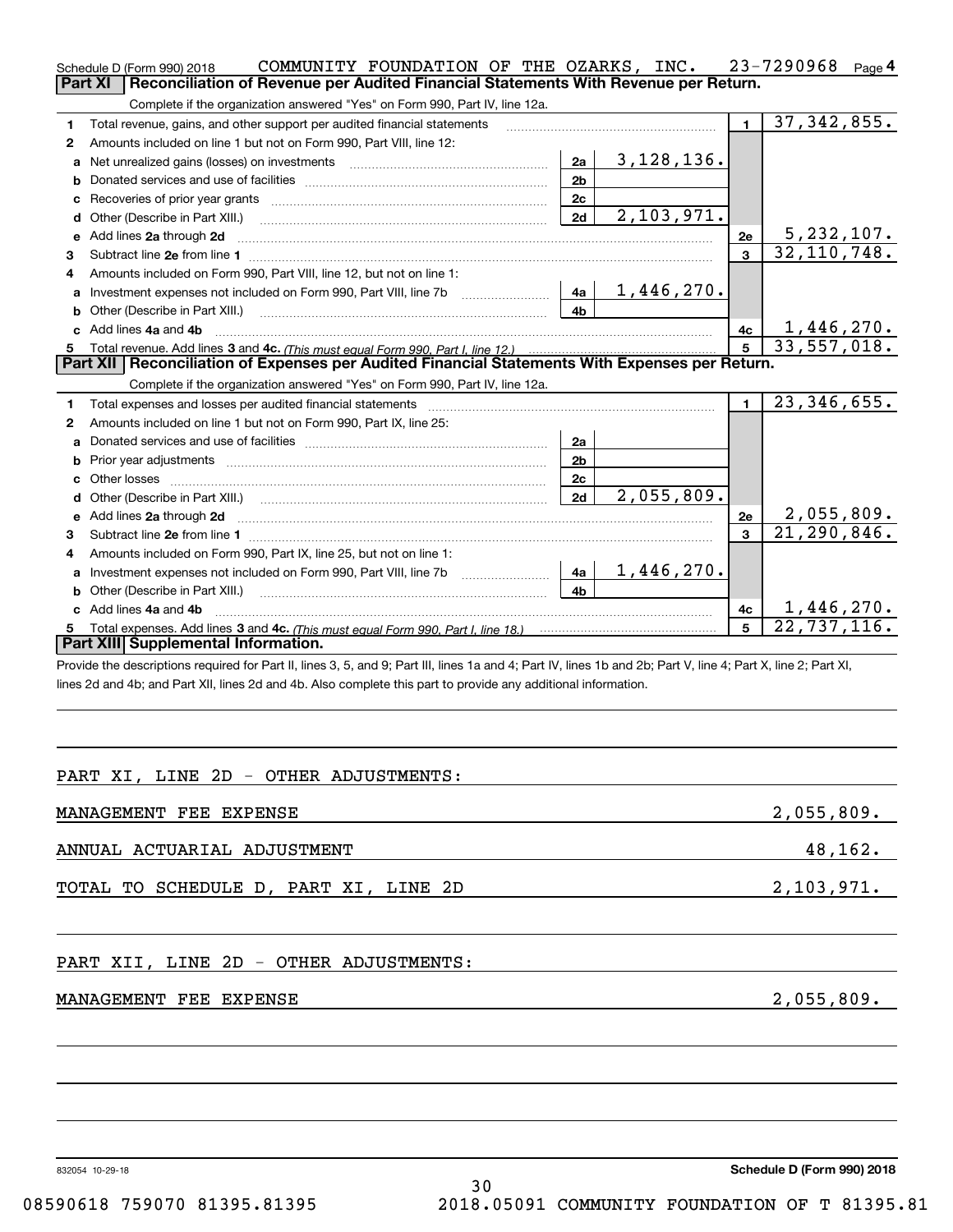| <b>SCHEDULE I</b><br>(Form 990)                                                                                                                                                                                                                                                                                |                            | OMB No. 1545-0047<br>2018                                                        |                                                                              |                                         |                                                                |                                          |                                          |
|----------------------------------------------------------------------------------------------------------------------------------------------------------------------------------------------------------------------------------------------------------------------------------------------------------------|----------------------------|----------------------------------------------------------------------------------|------------------------------------------------------------------------------|-----------------------------------------|----------------------------------------------------------------|------------------------------------------|------------------------------------------|
| Department of the Treasury<br>Internal Revenue Service                                                                                                                                                                                                                                                         |                            | Complete if the organization answered "Yes" on Form 990, Part IV, line 21 or 22. | Attach to Form 990.<br>Go to www.irs.gov/Form990 for the latest information. |                                         |                                                                |                                          | <b>Open to Public</b><br>Inspection      |
| Name of the organization                                                                                                                                                                                                                                                                                       |                            |                                                                                  |                                                                              |                                         |                                                                |                                          | <b>Employer identification number</b>    |
|                                                                                                                                                                                                                                                                                                                |                            | COMMUNITY FOUNDATION OF THE OZARKS, INC.                                         |                                                                              |                                         |                                                                |                                          | 23-7290968                               |
| <b>General Information on Grants and Assistance</b><br>Part I                                                                                                                                                                                                                                                  |                            |                                                                                  |                                                                              |                                         |                                                                |                                          |                                          |
| Does the organization maintain records to substantiate the amount of the grants or assistance, the grantees' eligibility for the grants or assistance, and the selection<br>1.                                                                                                                                 |                            |                                                                                  |                                                                              |                                         |                                                                |                                          | $\boxed{\text{X}}$ Yes<br>l No           |
| Describe in Part IV the organization's procedures for monitoring the use of grant funds in the United States.<br>$\mathbf{2}$<br>Part II<br>Grants and Other Assistance to Domestic Organizations and Domestic Governments. Complete if the organization answered "Yes" on Form 990, Part IV, line 21, for any |                            |                                                                                  |                                                                              |                                         |                                                                |                                          |                                          |
| recipient that received more than \$5,000. Part II can be duplicated if additional space is needed.                                                                                                                                                                                                            |                            |                                                                                  |                                                                              |                                         |                                                                |                                          |                                          |
| 1 (a) Name and address of organization<br>or government                                                                                                                                                                                                                                                        | $(b)$ EIN                  | (c) IRC section<br>(if applicable)                                               | (d) Amount of<br>cash grant                                                  | (e) Amount of<br>non-cash<br>assistance | (f) Method of<br>valuation (book,<br>FMV, appraisal,<br>other) | (g) Description of<br>noncash assistance | (h) Purpose of grant<br>or assistance    |
| ALL ABOARD LEARNING CENTER<br>106 E WASHINGTON                                                                                                                                                                                                                                                                 |                            |                                                                                  |                                                                              |                                         |                                                                |                                          |                                          |
| CUBA, MO 65453                                                                                                                                                                                                                                                                                                 | $43 - 1941534$ $501(C)(3)$ |                                                                                  | 11,000                                                                       | $\mathbf{0}$                            |                                                                |                                          | UNRESTRICTED                             |
| ALLIANCE FOR LEADERSHIP<br>ADVANCEMENT AND SUCCESS - 918 E<br>CALHOUN - SPRINGFIELD, MO 65802                                                                                                                                                                                                                  | $47 - 4540688$ 501(C)(3)   |                                                                                  | 30,000                                                                       | 0.                                      |                                                                |                                          | MENTORING PROGRAM FOR<br>LATINX STUDENTS |
| ALZHEIMERS ASSOCIATION GREATER<br>MISSOURI CHAPTER - 2400 BLUFF<br>CREEK DR. - COLUMBIA, MO 65201                                                                                                                                                                                                              | $43 - 1344786$ 501(C)(3)   |                                                                                  | 8,110                                                                        | 0                                       |                                                                |                                          | UNRESTRICTED                             |
| AMERICAN CANCER SOCIETY<br>2926 E. BATTLEFIELD<br>SPRINGFIELD, MO 65804                                                                                                                                                                                                                                        | $23 - 7040934$ $501(C)(3)$ |                                                                                  | 10,699                                                                       | $\mathbf{0}$                            |                                                                |                                          | UNRESTRICTED                             |
| AMERICAN CANCER SOCIETY<br>PO BOX 720366<br>OKLAHOMA CITY, OK 73162                                                                                                                                                                                                                                            | $13 - 1788491$ 501(C)(3)   |                                                                                  | 11,904                                                                       | $\mathbf{0}$                            |                                                                |                                          | UNRESTRICTED                             |
| AMERICAN CANCER SOCIETY<br>PO BOX 720366                                                                                                                                                                                                                                                                       |                            |                                                                                  |                                                                              |                                         |                                                                |                                          |                                          |
| OKLAHOMA CITY, OK 73162                                                                                                                                                                                                                                                                                        | $13 - 1788491$ 501(C)(3)   |                                                                                  | 132,543.                                                                     | $\mathbf{0}$ .                          |                                                                |                                          | CANCER RESEARCH                          |
| Enter total number of section 501(c)(3) and government organizations listed in the line 1 table<br>$\mathbf{2}$                                                                                                                                                                                                |                            |                                                                                  |                                                                              |                                         |                                                                |                                          | 600.                                     |
| Enter total number of other organizations listed in the line 1 table<br>-3                                                                                                                                                                                                                                     |                            |                                                                                  |                                                                              |                                         |                                                                |                                          | 34.                                      |
| For Paperwork Reduction Act Notice, see the Instructions for Form 990.<br>LHA                                                                                                                                                                                                                                  |                            |                                                                                  |                                                                              |                                         |                                                                |                                          | Schedule I (Form 990) (2018)             |

SEE PART IV FOR COLUMN (H) DESCRIPTIONS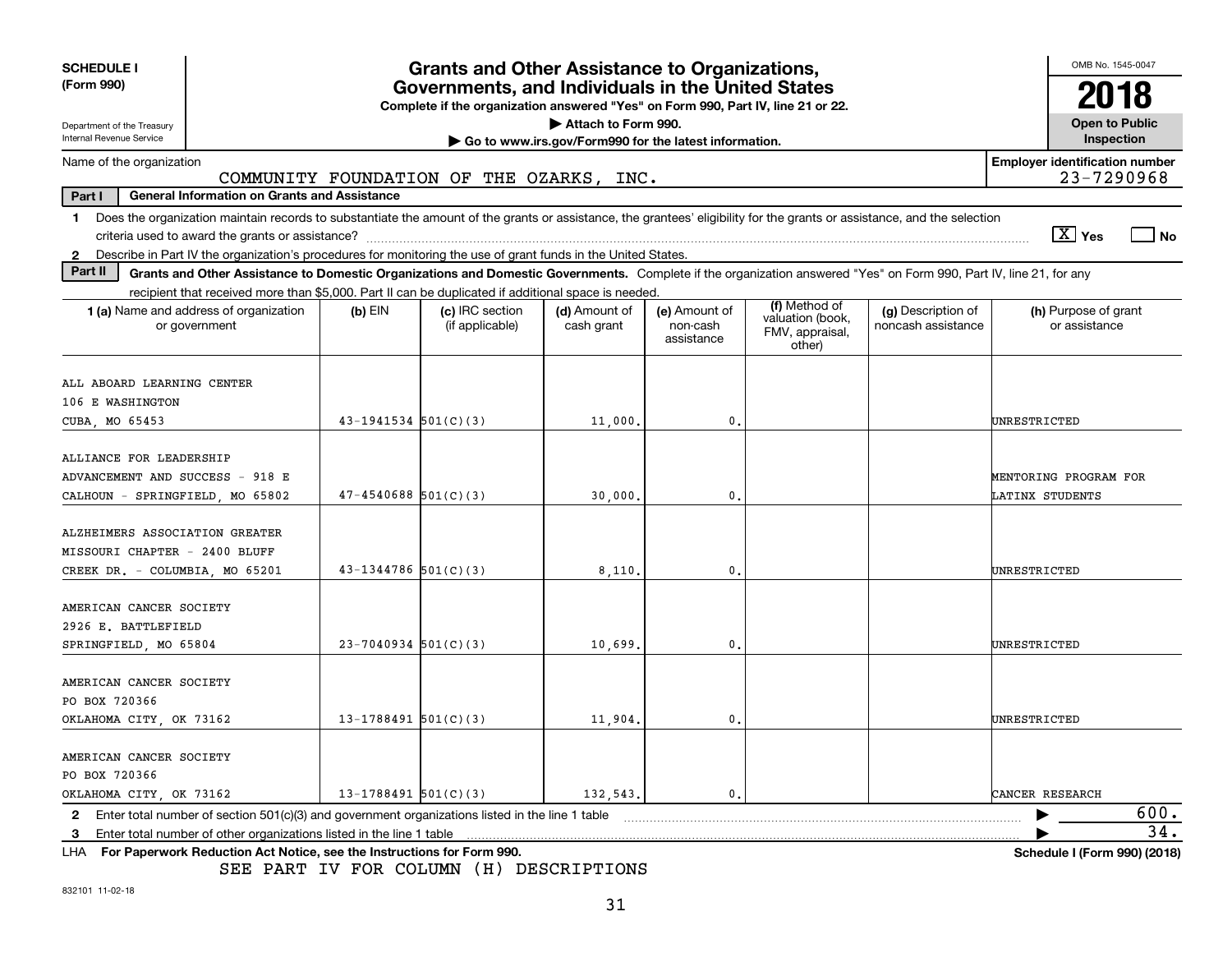## 832241 04-01-18

**Schedule I (Form 990)**

| (a) Name and address of<br>organization or government              | $(b)$ EIN                  | (c) IRC section<br>if applicable | (d) Amount of<br>cash grant | (e) Amount of<br>non-cash<br>assistance | (f) Method of<br>valuation<br>(book, FMV,<br>appraisal, other) | (g) Description of<br>non-cash assistance | (h) Purpose of grant<br>or assistance |
|--------------------------------------------------------------------|----------------------------|----------------------------------|-----------------------------|-----------------------------------------|----------------------------------------------------------------|-------------------------------------------|---------------------------------------|
| AMERICAN HEART ASSOCIATION                                         |                            |                                  |                             |                                         |                                                                |                                           |                                       |
| 2446 E. MADRID AVE.                                                |                            |                                  |                             |                                         |                                                                |                                           |                                       |
| SPRINGFIELD, MO 65804                                              | $13 - 5613797$ $501(C)(3)$ |                                  | 19,741.                     | 0.                                      |                                                                |                                           | UNRESTRICTED                          |
| AMERICAN KIDS, INC.                                                |                            |                                  |                             |                                         |                                                                |                                           | PUBLICITY AND WEB                     |
| 305 WIMBLEDON DRIVE                                                |                            |                                  |                             |                                         |                                                                |                                           | DEVELOPMENT FOR AK MUSIC              |
| BRANSON, MO 65616                                                  | $73 - 1243062$ 501(C)(3)   |                                  | 1,000.                      | $\mathbf{0}$ .                          |                                                                |                                           | PROJECT                               |
| AMERICAN KIDS, INC.                                                |                            |                                  |                             |                                         |                                                                |                                           |                                       |
| 305 WIMBLEDON DRIVE                                                |                            |                                  |                             |                                         |                                                                |                                           | MUSIC TECHNICAL UPGRADES              |
| BRANSON, MO 65616                                                  | $73 - 1243062$ 501(C)(3)   |                                  | 1,825.                      | 0.                                      |                                                                |                                           | FOR AUDIO EQUIPMENT                   |
| AMERICAN KIDS, INC.<br>305 WIMBLEDON DRIVE                         |                            |                                  |                             |                                         |                                                                |                                           |                                       |
| BRANSON, MO 65616                                                  | $73 - 1243062$ 501(C)(3)   |                                  | 12,900.                     | 0.                                      |                                                                |                                           | UNRESTRICTED                          |
|                                                                    |                            |                                  |                             |                                         |                                                                |                                           |                                       |
| AMERICAN RED CROSS NATIONAL                                        |                            |                                  |                             |                                         |                                                                |                                           | UNRESTRICTED FOR THE                  |
| HEADQUARTERS - 2025 E ST. NW -                                     |                            |                                  |                             |                                         |                                                                |                                           | GREATER OZARKS CHAPTER IN             |
| WASHINGTON, DC 20006                                               | $44-0563832$ 501(C)(3)     |                                  | 9,407.                      | 0.                                      |                                                                |                                           | SPRINGFIELD, MO                       |
| AMERICAN RED CROSS OF SOUTHERN<br>MISSOURI - 1545 N. WEST BYPASS - |                            |                                  |                             |                                         |                                                                |                                           |                                       |
| SPRINGFIELD, MO 65803                                              | $44-0563832$ 501(C)(3)     |                                  | 4,000.                      | 0.                                      |                                                                |                                           | UNRESTRICTED                          |
| AMERICAN RED CROSS OF SOUTHERN                                     |                            |                                  |                             |                                         |                                                                |                                           | ASSISTANCE TO FAMILIES                |
| MISSOURI - 1545 N. WEST BYPASS -                                   |                            |                                  |                             |                                         |                                                                |                                           | AFFECTED BY FIRES &                   |
| SPRINGFIELD, MO 65803                                              | $44-0563832$ 501(C)(3)     |                                  | 12,000.                     | $\mathbf{0}$ .                          |                                                                |                                           | <b>STORMS</b>                         |
| AMERICANS FOR OXFORD, INC.<br>500 FIFTH AVENUE                     |                            |                                  |                             |                                         |                                                                |                                           |                                       |
| NEW YORK, NY 10110                                                 | 52-1495060 $501(C)(3)$     |                                  | 50,000.                     | $\mathbf{0}$ .                          |                                                                |                                           | FOR JESUS COLLEGE OXFORD              |
| ANNIE M. AND DAVID MONTGOMERY FUND<br>425 E TRAFFICWAY ST          |                            |                                  |                             |                                         |                                                                |                                           |                                       |
| SPRINGFIELD, MO 65806                                              | $23-7290968$ $501(C)(3)$   |                                  | 200,000.                    | 0.                                      |                                                                |                                           | UNRESTRICTED                          |

**Part II Continuation of Grants and Other Assistance to Governments and Organizations in the United States**  (Schedule I (Form 990), Part II.)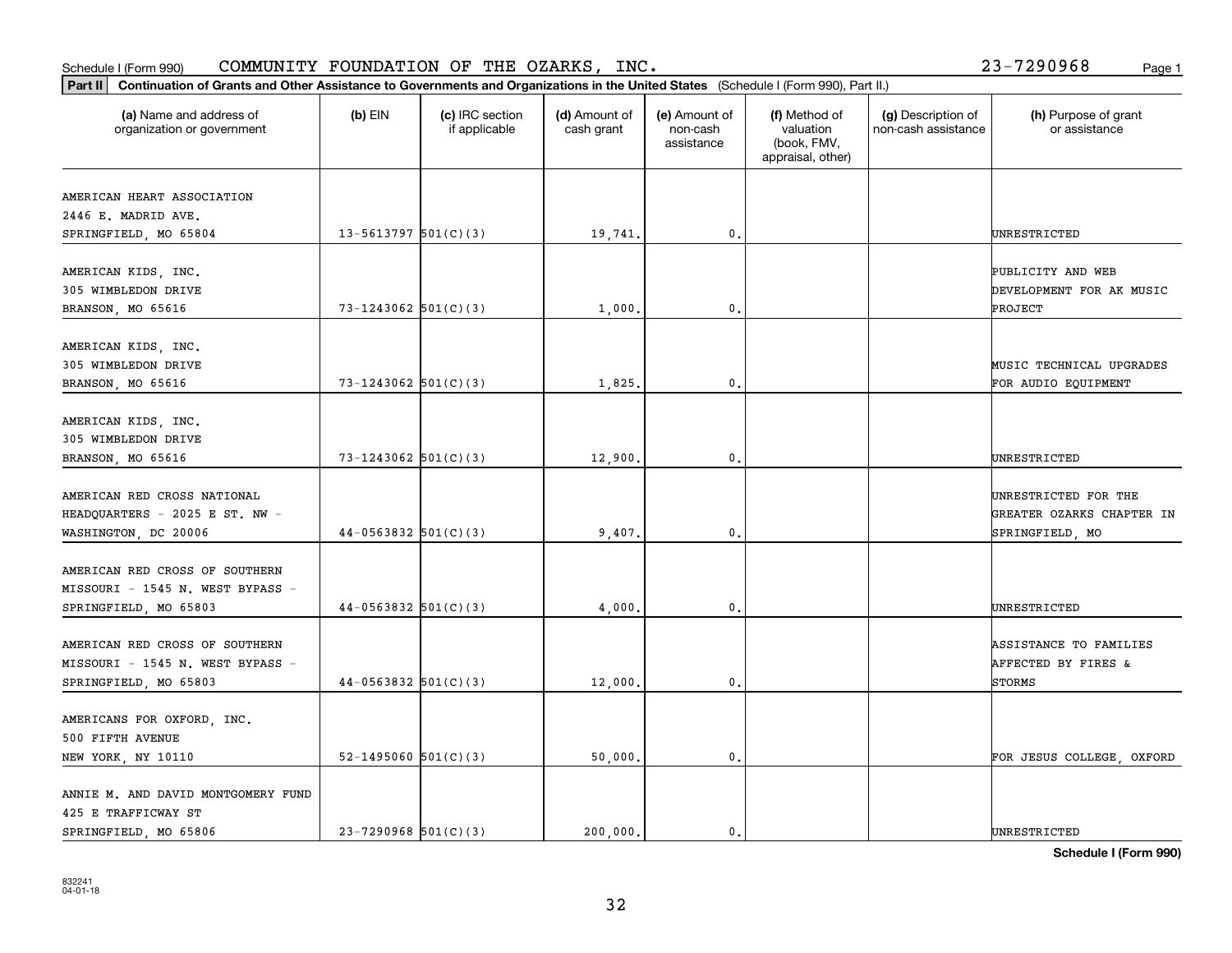## 832241 04-01-18

| F(1/(N) | <b>DE OEN</b> |  |
|---------|---------------|--|

**Schedule I (Form 990)**

| (a) Name and address of<br>organization or government                   | $(b)$ EIN                  | (c) IRC section<br>if applicable | (d) Amount of<br>cash grant | (e) Amount of<br>non-cash<br>assistance | (f) Method of<br>valuation<br>(book, FMV,<br>appraisal, other) | (g) Description of<br>non-cash assistance | (h) Purpose of grant<br>or assistance           |
|-------------------------------------------------------------------------|----------------------------|----------------------------------|-----------------------------|-----------------------------------------|----------------------------------------------------------------|-------------------------------------------|-------------------------------------------------|
| ARC OF THE OZARKS                                                       |                            |                                  |                             |                                         |                                                                |                                           |                                                 |
| 1501 E PYTHIAN                                                          |                            |                                  |                             |                                         |                                                                |                                           | NO LIMITS SUMMER CAMP                           |
| SPRINGFIELD, MO 65802                                                   | $43 - 6049004$ 501(C)(3)   |                                  | 436.                        | 0.                                      |                                                                |                                           | FIELD TRIP                                      |
| ARC OF THE OZARKS                                                       |                            |                                  |                             |                                         |                                                                |                                           |                                                 |
| 1501 E PYTHIAN                                                          |                            |                                  |                             |                                         |                                                                |                                           |                                                 |
| SPRINGFIELD, MO 65802                                                   | $43 - 6049004$ 501(C)(3)   |                                  | 5,000.                      | $\mathbf{0}$ .                          |                                                                |                                           | MONETT KITCHEN REMODEL                          |
| ARC OF THE OZARKS                                                       |                            |                                  |                             |                                         |                                                                |                                           |                                                 |
| 1501 E PYTHIAN                                                          |                            |                                  |                             |                                         |                                                                |                                           |                                                 |
| SPRINGFIELD, MO 65802                                                   | $43 - 6049004$ 501(C)(3)   |                                  | 5,000.                      | $\mathbf{0}$                            |                                                                |                                           | <b>MUSIC THERAPY PROGRAM</b>                    |
| ARC OF THE OZARKS<br>1501 E PYTHIAN                                     |                            |                                  |                             |                                         |                                                                |                                           |                                                 |
| SPRINGFIELD, MO 65802                                                   | $43 - 6049004$ 501(C)(3)   |                                  | 8,446.                      | $\mathbf{0}$ .                          |                                                                |                                           | UNRESTRICTED                                    |
| AREA AGENCY ON AGING REGION TEN<br>PO BOX 3990                          |                            |                                  |                             |                                         |                                                                |                                           |                                                 |
| JOPLIN, MO 64803                                                        | $43 - 1159115$ $501(C)(3)$ |                                  | 2,500.                      | $\mathfrak o$ .                         |                                                                |                                           | MEALS ON WHEELS PROGRAM                         |
| AREA AGENCY ON AGING REGION TEN<br>PO BOX 3990                          |                            |                                  |                             |                                         |                                                                |                                           |                                                 |
| JOPLIN, MO 64803                                                        | $43 - 1159115$ $501(C)(3)$ |                                  | 5,000.                      | $\mathbf{0}$ .                          |                                                                |                                           | LAMAR SENIOR CENTER                             |
| AREA AGENCY ON AGING REGION TEN<br>PO BOX 3990                          |                            |                                  |                             |                                         |                                                                |                                           | KITCHEN EQUIPMENT FOR<br>CARTHAGE CAN DO SENIOR |
| JOPLIN, MO 64803                                                        | $43 - 1159115$ 501(C)(3)   |                                  | 10,000.                     | $\mathfrak{o}$ .                        |                                                                |                                           | CENTER                                          |
| <b>ARTIS-NAPLES</b><br>5833 PELICAN BAY BLVD.                           |                            |                                  |                             |                                         |                                                                |                                           |                                                 |
| NAPLES, FL 34108                                                        | $59 - 2322926$ $501(C)(3)$ |                                  | 5,000,                      | $\mathfrak{o}$ .                        |                                                                |                                           | UNRESTRICTED                                    |
| ASH GROVE R-IV SCHOOL DISTRICT<br>100 MAPLE LANE<br>ASH GROVE, MO 65604 | $44-6001727$ 501(C)(3)     |                                  | 25,850.                     | $\mathbf{0}$ .                          |                                                                |                                           | SCHOLARSHIPS AND TEACHER<br>AWARD               |

#### Schedule I (Form 990)  ${\tt COMMUNITY}$  <code>FOUNDATION OF THE OZARKS, INC</code> .  $23-7290968$  Page 1

**Part II Continuation of Grants and Other Assistance to Governments and Organizations in the United States**  (Schedule I (Form 990), Part II.)

33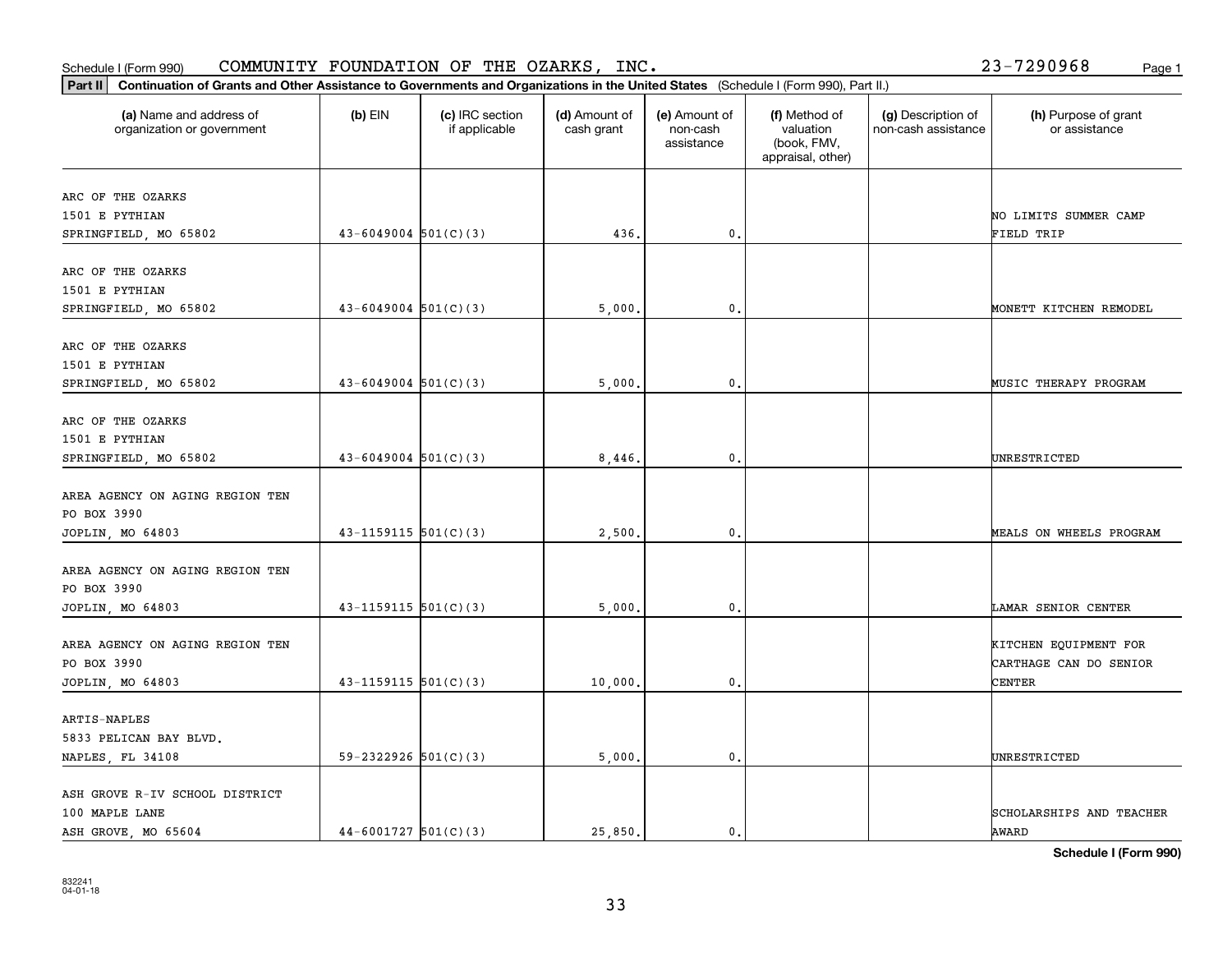#### Schedule I (Form 990) COMMUNITY FOUNDATION OF THE OZARKS, INC。 Page 1 COMMUNITY FOUNDATION OF THE OZARKS, INC. 23-7290968

| Part II   Continuation of Grants and Other Assistance to Governments and Organizations in the United States (Schedule I (Form 990), Part II.) |                            |                                  |                             |                                         |                                                                |                                           |                                       |
|-----------------------------------------------------------------------------------------------------------------------------------------------|----------------------------|----------------------------------|-----------------------------|-----------------------------------------|----------------------------------------------------------------|-------------------------------------------|---------------------------------------|
| (a) Name and address of<br>organization or government                                                                                         | $(b)$ EIN                  | (c) IRC section<br>if applicable | (d) Amount of<br>cash grant | (e) Amount of<br>non-cash<br>assistance | (f) Method of<br>valuation<br>(book, FMV,<br>appraisal, other) | (g) Description of<br>non-cash assistance | (h) Purpose of grant<br>or assistance |
|                                                                                                                                               |                            |                                  |                             |                                         |                                                                |                                           |                                       |
| ASPIRE OF SWMO ENDOWMENT FUND<br>425 E TRAFFICWAY                                                                                             |                            |                                  |                             |                                         |                                                                |                                           | EDUCATIONAL EFFORT FOR                |
| SPRINGFIELD, MO 65806                                                                                                                         | $23 - 7290968$ 501(C)(3)   |                                  | 5,000.                      | 0.                                      |                                                                |                                           | HIGH SCHOOL STUDENTS                  |
|                                                                                                                                               |                            |                                  |                             |                                         |                                                                |                                           |                                       |
| ASSOCIATION FOR THE BLIND SHORT                                                                                                               |                            |                                  |                             |                                         |                                                                |                                           |                                       |
| TERM FUND - 425 E TRAFFICWAY -                                                                                                                |                            |                                  |                             |                                         |                                                                |                                           |                                       |
| SPRINGFIELD, MO 65806                                                                                                                         | $23 - 7290968$ 501(C)(3)   |                                  | 7,056.                      | 0.                                      |                                                                |                                           | UNRESTRICTED                          |
|                                                                                                                                               |                            |                                  |                             |                                         |                                                                |                                           |                                       |
| ASSOCIATION OF THE MIRACULOUS<br>MEDAL - 1811 WEST SAINT JOSEPH ST                                                                            |                            |                                  |                             |                                         |                                                                |                                           |                                       |
| - PERRYVILLE, MO 63775                                                                                                                        | $43-0673516$ 501(C)(3)     |                                  | 20,000                      | $\mathbf{0}$ .                          |                                                                |                                           | UNRESTRICTED                          |
|                                                                                                                                               |                            |                                  |                             |                                         |                                                                |                                           |                                       |
| AURORA BEAUTIFICATION CO FUND                                                                                                                 |                            |                                  |                             |                                         |                                                                |                                           |                                       |
| 425 EAST TRAFFICWAY                                                                                                                           |                            |                                  |                             |                                         |                                                                |                                           |                                       |
| SPRINGFIELD, MO 65806                                                                                                                         | $23 - 7290968$ 501(C)(3)   |                                  | 5,000                       | 0.                                      |                                                                |                                           | UNRESTRICTED                          |
|                                                                                                                                               |                            |                                  |                             |                                         |                                                                |                                           |                                       |
| AURORA PROJECT RISE FUND                                                                                                                      |                            |                                  |                             |                                         |                                                                |                                           |                                       |
| 425 E TRAFFICWAY ST                                                                                                                           |                            |                                  |                             |                                         |                                                                |                                           | POVERTY REDUCTION PROGRAM             |
| SPRINGFIELD, MO 65806                                                                                                                         | $23 - 7290968$ 501(C)(3)   |                                  | 29,000.                     | 0.                                      |                                                                |                                           | <b>SUPPORT</b>                        |
|                                                                                                                                               |                            |                                  |                             |                                         |                                                                |                                           |                                       |
| AURORA R-VIII SCHOOL DISTRICT                                                                                                                 |                            |                                  |                             |                                         |                                                                |                                           |                                       |
| 201 S MADISON AVE<br>AURORA, MO 65605                                                                                                         | $44-6001732$ 501(C)(3)     |                                  | 25,701                      | $\mathbf{0}$ .                          |                                                                |                                           | EDUCATIONAL PROGRAMMING               |
|                                                                                                                                               |                            |                                  |                             |                                         |                                                                |                                           |                                       |
| AURORA UNITED METHODIST CHURCH                                                                                                                |                            |                                  |                             |                                         |                                                                |                                           |                                       |
| 1211 S CARNATION DR.                                                                                                                          |                            |                                  |                             |                                         |                                                                |                                           |                                       |
| AURORA, MO 65605                                                                                                                              | $43 - 1124444$ $501(C)(3)$ |                                  | 20.                         | $\mathbf{0}$ .                          |                                                                |                                           | CAPITAL IMPROVEMENT FUND              |
|                                                                                                                                               |                            |                                  |                             |                                         |                                                                |                                           |                                       |
| AURORA UNITED METHODIST CHURCH                                                                                                                |                            |                                  |                             |                                         |                                                                |                                           |                                       |
| 1211 S CARNATION DR.                                                                                                                          |                            |                                  |                             |                                         |                                                                |                                           |                                       |
| AURORA, MO 65605                                                                                                                              | $43 - 1124444$ $501(C)(3)$ |                                  | 6,500.                      | $\mathfrak o$ .                         |                                                                |                                           | UNRESTRICTED                          |
|                                                                                                                                               |                            |                                  |                             |                                         |                                                                |                                           |                                       |
| BARRY COUNTY YOUTH CAMP<br>PO BOX 254                                                                                                         |                            |                                  |                             |                                         |                                                                |                                           |                                       |
| MONETT, MO 65708                                                                                                                              | $43 - 1314531$ $501(C)(3)$ |                                  | 6.100.                      | $\mathbf{0}$ .                          |                                                                |                                           | <b>UNRESTRICTED</b>                   |
|                                                                                                                                               |                            |                                  |                             |                                         |                                                                |                                           |                                       |

**Schedule I (Form 990)**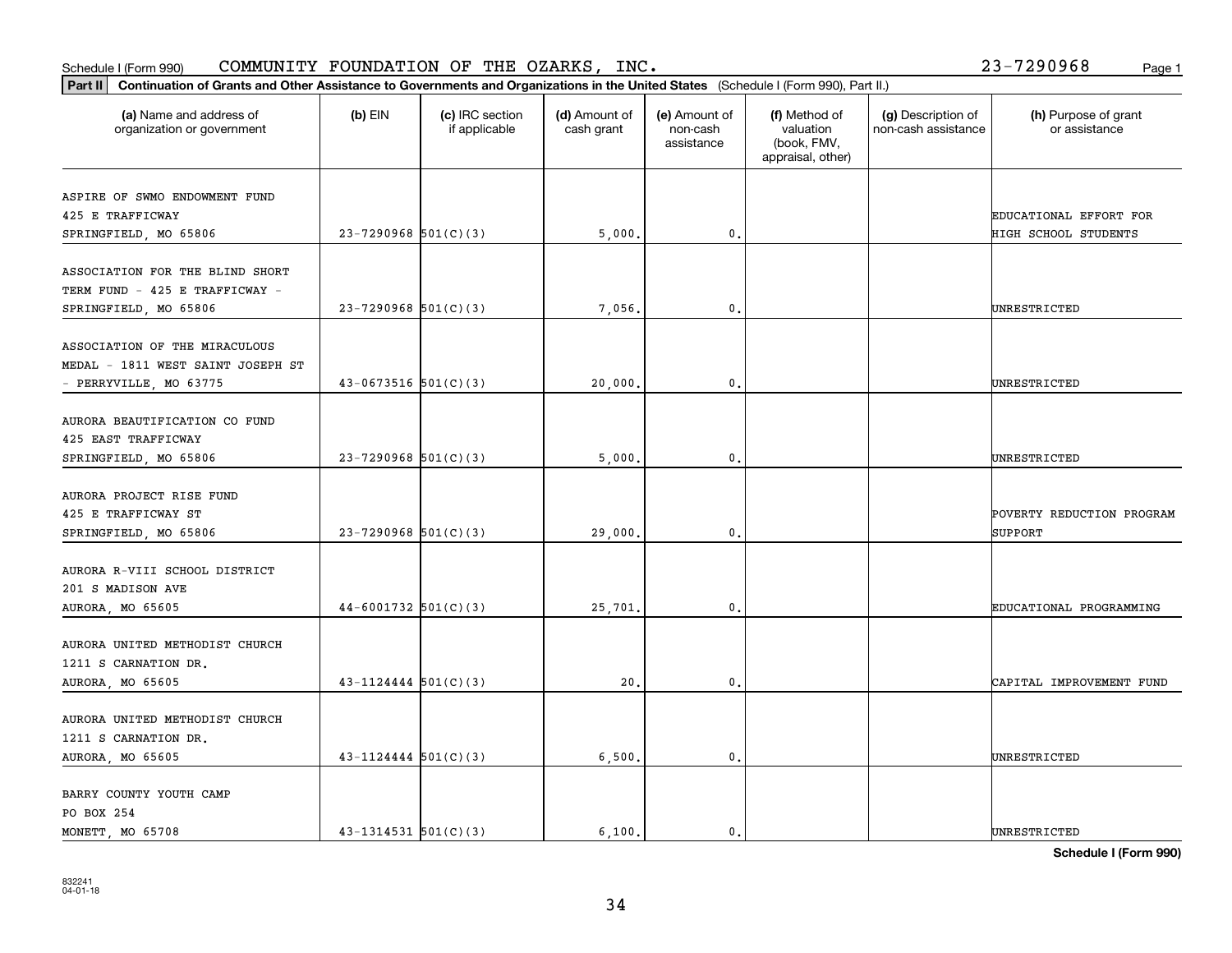#### Schedule I (Form 990)  ${\tt COMMUNITY}$  <code>FOUNDATION OF THE OZARKS, INC</code> .  $23-7290968$  Page 1

| Part II   Continuation of Grants and Other Assistance to Governments and Organizations in the United States (Schedule I (Form 990), Part II.) |                            |                                  |                             |                                         |                                                                |                                           |                                       |
|-----------------------------------------------------------------------------------------------------------------------------------------------|----------------------------|----------------------------------|-----------------------------|-----------------------------------------|----------------------------------------------------------------|-------------------------------------------|---------------------------------------|
| (a) Name and address of<br>organization or government                                                                                         | $(b)$ EIN                  | (c) IRC section<br>if applicable | (d) Amount of<br>cash grant | (e) Amount of<br>non-cash<br>assistance | (f) Method of<br>valuation<br>(book, FMV,<br>appraisal, other) | (g) Description of<br>non-cash assistance | (h) Purpose of grant<br>or assistance |
| BARTON COUNTY GOOD SAMARITAN                                                                                                                  |                            |                                  |                             |                                         |                                                                |                                           |                                       |
| 1301 PARRY ST.                                                                                                                                |                            |                                  |                             |                                         |                                                                |                                           |                                       |
| LAMAR, MO 64759                                                                                                                               | $43 - 1465283$ 501(C)(3)   |                                  | 5,000.                      | 0.                                      |                                                                |                                           | UNRESTRICTED                          |
|                                                                                                                                               |                            |                                  |                             |                                         |                                                                |                                           |                                       |
| BIG BROTHERS BIG SISTERS OF THE                                                                                                               |                            |                                  |                             |                                         |                                                                |                                           |                                       |
| OZARKS - 3372 W BATTLEFIELD -                                                                                                                 |                            |                                  |                             |                                         |                                                                |                                           |                                       |
| SPRINGFIELD, MO 65807                                                                                                                         | $43-0971303$ 501(C)(3)     |                                  | 20,300                      | 0.                                      |                                                                |                                           | UNRESTRICTED                          |
| BIG SPRINGS MEDICAL ASSOCIATION                                                                                                               |                            |                                  |                             |                                         |                                                                |                                           |                                       |
| PO BOX 157                                                                                                                                    |                            |                                  |                             |                                         |                                                                |                                           | ORAL HEALTH EXPANSION                 |
| ELLINGTON, MO 63638                                                                                                                           | $43 - 1068291$ 501(C)(3)   |                                  | 10,000,                     | $\mathbf{0}$ .                          |                                                                |                                           | <b>TELE-DENTISTRY</b>                 |
|                                                                                                                                               |                            |                                  |                             |                                         |                                                                |                                           |                                       |
| BILL WALLIS CHARITABLE FOUNDATION                                                                                                             |                            |                                  |                             |                                         |                                                                |                                           |                                       |
| 425 E TRAFFICWAY                                                                                                                              |                            |                                  |                             |                                         |                                                                |                                           |                                       |
| SPRINGFIELD, MO 65806                                                                                                                         | $23 - 7290968$ 501(C)(3)   |                                  | 10,000                      | 0.                                      |                                                                |                                           | UNRESTRICTED                          |
|                                                                                                                                               |                            |                                  |                             |                                         |                                                                |                                           |                                       |
| BILL WALLIS SCHOLARSHIP                                                                                                                       |                            |                                  |                             |                                         |                                                                |                                           |                                       |
| 425 E TRAFFICWAY                                                                                                                              |                            |                                  |                             |                                         |                                                                |                                           |                                       |
| SPRINGFIELD, MO 65806                                                                                                                         | $23 - 7290968$ 501(C)(3)   |                                  | 30,000                      | 0.                                      |                                                                |                                           | SCHOLARSHIP                           |
|                                                                                                                                               |                            |                                  |                             |                                         |                                                                |                                           |                                       |
| BISHOP KEMPER SCHOOL OF MINISTRY                                                                                                              |                            |                                  |                             |                                         |                                                                |                                           |                                       |
| 136 MAIN STREET, SUITE 101                                                                                                                    |                            |                                  |                             |                                         |                                                                |                                           |                                       |
| KANSAS CITY, MO 64105                                                                                                                         | $46 - 3536944$ $501(C)(3)$ |                                  | 6,500                       | 0.                                      |                                                                |                                           | UNRESTRICTED                          |
|                                                                                                                                               |                            |                                  |                             |                                         |                                                                |                                           |                                       |
| BLOOMSDALE VOLUNTEER FIRE                                                                                                                     |                            |                                  |                             |                                         |                                                                |                                           |                                       |
| DEPARTMENT - PO BOX #42 -                                                                                                                     |                            |                                  |                             |                                         |                                                                |                                           | BLOOMSDALE VFD - TURNOUT              |
| BLOOMSDALE, MO 63627                                                                                                                          | $43 - 1217976$ 501(C)(4)   |                                  | 10,000                      | $\mathfrak{o}$ .                        |                                                                |                                           | GEAR AND HVAC ASSIST                  |
| BONEBRAKE-MCMURTREY FOUNDATION                                                                                                                |                            |                                  |                             |                                         |                                                                |                                           |                                       |
| 601 N. HICKORY                                                                                                                                |                            |                                  |                             |                                         |                                                                |                                           | HISTORY MUSEUM BUILDING               |
| SALEM, MO 65560                                                                                                                               | $43 - 1514904$ 501(C)(3)   |                                  | 20,000.                     | $\mathbf{0}$ .                          |                                                                |                                           | IMPROVEMENTS                          |
|                                                                                                                                               |                            |                                  |                             |                                         |                                                                |                                           |                                       |
| BOOTS, BANDS AND BBQ FUND                                                                                                                     |                            |                                  |                             |                                         |                                                                |                                           |                                       |
| 425 EAST TRAFFICWAY                                                                                                                           |                            |                                  |                             |                                         |                                                                |                                           |                                       |
| SPRINGFIELD, MO 65806                                                                                                                         | $23 - 7290968$ 501(C)(3)   |                                  | 7.600.                      | 0.                                      |                                                                |                                           | UNRESTRICTED                          |

**Schedule I (Form 990)**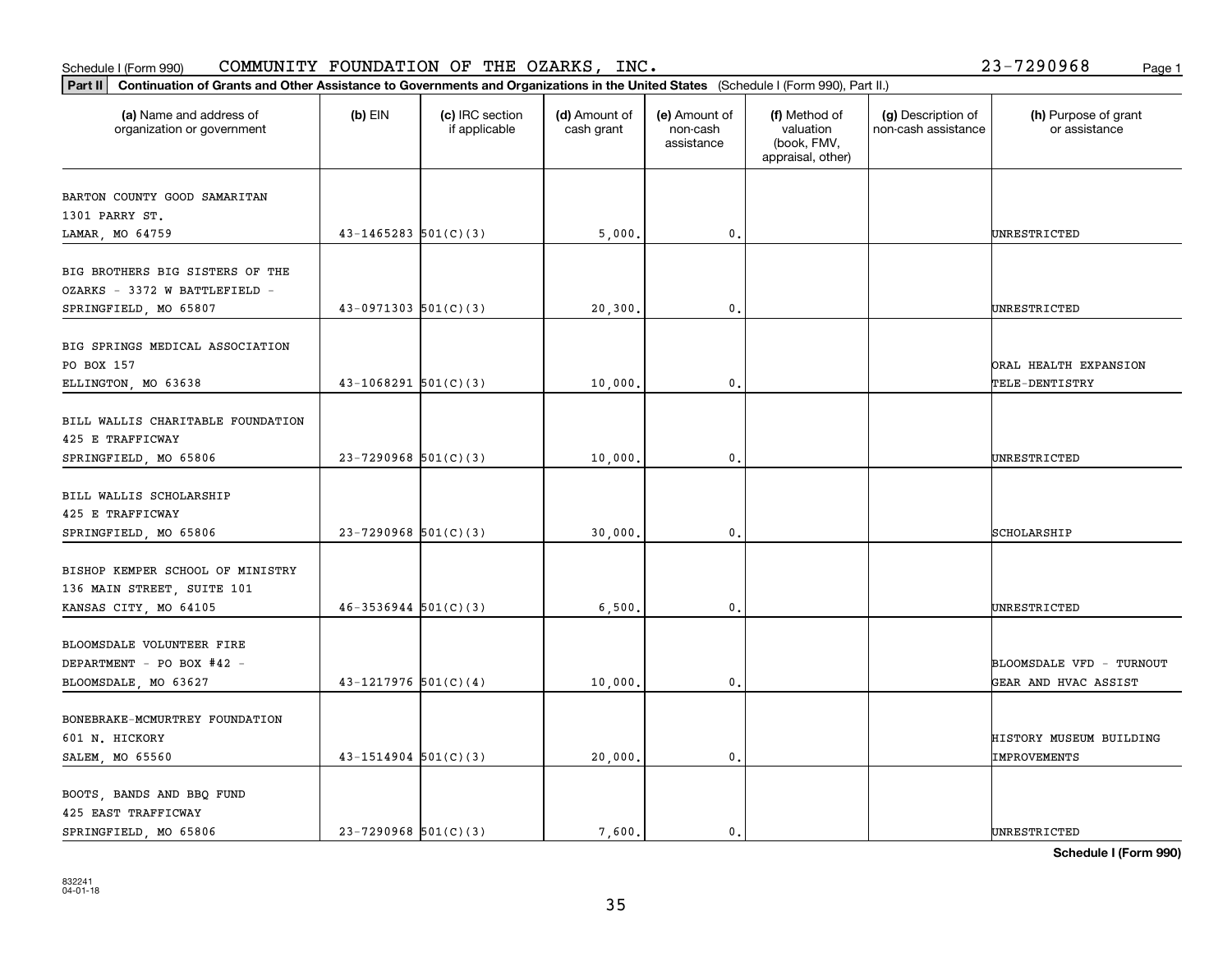#### **Part III Continuation of Grants and Other Assistance to Governments and Organization of Grants and Other Assistance to Governments and Organization of Grants and Other Assistance to Governments and Organization** Schedule I (Form 990)  ${\tt COMMUNITY}$  <code>FOUNDATION OF THE OZARKS, INC</code> .  $23-7290968$  Page 1

| Continuation of Grants and Other Assistance to Governments and Organizations in the United States (Schedule I (Form 990), Part II.)<br>Part II |                          |                                  |                             |                                         |                                                                |                                           |                                       |  |
|------------------------------------------------------------------------------------------------------------------------------------------------|--------------------------|----------------------------------|-----------------------------|-----------------------------------------|----------------------------------------------------------------|-------------------------------------------|---------------------------------------|--|
| (a) Name and address of<br>organization or government                                                                                          | $(b)$ EIN                | (c) IRC section<br>if applicable | (d) Amount of<br>cash grant | (e) Amount of<br>non-cash<br>assistance | (f) Method of<br>valuation<br>(book, FMV,<br>appraisal, other) | (g) Description of<br>non-cash assistance | (h) Purpose of grant<br>or assistance |  |
| BOYS & GIRLS CLUB OF GREATER SALEM<br>13 HAWTHORNE BLVD<br>SALEM, MA 01970                                                                     | $04 - 2104912$ 501(C)(3) |                                  | 9,000.                      | $\mathfrak o$ .                         |                                                                |                                           | UNRESTRICTED                          |  |
| BOYS & GIRLS CLUB OF THE OZARKS<br>1460 BEE CREEK RD<br>BRANSON, MO 65616                                                                      | $43 - 1664669$ 501(C)(3) |                                  | 6,075.                      | $\mathfrak{o}$ .                        |                                                                |                                           | UNRESTRICTED                          |  |
| BOYS AND GIRLS CLUB OF SOUTHWEST<br>MISSOURI - 317 COMINGO - JOPLIN,<br>MO 64801                                                               | $44-0627566$ 501(C)(3)   |                                  | 5,000                       | 0                                       |                                                                |                                           | CAPITAL CAMPAIGN                      |  |
| BOYS AND GIRLS CLUB OF SOUTHWEST<br>MISSOURI - 317 COMINGO - JOPLIN,<br>MO 64801                                                               | $44-0627566$ 501(C)(3)   |                                  | 10,800.                     | $\mathfrak o$ .                         |                                                                |                                           | UNRESTRICTED                          |  |
| BOYS AND GIRLS CLUBS OF<br>SPRINGFIELD - 1410 N FREMONT AVE -<br>SPRINGFIELD, MO 65802                                                         | $44-0513659$ 501(C)(3)   |                                  | 27,704.                     | $\mathfrak{o}$ .                        |                                                                |                                           | PROGRAMMING FOR CHILDREN              |  |
| BRANSON AREA DISASTER RELIEF FUND<br>425 EAST TRAFFICWAY<br>SPRINGFIELD, MO 65806                                                              | $23 - 7290968$ 501(C)(3) |                                  | 5,500.                      | 0                                       |                                                                |                                           | SUPPORT NEEDS OF VICTIMS              |  |
| BREAST CANCER FOUNDATION OF THE<br>OZARKS - 620 WEST REPUBLIC ROAD,<br>SUITE 107 - SPRINGFIELD, MO 65807                                       | $43 - 1881450$ 501(C)(3) |                                  | 56,250                      | $\mathfrak o$ .                         |                                                                |                                           | SUPPORT FOR CANCER<br>VICTIMS         |  |
| BRENTWOOD CHRISTIAN CHURCH<br>1900 E BARATARIA<br>SPRINGFIELD, MO 65804                                                                        | $44-6006164$ 501(C)(3)   |                                  | 28,350.                     | $\mathbf{0}$ .                          |                                                                |                                           | UNRESTRICTED                          |  |
| BRIDGES FOR YOUTH<br>P.O. BOX 9866<br>SPRINGFIELD, MO 65801                                                                                    | $43 - 1718841$ 501(C)(3) |                                  | 14,000.                     | $\mathfrak{o}$ .                        |                                                                |                                           | GENERAL OPERATIONS                    |  |

**Schedule I (Form 990)**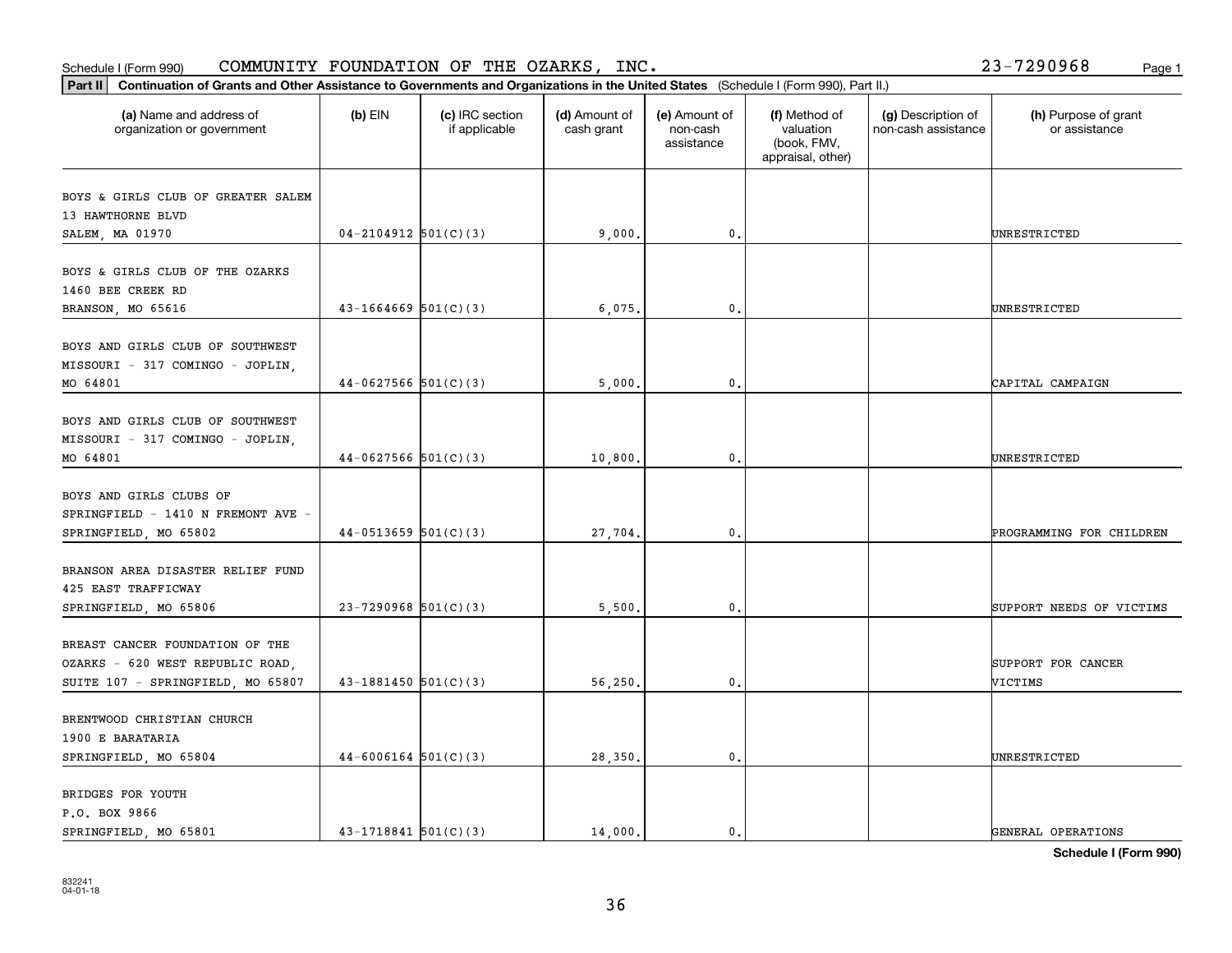#### Schedule I (Form 990) COMMUNITY FOUNDATION OF THE OZARKS, INC。 Page 1 COMMUNITY FOUNDATION OF THE OZARKS, INC. 23-7290968

| Part II   Continuation of Grants and Other Assistance to Governments and Organizations in the United States (Schedule I (Form 990), Part II.) |                            |                                  |                             |                                         |                                                                |                                           |                                       |
|-----------------------------------------------------------------------------------------------------------------------------------------------|----------------------------|----------------------------------|-----------------------------|-----------------------------------------|----------------------------------------------------------------|-------------------------------------------|---------------------------------------|
| (a) Name and address of<br>organization or government                                                                                         | $(b)$ EIN                  | (c) IRC section<br>if applicable | (d) Amount of<br>cash grant | (e) Amount of<br>non-cash<br>assistance | (f) Method of<br>valuation<br>(book, FMV,<br>appraisal, other) | (g) Description of<br>non-cash assistance | (h) Purpose of grant<br>or assistance |
|                                                                                                                                               |                            |                                  |                             |                                         |                                                                |                                           |                                       |
| BROWNELL PUBLIC LIBRARY<br>44 COMMONS                                                                                                         |                            |                                  |                             |                                         |                                                                |                                           |                                       |
| LITTLE COMPTON, RI 02837                                                                                                                      | $05-0259263$ $501(C)(3)$   |                                  | 25,000.                     | 0.                                      |                                                                |                                           | ENDOWMENT FUNDING                     |
| CABOOL EDUCATION FOUNDATION                                                                                                                   |                            |                                  |                             |                                         |                                                                |                                           |                                       |
| TEACHER GRANT ENDOWMENT FUND - 425                                                                                                            |                            |                                  |                             |                                         |                                                                |                                           |                                       |
| E TRAFFICWAY - SPRINGFIELD, MO                                                                                                                |                            |                                  |                             |                                         |                                                                |                                           | RURAL SCHOOL EDUCATIONAL              |
| 65806                                                                                                                                         | $23 - 7290968$ 501(C)(3)   |                                  | 5,000                       | 0.                                      |                                                                |                                           | PARTNERSHIP                           |
|                                                                                                                                               |                            |                                  |                             |                                         |                                                                |                                           |                                       |
| CAMDENTON R-III SCHOOL DISTRICT                                                                                                               |                            |                                  |                             |                                         |                                                                |                                           |                                       |
| 119 SERVICE RD.                                                                                                                               | $43 - 0829976$ 501(C)(3)   |                                  | 750.                        | $\mathbf{0}$ .                          |                                                                |                                           | HAWTHORN ELEMENTARY FIELD<br>TRIP     |
| CAMDENTON, MO 65020                                                                                                                           |                            |                                  |                             |                                         |                                                                |                                           |                                       |
| CAMDENTON R-III SCHOOL DISTRICT                                                                                                               |                            |                                  |                             |                                         |                                                                |                                           |                                       |
| 119 SERVICE RD.                                                                                                                               |                            |                                  |                             |                                         |                                                                |                                           |                                       |
| CAMDENTON, MO 65020                                                                                                                           | $43-0829976$ 501(C)(3)     |                                  | 1,000                       | 0.                                      |                                                                |                                           | TEACHER AWARD                         |
|                                                                                                                                               |                            |                                  |                             |                                         |                                                                |                                           |                                       |
| CAMDENTON R-III SCHOOL DISTRICT                                                                                                               |                            |                                  |                             |                                         |                                                                |                                           |                                       |
| 119 SERVICE RD.                                                                                                                               |                            |                                  |                             |                                         |                                                                |                                           | FOOD FOR LOW INCOME                   |
| CAMDENTON, MO 65020                                                                                                                           | $43-0829976$ 501(C)(3)     |                                  | 2,000                       | 0.                                      |                                                                |                                           | CHILDREN                              |
|                                                                                                                                               |                            |                                  |                             |                                         |                                                                |                                           |                                       |
| CAMDENTON R-III SCHOOL DISTRICT                                                                                                               |                            |                                  |                             |                                         |                                                                |                                           |                                       |
| 119 SERVICE RD.<br>CAMDENTON, MO 65020                                                                                                        | $43-0829976$ 501(C)(3)     |                                  | 10,325.                     | 0.                                      |                                                                |                                           | CAMDENTON LASER ROBOTICS              |
|                                                                                                                                               |                            |                                  |                             |                                         |                                                                |                                           |                                       |
| CAMP BARNABAS                                                                                                                                 |                            |                                  |                             |                                         |                                                                |                                           |                                       |
| P.O. BOX 3200                                                                                                                                 |                            |                                  |                             |                                         |                                                                |                                           |                                       |
| SPRINGFIELD, MO 65808                                                                                                                         | $33 - 1122930$ 501(C)(3)   |                                  | 45,600                      | $\mathfrak{o}$ .                        |                                                                |                                           | UNRESTRICTED                          |
|                                                                                                                                               |                            |                                  |                             |                                         |                                                                |                                           |                                       |
| CAMP CH-YO-CA                                                                                                                                 |                            |                                  |                             |                                         |                                                                |                                           |                                       |
| PO BOX 2010                                                                                                                                   |                            |                                  |                             |                                         |                                                                |                                           |                                       |
| WEST MONROE, LA 71294                                                                                                                         | $27-1303282$ 501(C)(3)     |                                  | 15,000.                     | $\mathbf{0}$ .                          |                                                                |                                           | UNRESTRICTED                          |
| CAMPUS CRUSADE FOR CHRIST (CRU)                                                                                                               |                            |                                  |                             |                                         |                                                                |                                           |                                       |
| 100 LAKE HART DRIVE #3100                                                                                                                     |                            |                                  |                             |                                         |                                                                |                                           |                                       |
| ORLANDO, FL 32832                                                                                                                             | $95 - 6006173$ $501(C)(3)$ |                                  | 6.480.                      | $\mathbf{0}$ .                          |                                                                |                                           | FILM PROJECT                          |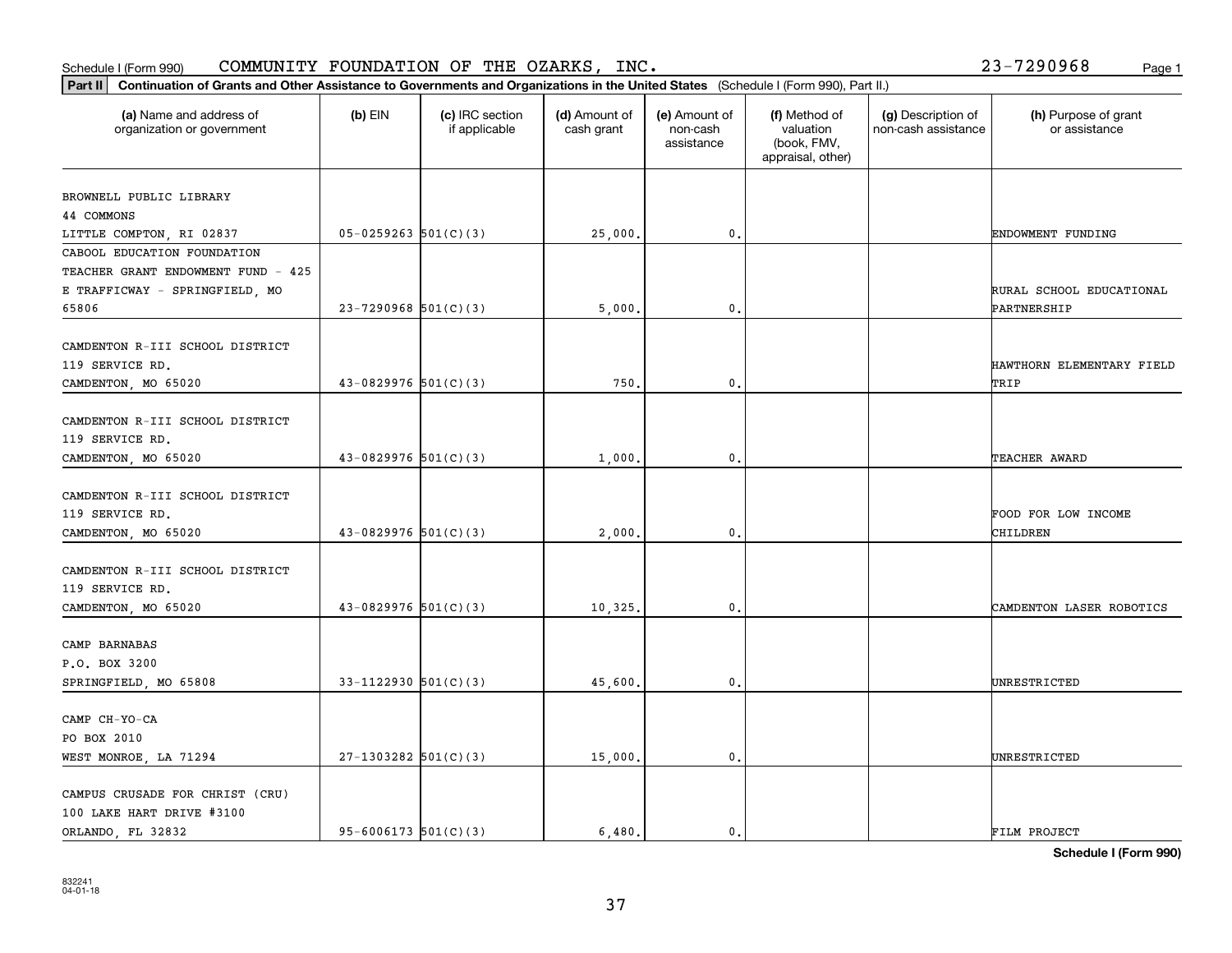|                                                                                                               | Part II   Continuation of Grants and Other Assistance to Governments and Organizations in the United States (Schedule I (Form 990), Part II.) |                                  |                             |                                         |                                                                |                                           |                                                 |  |  |
|---------------------------------------------------------------------------------------------------------------|-----------------------------------------------------------------------------------------------------------------------------------------------|----------------------------------|-----------------------------|-----------------------------------------|----------------------------------------------------------------|-------------------------------------------|-------------------------------------------------|--|--|
| (a) Name and address of<br>organization or government                                                         | $(b)$ EIN                                                                                                                                     | (c) IRC section<br>if applicable | (d) Amount of<br>cash grant | (e) Amount of<br>non-cash<br>assistance | (f) Method of<br>valuation<br>(book, FMV,<br>appraisal, other) | (g) Description of<br>non-cash assistance | (h) Purpose of grant<br>or assistance           |  |  |
| CARE TO LEARN<br>1740 S GLENSTONE, SUITE R                                                                    |                                                                                                                                               |                                  |                             |                                         |                                                                |                                           | ADDRESSING HEALTH HUNGER<br>AND HYGENE NEEDS OF |  |  |
| SPRINGFIELD, MO 65804                                                                                         | $47 - 1494384$ 501(C)(3)                                                                                                                      |                                  | 50,361.                     | $\mathbf{0}$ .                          |                                                                |                                           | CHILDREN                                        |  |  |
| CARL JUNCTION R-I SCHOOL DISTRICT<br>206 S. RONEY                                                             |                                                                                                                                               |                                  |                             |                                         |                                                                |                                           |                                                 |  |  |
| CARL JUNCTION, MO 64834                                                                                       | $44-6005462$ 501(C)(3)                                                                                                                        |                                  | 98,235.                     | 0.                                      |                                                                |                                           | EDUCATIONAL PROGRAMMING                         |  |  |
| CARNAHAN POLICY INSTITUTE<br>116 FOREST HILL AVE<br>JEFFERSON CITY, MO 65109                                  | $82-3770176$ 501(C)(3)                                                                                                                        |                                  | 1,000.                      | 0.                                      |                                                                |                                           | UNRESTRICTED                                    |  |  |
| CARNAHAN POLICY INSTITUTE<br>116 FOREST HILL AVE<br>JEFFERSON CITY, MO 65109                                  | 82-3770176 $501(C)(3)$                                                                                                                        |                                  | 5,000.                      | 0.                                      |                                                                |                                           | FILM PROJECT                                    |  |  |
| CARTER COUNTY, MISSOURI<br>PO BOX 517<br>VAN BUREN, MO 63965                                                  |                                                                                                                                               | 43-6006200 POLITICAL SUBDIV      | 61,624.                     | $\mathfrak{o}$ .                        |                                                                |                                           | FLOOD RECOVERY                                  |  |  |
|                                                                                                               |                                                                                                                                               |                                  |                             |                                         |                                                                |                                           |                                                 |  |  |
| CARTHAGE COMMUNITY FOUNDATION<br>CAPACITY BUILDING FUND - 425 E.<br>TRAFFICWAY - SPRINGFIELD, MO 65806        | $23 - 7290968$ 501(C)(3)                                                                                                                      |                                  | 13,407.                     | $\mathfrak{o}$ .                        |                                                                |                                           | SUPPORT FOR RURAL<br>AFFILIATE                  |  |  |
| CARTHAGE COMMUNITY FOUNDATION<br>OPERATING ENDOWMENT FUND - 425<br>EAST TRAFFICWAY - SPRINGFIELD, MO<br>65806 | $23 - 7290968$ 501(C)3                                                                                                                        |                                  |                             | $\mathbf{0}$ .                          |                                                                |                                           | UNRESTRICTED                                    |  |  |
| CARTHAGE CRISIS CENTER LONG TERM<br>OPERATIONS FUND - 425 EAST                                                |                                                                                                                                               |                                  | 54,418.                     |                                         |                                                                |                                           |                                                 |  |  |
| TRAFFICWAY - SPRINGFIELD, MO 65806                                                                            | $23 - 7290968$ 501(C)3                                                                                                                        |                                  | 3,927.                      | 0.                                      |                                                                |                                           | UNRESTRICTED                                    |  |  |
| CARTHAGE R-9 SCHOOL FOUNDATION<br>710 LYON STREET<br>CARTHAGE, MO 64836                                       | $43 - 1712338$ $501(C)(3)$                                                                                                                    |                                  | 34, 555.                    | $\mathbf{0}$ .                          |                                                                |                                           | EDUCATION PROGRAMMING                           |  |  |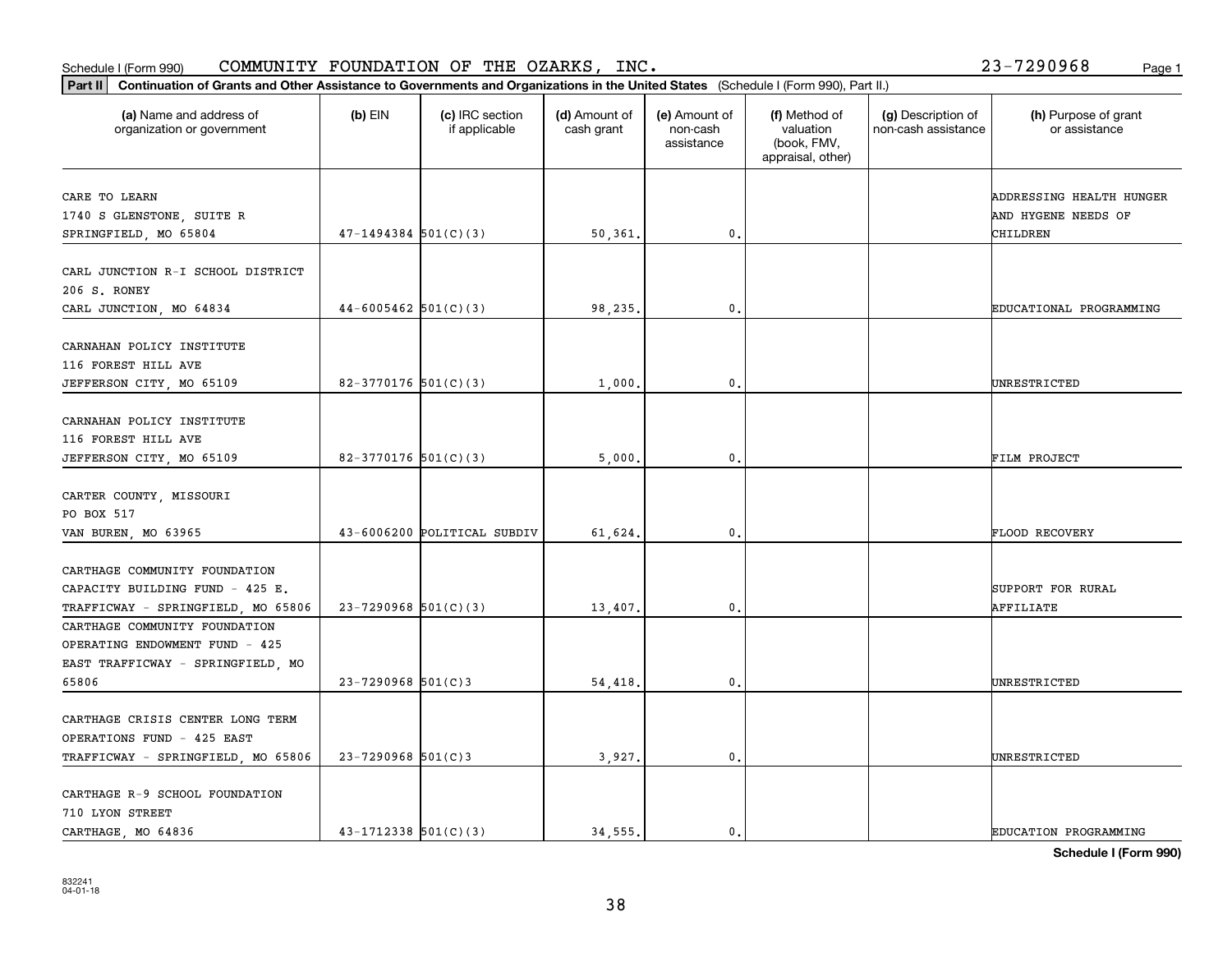# organization or government

|                                                |                            |          |                | appraisal, other) |                       |
|------------------------------------------------|----------------------------|----------|----------------|-------------------|-----------------------|
| CARTHAGE R-IX SCHOOL DISTRICT                  |                            |          |                |                   |                       |
| 710 LYON STREET                                |                            |          |                |                   |                       |
| CARTHAGE, MO 64836                             | $44-6002057$ 501(C)(3)     | 58,500.  | 0.             |                   | EDUCATION PROGRAMMING |
|                                                |                            |          |                |                   |                       |
| CASA OF SOUTHWEST MISSOURI                     |                            |          |                |                   |                       |
| PO BOX 4853                                    |                            |          |                |                   |                       |
| SPRINGFIELD, MO 65808                          | $43 - 1524185$ 501(C)(3)   | 8,300.   | 0.             |                   | UNRESTRICTED          |
|                                                |                            |          |                |                   |                       |
| CASSVILLE R-IV SCHOOL DISTRICT<br>1501 MAIN ST |                            |          |                |                   |                       |
|                                                | $44-6001377$ 501(C)(3)     |          | 0.             |                   | EDUCATION PROGRAMMING |
| CASSVILLE, MO 65625                            |                            | 21, 213. |                |                   |                       |
| CATALYST MISSIONS GROUP                        |                            |          |                |                   |                       |
| 8242 S HARVARD AVE SUITE D                     |                            |          |                |                   | INTERNATIONAL CHILD   |
| TULSA, OK 74137                                | $27-0022421$ 501(C)(3)     | 10,473.  | 0.             |                   | DEVELOPMENT PROGRAM   |
|                                                |                            |          |                |                   |                       |
| CATHOLIC CHARITIES OF SOUTHERN                 |                            |          |                |                   |                       |
| MISSOURI - 424 EAST MONASTERY                  |                            |          |                |                   |                       |
| STREET - SPRINGFIELD, MO 65807                 | $80 - 0455890$ 501(C)(3)   | 18,500.  | 0.             |                   | HUMAN SERVICES        |
|                                                |                            |          |                |                   |                       |
| CATHOLIC CHURCH EXTENSION SOCIETY              |                            |          |                |                   |                       |
| 150 SOUTH WACKER DRIVE SUITE 2000              |                            |          |                |                   |                       |
| CHICAGO, IL 60606                              | $36 - 6000520$ 501(C)(3)   | 5,000.   | 0.             |                   | UNRESTRICTED          |
| CATHOLIC RELIEF SERVICES                       |                            |          |                |                   |                       |
| 228 W. LEXINGTON ST.                           |                            |          |                |                   |                       |
| BALTIMORE, MD 21201                            | $13 - 5563422$ $501(C)(3)$ | 11,250.  | 0.             |                   | UNRESTRICTED          |
|                                                |                            |          |                |                   |                       |
| CEDAR FALLS HIGH SCHOOL                        |                            |          |                |                   |                       |
| 1015 DIVISION STREET                           |                            |          |                |                   | SCHOLARSHIPS AND      |
| CEDAR FALLS, IA 50613                          | $42 - 0862684$ 501(C)(3)   | 7,486.   | 0.             |                   | CURRICULUM            |
| CENTRAL BANK OF THE OZARKS                     |                            |          |                |                   |                       |
| MARSHFIELD AREA COMMUNITY                      |                            |          |                |                   |                       |
| DEVELOPMENT FUND - 425 E.                      |                            |          |                |                   |                       |
| TRAFFICWAY - SPRINGFIELD, MO 65806             | $23 - 7290968$ 501(C)(3)   | 11,000.  | $\mathbf{0}$ . |                   | UNRESTRICTED          |

**Part II Continuation of Grants and Other Assistance to Governments and Organizations in the United States**  (Schedule I (Form 990), Part II.)

if applicable

 $(b)$  EIN  $(c)$  IRC section

**(a) (b) (c) (d) (e) (f) (g) (h)** Name and address of

(d) Amount of cash grant

(e) Amount of non-cashassistance

(f) Method of valuation (book, FMV,

(g) Description of non-cash assistance

**Schedule I (Form 990)**

Schedule I (Form 990)  ${\tt COMMUNITY}$  <code>FOUNDATION OF THE OZARKS, INC</code> .  $23-7290968$  Page 1

(h) Purpose of grant or assistance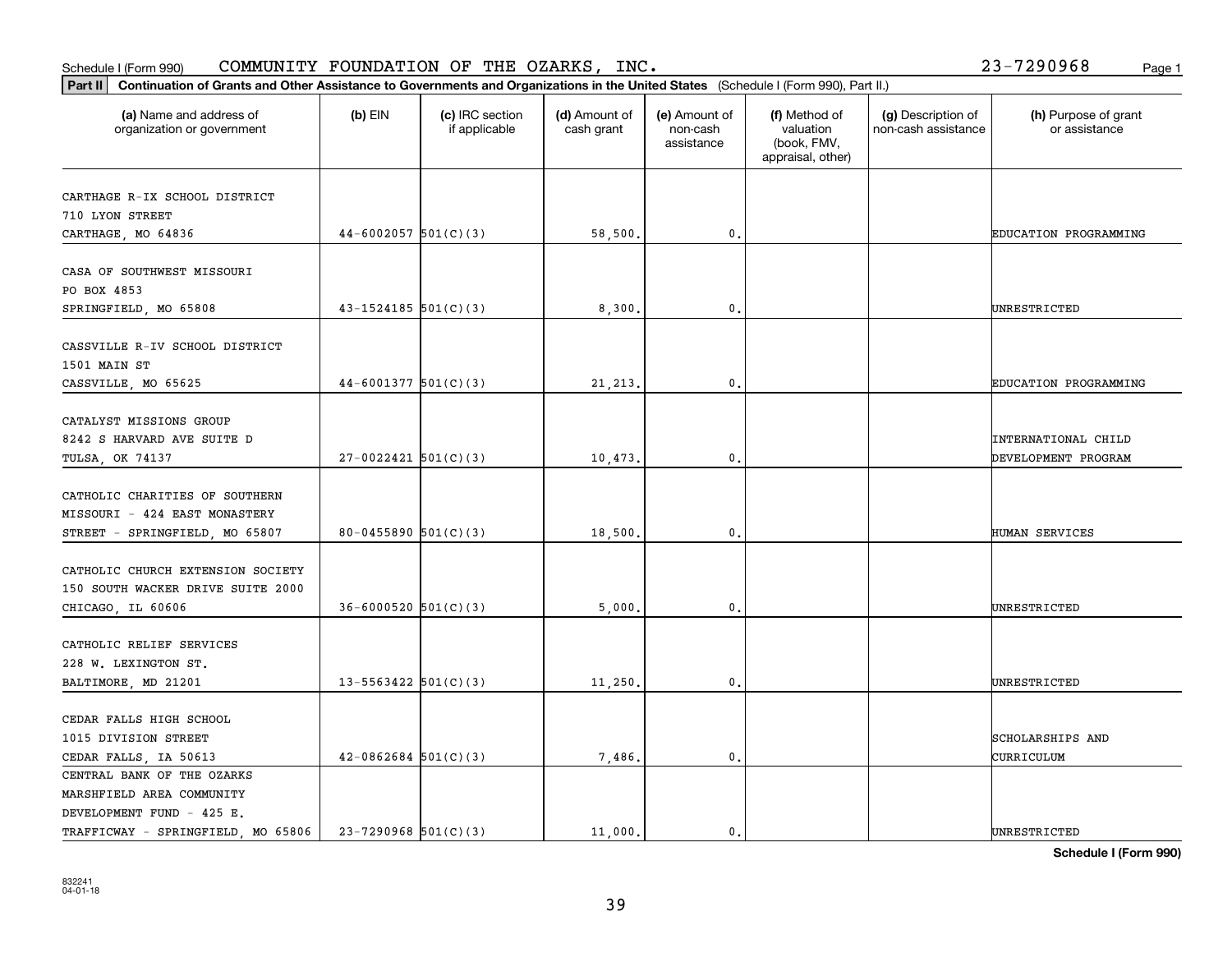| Continuation of Grants and Other Assistance to Governments and Organizations in the United States (Schedule I (Form 990), Part II.)<br>Part II |                            |                                  |                             |                                         |                                                                |                                           |                                       |
|------------------------------------------------------------------------------------------------------------------------------------------------|----------------------------|----------------------------------|-----------------------------|-----------------------------------------|----------------------------------------------------------------|-------------------------------------------|---------------------------------------|
| (a) Name and address of<br>organization or government                                                                                          | $(b)$ EIN                  | (c) IRC section<br>if applicable | (d) Amount of<br>cash grant | (e) Amount of<br>non-cash<br>assistance | (f) Method of<br>valuation<br>(book, FMV,<br>appraisal, other) | (g) Description of<br>non-cash assistance | (h) Purpose of grant<br>or assistance |
| CHAMPION ATHLETES OF THE OZARKS<br>1715 S KANSAS AVE<br>SPRINGFIELD, MO 65807                                                                  | $43 - 1786541$ 501(C)(3)   |                                  | 6,300.                      | 0.                                      |                                                                |                                           | UNRESTRICTED                          |
| CHARLES AND LAURA MEEK FUND<br>425 E TRAFFICWAY ST<br>SPRINGFIELD, MO 65806                                                                    | $23 - 7290968$ 501(C)(3)   |                                  | 200,000.                    | $\mathbf{0}$ .                          |                                                                |                                           | UNRESTRICTED                          |
| CHILDREN'S LEARNING CENTER<br>88 THIRD STREET<br>CAMDENTON, MO 65020                                                                           | $42 - 1547554$ 501(C)(3)   |                                  | 14,401.                     | $\mathbf{0}$                            |                                                                |                                           | EARLY CHILDHOOD<br>PROGRAMMING        |
| CHILDREN'S MIRACLE NETWORK<br>3525 S. NATIONAL, STE. 203<br>SPRINGFIELD, MO 65807                                                              | $87-0387205$ 501(C)(3)     |                                  | 102,100.                    | 0.                                      |                                                                |                                           | UNRESTRICTED                          |
| CHILDREN'S SMILE CENTER ENDOWMENT<br>FUND - PO BOX 8960 - SPRINGFIELD,<br>MO 65801                                                             | $23 - 7290968$ 501(C) 3    |                                  | 5,472.                      | $\mathbf{0}$ .                          |                                                                |                                           | LOW INCOME CHILDREN<br>DENTAL CARE    |
| CHILDREN'S SMILE CENTER<br>PO BOX 1833<br>OZARK, MO 65721                                                                                      | $57-1196229$ $501(C)(3)$   |                                  | 11,858.                     | $\mathbf{0}$                            |                                                                |                                           | DENTAL HYGIENE FOR<br>CHILDREN        |
| CHILDREN'S TUMOR FOUNDATION<br>120 WALL STREET 16TH FL<br>NEW YORK, NY 10005                                                                   | 13-2298956 $501(C)(3)$     |                                  | 5,000                       | 0.                                      |                                                                |                                           | UNRESTRICTED                          |
| CHRIST EPISCOPAL CHURCH<br>601 E WALNUT ST<br>SPRINGFIELD, MO 65806                                                                            | $43 - 1657802$ 501(C)(3)   |                                  | 54,490.                     | $\mathbf{0}$ .                          |                                                                |                                           | OPERATIONAL SUPPORT                   |
| CHRISTIAN ACTION MINISTRIES<br>610 S. 6TH STREET, STE. 102<br>BRANSON, MO 65616                                                                | $43 - 1355905$ $501(C)(3)$ |                                  | 68.039.                     | $\mathbf{0}$ .                          |                                                                |                                           | <b>UNRESTRICTED</b>                   |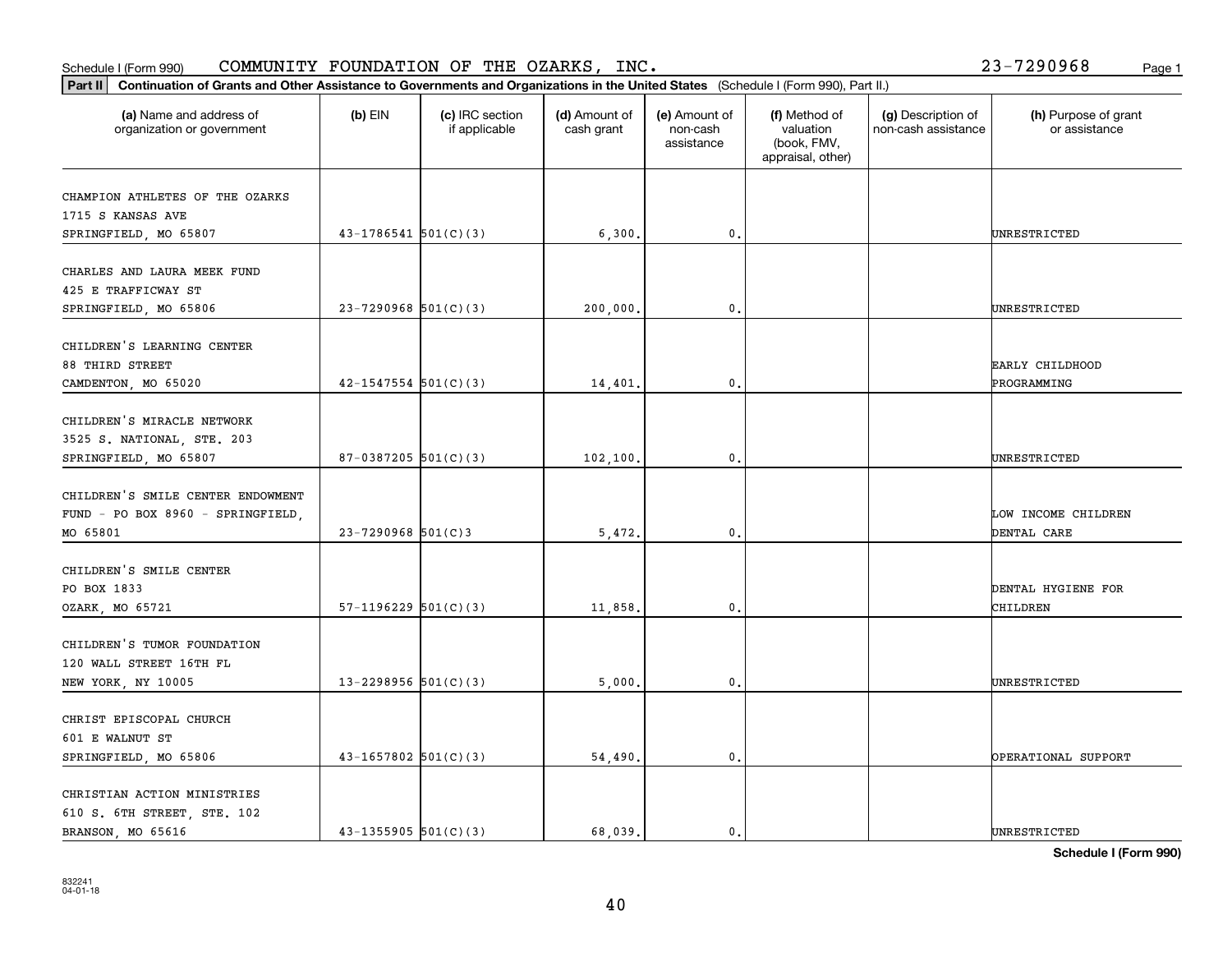**Schedule I (Form 990)**

| (a) Name and address of<br>organization or government | $(b)$ EIN                  | (c) IRC section<br>if applicable | (d) Amount of<br>cash grant | (e) Amount of<br>non-cash<br>assistance | (f) Method of<br>valuation<br>(book, FMV,<br>appraisal, other) | (g) Description of<br>non-cash assistance | (h) Purpose of grant<br>or assistance |
|-------------------------------------------------------|----------------------------|----------------------------------|-----------------------------|-----------------------------------------|----------------------------------------------------------------|-------------------------------------------|---------------------------------------|
| CHRISTIAN COUNTY EMERGENCY                            |                            |                                  |                             |                                         |                                                                |                                           |                                       |
| MANAGEMENT - 100 W. CHURCH ROOM                       |                            |                                  |                             |                                         |                                                                |                                           |                                       |
| 100 - OZARK, MO 65721                                 | $44-6000473$ 501(C)(3)     |                                  | 5,400.                      | $^{\circ}$ .                            |                                                                |                                           | CHRISTIAN COUNTY COAD                 |
| CHURCH OF CHRIST AT AUSTELL ROAD                      |                            |                                  |                             |                                         |                                                                |                                           |                                       |
| 1390 AUSTELL RD SE                                    |                            |                                  |                             |                                         |                                                                |                                           |                                       |
| MARIETTA, GA 30008                                    | $58 - 2432452$ $501(C)(3)$ |                                  | 6, 230.                     | $^{\circ}$ .                            |                                                                |                                           | UNRESTRICTED                          |
| CHURCH OF CHRIST FOOD PANTRY                          |                            |                                  |                             |                                         |                                                                |                                           |                                       |
| 302 E HOSPITAL RD                                     |                            |                                  |                             |                                         |                                                                |                                           |                                       |
| EL DORADO SPRINGS, MO 64744                           | $43 - 1521842$ $501(C)(3)$ |                                  | 5,000.                      | $\mathfrak{o}$ .                        |                                                                |                                           | GENERAL SUPPORT                       |
| CIRCLES JOPLIN                                        |                            |                                  |                             |                                         |                                                                |                                           |                                       |
| 3510 E. 3RD ST                                        |                            |                                  |                             |                                         |                                                                |                                           | POVERTY REDUCTION PROGRAM             |
| JOPLIN, MO 64801                                      | $44-0556865$ 501(C)(3)     |                                  | 20,000.                     | $\mathfrak{o}$ .                        |                                                                |                                           | SUPPORT                               |
| CITY OF HERMANN                                       |                            |                                  |                             |                                         |                                                                |                                           |                                       |
| 1902 JEFFERSON STREET                                 |                            |                                  |                             |                                         |                                                                |                                           |                                       |
| HERMANN, MO 65041                                     |                            | 43-6001607 POLITICAL SUBDIV      | 1,257.                      | $\mathfrak{o}$ .                        |                                                                |                                           | CANCER SUPPORT                        |
| CITY OF HERMANN                                       |                            |                                  |                             |                                         |                                                                |                                           |                                       |
| 1902 JEFFERSON STREET                                 |                            |                                  |                             |                                         |                                                                |                                           | MATERIALS PURCHASED FOR               |
| HERMANN, MO 65041                                     |                            | 43-6001607 POLITICAL SUBDIV      | 6,764.                      | 0.                                      |                                                                |                                           | PREPAREDNESS GRANT                    |
| CITY OF LAMAR, MISSOURI                               |                            |                                  |                             |                                         |                                                                |                                           | TO SUPPORT TRUMAN AREA                |
| 1104 BROADWAY                                         |                            |                                  |                             |                                         |                                                                |                                           | TRANSPORTATION SERVICE                |
| LAMAR, MO 64759                                       |                            | 44-6000205 POLITICAL SUBDIV      | 5,000.                      | $\mathbf{0}$ .                          |                                                                |                                           | (T.A.T.S.)                            |
| CITY OF LOCKWOOD                                      |                            |                                  |                             |                                         |                                                                |                                           |                                       |
| 107 E. 8TH STREET                                     |                            |                                  |                             |                                         |                                                                |                                           |                                       |
| LOCKWOOD, MO 65682                                    |                            | 44-6000215 POLITICAL SUBDIV      | 12,149.                     | $\mathbf{0}$ .                          |                                                                |                                           | ZIPLINE FOR POOL                      |
| CITY OF NIXA                                          |                            |                                  |                             |                                         |                                                                |                                           |                                       |
| PO BOX 395                                            |                            |                                  |                             |                                         |                                                                |                                           | WEATHER RADIO DONATION                |
| NIXA, MO 65714                                        | $44-6005734$ 501(C)(3)     |                                  | 1,500.                      | $\mathbf{0}$ .                          |                                                                |                                           | PROGRAM                               |

#### Schedule I (Form 990)  ${\tt COMMUNITY}$  <code>FOUNDATION OF THE OZARKS, INC</code> .  $23-7290968$  Page 1

**Part II Continuation of Grants and Other Assistance to Governments and Organizations in the United States**  (Schedule I (Form 990), Part II.)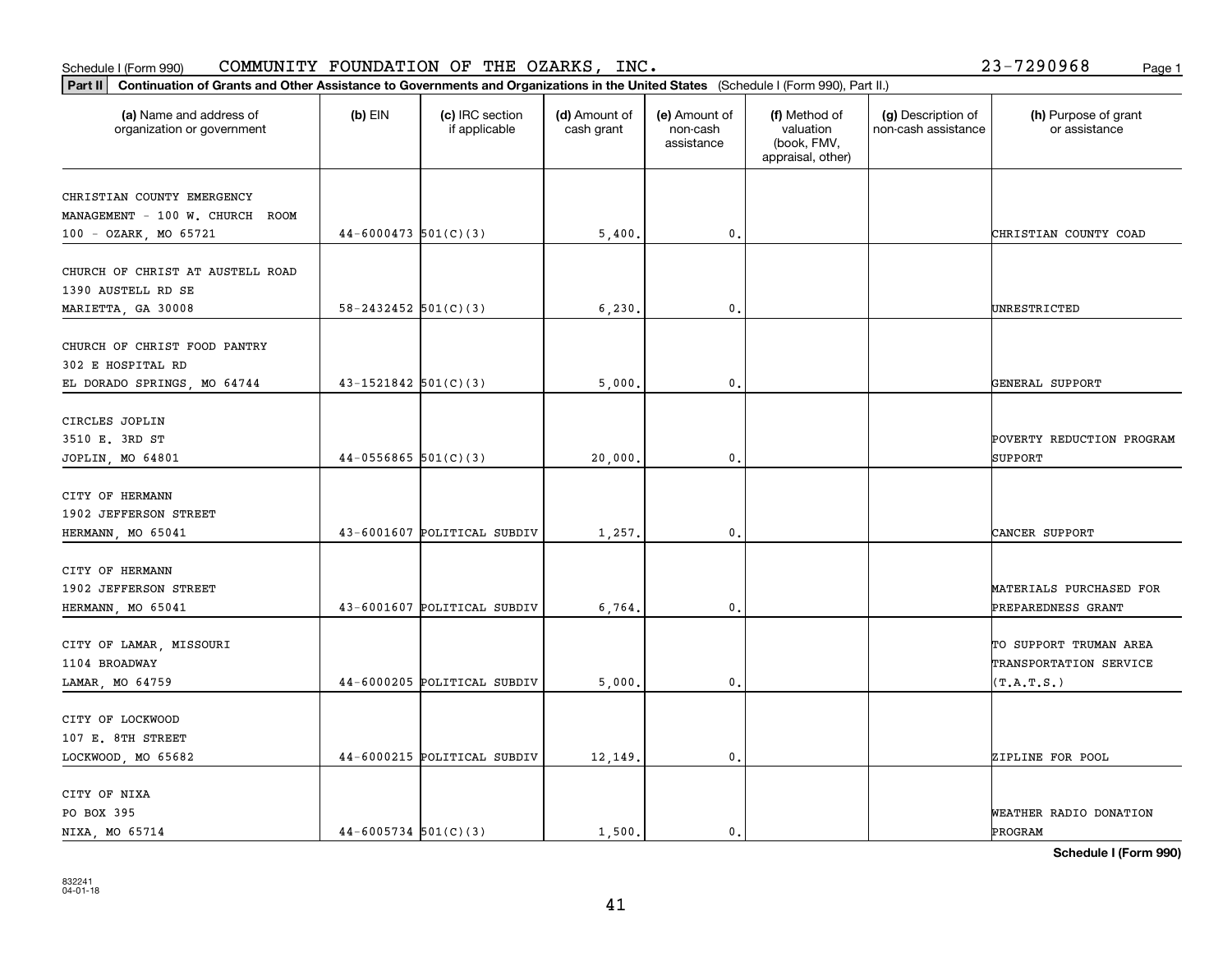| PO BOX 247                                     |                             |          |    |                           |
|------------------------------------------------|-----------------------------|----------|----|---------------------------|
| SEYMOUR, MO 65746                              | 44-6005586 POLITICAL SUBDIV | 1,000.   | 0. | UNRESTRICTED              |
| CITY OF SEYMOUR                                |                             |          |    |                           |
| PO BOX 247                                     |                             |          |    |                           |
| SEYMOUR, MO 65746                              | 44-6005586 POLITICAL SUBDIV | 15,602.  | 0. | LIBRARY EXPENSES          |
| CITY OF SPRINGFIELD, MISSOURI<br>840 BOONVILLE |                             |          |    |                           |
| SPRINGFIELD, MO 65802                          | $44-6000268$ 501(C)(3)      | 350,000. | 0. | COOPER TENNIS PARK COURTS |
| CITY OF ST. MARY                               |                             |          |    |                           |
| 782 3RD ST.                                    |                             |          |    | ST. MARY UTILITY DEPT -   |
| ST. MARY, MO 63673                             | 43-0915736 POLITICAL SUBDIV | 9,933.   | 0. | SEWAGE GRINDER EQUIP.     |
| CITY OF STE. GENEVIEVE FIRE                    |                             |          |    | STE. GEN CO TECHNICAL     |
| DEPARTMENT - 165 S. FOURTH ST. -               |                             |          |    | RESCUE - 5 GAS AIR        |
| STE. GENEVIEVE, MO 63670                       | 43-6003164 POLITICAL SUBDIV | 6,440.   | 0. | MONITORS                  |
| CITY OF STE. GENEVIEVE FIRE                    |                             |          |    |                           |
| DEPARTMENT - 165 S. FOURTH ST. -               |                             |          |    | STE. GEN FIRE DEPT -      |
| STE. GENEVIEVE, MO 63670                       | 43-6003164 POLITICAL SUBDIV | 7,193.   | 0. | STABLIZATION EQUIPMENT    |
| CITY OF STE. GENEVIEVE POLICE                  |                             |          |    |                           |
| DEPARTMENT - 165 SOUTH 4TH STREET              |                             |          |    | STE. GEN POLICE DEPT -    |
| - STE. GENEVIEVE, MO 63670                     | 43-6003164 POLITICAL SUBDIV | 13,241.  | 0. | MOTOROLA HANDHELD RADIOS  |
| CITY OF STE. GENEVIEVE                         |                             |          |    |                           |

#### Schedule I (Form 990)  ${\tt COMMUNITY}$  <code>FOUNDATION OF THE OZARKS, INC</code> .  $23-7290968$  Page 1

organization or government

CITY OF NIXA

CITY OF SEYMOUR

**Part II Continuation of Grants and Other Assistance to Governments and Organizations in the United States**  (Schedule I (Form 990), Part II.)

if applicable

 $(b)$  EIN  $(c)$  IRC section

**(a) (b) (c) (d) (e) (f) (g) (h)** Name and address of

NIXA, MO 65714 44-6005734 501(C)(3) 5,000. 0. DEVELOPMENT

(d) Amount of cash grant

PO BOX 395 CHRISTIAN COUNTY ECONOMIC

(e) Amount of non-cashassistance

(f) Method of valuation (book, FMV, appraisal, other)

(g) Description of non-cash assistance

(h) Purpose of grant or assistance

**Schedule I (Form 990)**

165 S. FOURTH ST CITY OF STE. GENEVIEVE -

STE GENEVIEVE, MO 63670 (and internal detection of the set of the set of the set of the set of the set of the set of the set of the set of the set of the set of the set of the set of the set of the set of the set of the se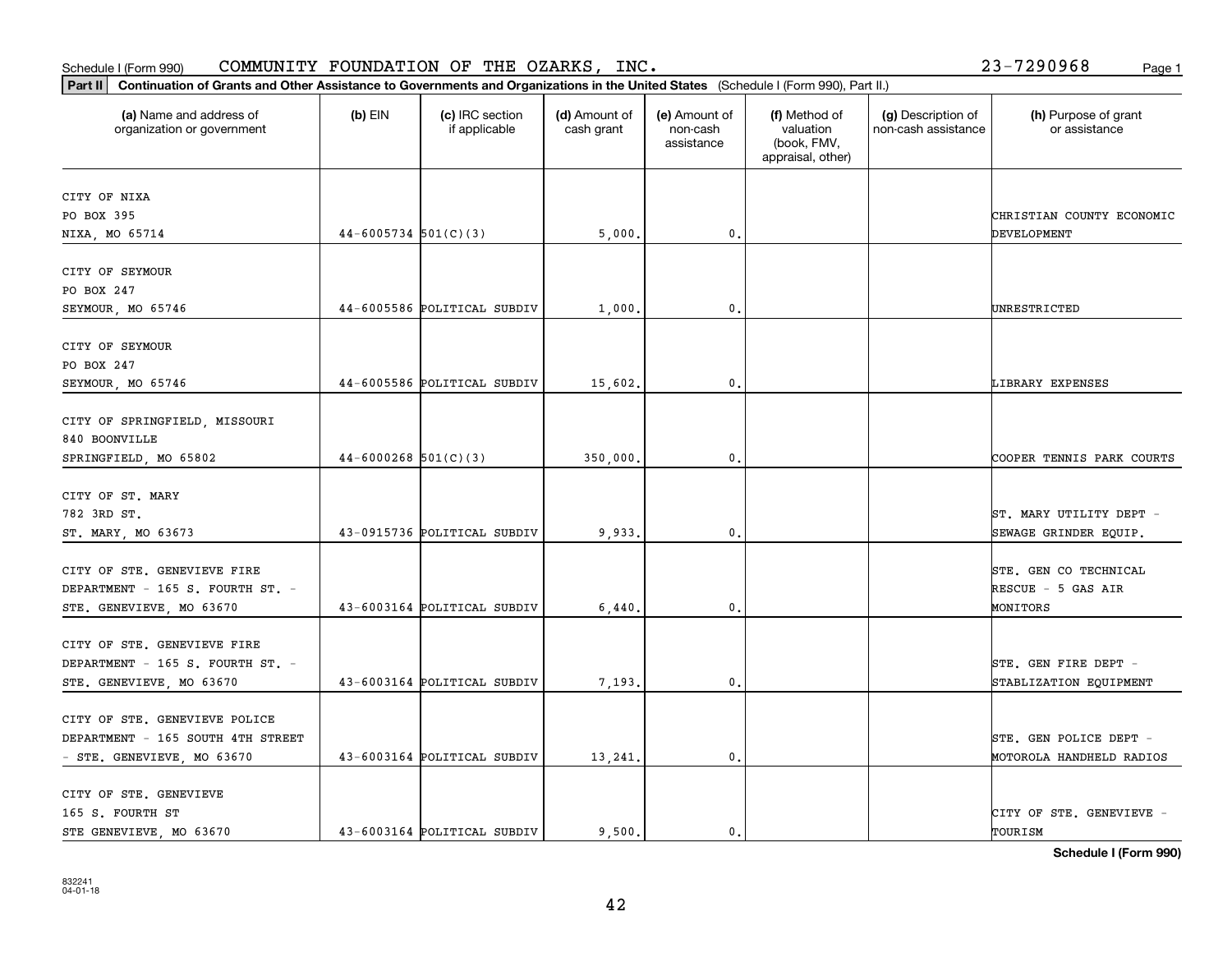| 3. | 52,632. |  |
|----|---------|--|

**Schedule I (Form 990)**

| (a) Name and address of<br>organization or government                 | $(b)$ EIN                  | (c) IRC section<br>if applicable | (d) Amount of<br>cash grant | (e) Amount of<br>non-cash<br>assistance | (f) Method of<br>valuation<br>(book, FMV,<br>appraisal, other) | (g) Description of<br>non-cash assistance | (h) Purpose of grant<br>or assistance    |
|-----------------------------------------------------------------------|----------------------------|----------------------------------|-----------------------------|-----------------------------------------|----------------------------------------------------------------|-------------------------------------------|------------------------------------------|
| CLARK COMMUNITY MENTAL HEALTH<br>CENTER - PO BOX 100 - PIERCE CITY,   |                            |                                  |                             |                                         |                                                                |                                           |                                          |
| MO 65723                                                              | $23 - 7218344$ $501(C)(3)$ |                                  | 37,596.                     | 0.                                      |                                                                |                                           | ADMIN/EQUIPMENT                          |
| CLINTON ANIMAL RESCUE ENDEAVOR<br>103 S GAIL DR                       |                            |                                  |                             |                                         |                                                                |                                           |                                          |
| CLINTON, MO 64735                                                     | $26 - 2482075$ 501(C)(3)   |                                  | 5,494.                      | 0.                                      |                                                                |                                           | UNRESTRICTED                             |
| CLINTON CHRISTIAN ACADEMY<br>271 W DIVISION RD<br>CLINTON, MO 64735   | $43 - 1878692$ 501(C)(3)   |                                  | 8,298.                      | $\mathbf{0}$ .                          |                                                                |                                           | DISTRIBUTION                             |
| CLINTON SCHOOL DISTRICT<br>701 S 8TH ST<br>CLINTON, MO 64735          | $44-6001380$ 501(C)(3)     |                                  | 18,027.                     | 0.                                      |                                                                |                                           | EDUCATIONAL PROGRAMMING                  |
| CLINTON UNITED METHODIST CHURCH<br>601 S 4TH ST.<br>CLINTON, MO 64735 | $44-0590276$ 501(C)(3)     |                                  | 25.                         | $\mathbf{0}$ .                          |                                                                |                                           | ALZHEIMER'S PATIENT<br>SUPPORT           |
| CLINTON UNITED METHODIST CHURCH<br>601 S 4TH ST.<br>CLINTON, MO 64735 | $44-0590276$ 501(C)(3)     |                                  | 3,123.                      | 0.                                      |                                                                |                                           | HAYSLER ALLEN POAGUE<br>SCHOLARSHIP FUND |
| CLINTON UNITED METHODIST CHURCH<br>601 S 4TH ST.<br>CLINTON, MO 64735 | $44-0590276$ 501(C)(3)     |                                  | 20,132.                     | $\mathbf{0}$ .                          |                                                                |                                           | UNRESTRICTED                             |
| COLLEGE OF THE OZARKS<br>P.O. BOX 17<br>POINT LOOKOUT, MO 65726       | $44-0556862$ 501(C)(3)     |                                  | 10,000.                     | 0.                                      |                                                                |                                           | UNRESTRICTED                             |
| COMMUNITIES OF RECOVERY -- CORE<br>PO BOX 6224<br>BRANSON, MO 65615   | $46 - 1516182$ $501(C)(3)$ |                                  | 52,632.                     | $\mathbf{0}$ .                          |                                                                |                                           | UNRESTRICTED                             |

### Schedule I (Form 990)  ${\tt COMMUNITY}$  <code>FOUNDATION OF THE OZARKS, INC</code> .  $23-7290968$  Page 1

**Part II Continuation of Grants and Other Assistance to Governments and Organizations in the United States**  (Schedule I (Form 990), Part II.)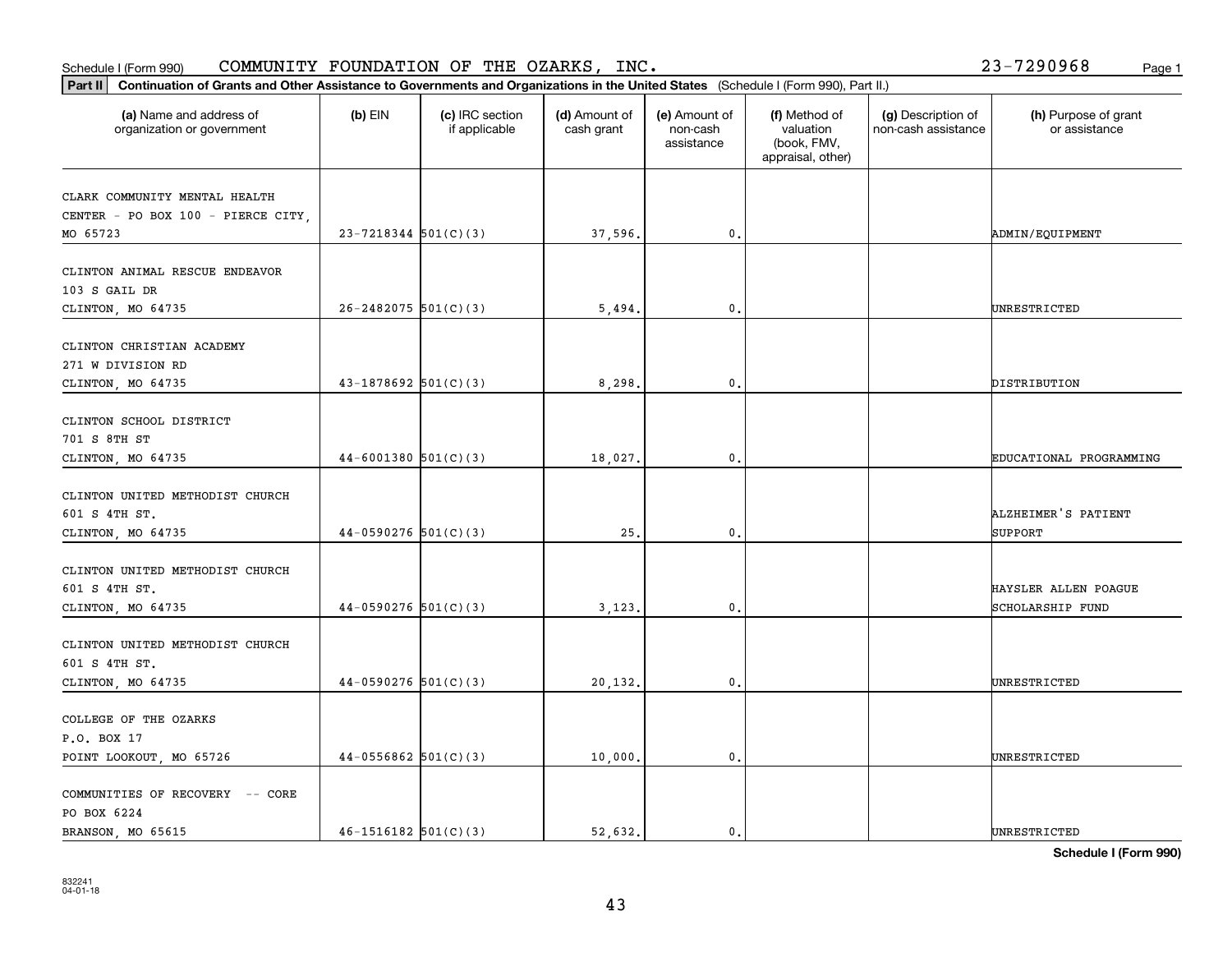|                                                       | Part II   Continuation of Grants and Other Assistance to Governments and Organizations in the United States (Schedule I (Form 990), Part II.) |                                  |                             |                                         |                                                                |                                           |                                       |  |  |
|-------------------------------------------------------|-----------------------------------------------------------------------------------------------------------------------------------------------|----------------------------------|-----------------------------|-----------------------------------------|----------------------------------------------------------------|-------------------------------------------|---------------------------------------|--|--|
| (a) Name and address of<br>organization or government | $(b)$ EIN                                                                                                                                     | (c) IRC section<br>if applicable | (d) Amount of<br>cash grant | (e) Amount of<br>non-cash<br>assistance | (f) Method of<br>valuation<br>(book, FMV,<br>appraisal, other) | (g) Description of<br>non-cash assistance | (h) Purpose of grant<br>or assistance |  |  |
|                                                       |                                                                                                                                               |                                  |                             |                                         |                                                                |                                           |                                       |  |  |
| COMMUNITY CARING COUNCIL                              |                                                                                                                                               |                                  |                             |                                         |                                                                |                                           |                                       |  |  |
| 937 BROADWAY, SUITE 306                               | $43-1722915$ $501(C)(3)$                                                                                                                      |                                  | 10,000.                     | 0.                                      |                                                                |                                           | EMAC/COAD PROJECT                     |  |  |
| CAPE GIRARDEAU, MO 63702                              |                                                                                                                                               |                                  |                             |                                         |                                                                |                                           |                                       |  |  |
| COMMUNITY CLINIC OF SWMO ENDOWMENT                    |                                                                                                                                               |                                  |                             |                                         |                                                                |                                           |                                       |  |  |
| FUND - 425 E TRAFFICWAY -                             |                                                                                                                                               |                                  |                             |                                         |                                                                |                                           |                                       |  |  |
| SPRINGFIELD, MO 65806                                 | $23 - 7290968$ 501(C)(3)                                                                                                                      |                                  | 5,000                       | 0.                                      |                                                                |                                           | LOW INCOME HEALTH PROGRAM             |  |  |
|                                                       |                                                                                                                                               |                                  |                             |                                         |                                                                |                                           |                                       |  |  |
| COMMUNITY DEVELOPMENT SOCIETY                         |                                                                                                                                               |                                  |                             |                                         |                                                                |                                           |                                       |  |  |
| 7 MEADOW LANE                                         |                                                                                                                                               |                                  |                             |                                         |                                                                |                                           | 2019 CONFERENCE GOLD                  |  |  |
| ROCHESTER, NY 14618                                   | $23 - 7074712$ 501(C)(3)                                                                                                                      |                                  | 5,000                       | $\mathbf{0}$ .                          |                                                                |                                           | SPONSORSHIP                           |  |  |
| COMMUNITY FOUNDATION OF NORTHWEST                     |                                                                                                                                               |                                  |                             |                                         |                                                                |                                           |                                       |  |  |
| MISSOURI - 1006 WEST ST. MAARTENS                     |                                                                                                                                               |                                  |                             |                                         |                                                                |                                           |                                       |  |  |
| DRIVE SUITE B - ST. JOSEPH, MO                        |                                                                                                                                               |                                  |                             |                                         |                                                                |                                           | EXCHANGE BANK SCHOLARSHIP             |  |  |
| 64506                                                 | $27-0436182$ 501(C)(3)                                                                                                                        |                                  | 10,000.                     | $\mathfrak{o}$ .                        |                                                                |                                           | FUND                                  |  |  |
| COMMUNITY FOUNDATION OF                               |                                                                                                                                               |                                  |                             |                                         |                                                                |                                           |                                       |  |  |
| ROGERSVILLE GRANTMAKING ENDOWMENT                     |                                                                                                                                               |                                  |                             |                                         |                                                                |                                           |                                       |  |  |
| FUND - 425 E TRAFFICWAY ST -                          |                                                                                                                                               |                                  |                             |                                         |                                                                |                                           | TO SUPPORT ROCKING                    |  |  |
| SPRINGFIELD, MO 65806                                 | $23 - 7290968$ 501(C)(3)                                                                                                                      |                                  | 5,000                       | 0.                                      |                                                                |                                           | ROGERSVILLE FUNDRAISER                |  |  |
|                                                       |                                                                                                                                               |                                  |                             |                                         |                                                                |                                           |                                       |  |  |
| COMMUNITY FOUNDATION OF THE OZARKS                    |                                                                                                                                               |                                  |                             |                                         |                                                                |                                           |                                       |  |  |
| 425 E TRAFFICWAY                                      |                                                                                                                                               |                                  |                             |                                         |                                                                |                                           |                                       |  |  |
| SPRINGFIELD, MO 65806                                 | $23 - 7290968$ 501(C)(3)                                                                                                                      |                                  | 62,519                      | $\mathfrak{o}$ .                        |                                                                |                                           | UNRESTRICTED                          |  |  |
|                                                       |                                                                                                                                               |                                  |                             |                                         |                                                                |                                           |                                       |  |  |
| COMMUNITY INTERAGENCY COUNCIL                         |                                                                                                                                               |                                  |                             |                                         |                                                                |                                           |                                       |  |  |
| 109 AID AVENUE                                        |                                                                                                                                               |                                  |                             |                                         |                                                                |                                           |                                       |  |  |
| WEST PLAINS, MO 65775                                 | $43 - 1759417$ $501(C)(3)$                                                                                                                    |                                  | 1,250                       | $\mathbf{0}$ .                          |                                                                |                                           | DIAPER RESOURCE CENTER                |  |  |
|                                                       |                                                                                                                                               |                                  |                             |                                         |                                                                |                                           |                                       |  |  |
| COMMUNITY INTERAGENCY COUNCIL                         |                                                                                                                                               |                                  |                             |                                         |                                                                |                                           |                                       |  |  |
| 109 AID AVENUE                                        |                                                                                                                                               |                                  |                             |                                         |                                                                |                                           |                                       |  |  |
| WEST PLAINS, MO 65775                                 | $43 - 1759417$ 501(C)(3)                                                                                                                      |                                  | 20,000.                     | $\mathbf{0}$ .                          |                                                                |                                           | RURAL POVERTY PROGRAM                 |  |  |
| COMMUNITY OUTREACH MINISTRIES                         |                                                                                                                                               |                                  |                             |                                         |                                                                |                                           |                                       |  |  |
| 320 S. MARKET STREET                                  |                                                                                                                                               |                                  |                             |                                         |                                                                |                                           | RELIEF OPERATIONS IN                  |  |  |
| BOLIVAR, MO 65613                                     | $26 - 1545304$ 501(C)(3)                                                                                                                      |                                  | 6.093.                      | 0.                                      |                                                                |                                           | BOLIVAR, MO AREA                      |  |  |
|                                                       |                                                                                                                                               |                                  |                             |                                         |                                                                |                                           |                                       |  |  |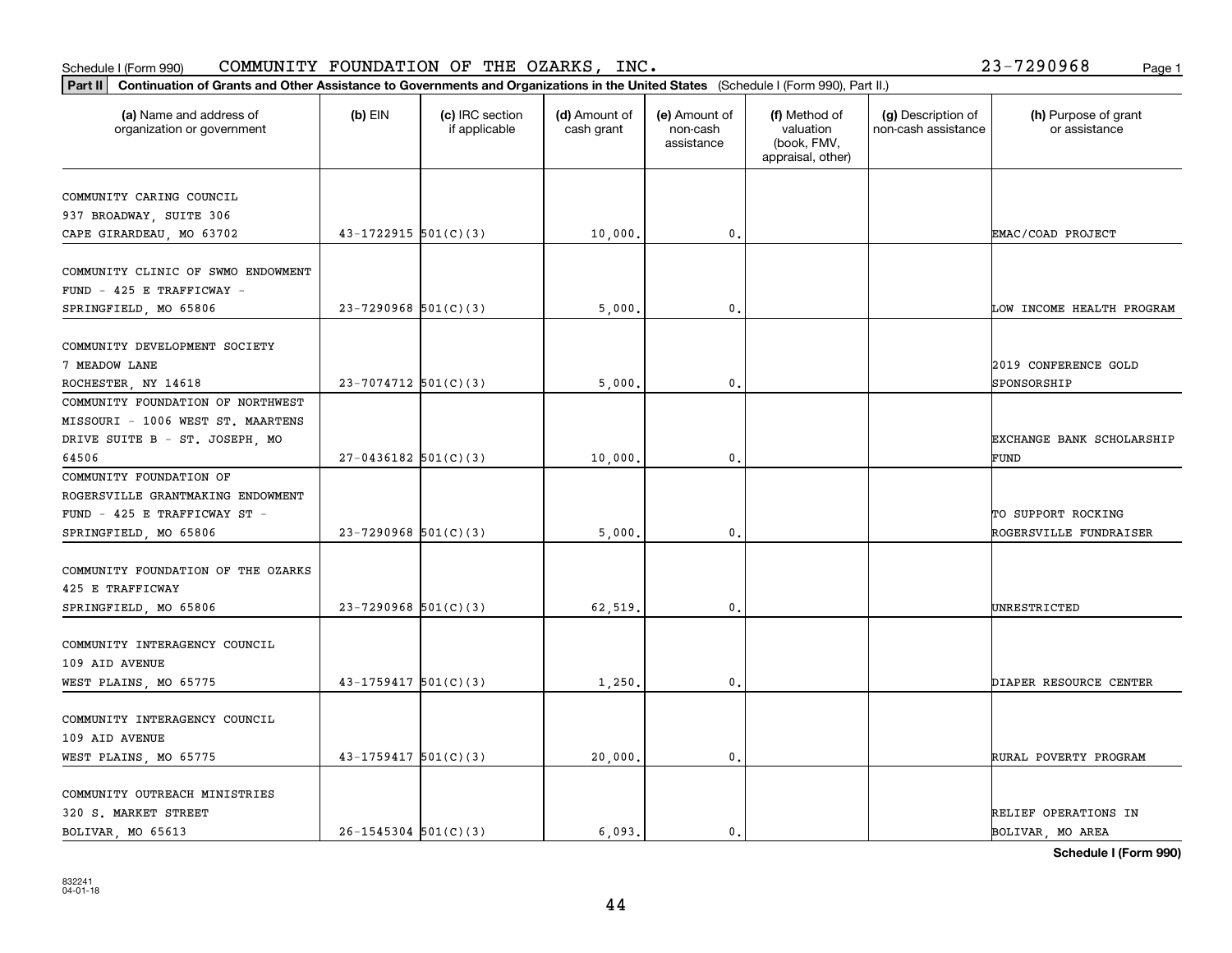1350 E INDUSTRIAL RD

COMMUNITY PARTNERSHIP OF THE

CONNECT2CULTURE OPERATIONS FUND

COUNCIL FOR A HEALTHY DENT COUNTY

COUNCIL OF CHURCHES OF THE OZARKS

PO BOX 8960

CONSERVATION FORCE

CONVOY OF HOPE

PO BOX 190

| TE 302 |                             |     |
|--------|-----------------------------|-----|
|        | 43-6000596 POLITICAL SUBDIV | - 0 |
|        |                             |     |
| Ή.     |                             |     |
|        |                             |     |

SPRINGFIELD, MO 65808  $\begin{vmatrix} 43-0903657 & 501(C)(3) \end{vmatrix}$  61,541. 0. 0. COUNTY OF CAPE GIRARDEAU TREASURER ONE BARTON SQUARE, SUI JACKSON, MO 63755 43-6000596 POLITICAL SUBDIV 10,000. 0. RURAL HEALTH INITIATIVE COVENANT BAPTIST CHURCH

PO BOX 3947 COMMUNITY BETTERMENT

SPRINGFIELD, MO 65801 23-7290968 501(C)(3) (6,846. 0. 0. UNRESTRICTED 3240 SOUTH 1-10 SERVICE ROAD W SUIT METAIRIE, LA 70001  $\begin{vmatrix} 72-1364493 & 501(C)(3) \end{vmatrix}$  5,000. 0. 0.

330 S. PATTERSON AVE HUMAN SERVICES SPRINGFIELD, MO 65802 68-0051386 501(C)(3) 90,350. 0. 0. PROGRAMMING

SALEM, MO 65560  $\begin{vmatrix} 27-2353430 & 501(C)(3) \end{vmatrix}$  5,000. 0. 0. 0.

SPRINGFIELD, MO 65806 43-1830026 501(C)(3) 252,502. 0. PROGRAMMING

| organization or government                            |                            | if applicable | cash grant | non-cash<br>assistance | valuation<br>(book, FMV,<br>appraisal, other) | l non-cash assistance | or as:       |
|-------------------------------------------------------|----------------------------|---------------|------------|------------------------|-----------------------------------------------|-----------------------|--------------|
| COMMUNITY OUTREACH MINISTRIES<br>320 S. MARKET STREET |                            |               |            |                        |                                               |                       |              |
| BOLIVAR.<br>MO 65613                                  | $26 - 1545304$ $501(C)(3)$ |               | 22,427.    |                        |                                               |                       | UNRESTRICTED |

**(a) (b) (c) (d) (e) (f) (g) (h)** Name and address of

(d) Amount of

OZARKS - 330 N JEFFERSON AVE - COMMUNITY BETTERMENT

(e) Amount of

(f) Method of

(g) Description of

**Part II Continuation of Grants and Other Assistance to Governments and Organizations in the United States**  (Schedule I (Form 990), Part II.)

 $(b)$  EIN  $(c)$  IRC section

(h) Purpose of grant or assistance

MOUNT VERNON, MO 65712  $\begin{vmatrix} 43-1497087 & 501(C)(3) \end{vmatrix}$  5,000. 0. 0.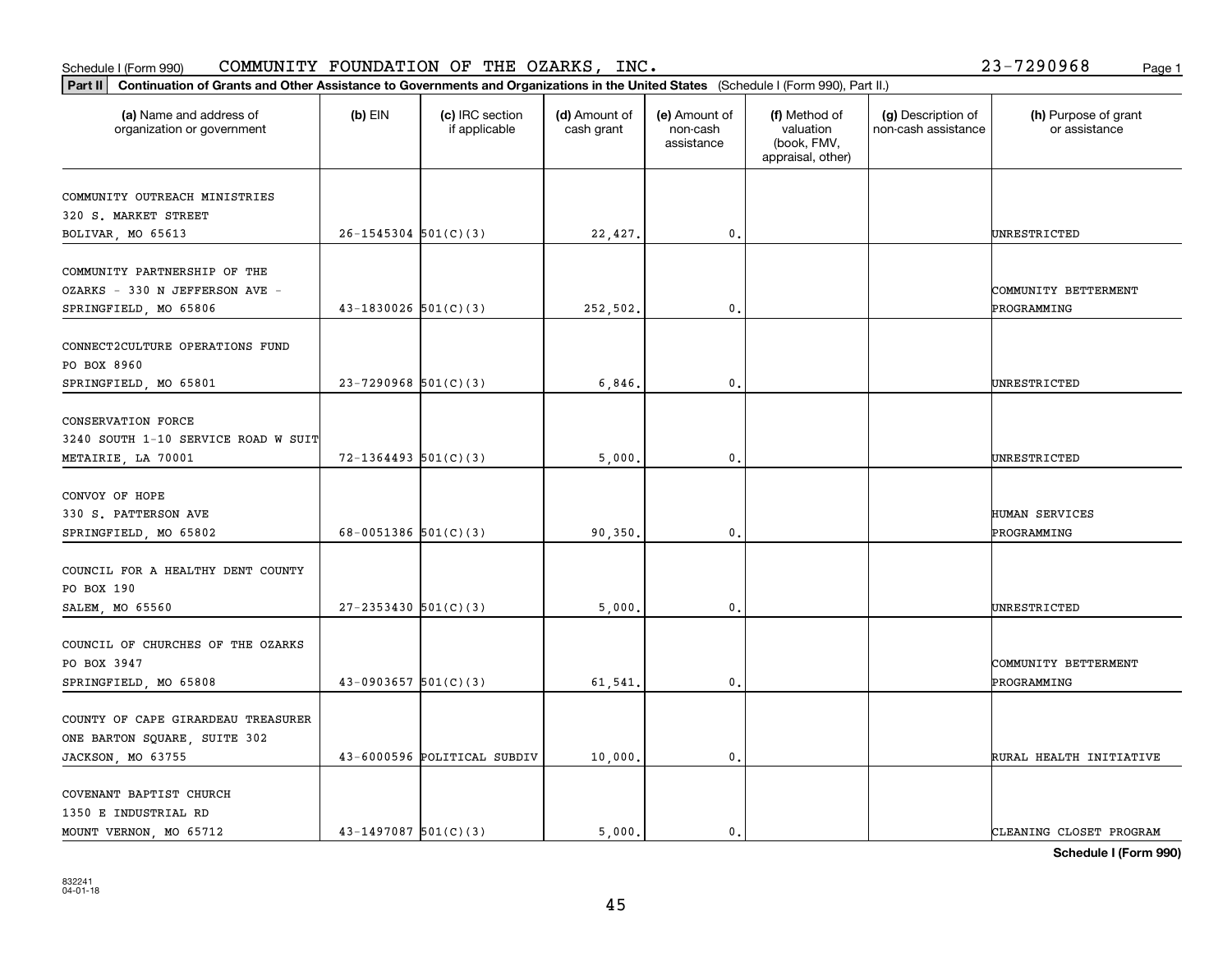| (a) Name and address of<br>organization or government                      | (b) EIN                    | (c) IRC section<br>if applicable | (d) Amount of<br>cash grant | (e) Amount of<br>non-cash<br>assistance | (f) Method of<br>valuation<br>(book, FMV,<br>appraisal, other) | (g) Description of<br>non-cash assistance | (h) Purpose of grant<br>or assistance |
|----------------------------------------------------------------------------|----------------------------|----------------------------------|-----------------------------|-----------------------------------------|----------------------------------------------------------------|-------------------------------------------|---------------------------------------|
| COX COLLEGE OF NURSING                                                     |                            |                                  |                             |                                         |                                                                |                                           |                                       |
| 1423 N. JEFFERSON AVE                                                      |                            |                                  |                             |                                         |                                                                |                                           |                                       |
| SPRINGFIELD, MO 65807                                                      | $44-0577118$ $501(C)(3)$   |                                  | 7,000.                      | 0.                                      |                                                                |                                           | NURSING SCHOLARSHIPS                  |
| COX HEALTH FOUNDATION                                                      |                            |                                  |                             |                                         |                                                                |                                           |                                       |
| 3525 SOUTH NATIONAL, #204                                                  |                            |                                  |                             |                                         |                                                                |                                           |                                       |
| SPRINGFIELD, MO 65807                                                      | $43 - 6810485$ 501(C)(3)   |                                  | 77,500.                     | $\mathbf{0}$ .                          |                                                                |                                           | HEALTH PROGRAMMING                    |
| COX MONETT HOSPITAL                                                        |                            |                                  |                             |                                         |                                                                |                                           |                                       |
| 801 N. LINCOLN AVENUE                                                      |                            |                                  |                             |                                         |                                                                |                                           |                                       |
| MONETT, MO 65708                                                           | $43 - 1656689$ $501(C)(3)$ |                                  | 43,033.                     | $\mathbf{0}$ .                          |                                                                |                                           | HEALTH PROGRAMMING                    |
| COX-MONETT HOSPITAL AUXILIARY<br>801 N LINCOLN                             |                            |                                  |                             |                                         |                                                                |                                           |                                       |
| MONETT, MO 65708                                                           | $43-1852817$ $501(C)(3)$   |                                  | 6,700.                      | $\mathfrak o$ .                         |                                                                |                                           | UNRESTRICTED                          |
| CRAWFORD COUNTY FAIR INCORPORATED<br>PO BOX 399                            |                            |                                  |                             |                                         |                                                                |                                           |                                       |
| CUBA, MO 65453                                                             | $43-1263847$ 501(C)(3)     |                                  | 5,000.                      | 0.                                      |                                                                |                                           | UNRESTRICTED                          |
| CRAWFORD COUNTY FOUNDATION, INC.<br>106 E WASHINGTON<br>CUBA, MO 65453     | $43-1941534$ $501(C)(3)$   |                                  | 5,150.                      | $\mathfrak o$ .                         |                                                                |                                           | UNRESTRICTED                          |
| CRAWFORD COUNTY R-I SCHOOL<br>DISTRICT - 2975 HWY C - BOURBON,             |                            |                                  |                             |                                         |                                                                |                                           |                                       |
| MO 65441                                                                   | $43 - 6000916$ 501(C)(3)   |                                  | 50,000.                     | 0.                                      |                                                                |                                           | UNRESTRICTED                          |
| CRAWFORD COUNTY R-II SCHOOLS<br>1 WILDCAT PRIDE DR                         |                            |                                  |                             |                                         |                                                                |                                           |                                       |
| CUBA, MO 65453                                                             | $43 - 6011975$ $501(C)(3)$ |                                  | 50,000.                     | 0.                                      |                                                                |                                           | UNRESTRICTED                          |
| CRITICAL THEORY WORKSHOP INC<br>735 ELLSWORTH ST<br>PHILADELPHIA, PA 19147 | 83-3751393 $501(C)(3)$     |                                  | 5,000.                      | 0.                                      |                                                                |                                           | <b>SPONSORSHIP</b>                    |

Τ

**Schedule I (Form 990)**

### Schedule I (Form 990)  ${\tt COMMUNITY}$  <code>FOUNDATION OF THE OZARKS, INC</code> .  $23-7290968$  Page 1

**Part II Continuation of Grants and Other Assistance to Governments and Organizations in the United States**  (Schedule I (Form 990), Part II.)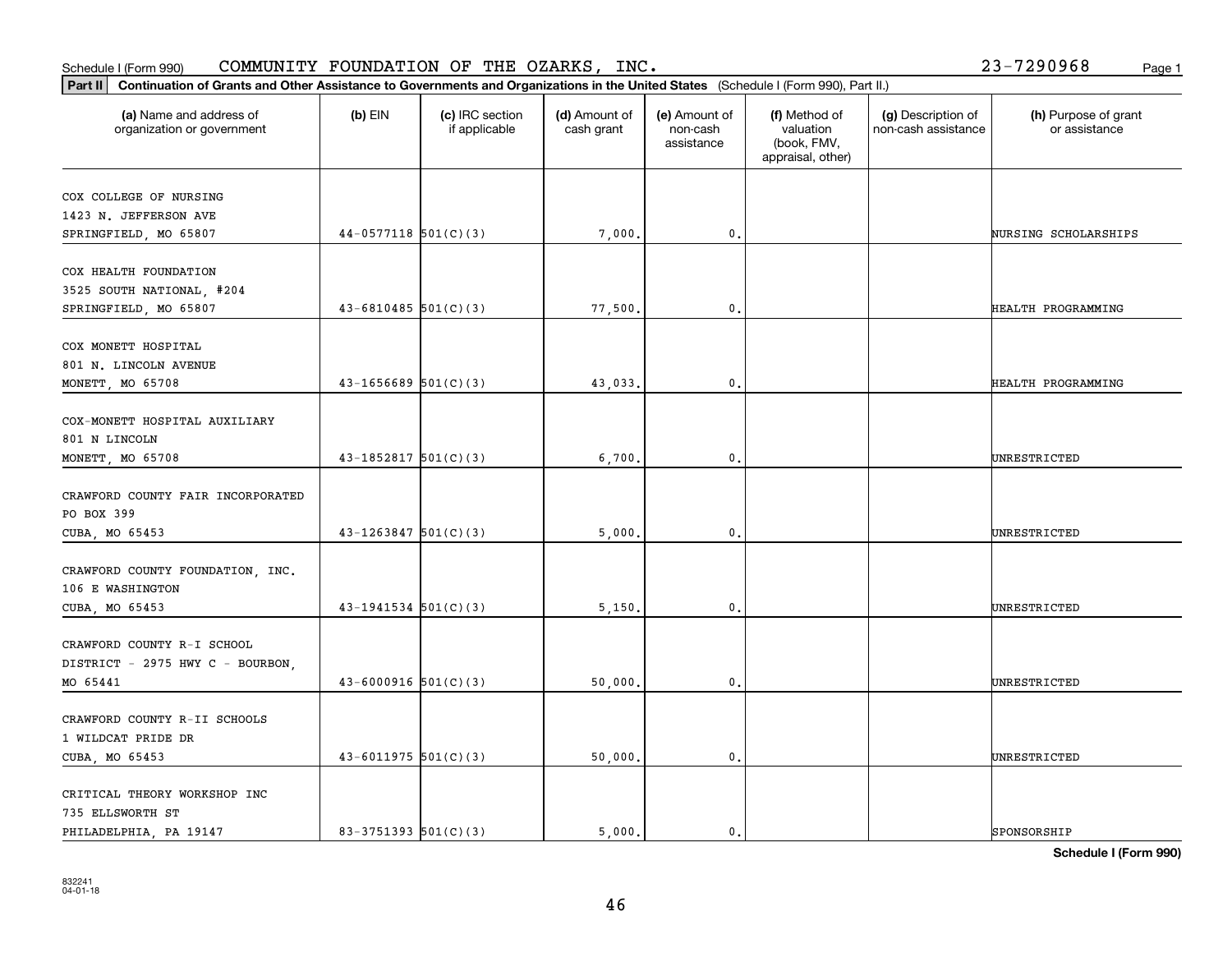| <b>a</b> indicate and additional<br>organization or government | $101 - 111$ | 10111030011011<br>if applicable | $\mathbf{u}$ and $\mathbf{u}$<br>cash grant | $\mathbf{v}$ $\mathbf{v}$ and $\mathbf{v}$<br>non-cash<br>assistance | u vitutiva vi<br>valuation<br>(book, FMV.<br>appraisal, other) |
|----------------------------------------------------------------|-------------|---------------------------------|---------------------------------------------|----------------------------------------------------------------------|----------------------------------------------------------------|
|                                                                |             |                                 |                                             |                                                                      |                                                                |

**Part II Continuation of Grants and Other Assistance to Governments and Organizations in the United States**  (Schedule I (Form 990), Part II.)

 $(b)$  EIN  $\vert$   $(c)$  IRC section

**(a) (b) (c) (d) (e) (f) (g) (h)** Name and address of

(d) Amount of

(e) Amount of non-cash

(f) Method of

(g) Description of non-cash assistance

Schedule I (Form 990)  ${\tt COMMUNITY}$  <code>FOUNDATION OF THE OZARKS, INC</code> .  $23-7290968$  Page 1

(h) Purpose of grant or assistance

| CROSSLINES OF MONETT                     |                            |          |                  |  |                         |
|------------------------------------------|----------------------------|----------|------------------|--|-------------------------|
| PO BO 163                                |                            |          |                  |  | COMPLETION OF BUILDING  |
| MONETT, MO 65708                         | $43 - 1357771$ $501(C)(3)$ | 300,000. | $\mathfrak{o}$ . |  | EXPANSION               |
|                                          |                            |          |                  |  |                         |
| CROSSLINES                               |                            |          |                  |  |                         |
| <b>615 N GLENSTONE</b>                   |                            |          |                  |  | HUMAN SERVICES          |
| SPRINGFIELD, MO 65802                    | $43-0903657$ 501(C)(3)     | 16,211.  | 0.               |  | PROGRAMMING             |
|                                          |                            |          |                  |  |                         |
| CROWDER COLLEGE - CASSVILLE              |                            |          |                  |  |                         |
| 4020 N MAIN STREET                       | $43 - 6057329$ 501(C)(3)   |          | 0.               |  |                         |
| CASSVILLE, MO 65625                      |                            | 5,000.   |                  |  | EDUCATIONAL PROGRAMMING |
| CUBA DEVELOPMENT GROUP                   |                            |          |                  |  |                         |
| PO BOX 242                               |                            |          |                  |  |                         |
| CUBA, MO 65453                           | $27-1567977$ 501(C)(3)     | 10,000.  | 0.               |  | UNRESTRICTED            |
|                                          |                            |          |                  |  |                         |
| DADE COUNTY HISTORICAL SOCIETY           |                            |          |                  |  |                         |
| 429 W WATER ST                           |                            |          |                  |  |                         |
| GREENFIELD, MO 65661                     | $43-0954921$ 501(C)(3)     | 5,000,   | $\mathfrak{o}$ . |  | HULSTON MILL PARK       |
|                                          |                            |          |                  |  |                         |
| DALLAS COUNTY AREA YMCA                  |                            |          |                  |  |                         |
| 932 W MAIN ST                            |                            |          |                  |  | YOUTH PROGRAMMING AND   |
| BUFFALO, MO 65622                        | $44-0545283$ 501(C)(3)     | 17,083.  | $\mathbf{0}$ .   |  | COMMUNITY BETTERMENT    |
| DALLAS COUNTY R-I SCHOOL DISTRICT        |                            |          |                  |  |                         |
| 1323 S. ASH STREET                       |                            |          |                  |  |                         |
| BUFFALO, MO 65622                        | 44-6001998 POLITICAL       | 6,344.   | 0.               |  | EDUCATIONAL PROGRAMMING |
| DAVE & NATALENE JOHNSON FAMILY           |                            |          |                  |  |                         |
| <b>FOUNDATION SCHOLARSHIP FUND - 425</b> |                            |          |                  |  |                         |
| E TRAFFICWAY - SPRINGFIELD, MO           |                            |          |                  |  |                         |
| 65806                                    | $23 - 7290968$ 501(C)(3)   | 22,270.  | 0.               |  | SCHOLARSHIPS            |
|                                          |                            |          |                  |  |                         |
| DENT COUNTY ANIMAL WELFARE SOCIETY       |                            |          |                  |  |                         |
| P.O. BOX 565                             |                            |          |                  |  |                         |
| SALEM, MO 65560                          | $43 - 1561296$ 501(C)(3)   | 5,000.   | $\mathfrak o$ .  |  | UNRESTRICTED            |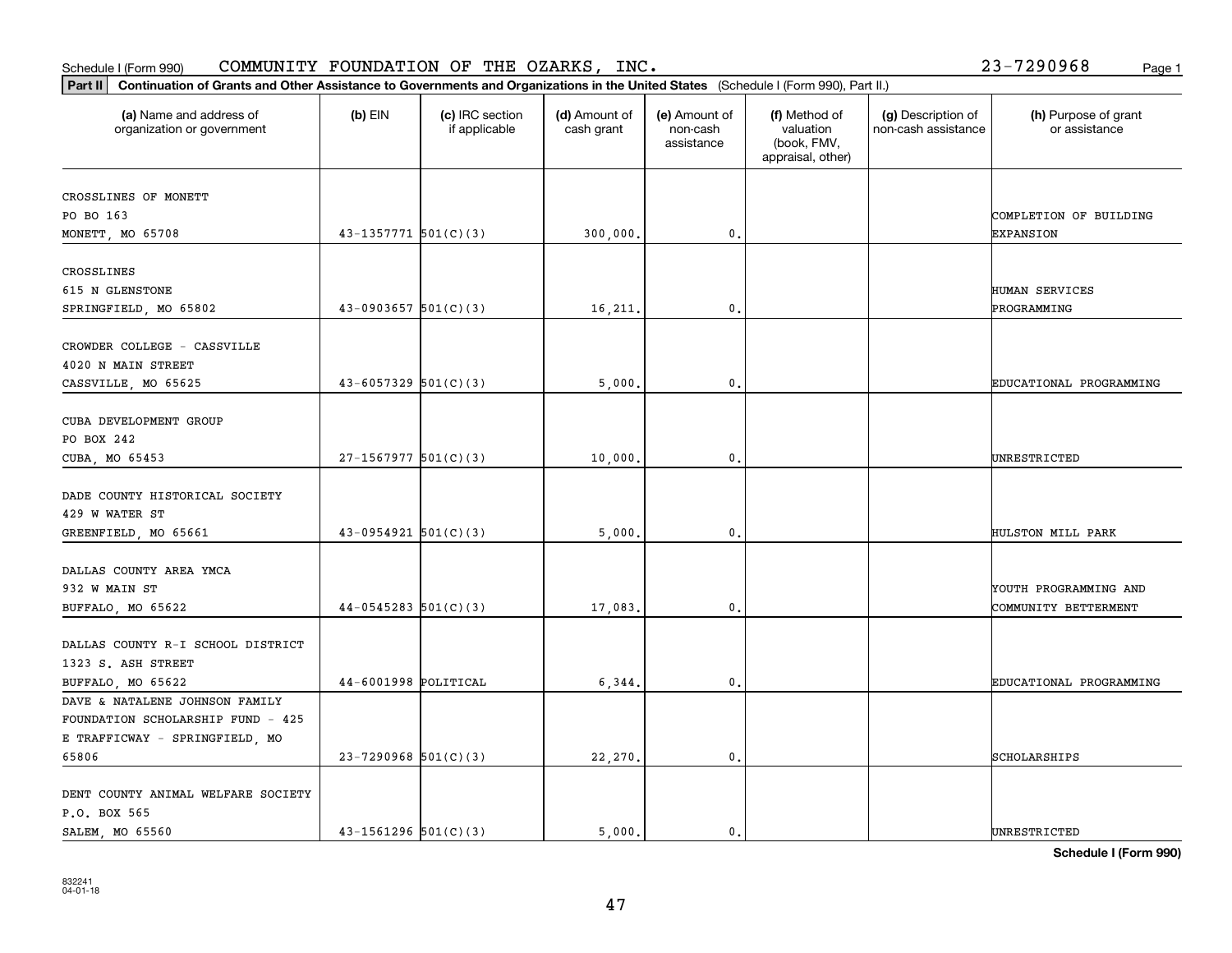# **Part II Continuation of Grants and Other Assistance to Governments and Organizations in the United States**  (Schedule I (Form 990), Part II.) Schedule I (Form 990)  ${\tt COMMUNITY}$  <code>FOUNDATION OF THE OZARKS, INC</code> .  $23-7290968$  Page 1

| $\lceil$ rate $\lceil$ . Obtainable of Grand and Other Assistance to Governments and Organizations in the Onlied States $\lceil$ (Schedule ) (Constant) subset at $\lceil$ |                            |                                  |                             |                                         |                                                                |                                           |                                       |
|----------------------------------------------------------------------------------------------------------------------------------------------------------------------------|----------------------------|----------------------------------|-----------------------------|-----------------------------------------|----------------------------------------------------------------|-------------------------------------------|---------------------------------------|
| (a) Name and address of<br>organization or government                                                                                                                      | $(b)$ EIN                  | (c) IRC section<br>if applicable | (d) Amount of<br>cash grant | (e) Amount of<br>non-cash<br>assistance | (f) Method of<br>valuation<br>(book, FMV,<br>appraisal, other) | (g) Description of<br>non-cash assistance | (h) Purpose of grant<br>or assistance |
| DENTISTS FOR THE DISABLED AND                                                                                                                                              |                            |                                  |                             |                                         |                                                                |                                           |                                       |
| ELDERLY IN NEED OF TREATMENT - 300                                                                                                                                         |                            |                                  |                             |                                         |                                                                |                                           |                                       |
| UNITED FOUNDERS BLVD - OKLAHOMA                                                                                                                                            |                            |                                  |                             |                                         |                                                                |                                           |                                       |
| CITY, OK 73112                                                                                                                                                             | $73 - 1325324$ $501(C)(3)$ |                                  | 5,000.                      | 0.                                      |                                                                |                                           | <b>UNRESTRICTED</b>                   |
| DEVELOPMENTAL CENTER OF THE OZARKS<br>1545 E PYTHIAN<br>SPRINGFIELD, MO 65802                                                                                              | $44-0614402$ 501(C)(3)     |                                  | 5,000.                      | 0.                                      |                                                                |                                           | <b>UNRESTRICTED</b>                   |
|                                                                                                                                                                            |                            |                                  |                             |                                         |                                                                |                                           |                                       |
| DEVELOPMENTAL CENTER OF THE OZARKS<br>1545 E PYTHIAN<br>SPRINGFIELD, MO 65802                                                                                              | $44-0614402$ $501(C)(3)$   |                                  | 15,000.                     | 0.                                      |                                                                |                                           | PEDIATRIC THERAPY                     |
| DIAPER BANK OF THE OZARKS<br>PO BOX 846<br>SPRINGFIELD, MO 65801                                                                                                           | $46 - 2851972$ 501(C)(3)   |                                  | 6,000.                      | 0.                                      |                                                                |                                           | HUMAN SERVICES                        |
| DICKEY FAMILY TLC FUND<br>425 E TRAFFICWAY<br>SPRINGFIELD, MO 65806                                                                                                        | $23-7290968$ 501(C)(3)     |                                  | 25,000.                     | $\mathbf 0$ .                           |                                                                |                                           | DISTRIBUTION                          |
| DIOCESE OF SPFLD-CAPE GIRARDEAU<br>601 S. JEFFERSON<br>SPRINGFIELD, MO 65806                                                                                               | $44-0609997$ 501(C)(3)     |                                  | 19,200.                     | 0.                                      |                                                                |                                           | UNRESTRICTED                          |
| DOGWOOD RANCH<br>1004 EAST SKYLINE AVENUE<br>OZARK, MO 65721                                                                                                               | $20 - 4279204$ 501(C)(3)   |                                  | 26,000.                     | 0.                                      |                                                                |                                           | UNRESTRICTED                          |
| DOLLYWOOD FOUNDATION<br>111 DOLLYWOOD LANE<br>PIGEON FORGE, TN 37863                                                                                                       | 62-1348105 $501(C)(3)$     |                                  | 19,854.                     | 0.                                      |                                                                |                                           | EDUCATIONAL PROGRAMMING               |
| DONCO3 - NIANGUA COMMUNITY FUND<br>425 E. TRAFFICWAY<br>SPRINGFIELD, MO 65806                                                                                              | $23 - 7290968$ 501(C)(3)   |                                  | 5.000.                      | 0.                                      |                                                                |                                           | <b>UNRESTRICTED</b>                   |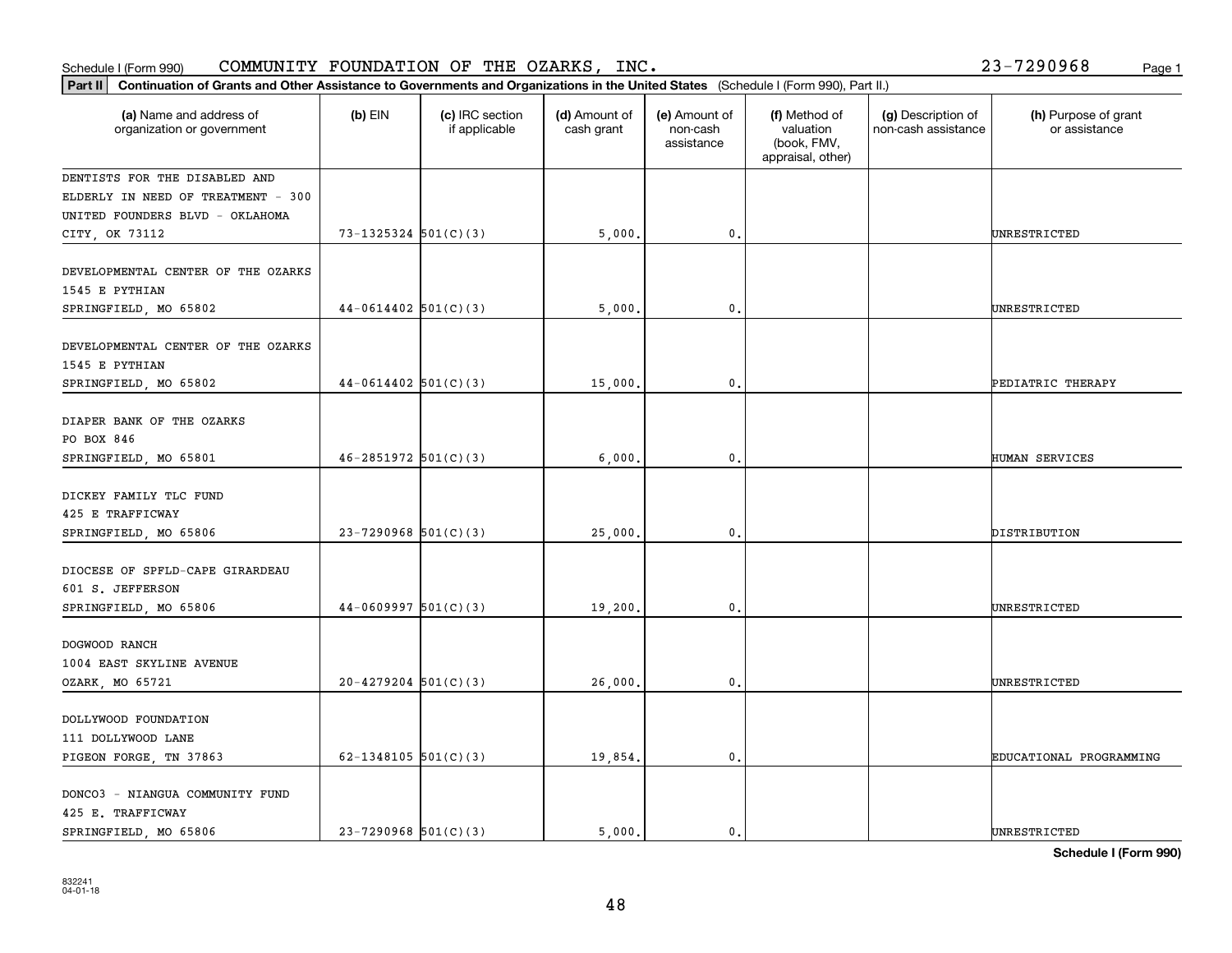|                                                                                  |                            |         | assistance     | (book, FMV,<br>appraisal, other) |                                                     |
|----------------------------------------------------------------------------------|----------------------------|---------|----------------|----------------------------------|-----------------------------------------------------|
| DONIPHAN R-1 SCHOOL DISTRICT<br>309 PINE ST<br>DONIPHAN, MO 63935                | $43 - 6014314$ $501(C)(3)$ | 1,000.  | 0.             |                                  | <b>MUSIC AWARDS FOR BAND AND</b><br>VOCAL STUDENTS  |
| DONIPHAN R-1 SCHOOL DISTRICT<br>309 PINE ST<br>DONIPHAN, MO 63935                | $43 - 6014314$ $501(C)(3)$ | 5,784.  | 0.             |                                  | CDP REIMBURSEMENT                                   |
| DONIPHAN R-1 SCHOOL DISTRICT<br>309 PINE ST<br>DONIPHAN, MO 63935                | $43 - 6014314$ $501(C)(3)$ | 12,864. | 0.             |                                  | <b>INVOICE 129093</b>                               |
| DONIPHAN R-1 SCHOOL DISTRICT<br>309 PINE ST<br>DONIPHAN, MO 63935                | $43 - 6014314$ $501(C)(3)$ | 16,982. | 0.             |                                  | CENTER FOR DISASTER<br>PHILANTHROPY GRANT           |
| DOULA FOUNDATION<br>1111 SOUTH GLENSTONE AVENUE<br>SPRINGFIELD, MO 65804         | $30 - 0046369$ $501(C)(3)$ | 50      | 0.             |                                  | UNRESTRICTED                                        |
| DOULA FOUNDATION<br>1111 SOUTH GLENSTONE AVENUE<br>SPRINGFIELD, MO 65804         | $30 - 0046369$ $501(C)(3)$ | 50,000  | $\mathbf{0}$   |                                  | НЕАLТНҮ МОМ, НЕАLТНҮ ВАВҮ<br>PROGRAM                |
| DOWNTOWN REVITALIZATION FUND<br>425 E. TRAFFICWAY<br>SPRINGFIELD, MO 65806       | $23 - 7290968$ 501(C)(3)   | 5,000   | $\mathbf{0}$   |                                  | OPERATION DOWNTOWN                                  |
| DREW LEWIS FOUNDATION INC<br>1126 N BROADWAY AVE BLDG A<br>SPRINGFIELD, MO 65802 | $47 - 2991671$ 501(C)(3)   | 10,000  | 0.             |                                  | UNRESTRICTED                                        |
| DREW LEWIS FOUNDATION INC<br>1126 N BROADWAY AVE BLDG A<br>SPRINGFIELD, MO 65802 | $47 - 2991671$ $501(C)(3)$ | 18,897. | $\mathbf{0}$ . |                                  | JOB SKILL DEVELOPMENT FOR<br>INDIVIDUALS IN POVERTY |

#### Schedule I (Form 990)  ${\tt COMMUNITY}$  <code>FOUNDATION OF THE OZARKS, INC</code> .  $23-7290968$  Page 1

organization or government

**Part II Continuation of Grants and Other Assistance to Governments and Organizations in the United States**  (Schedule I (Form 990), Part II.)

if applicable

 $(b)$  EIN  $(c)$  IRC section

**(a) (b) (c) (d) (e) (f) (g) (h)** Name and address of

(d) Amount of cash grant

(e) Amount of non-cash

(f) Method of valuation

(g) Description of non-cash assistance

(h) Purpose of grant or assistance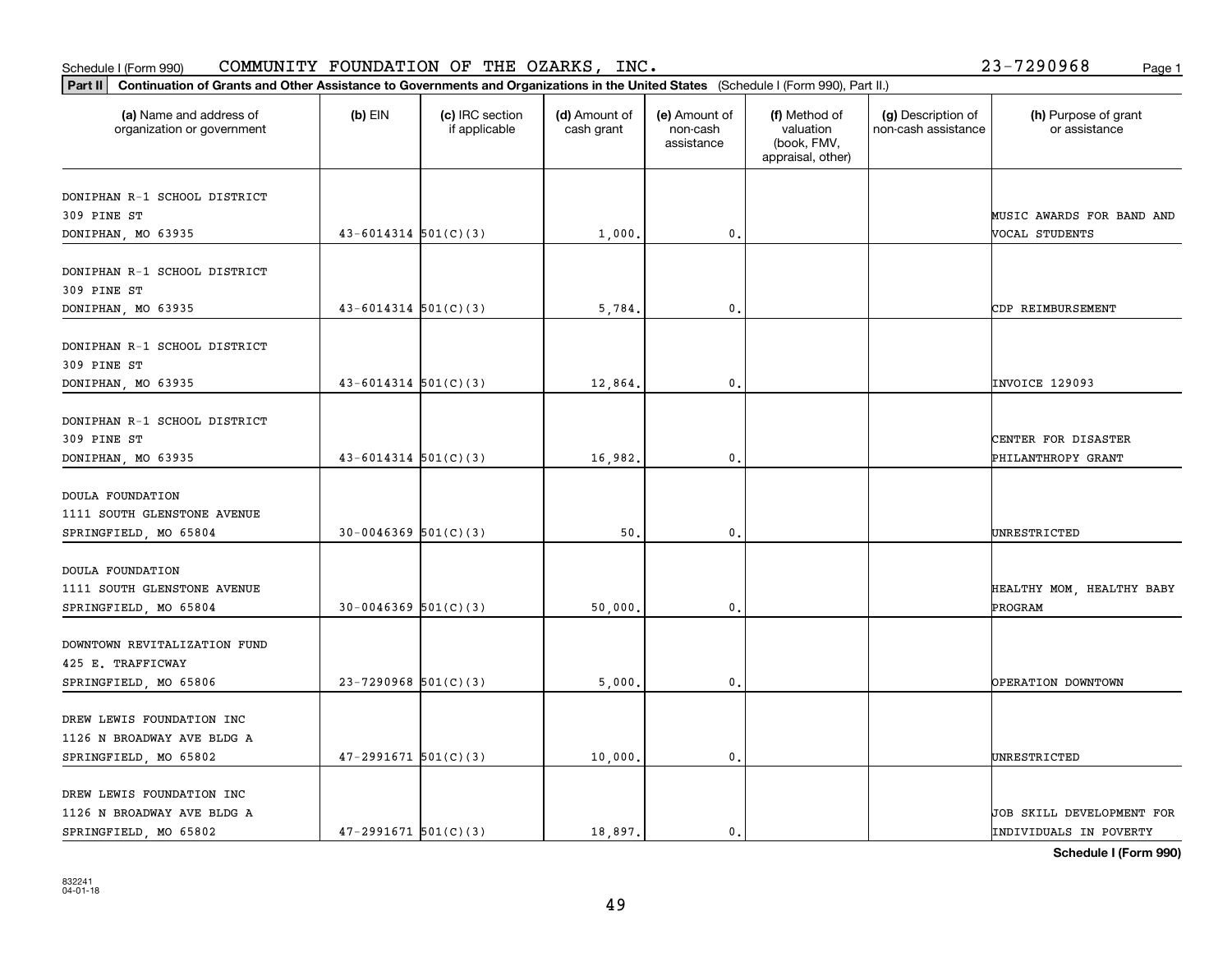| (a) Name and address of<br>organization or government | (b) EIN                  | (c) IRC section<br>if applicable | (d) Amount of<br>cash grant | (e) Amount of<br>non-cash<br>assistance | (f) Method of<br>valuation<br>(book, FMV,<br>appraisal, other) | (g) Description of<br>non-cash assistance | (h) Purpose of grant<br>or assistance |
|-------------------------------------------------------|--------------------------|----------------------------------|-----------------------------|-----------------------------------------|----------------------------------------------------------------|-------------------------------------------|---------------------------------------|
| DRURY UNIVERSITY                                      |                          |                                  |                             |                                         |                                                                |                                           |                                       |
| 900 N BENTON                                          |                          |                                  |                             |                                         |                                                                |                                           |                                       |
| SPRINGFIELD, MO 65802                                 | $44-0552049$ 501(C)(3)   |                                  | 399                         | $\mathbf{0}$                            |                                                                |                                           | <b>BOOKS FOR LIBRARY</b>              |
| DRURY UNIVERSITY                                      |                          |                                  |                             |                                         |                                                                |                                           |                                       |
| 900 N BENTON                                          |                          |                                  |                             |                                         |                                                                |                                           | JORGE L. PADRON FUND FOR              |
| SPRINGFIELD, MO 65802                                 | $44-0552049$ 501(C)(3)   |                                  | 400                         | $\mathbf{0}$                            |                                                                |                                           | <b>SCIENCE EDUCATION</b>              |
| DRURY UNIVERSITY                                      |                          |                                  |                             |                                         |                                                                |                                           |                                       |
| 900 N BENTON                                          |                          |                                  |                             |                                         |                                                                |                                           | HOLOCAUST EDUCATION -                 |
| SPRINGFIELD, MO 65802                                 | $44-0552049$ 501(C)(3)   |                                  | 1,164                       | $\mathbf{0}$                            |                                                                |                                           | WOLBRINK                              |
| DRURY UNIVERSITY                                      |                          |                                  |                             |                                         |                                                                |                                           |                                       |
| 900 N BENTON                                          |                          |                                  |                             |                                         |                                                                |                                           | FOR THE SPRINGFIELD-DRURY             |
| SPRINGFIELD, MO 65802                                 | $44-0552049$ 501(C)(3)   |                                  | 1,750                       | $\mathbf{0}$                            |                                                                |                                           | CIVIC ORCHESTRA                       |
| DRURY UNIVERSITY                                      |                          |                                  |                             |                                         |                                                                |                                           |                                       |
| 900 N BENTON                                          |                          |                                  |                             |                                         |                                                                |                                           |                                       |
| SPRINGFIELD, MO 65802                                 | $44-0552049$ 501(C)(3)   |                                  | 17,424                      | $\mathfrak o$ .                         |                                                                |                                           | COMMUNITY BETTERMENT                  |
| DRURY UNIVERSITY                                      |                          |                                  |                             |                                         |                                                                |                                           |                                       |
| 900 N BENTON                                          |                          |                                  |                             |                                         |                                                                |                                           |                                       |
| SPRINGFIELD, MO 65802                                 | $44-0552049$ 501(C)(3)   |                                  | 39,140                      | $\mathbf{0}$                            |                                                                |                                           | UNRESTRICTED                          |
| DRURY UNIVERSITY                                      |                          |                                  |                             |                                         |                                                                |                                           |                                       |
| 900 N BENTON                                          |                          |                                  |                             |                                         |                                                                |                                           | BOYS AND GIRLS CLUB                   |
| SPRINGFIELD, MO 65802                                 | $44-0552049$ 501(C)(3)   |                                  | 62,815                      | $\mathbf{0}$                            |                                                                |                                           | SCHOLARSHIP                           |
| DYNAMIC STRIDES, INC.                                 |                          |                                  |                             |                                         |                                                                |                                           |                                       |
| 2673 E. SAWYER ROAD                                   |                          |                                  |                             |                                         |                                                                |                                           |                                       |
| REPUBLIC, MO 65738                                    | $81 - 3551874$ 501(C)(3) |                                  | 2,500                       | $\mathfrak{o}$ .                        |                                                                |                                           | UNRESTRICTED                          |
| DYNAMIC STRIDES, INC.                                 |                          |                                  |                             |                                         |                                                                |                                           |                                       |
| 2673 E. SAWYER ROAD                                   |                          |                                  |                             |                                         |                                                                |                                           |                                       |
| REPUBLIC, MO 65738                                    | $81 - 3551874$ 501(C)(3) |                                  | 5,000.                      | $\mathbf{0}$ .                          |                                                                |                                           | REPLACE BARN DOORS                    |

50

**Part II Continuation of Grants and Other Assistance to Governments and Organizations in the United States**  (Schedule I (Form 990), Part II.)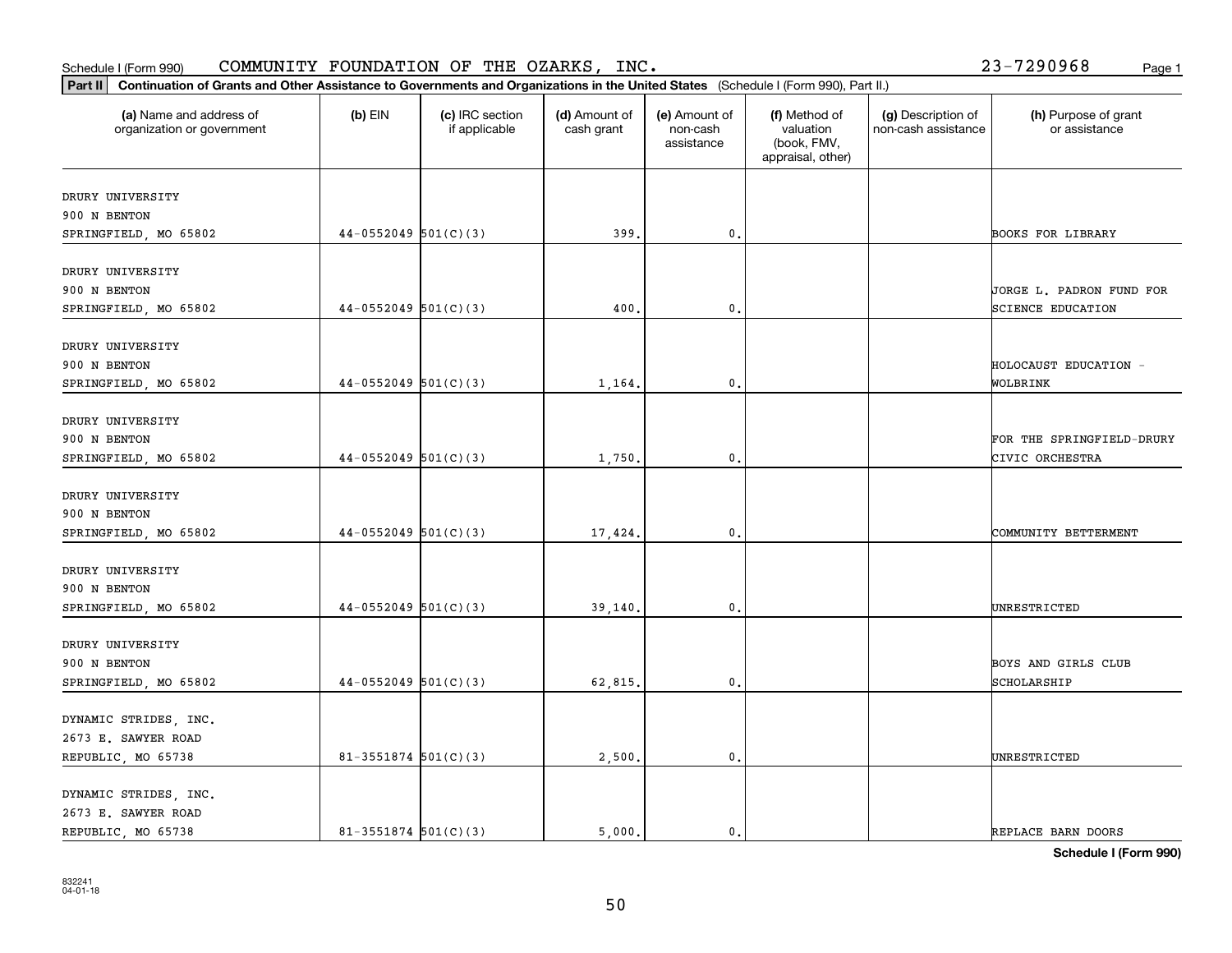| (a) Name and address of<br>organization or government                                     | $(b)$ EIN                  | (c) IRC section<br>if applicable | (d) Amount of<br>cash grant | (e) Amount of<br>non-cash<br>assistance | (f) Method of<br>valuation<br>(book, FMV,<br>appraisal, other) | (g) Description of<br>non-cash assistance | (h) Purpose of grant<br>or assistance       |
|-------------------------------------------------------------------------------------------|----------------------------|----------------------------------|-----------------------------|-----------------------------------------|----------------------------------------------------------------|-------------------------------------------|---------------------------------------------|
| EARLY CHILDHOOD EDUCATION AND                                                             |                            |                                  |                             |                                         |                                                                |                                           |                                             |
| LITERACY FUND - PO BOX 8960 -                                                             |                            |                                  |                             |                                         |                                                                |                                           |                                             |
| SPRINGFIELD, MO 65801                                                                     | $23 - 7290968$ 501(C)(3)   |                                  | 40,000                      | 0.                                      |                                                                |                                           | EARLY CHILDHOOD EDUCATION                   |
| EDEN VILLAGE/THE GATHERING TREE<br>PO BOX 2364                                            |                            |                                  |                             |                                         |                                                                |                                           |                                             |
| SPRINGFIELD, MO 65806                                                                     | $46-1371575$ 501(C)(3)     |                                  | 16, 250.                    | 0.                                      |                                                                |                                           | HOMELESS VILLAGE PROGRAMS                   |
| EDWARD JOHNSON MINISTRIES<br>232 CHILDRESS ROAD                                           |                            |                                  |                             |                                         |                                                                |                                           |                                             |
| FAYETTEVILLE, TN 37334                                                                    | $20-2940931$ 501(C)(3)     |                                  | 40,200                      | 0.                                      |                                                                |                                           | UNRESTRICTED                                |
| EL DORADO SPRINGS R-II SCHOOL<br>DISTRICT - 901 S. GRAND - EL<br>DORADO SPRINGS, MO 64744 | $44-6001481$ 501(C)(3)     |                                  | 1,500                       | 0.                                      |                                                                |                                           | HUNGER WARRIORS WEEKEND<br>BACKPACK PROGRAM |
| EL DORADO SPRINGS R-II SCHOOL<br>DISTRICT - 901 S. GRAND - EL<br>DORADO SPRINGS, MO 64744 | $44-6001481$ 501(C)(3)     |                                  | 6,941.                      | 0.                                      |                                                                |                                           | EDUCATIONAL PROGRAMMING                     |
| ELDON COMMUNITY BETTERMENT<br>ORGANIZATION - 907 SUNNYVIEW<br>CIRCLE - ELDON, MO 65026    | $43 - 1881618$ $501(C)(3)$ |                                  | 8,748                       | 0.                                      |                                                                |                                           | UNRESTRICTED                                |
| ELDON MINISTERIAL ALLIANCE<br>COMMUNITY FUND - 425 E. TRAFFICWAY                          |                            |                                  |                             |                                         |                                                                |                                           |                                             |
| ST. - SPRINGFIELD, MO 65806                                                               | $23 - 7290968$ 501(C)(3)   |                                  | 5,000.                      | 0.                                      |                                                                |                                           | ELDON TORNADO RECOVERY                      |
| ELLA DICKEY MEMORIAL ENDOWMENT<br>FUND - 425 E. TRAFFICWAY -<br>SPRINGFIELD, MO 65806     | $23-7290968$ 501(C)(3)     |                                  | 25,000.                     | 0.                                      |                                                                |                                           | FOR ELLA DICKEY MEMORIAL<br>FUND            |
| EMERGENCY SERVICES FOR CHILDREN<br>101 E. DALLAS ST.<br>MOUNT VERNON, MO 65712            | $43-1671411$ $501(C)(3)$   |                                  | 1,000.                      | 0.                                      |                                                                |                                           | CHRISTMAS NEEDS                             |

**Schedule I (Form 990)**

#### Schedule I (Form 990)  ${\tt COMMUNITY}$  <code>FOUNDATION OF THE OZARKS, INC</code> .  $23-7290968$  Page 1

**Part II Continuation of Grants and Other Assistance to Governments and Organizations in the United States**  (Schedule I (Form 990), Part II.)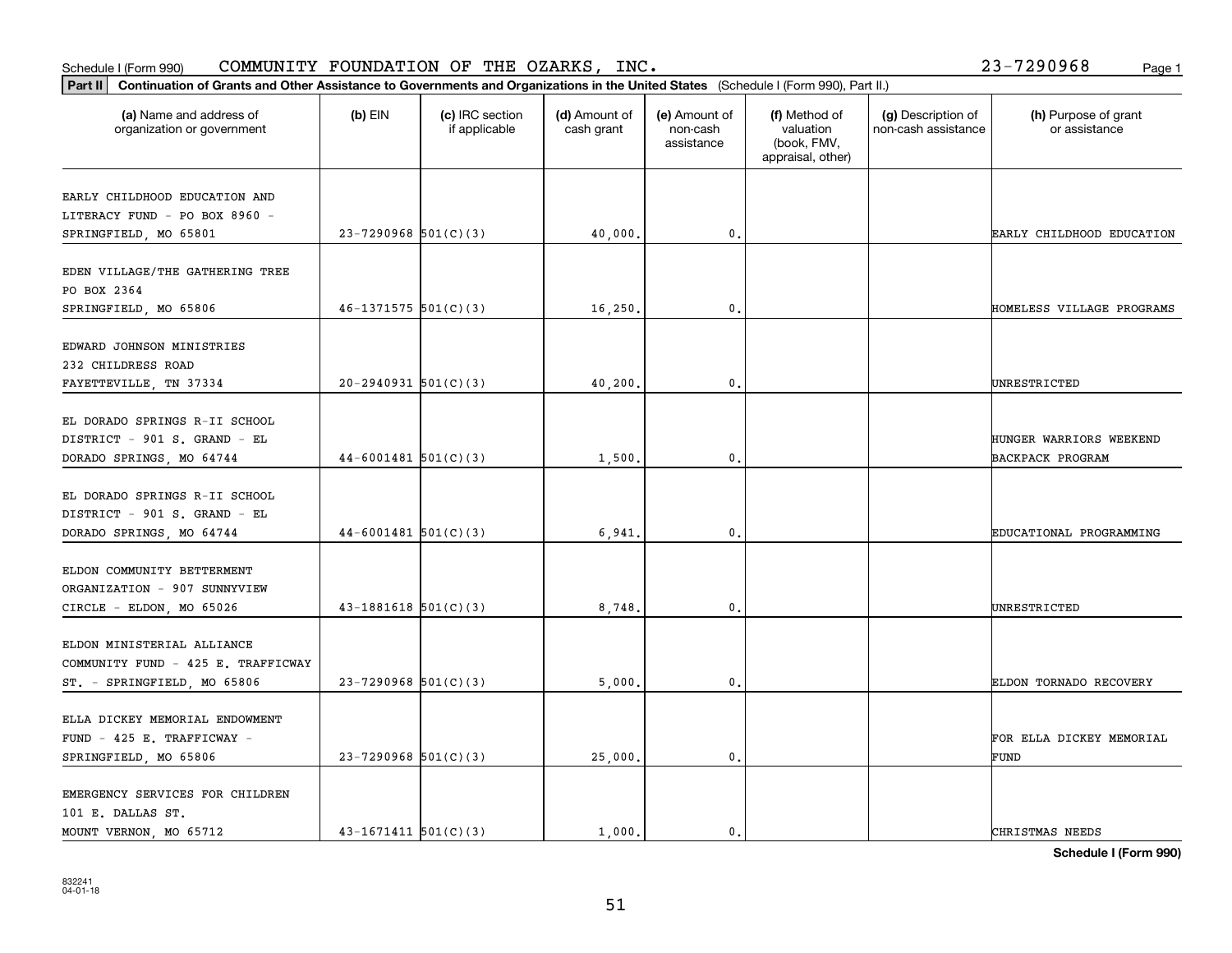| Part II   Continuation of Grants and Other Assistance to Governments and Organizations in the United States (Schedule I (Form 990), Part II.) |                            |                                  |                             |                                         |                                                                |                                           |                                          |
|-----------------------------------------------------------------------------------------------------------------------------------------------|----------------------------|----------------------------------|-----------------------------|-----------------------------------------|----------------------------------------------------------------|-------------------------------------------|------------------------------------------|
| (a) Name and address of<br>organization or government                                                                                         | $(b)$ EIN                  | (c) IRC section<br>if applicable | (d) Amount of<br>cash grant | (e) Amount of<br>non-cash<br>assistance | (f) Method of<br>valuation<br>(book, FMV,<br>appraisal, other) | (g) Description of<br>non-cash assistance | (h) Purpose of grant<br>or assistance    |
|                                                                                                                                               |                            |                                  |                             |                                         |                                                                |                                           |                                          |
| EMERGENCY SERVICES FOR CHILDREN                                                                                                               |                            |                                  |                             |                                         |                                                                |                                           |                                          |
| 101 E. DALLAS ST.                                                                                                                             | $43 - 1671411$ $501(C)(3)$ |                                  |                             | 0.                                      |                                                                |                                           | PROGRAM TO ASSIST<br>SCHOOL-AGE CHILDREN |
| MOUNT VERNON, MO 65712                                                                                                                        |                            |                                  | 6,141,                      |                                         |                                                                |                                           |                                          |
| EMPOWER MISSOURI                                                                                                                              |                            |                                  |                             |                                         |                                                                |                                           |                                          |
| 308 E HIGH ST. STE 100                                                                                                                        |                            |                                  |                             |                                         |                                                                |                                           |                                          |
| JEFFERSON CITY, MO 65101                                                                                                                      | $44-0547548$ 501(C)(3)     |                                  | 5,250                       | $\mathfrak{o}$ .                        |                                                                |                                           | UNRESTRICTED                             |
|                                                                                                                                               |                            |                                  |                             |                                         |                                                                |                                           |                                          |
| EPISCOPAL COMMUNITY SERVICES                                                                                                                  |                            |                                  |                             |                                         |                                                                |                                           |                                          |
| 11 EAST 40TH STREET                                                                                                                           |                            |                                  |                             |                                         |                                                                |                                           |                                          |
| KANSAS CITY, MO 64111                                                                                                                         | $43 - 1525298$ $501(C)(3)$ |                                  | 6,500                       | $\mathfrak{o}$ .                        |                                                                |                                           | UNRESTRICTED                             |
|                                                                                                                                               |                            |                                  |                             |                                         |                                                                |                                           |                                          |
| EPISCOPAL RELIEF & DEVELOPMENT                                                                                                                |                            |                                  |                             |                                         |                                                                |                                           |                                          |
| P.O. BOX 7058                                                                                                                                 |                            |                                  |                             |                                         |                                                                |                                           |                                          |
| MERRIFIELD, VA 22116                                                                                                                          | $73 - 1635264$ 501(C)(3)   |                                  | 5,500                       | $\mathfrak{o}$ .                        |                                                                |                                           | UNRESTRICTED                             |
|                                                                                                                                               |                            |                                  |                             |                                         |                                                                |                                           |                                          |
| EVANGEL UNIVERSITY                                                                                                                            |                            |                                  |                             |                                         |                                                                |                                           |                                          |
| 1111 N GLENSTONE                                                                                                                              |                            |                                  |                             |                                         |                                                                |                                           |                                          |
| SPRINGFIELD, MO 65802                                                                                                                         | $44-0589787$ 501(C)(3)     |                                  | 5,000                       | 0.                                      |                                                                |                                           | PRE-MED SCHOLARSHIPS                     |
|                                                                                                                                               |                            |                                  |                             |                                         |                                                                |                                           |                                          |
| EVANGEL UNIVERSITY                                                                                                                            |                            |                                  |                             |                                         |                                                                |                                           |                                          |
| 1111 NORTH GLENSTONE AVENUE                                                                                                                   |                            |                                  |                             |                                         |                                                                |                                           | GRANT TO BE USED FOR                     |
| SPRINGFIELD, MO 65802                                                                                                                         | $44-0589787$ 501(C)(3)     |                                  | 10,500                      | 0.                                      |                                                                |                                           | BUILDING & MAINTENANCE                   |
|                                                                                                                                               |                            |                                  |                             |                                         |                                                                |                                           |                                          |
| EVANGELICAL FREE CHURCH OF AMERICA                                                                                                            |                            |                                  |                             |                                         |                                                                |                                           |                                          |
| 901 EAST 78TH STREET                                                                                                                          |                            |                                  |                             |                                         |                                                                |                                           |                                          |
| MINNEAPOLIS, MN 55420                                                                                                                         | $41-0721672$ 501(C)(3)     |                                  | 9,600                       | $\mathfrak{o}$ .                        |                                                                |                                           | UNRESTRICTED                             |
|                                                                                                                                               |                            |                                  |                             |                                         |                                                                |                                           |                                          |
| EVERY CHILD INITIATIVE FUND                                                                                                                   |                            |                                  |                             |                                         |                                                                |                                           |                                          |
| 425 EAST TRAFFICWAY                                                                                                                           |                            |                                  |                             |                                         |                                                                |                                           | PROGRAMMING TO ASSIST                    |
| SPRINGFIELD, MO 65806                                                                                                                         | $23 - 7290968$ 501(C)(3)   |                                  | 5,000.                      | $\mathfrak{o}$ .                        |                                                                |                                           | EARLY CHILDHOOD NEEDS                    |
|                                                                                                                                               |                            |                                  |                             |                                         |                                                                |                                           |                                          |
| FAIR ACRES FAMILY YMCA, INC.<br>2600 GRAND AVE                                                                                                |                            |                                  |                             |                                         |                                                                |                                           |                                          |
| CARTHAGE MO 64836                                                                                                                             | $43 - 1558437$ $501(C)(3)$ |                                  | 381.                        | $\mathbf{0}$ .                          |                                                                |                                           | <b>UNRESTRICTED</b>                      |
|                                                                                                                                               |                            |                                  |                             |                                         |                                                                |                                           |                                          |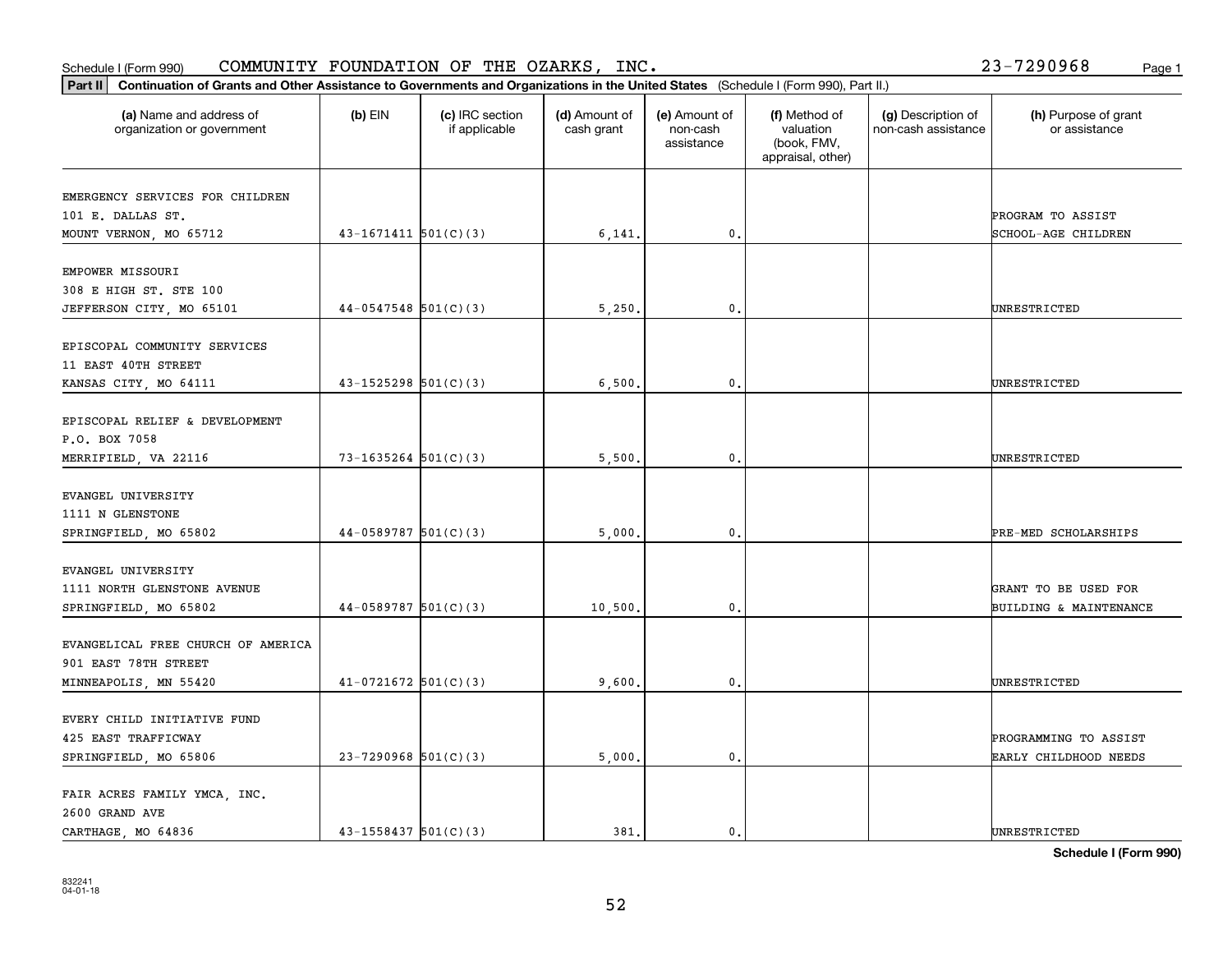| Continuation of Grants and Other Assistance to Governments and Organizations in the United States (Schedule I (Form 990), Part II.)<br>Part II |                            |                                  |                             |                                         |                                                                |                                           |                                                                         |
|------------------------------------------------------------------------------------------------------------------------------------------------|----------------------------|----------------------------------|-----------------------------|-----------------------------------------|----------------------------------------------------------------|-------------------------------------------|-------------------------------------------------------------------------|
| (a) Name and address of<br>organization or government                                                                                          | $(b)$ EIN                  | (c) IRC section<br>if applicable | (d) Amount of<br>cash grant | (e) Amount of<br>non-cash<br>assistance | (f) Method of<br>valuation<br>(book, FMV,<br>appraisal, other) | (g) Description of<br>non-cash assistance | (h) Purpose of grant<br>or assistance                                   |
| FAIR ACRES FAMILY YMCA, INC.<br>2600 GRAND AVE<br>CARTHAGE, MO 64836                                                                           | $43 - 1558437$ 501(C)(3)   |                                  | 500                         | 0.                                      |                                                                |                                           | <b>BASKETBALL YOUTH</b><br>SPONSORSHIP                                  |
| FAIR ACRES FAMILY YMCA, INC.<br>2600 GRAND AVE<br>CARTHAGE, MO 64836                                                                           | $43 - 1558437$ 501(C)(3)   |                                  | 2,500.                      | $\mathbf{0}$ .                          |                                                                |                                           | SAFETY AROUND WATER<br>PROGRAM                                          |
| FAIR ACRES FAMILY YMCA, INC.<br>2600 GRAND AVE<br>CARTHAGE, MO 64836                                                                           | $43 - 1558437$ $501(C)(3)$ |                                  | 4,309                       | $\mathbf{0}$                            |                                                                |                                           | SUMMER HEALTHY KIDS<br>PROGRAMMING                                      |
| FAIR HAVEN CHILDREN'S HOME<br>3132 N. FAIRHAVEN LOOP<br>STRAFFORD, MO 65757                                                                    | $43 - 0815080$ 501(C)(3)   |                                  | 5,000                       | 0.                                      |                                                                |                                           | GENERAL EXPENSES OF<br>CHILDREN'S HOME                                  |
| FAIRVIEW SCHOOL FOUNDATION, INC.<br>513 WINCHESTER DRIVE<br>WEST PLAINS, MO 65775                                                              | $47 - 5356651$ $501(C)(3)$ |                                  | 7,693.                      | $\mathbf{0}$ .                          |                                                                |                                           | UNRESTRICTED                                                            |
| FAITH COMMUNITY HEALTH CENTER,<br>INC. - 610 SOUTH SIXTH STREET -<br>BRANSON, MO 65616                                                         | $94-3467834$ 501(C)(3)     |                                  | 75                          | $\mathbf{0}$                            |                                                                |                                           | DENTAL SERVICES FOR<br>UNINSURED/UNDERINSURED<br>PEOPLE IN TANEY COUNTY |
| FAITH COMMUNITY HEALTH CENTER,<br>INC. - 610 SOUTH SIXTH STREET -<br>BRANSON, MO 65616                                                         | $94-3467834$ 501(C)(3)     |                                  | 48,200                      | 0.                                      |                                                                |                                           | UNRESTRICTED                                                            |
| FAITH FAMILY CHRISTIAN CHURCH<br>PO BOX 427<br>EUREKA SPRINGS, AR 72632                                                                        | $71-0528646$ 501(C)(3)     |                                  | 30,000.                     | $\mathsf{o}\,$ .                        |                                                                |                                           | UNRESTRICTED                                                            |
| FAITH, INC. OF OREGON COUNTY<br>RR 3 BOX 3549<br>ALTON MO 65606                                                                                | $46 - 1124875$ 501(C)(3)   |                                  | 4,000.                      | $\mathbf{0}$ .                          |                                                                |                                           | CONTSRUCTION MATERIALS<br>FOR HOME                                      |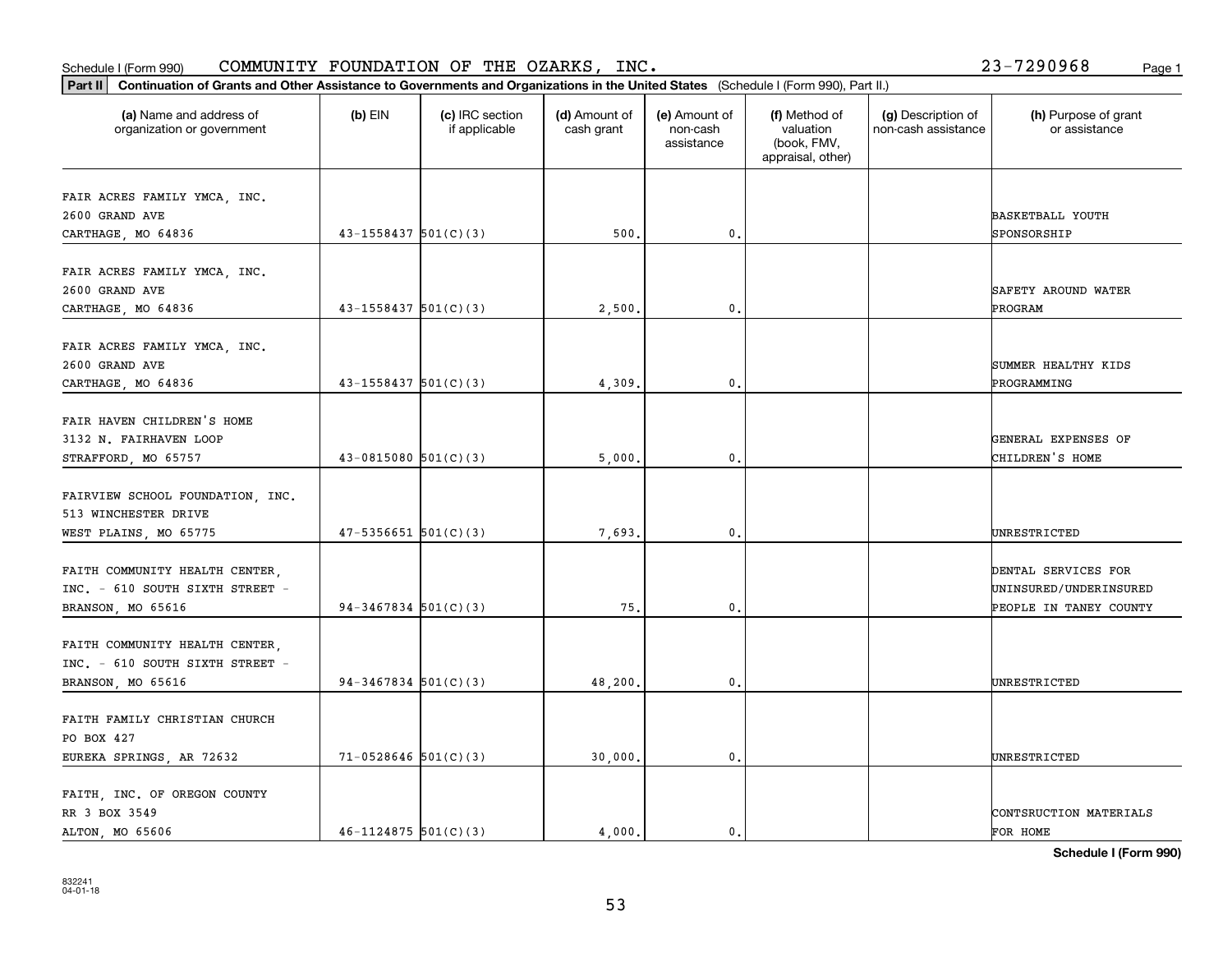#### Schedule I (Form 990) COMMUNITY FOUNDATION OF THE OZARKS, INC。 Page 1 COMMUNITY FOUNDATION OF THE OZARKS, INC. 23-7290968

| Part II   Continuation of Grants and Other Assistance to Governments and Organizations in the United States (Schedule I (Form 990), Part II.) |                          |                                  |                             |                                         |                                                                |                                           |                                       |
|-----------------------------------------------------------------------------------------------------------------------------------------------|--------------------------|----------------------------------|-----------------------------|-----------------------------------------|----------------------------------------------------------------|-------------------------------------------|---------------------------------------|
| (a) Name and address of<br>organization or government                                                                                         | $(b)$ EIN                | (c) IRC section<br>if applicable | (d) Amount of<br>cash grant | (e) Amount of<br>non-cash<br>assistance | (f) Method of<br>valuation<br>(book, FMV,<br>appraisal, other) | (g) Description of<br>non-cash assistance | (h) Purpose of grant<br>or assistance |
| FAITH, INC. OF OREGON COUNTY                                                                                                                  |                          |                                  |                             |                                         |                                                                |                                           |                                       |
| RR 3 BOX 3549                                                                                                                                 |                          |                                  |                             |                                         |                                                                |                                           |                                       |
| ALTON, MO 65606                                                                                                                               | $46 - 1124875$ 501(C)(3) |                                  | 5,000.                      | 0.                                      |                                                                |                                           | WINDOWS AND REPAIR BILLS              |
| FATHER FLANAGAN'S BOYS TOWN<br>300 FLANAGAN BLVD                                                                                              |                          |                                  |                             |                                         |                                                                |                                           |                                       |
| BOYS TOWN, NE 68010                                                                                                                           | $47-0376606$ 501(C)(3)   |                                  | 10,000.                     | 0.                                      |                                                                |                                           | UNRESTRICTED                          |
| FIRST & CALVARY PRESBYTERIAN<br>CHURCH - 820 E CHERRY ST -                                                                                    |                          |                                  |                             |                                         |                                                                |                                           |                                       |
| SPRINGFIELD, MO 65806                                                                                                                         | $44-0555219$ 501(C)(3)   |                                  | 500                         | $\mathbf{0}$ .                          |                                                                |                                           | YOUTH CHOIR TRIP                      |
| FIRST & CALVARY PRESBYTERIAN<br>CHURCH - 820 E CHERRY ST -<br>SPRINGFIELD, MO 65806                                                           | $44-0555219$ 501(C)(3)   |                                  | 13,623.                     | 0.                                      |                                                                |                                           | UNRESTRICTED                          |
| FIRST BAPTIST CHURCH - JOPLIN<br>4128 CONNECTICUT AVE                                                                                         |                          |                                  |                             |                                         |                                                                |                                           |                                       |
| JOPLIN, MO 64804                                                                                                                              | $44-0656876$ 501(C)(3)   |                                  | 50,000.                     | 0.                                      |                                                                |                                           | BUILDING FUND                         |
| FIRST BAPTIST CHURCH<br>119 N. SPRINGFIELD AVE                                                                                                | $44-0606423$ 501(C)3     |                                  |                             | 0.                                      |                                                                |                                           | UNRESTRICTED                          |
| BOLIVAR, MO 65613                                                                                                                             |                          |                                  | 20,000.                     |                                         |                                                                |                                           |                                       |
| FIRST PRESBYTERIAN CHURCH OF MT.<br>VERNON - PO BOX 66 - MT. VERNON,                                                                          |                          |                                  |                             |                                         |                                                                |                                           |                                       |
| MO 65712                                                                                                                                      | $23 - 7394789$ 501(C)(3) |                                  | 6,000,                      | $^{\circ}$ .                            |                                                                |                                           | CHRISTMAS MEAL PROGRAM                |
| FIRST PRESBYTERIAN CHURCH<br>115 W. CHESTNUT ST.                                                                                              |                          |                                  |                             |                                         |                                                                |                                           |                                       |
| CARTHAGE, MO 64836                                                                                                                            | $44-0606868$ 501(C)(3)   |                                  | 9,407.                      | $\mathbf{0}$ .                          |                                                                |                                           | UNRESTRICTED                          |
| FIRST UNITED METHODIST CHURCH OF<br>CARTHAGE - 617 S MAIN STREET -<br>CARTHAGE, MO 64836                                                      | $44-0615076$ 501(C)(3)   |                                  | 14,013.                     | $\mathbf{0}$ .                          |                                                                |                                           | UNRESTRICTED                          |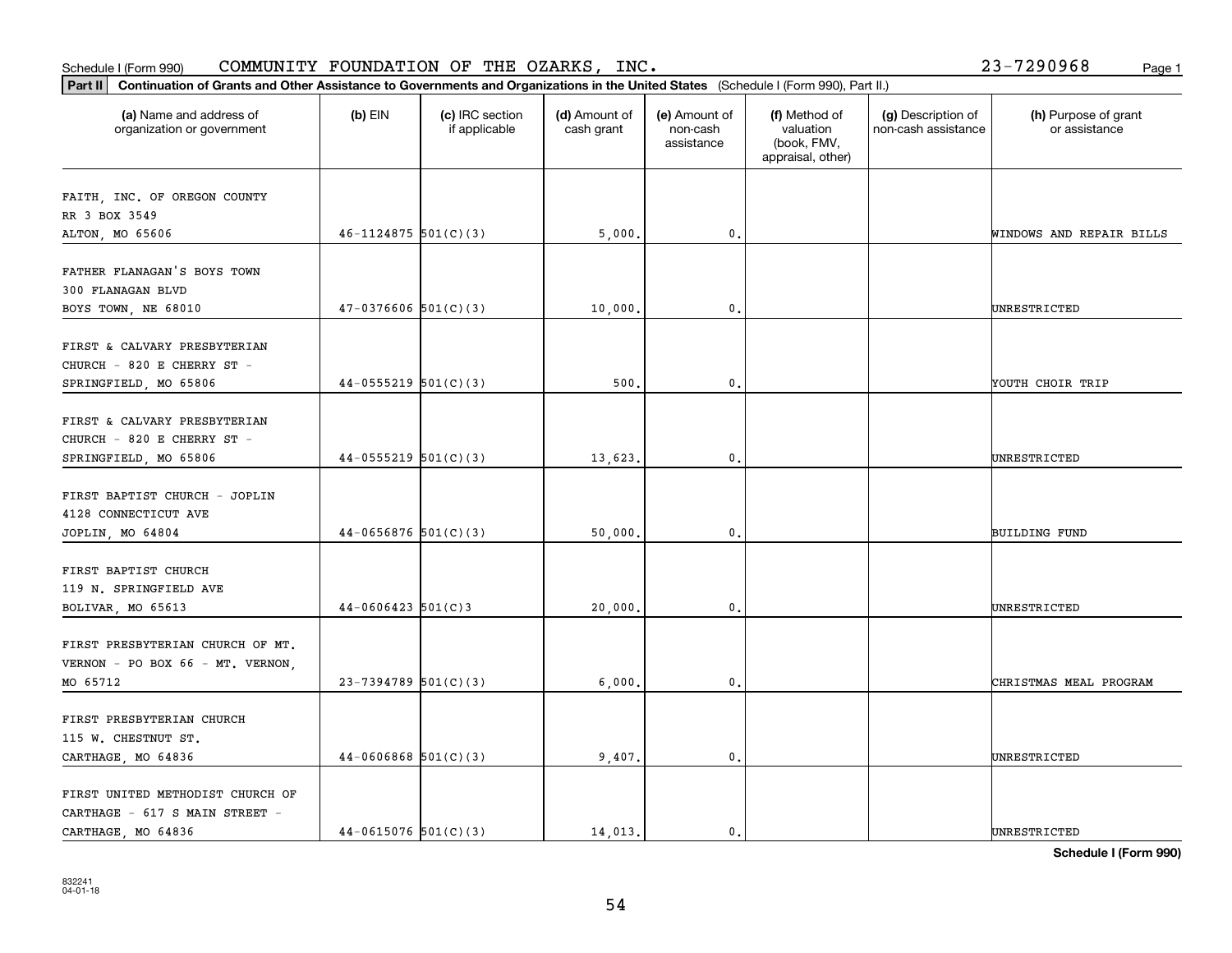**Schedule I (Form 990)**

| organization or government                                      |                            | if applicable | cash grant | non-cash<br>assistance | valuation<br>(book, FMV,<br>appraisal, other) | non-cash assistance | or assistance             |
|-----------------------------------------------------------------|----------------------------|---------------|------------|------------------------|-----------------------------------------------|---------------------|---------------------------|
| FOOD FOR THE POOR, INC.                                         |                            |               |            |                        |                                               |                     |                           |
| 6401 LYONS RD                                                   |                            |               |            |                        |                                               |                     |                           |
| COCONUT CREEK, FL 33073                                         | 59-2174510 $501(C)(3)$     |               | 24,400.    | 0.                     |                                               |                     | UNRESTRICTED              |
| FOSTER ADOPT CONNECT (SPRINGFIELD                               |                            |               |            |                        |                                               |                     |                           |
| OFFICE) - 509 S CAVALIER -                                      |                            |               |            |                        |                                               |                     |                           |
| SPRINGFIELD, MO 65802                                           | $43 - 1895965$ 501(C)(3)   |               | 1,000      | 0.                     |                                               |                     | YOUTH EMPOWERMENT GRANT   |
|                                                                 |                            |               |            |                        |                                               |                     |                           |
| FOSTER ADOPT CONNECT (SPRINGFIELD                               |                            |               |            |                        |                                               |                     |                           |
| OFFICE) - 509 S CAVALIER -                                      |                            |               |            |                        |                                               |                     |                           |
| SPRINGFIELD, MO 65802                                           | $43 - 1895965$ $501(C)(3)$ |               | 4,334.     | 0.                     |                                               |                     | COMMUNITY BETTERMENT      |
|                                                                 |                            |               |            |                        |                                               |                     |                           |
| FOSTER ADOPT CONNECT<br>18600 E 37TH TERRACE                    |                            |               |            |                        |                                               |                     |                           |
| INDEPENDENCE, MO 64057                                          | $43 - 1895965$ 501(C)(3)   |               | 301,000    | $\mathbf{0}$ .         |                                               |                     | UNRESTRICTED              |
|                                                                 |                            |               |            |                        |                                               |                     |                           |
| FOUNDATION FOR PRADER-WILLI                                     |                            |               |            |                        |                                               |                     |                           |
| RESEARCH - 340 S LEMON AVE #3620 -                              |                            |               |            |                        |                                               |                     | TO HELP WITH RESEARCH FOR |
| WALNUT, CA 91789                                                | $31 - 1763110$ $501(C)(3)$ |               | 5,000      | $\mathbf{0}$ .         |                                               |                     | PWS                       |
|                                                                 |                            |               |            |                        |                                               |                     |                           |
| FOUNDATION FOR SPRINGFIELD PUBLIC<br>SCHOOLS - 1131 BOONVILLE - |                            |               |            |                        |                                               |                     | CENTRAL HIGH SCHOOL CHOIR |
| SPRINGFIELD, MO 65802                                           | $43-1560366$ $501(C)(3)$   |               | 1,000      | $\mathbf{0}$ .         |                                               |                     | FLORIDA TRIP              |
|                                                                 |                            |               |            |                        |                                               |                     |                           |
| FOUNDATION FOR SPRINGFIELD PUBLIC                               |                            |               |            |                        |                                               |                     |                           |
| SCHOOLS - 1131 BOONVILLE -                                      |                            |               |            |                        |                                               |                     |                           |
| SPRINGFIELD, MO 65802                                           | $43 - 1560366$ $501(C)(3)$ |               | 2,500      | $\mathbf{0}$ .         |                                               |                     | WELLER PLAYGROUND PROJECT |
|                                                                 |                            |               |            |                        |                                               |                     |                           |
| FOUNDATION FOR SPRINGFIELD PUBLIC                               |                            |               |            |                        |                                               |                     |                           |
| SCHOOLS - 1131 BOONVILLE -                                      | $43-1560366$ $501(C)(3)$   |               | 6,100      | 0.                     |                                               |                     | TO SUPPORT THE IB PROGRAM |
| SPRINGFIELD, MO 65802                                           |                            |               |            |                        |                                               |                     |                           |
| FOUNDATION FOR SPRINGFIELD PUBLIC                               |                            |               |            |                        |                                               |                     |                           |
| SCHOOLS - 1131 BOONVILLE -                                      |                            |               |            |                        |                                               |                     |                           |
| SPRINGFIELD, MO 65802                                           | $43 - 1560366$ $501(C)(3)$ |               | 7.000.     | 0.                     |                                               |                     | TEACHER PROJECTS          |

### Schedule I (Form 990)  ${\tt COMMUNITY}$  <code>FOUNDATION OF THE OZARKS, INC</code> .  $23-7290968$  Page 1

**Part II Continuation of Grants and Other Assistance to Governments and Organizations in the United States**  (Schedule I (Form 990), Part II.)

 $(b)$  EIN  $(c)$  IRC section

**(a) (b) (c) (d) (e) (f) (g) (h)** Name and address of

(d) Amount of

(e) Amount of

(f) Method of

(g) Description of

(h) Purpose of grant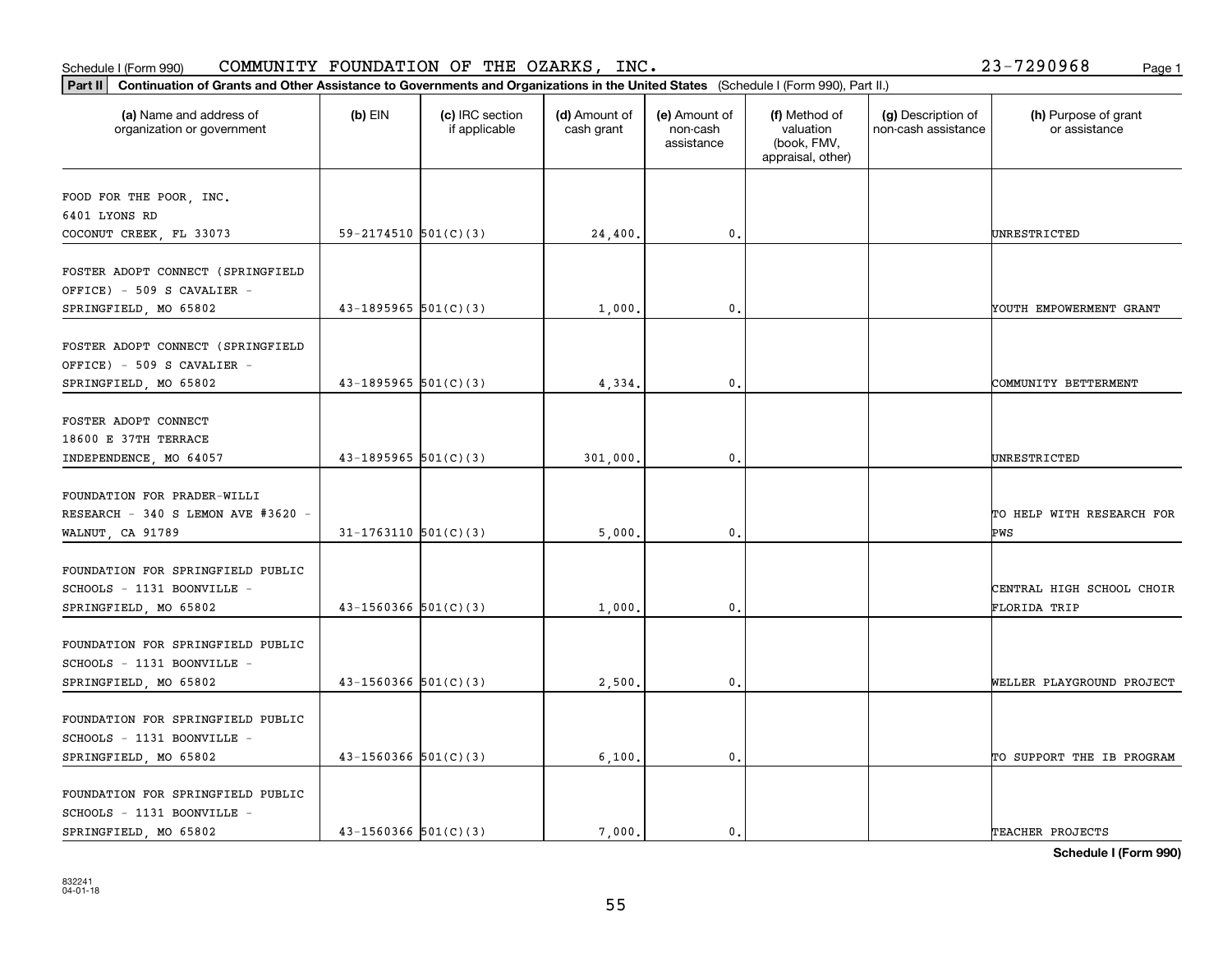#### **Part II Continuation of Grants and Other Assistance to Governments and Organization of Grants and Organization of Grants and Organizations of United States** *and Organization* **of Grants and Organizations <b>in the United S** Schedule I (Form 990)  ${\tt COMMUNITY}$  <code>FOUNDATION OF THE OZARKS, INC</code> .  $23-7290968$  Page 1

| Continuation of Grants and Other Assistance to Governments and Organizations in the United States (Schedule I (Form 990), Part II.)<br>Part II |                            |                                  |                             |                                         |                                                                |                                           |                                            |
|------------------------------------------------------------------------------------------------------------------------------------------------|----------------------------|----------------------------------|-----------------------------|-----------------------------------------|----------------------------------------------------------------|-------------------------------------------|--------------------------------------------|
| (a) Name and address of<br>organization or government                                                                                          | $(b)$ EIN                  | (c) IRC section<br>if applicable | (d) Amount of<br>cash grant | (e) Amount of<br>non-cash<br>assistance | (f) Method of<br>valuation<br>(book, FMV,<br>appraisal, other) | (g) Description of<br>non-cash assistance | (h) Purpose of grant<br>or assistance      |
| FOUNDATION FOR SPRINGFIELD PUBLIC<br>SCHOOLS - 1131 BOONVILLE -<br>SPRINGFIELD, MO 65802                                                       | $43 - 1560366$ $501(C)(3)$ |                                  | 11,009.                     | $\mathfrak o$ .                         |                                                                |                                           | UNRESTRICTED                               |
| FOUNDATION FOR SPRINGFIELD PUBLIC<br>SCHOOLS - 1131 BOONVILLE -<br>SPRINGFIELD, MO 65802                                                       | $43 - 1560366$ $501(C)(3)$ |                                  | 51,861.                     | $\mathfrak o$ .                         |                                                                |                                           | EDUCATIONAL PROGRAMMING                    |
| FRANCISCAN UNIVERSITY<br>1235 UNIVERSITY BLVD.<br>STEUBENVILLE, OH 43952                                                                       | $34-0714818$ $501(C)(3)$   |                                  | 10,000                      | $\mathbf{0}$                            |                                                                |                                           | UNRESTRICTED                               |
| FRIENDS OF DUNNEGAN PARK<br>711 N. CLAUD<br>BOLIVAR, MO 65613                                                                                  | $43 - 1336483$ $501(C)(3)$ |                                  | 12,500                      | $\mathbf{0}$ .                          |                                                                |                                           | BOLIVAR YOUTH PARK                         |
| FRIENDS OF HIDDEN WATERS, INC.<br>PO BOX 333<br>MARSHFIELD, MO 65706                                                                           | $23 - 7290968$ 501(C)(3)   |                                  | 83,000                      | $\mathbf{0}$                            |                                                                |                                           | UNRESTRICTED                               |
| FRIENDS OF THE GARDEN<br>2400 S. SCENIC<br>SPRINGFIELD, MO 65807                                                                               | $43 - 1898848$ 501(C)(3)   |                                  | 500                         | $\mathbf{0}$                            |                                                                |                                           | JAPANESE STROLL GARDEN -<br>LIGHT FESTIVAL |
| FRIENDS OF THE GARDEN<br>2400 S. SCENIC<br>SPRINGFIELD, MO 65807                                                                               | $43-1898848$ $501(C)(3)$   |                                  | 4,198                       | $\mathbf{0}$ .                          |                                                                |                                           | ROSE GARDEN MAINTENANCE                    |
| FRIENDS OF THE GARDEN<br>2400 S. SCENIC<br>SPRINGFIELD, MO 65807                                                                               | $43 - 1898848$ 501(C)(3)   |                                  | 38,000                      | 0.                                      |                                                                |                                           | UNRESTRICTED                               |
| FRIENDS OF THE ZOO<br>3043 N FORT ST<br>SPRINGFIELD, MO 65803                                                                                  | $23-7096596$ 501(C)(3)     |                                  | 8,000.                      | $\mathbf{0}$ .                          |                                                                |                                           | UNRESTRICTED                               |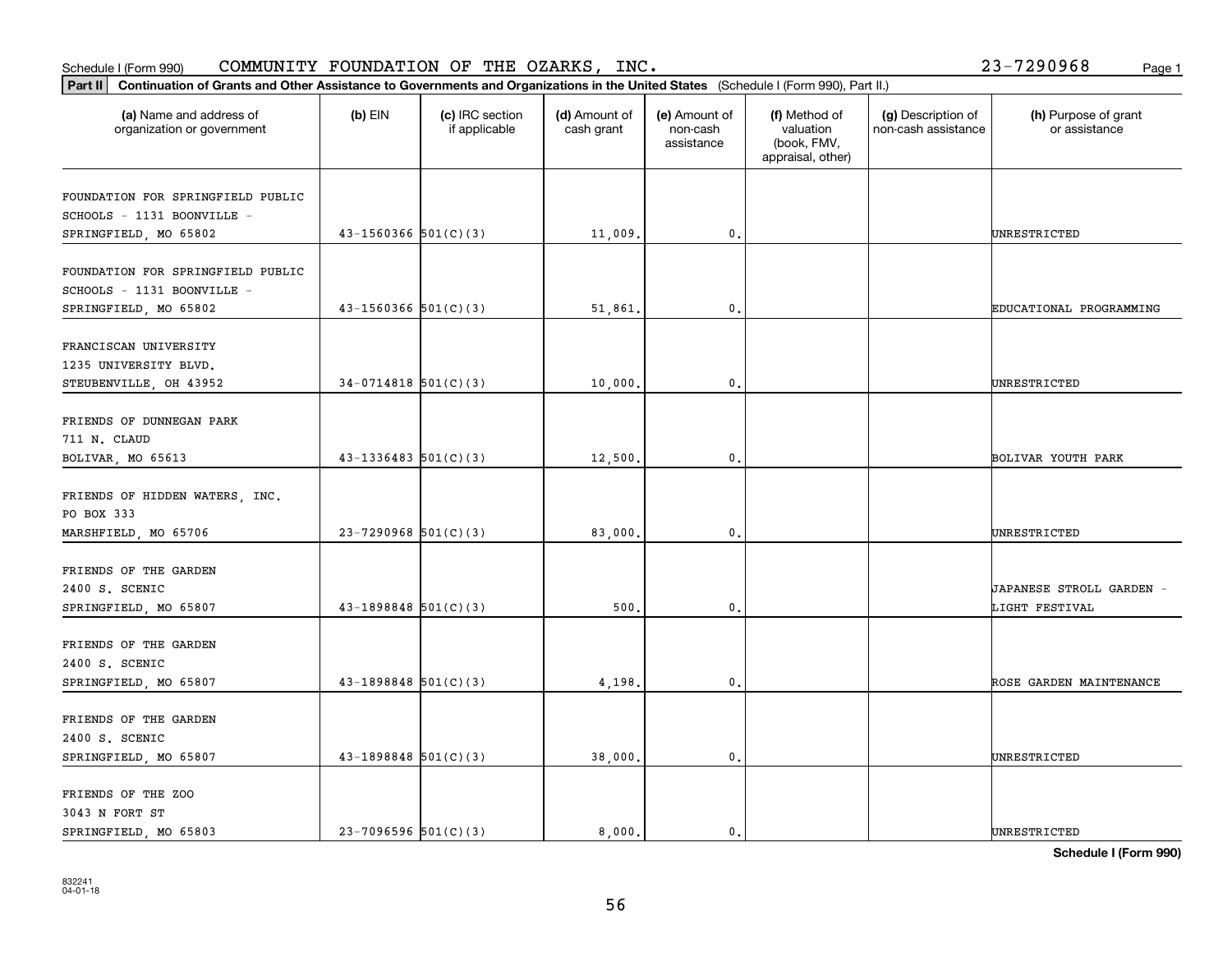#### **Part II Continuation of Grants and Other Assistance to Governments and Organization of Grants and Organization of Grants and Organizations of United States** *and Organization* **of Grants and Organizations <b>in the United S** Schedule I (Form 990)  ${\tt COMMUNITY}$  <code>FOUNDATION OF THE OZARKS, INC</code> .  $23-7290968$  Page 1

| Continuation of Grants and Other Assistance to Governments and Organizations in the United States (Schedule I (Form 990), Part II.)<br>Part II |                            |                                  |                             |                                         |                                                                |                                           |                                       |
|------------------------------------------------------------------------------------------------------------------------------------------------|----------------------------|----------------------------------|-----------------------------|-----------------------------------------|----------------------------------------------------------------|-------------------------------------------|---------------------------------------|
| (a) Name and address of<br>organization or government                                                                                          | $(b)$ EIN                  | (c) IRC section<br>if applicable | (d) Amount of<br>cash grant | (e) Amount of<br>non-cash<br>assistance | (f) Method of<br>valuation<br>(book, FMV,<br>appraisal, other) | (g) Description of<br>non-cash assistance | (h) Purpose of grant<br>or assistance |
| FRIENDS OF TIMMONS TEMPLE, INC.<br>1337 N WASHINGTON<br>SPRINGFIELD, MO 65801                                                                  | $47 - 2111170$ $501(C)(3)$ |                                  | 10,500                      | $\mathbf{0}$ .                          |                                                                |                                           | COMMUNITY BETTERMENT                  |
| FUTURE OF MUSIC COALITION INC<br>PO BOX 73274<br>WASHINGTON, DC 20056                                                                          | $52 - 2328568$ $501(C)(3)$ |                                  | 5,000.                      | $\mathbf{0}$ .                          |                                                                |                                           | NEW WEBSITE OPENING PAGE              |
| GAINESVILLE R-V SCHOOL DISTRICT<br>422 BULLDOG DR<br>GAINESVILLE, MO 65655                                                                     | $44-6005646$ 501(C)(3)     |                                  | 30,183                      | $\mathbf{0}$                            |                                                                |                                           | EDUCATIONAL PROGRAMMING               |
| GASCONADE COUNTY R-I SCHOOL<br>DISTRICT - 164 BLUE PRIDE DR -<br>HERMANN, MO 65041                                                             | $43 - 6015434$ 501(C) 3    |                                  | 2,500                       | 0.                                      |                                                                |                                           | UNRESTRICTED                          |
| GASCONADE COUNTY R-I SCHOOL<br>DISTRICT - 164 BLUE PRIDE DR -<br>HERMANN, MO 65041                                                             | $43 - 6015434$ 501(C)3     |                                  | 5,000                       | 0.                                      |                                                                |                                           | GRANT FOR DESKS                       |
| GASCONADE COUNTY R-I SCHOOL<br>DISTRICT - 164 BLUE PRIDE DR -<br>HERMANN, MO 65041                                                             | $43 - 6015434$ 501(C)3     |                                  | 33,622                      | $\mathbf 0$ .                           |                                                                |                                           | TEACHER GRANTS                        |
| GLENWOOD R-VIII SCHOOL DISTRICT<br>10286 STATE RT 17<br>WEST PLAINS, MO 65775                                                                  | $44-6005821$ 501(C)(3)     |                                  | 1,000                       | $\mathbf{0}$ .                          |                                                                |                                           | GLENWOOD SCHOOL<br>FOUNDATION         |
| GLENWOOD R-VIII SCHOOL DISTRICT<br>10286 STATE RT 17<br>WEST PLAINS, MO 65775                                                                  | $44-6005821$ 501(C)(3)     |                                  | 15,000.                     | $\mathbf{0}$ .                          |                                                                |                                           | PLACE BASED EDUCATION<br>PROGRAM      |
| GLOBAL FREEDOM CONCEPTS INC.<br>5118 JAY CREEK ROAD<br>OAKWOOD, GA 30566                                                                       | $27-1778932$ 501(C)(3)     |                                  | 1,400.                      | 0.                                      |                                                                |                                           | FILM EQUIPMENT FOR<br>HOSPITAL VISITS |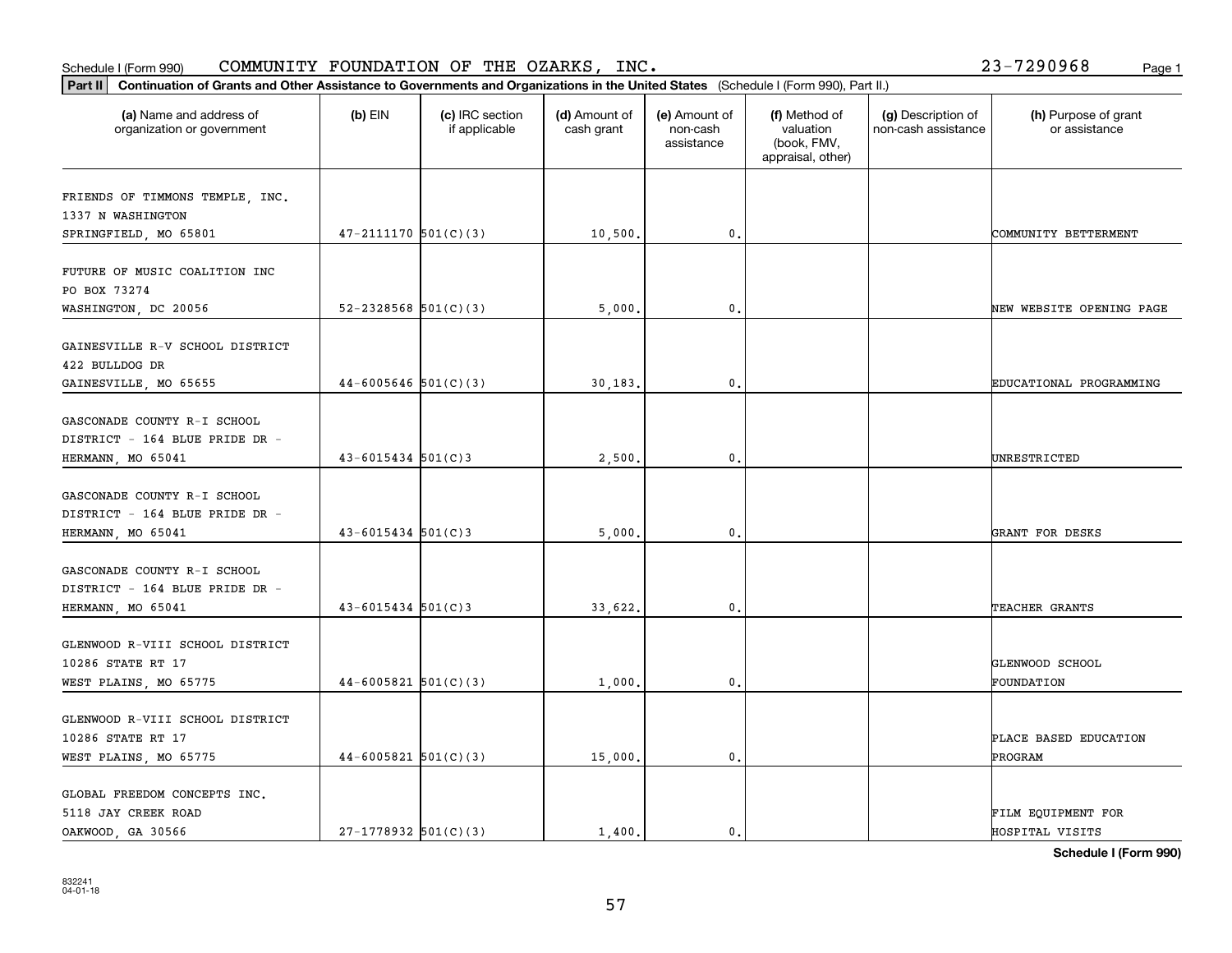10729 N SERVICE RD W

| 5118 JAY CREEK ROAD              |                          |          |               |                          |
|----------------------------------|--------------------------|----------|---------------|--------------------------|
| OAKWOOD, GA 30566                | $27-1778932$ 501(C)(3)   | 81,860.  | 0.            | RELIGIOUS PROGRAMMING    |
| GOOD SAMARITAN BOYS RANCH        |                          |          |               |                          |
| PO BOX 617                       |                          |          |               |                          |
| BRIGHTON, MO 65617               | $44 - 6006077$ 501(C)(3) | 1,000.   | 0.            | WEIGHT ROOM EQIPMENT     |
|                                  |                          |          |               |                          |
| GOOD SAMARITAN BOYS RANCH        |                          |          |               |                          |
| PO BOX 617                       |                          |          |               |                          |
| BRIGHTON, MO 65617               | $44-6006077$ 501(C)(3)   | 3,500.   | 0.            | NEW DORM FURNITURE       |
| GOOD SAMARITAN BOYS RANCH        |                          |          |               |                          |
| PO BOX 617                       |                          |          |               |                          |
| BRIGHTON, MO 65617               | $44-6006077$ 501(C)(3)   | 6,000,   | $\mathbf 0$ . | <b>UNRESTRICTED</b>      |
|                                  |                          |          |               |                          |
| GOOSE CREEK LAKE FIRE DEPARTMENT |                          |          |               | GOOSE CREEK LAKE FIRE    |
| 9103 BEACH DR.                   |                          |          |               | DEPARTMENT - FIREFIGHTER |
| FRENCH VILLAGE, MO 63036         | $43-1316096$ 501(C)(3)   | 5,750.   | 0.            | <b>BUNKER GEAR</b>       |
| <b>GORDON COLLEGE</b>            |                          |          |               |                          |
| 255 GRAPEVINE COLLEGE            |                          |          |               |                          |
| WENHAM, MA 01984                 | $04 - 2104258$ 501(C)(3) | 234,000. | 0.            | <b>UNRESTRICTED</b>      |
|                                  |                          |          |               |                          |
| GRACE CITY CHURCH                |                          |          |               |                          |
| 10729 N SERVICE RD W             |                          |          |               |                          |
| BOURBON, MO 65441                | $81 - 3268436$ 501(C)(3) | 6,000.   | $^{\rm 0}$ .  | EDUCATIONAL PROGRAMMING  |
| GRACE CITY CHURCH                |                          |          |               |                          |

#### Schedule I (Form 990)  ${\tt COMMUNITY}$  <code>FOUNDATION OF THE OZARKS, INC</code> .  $23-7290968$  Page 1

organization or government

GLOBAL FREEDOM CONCEPTS INC.

GLOBAL FREEDOM CONCEPTS INC.

5118 JAY CREEK ROAD

**Part II Continuation of Grants and Other Assistance to Governments and Organizations in the United States**  (Schedule I (Form 990), Part II.)

if applicable

 $(b)$  EIN  $(c)$  IRC section

**(a) (b) (c) (d) (e) (f) (g) (h)** Name and address of

(d) Amount of cash grant

OAKWOOD, GA 30566 27-1778932 501(C)(3) (9,000. 0. 0. 0. 0. 0. GENERAL OPERATING

(e) Amount of non-cashassistance

(f) Method of valuation (book, FMV, appraisal, other)

(g) Description of non-cash assistance

(h) Purpose of grant or assistance

BOURBON, MO 65441 81-3268436 501(C)(3) 76,800. 0. 0. CHENTER HOUSE YOUTH CENTER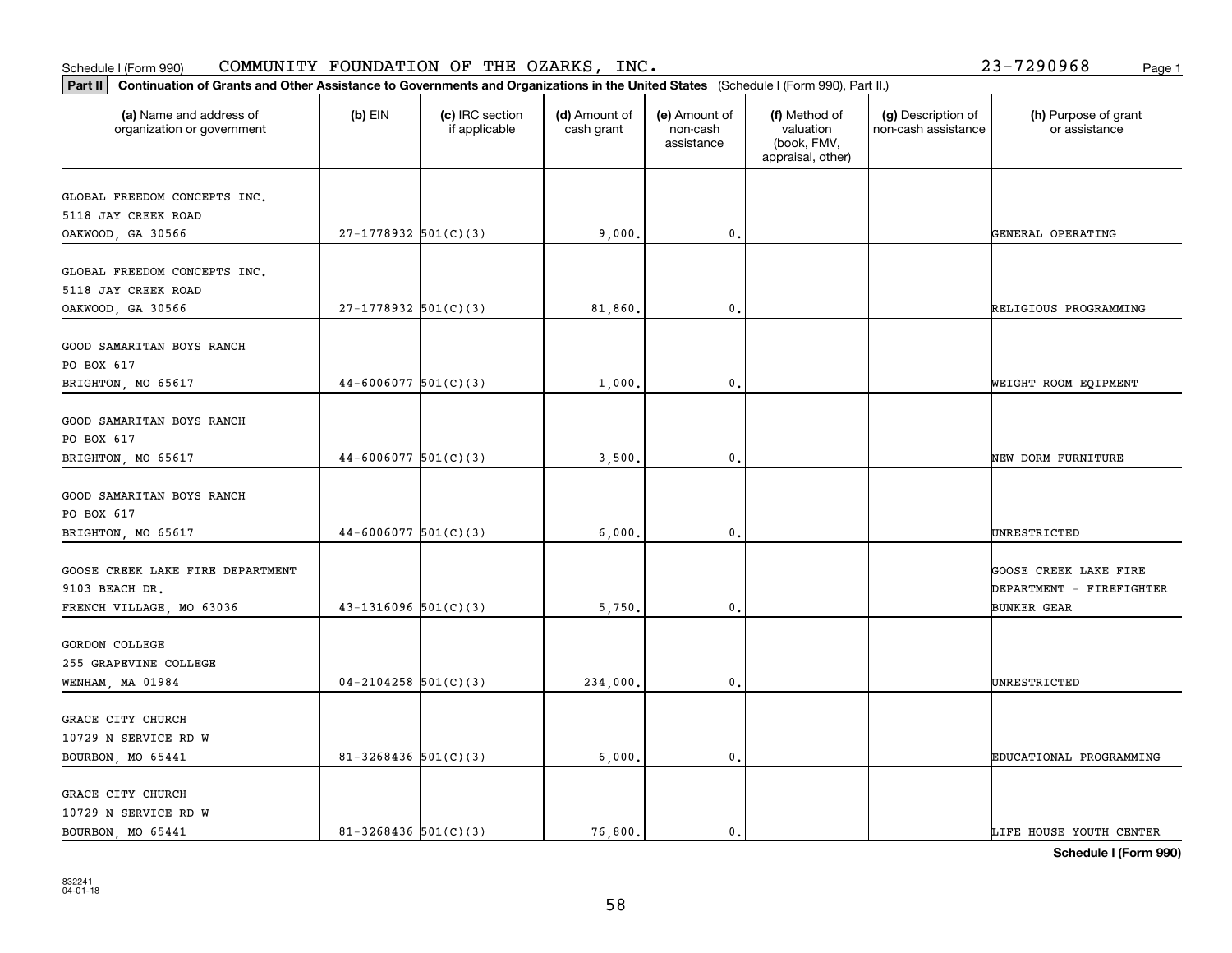410 W COLLEGE

GREENFIELD R-IV SCHOOL DISTRICT

| 501(C)(3) | 9.472. |  |
|-----------|--------|--|
|           |        |  |
|           |        |  |
|           |        |  |
|           |        |  |

|                                 |                          |         | assistance     | (book, FMV,<br>appraisal, other) |                           |
|---------------------------------|--------------------------|---------|----------------|----------------------------------|---------------------------|
| GRACE EPISCOPAL CHURCH          |                          |         |                |                                  |                           |
| 820 HOWARD ST                   |                          |         |                |                                  |                           |
| CARTHAGE, MO 64836              | $44-0608719$ 501(C)(3)   | 9,839.  | $\mathbf{0}$ . |                                  | UNRESTRICTED              |
| GRACE EPISCOPAL CHURCH          |                          |         |                |                                  |                           |
| 820 HOWARD ST                   |                          |         |                |                                  |                           |
| CARTHAGE, MO 64836              | $44-0608719$ 501(C)(3)   | 15,000. | $\mathbf{0}$ . |                                  | <b>ORGAN FUND</b>         |
| GREAT CIRCLE                    |                          |         |                |                                  |                           |
| 1212 W LOMBARD ST               |                          |         |                |                                  |                           |
| SPRINGFIELD, MO 65806           | $43 - 0681471$ 501(C)(3) | 36,100. | $\mathbf{0}$ . |                                  | UNRESTRICTED              |
| GREAT CIRCLE                    |                          |         |                |                                  |                           |
| 330 NORTH GORE AVENUE           |                          |         |                |                                  |                           |
| ST. LOUIS, MO 63119             | $43-0681471$ $501(C)(3)$ | 6,000.  | $\mathbf{0}$ . |                                  | ST. JAMES CAMPUS DAY CARE |
| GREENE COUNTY SENIOR BOARD      |                          |         |                |                                  |                           |
| PO BOX 9766                     |                          |         |                |                                  |                           |
| SPRINGFIELD, MO 65804           | $37-1709405$ 501(C)(3)   | 40,000. | $\mathbf{0}$ . |                                  | FUNDING FOR THE ELDERLY   |
| GREENFIELD R-IV SCHOOL DISTRICT |                          |         |                |                                  |                           |
| 410 W COLLEGE                   |                          |         |                |                                  | GYAA - SOFTBALL/BASEBALL  |
| GREENFIELD, MO 65661            | $44-6005439$ 501(C)(3)   | 200.    | 0.             |                                  | FIELD EQUIPMENT           |
| GREENFIELD R-IV SCHOOL DISTRICT |                          |         |                |                                  |                           |
| 410 W COLLEGE                   |                          |         |                |                                  |                           |
| GREENFIELD, MO 65661            | $44-6005439$ 501(C)(3)   | 391.    | $\mathbf{0}$ . |                                  | BACKPACK SUPPLIES         |
|                                 |                          |         |                |                                  |                           |
| GREENFIELD R-IV SCHOOL DISTRICT |                          |         |                |                                  |                           |
| 410 W COLLEGE                   |                          |         |                |                                  |                           |
| GREENFIELD, MO 65661            | $44-6005439$ 501(C)(3)   | 9,472.  | $\mathbf{0}$ . |                                  | <b>BAND UNIFORMS</b>      |

**(a) (b) (c) (d) (e) (f) (g) (h)** Name and address of

(d) Amount of cash grant

(e) Amount of non-cash

(f) Method of valuation

(g) Description of non-cash assistance

### Schedule I (Form 990)  ${\tt COMMUNITY}$  <code>FOUNDATION OF THE OZARKS, INC</code> .  $23-7290968$  Page 1

organization or government

**Part II Continuation of Grants and Other Assistance to Governments and Organizations in the United States**  (Schedule I (Form 990), Part II.)

if applicable

 $(b)$  EIN  $(c)$  IRC section

(h) Purpose of grant or assistance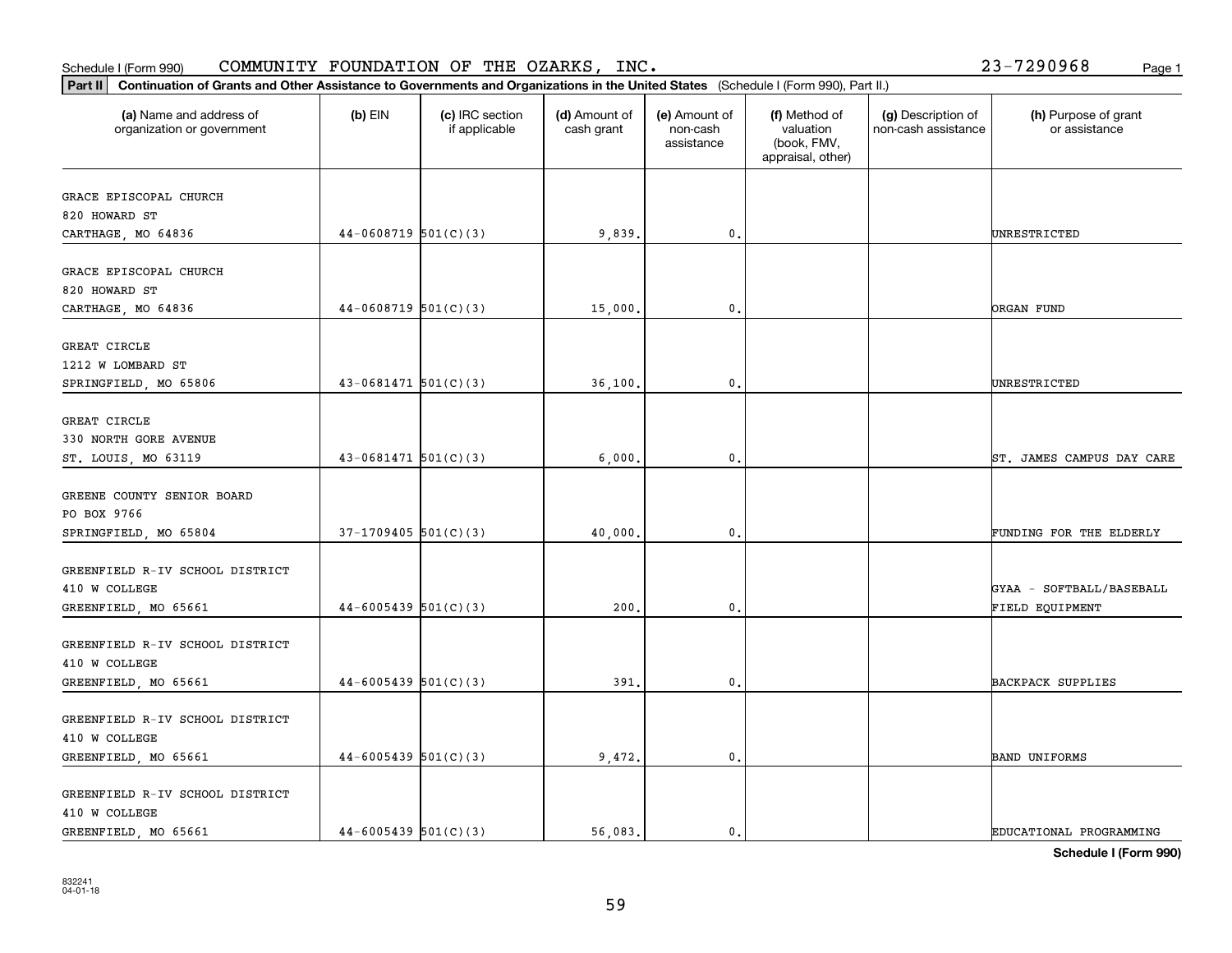| Part II   Continuation of Grants and Other Assistance to Governments and Organizations in the United States (Schedule I (Form 990), Part II.) |                            |                                  |                             |                                         |                                                                |                                           |                                       |
|-----------------------------------------------------------------------------------------------------------------------------------------------|----------------------------|----------------------------------|-----------------------------|-----------------------------------------|----------------------------------------------------------------|-------------------------------------------|---------------------------------------|
| (a) Name and address of<br>organization or government                                                                                         | $(b)$ EIN                  | (c) IRC section<br>if applicable | (d) Amount of<br>cash grant | (e) Amount of<br>non-cash<br>assistance | (f) Method of<br>valuation<br>(book, FMV,<br>appraisal, other) | (g) Description of<br>non-cash assistance | (h) Purpose of grant<br>or assistance |
| GRO COMMUNITY FUND                                                                                                                            |                            |                                  |                             |                                         |                                                                |                                           |                                       |
| 425 E TRAFFICWAY                                                                                                                              |                            |                                  |                             |                                         |                                                                |                                           | RURAL ECONOMIC GROWTH                 |
| SPRINGFIELD, MO 65806                                                                                                                         | $23 - 7290968$ 501(C)(3)   |                                  | 15,000.                     | $\mathbf{0}$ .                          |                                                                |                                           | PROGRAM                               |
|                                                                                                                                               |                            |                                  |                             |                                         |                                                                |                                           |                                       |
| GUADALUPE CENTER, INC.                                                                                                                        |                            |                                  |                             |                                         |                                                                |                                           |                                       |
| 509 HOPE CIRCLE                                                                                                                               |                            |                                  |                             |                                         |                                                                |                                           |                                       |
| IMMOKALEE, FL 34142                                                                                                                           | $59 - 2617151$ $501(C)(3)$ |                                  | 5,500                       | 0.                                      |                                                                |                                           | UNRESTRICTED                          |
|                                                                                                                                               |                            |                                  |                             |                                         |                                                                |                                           |                                       |
| GYN CANCERS ALLIANCE                                                                                                                          |                            |                                  |                             |                                         |                                                                |                                           |                                       |
| 3023 SOUTH FORT, SUITE D                                                                                                                      |                            |                                  |                             |                                         |                                                                |                                           |                                       |
| SPRINGFIELD, MO 65807                                                                                                                         | $43-1943170$ 501(C)(3)     |                                  | 15,500.                     | $\mathbf{0}$ .                          |                                                                |                                           | UNRESTRICTED                          |
|                                                                                                                                               |                            |                                  |                             |                                         |                                                                |                                           |                                       |
| HABITAT FOR HUMANITY OF                                                                                                                       |                            |                                  |                             |                                         |                                                                |                                           |                                       |
| SPRINGFIELD - 2410 S SCENIC AVE -                                                                                                             |                            |                                  |                             |                                         |                                                                |                                           |                                       |
| SPRINGFIELD, MO 65807                                                                                                                         | $43 - 1470360$ 501(C)(3)   |                                  | 1,000                       | 0.                                      |                                                                |                                           | UNRESTRICTED                          |
|                                                                                                                                               |                            |                                  |                             |                                         |                                                                |                                           |                                       |
| HABITAT FOR HUMANITY OF                                                                                                                       |                            |                                  |                             |                                         |                                                                |                                           |                                       |
| SPRINGFIELD - 2410 S SCENIC AVE -                                                                                                             |                            |                                  |                             |                                         |                                                                |                                           |                                       |
| SPRINGFIELD, MO 65807                                                                                                                         | $43 - 1470360$ $501(C)(3)$ |                                  | 5,000.                      | 0.                                      |                                                                |                                           | NEW HOME FOR THE HOMELESS             |
|                                                                                                                                               |                            |                                  |                             |                                         |                                                                |                                           |                                       |
| HABITAT FOR HUMANITY                                                                                                                          |                            |                                  |                             |                                         |                                                                |                                           |                                       |
| 121 HABITAT ST.                                                                                                                               |                            |                                  |                             |                                         |                                                                |                                           |                                       |
| AMERICAS, GA 31709                                                                                                                            | 91-1914868 $501(C)(3)$     |                                  | 10,000.                     | $\mathbf{0}$ .                          |                                                                |                                           | UNRESTRICTED                          |
| HALFWAY R-III SCHOOL DISTRICT                                                                                                                 |                            |                                  |                             |                                         |                                                                |                                           |                                       |
| 2150 HIGHWAY 32                                                                                                                               |                            |                                  |                             |                                         |                                                                |                                           | EDUCATIONAL PURPOSES                  |
|                                                                                                                                               |                            |                                  |                             |                                         |                                                                |                                           |                                       |
| HALFWAY, MO 65663                                                                                                                             | 44-6001400 POLITICAL       |                                  | 7,853.                      | $\mathfrak o$ .                         |                                                                |                                           | EXCLUDING ATHLETICS                   |
| HALLTOWN BAPTIST CHURCH                                                                                                                       |                            |                                  |                             |                                         |                                                                |                                           |                                       |
| 202 ELM DR                                                                                                                                    |                            |                                  |                             |                                         |                                                                |                                           |                                       |
|                                                                                                                                               |                            |                                  |                             |                                         |                                                                |                                           |                                       |
| HALLTOWN, MO 65664                                                                                                                            | $43 - 1245841$ 501(C)(3)   |                                  | 5,000.                      | $\mathfrak o$ .                         |                                                                |                                           | KING'S RENEW GARAGE                   |
| HALLTOWN BAPTIST CHURCH                                                                                                                       |                            |                                  |                             |                                         |                                                                |                                           |                                       |
| 202 ELM DR                                                                                                                                    |                            |                                  |                             |                                         |                                                                |                                           | HALLTOWN VOLUNTEER FIRE               |
| HALLTOWN, MO 65664                                                                                                                            | $43 - 1245841$ $501(C)(3)$ |                                  | 5.600.                      | $\mathbf{0}$ .                          |                                                                |                                           | DEPARTMENT                            |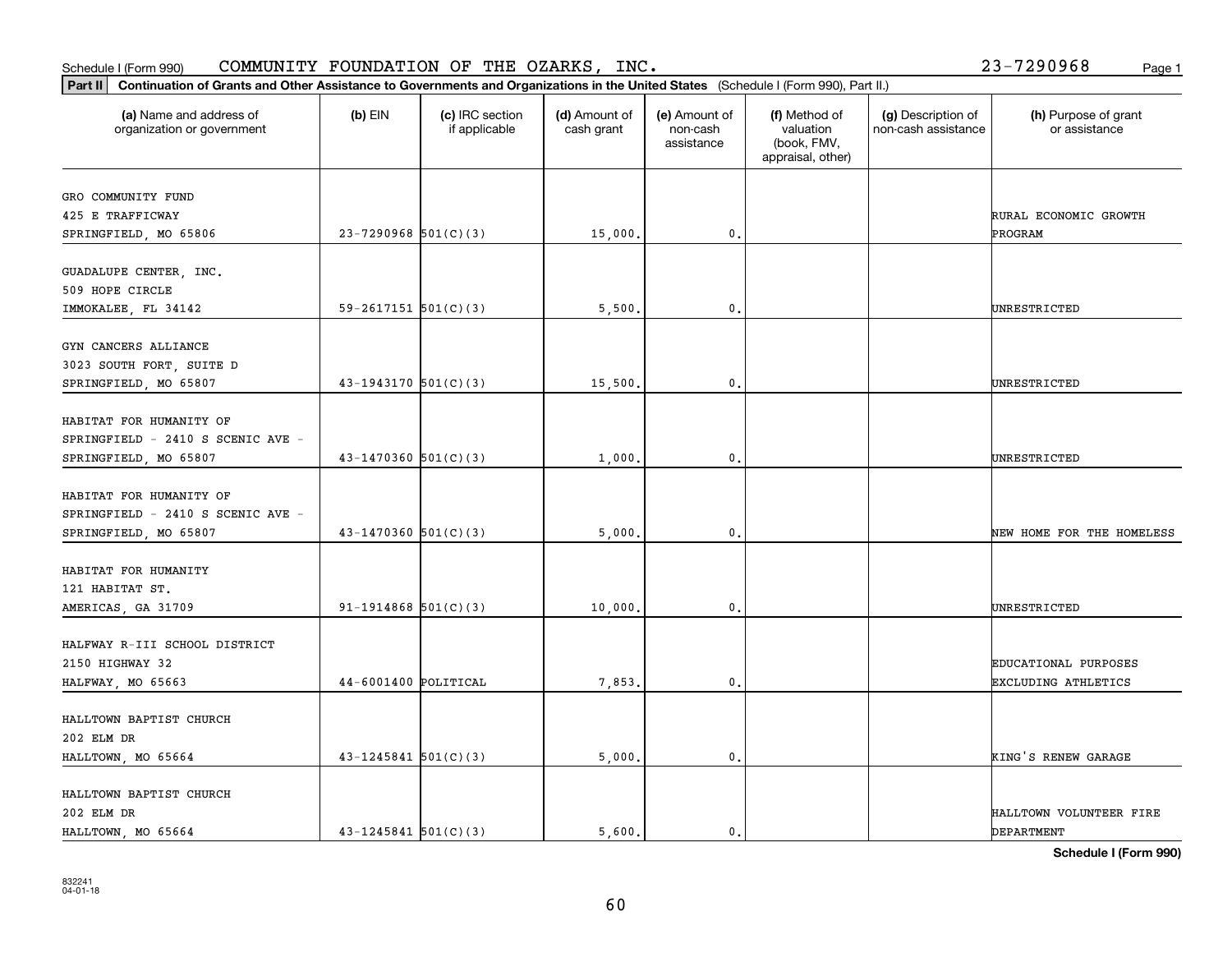CLINTON, MO 64735 23-7010352 501(C)(3) 619. 619. 619. 23-7010352 601(C)(3) 619.

**Schedule I (Form 990)**

| (a) Name and address of<br>organization or government | $(b)$ EIN                  | (c) IRC section<br>if applicable | (d) Amount of<br>cash grant | (e) Amount of<br>non-cash<br>assistance | (f) Method of<br>valuation<br>(book, FMV,<br>appraisal, other) | (g) Description of<br>non-cash assistance | (h) Purpose of grant<br>or assistance |
|-------------------------------------------------------|----------------------------|----------------------------------|-----------------------------|-----------------------------------------|----------------------------------------------------------------|-------------------------------------------|---------------------------------------|
| HARBOR HOUSE DOMESTIC VIOLENCE                        |                            |                                  |                             |                                         |                                                                |                                           |                                       |
| CENTER - 13192 STATE HWY 13 STE B                     |                            |                                  |                             |                                         |                                                                |                                           |                                       |
| - KIMBERLING CITY, MO 65686                           | 81-4918750 $501(C)(3)$     |                                  | 5,000.                      | $\mathbf{0}$ .                          |                                                                |                                           | UNRESTRICTED                          |
| HARMONY HOUSE                                         |                            |                                  |                             |                                         |                                                                |                                           |                                       |
| PO BOX 3541                                           |                            |                                  |                             |                                         |                                                                |                                           | FOR EDUCATIONAL                       |
| SPRINGFIELD, MO 65808                                 | $43 - 1082063$ 501(C)(3)   |                                  | 469.                        | $\mathfrak{o}$ .                        |                                                                |                                           | ACTIVITIES                            |
| HARMONY HOUSE                                         |                            |                                  |                             |                                         |                                                                |                                           |                                       |
| PO BOX 3541                                           |                            |                                  |                             |                                         |                                                                |                                           |                                       |
| SPRINGFIELD, MO 65808                                 | $43 - 1082063$ 501(C)(3)   |                                  | 4,100.                      | $\mathbf{0}$ .                          |                                                                |                                           | UNRESTRICTED                          |
| HARMONY HOUSE                                         |                            |                                  |                             |                                         |                                                                |                                           |                                       |
| PO BOX 3541                                           |                            |                                  |                             |                                         |                                                                |                                           |                                       |
| SPRINGFIELD, MO 65808                                 | $43-1082063$ 501(C)(3)     |                                  | 15,000                      | $\mathbf{0}$ .                          |                                                                |                                           | OPERATIONAL SUPPORT                   |
| HARMONY HOUSE                                         |                            |                                  |                             |                                         |                                                                |                                           |                                       |
| PO BOX 3541                                           |                            |                                  |                             |                                         |                                                                |                                           | DOMESTIC VIOLENCE                     |
| SPRINGFIELD, MO 65808                                 | $43 - 1082063$ $501(C)(3)$ |                                  | 47,357.                     | $\mathbf{0}$ .                          |                                                                |                                           | PREVENTION PROGRAMMING                |
| HARVEST HOME                                          |                            |                                  |                             |                                         |                                                                |                                           |                                       |
| 2118 WILSHIRE BLVD                                    |                            |                                  |                             |                                         |                                                                |                                           |                                       |
| SANTA MONICA, CA 90403                                | $95 - 4079490$ 501(C)(3)   |                                  | 5,000.                      | 0.                                      |                                                                |                                           | UNRESTRICTED                          |
| HAVEN OF THE OZARKS ANIMAL                            |                            |                                  |                             |                                         |                                                                |                                           |                                       |
| SANCTUARY - 9617 FARM RD 2190 -                       |                            |                                  |                             |                                         |                                                                |                                           |                                       |
| WASHBURN, MO 65772                                    | $43 - 1721978$ 501(C)(3)   |                                  | 10,000.                     | $\mathbf 0$ .                           |                                                                |                                           | UNRESTRICTED                          |
| HELP GIVE HOPE                                        |                            |                                  |                             |                                         |                                                                |                                           |                                       |
| 2733 E. BATTLEFIELD #332                              |                            |                                  |                             |                                         |                                                                |                                           |                                       |
| SPRINGFIELD, MO 65804                                 | $43-1727982$ 501(C)(3)     |                                  | 20,650.                     | $\mathbf 0$ .                           |                                                                |                                           | UNRESTRICTED                          |
| HENRY COUNTY HISTORICAL SOCIETY                       |                            |                                  |                             |                                         |                                                                |                                           |                                       |
| 203 W. FRANKLIN ST.                                   |                            |                                  |                             |                                         |                                                                |                                           |                                       |
|                                                       |                            |                                  |                             |                                         |                                                                |                                           |                                       |

Т

### Schedule I (Form 990)  ${\tt COMMUNITY}$  <code>FOUNDATION OF THE OZARKS, INC</code> .  $23-7290968$  Page 1

**Part II Continuation of Grants and Other Assistance to Governments and Organizations in the United States**  (Schedule I (Form 990), Part II.)

Т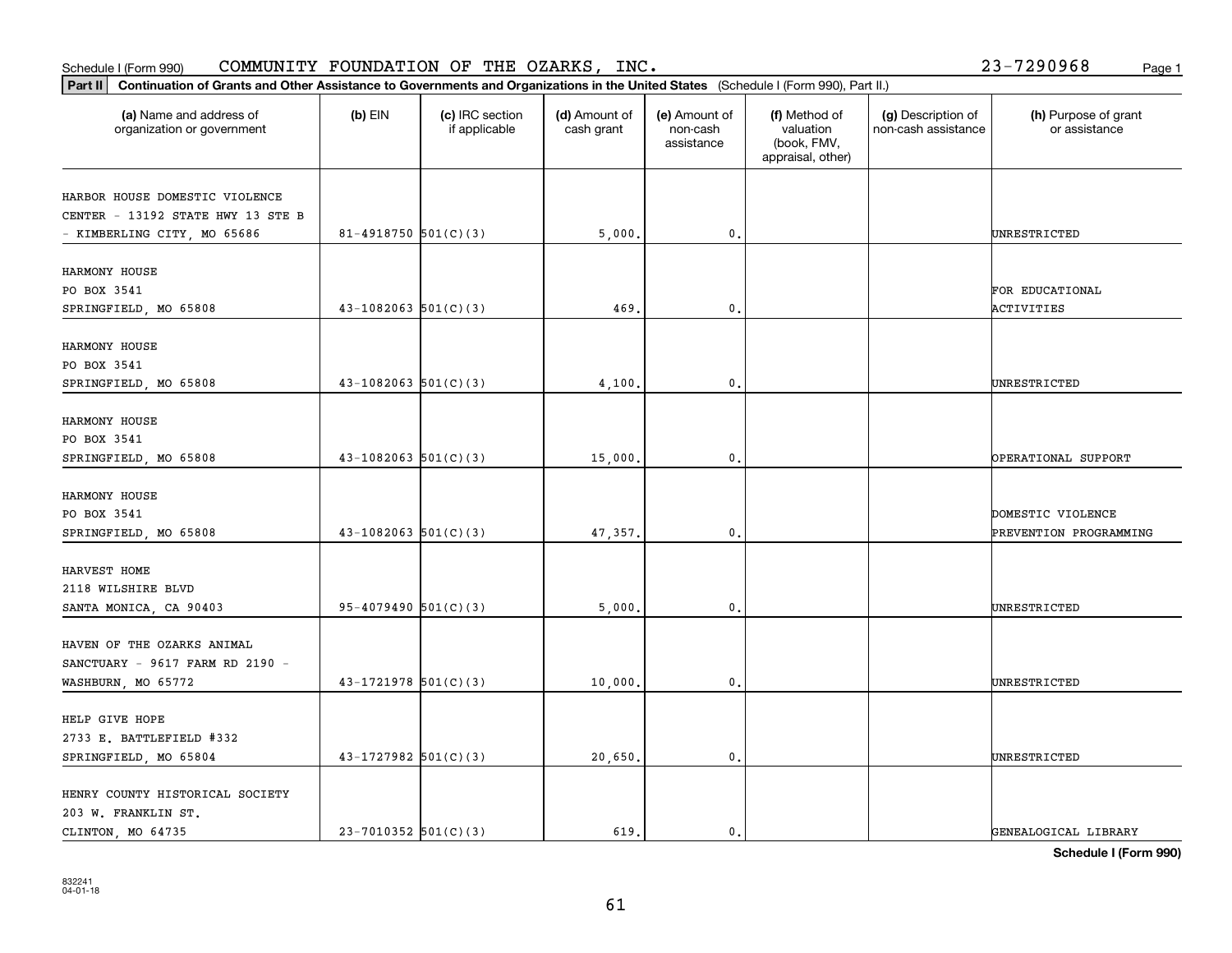| Part II   Continuation of Grants and Other Assistance to Governments and Organizations in the United States (Schedule I (Form 990), Part II.) |                            |                                  |                             |                                         |                                                                |                                           |                                                                |
|-----------------------------------------------------------------------------------------------------------------------------------------------|----------------------------|----------------------------------|-----------------------------|-----------------------------------------|----------------------------------------------------------------|-------------------------------------------|----------------------------------------------------------------|
| (a) Name and address of<br>organization or government                                                                                         | $(b)$ EIN                  | (c) IRC section<br>if applicable | (d) Amount of<br>cash grant | (e) Amount of<br>non-cash<br>assistance | (f) Method of<br>valuation<br>(book, FMV,<br>appraisal, other) | (g) Description of<br>non-cash assistance | (h) Purpose of grant<br>or assistance                          |
| HENRY COUNTY HISTORICAL SOCIETY<br>203 W. FRANKLIN ST.<br>CLINTON, MO 64735                                                                   | 23-7010352 $501(C)(3)$     |                                  | 1,699.                      | 0.                                      |                                                                |                                           | PERIOD-STYLE TEXTBOOKS<br>AND SLATES FOR 1 ROOM<br>SCHOOLHOUSE |
| HENRY COUNTY HISTORICAL SOCIETY<br>203 W. FRANKLIN ST.<br>CLINTON, MO 64735                                                                   | $23 - 7010352$ 501(C)(3)   |                                  | 2,772.                      | 0.                                      |                                                                |                                           | UNRESTRICTED                                                   |
| HIGH POINT ROWING CLUB<br>1107 JOHNSON STREET<br>HIGH POINT, NC 27262                                                                         | $46-0635108$ 501(C)(3)     |                                  | 5,000                       | $\mathbf{0}$ .                          |                                                                |                                           | UNRESTRICTED                                                   |
| HISTORY MUSEUM ON THE SQUARE<br>P O BOX 2963<br>SPRINGFIELD, MO 65801                                                                         | $51 - 0148860$ $501(C)(3)$ |                                  | 2,629.                      | $\mathfrak{o}$ .                        |                                                                |                                           | CITY COUNCIL ORAL HISTORY                                      |
| HISTORY MUSEUM ON THE SQUARE<br>P O BOX 2963<br>SPRINGFIELD, MO 65801                                                                         | $51-0148860$ $501(C)(3)$   |                                  | 3,950                       | 0.                                      |                                                                |                                           | <b>MUSEUM FUNDING</b>                                          |
| HOLY CROSS LUTHERAN CHURCH<br>200 MARKET STREET<br>STE GENEVIEVE, MO 63670                                                                    | $43-0900932$ $501(C)(3)$   |                                  | 5,000                       | $\mathfrak{o}$ .                        |                                                                |                                           | HOLY CROSS LUTHERAN<br>CHURCH - HVAC/DAYCARE                   |
| HOLY SMOKE, INC<br>232 DEL SOL AVENUE<br>DAVENPORT, FL 33837                                                                                  | $38-3724534$ $501(C)(3)$   |                                  | 20,000                      | $\mathbf{0}$ .                          |                                                                |                                           | UNRESTRICTED                                                   |
| HOLY TRINITY CATHOLIC CHURCH<br>2818 E BENNETT ST<br>SPRINGFIELD, MO 65804                                                                    | $43-0889012$ 501(C)(3)     |                                  | 5,000.                      | $\mathbf{0}$ .                          |                                                                |                                           | PARISH TUITION ASSISTANCE<br>FUND                              |
| HOLY TRINITY CATHOLIC CHURCH<br>2818 E BENNETT ST<br>SPRINGFIELD MO 65804                                                                     | $43-0889012$ 501(C)(3)     |                                  | 15,450.                     | $\mathbf{0}$ .                          |                                                                |                                           | <b>UNRESTRICTED</b>                                            |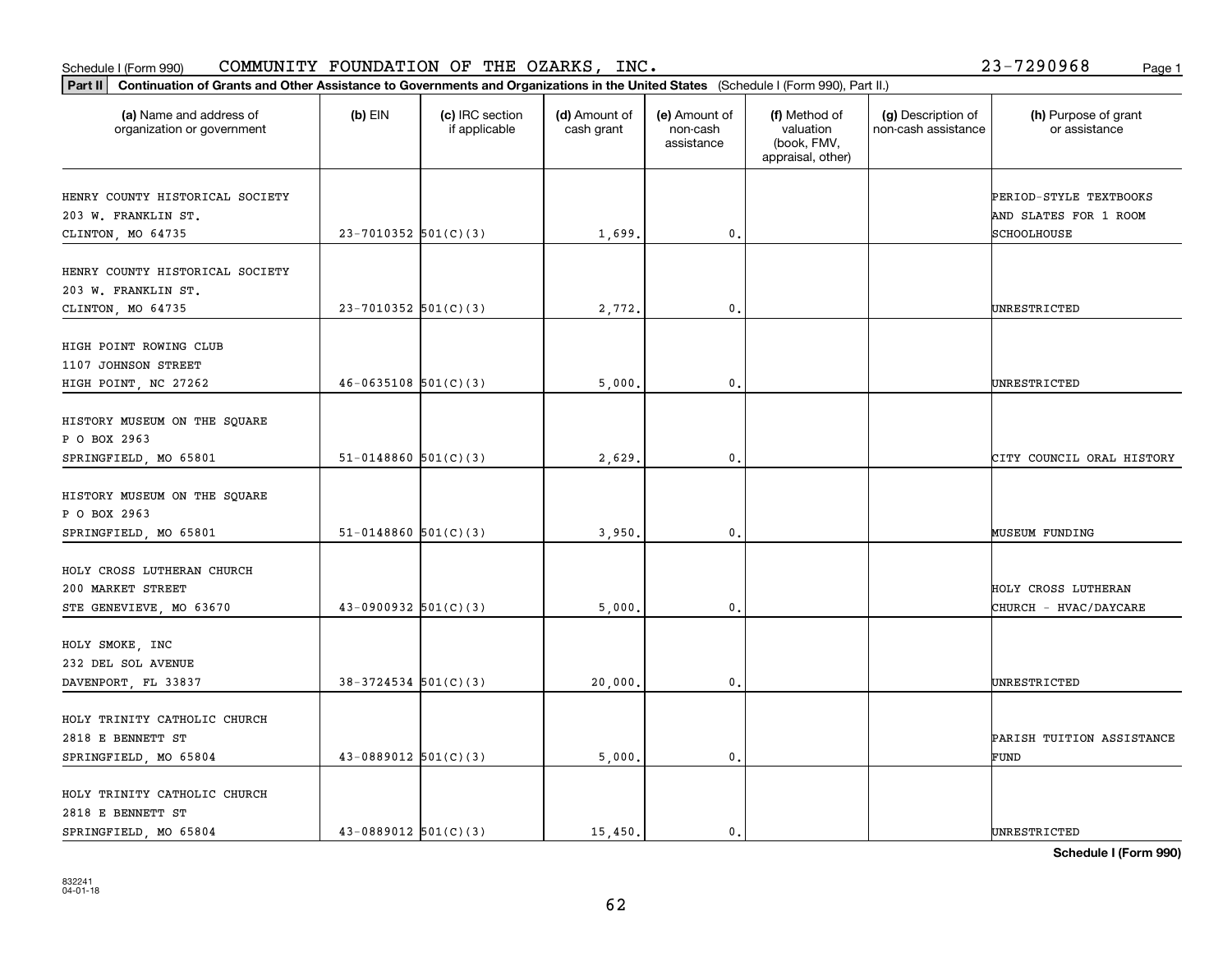| Continuation of Grants and Other Assistance to Governments and Organizations in the United States (Schedule I (Form 990), Part II.)<br>Part II |                            |                                  |                             |                                         |                                                                |                                           |                                        |  |  |
|------------------------------------------------------------------------------------------------------------------------------------------------|----------------------------|----------------------------------|-----------------------------|-----------------------------------------|----------------------------------------------------------------|-------------------------------------------|----------------------------------------|--|--|
| (a) Name and address of<br>organization or government                                                                                          | $(b)$ EIN                  | (c) IRC section<br>if applicable | (d) Amount of<br>cash grant | (e) Amount of<br>non-cash<br>assistance | (f) Method of<br>valuation<br>(book, FMV,<br>appraisal, other) | (g) Description of<br>non-cash assistance | (h) Purpose of grant<br>or assistance  |  |  |
| HONOR FLIGHT OF THE OZARKS<br>1615 SOUTH INGRAM MILL RD, SUITE F<br>SPRINGFIELD, MO 65804                                                      | 90-0937752 $501(C)(3)$     |                                  | 2,200.                      | $\mathbf{0}$ .                          |                                                                |                                           | UNRESTRICTED                           |  |  |
| HONOR FLIGHT OF THE OZARKS<br>1615 SOUTH INGRAM MILL RD, SUITE F<br>SPRINGFIELD, MO 65804                                                      | 90-0937752 $501(C)(3)$     |                                  | 3,000.                      | 0.                                      |                                                                |                                           | VOLUNTEER SPONSORSHIP<br>SUPPORT       |  |  |
| HOPE THERAPEUTIC HORSEMANSHIP<br>CENTER, INC. - 2019 E HARVEST<br>CIRCL - PERRYVILLE, MO 63775                                                 | $46 - 4004410$ $501(C)(3)$ |                                  | 6,000,                      | $\mathbf{0}$                            |                                                                |                                           | THE HOPE CENTER                        |  |  |
| HOSPICE FOUNDATION OF THE OZARKS<br>PO BOX 9226<br>SPRINGFIELD, MO 65801                                                                       | $43 - 1552783$ $501(C)(3)$ |                                  | 5,469.                      | $\mathbf{0}$ .                          |                                                                |                                           | UNRESTRICTED                           |  |  |
| HOUSTON COMMUNITY FOUNDATION<br>MEDICAL SCHOLARSHIP FUND - 425 E.<br>TRAFFICWAY - SPRINGFIELD, MO 65806<br>HOUSTON COMMUNITY FOUNDATION        | $23 - 7290968$ 501(C)(3)   |                                  | 21,600.                     | 0.                                      |                                                                |                                           | SCHOLARSHIP DISTRIBUTION               |  |  |
| VOCATIONAL SCHOLARSHIP FUND - 425<br>E TRAFFICWAY - SPRINGFIELD, MO<br>65806                                                                   | $23 - 7290968$ 501(C)(3)   |                                  | 20,800.                     | 0.                                      |                                                                |                                           | SCHOLARSHIPS                           |  |  |
| HUMANE SOCIETY OF SOUTHWEST<br>MISSOURI - 3161 W NORTON RD -<br>SPRINGFIELD, MO 65803                                                          | $44-0665046$ 501(C)(3)     |                                  | 363.                        | 0.                                      |                                                                |                                           | NO KILL SHELTER<br>FACILITIES FOR CATS |  |  |
| HUMANE SOCIETY OF SOUTHWEST<br>MISSOURI - 3161 W NORTON RD -<br>SPRINGFIELD, MO 65803                                                          | $44-0665046$ 501(C)(3)     |                                  | 18,382.                     | 0.                                      |                                                                |                                           | HUMANE CARE OF ANIMALS                 |  |  |
| HUMANE SOCIETY OF SOUTHWEST<br>MISSOURI - 3161 W NORTON RD -<br>SPRINGFIELD, MO 65803                                                          | $44-0665046$ 501(C)(3)     |                                  | 91.484.                     | $\mathbf{0}$ .                          |                                                                |                                           | <b>UNRESTRICTED</b>                    |  |  |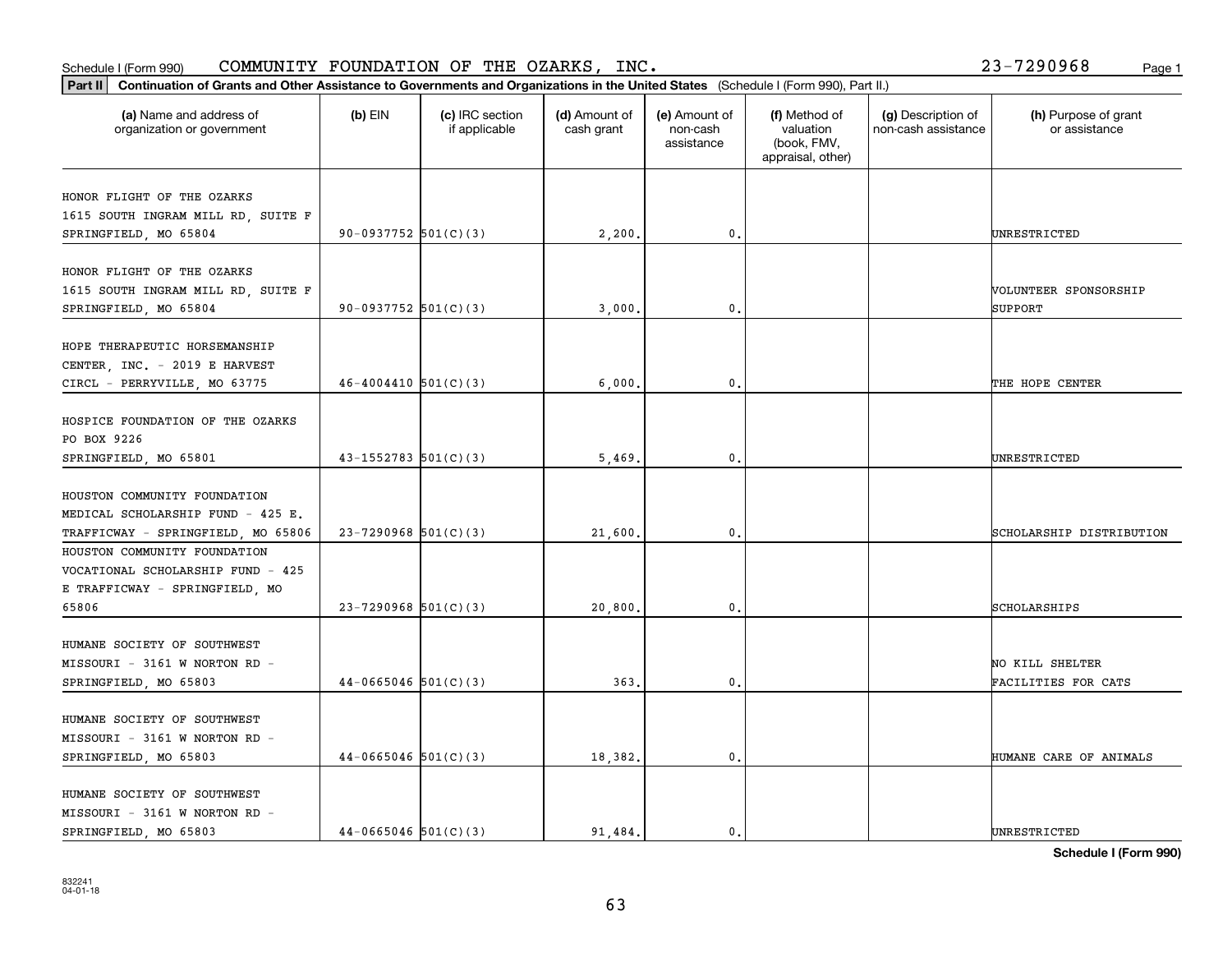| (a) Name and address of<br>organization or government                                           | (b) EIN                    | (c) IRC section<br>if applicable | (d) Amount of<br>cash grant | (e) Amount of<br>non-cash<br>assistance | (f) Method of<br>valuation<br>(book, FMV,<br>appraisal, other) | (g) Description of<br>non-cash assistance | (h) Purpose of grant<br>or assistance             |
|-------------------------------------------------------------------------------------------------|----------------------------|----------------------------------|-----------------------------|-----------------------------------------|----------------------------------------------------------------|-------------------------------------------|---------------------------------------------------|
| I POUR LIFE                                                                                     |                            |                                  |                             |                                         |                                                                |                                           |                                                   |
| 1006 N CEDARBROOK AVE                                                                           |                            |                                  |                             |                                         |                                                                |                                           |                                                   |
| SPRINGFIELD, MO 65802                                                                           | $27 - 3482070$ 501(C)(3)   |                                  | 6,000                       | 0.                                      |                                                                |                                           | UNRESTRICTED                                      |
| INCITE SEMINARS                                                                                 |                            |                                  |                             |                                         |                                                                |                                           |                                                   |
| 1315 WALNUT ST                                                                                  |                            |                                  |                             |                                         |                                                                |                                           | PHILADELPHIA                                      |
| PHILADELPHIA, PA 19107                                                                          | $82 - 2513822$ $501(C)(3)$ |                                  | 5,000                       | $\mathbf{0}$ .                          |                                                                |                                           | COUNTERHISTORY CONFERENCE                         |
| INDEPENDENT LIVING CENTER<br>2639 E. 34TH STREET                                                |                            |                                  |                             |                                         |                                                                |                                           |                                                   |
| JOPLIN, MO 64804                                                                                | $43-1714219$ $501(C)(3)$   |                                  | 7,338                       | $\mathbf 0$ .                           |                                                                |                                           | UNRESTRICTED                                      |
| ISABEL'S HOUSE - CRISIS NURSERY OF<br>THE OZARKS - 2750 W BENNETT ST -<br>SPRINGFIELD, MO 65802 | $20 - 4574229$ $501(C)(3)$ |                                  | 3,900                       | $\mathbf{0}$ .                          |                                                                |                                           | PEDIATRIC INTEGRATED CARE<br>COLLABORATIVE        |
| ISABEL'S HOUSE - CRISIS NURSERY OF<br>THE OZARKS - 2750 W BENNETT ST -<br>SPRINGFIELD, MO 65802 | $20 - 4574229$ 501(C)(3)   |                                  | 5,000                       | 0.                                      |                                                                |                                           | MEDICATION CERTIFICATION,<br>UTILITIES, TRAININGS |
| ISABEL'S HOUSE - CRISIS NURSERY OF<br>THE OZARKS - 2750 W BENNETT ST -<br>SPRINGFIELD, MO 65802 | $20 - 4574229$ 501(C)(3)   |                                  | 8,000                       | 0.                                      |                                                                |                                           | UNRESTRICTED                                      |
| ISABEL'S HOUSE - CRISIS NURSERY OF<br>THE OZARKS - 2750 W BENNETT ST -<br>SPRINGFIELD, MO 65802 | $20 - 4574229$ 501(C)(3)   |                                  | 15,000                      | $\mathsf{0}$ .                          |                                                                |                                           | OPERATIONAL SUPPORT                               |
| <b>JAMES RIVER CHURCH</b><br>6100 N 19TH ST<br>OZARK, MO 65721                                  | $43 - 1564676$ $501(C)(3)$ |                                  | 1,200                       | $\mathbf{0}$ .                          |                                                                |                                           | CHILDREN'S MINISTRY                               |
| <b>JAMES RIVER CHURCH</b><br>6100 N 19TH ST                                                     |                            |                                  |                             |                                         |                                                                |                                           |                                                   |

Schedule I (Form 990)  ${\tt COMMUNITY}$  <code>FOUNDATION OF THE OZARKS, INC</code> .  $23-7290968$  Page 1

**Part II Continuation of Grants and Other Assistance to Governments and Organizations in the United States**  (Schedule I (Form 990), Part II.)

OZARK, MO 65721 2000 2000 2000 2000 43-1564676 501(C)(3) 2,600. 3,600. 0.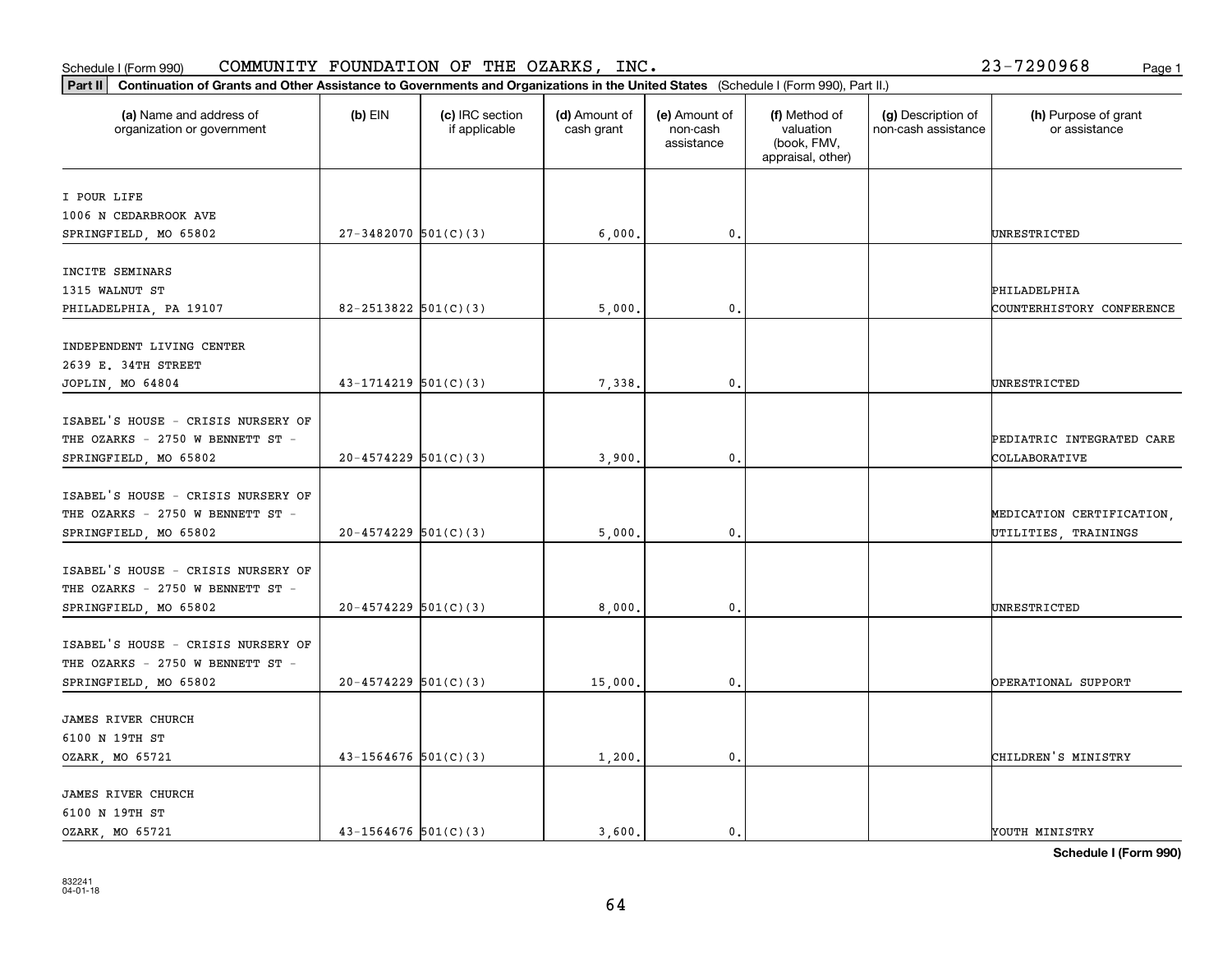**Part II Continuation of Grants and Other Assistance to Governments and Organizations in the United States**  (Schedule I (Form 990), Part II.) Schedule I (Form 990)  ${\tt COMMUNITY}$  <code>FOUNDATION OF THE OZARKS, INC</code> .  $23-7290968$  Page 1

| (a) Name and address of<br>organization or government            | $(b)$ EIN                  | (c) IRC section<br>if applicable | (d) Amount of<br>cash grant | (e) Amount of<br>non-cash<br>assistance | (f) Method of<br>valuation<br>(book, FMV,<br>appraisal, other) | (g) Description of<br>non-cash assistance | (h) Purpose of grant<br>or assistance |
|------------------------------------------------------------------|----------------------------|----------------------------------|-----------------------------|-----------------------------------------|----------------------------------------------------------------|-------------------------------------------|---------------------------------------|
| <b>JAMES RIVER CHURCH</b>                                        |                            |                                  |                             |                                         |                                                                |                                           |                                       |
| 6100 N 19TH ST<br>OZARK, MO 65721                                | $43 - 1564676$ 501(C)(3)   |                                  | 49,200.                     | 0.                                      |                                                                |                                           | UNRESTRICTED                          |
|                                                                  |                            |                                  |                             |                                         |                                                                |                                           |                                       |
| <b>JAMES RIVER CHURCH</b>                                        |                            |                                  |                             |                                         |                                                                |                                           |                                       |
| 6100 N 19TH ST<br>OZARK, MO 65721                                | $43 - 1564676$ 501(C)(3)   |                                  | 81,500.                     | 0.                                      |                                                                |                                           | MISSIONS                              |
|                                                                  |                            |                                  |                             |                                         |                                                                |                                           |                                       |
| JESUITS OF THE MISSOURI PROVINCE                                 |                            |                                  |                             |                                         |                                                                |                                           |                                       |
| 4511 WEST PINE BLVD                                              |                            |                                  |                             |                                         |                                                                |                                           |                                       |
| ST. LOUIS, MO 63108                                              | $43-0416129$ 501(C)(3)     |                                  | 5,000.                      | 0.                                      |                                                                |                                           | UNRESTRICTED                          |
| JESUS WAS HOMELESS, INC.<br>1440 STATE HWY 248 STE Q442          |                            |                                  |                             |                                         |                                                                |                                           | HOMELESS PROGRAMMING                  |
| BRANSON, MO 65616                                                | $26 - 4727548$ 501(C)(3)   |                                  | 78,915.                     | 0.                                      |                                                                |                                           | SUPPORT                               |
| JOHN HAGEE MINISTRIES                                            |                            |                                  |                             |                                         |                                                                |                                           |                                       |
| PO BOX 1400                                                      |                            |                                  |                             |                                         |                                                                |                                           |                                       |
| SAN ANTONIO, TX 78295                                            | $74-1764843$ 501(C)(3)     |                                  | 6,000.                      | 0.                                      |                                                                |                                           | SALT COVENANT                         |
| JOPLIN REGIONAL MEDICAL SCHOOL<br>ALLIANCE - 100 S WOOD STREET - |                            |                                  |                             |                                         |                                                                |                                           |                                       |
| NEOSHO, MO 64850                                                 | $27-3183285$ 501(C)(3)     |                                  | 14,600.                     | 0.                                      |                                                                |                                           | MEDICAL SCHOOL                        |
| JRCF PHILANTHROPIC SOCIETY FUND<br>425 E TRAFFICWAY              |                            |                                  |                             |                                         |                                                                |                                           |                                       |
| SPRINGFIELD, MO 65806                                            | $23 - 7290968$ 501(C)(3)   |                                  | 10,000.                     | 0.                                      |                                                                |                                           | UNRESTRICTED                          |
| JUST LIKE YOU FILMS                                              |                            |                                  |                             |                                         |                                                                |                                           |                                       |
| 6320 BROOKSIDE PLAZA, SUITE 293<br>KANSAS CITY, MO 64113         | $26 - 4753087$ 501(C)(3)   |                                  | 10,000.                     | 0.                                      |                                                                |                                           | POWER OF FILM EVENT                   |
|                                                                  |                            |                                  |                             |                                         |                                                                |                                           |                                       |
| KALEIDOSCOPE DISCOVERY CENTER<br>PO BOX 143                      |                            |                                  |                             |                                         |                                                                |                                           |                                       |
| ROLLA, MO 65402                                                  | $47 - 3108198$ $501(C)(3)$ |                                  | 33,840.                     | $\mathbf{0}$ .                          |                                                                |                                           | <b>UNRESTRICTED</b>                   |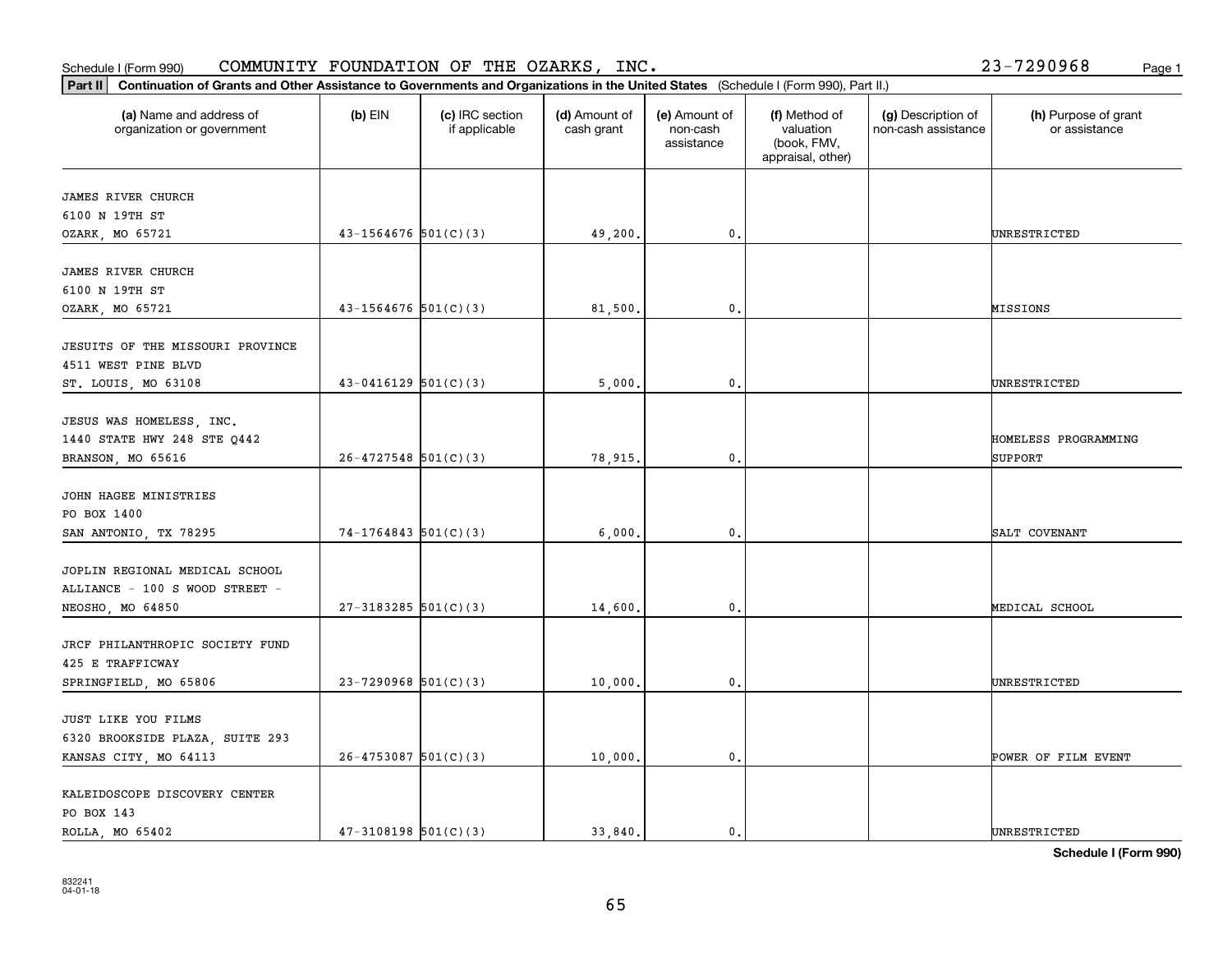KSMU/OZARKS PUBLIC BROADCASTING

| MINISTRIES - 1353 LAKESHORE DRIVE  |                            |         |                  | TO SUPPORT KANAKUK       |
|------------------------------------|----------------------------|---------|------------------|--------------------------|
| - BRANSON, MO 65616                | $43 - 1815310$ $501(C)(3)$ | 15,000. | $\mathfrak{o}$ . | K-KAUAI                  |
|                                    |                            |         |                  |                          |
| KANSAS MASONIC HOME ENDOWMENT      |                            |         |                  |                          |
| ASSOCIATION - 402 S MARTINSON ST - |                            |         |                  |                          |
| WICHITA, KS 67213                  | $48 - 1163199$ $501(C)(3)$ | 6, 117. | $\mathbf{0}$     | UNRESTRICTED             |
| KELLOGG LAKE NATURE CENTER AND     |                            |         |                  |                          |
| PRESERVE CAPACITY BUILDING FUND -  |                            |         |                  |                          |
| 425 E TRAFFICWAY - SPRINGFIELD, MO |                            |         |                  |                          |
| 65806                              | $23 - 7290968$ 501(C)(3)   | 5,470.  | $\mathfrak{o}$ . | UNRESTRICTED             |
|                                    |                            |         |                  |                          |
| KIMBERLING AREA SENIOR CENTER      |                            |         |                  |                          |
| 63 KIMBERLING HILLS BLVD.          |                            |         |                  |                          |
| KIMBERLING CITY, MO 65686          | $43 - 1548205$ 501(C)(3)   | 5.900.  | 0.               | UNRESTRICTED             |
| KINSEY FIRE DEPARTMENT             |                            |         |                  | KINSEY FIRE DEPARTMENT - |
| 7821 STATE RD. DD                  |                            |         |                  | FIREFIGHTER              |
| BLOOMSDALE, MO 63627               | $43 - 1169620$ 501(C)(3)   | 6,500.  | $\mathbf{0}$ .   | COMMUNICATIONS           |
|                                    |                            |         |                  |                          |
| KNIGHTS OF COLUMBUS CHARITIES      |                            |         |                  |                          |
| ONE COLUMBUS PLAZA                 |                            |         |                  |                          |
| NEW HAVEN, CT 06509-1966           | $23 - 7227608$ 501(C)(3)   | 6.000.  | 0.               | UNRESTRICTED             |
| KSMU/OZARKS PUBLIC BROADCASTING    |                            |         |                  |                          |
| 901 S NATIONAL                     |                            |         |                  |                          |
| SPRINGFIELD, MO 65897              | 44-6000308 POLITICAL       | 7,400.  | 0.               | UNRESTRICTED             |
|                                    |                            |         |                  |                          |

### Schedule I (Form 990)  ${\tt COMMUNITY}$  <code>FOUNDATION OF THE OZARKS, INC</code> .  $23-7290968$  Page 1

organization or government

KANAKUK INSTITUTE 1353 LAKESHORE DRIVE

KANAKUK KAMPS DBA KANAKUK

**Part II Continuation of Grants and Other Assistance to Governments and Organizations in the United States**  (Schedule I (Form 990), Part II.)

if applicable

 $(b)$  EIN  $(c)$  IRC section

**(a) (b) (c) (d) (e) (f) (g) (h)** Name and address of

BRANSON, MO 65616 **600 | 43-1926319 501(C)(3)** | 70,000. 0. 0. 0. UNRESTRICTED

(d) Amount of cash grant

(e) Amount of non-cashassistance

(f) Method of valuation (book, FMV, appraisal, other)

(g) Description of non-cash assistance

(h) Purpose of grant or assistance

901 S NATIONAL CHARGE REFERENCE WHERE WHERE THE SALE OF THE SALE OF THE SALE OF THE SALE OF THE SALE OF THE SALE OF THE SALE OF THE SALE OF THE SALE OF THE SALE OF THE SALE OF THE SALE OF THE SALE OF THE SALE OF THE SALE O

SPRINGFIELD, MO 65897 44-6000308 POLITICAL 25,000. 0. YOU LIVE PROGRAM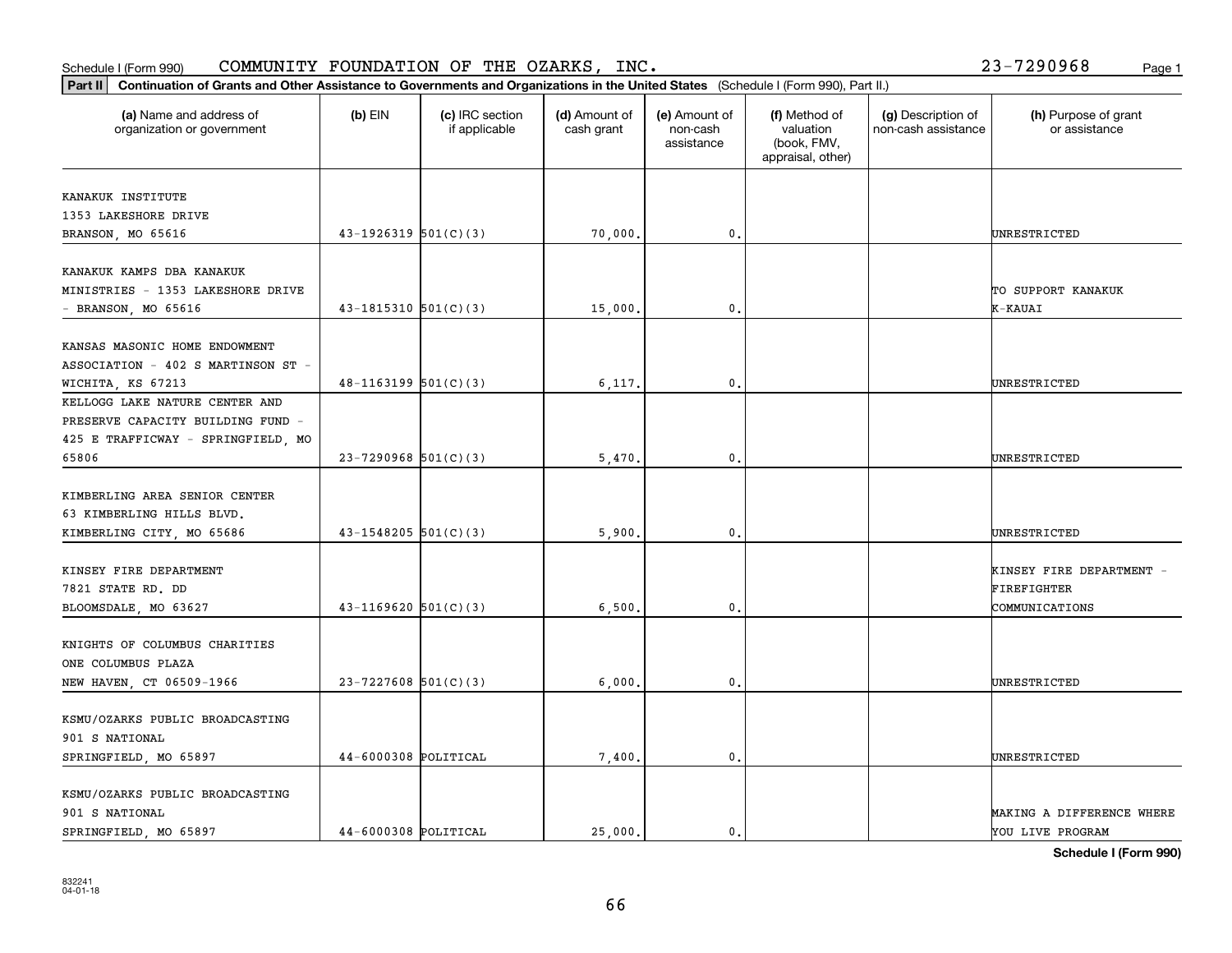|                                                       |                            |                                  |                             |                                         |                                                                | Part II   Continuation of Grants and Other Assistance to Governments and Organizations in the United States (Schedule I (Form 990), Part II.) |                                       |  |  |  |  |  |  |  |  |
|-------------------------------------------------------|----------------------------|----------------------------------|-----------------------------|-----------------------------------------|----------------------------------------------------------------|-----------------------------------------------------------------------------------------------------------------------------------------------|---------------------------------------|--|--|--|--|--|--|--|--|
| (a) Name and address of<br>organization or government | $(b)$ EIN                  | (c) IRC section<br>if applicable | (d) Amount of<br>cash grant | (e) Amount of<br>non-cash<br>assistance | (f) Method of<br>valuation<br>(book, FMV,<br>appraisal, other) | (g) Description of<br>non-cash assistance                                                                                                     | (h) Purpose of grant<br>or assistance |  |  |  |  |  |  |  |  |
|                                                       |                            |                                  |                             |                                         |                                                                |                                                                                                                                               |                                       |  |  |  |  |  |  |  |  |
| LAKE OF THE OZARKS SHOOTOUT INC<br>PO BOX 568         |                            |                                  |                             |                                         |                                                                |                                                                                                                                               |                                       |  |  |  |  |  |  |  |  |
| SUNRISE BEACH, MO 65079                               | $26 - 2067090$ 501(C)(3)   |                                  | 25,000.                     | $\mathbf{0}$ .                          |                                                                |                                                                                                                                               | TOP GUN SPONSORSHIP                   |  |  |  |  |  |  |  |  |
|                                                       |                            |                                  |                             |                                         |                                                                |                                                                                                                                               |                                       |  |  |  |  |  |  |  |  |
| LAKE REGIONAL HEALTH SYSTEMS                          |                            |                                  |                             |                                         |                                                                |                                                                                                                                               |                                       |  |  |  |  |  |  |  |  |
| 54 HOSPITAL DRIVE                                     |                            |                                  |                             |                                         |                                                                |                                                                                                                                               |                                       |  |  |  |  |  |  |  |  |
| OSAGE BEACH, MO 65065                                 | $23 - 7339737$ 501(C)(3)   |                                  | 17,851                      | 0.                                      |                                                                |                                                                                                                                               | UNRESTRICTED                          |  |  |  |  |  |  |  |  |
|                                                       |                            |                                  |                             |                                         |                                                                |                                                                                                                                               |                                       |  |  |  |  |  |  |  |  |
| LAMAR AREA CHRISTIAN MINISTRIES                       |                            |                                  |                             |                                         |                                                                |                                                                                                                                               | COMMUNITY YOUTH                       |  |  |  |  |  |  |  |  |
| ASSOCIATION - 758 STATE HWY C -                       |                            |                                  |                             |                                         |                                                                |                                                                                                                                               | BETTERMENT PROGRAM &                  |  |  |  |  |  |  |  |  |
| LAMAR, MO 64759                                       | $43 - 1465283$ $501(C)(3)$ |                                  | 28,000.                     | 0.                                      |                                                                |                                                                                                                                               | SUMMER YOUTH PROGRAMS                 |  |  |  |  |  |  |  |  |
|                                                       |                            |                                  |                             |                                         |                                                                |                                                                                                                                               |                                       |  |  |  |  |  |  |  |  |
| LEAGUE OF WOMEN VOTERS OF                             |                            |                                  |                             |                                         |                                                                |                                                                                                                                               |                                       |  |  |  |  |  |  |  |  |
| SOUTHWEST MISSOURI - PO BOX 3036 -                    |                            |                                  |                             |                                         |                                                                |                                                                                                                                               | VOTER OUTREACH COMMITTEE              |  |  |  |  |  |  |  |  |
| SPRINGFIELD, MO 65808                                 | $43 - 0415536$ $501(C)(3)$ |                                  | 5,000                       | 0.                                      |                                                                |                                                                                                                                               | TO BOOST VOTER TURNOUT                |  |  |  |  |  |  |  |  |
| LEAST OF THESE                                        |                            |                                  |                             |                                         |                                                                |                                                                                                                                               |                                       |  |  |  |  |  |  |  |  |
| 1720 JAMES RIVER RD                                   |                            |                                  |                             |                                         |                                                                |                                                                                                                                               |                                       |  |  |  |  |  |  |  |  |
| OZARK, MO 65721                                       | $43-1867039$ 501(C)(3)     |                                  | 2,000                       | 0.                                      |                                                                |                                                                                                                                               | <b>DZARKS FOOD BANK</b>               |  |  |  |  |  |  |  |  |
|                                                       |                            |                                  |                             |                                         |                                                                |                                                                                                                                               |                                       |  |  |  |  |  |  |  |  |
| LEAST OF THESE                                        |                            |                                  |                             |                                         |                                                                |                                                                                                                                               |                                       |  |  |  |  |  |  |  |  |
| 1720 JAMES RIVER RD                                   |                            |                                  |                             |                                         |                                                                |                                                                                                                                               |                                       |  |  |  |  |  |  |  |  |
| OZARK, MO 65721                                       | $43-1867039$ $501(C)(3)$   |                                  | 2,500                       | $^{\circ}$ .                            |                                                                |                                                                                                                                               | <b>HYGIENE PROGRAM</b>                |  |  |  |  |  |  |  |  |
|                                                       |                            |                                  |                             |                                         |                                                                |                                                                                                                                               |                                       |  |  |  |  |  |  |  |  |
| LEAST OF THESE                                        |                            |                                  |                             |                                         |                                                                |                                                                                                                                               |                                       |  |  |  |  |  |  |  |  |
| 1720 JAMES RIVER RD                                   |                            |                                  |                             |                                         |                                                                |                                                                                                                                               |                                       |  |  |  |  |  |  |  |  |
| OZARK, MO 65721                                       | $43-1867039$ $501(C)(3)$   |                                  | 71,837.                     | 0.                                      |                                                                |                                                                                                                                               | UNRESTRICTED                          |  |  |  |  |  |  |  |  |
|                                                       |                            |                                  |                             |                                         |                                                                |                                                                                                                                               |                                       |  |  |  |  |  |  |  |  |
| LEBANON R-III SCHOOL DISTRICT                         |                            |                                  |                             |                                         |                                                                |                                                                                                                                               |                                       |  |  |  |  |  |  |  |  |
| 1310 EAST ROUTE 66                                    |                            |                                  |                             |                                         |                                                                |                                                                                                                                               |                                       |  |  |  |  |  |  |  |  |
| LEBANON, MO 65536                                     | $44-6003191$ 501(C)(3)     |                                  | 5,274.                      | 0.                                      |                                                                |                                                                                                                                               | EDUCATIONAL PROGRAMMING               |  |  |  |  |  |  |  |  |
| LGL, INC.                                             |                            |                                  |                             |                                         |                                                                |                                                                                                                                               |                                       |  |  |  |  |  |  |  |  |
| 232 N. STATE HWY 39                                   |                            |                                  |                             |                                         |                                                                |                                                                                                                                               |                                       |  |  |  |  |  |  |  |  |
| GREENFIELD, MO 65661                                  | $80 - 0830454$ 501(C)(3)   |                                  | 5,000.                      | $\mathbf{0}$ .                          |                                                                |                                                                                                                                               | TRANSPORTATION SERVICES               |  |  |  |  |  |  |  |  |
|                                                       |                            |                                  |                             |                                         |                                                                |                                                                                                                                               |                                       |  |  |  |  |  |  |  |  |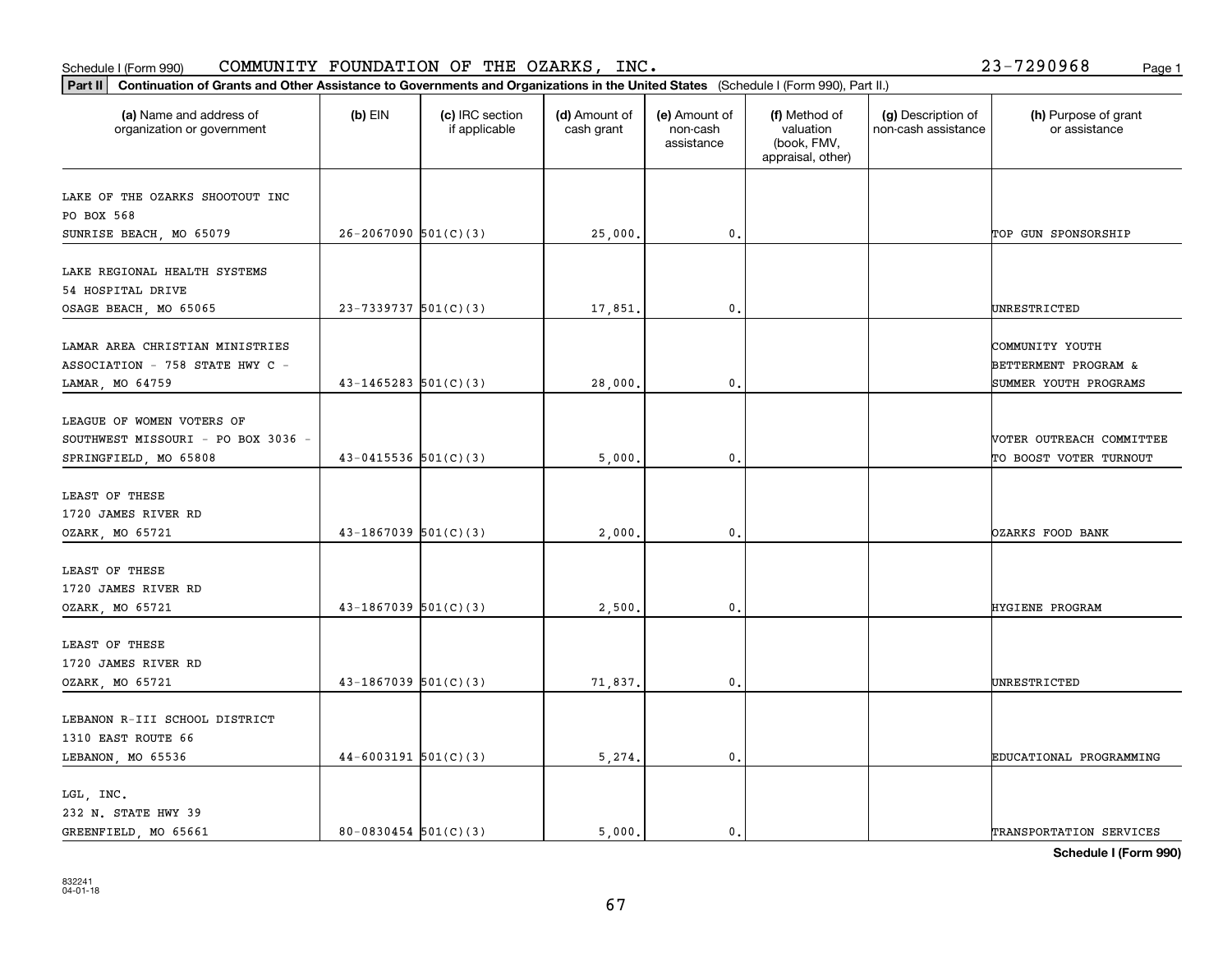| JOPLIN, MO 64801               | $43 - 1518912$ $501(C)(3)$ | 25,000. | 0.               |  | UNRESTRICTED             |
|--------------------------------|----------------------------|---------|------------------|--|--------------------------|
|                                |                            |         |                  |  |                          |
| LIFELINE PREGNANCY CARE CENTER |                            |         |                  |  |                          |
| 201 LUCIA AVE                  |                            |         |                  |  |                          |
| CUBA, MO 65453                 | 65-1230810 $501(C)(3)$     | 5,000.  | $0$ .            |  | UNRESTRICTED             |
| LIFT UP SOMEONE TODAY - OZARK  |                            |         |                  |  |                          |
| 5571 N 21ST ST                 |                            |         |                  |  |                          |
| OZARK, MO 65721                | $81 - 1243560$ $501(C)(3)$ | 24,000. | $\mathbf{0}$ .   |  | PROVIDE DENTAL EQUIPMENT |
| LIFT UP SOMEONE TODAY          |                            |         |                  |  |                          |
| 3259 E SUNSHINE ST             |                            |         |                  |  |                          |
| SPRINGFIELD, MO 65804          | $81 - 1243560$ $501(C)(3)$ | 5,500.  | 0.               |  | HUMAN SERVICES           |
|                                |                            |         |                  |  |                          |
| LINDENWOOD UNIVERSITY          |                            |         |                  |  |                          |
| 209 S KINGSHIGHWAY             |                            |         |                  |  |                          |
| ST. CHARLES, MO 63301          | $43 - 0652649$ $501(C)(3)$ | 13,000. | $\mathfrak{o}$ . |  | EDUCATIONAL PROGRAMMING  |
| LITTLE ONES MINISTRIES         |                            |         |                  |  |                          |
| PO BOX 892040                  |                            |         |                  |  |                          |

**(a) (b) (c) (d) (e) (f) (g) (h)** Name and address of

(d) Amount of cash grant

PO BOX 967 LIFE INC - INDEPENDENT FARMINGTON, MO 63640  $\begin{vmatrix} 43-1748647 & 501(C)(3) \end{vmatrix}$  5,800. 0. 0. CHASS SONG THE LIVING AIDS FOR DISABLED

9 THE PINES COURT, SUITE C SUMMER CAMP SCHOLARSHIP

ST. LOUIS, MO 63141 86-0602592 501(C)(3) 25,000. 0. PROGRAM

(e) Amount of non-cashassistance

(f) Method of valuation (book, FMV, appraisal, other)

(g) Description of non-cash assistance

#### **Part II Continuation of Grants and Other Assistance to Governments and Organizations in the United States**  (Schedule I (Form 990), Part II.) Schedule I (Form 990)  ${\tt COMMUNITY}$  <code>FOUNDATION OF THE OZARKS, INC</code> .  $23-7290968$  Page 1

 $(b)$  EIN  $(c)$  IRC section

if applicable

organization or government

LIFE INC.

LIFE TEEN INC.

531 E 7TH ST

LIFECHOICES HEALTH NETWORK

LIVES UNDER CONSTRUCTION BOYS RANCH - 296 BOYS RANCH ROAD -

(h) Purpose of grant or assistance

OKLAHOMA CITY, OK 73189  $\begin{vmatrix} 43-1914361 & 501(C)(3) \end{vmatrix}$  20,000. 0. 0. 0.

LAMPE, MO 65681 46-0368556 501(C)(3) 7,000. 0. UNRESTRICTED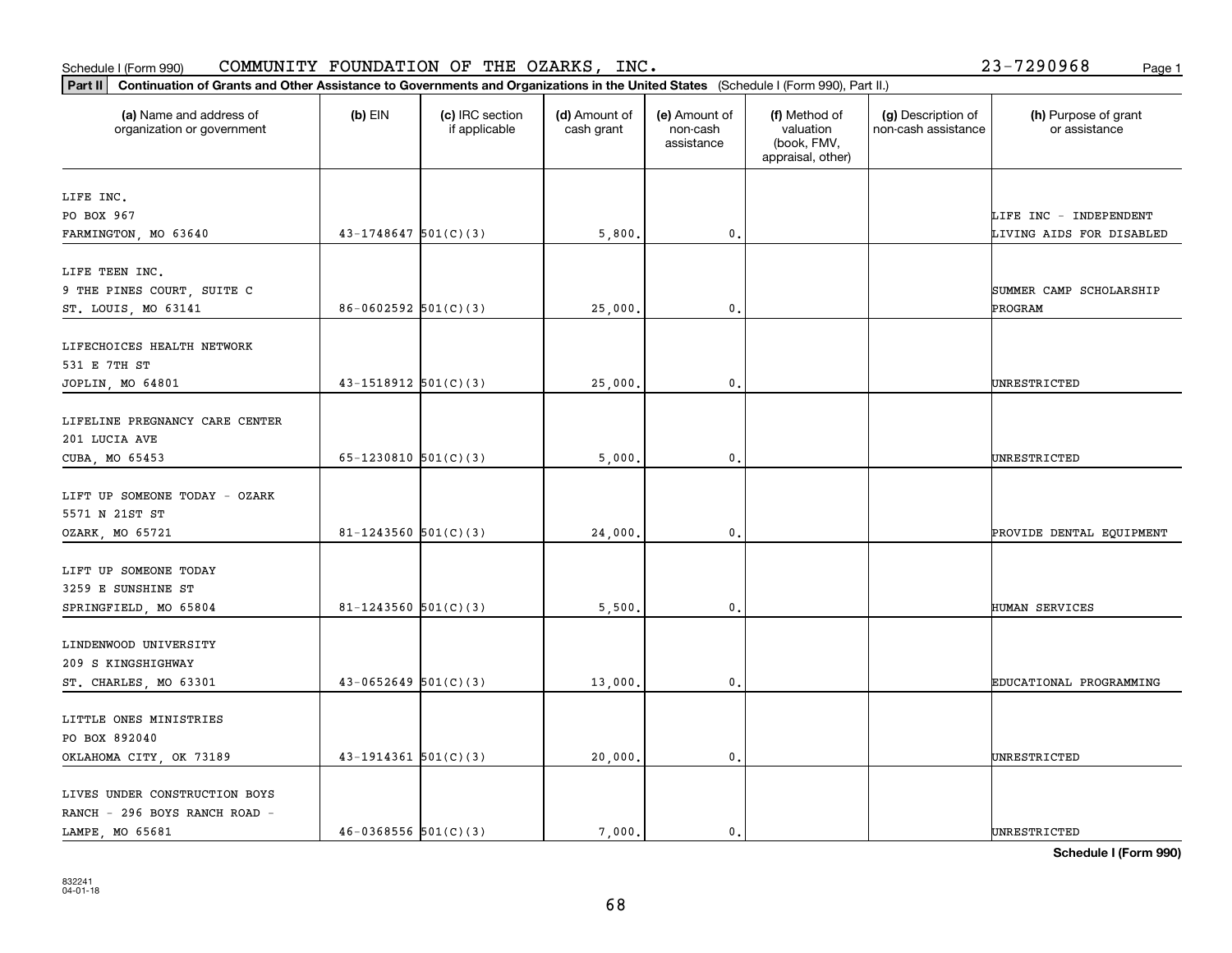MASTER'S RANCH AND CHRISTIAN

| STE A - SPRINGFIELD, MO 65804      | $20-1103500$ 501(C)(3)     | 21,832.  | 0.              | EDUCATIONAL PROGRAMMING |
|------------------------------------|----------------------------|----------|-----------------|-------------------------|
|                                    |                            |          |                 |                         |
| LOST AND FOUND, INC                |                            |          |                 |                         |
| PO BOX 3008                        |                            |          |                 |                         |
| SPRINGFIELD, MO 65808              | $43-1896981$ 501(C)(3)     | 43,972.  | $\mathbf{0}$ .  | GRIEF SUPPORT           |
|                                    |                            |          |                 |                         |
| LOVINGRACE ENDOWMENT FUND          |                            |          |                 |                         |
| PO BOX 8960                        |                            |          |                 | EARLY CHILDHOOD         |
| SPRINGFIELD, MO 65801              | $23 - 7290968$ 501(C)(3)   | 5,000.   | $\mathfrak o$ . | PROGRAMMING             |
| MACKEY FAMILY SCHOLARSHIP FUND     |                            |          |                 |                         |
| 425 E TRAFFICWAY                   |                            |          |                 |                         |
| SPRINGFIELD, MO 65806              | $23 - 7290968$ 501(C)(3)   | 12,000.  | $\mathfrak o$ . | <b>SCHOLARSHIP</b>      |
|                                    |                            |          |                 |                         |
| MAGGIE MEEK GARNER FUND            |                            |          |                 |                         |
| 425 E TRAFFICWAY ST                |                            |          |                 |                         |
| SPRINGFIELD, MO 65806              | $23-7290968$ 501(C)(3)     | 200,000. | $\mathbf{0}$ .  | <b>UNRESTRICTED</b>     |
|                                    |                            |          |                 |                         |
| MANSFIELD AREA COMMUNITY           |                            |          |                 |                         |
| BETTERMENT ASSOCIATION - P.O. BOX  |                            |          |                 | ANN SHORT TURNER        |
| 38 - MANSFIELD, MO 65704           | $43-1805198$ $501(C)(3)$   | 50,000.  | $\mathbf{0}$ .  | COMMUNITY CENTER        |
| MAPLE PARK CEMETERY ASSOCIATION    |                            |          |                 |                         |
| 300 WEST GRAND                     |                            |          |                 | GAZEBO RESTORATION AND  |
| SPRINGFIELD, MO 65807              | $80-0860396$ 501(C)(13)    | 10,000.  | $\mathbf{0}$ .  | <b>PRESERVATION</b>     |
|                                    |                            |          |                 |                         |
| MARSHFIELD UNITED METHODIST CHURCH |                            |          |                 |                         |
| 220 S. ELM                         |                            |          |                 |                         |
| MARSHFIELD, MO 65706               | $43 - 1135312$ $501(C)(3)$ | 9.100.   | 0.              | UNRESTRICTED            |

#### Schedule I (Form 990)  ${\tt COMMUNITY}$  <code>FOUNDATION OF THE OZARKS, INC</code> .  $23-7290968$  Page 1

organization or government

LOGAN-ROGERSVILLE EDUCATIONAL FOUNDATION - 1717 E REPUBLIC RD

**Part II Continuation of Grants and Other Assistance to Governments and Organizations in the United States**  (Schedule I (Form 990), Part II.)

if applicable

 $(b)$  EIN  $(c)$  IRC section

**(a) (b) (c) (d) (e) (f) (g) (h)** Name and address of

(d) Amount of cash grant

(e) Amount of non-cashassistance

(f) Method of valuation (book, FMV, appraisal, other)

(g) Description of non-cash assistance

(h) Purpose of grant or assistance

**Schedule I (Form 990)**

ACADEMY - 1669 HIGHWAY KK - COUCH, BASKETBALL COURT FLOORING

MO 65690 20-8925053 501(C)(3) 15,000. 0. AND GOALS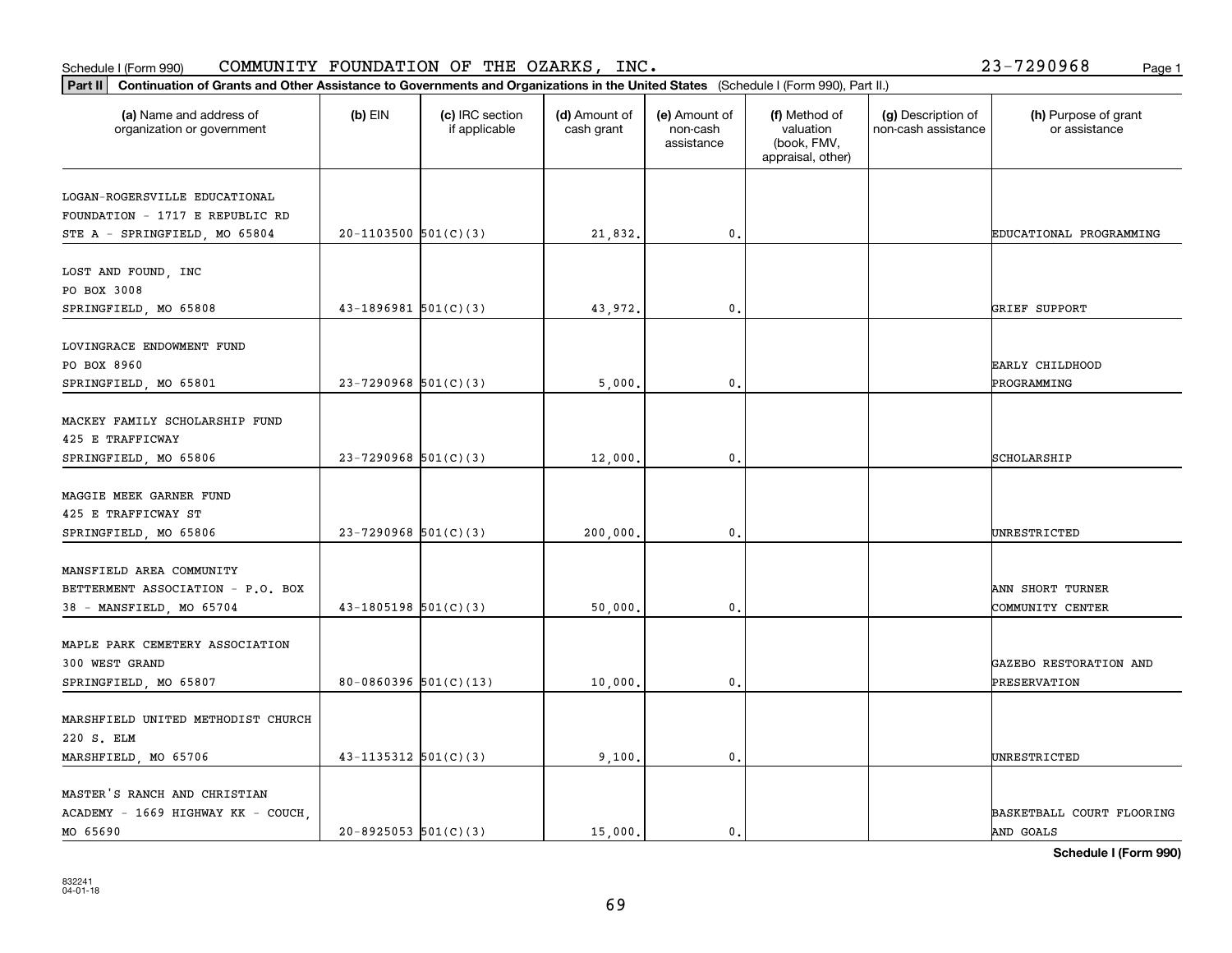#### Schedule I (Form 990) COMMUNITY FOUNDATION OF THE OZARKS, INC。 Page 1 COMMUNITY FOUNDATION OF THE OZARKS, INC. 23-7290968

| Part II   Continuation of Grants and Other Assistance to Governments and Organizations in the United States (Schedule I (Form 990), Part II.) |                            |                                  |                             |                                         |                                                                |                                           |                                       |  |
|-----------------------------------------------------------------------------------------------------------------------------------------------|----------------------------|----------------------------------|-----------------------------|-----------------------------------------|----------------------------------------------------------------|-------------------------------------------|---------------------------------------|--|
| (a) Name and address of<br>organization or government                                                                                         | $(b)$ EIN                  | (c) IRC section<br>if applicable | (d) Amount of<br>cash grant | (e) Amount of<br>non-cash<br>assistance | (f) Method of<br>valuation<br>(book, FMV,<br>appraisal, other) | (g) Description of<br>non-cash assistance | (h) Purpose of grant<br>or assistance |  |
|                                                                                                                                               |                            |                                  |                             |                                         |                                                                |                                           |                                       |  |
| MEN AT THE CROSS                                                                                                                              |                            |                                  |                             |                                         |                                                                |                                           |                                       |  |
| 1353 LAKESHORE DRIVE                                                                                                                          |                            |                                  |                             |                                         |                                                                |                                           |                                       |  |
| BRANSON, MO 65616                                                                                                                             | $26 - 2364202$ 501(C)(3)   |                                  | 50,000.                     | 0.                                      |                                                                |                                           | UNRESTRICTED                          |  |
| MERCY HEALTH FOUNDATION                                                                                                                       |                            |                                  |                             |                                         |                                                                |                                           |                                       |  |
| SPRINGFIELD - 3265 S. NATIONAL                                                                                                                |                            |                                  |                             |                                         |                                                                |                                           |                                       |  |
| AVE, SUITE 200 - SPRINGFIELD, MO                                                                                                              |                            |                                  |                             |                                         |                                                                |                                           | ASSISTANCE FOR STROKE                 |  |
| 65807                                                                                                                                         | $32 - 0195818$ $501(C)(3)$ |                                  | 401                         | $\mathfrak{o}$ .                        |                                                                |                                           | VICTIMS                               |  |
| MERCY HEALTH FOUNDATION                                                                                                                       |                            |                                  |                             |                                         |                                                                |                                           |                                       |  |
| SPRINGFIELD - 3265 S. NATIONAL                                                                                                                |                            |                                  |                             |                                         |                                                                |                                           |                                       |  |
| AVE, SUITE 200 - SPRINGFIELD, MO                                                                                                              |                            |                                  |                             |                                         |                                                                |                                           |                                       |  |
| 65807                                                                                                                                         | $32-0195818$ 501(C)(3)     |                                  | 1,250.                      | $\mathfrak{o}$ .                        |                                                                |                                           | ST. JUDE AFFILIATE CLINIC             |  |
| MERCY HEALTH FOUNDATION                                                                                                                       |                            |                                  |                             |                                         |                                                                |                                           |                                       |  |
| SPRINGFIELD - 3265 S. NATIONAL                                                                                                                |                            |                                  |                             |                                         |                                                                |                                           |                                       |  |
| AVE, SUITE 200 - SPRINGFIELD, MO                                                                                                              |                            |                                  |                             |                                         |                                                                |                                           |                                       |  |
| 65807                                                                                                                                         | $32-0195818$ 501(C)(3)     |                                  | 7,500                       | 0.                                      |                                                                |                                           | UNRESTRICTED                          |  |
| MERCY HEALTH FOUNDATION                                                                                                                       |                            |                                  |                             |                                         |                                                                |                                           |                                       |  |
| SPRINGFIELD - 3265 S. NATIONAL                                                                                                                |                            |                                  |                             |                                         |                                                                |                                           |                                       |  |
| AVE, SUITE 200 - SPRINGFIELD, MO                                                                                                              |                            |                                  |                             |                                         |                                                                |                                           | BRANSON CLINIC CAPITAL                |  |
| 65807                                                                                                                                         | $32-0195818$ 501(C)(3)     |                                  | 25,000                      | 0.                                      |                                                                |                                           | FUND                                  |  |
| MERCY HEALTH                                                                                                                                  |                            |                                  |                             |                                         |                                                                |                                           |                                       |  |
| 500 PORTER AVE                                                                                                                                |                            |                                  |                             |                                         |                                                                |                                           | RURAL MENTAL HEALTH                   |  |
| AURORA, MO 65605                                                                                                                              | $43-1936696$ $501(C)(3)$   |                                  | 50,000                      | 0.                                      |                                                                |                                           | PROGRAM                               |  |
|                                                                                                                                               |                            |                                  |                             |                                         |                                                                |                                           |                                       |  |
| MERCY HOME FOR BOYS AND GIRLS                                                                                                                 |                            |                                  |                             |                                         |                                                                |                                           |                                       |  |
| 1140 WEST JACKSON BLVD                                                                                                                        |                            |                                  |                             |                                         |                                                                |                                           |                                       |  |
| CHICAGO, IL 60607                                                                                                                             | $36 - 2171726$ $501(C)(3)$ |                                  | 10,000                      | $\mathfrak{o}$ .                        |                                                                |                                           | UNRESTRICTED                          |  |
|                                                                                                                                               |                            |                                  |                             |                                         |                                                                |                                           |                                       |  |
| MERCY MULTIPLIED                                                                                                                              |                            |                                  |                             |                                         |                                                                |                                           |                                       |  |
| PO BOX 111060                                                                                                                                 |                            |                                  |                             |                                         |                                                                |                                           |                                       |  |
| NASHVILLE, TN 37222                                                                                                                           | $72-0973419$ 501(C)(3)     |                                  | 20,000.                     | $\mathfrak o$ .                         |                                                                |                                           | UNRESTRICTED                          |  |
|                                                                                                                                               |                            |                                  |                             |                                         |                                                                |                                           |                                       |  |
| MICHAEL AND KATIE MEEK FUND                                                                                                                   |                            |                                  |                             |                                         |                                                                |                                           |                                       |  |
| 425 E TRAFFICWAY ST                                                                                                                           |                            |                                  |                             |                                         |                                                                |                                           |                                       |  |
| SPRINGFIELD, MO 65806                                                                                                                         | $23 - 7290968$ 501(C)(3)   |                                  | 200.000.                    | $\mathbf{0}$ .                          |                                                                |                                           | <b>UNRESTRICTED</b>                   |  |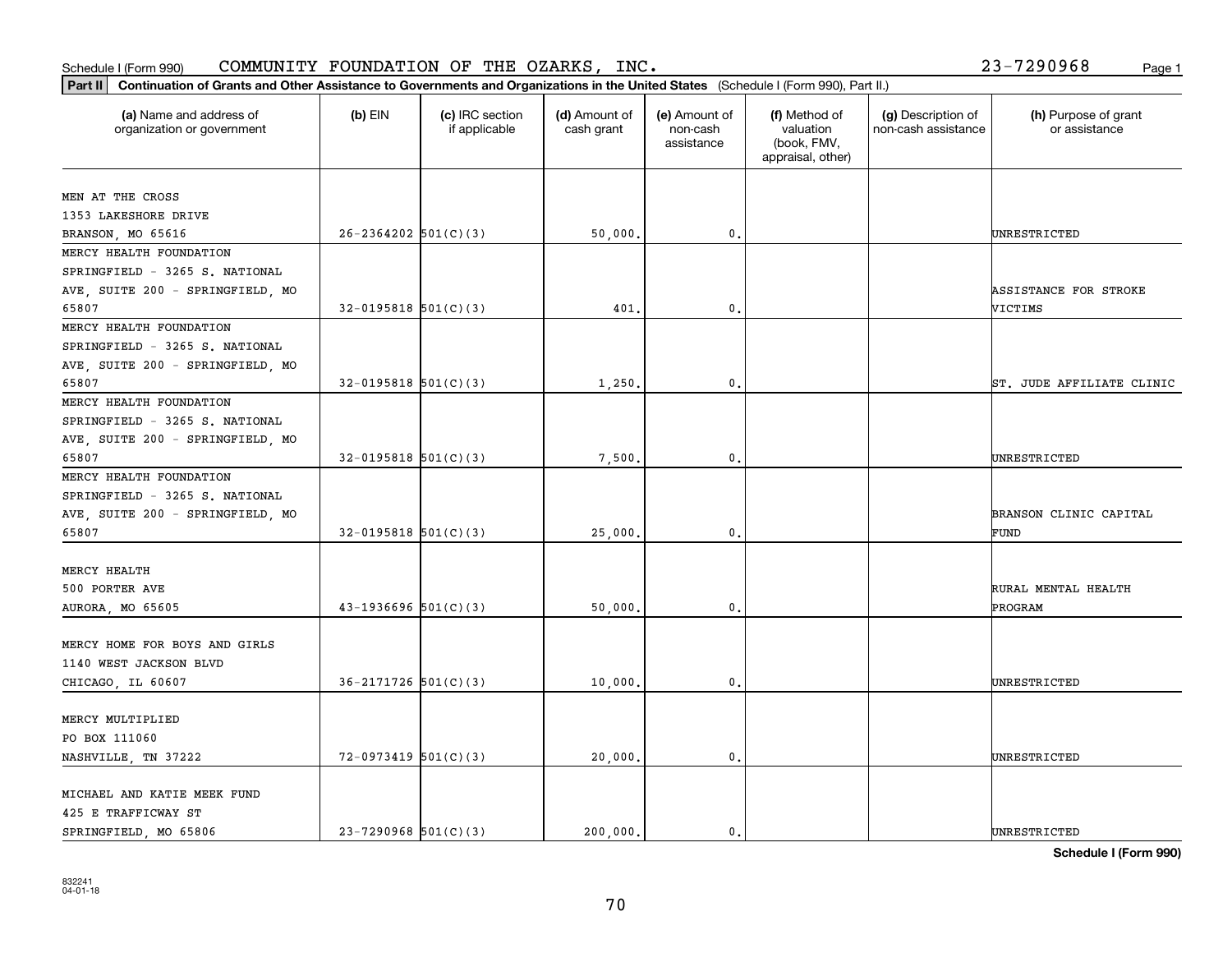#### Schedule I (Form 990) COMMUNITY FOUNDATION OF THE OZARKS, INC。 Page 1 COMMUNITY FOUNDATION OF THE OZARKS, INC. 23-7290968

| Part II   Continuation of Grants and Other Assistance to Governments and Organizations in the United States (Schedule I (Form 990), Part II.) |                          |                                  |                             |                                         |                                                                |                                           |                                            |
|-----------------------------------------------------------------------------------------------------------------------------------------------|--------------------------|----------------------------------|-----------------------------|-----------------------------------------|----------------------------------------------------------------|-------------------------------------------|--------------------------------------------|
| (a) Name and address of<br>organization or government                                                                                         | $(b)$ EIN                | (c) IRC section<br>if applicable | (d) Amount of<br>cash grant | (e) Amount of<br>non-cash<br>assistance | (f) Method of<br>valuation<br>(book, FMV,<br>appraisal, other) | (g) Description of<br>non-cash assistance | (h) Purpose of grant<br>or assistance      |
| MISSION GATE CHRISTIAN CENTER                                                                                                                 |                          |                                  |                             |                                         |                                                                |                                           |                                            |
| PO BOX 6644                                                                                                                                   |                          |                                  |                             |                                         |                                                                |                                           |                                            |
| CHESTERFIELD, MO 63006                                                                                                                        | $43 - 1446430$ 501(C)(3) |                                  | 5,000                       | $\mathbf{0}$ .                          |                                                                |                                           | TO SUPPORT HANNAH'S RANCH                  |
| MISSOURI COLLEGES FUND, INC.<br>3401 W. TRUMAN BLVD. STE. 202<br>JEFFERSON CITY, MO 65109                                                     | $43 - 0680952$ 501(C)(3) |                                  | 600                         | $\mathbf{0}$                            |                                                                |                                           | MISSOURI COLLEGES FUND<br>FOR SCHOLARSHIPS |
|                                                                                                                                               |                          |                                  |                             |                                         |                                                                |                                           |                                            |
| MISSOURI COLLEGES FUND, INC.<br>3401 W. TRUMAN BLVD. STE. 202<br>JEFFERSON CITY, MO 65109                                                     | $43 - 0680952$ 501(C)(3) |                                  | 13,000                      | $\mathbf{0}$ .                          |                                                                |                                           | UNRESTRICTED                               |
|                                                                                                                                               |                          |                                  |                             |                                         |                                                                |                                           |                                            |
| MISSOURI PRAIRIE FOUNDATION                                                                                                                   |                          |                                  |                             |                                         |                                                                |                                           | TRAIL IMPROVEMENT TO                       |
| 1311 MORELAND AVE                                                                                                                             |                          |                                  |                             |                                         |                                                                |                                           | KICKAPOO EDGE PRAIRIE                      |
| JEFFERSON CITY, MO 65101                                                                                                                      | $23 - 7120753$ 501(C)(3) |                                  | 6,000                       | 0.                                      |                                                                |                                           | GARDEN                                     |
| MISSOURI SOUTHERN FOUNDATION<br>3950 E. NEWMAN ROAD                                                                                           |                          |                                  |                             |                                         |                                                                |                                           |                                            |
| JOPLIN, MO 64801                                                                                                                              | $43-0907114$ 501(C)(3)   |                                  | 54,840                      | 0.                                      |                                                                |                                           | EDUCATIONAL PROGRAMMING                    |
| MISSOURI STATE FAIR<br>2503 W. 16TH ST.                                                                                                       |                          |                                  |                             |                                         |                                                                |                                           |                                            |
| SEDALIA, MO 65301                                                                                                                             | $75-3029064$ 501(C)(3)   |                                  | 5,200                       | $\mathbf{0}$                            |                                                                |                                           | UNRESTRICTED                               |
| MISSOURI STATE UNIVERSITY<br>901 S NATIONAL                                                                                                   |                          |                                  |                             |                                         |                                                                |                                           |                                            |
| SPRINGFIELD, MO 65897                                                                                                                         | 44-6000308 POLITICAL     |                                  | 3,560                       | $\mathbf{0}$ .                          |                                                                |                                           | UNRESTRICTED                               |
| MISSOURI STATE UNIVERSITY<br>901 S NATIONAL                                                                                                   |                          |                                  |                             |                                         |                                                                |                                           |                                            |
| SPRINGFIELD, MO 65897                                                                                                                         | 44-6000308 POLITICAL     |                                  | 34,026.                     | $\mathbf{0}$ .                          |                                                                |                                           | EDUCATIONAL PROGRAMMING                    |
| MISSOURI STATE UNIVERSITY<br>901 S NATIONAL                                                                                                   |                          |                                  |                             |                                         |                                                                |                                           | NORTHWEST PROJECT FOR LOW                  |
| SPRINGFIELD, MO 65897                                                                                                                         | 44-6000308 POLITICAL     |                                  | 260.000.                    | $\mathbf{0}$ .                          |                                                                |                                           | <b>INCOME FAMILIES</b>                     |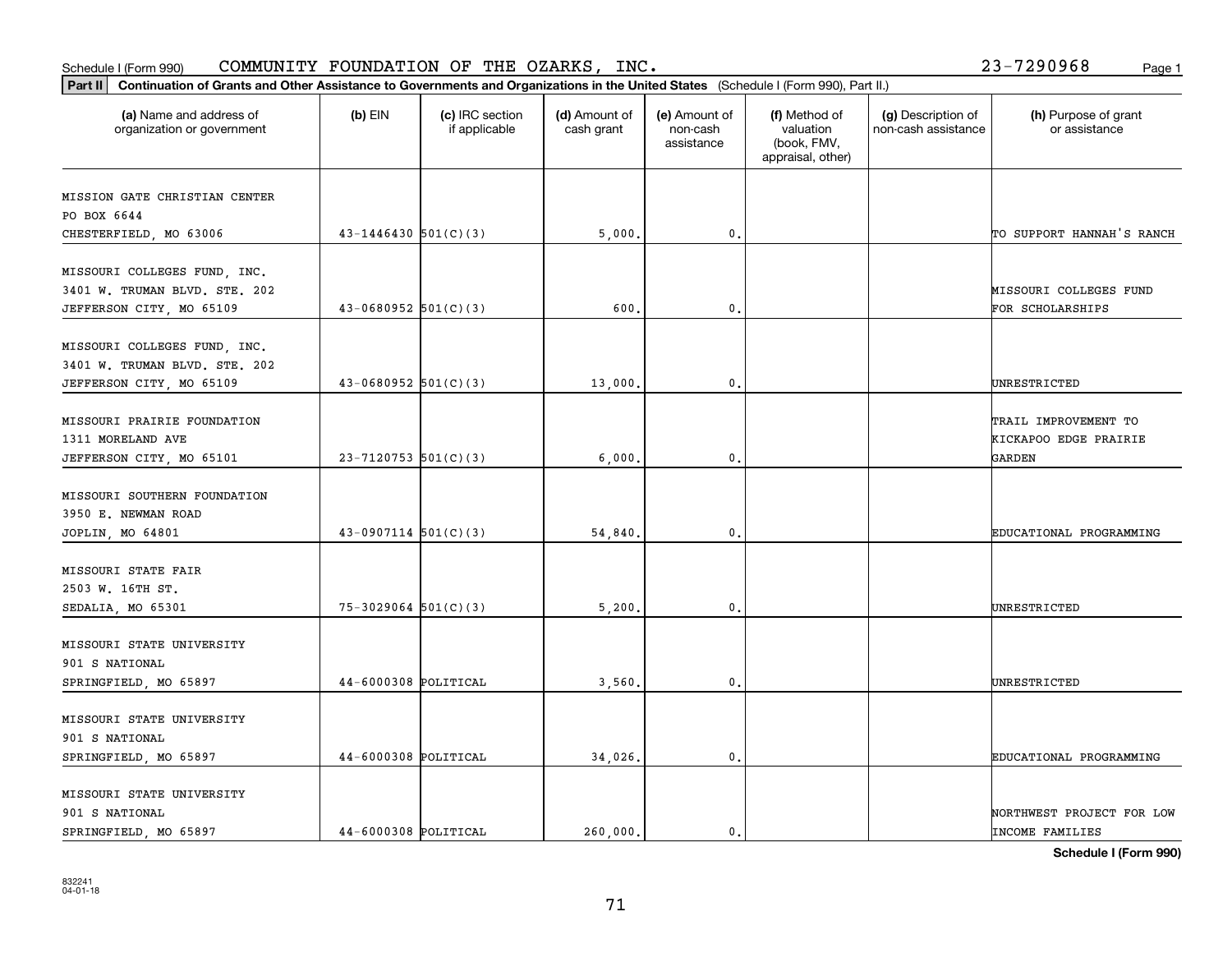| Part II   Continuation of Grants and Other Assistance to Governments and Organizations in the United States (Schedule I (Form 990), Part II.) |                          |                                  |                             |                                         |                                                                |                                           |                                       |
|-----------------------------------------------------------------------------------------------------------------------------------------------|--------------------------|----------------------------------|-----------------------------|-----------------------------------------|----------------------------------------------------------------|-------------------------------------------|---------------------------------------|
| (a) Name and address of<br>organization or government                                                                                         | $(b)$ EIN                | (c) IRC section<br>if applicable | (d) Amount of<br>cash grant | (e) Amount of<br>non-cash<br>assistance | (f) Method of<br>valuation<br>(book, FMV,<br>appraisal, other) | (g) Description of<br>non-cash assistance | (h) Purpose of grant<br>or assistance |
| MISSOURI'S NATIONAL VETERANS                                                                                                                  |                          |                                  |                             |                                         |                                                                |                                           |                                       |
| MEMORIAL - PO BOX 566 -                                                                                                                       |                          |                                  |                             |                                         |                                                                |                                           | MEMORIAL TO HONOR                     |
| PERRYVILLE, MO 63775                                                                                                                          | 82-1659973 $501(C)(3)$   |                                  | 151,508.                    | $\mathbf{0}$ .                          |                                                                |                                           | VETERANS                              |
| MONETT HISTORICAL SOCIETY                                                                                                                     |                          |                                  |                             |                                         |                                                                |                                           |                                       |
| 422 E. BROADWAY STREET                                                                                                                        |                          |                                  |                             |                                         |                                                                |                                           | CHRISTMAS CONCERT                     |
| MONETT, MO 65708                                                                                                                              | $22 - 3947459$ 501(C)(3) |                                  | 125                         | 0.                                      |                                                                |                                           | SPONSORSHIP                           |
| MONETT HISTORICAL SOCIETY                                                                                                                     |                          |                                  |                             |                                         |                                                                |                                           |                                       |
| 422 E. BROADWAY STREET                                                                                                                        |                          |                                  |                             |                                         |                                                                |                                           |                                       |
| MONETT, MO 65708                                                                                                                              | $22-3947459$ 501(C)(3)   |                                  | 500                         | $\mathfrak{o}$ .                        |                                                                |                                           | UNRESTRICTED                          |
|                                                                                                                                               |                          |                                  |                             |                                         |                                                                |                                           |                                       |
| MONETT HISTORICAL SOCIETY                                                                                                                     |                          |                                  |                             |                                         |                                                                |                                           |                                       |
| 422 E. BROADWAY STREET<br>MONETT, MO 65708                                                                                                    | $22-3947459$ 501(C)(3)   |                                  | 5,000                       | 0.                                      |                                                                |                                           | CAPITAL CAMPAIGN                      |
|                                                                                                                                               |                          |                                  |                             |                                         |                                                                |                                           |                                       |
| MONETT R-I SCHOOL DISTRICT                                                                                                                    |                          |                                  |                             |                                         |                                                                |                                           |                                       |
| 900 E SCOTT ST                                                                                                                                |                          |                                  |                             |                                         |                                                                |                                           |                                       |
| MONETT, MO 65708                                                                                                                              | $44-6001429$ 501(C)(3)   |                                  | 976.                        | $\mathbf{0}$                            |                                                                |                                           | SUPPORT FOR TEACHERS                  |
| MONETT R-I SCHOOL DISTRICT                                                                                                                    |                          |                                  |                             |                                         |                                                                |                                           |                                       |
| 900 E SCOTT ST                                                                                                                                |                          |                                  |                             |                                         |                                                                |                                           |                                       |
| MONETT, MO 65708                                                                                                                              | $44-6001429$ 501(C)(3)   |                                  | 5,225                       | 0.                                      |                                                                |                                           | CUB GRANTS                            |
| MORRISVILLE CEMETERY ASSOCIATION                                                                                                              |                          |                                  |                             |                                         |                                                                |                                           | SPECIFIED PUBLIC NEEDS                |
| 1043 HWY 215                                                                                                                                  |                          |                                  |                             |                                         |                                                                |                                           | AND HISTORIC PRESERVATION             |
| MORRISVILLE, MO 65710                                                                                                                         | $44-0667307$ 501(C)(3)   |                                  | 7,000.                      | $\mathfrak{o}$ .                        |                                                                |                                           | OF THE CEMETERY                       |
|                                                                                                                                               |                          |                                  |                             |                                         |                                                                |                                           |                                       |
| MOUNTAIN GROVE R-III SCHOOL                                                                                                                   |                          |                                  |                             |                                         |                                                                |                                           |                                       |
| DISTRICT - PO BOX 806 - MOUNTAIN                                                                                                              |                          |                                  |                             |                                         |                                                                |                                           |                                       |
| GROVE, MO 65711                                                                                                                               | $44-6004985$ 501(C)(3)   |                                  | 7,119.                      | $\mathfrak{o}$ .                        |                                                                |                                           | EDUCATIONAL PROGRAMMING               |
| CHARITABLE THEATRE SUPPORT                                                                                                                    |                          |                                  |                             |                                         |                                                                |                                           |                                       |
| 425 EAST TRAFFICWAY                                                                                                                           |                          |                                  |                             |                                         |                                                                |                                           | NONPROFIT LOCAL THEATRE -             |
| SPRINGFIELD, MO 65806                                                                                                                         | $23 - 7290968$ 501(C)(3) |                                  | 14,750.                     | $\mathbf{0}$ .                          |                                                                |                                           | UNRESTRICTED                          |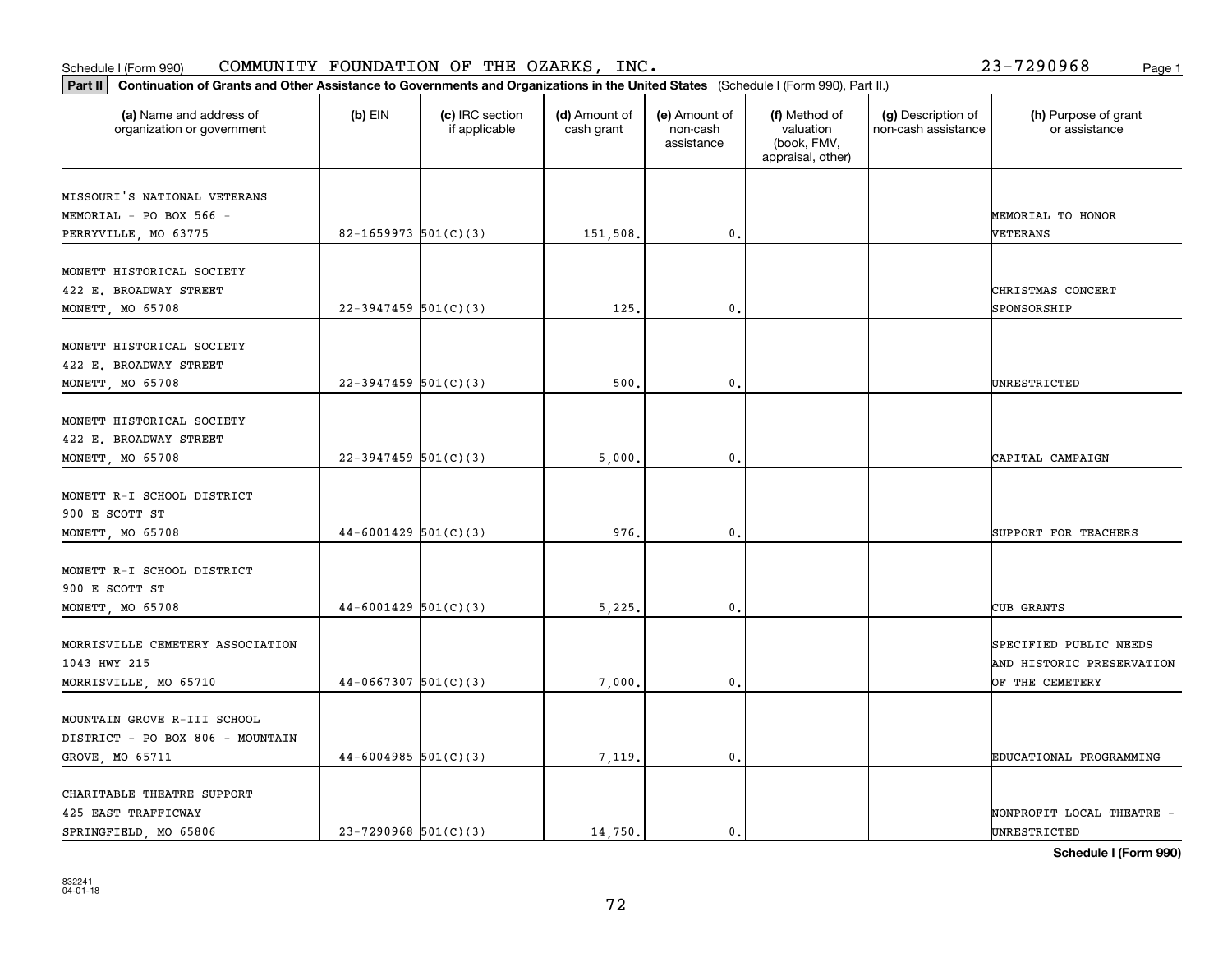#### Schedule I (Form 990) COMMUNITY FOUNDATION OF THE OZARKS, INC。 Page 1 COMMUNITY FOUNDATION OF THE OZARKS, INC. 23-7290968

|                                                       | Part II   Continuation of Grants and Other Assistance to Governments and Organizations in the United States (Schedule I (Form 990), Part II.) |                                  |                             |                                         |                                                                |                                           |                                       |  |  |
|-------------------------------------------------------|-----------------------------------------------------------------------------------------------------------------------------------------------|----------------------------------|-----------------------------|-----------------------------------------|----------------------------------------------------------------|-------------------------------------------|---------------------------------------|--|--|
| (a) Name and address of<br>organization or government | $(b)$ EIN                                                                                                                                     | (c) IRC section<br>if applicable | (d) Amount of<br>cash grant | (e) Amount of<br>non-cash<br>assistance | (f) Method of<br>valuation<br>(book, FMV,<br>appraisal, other) | (g) Description of<br>non-cash assistance | (h) Purpose of grant<br>or assistance |  |  |
|                                                       |                                                                                                                                               |                                  |                             |                                         |                                                                |                                           |                                       |  |  |
| MSBA FUTUREBUILDERS FOUNDATION<br>2100 1-70 DRIVE SW  |                                                                                                                                               |                                  |                             |                                         |                                                                |                                           |                                       |  |  |
| COLUMBIA, MO 65203                                    | $43 - 1654642$ 501(C)(3)                                                                                                                      |                                  | 10,000.                     | 0.                                      |                                                                |                                           | UNRESTRICTED                          |  |  |
|                                                       |                                                                                                                                               |                                  |                             |                                         |                                                                |                                           |                                       |  |  |
| MSU - WEST PLAINS CAMPUS                              |                                                                                                                                               |                                  |                             |                                         |                                                                |                                           |                                       |  |  |
| 128 GARFIELD                                          |                                                                                                                                               |                                  |                             |                                         |                                                                |                                           | TO ASSIST DESERVING YOUNG             |  |  |
| WEST PLAINS, MO 65775                                 | 43-1641443 POLITICAL                                                                                                                          |                                  | 6,038                       | 0.                                      |                                                                |                                           | <b>STUDENTS</b>                       |  |  |
|                                                       |                                                                                                                                               |                                  |                             |                                         |                                                                |                                           |                                       |  |  |
| MSU FOUNDATION                                        |                                                                                                                                               |                                  |                             |                                         |                                                                |                                           |                                       |  |  |
| 300 S. JEFFERSON, STE. 100                            |                                                                                                                                               |                                  |                             |                                         |                                                                |                                           | FOR GREENWOOD LABORATORY              |  |  |
| SPRINGFIELD, MO 65806                                 | $43 - 1234200$ 501(C)(3)                                                                                                                      |                                  | 10,000,                     | $\mathbf{0}$ .                          |                                                                |                                           | SCHOOL                                |  |  |
|                                                       |                                                                                                                                               |                                  |                             |                                         |                                                                |                                           |                                       |  |  |
| MSU FOUNDATION                                        |                                                                                                                                               |                                  |                             |                                         |                                                                |                                           | MAGERS CLINIC STUDENT                 |  |  |
| 300 S. JEFFERSON, STE. 100                            |                                                                                                                                               |                                  |                             |                                         |                                                                |                                           | MENTAL HEALTH SERVICES                |  |  |
| SPRINGFIELD, MO 65806                                 | $43 - 1234200$ 501(C)(3)                                                                                                                      |                                  | 10,000                      | 0.                                      |                                                                |                                           | FUND                                  |  |  |
|                                                       |                                                                                                                                               |                                  |                             |                                         |                                                                |                                           |                                       |  |  |
| MSU FOUNDATION                                        |                                                                                                                                               |                                  |                             |                                         |                                                                |                                           |                                       |  |  |
| 300 S. JEFFERSON, STE. 100                            |                                                                                                                                               |                                  |                             |                                         |                                                                |                                           |                                       |  |  |
| SPRINGFIELD, MO 65806                                 | $43 - 1234200$ 501(C)(3)                                                                                                                      |                                  | 22,300                      | 0.                                      |                                                                |                                           | EDUCATIONAL PROGRAMMING               |  |  |
| <b>MSU FOUNDATION</b>                                 |                                                                                                                                               |                                  |                             |                                         |                                                                |                                           |                                       |  |  |
| 300 S. JEFFERSON, STE. 100                            |                                                                                                                                               |                                  |                             |                                         |                                                                |                                           | MEYER LIBRARY LIVING ROOM             |  |  |
| SPRINGFIELD, MO 65806                                 | $43 - 1234200$ 501(C)(3)                                                                                                                      |                                  | 25,000                      | 0.                                      |                                                                |                                           | RENOVATION                            |  |  |
|                                                       |                                                                                                                                               |                                  |                             |                                         |                                                                |                                           |                                       |  |  |
| MT. VERNON CHURCH OF CHRIST                           |                                                                                                                                               |                                  |                             |                                         |                                                                |                                           |                                       |  |  |
| 732 S. LANDRUM                                        |                                                                                                                                               |                                  |                             |                                         |                                                                |                                           | CLOTHING FOR NEEDY                    |  |  |
| MT. VERNON, MO 65712                                  | $43 - 1938265$ 501(C)(3)                                                                                                                      |                                  | 2,500                       | $\mathfrak{o}$ .                        |                                                                |                                           | FAMILIES                              |  |  |
|                                                       |                                                                                                                                               |                                  |                             |                                         |                                                                |                                           |                                       |  |  |
| MT. VERNON CHURCH OF CHRIST                           |                                                                                                                                               |                                  |                             |                                         |                                                                |                                           |                                       |  |  |
| 732 S. LANDRUM                                        |                                                                                                                                               |                                  |                             |                                         |                                                                |                                           |                                       |  |  |
| MT. VERNON, MO 65712                                  | $43 - 1938265$ 501(C)(3)                                                                                                                      |                                  | 3,750.                      | $\mathfrak o$ .                         |                                                                |                                           | WHEELCHAIR RAMP BUILDING              |  |  |
|                                                       |                                                                                                                                               |                                  |                             |                                         |                                                                |                                           |                                       |  |  |
| MT. VERNON R-V SCHOOL DISTRICT                        |                                                                                                                                               |                                  |                             |                                         |                                                                |                                           |                                       |  |  |
| 730 S. LANDRUM                                        |                                                                                                                                               |                                  |                             |                                         |                                                                |                                           | SYCAMORE COMMUNITY CENTER             |  |  |
| MT. VERNON, MO 65712                                  | 44-6003597 POLITICAL                                                                                                                          |                                  | 1,552.                      | 0.                                      |                                                                |                                           | PLAYGROUND EQIPMENT                   |  |  |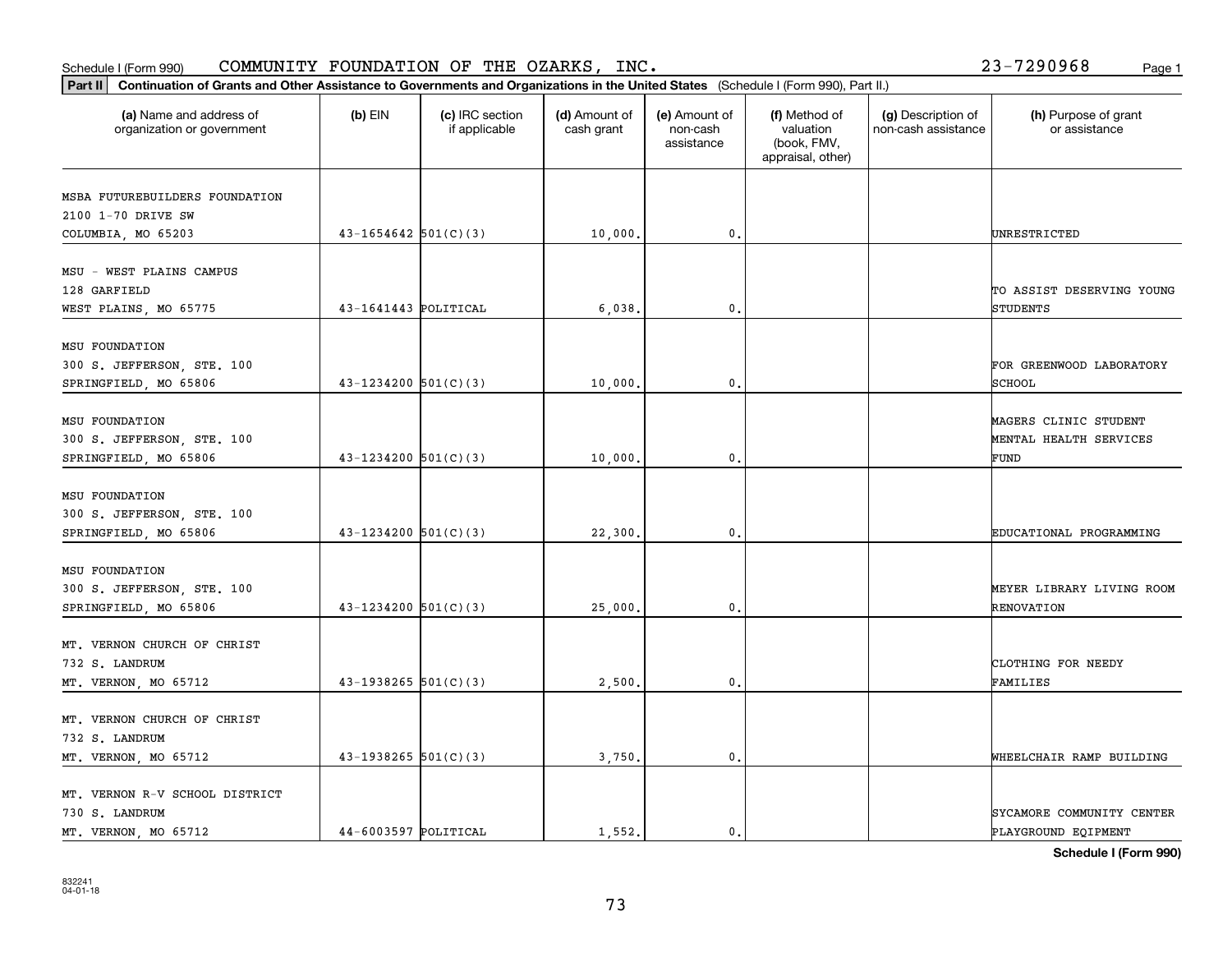| (a) Name and address of<br>organization or government | $(b)$ EIN                  | (c) IRC section<br>if applicable | (d) Amount of<br>cash grant | (e) Amount of<br>non-cash<br>assistance | (f) Method of<br>valuation<br>(book, FMV,<br>appraisal, other) | (g) Description of<br>non-cash assistance | (h) Purpose of grant<br>or assistance |
|-------------------------------------------------------|----------------------------|----------------------------------|-----------------------------|-----------------------------------------|----------------------------------------------------------------|-------------------------------------------|---------------------------------------|
| MT. VERNON R-V SCHOOL DISTRICT                        |                            |                                  |                             |                                         |                                                                |                                           |                                       |
| 730 S. LANDRUM                                        |                            |                                  |                             |                                         |                                                                |                                           | SCHOLARSHIPS AND TEACHER              |
| MT. VERNON, MO 65712                                  | 44-6003597 POLITICAL       |                                  | 27,899                      | 0.                                      |                                                                |                                           | AWARDS                                |
| NAMI OF SOUTHWEST MISSOURI                            |                            |                                  |                             |                                         |                                                                |                                           |                                       |
| 1443 NORTH ROBBERSON AVE STE 408                      |                            |                                  |                             |                                         |                                                                |                                           |                                       |
| SPRINGFIELD, MO 65802                                 | $43 - 1244674$ $501(C)(3)$ |                                  | 7,500                       | 0.                                      |                                                                |                                           | SERVICE AND COMPUTERS                 |
| NAMI OF SOUTHWEST MISSOURI                            |                            |                                  |                             |                                         |                                                                |                                           |                                       |
| 1443 NORTH ROBBERSON AVE STE 408                      |                            |                                  |                             |                                         |                                                                |                                           | SENIOR COUNSELING                     |
| SPRINGFIELD, MO 65802                                 | $43 - 1244674$ 501(C)(3)   |                                  | 10,000                      | 0.                                      |                                                                |                                           | SERVICES                              |
| NIXA CHRISTIAN CHURCH                                 |                            |                                  |                             |                                         |                                                                |                                           |                                       |
| 400 NORTHVIEW RD                                      |                            |                                  |                             |                                         |                                                                |                                           | BOY SCOUTS TROOP 200 -                |
| NIXA, MO 65714                                        | $43-1257740$ 501(C)(3)     |                                  | 1,250.                      | 0.                                      |                                                                |                                           | NEW TRAILER                           |
| NIXA CHRISTIAN CHURCH                                 |                            |                                  |                             |                                         |                                                                |                                           |                                       |
| 400 NORTHVIEW RD                                      |                            |                                  |                             |                                         |                                                                |                                           |                                       |
| NIXA, MO 65714                                        | $43-1257740$ 501(C)(3)     |                                  | 1,590.                      | 0.                                      |                                                                |                                           | SCHOLARSHIPS                          |
| NIXA CHRISTIAN CHURCH                                 |                            |                                  |                             |                                         |                                                                |                                           |                                       |
| 400 NORTHVIEW RD                                      |                            |                                  |                             |                                         |                                                                |                                           | CUB SCOUTS TROOP 200 -                |
| NIXA, MO 65714                                        | $43-1257740$ 501(C)(3)     |                                  | 1,800                       | 0.                                      |                                                                |                                           | PINEWOOD DERBY TECHNOLOGY             |
| NIXA CHRISTIAN CHURCH                                 |                            |                                  |                             |                                         |                                                                |                                           |                                       |
| 400 NORTHVIEW RD                                      |                            |                                  |                             |                                         |                                                                |                                           | BOY SCOUTS TROOP 200                  |
| NIXA, MO 65714                                        | $43-1257740$ 501(C)(3)     |                                  | 1,920.                      | $\mathfrak o$ .                         |                                                                |                                           | SCHOLARSHIP FUND                      |
| NIXA R-II SCHOOL DISTRICT                             |                            |                                  |                             |                                         |                                                                |                                           |                                       |
| 301 S MAIN ST                                         |                            |                                  |                             |                                         |                                                                |                                           |                                       |
| NIXA, MO 65714                                        | 44-6003678 POLITICAL       |                                  | 31,639.                     | 0.                                      |                                                                |                                           | EDUCATIONAL PROGRAMMING               |
| NORTH ARKANSAS BAPTIST ASSOCIATION                    |                            |                                  |                             |                                         |                                                                |                                           |                                       |
| 319 N CHESTNUT ST                                     |                            |                                  |                             |                                         |                                                                |                                           |                                       |
| HARRISON, AR 72601                                    | $71-0499674$ 501(C)(3)     |                                  | 5.000.                      | 0.                                      |                                                                |                                           | UNRESTRICTED                          |

**Schedule I (Form 990)**

### Schedule I (Form 990)  ${\tt COMMUNITY}$  <code>FOUNDATION OF THE OZARKS, INC</code> .  $23-7290968$  Page 1

**Part II Continuation of Grants and Other Assistance to Governments and Organizations in the United States**  (Schedule I (Form 990), Part II.)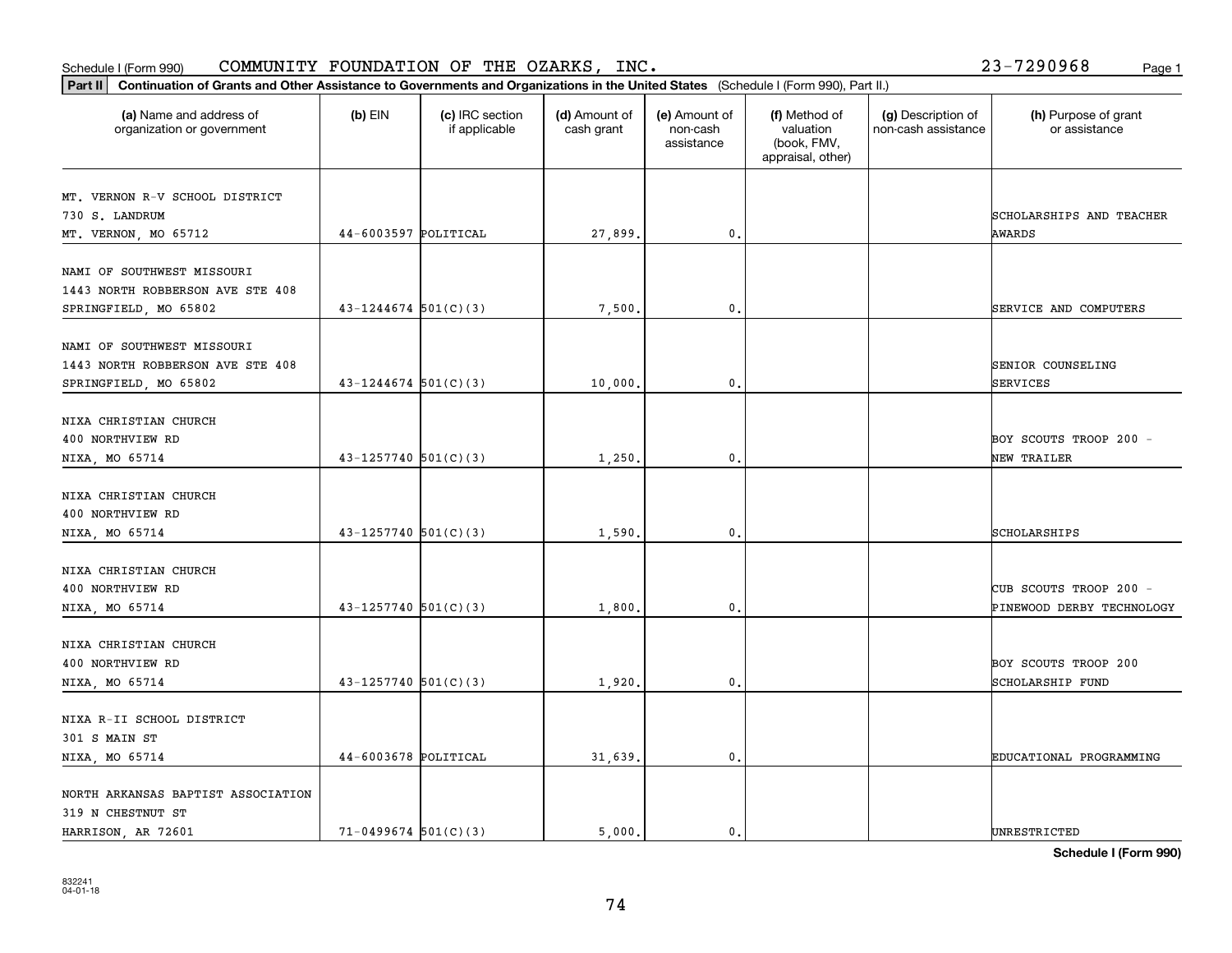# **Part III Continuation of Grants and Other Assistance to Governments and Organization of Grants and Other Assistance to Governments and Organization of Grants and Other Assistance to Governments and Organization**

Schedule I (Form 990)  ${\tt COMMUNITY}$  <code>FOUNDATION OF THE OZARKS, INC</code> .  $23-7290968$  Page 1

| Part II                                                                                     | Continuation of Grants and Other Assistance to Governments and Organizations in the United States (Schedule I (Form 990), Part II.) |                                  |                             |                                         |                                                                |                                           |                                             |  |  |
|---------------------------------------------------------------------------------------------|-------------------------------------------------------------------------------------------------------------------------------------|----------------------------------|-----------------------------|-----------------------------------------|----------------------------------------------------------------|-------------------------------------------|---------------------------------------------|--|--|
| (a) Name and address of<br>organization or government                                       | $(b)$ EIN                                                                                                                           | (c) IRC section<br>if applicable | (d) Amount of<br>cash grant | (e) Amount of<br>non-cash<br>assistance | (f) Method of<br>valuation<br>(book, FMV,<br>appraisal, other) | (g) Description of<br>non-cash assistance | (h) Purpose of grant<br>or assistance       |  |  |
| OACAC- DADE COUNTY NEIGHBORHOOD<br>CENTER - 2 N. MAIN STREET -<br>GREENFIELD, MO 65661      | $43-0836672$ 501(C)(3)                                                                                                              |                                  | 5,000.                      | 0.                                      |                                                                |                                           | OZARKS FOOD HARVEST<br>MOBILE PANTRY        |  |  |
| OSAGE TRAILS SCULPTURE FUND<br>425 E. TRAFFICWAY<br>SPRINGFIELD, MO 65806                   | $23 - 7290968$ 501(C)(3)                                                                                                            |                                  | 6,393.                      | $\mathfrak{o}$ .                        |                                                                |                                           | COMMUNITY BETTERMENT                        |  |  |
| OTC FOUNDATION<br>1001 E CHESTNUT EXPY<br>SPRINGFIELD, MO 65802                             | $43 - 1753974$ $501(C)(3)$                                                                                                          |                                  | 2,000                       | $\mathbf{0}$                            |                                                                |                                           | SUPPORT FOR WOUNDED WAR<br>VETERANS         |  |  |
| OTC FOUNDATION<br>1001 E CHESTNUT EXPY<br>SPRINGFIELD, MO 65802                             | $43-1753974$ $501(C)(3)$                                                                                                            |                                  | 5,000.                      | 0.                                      |                                                                |                                           | NURSING SCHOLARSHIPS                        |  |  |
| OTC FOUNDATION<br>1001 E CHESTNUT EXPY<br>SPRINGFIELD, MO 65802                             | $43 - 1753974$ 501(C)(3)                                                                                                            |                                  | 8,500                       | $\mathfrak{o}$ .                        |                                                                |                                           | 17 HEALTH INCENTIVE<br>AWARDS               |  |  |
| OTC FOUNDATION<br>1001 E CHESTNUT EXPY<br>SPRINGFIELD, MO 65802                             | $43 - 1753974$ $501(C)(3)$                                                                                                          |                                  | 45,500                      | 0.                                      |                                                                |                                           | VEHICLE FOR MIDDLE SCHOOL                   |  |  |
| OTC FOUNDATION<br>1001 E CHESTNUT EXPY<br>SPRINGFIELD, MO 65802                             | $43-1753974$ $501(C)(3)$                                                                                                            |                                  | 116,188.                    | 0.                                      |                                                                |                                           | EDUCATIONAL PROGRAMMING                     |  |  |
| OUR LADY OF THE COVE CATHOLIC<br>CHURCH - 20 KIMBERLING BLVD -<br>KIMBERLING CITY, MO 65686 | $43 - 1418691$ 501(C)(3)                                                                                                            |                                  | 5,000.                      | $\mathbf{0}$ .                          |                                                                |                                           | SOUTHERN STONE COUNTY<br>FOOD PANTRY        |  |  |
| OZARK ACTION, INC.<br>710 E MAIN<br>WEST PLAINS, MO 65775                                   | $43-0838508$ $501(C)(3)$                                                                                                            |                                  | 20,000.                     | $\mathbf{0}$ .                          |                                                                |                                           | POVERTY REDUCTION PROGRAM<br><b>SUPPORT</b> |  |  |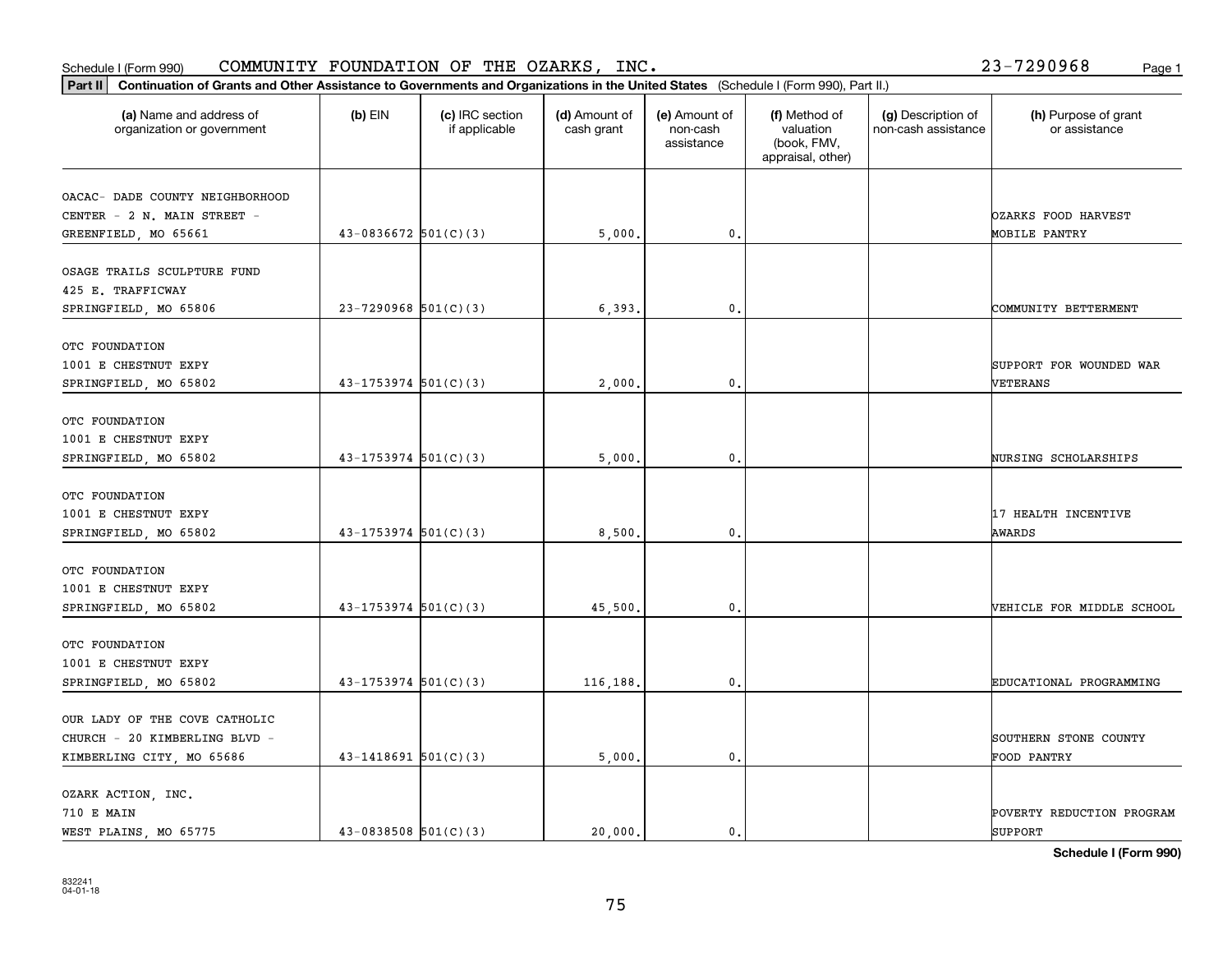#### **Part III Continuation of Grants and Other Assistance to Governments and Organization of Grants and Organization of Grants and Organizations of Organizations and Organization of Grants and Organizations of Departments an** Schedule I (Form 990)  ${\tt COMMUNITY}$  <code>FOUNDATION OF THE OZARKS, INC</code> .  $23-7290968$  Page 1

| Continuation of Grants and Other Assistance to Governments and Organizations in the United States (Schedule I (Form 990), Part II.)<br>Part II |                            |                                  |                             |                                         |                                                                |                                           |                                                           |
|------------------------------------------------------------------------------------------------------------------------------------------------|----------------------------|----------------------------------|-----------------------------|-----------------------------------------|----------------------------------------------------------------|-------------------------------------------|-----------------------------------------------------------|
| (a) Name and address of<br>organization or government                                                                                          | $(b)$ EIN                  | (c) IRC section<br>if applicable | (d) Amount of<br>cash grant | (e) Amount of<br>non-cash<br>assistance | (f) Method of<br>valuation<br>(book, FMV,<br>appraisal, other) | (g) Description of<br>non-cash assistance | (h) Purpose of grant<br>or assistance                     |
| OZARK FOOTHILLS REGIONAL COMMUNITY<br>FOUNDATION - 3019 FAIR ST - POPLAR<br>BLUFF, MO 63901                                                    | $23 - 7290968$ 501(C)(3)   |                                  | 10,000.                     | 0.                                      |                                                                |                                           | HOUSING STUDY                                             |
| OZARK GREENWAYS ENDOWMENT FUND #2<br>425 E TRAFFICWAY<br>SPRINGFIELD, MO 65806                                                                 | $23 - 7290968$ 501(C)(3)   |                                  | 5,000.                      | $\mathbf{0}$ .                          |                                                                |                                           | CONSERVATION TRAILS<br>PROGRAM                            |
| OZARK GREENWAYS<br>PO BOX 50733<br>SPRINGFIELD, MO 65805                                                                                       | $43 - 1525122$ $501(C)(3)$ |                                  | 9,400.                      | $\mathbf{0}$                            |                                                                |                                           | UNRESTRICTED                                              |
| OZARK REGIONAL LAND TRUST<br>PO BOX 1512<br>COLUMBIA, MO 65205                                                                                 | $43 - 1304715$ 501(C)(3)   |                                  | 11,000.                     | 0.                                      |                                                                |                                           | UNRESTRICTED                                              |
| OZARK R-VI SCHOOL DISTRICT<br>PO BOX 166<br>OZARK, MO 65721                                                                                    | $44-6003892$ 501(C)(3)     |                                  | 10,000.                     | $\mathbf{0}$ .                          |                                                                |                                           | HEALTH SCREENING TOOLS<br>FOR PRE-SCHOOL AGED<br>CHILDREN |
| OZARK R-VI SCHOOL DISTRICT<br>PO BOX 166<br>OZARK, MO 65721                                                                                    | $44-6003892$ 501(C)(3)     |                                  | 14,662.                     | $\mathbf{0}$                            |                                                                |                                           | EDUCATIONAL PROGRAMMING                                   |
| OZARKS COIN CLUB<br>PO BOX 1266<br>BUFFALO, MO 65685                                                                                           | $45 - 3155292$ $501(C)(3)$ |                                  | 23,400.                     | 0.                                      |                                                                |                                           | YOUTH PROGRAMMING                                         |
| OZARKS COUNSELING CENTER<br>614 SOUTH AVE<br>SPRINGFIELD, MO 65806                                                                             | $44-0595115$ 501(C)(3)     |                                  | 1,000.                      | 0.                                      |                                                                |                                           | UNRESTRICTED                                              |
| OZARKS COUNSELING CENTER<br>614 SOUTH AVE<br>SPRINGFIELD, MO 65806                                                                             | $44-0595115$ $501(C)(3)$   |                                  | 15,000.                     | $\mathbf{0}$ .                          |                                                                |                                           | OPERATIONAL SUPPORT                                       |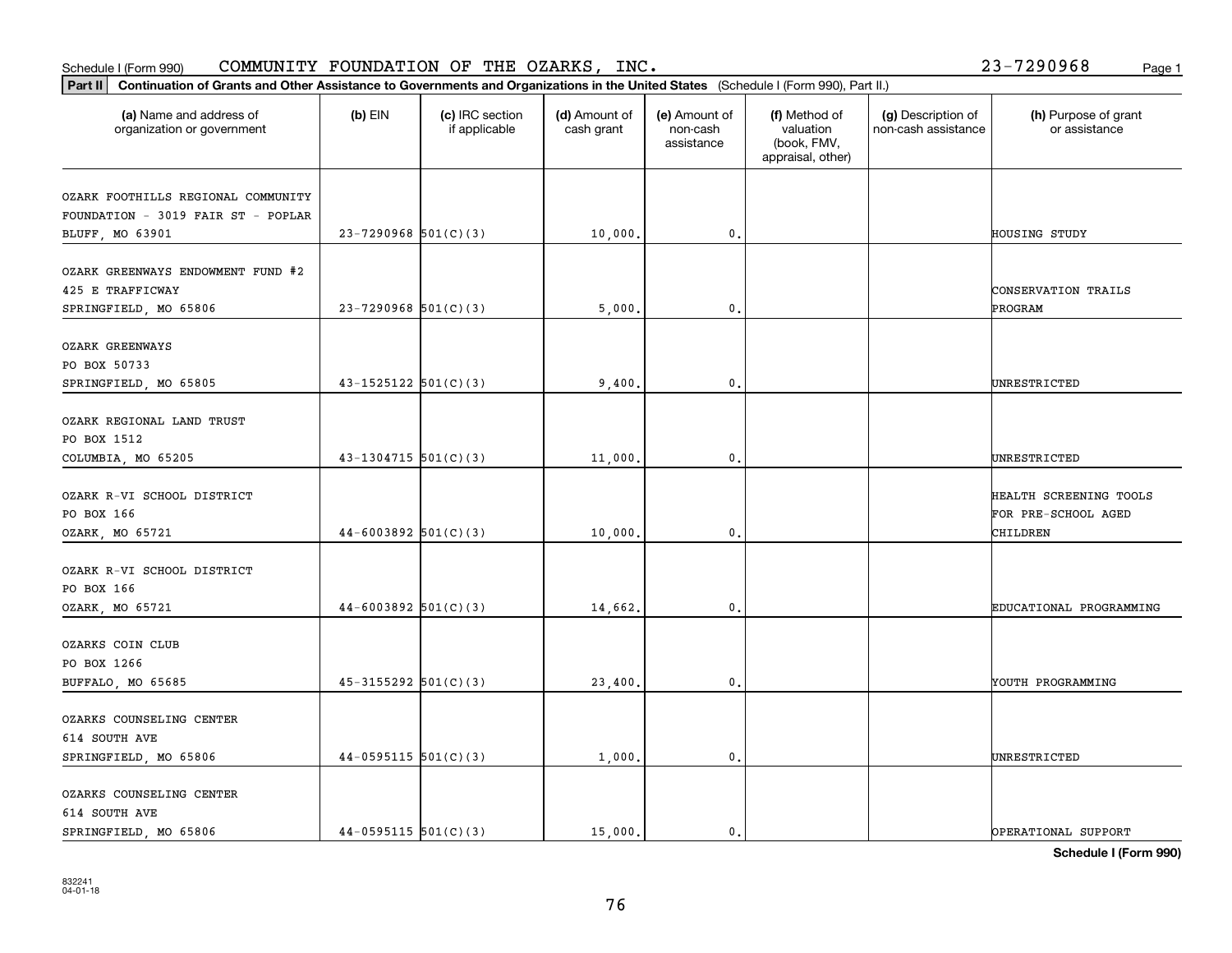|                             |                |                |  | SUMMER O        |
|-----------------------------|----------------|----------------|--|-----------------|
| $44-0545283$ $501(C)(3)$    | 1,155.         | $\mathbf{0}$ . |  | WILDLIFE        |
|                             |                |                |  |                 |
|                             |                |                |  |                 |
|                             |                |                |  |                 |
| $44-0545283$ $501(C)(3)$    | 2,000.         | 0.             |  | CAMP WAF        |
|                             |                |                |  |                 |
|                             |                |                |  | <b>FINANCIA</b> |
|                             |                |                |  | CHILDREN        |
| $11 - 0515283$ $501(0)$ (3) | $\Lambda$ 0.00 | <sup>n</sup>   |  | ACCRSS V        |

OZARKS LITERACY COUNCIL SPRINGFIELD, MO 65802 43-1162068 501(C)(3)  $\vert$  17,000. 0. 0. 0. OPERATIONAL SUPPORT OZARKS MEDICAL CENTER FOUNDATION

**(a) (b) (c) (d) (e) (f) (g) (h)** Name and address of

MOUNTAIN GROVE, MO 65711  $\begin{vmatrix} 43-1617662 & 501(C)(3) \end{vmatrix}$  49,860. 0. 0.

SPRINGFIELD, MO 65801 43-1426384 501(C)(3) (62,500. 0. 0. THE RAMILIES

WEST PLAINS, MO 65775 43-1834356 501(C)(3) 39,855. 0. UNRESTRICTED

PO BOX 5746 PROVIDING FOOD FOR NEEDY PO AND THE RESERVE TO A RESERVE THE RESERVE TO A RESERVE THE RESERVE TO A RESERVE THE RESERVE THE RESERVE THE RESERVE THE RESERVE THE RESERVE THE RESERVE THE RESERVE THE RESERVE THE RES

(d) Amount of cash grant

(e) Amount of non-cashassistance

(f) Method of valuation (book, FMV, appraisal, other)

(g) Description of non-cash assistance

### **Part II Continuation of Grants and Other Assistance to Governments and Organizations in the United States**  (Schedule I (Form 990), Part II.) Schedule I (Form 990)  ${\tt COMMUNITY}$  <code>FOUNDATION OF THE OZARKS, INC</code> .  $23-7290968$  Page 1

 $(b)$  EIN  $(c)$  IRC section

if applicable

organization or government

OZARKS FAMILY YMCA 1 YMCA DRIVE

OZARKS FOOD HARVEST

397 E CENTRAL ST

OZARKS PUBLIC TELEVISION

PO BOX 1100

901 S. NATIONAL SPRINGFIELD, MO 65897

(h) Purpose of grant or assistance

| SPRINGFIELD, MO 65897 | $43 - 1234200$ 501(C)(3) | 9,312.  | 0. | UNRESTRICTED             |
|-----------------------|--------------------------|---------|----|--------------------------|
|                       |                          |         |    |                          |
| OZARKS REGIONAL YMCA  |                          |         |    |                          |
| 417 S JEFFERSON       |                          |         |    | SUMMER CAMP WONDERS OF   |
| SPRINGFIELD, MO 65806 | $44-0545283$ 501(C)(3)   | 1,155.  | 0. | WILDLIFE FIELD TRIP      |
|                       |                          |         |    |                          |
| OZARKS REGIONAL YMCA  |                          |         |    |                          |
| 417 S JEFFERSON       |                          |         |    |                          |
| SPRINGFIELD, MO 65806 | $44-0545283$ $501(C)(3)$ | 2,000.  | 0. | CAMP WAKONDA             |
|                       |                          |         |    |                          |
| OZARKS REGIONAL YMCA  |                          |         |    | FINANCIAL ASSISTANCE FOR |
| 417 S JEFFERSON       |                          |         |    | CHILDREN/FAMILIES TO     |
| SPRINGFIELD, MO 65806 | $44-0545283$ 501(C)(3)   | 4,000.  | 0. | ACCESS YMCA PROGRAMS     |
|                       |                          |         |    |                          |
| OZARKS REGIONAL YMCA  |                          |         |    |                          |
| 417 S JEFFERSON       |                          |         |    |                          |
| SPRINGFIELD, MO 65806 | $44-0545283$ 501(C)(3)   | 27,590. | 0. | <b>UNRESTRICTED</b>      |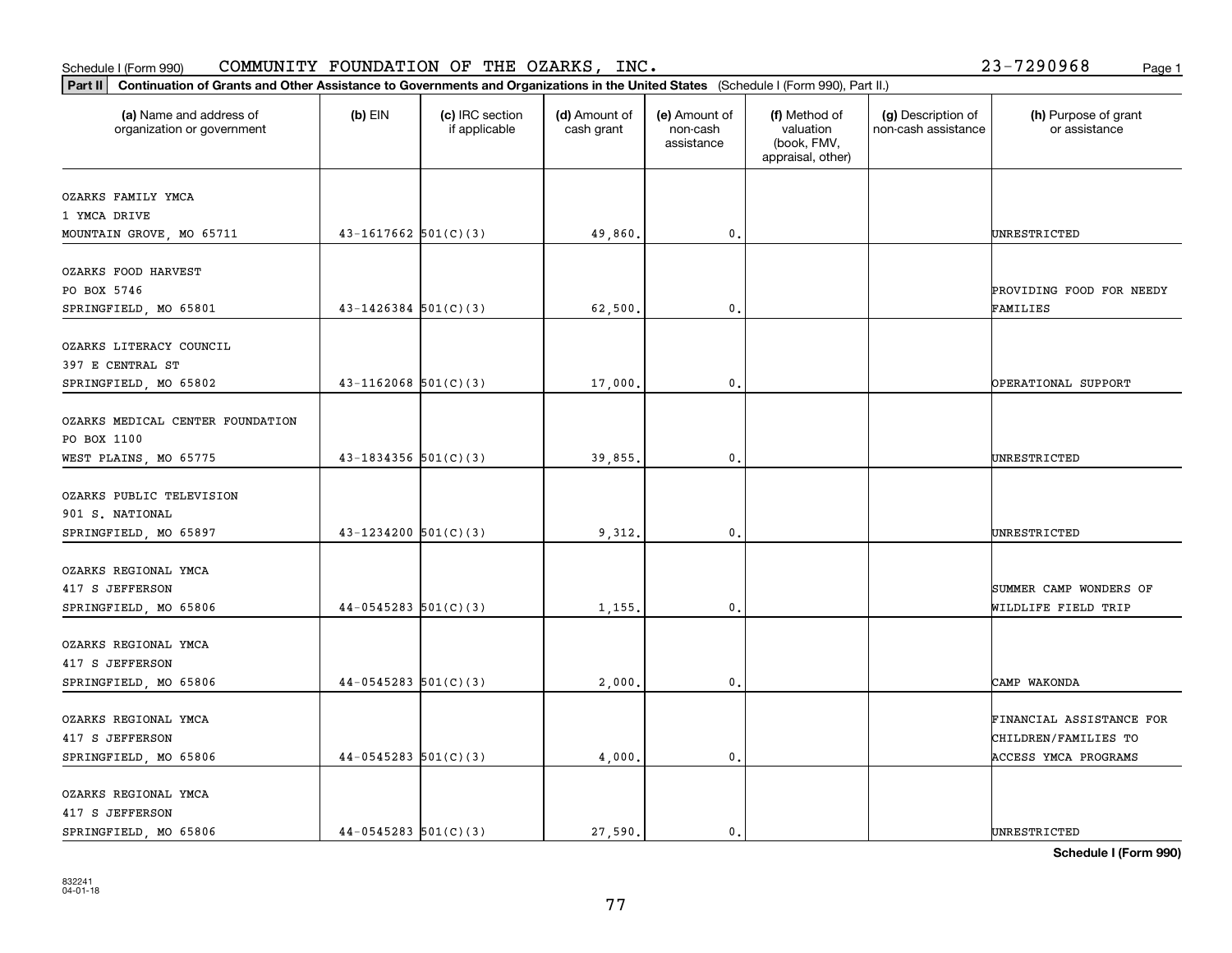#### **Part II Continuation of Grants and Other Assistance to Governments and Organization of Grants and Organization of Grants and Organizations of United States** *I***n the United States <b>Property** and Organizations of Organiza Schedule I (Form 990)  ${\tt COMMUNITY}$  <code>FOUNDATION OF THE OZARKS, INC</code> .  $23-7290968$  Page 1

| 23-7290968 | Page 1 |
|------------|--------|
|            |        |

| Continuation of Grants and Other Assistance to Governments and Organizations in the United States (Schedule I (Form 990), Part II.)<br>Part II |                            |                                  |                             |                                         |                                                                |                                           |                                       |
|------------------------------------------------------------------------------------------------------------------------------------------------|----------------------------|----------------------------------|-----------------------------|-----------------------------------------|----------------------------------------------------------------|-------------------------------------------|---------------------------------------|
| (a) Name and address of<br>organization or government                                                                                          | $(b)$ EIN                  | (c) IRC section<br>if applicable | (d) Amount of<br>cash grant | (e) Amount of<br>non-cash<br>assistance | (f) Method of<br>valuation<br>(book, FMV,<br>appraisal, other) | (g) Description of<br>non-cash assistance | (h) Purpose of grant<br>or assistance |
| OZARKS TECHNICAL COMMUNITY COLLEGE<br>1001 E CHESTNUT EXPY<br>SPRINGFIELD, MO 65802                                                            | $43 - 1549458$ $501(C)(3)$ |                                  | 1,550.                      | $\mathfrak{o}$ .                        |                                                                |                                           | EDUCATIONAL PROGRAMMING               |
| OZARKS WATER WATCH: UPPER WHITE<br>RIVER BASIN FOUNDATION - P.O. BOX<br>636 - KIMBERLING CITY, MO 65686                                        | $43-1942991$ 501(C)(3)     |                                  | 27,809.                     | $\mathfrak{o}$ .                        |                                                                |                                           | UNRESTRICTED                          |
| PAWNEE COUNTY WORKSHOP<br>PO BOX 63<br>CLEVELAND, OK 74020                                                                                     | $73 - 1216618$ 501(C)(3)   |                                  | 22,500                      | $\mathbf 0$ .                           |                                                                |                                           | UNRESTRICTED                          |
| PEOPLE HELPING PEOPLE<br>PO BOX 505<br>REPUBLIC, MO 65738                                                                                      | $43 - 1853251$ $501(C)(3)$ |                                  | 7,550.                      | 0.                                      |                                                                |                                           | GENERAL SUPPORT                       |
| PHILANTHROPY INITIATIVE FUND<br>425 E TRAFFICWAY<br>SPRINGFIELD, MO 65806                                                                      | $23 - 7290968$ 501(C)(3)   |                                  | 19,950.                     | $\mathfrak{o}$ .                        |                                                                |                                           | TO SUPPORT BOOK PROJECT               |
| PLACEWORKS PROJECT FUND<br>425 E. TRAFFICWAY<br>SPRINGFIELD, MO 65806                                                                          | $23 - 7290968$ 501(C)(3)   |                                  | 50,000                      | $\mathbf 0$ .                           |                                                                |                                           | RURAL SCHOOL ARTS<br>PROGRAMMING      |
| POLK COUNTY GENEALOGICAL SOCIETY<br>PO BOX 632<br>BOLIVAR, MO 65613                                                                            | $43 - 1813850$ $501(C)(3)$ |                                  | 14,583.                     | 0.                                      |                                                                |                                           | UNRESTRICTED                          |
| POLK COUNTY HEALTH CENTER<br>1317 W BROADWAY<br>BOLIVAR, MO 65613                                                                              | 43-1268665 POLITICAL       |                                  | 10,000.                     | $\mathfrak{o}$ .                        |                                                                |                                           | OPIOID INITIATIVE                     |
| PREGNANCY LIFE LINE, INC<br>19621 STATE HIGHWAY 413<br>BRANSON WEST, MO 65737                                                                  | $34-1991474$ $501(C)(3)$   |                                  | 5.000.                      | $\mathbf{0}$ .                          |                                                                |                                           | UNRESTRICTED                          |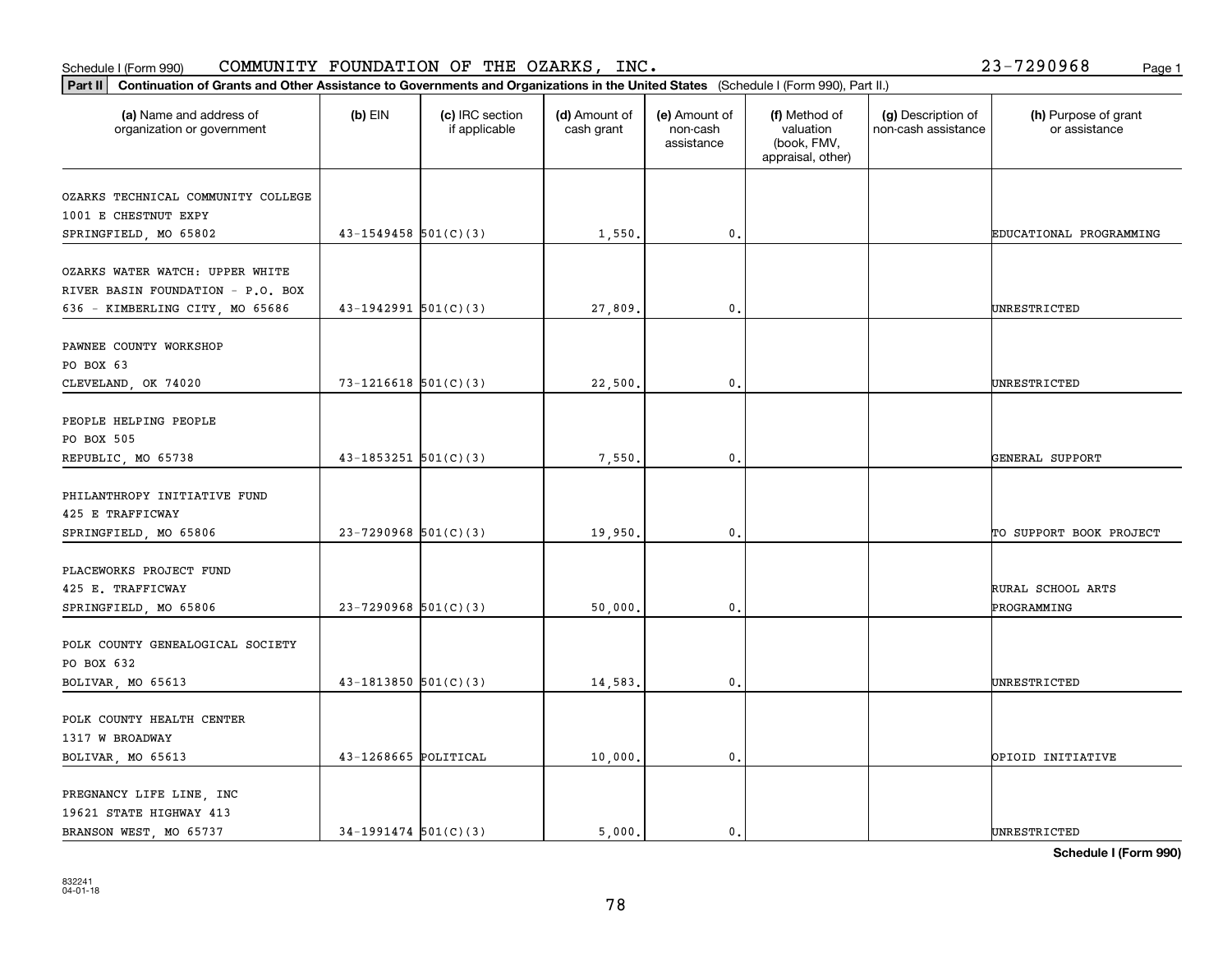| $144 \overline{501(C)(3)}$ | 500 |
|----------------------------|-----|
|                            |     |

**Schedule I (Form 990)**

| (a) Name and address of<br>organization or government                          | $(b)$ EIN                  | (c) IRC section<br>if applicable | (d) Amount of<br>cash grant | (e) Amount of<br>non-cash<br>assistance | (f) Method of<br>valuation<br>(book, FMV,<br>appraisal, other) | (g) Description of<br>non-cash assistance | (h) Purpose of grant<br>or assistance             |
|--------------------------------------------------------------------------------|----------------------------|----------------------------------|-----------------------------|-----------------------------------------|----------------------------------------------------------------|-------------------------------------------|---------------------------------------------------|
| PREP CAPE GIRARDEAU FUND<br>425 E. TRAFFICWAY<br>SPRINGFIELD, MO 65806         | $23-7290968$ 501(C)(3)     |                                  | 10,000.                     | $\mathbf{0}$ .                          |                                                                |                                           | DISASTER PREPAREDNESS<br>GRANT                    |
| PREP HERMANN FUND<br>425 E. TRAFFICWAY<br>SPRINGFIELD, MO 65806                | $23-7290968$ 501(C)(3)     |                                  | 10,000.                     | 0.                                      |                                                                |                                           | DISASTER PREPAREDNESS<br>GRANT                    |
| PREP JOPLIN FUND<br>425 E. TRAFFICWAY<br>SPRINGFIELD, MO 65806                 | $23 - 7290968$ 501(C)(3)   |                                  | 9,000.                      | $\mathbf{0}$ .                          |                                                                |                                           | DISASTER PREPAREDNESS<br><b>GRANT</b>             |
| PREP LAKE OF THE OZARKS FUND<br>425 E. TRAFFICWAY<br>SPRINGFIELD, MO 65806     | $23 - 7290968$ 501(C)(3)   |                                  | 6,000                       | $\mathfrak o$ .                         |                                                                |                                           | DISASTER PREPAREDNESS<br>GRANT                    |
| PREP OZARK FOOTHILLS FUND<br>425 E. TRAFFICWAY<br>SPRINGFIELD, MO 65806        | $23 - 7290968$ 501(C)(3)   |                                  | 10,000.                     | $\mathfrak o$ .                         |                                                                |                                           | DISASTER PREPAREDNESS<br><b>GRANT</b>             |
| PRIMROSE PLACE<br>3850 S. NATIONAL STE. 500<br>SPRINGFIELD, MO 65807           | $43 - 1183783$ $501(C)(3)$ |                                  | 45,383.                     | $\mathbf{0}$ .                          |                                                                |                                           | ALZHEIMER'S PATIENTS                              |
| PRO MUSICA<br>402 SOUTH MAIN STREET, SUITE 402<br>JOPLIN, MO 64801             | $43-1398296$ 501(C)(3)     |                                  | 5,000.                      | 0.                                      |                                                                |                                           | UNRESTRICTED                                      |
| PROCLAIM HIS NAME MINISTRIES, INC<br>9251 SOUTH HIGHWAY 137<br>MIAMI, OK 74354 | $82 - 3857837$ 501(C)(3)   |                                  | 15,000.                     | $\mathbf{0}$ .                          |                                                                |                                           | UNRESTRICTED                                      |
| PROJECT HOPE<br>1419 S. ENTERPRISE<br>SPRINGFIELD, MO 65804                    | $43 - 1864044$ 501(C)(3)   |                                  | 7,500.                      | $\mathbf{0}$ .                          |                                                                |                                           | SUPPORT DOCTORS & CLINICS<br>IN HAITI & NICARAGUA |

### Schedule I (Form 990)  ${\tt COMMUNITY}$  <code>FOUNDATION OF THE OZARKS, INC</code> .  $23-7290968$  Page 1

**Part II Continuation of Grants and Other Assistance to Governments and Organizations in the United States**  (Schedule I (Form 990), Part II.)

79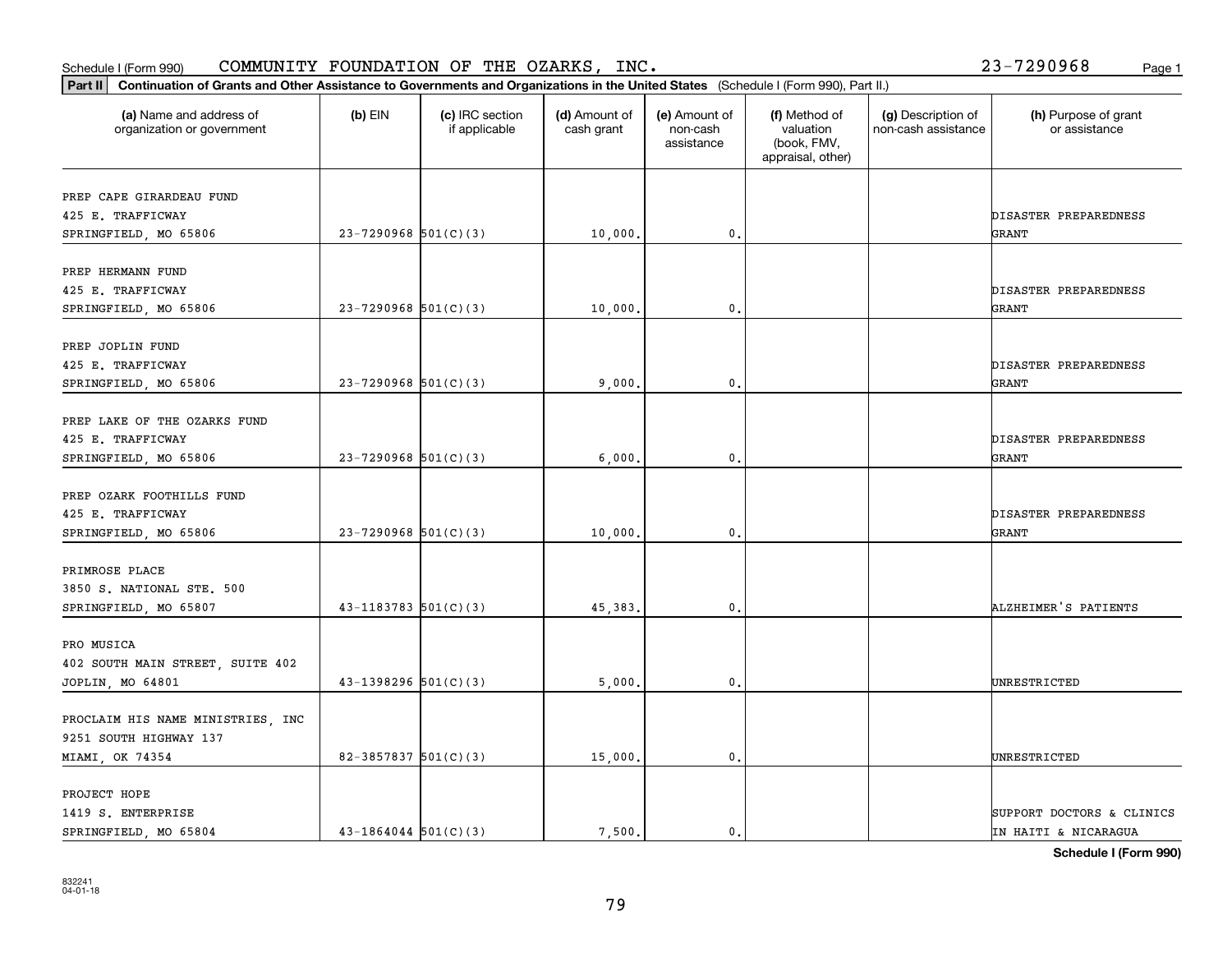| organization or government                                                                              |                            | if applicable | cash grant | non-cash<br>assistance | valuation<br>(book, FMV,<br>appraisal, other) | non-cash assistance | or assistance                       |
|---------------------------------------------------------------------------------------------------------|----------------------------|---------------|------------|------------------------|-----------------------------------------------|---------------------|-------------------------------------|
| PROJECT HOPE                                                                                            |                            |               |            |                        |                                               |                     |                                     |
| 1419 S. ENTERPRISE                                                                                      |                            |               |            |                        |                                               |                     |                                     |
| SPRINGFIELD, MO 65804                                                                                   | $43 - 1864044$ 501(C)(3)   |               | 40,000.    | $\mathbf{0}$ .         |                                               |                     | THE APPLESEED NETWORK               |
| RAZORBACK FOUNDATION<br>1295 S. RAZORBACK RD.                                                           |                            |               |            |                        |                                               |                     |                                     |
| FAYETTEVILLE, AR 72701                                                                                  | $71-0540644$ 501(C)(3)     |               | 10,000.    | $\mathbf{0}$ .         |                                               |                     | UNRESTRICTED                        |
| RECOVERY RESOURCES, INC.<br>303 E. 11TH STREET                                                          |                            |               |            |                        |                                               |                     |                                     |
| CASSVILLE, MO 65625                                                                                     | $32-0398372$ 501(C)(3)     |               | 10,500.    | $\mathbf{0}$ .         |                                               |                     | UNRESTRICTED                        |
| REDEEMER LUTHERAN CHURCH<br>920 S ALTA LN                                                               |                            |               |            |                        |                                               |                     |                                     |
| OLATHE, KS 66061                                                                                        | $23-7060227$ 501(C)(3)     |               | 9,400.     | 0.                     |                                               |                     | UNRESTRICTED                        |
| REPUBLIC MIDDLE SCHOOL<br>518 N HAMPTON<br>REPUBLIC, MO 65738                                           | $44-6004149$ 501(C)(3)     |               | 5,000.     | $\mathbf{0}$ .         |                                               |                     | AFTER-SCHOOL CLUB PILOT<br>PROGRAMS |
| REPUBLIC R-III SCHOOL DISTRICT<br>518 N HAMPTON                                                         |                            |               |            |                        |                                               |                     |                                     |
| REPUBLIC, MO 65738                                                                                      | $44-6004149$ POLITICAL     |               | 12,984.    | $\mathfrak{o}$ .       |                                               |                     | EDUCATIONAL PROGRAMMING             |
| RHO CHAPTER SIGMA NU EDUCATIONAL<br>FOUNDATION - 308 EAST HIGH STREET<br>SUITE 301 - JEFFERSON CITY, MO |                            |               |            |                        |                                               |                     |                                     |
| 65101                                                                                                   | $46 - 4496506$ $501(C)(3)$ |               | 20,000.    | $\mathbf{0}$ .         |                                               |                     | UNRESTRICTED                        |
| RICHARDS R-V SCHOOL DISTRICT<br>3461 CR 1710                                                            |                            |               |            |                        |                                               |                     |                                     |
| WEST PLAINS, MO 65775                                                                                   | $44 - 6002233$ 501(C) 3    |               | 7,019.     | $\mathbf{0}$ .         |                                               |                     | EDUCATIONAL PROGRAMMING             |
| RIPLEY COUNTY R-III SCHOOL<br>DISTRICT - HC 6 BOX 200 -<br>GATEWOOD, MO 63942                           | $43 - 6013752$ 501(C) 3    |               | 10,000.    | $\mathbf{0}$ .         |                                               |                     | RURAL HEALTH PROGRAM                |

### Schedule I (Form 990)  ${\tt COMMUNITY}$  <code>FOUNDATION OF THE OZARKS, INC</code> .  $23-7290968$  Page 1

**Part II Continuation of Grants and Other Assistance to Governments and Organizations in the United States**  (Schedule I (Form 990), Part II.)

 $(b)$  EIN  $\vert$   $(c)$  IRC section

**(a) (b) (c) (d) (e) (f) (g) (h)** Name and address of

(d) Amount of

(e) Amount of

(f) Method of

(g) Description of

(h) Purpose of grant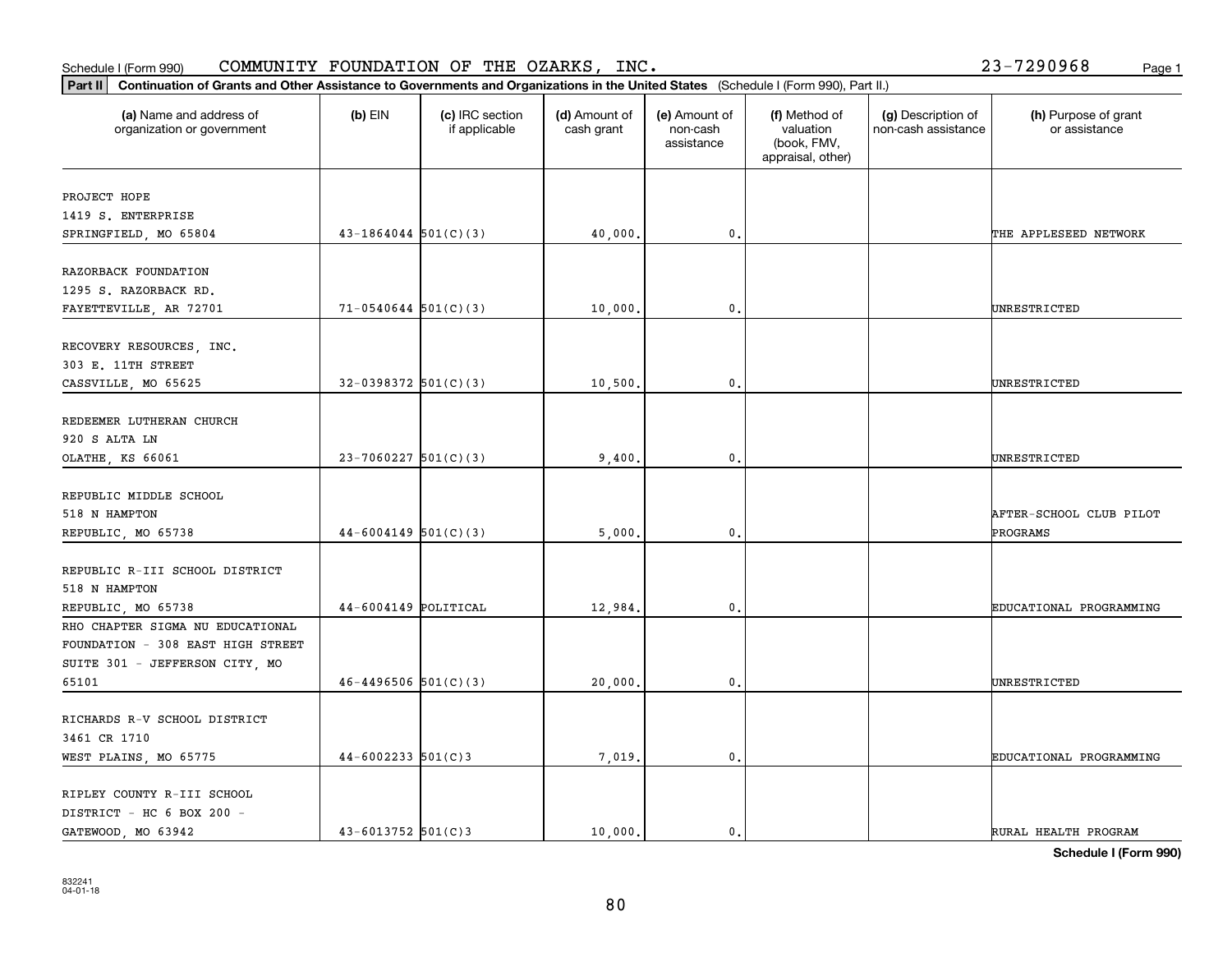#### **Part II Continuation of Grants and Other Assistance to Governments and Organizations in Continuation of Grants and Other Assistance to Governments and Organizations of Grants and Organizations of Organizations of Organi** Schedule I (Form 990)  ${\tt COMMUNITY}$  <code>FOUNDATION OF THE OZARKS, INC</code> .  $23-7290968$  Page 1

| Continuation of Grants and Other Assistance to Governments and Organizations in the United States (Schedule I (Form 990), Part II.)<br>Part II |                            |                                  |                             |                                         |                                                                |                                           |                                                    |  |
|------------------------------------------------------------------------------------------------------------------------------------------------|----------------------------|----------------------------------|-----------------------------|-----------------------------------------|----------------------------------------------------------------|-------------------------------------------|----------------------------------------------------|--|
| (a) Name and address of<br>organization or government                                                                                          | $(b)$ EIN                  | (c) IRC section<br>if applicable | (d) Amount of<br>cash grant | (e) Amount of<br>non-cash<br>assistance | (f) Method of<br>valuation<br>(book, FMV,<br>appraisal, other) | (g) Description of<br>non-cash assistance | (h) Purpose of grant<br>or assistance              |  |
| RONALD MCDONALD HOUSE CHARITIES OF<br>THE FOUR STATES - PO BOX 2688 -<br>JOPLIN, MO 64804                                                      | $43 - 1758397$ $501(C)(3)$ |                                  | 7,042.                      | $\mathbf{0}$ .                          |                                                                |                                           | UNRESTRICTED                                       |  |
| RONALD MCDONALD HOUSE<br>949 E PRIMROSE ST<br>SPRINGFIELD, MO 65807                                                                            | $43-1371143$ 501(C)(3)     |                                  | 23,904                      | $\mathbf{0}$ .                          |                                                                |                                           | HEALTH AND WELL-BEING OF<br>CHILDREN IN THE OZARKS |  |
| ROTARY FOUNDATION<br>1560 SHERMAN AVENUE<br>EVANSTON, IL 60201                                                                                 | $36 - 3245072$ $501(C)(3)$ |                                  | 10,000.                     | 0.                                      |                                                                |                                           | UNRESTRICTED                                       |  |
| ROTARY JORDAN VALLEY PROJECT FUND<br>425 E TRAFFICWAY<br>SPRINGFIELD, MO 65806                                                                 | $23 - 7290968$ 501(C)(3)   |                                  | 1,000.                      | 0.                                      |                                                                |                                           | SUPPORT MOBILE DENTAL<br>UNIT                      |  |
| ROTARY JORDAN VALLEY PROJECT FUND<br>425 E TRAFFICWAY<br>SPRINGFIELD, MO 65806                                                                 | $23 - 7290968$ 501(C)(3)   |                                  | 5,000.                      | $\mathbf{0}$ .                          |                                                                |                                           | UNRESTRICTED                                       |  |
| ROUTE 66 RESCUE INC.<br>601 N HAWTHORN DR<br>NIXA, MO 65714                                                                                    | $45 - 4725006$ $501(C)(3)$ |                                  | 10,000.                     | 0.                                      |                                                                |                                           | IMPROVE AND ENCHANCE<br><b>SERVICES</b>            |  |
| RURAL SCHOOLS COLLABORATIVE FUND<br>425 EAST TRAFFICWAY<br>SPRINGFIELD, MO 65806                                                               | $23 - 7290968$ 501(C)3     |                                  | 14,462.                     | 0.                                      |                                                                |                                           | EDUCATIONAL PROGRAMMING                            |  |
| RURAL SCHOOLS COLLABORATIVE<br>P.O. BOX 154<br>CAMBRIDGE, WI 53523                                                                             | $47-1906248$ 501(C)(3)     |                                  | 3,000,                      | $\mathbf{0}$ .                          |                                                                |                                           | GENERAL OPERATIONS                                 |  |
| RURAL SCHOOLS COLLABORATIVE<br>P.O. BOX 154<br>CAMBRIDGE, WI 53523                                                                             | $47-1906248$ 501(C)(3)     |                                  | 13,926.                     | $\mathbf{0}$ .                          |                                                                |                                           | MOUNTAIN BIKE SKILLS<br><b>EOUIPMENT</b>           |  |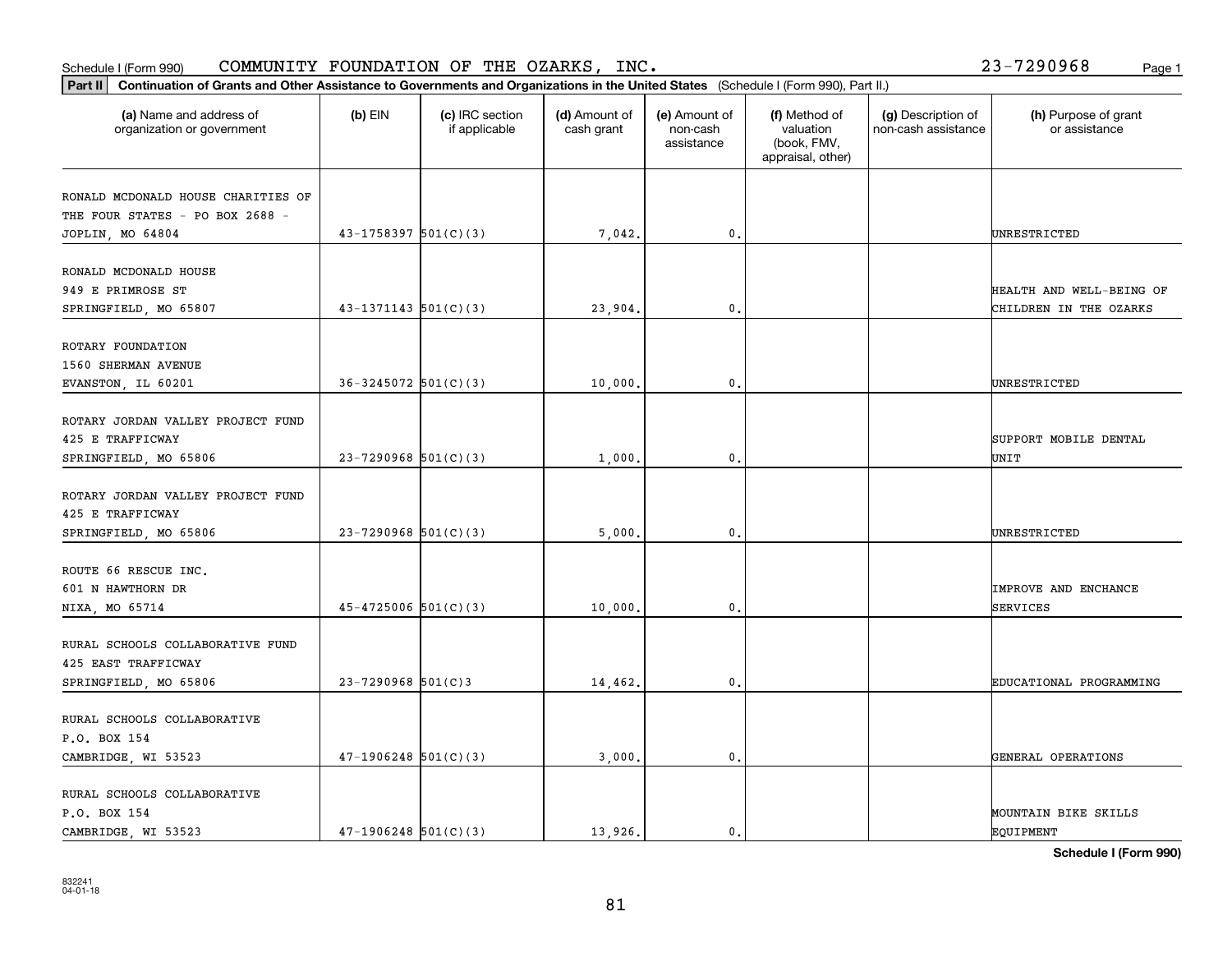### Schedule I (Form 990)  ${\tt COMMUNITY}$  <code>FOUNDATION OF THE OZARKS, INC</code> .  $23-7290968$  Page 1

|                                                       | Part II   Continuation of Grants and Other Assistance to Governments and Organizations in the United States (Schedule I (Form 990), Part II.) |                                  |                             |                                         |                                                                |                                           |                                       |  |  |  |  |
|-------------------------------------------------------|-----------------------------------------------------------------------------------------------------------------------------------------------|----------------------------------|-----------------------------|-----------------------------------------|----------------------------------------------------------------|-------------------------------------------|---------------------------------------|--|--|--|--|
| (a) Name and address of<br>organization or government | $(b)$ EIN                                                                                                                                     | (c) IRC section<br>if applicable | (d) Amount of<br>cash grant | (e) Amount of<br>non-cash<br>assistance | (f) Method of<br>valuation<br>(book, FMV,<br>appraisal, other) | (g) Description of<br>non-cash assistance | (h) Purpose of grant<br>or assistance |  |  |  |  |
| RURAL SCHOOLS PARTNERSHIP CAPACITY                    |                                                                                                                                               |                                  |                             |                                         |                                                                |                                           |                                       |  |  |  |  |
| BUILDING FUND - 425 E TRAFFICWAY -                    |                                                                                                                                               |                                  |                             |                                         |                                                                |                                           |                                       |  |  |  |  |
| SPRINGFIELD, MO 65806                                 | $23 - 7290968$ 501(C)(3)                                                                                                                      |                                  | 19,003.                     | 0.                                      |                                                                |                                           | EDUCATIONAL PROGRAMMING               |  |  |  |  |
|                                                       |                                                                                                                                               |                                  |                             |                                         |                                                                |                                           |                                       |  |  |  |  |
| SAFE AND SOBER INC.                                   |                                                                                                                                               |                                  |                             |                                         |                                                                |                                           |                                       |  |  |  |  |
| 3331 E RIDGEVIEW STREET                               |                                                                                                                                               |                                  |                             |                                         |                                                                |                                           | 2018-2019 SPRINGFIELD, MO             |  |  |  |  |
| SPRINGFIELD, MO 65804                                 | $46 - 3408060$ $501(C)(3)$                                                                                                                    |                                  | 5,000                       | $\mathbf{0}$ .                          |                                                                |                                           | AREA                                  |  |  |  |  |
|                                                       |                                                                                                                                               |                                  |                             |                                         |                                                                |                                           |                                       |  |  |  |  |
| SALEM AREA COMMUNITY BETTERMENT                       |                                                                                                                                               |                                  |                             |                                         |                                                                |                                           |                                       |  |  |  |  |
| ASSOC, INC. - PO BOX 732 - SALEM,                     |                                                                                                                                               |                                  |                             |                                         |                                                                |                                           | OZARK NATURAL & CULTURAL              |  |  |  |  |
| MO 65560                                              | $43-1677891$ 501(C)(3)                                                                                                                        |                                  | 20,489.                     | $\mathbf{0}$ .                          |                                                                |                                           | RESOURCE CENTER                       |  |  |  |  |
| SALEM PUBLIC LIBRARY                                  |                                                                                                                                               |                                  |                             |                                         |                                                                |                                           |                                       |  |  |  |  |
| 403 N. JACKSON ST.                                    |                                                                                                                                               |                                  |                             |                                         |                                                                |                                           |                                       |  |  |  |  |
| SALEM, MO 65560                                       | $04-3690774$ 501(C)(3)                                                                                                                        |                                  | 10,000.                     | 0.                                      |                                                                |                                           | UNRESTRICTED                          |  |  |  |  |
|                                                       |                                                                                                                                               |                                  |                             |                                         |                                                                |                                           |                                       |  |  |  |  |
| SALVATION ARMY - COFFEYVILLE,                         |                                                                                                                                               |                                  |                             |                                         |                                                                |                                           |                                       |  |  |  |  |
| KANSAS - PO BOX 514 - COFFEYVILLE,                    |                                                                                                                                               |                                  |                             |                                         |                                                                |                                           | PURCHASE FOOD AND TOYS                |  |  |  |  |
| KS 67337                                              | $13 - 5562351$ $501(C)(3)$                                                                                                                    |                                  | 7,313.                      | 0.                                      |                                                                |                                           | FOR NEEDY CHILDREN                    |  |  |  |  |
|                                                       |                                                                                                                                               |                                  |                             |                                         |                                                                |                                           |                                       |  |  |  |  |
| SALVATION ARMY - DENT COUNTY                          |                                                                                                                                               |                                  |                             |                                         |                                                                |                                           |                                       |  |  |  |  |
| PO BOX 229                                            |                                                                                                                                               |                                  |                             |                                         |                                                                |                                           |                                       |  |  |  |  |
| SALEM, MO 65560                                       | $43 - 0653584$ 501(C)(3)                                                                                                                      |                                  | 11,000.                     | $\mathbf{0}$ .                          |                                                                |                                           | UNRESTRICTED                          |  |  |  |  |
|                                                       |                                                                                                                                               |                                  |                             |                                         |                                                                |                                           |                                       |  |  |  |  |
| SALVATION ARMY OF SPRINGFIELD, MO                     |                                                                                                                                               |                                  |                             |                                         |                                                                |                                           |                                       |  |  |  |  |
| P.O. BOX 9685                                         |                                                                                                                                               |                                  |                             |                                         |                                                                |                                           | RELIEF OPERATIONS IN                  |  |  |  |  |
| SPRINGFIELD, MO 65801                                 | $58 - 0660607$ $501(C)(3)$                                                                                                                    |                                  | 54,524.                     | $\mathfrak o$ .                         |                                                                |                                           | SPRINGFIELD, MO AREA                  |  |  |  |  |
|                                                       |                                                                                                                                               |                                  |                             |                                         |                                                                |                                           | HISTORIC PRESERVATION AND             |  |  |  |  |
| SARCOXIE CEMETERY ASSOCIATION                         |                                                                                                                                               |                                  |                             |                                         |                                                                |                                           | PUBLIC BEAUTIFICATION OF              |  |  |  |  |
| PO BOX 541                                            |                                                                                                                                               |                                  |                             |                                         |                                                                |                                           | THE SARCOXIE CEMETERY                 |  |  |  |  |
| SARCOXIE, MO 64862                                    | $44-0603750$ 501(C)(13)                                                                                                                       |                                  | 8,294.                      | 0.                                      |                                                                |                                           | (OLD SECTION) AND THE ST.             |  |  |  |  |
| SCHOOL SISTERS OF NOTRE DAME                          |                                                                                                                                               |                                  |                             |                                         |                                                                |                                           |                                       |  |  |  |  |
| 320 EAST RIPA AVE                                     |                                                                                                                                               |                                  |                             |                                         |                                                                |                                           |                                       |  |  |  |  |
| ST. LOUIS, MO 63125                                   | $45 - 1296033$ $501(C)(3)$                                                                                                                    |                                  | 20,000.                     | 0.                                      |                                                                |                                           | UNRESTRICTED                          |  |  |  |  |
|                                                       |                                                                                                                                               |                                  |                             |                                         |                                                                |                                           |                                       |  |  |  |  |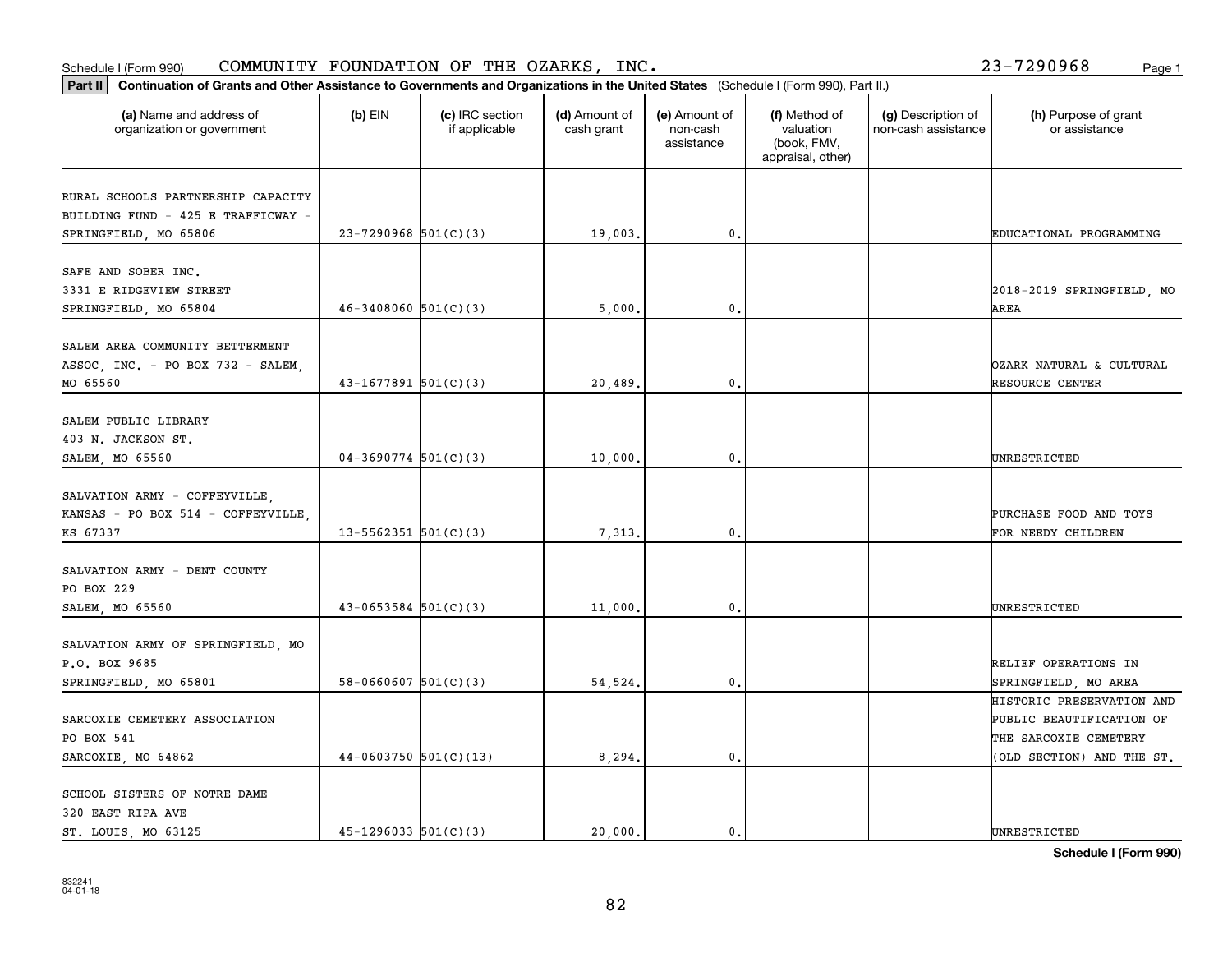| SIGMA CHI EDUCATIONAL FOUNDATION  |                            |         |    |  |                           |
|-----------------------------------|----------------------------|---------|----|--|---------------------------|
| OF MISSOURI - 6904 VALLEY RD. -   |                            |         |    |  |                           |
| KANSAS CITY, MO 64113             | $48-1120253$ $501(C)(3)$   | 25,000. |    |  | PALS ENDOWMENT FUND       |
|                                   |                            |         |    |  |                           |
| SILVER DOLLAR CITY FOUNDATION     |                            |         |    |  |                           |
| 7347 W HWY 76                     |                            |         |    |  |                           |
| BRANSON, MO 65616                 | $43 - 1742873$ $501(C)(3)$ | 70,000. | 0. |  | FAMILY PROJECT            |
|                                   |                            |         |    |  |                           |
| SILVER DOLLAR CITY FOUNDATION     |                            |         |    |  |                           |
| 7347 W HWY 76                     |                            |         |    |  |                           |
| BRANSON, MO 65616                 | $43 - 1742873$ $501(C)(3)$ | 90,000. |    |  | IMAGINE FAMILIES THRIVING |
|                                   |                            |         |    |  |                           |
| SISTERS OF SAINTS CYRIL &         |                            |         |    |  |                           |
| METHODIUS - 580 RAILROAD STREET - |                            |         |    |  |                           |

Schedule I (Form 990)  ${\tt COMMUNITY}$  <code>FOUNDATION OF THE OZARKS, INC</code> .  $23-7290968$  Page 1

organization or government

DEVELOPMENT COMMISSION - P.O. BOX

SENIOR AGE AREA AGENCY ON AGING

SEMO REGIONAL PLANNING &

**Part II Continuation of Grants and Other Assistance to Governments and Organizations in the United States**  (Schedule I (Form 990), Part II.)

if applicable

 $(b)$  EIN  $(c)$  IRC section

**(a) (b) (c) (d) (e) (f) (g) (h)** Name and address of

(d) Amount of cash grant

366 - PERRYVILLE, MO 63775 43-0958405 501(C)(3) 40,000. 0. SEMO RP & DEV COMISSION

1735 S. FORT AVE. THE RELEASURE ON THE RELEASURE ON THE RELEASURE ON THE RELEASURE ON THE RELEASURE ON THE RELE

(e) Amount of non-cashassistance

(f) Method of valuation (book, FMV, appraisal, other)

(g) Description of non-cash assistance

(h) Purpose of grant or assistance

| SPRINGFIELD, MO 65807            | $43 - 1018538$ $501(C)(3)$ | 50.     | $\mathfrak o$ .   | <b>PROGRAM</b>               |
|----------------------------------|----------------------------|---------|-------------------|------------------------------|
| SENIOR AGE AREA AGENCY ON AGING  |                            |         |                   |                              |
| 1735 S. FORT AVE.                |                            |         |                   | SENIOR GROUP COUNSELING      |
|                                  |                            |         |                   |                              |
| SPRINGFIELD, MO 65807            | $43 - 1018538$ $501(C)(3)$ | 10,000. | $\,$ 0 $_\bullet$ | PROGRAM                      |
| SENIOR AGE AREA AGENCY ON AGING  |                            |         |                   |                              |
| 1735 S. FORT AVE.                |                            |         |                   | RURAL ELDER CARE             |
| SPRINGFIELD, MO 65807            | $43 - 1018538$ $501(C)(3)$ | 21,500. | $\,$ 0 $_\bullet$ | PROGRAMMING                  |
| SENIOR AGE AREA AGENCY ON AGING  |                            |         |                   |                              |
| 1735 S. FORT AVE.                |                            |         |                   | <b>SENIOR CITIZEN HOME</b>   |
| SPRINGFIELD, MO 65807            | $43 - 1018538$ $501(C)(3)$ | 30,000. | $\mathfrak o$ .   | <b>ACCESSIBILITY PROGRAM</b> |
|                                  |                            |         |                   |                              |
| SIGMA CHI EDUCATIONAL FOUNDATION |                            |         |                   |                              |
| OF MISSOURI - 6904 VALLEY RD. -  |                            |         |                   |                              |
| KANSAS CITY, MO 64113            | $48-1120253$ 501(C)(3)     | 25,000. | $\mathfrak{o}$ .  | PALS ENDOWMENT FUND          |
| SILVER DOLLAR CITY FOUNDATION    |                            |         |                   |                              |
| 7347 W HWY 76                    |                            |         |                   |                              |
| BRANSON, MO 65616                | $43 - 1742873$ 501(C)(3)   | 70,000. | $\mathbf{0}$ .    | <b>FAMILY PROJECT</b>        |
| SILVER DOLLAR CITY FOUNDATION    |                            |         |                   |                              |
| 7347 W HWY 76                    |                            |         |                   |                              |
| BRANSON, MO 65616                | $43-1742873$ 501(C)(3)     | 90,000. | $\mathbf{0}$ .    | IMAGINE FAMILIES THRIVING    |
|                                  |                            |         |                   |                              |
| SISTERS OF SAINTS CYRIL &        |                            |         |                   |                              |
|                                  |                            |         |                   |                              |

**Schedule I (Form 990)**

DANVILLE, PA 17821 24-0795486 501(C)(3) 35,000. 0.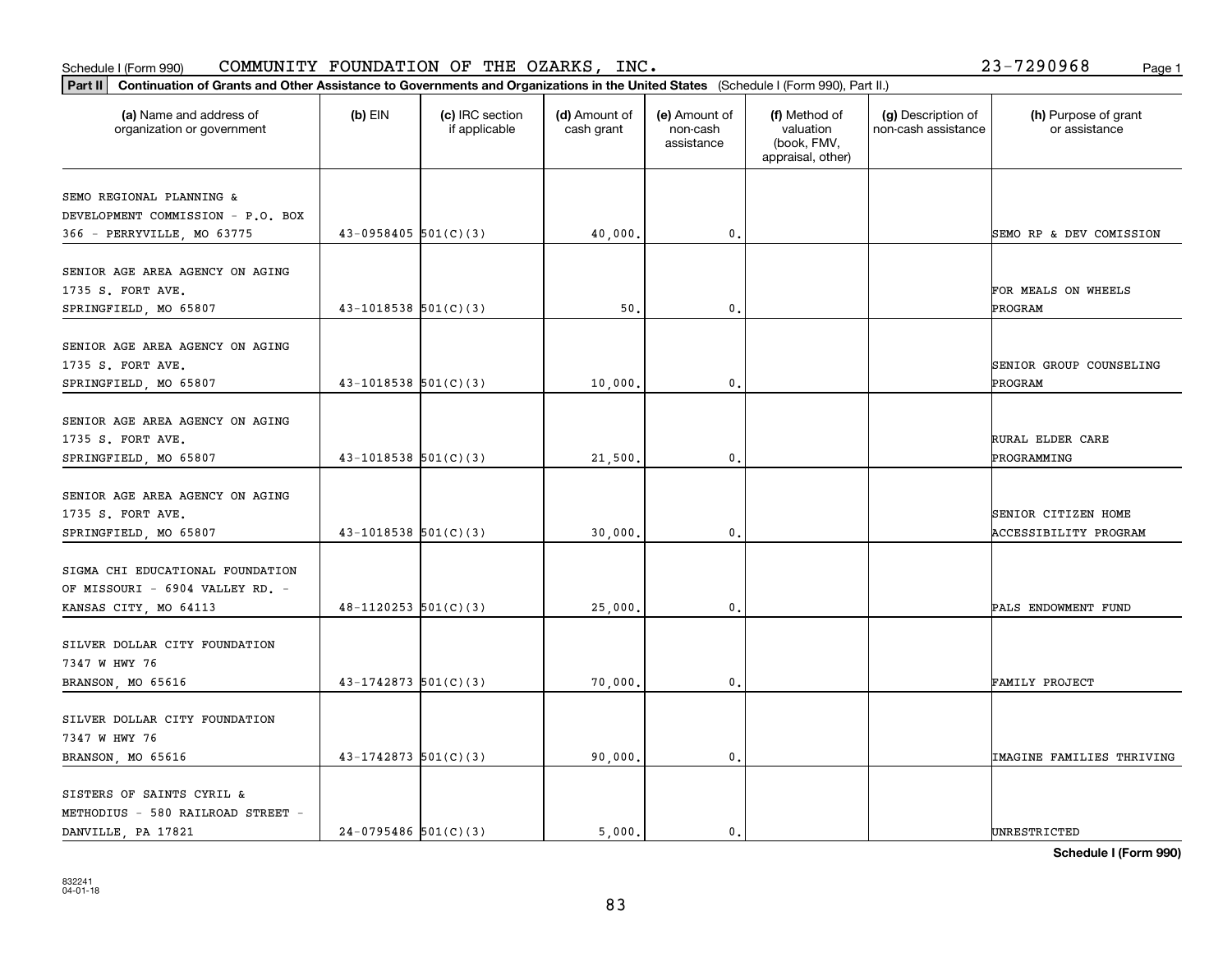| SKAGGS FOUNDATION                 |                          |         |                |  |                           |
|-----------------------------------|--------------------------|---------|----------------|--|---------------------------|
| 101 SKAGGS ROAD, SUITE 404        |                          |         |                |  |                           |
| BRANSON, MO 65615                 | $30-0107007$ 501(C)(3)   | 1,100.  | $\mathbf{0}$ . |  | UNRESTRICTED              |
|                                   |                          |         |                |  |                           |
| SKAGGS FOUNDATION                 |                          |         |                |  |                           |
| 101 SKAGGS ROAD, SUITE 404        |                          |         |                |  |                           |
| BRANSON, MO 65615                 | $30-0107007$ 501(C)(3)   | 34,000  | $\mathbf{0}$ . |  | DUCK BOAT VICTIMS SUPPORT |
| SMITH-GLYNN-CALLAWAY FNDTN.       |                          |         |                |  |                           |
| SCHLSHP FUND IN HONOR OF DR.      |                          |         |                |  |                           |
| PETERSON - 425 E TRAFFICWAY -     |                          |         |                |  |                           |
| SPRINGFIELD, MO 65806             | $23 - 7290968$ 501(C)(3) | 15,000. | $\mathbf{0}$ . |  | <b>SCHOLARSHIPS</b>       |
|                                   |                          |         |                |  |                           |
| SOAR (SERVICE ORIENTED AVIATION   |                          |         |                |  |                           |
| READINESS) - 4460 AIRPORT DRIVE - |                          |         |                |  |                           |
| BOLIVAR, MO 65613                 | $45 - 3535446$ 501(C)(3) | 5,000   | 0.             |  | UNRESTRICTED              |
|                                   |                          |         |                |  |                           |
| SOUTH CENTRAL FCA                 |                          |         |                |  |                           |
| 206 NORTH MAPLE                   |                          |         |                |  |                           |
| BLUE EYE, MO 65611                | $44-0610626$ 501(C)(3)   | 10,000  | 0.             |  | UNRESTRICTED              |
| SOUTHEAST HEALTH FOUNDATION       |                          |         |                |  |                           |
| 1701 LACEY ST                     |                          |         |                |  |                           |
| CAPE GIRARDEAU, MO 63701          | $27 - 3868479$ 501(C)(3) | 10,000. | $\mathbf{0}$ . |  | RURAL HEALTH PROGRAM      |
| SOUTHERN STONE COUNTY FIRE        |                          |         |                |  |                           |
| PROTECTION DISTRICT AUXILIARY -   |                          |         |                |  |                           |
| 10965 E. STATE HWY 76 - BRANSON   |                          |         |                |  |                           |
| WEST, MO 65737                    | $43 - 1945031$ 501(C)(3) | 21,500. | 0.             |  | UNRESTRICTED              |
|                                   |                          |         |                |  |                           |
| SOUTHMINSTER PRESBYTERIAN CHURCH  |                          |         |                |  |                           |
| 2245 S. HOLLAND                   |                          |         |                |  |                           |
| SPRINGFIELD, MO 65807             | $44-0667828$ 501(C)(3)   | 25,821  | $\mathbf{0}$ . |  | UNRESTRICTED              |
|                                   |                          |         |                |  |                           |
| SOUTHWEST BAPTIST UNIVERSITY      |                          |         |                |  |                           |
| 1601 S SPRINGFIELD                |                          |         |                |  |                           |
| BOLIVAR, MO 65613                 | $44-0567385$ 501(C)(3)   | 275.    | $\mathbf 0$ .  |  | ANNUAL SCHOLARSHIP FUND   |

**Schedule I (Form 990)**

organization or government

Schedule I (Form 990)  ${\tt COMMUNITY}$  <code>FOUNDATION OF THE OZARKS, INC</code> .  $23-7290968$  Page 1

(h) Purpose of grant or assistance

**(a) (b) (c) (d) (e) (f) (g) (h)** Name and address of

(d) Amount of cash grant

(e) Amount of non-cashassistance

(f) Method of valuation (book, FMV, appraisal, other)

(g) Description of non-cash assistance

**Part II Continuation of Grants and Other Assistance to Governments and Organizations in the United States**  (Schedule I (Form 990), Part II.)

if applicable

 $(b)$  EIN  $(c)$  IRC section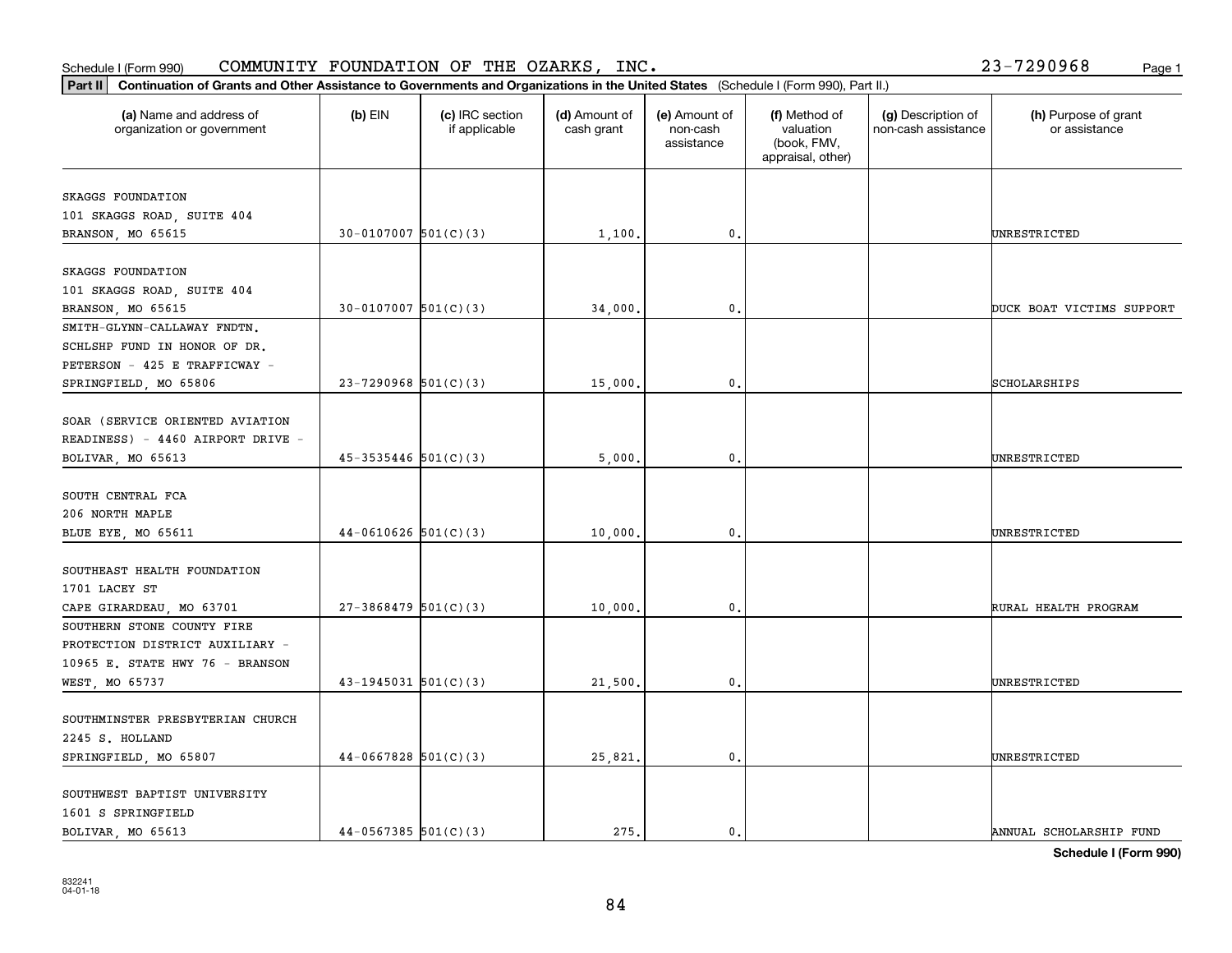SPRINGFIELD ART MUSEUM 1111 E. BROOKSIDE

| BOLIVAR, MO 65613                  | $44-0567385$ $501(C)(3)$ | 500.    | $0$ .            | SCHOLARSHIP FUND         |
|------------------------------------|--------------------------|---------|------------------|--------------------------|
| SOUTHWEST BAPTIST UNIVERSITY       |                          |         |                  |                          |
| 1601 S SPRINGFIELD                 |                          |         |                  |                          |
| BOLIVAR, MO 65613                  | $44 - 0567385$ 501(C)(3) | 5,000.  | $\mathbf{0}$ .   | PRE-MED SCHOLARSHIPS     |
| SOUTHWEST BAPTIST UNIVERSITY       |                          |         |                  |                          |
| 1601 S SPRINGFIELD                 |                          |         |                  |                          |
| BOLIVAR, MO 65613                  | $44-0567385$ 501(C)(3)   | 20,000, | $\mathfrak{o}$ . | NURSE TRAINING PROGRAM   |
| SOUTHWEST BAPTIST UNIVERSITY       |                          |         |                  |                          |
| 1600 UNIVERSITY AVENUE             |                          |         |                  | GRANT TO BE USED FOR     |
| BOLIVAR, MO 65613                  | $44-0567385$ 501(C)(3)   | 10,500. | $\mathfrak{o}$ . | BUILDING & MAINTENANCE   |
|                                    |                          |         |                  |                          |
| SPECIAL OLYMPICS MISSOURI          |                          |         |                  |                          |
| 2702 RICHARD JOSEPH BLVD SUITE 114 |                          |         |                  |                          |
| JOPLIN, MO 64804                   | $23 - 7328374$ 501(C)(3) | 7,000.  | 0.               | UNRESTRICTED             |
|                                    |                          |         |                  |                          |
| SPOKANE R-VII SCHOOL DISTRICT      |                          |         |                  |                          |
| <b>167 KENTLINE AVENUE</b>         |                          |         |                  |                          |
| HIGHLANDVILLE, MO 65669            | $44-6004423$ 501(C)(3)   | 9,391.  | 0.               | SPOKANE SOFTBALL PROGRAM |
|                                    |                          |         |                  |                          |
| SPRINGFIELD ANIMAL ADVOCACY        |                          |         |                  |                          |
| FOUNDATION - 1600 NORTH WASHINGTON |                          |         |                  |                          |
| - SPRINGFIELD, MO 65803            | $26 - 4015205$ 501(C)(3) | 6,520.  | $\mathbf{0}$ .   | UNRESTRICTED             |
|                                    |                          |         |                  |                          |
| SPRINGFIELD ART MUSEUM             |                          |         |                  |                          |
| 1111 E. BROOKSIDE                  |                          |         |                  |                          |
| SPRINGFIELD, MO 65807              | $44-6000268$ 501(C)(3)   | 150.    | $\mathbf{0}$ .   | UNRESTRICTED             |
|                                    |                          |         |                  |                          |

### Schedule I (Form 990)  ${\tt COMMUNITY}$  <code>FOUNDATION OF THE OZARKS, INC</code> .  $23-7290968$  Page 1

organization or government

SOUTHWEST BAPTIST UNIVERSITY

**Part II Continuation of Grants and Other Assistance to Governments and Organizations in the United States**  (Schedule I (Form 990), Part II.)

if applicable

 $(b)$  EIN  $(c)$  IRC section

**(a) (b) (c) (d) (e) (f) (g) (h)** Name and address of

(d) Amount of cash grant

1601 S SPRINGFIELD FOR THE RONALD KEMP

(e) Amount of non-cashassistance

(f) Method of valuation (book, FMV, appraisal, other)

(g) Description of non-cash assistance

(h) Purpose of grant or assistance

SPRINGFIELD, MO 65807 44-6000268 501(C)(3) 500. 0. 0. 0. ART IN BLOOM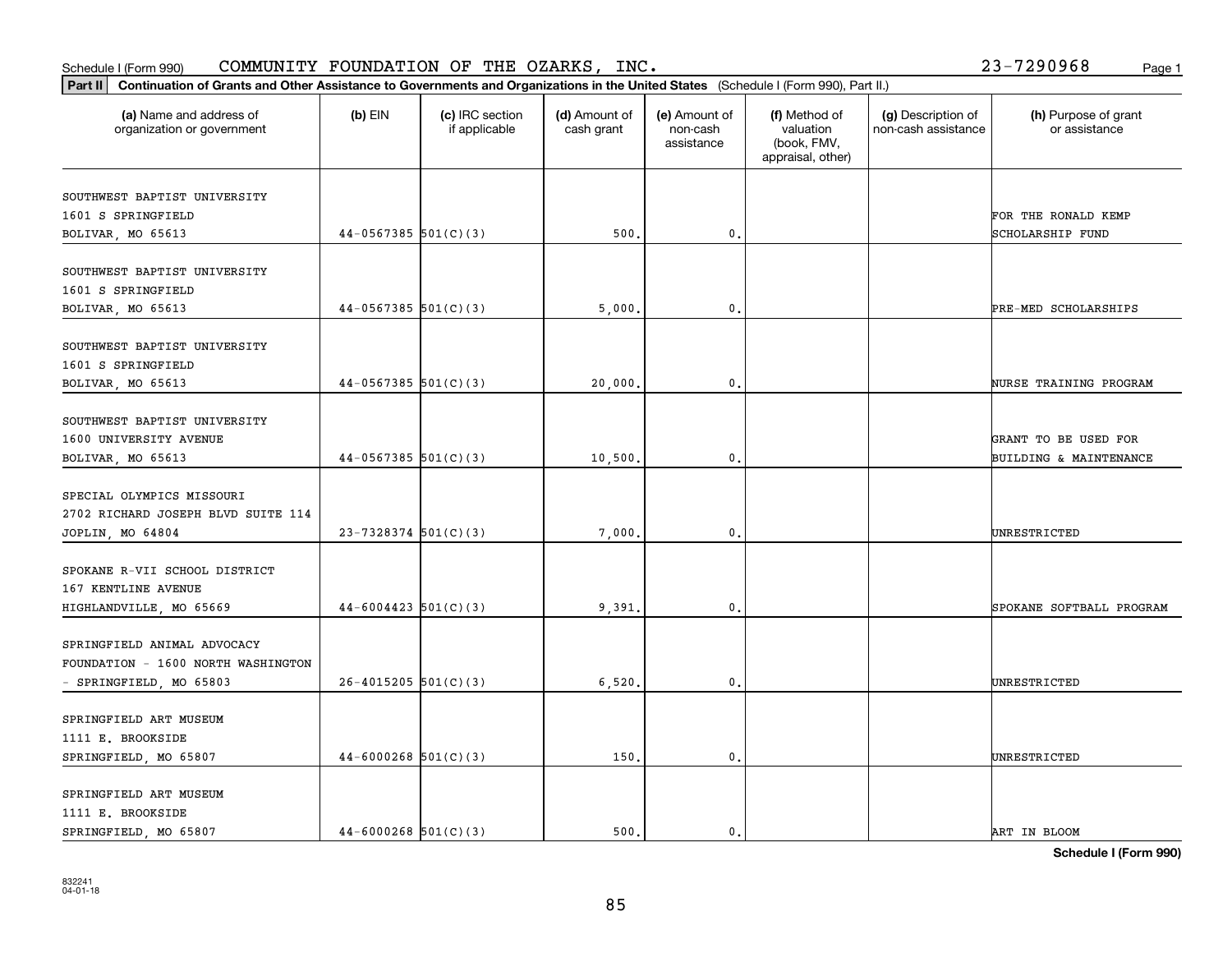| (a) Name and address of<br>organization or government | (b) EIN                  | (c) IRC section<br>if applicable | (d) Amount of<br>cash grant | (e) Amount of<br>non-cash<br>assistance | (f) Method of<br>valuation<br>(book, FMV,<br>appraisal, other) | (g) Description of<br>non-cash assistance | (h) Purpose of grant<br>or assistance |
|-------------------------------------------------------|--------------------------|----------------------------------|-----------------------------|-----------------------------------------|----------------------------------------------------------------|-------------------------------------------|---------------------------------------|
| SPRINGFIELD ART MUSEUM                                |                          |                                  |                             |                                         |                                                                |                                           |                                       |
| 1111 E. BROOKSIDE                                     |                          |                                  |                             |                                         |                                                                |                                           |                                       |
| SPRINGFIELD, MO 65807                                 | $44-6000268$ 501(C)(3)   |                                  | 41,781.                     | $\mathbf{0}$                            |                                                                |                                           | PLACEWORKS PROGRAM                    |
| SPRINGFIELD BALLET                                    |                          |                                  |                             |                                         |                                                                |                                           |                                       |
| 411 N SHERMAN PKWY                                    |                          |                                  |                             |                                         |                                                                |                                           |                                       |
| SPRINGFIELD, MO 65802                                 | $43 - 1089752$ 501(C)(3) |                                  | 62.                         | $\mathbf{0}$                            |                                                                |                                           | ARTS EDUCATION                        |
| SPRINGFIELD BALLET                                    |                          |                                  |                             |                                         |                                                                |                                           |                                       |
| 411 N SHERMAN PKWY                                    |                          |                                  |                             |                                         |                                                                |                                           |                                       |
| SPRINGFIELD, MO 65802                                 | $43-1089752$ 501(C)(3)   |                                  | 250.                        | $\mathbf 0$ .                           |                                                                |                                           | DEMI-SOLOIST LEVEL                    |
| SPRINGFIELD CATHOLIC SCHOOLS                          |                          |                                  |                             |                                         |                                                                |                                           |                                       |
| 2340 S EASTGATE AVE                                   |                          |                                  |                             |                                         |                                                                |                                           |                                       |
| SPRINGFIELD, MO 65809                                 | $44-0619146$ 501(C)(3)   |                                  | 23,000                      | $\mathbf 0$ .                           |                                                                |                                           | UNRESTRICTED                          |
| SPRINGFIELD DREAM CENTER                              |                          |                                  |                             |                                         |                                                                |                                           |                                       |
| 829 WEST ATLANTIC ST.                                 |                          |                                  |                             |                                         |                                                                |                                           |                                       |
| SPRINGFIELD, MO 65803                                 | $05-0574634$ 501(C)(3)   |                                  | 1,000,                      | 0.                                      |                                                                |                                           | HUMAN SERVICES                        |
| SPRINGFIELD DREAM CENTER                              |                          |                                  |                             |                                         |                                                                |                                           |                                       |
| 829 WEST ATLANTIC ST.                                 |                          |                                  |                             |                                         |                                                                |                                           |                                       |
| SPRINGFIELD, MO 65803                                 | $05-0574634$ 501(C)(3)   |                                  | 10,000.                     | $\mathbf{0}$                            |                                                                |                                           | COMMUNITY DINNER SUPPORT              |
| SPRINGFIELD LITTLE THEATRE                            |                          |                                  |                             |                                         |                                                                |                                           |                                       |
| 311 E WALNUT                                          |                          |                                  |                             |                                         |                                                                |                                           | WONDERS OF WILDLIFE FIELD             |
| SPRINGFIELD, MO 65806                                 | $43-0893064$ $501(C)(3)$ |                                  | 300.                        | $\mathbf 0$ .                           |                                                                |                                           | TRIP                                  |
| SPRINGFIELD LITTLE THEATRE                            |                          |                                  |                             |                                         |                                                                |                                           |                                       |
| 311 E WALNUT                                          |                          |                                  |                             |                                         |                                                                |                                           |                                       |
| SPRINGFIELD, MO 65806                                 | $43 - 0893064$ 501(C)(3) |                                  | 4,300.                      | 0.                                      |                                                                |                                           | UNRESTRICTED                          |
| SPRINGFIELD LITTLE THEATRE                            |                          |                                  |                             |                                         |                                                                |                                           |                                       |
| 311 E WALNUT                                          |                          |                                  |                             |                                         |                                                                |                                           |                                       |
| SPRINGFIELD, MO 65806                                 | $43 - 0893064$ 501(C)(3) |                                  | 6,000.                      | 0.                                      |                                                                |                                           | CAPITAL CAMPAIGN                      |

**Schedule I (Form 990)**

### Schedule I (Form 990)  ${\tt COMMUNITY}$  <code>FOUNDATION OF THE OZARKS, INC</code> .  $23-7290968$  Page 1

**Part II Continuation of Grants and Other Assistance to Governments and Organizations in the United States**  (Schedule I (Form 990), Part II.)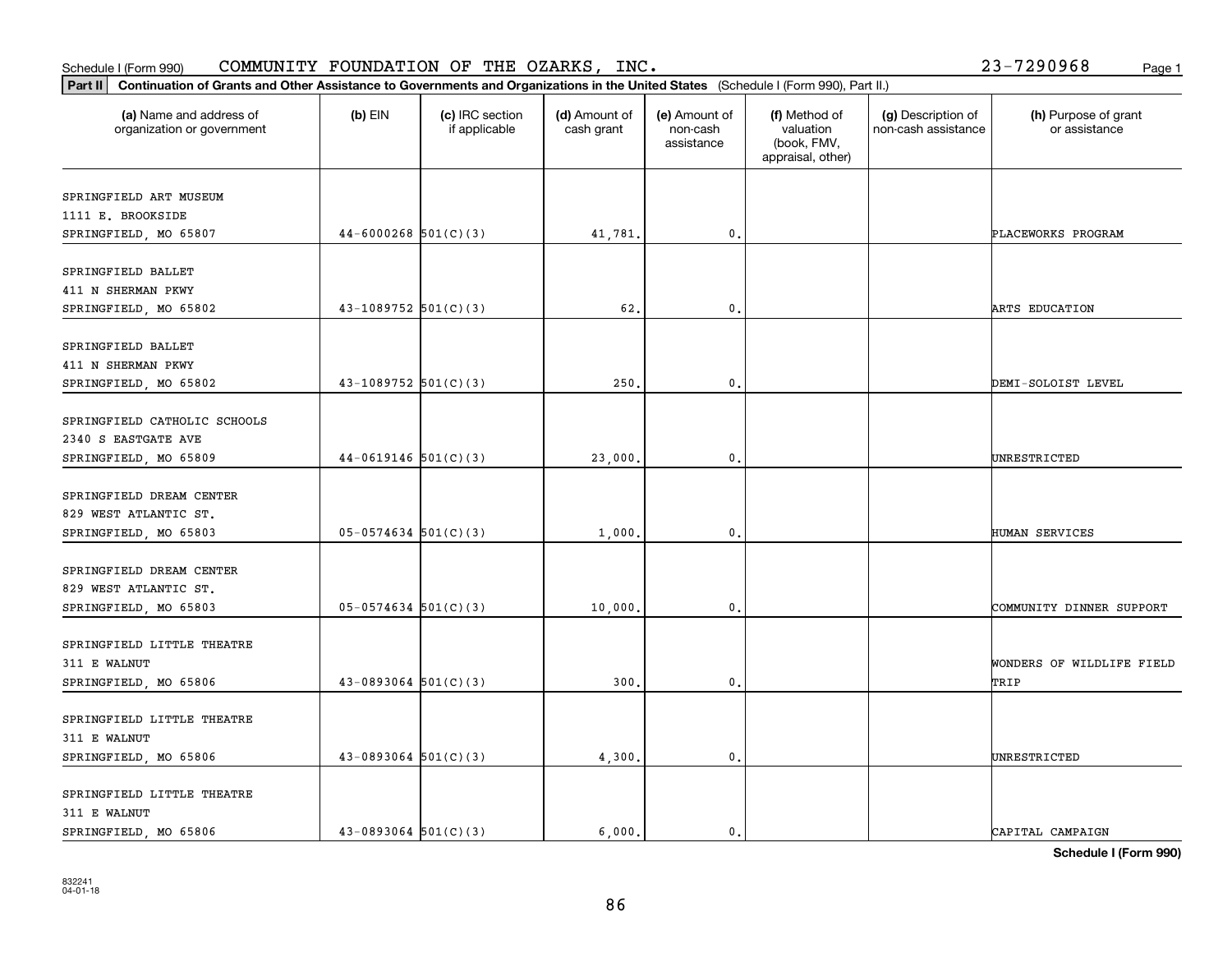| SPRINGFIELD POLICE DEPARTMENT     |                            |                             |          |    |  |                         |
|-----------------------------------|----------------------------|-----------------------------|----------|----|--|-------------------------|
| 321 EAST CHESTNUT                 |                            |                             |          |    |  |                         |
| SPRINGFIELD, MO 65802             |                            | 44-6000268 POLITICAL SUBDIV | 10,000.  | 0. |  | UNRESTRICTED            |
|                                   |                            |                             |          |    |  |                         |
| SPRINGFIELD POLICE DEPARTMENT     |                            |                             |          |    |  |                         |
| 321 EAST CHESTNUT                 |                            |                             |          |    |  |                         |
| SPRINGFIELD, MO 65802             |                            | 44-6000268 POLITICAL SUBDIV | 14,051.  | 0. |  | WLI CONFERENCE          |
|                                   |                            |                             |          |    |  |                         |
| SPRINGFIELD R-12 PUBLIC SCHOOLS   |                            |                             |          |    |  |                         |
| 1359 E ST LOUIS                   |                            |                             |          |    |  |                         |
| SPRINGFIELD, MO 65802             | 44-6005539 POLITICAL       |                             | 102,540. | 0. |  | EDUCATIONAL PROGRAMMING |
|                                   |                            |                             |          |    |  |                         |
| SPRINGFIELD REGIONAL ARTS COUNCIL |                            |                             |          |    |  |                         |
| 411 N SHERMAN PKWY                |                            |                             |          |    |  |                         |
| SPRINGFIELD, MO 65802             | $43 - 1225541$ $501(C)(3)$ |                             | 100.     | 0. |  | MEMBERSHIP              |
|                                   |                            |                             |          |    |  |                         |
| SPRINGFIELD REGIONAL ARTS COUNCIL |                            |                             |          |    |  |                         |
| 411 N SHERMAN PKWY                |                            |                             |          |    |  | ARTSFEST - ARTIST CASH  |
| SPRINGFIELD, MO 65802             | $43 - 1225541$ $501(C)(3)$ |                             | 200      | 0. |  | AWARD                   |
|                                   |                            |                             |          |    |  |                         |
| SPRINGFIELD REGIONAL ARTS COUNCIL |                            |                             |          |    |  |                         |
| 411 N SHERMAN PKWY                |                            |                             |          |    |  |                         |
| SPRINGFIELD, MO 65802             | $43 - 1225541$ $501(C)(3)$ |                             | 250      | 0. |  | ARTSFEST 2019           |
|                                   |                            |                             |          |    |  |                         |
| SPRINGFIELD REGIONAL ARTS COUNCIL |                            |                             |          |    |  |                         |
| 411 N SHERMAN PKWY                |                            |                             |          |    |  |                         |
| SPRINGFIELD, MO 65802             | $43 - 1225541$ $501(C)(3)$ |                             | 1,600    | 0. |  | UNRESTRICTED            |
|                                   |                            |                             |          |    |  |                         |
| SPRINGFIELD REGIONAL ARTS COUNCIL |                            |                             |          |    |  |                         |
| 411 N SHERMAN PKWY                |                            |                             |          |    |  |                         |
| SPRINGFIELD, MO 65802             | $43 - 1225541$ $501(C)(3)$ |                             | 20,000.  | 0. |  | ARTS AND CULTURE        |
|                                   |                            |                             |          |    |  |                         |
| SPRINGFIELD REGIONAL OPERA        |                            |                             |          |    |  |                         |
| 411 N SHERMAN AVE                 |                            |                             |          |    |  |                         |
| SPRINGFIELD, MO 65802             | $43 - 1222808$ $501(C)(3)$ |                             | 11,300.  | 0. |  | UNRESTRICTED            |

**Schedule I (Form 990)**

organization or government

Schedule I (Form 990)  ${\tt COMMUNITY}$  <code>FOUNDATION OF THE OZARKS, INC</code> .  $23-7290968$  Page 1

 $(b)$  EIN  $(c)$  IRC section

**Part II Continuation of Grants and Other Assistance to Governments and Organizations in the United States**  (Schedule I (Form 990), Part II.)

if applicable

**(a) (b) (c) (d) (e) (f) (g) (h)** Name and address of

(d) Amount of cash grant

(e) Amount of non-cashassistance

(f) Method of valuation (book, FMV, appraisal, other)

(g) Description of non-cash assistance

(h) Purpose of grant or assistance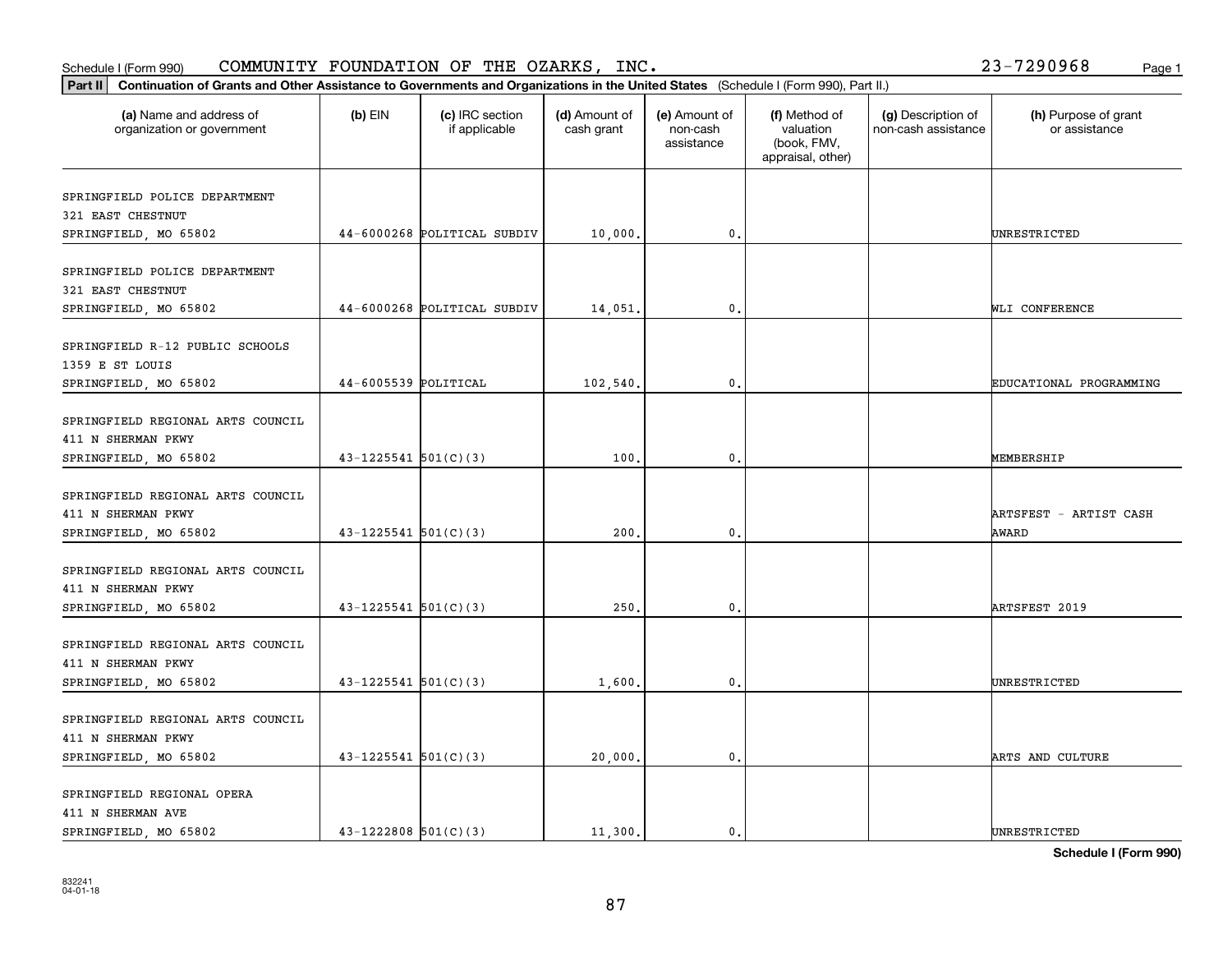#### **Part III Continuation of Grants and Other Assistance to Governments and Organization of Grants and Other Assistance to Governments and Organization of Grants and Other Assistance to Governments and Organization** Schedule I (Form 990)  ${\tt COMMUNITY}$  <code>FOUNDATION OF THE OZARKS, INC</code> .  $23-7290968$  Page 1

| Continuation of Grants and Other Assistance to Governments and Organizations in the United States (Schedule I (Form 990), Part II.)<br>Part II |                            |                                  |                             |                                         |                                                                |                                           |                                                         |  |  |  |
|------------------------------------------------------------------------------------------------------------------------------------------------|----------------------------|----------------------------------|-----------------------------|-----------------------------------------|----------------------------------------------------------------|-------------------------------------------|---------------------------------------------------------|--|--|--|
| (a) Name and address of<br>organization or government                                                                                          | $(b)$ EIN                  | (c) IRC section<br>if applicable | (d) Amount of<br>cash grant | (e) Amount of<br>non-cash<br>assistance | (f) Method of<br>valuation<br>(book, FMV,<br>appraisal, other) | (g) Description of<br>non-cash assistance | (h) Purpose of grant<br>or assistance                   |  |  |  |
| SPRINGFIELD SYMPHONY ORCHESTRA<br>411 N SHERMAN PKWY<br>SPRINGFIELD, MO 65802                                                                  | $43-0797224$ 501(C)(3)     |                                  | 27,994.                     | 0.                                      |                                                                |                                           | UNRESTRICTED                                            |  |  |  |
| SPRINGFIELD WORKSHOP FOUNDATION<br>2835 W. BENNETT<br>SPRINGFIELD, MO 65802                                                                    | $26 - 4456587$ 501(C)(3)   |                                  | 5,000.                      | $\mathbf{0}$ .                          |                                                                |                                           | UNRESTRICTED                                            |  |  |  |
| SPRINGFIELD-GREENE COUNTY LIBRARY<br>DISTRICT - 4653 S CAMPBELL -<br>SPRINGFIELD, MO 65810                                                     | $05-0534215$ $501(C)(3)$   |                                  | 500                         | $\mathbf{0}$                            |                                                                |                                           | PURCHASE CHILDREN'S<br>READING MATERIALS                |  |  |  |
| SPRINGFIELD-GREENE COUNTY LIBRARY<br>DISTRICT - 4653 S CAMPBELL -<br>SPRINGFIELD, MO 65810                                                     | $05 - 0534215$ $501(C)(3)$ |                                  | 821.                        | $\mathfrak{o}$ .                        |                                                                |                                           | UNRESTRICTED                                            |  |  |  |
| SPRINGFIELD-GREENE COUNTY LIBRARY<br>DISTRICT - 4653 S CAMPBELL -<br>SPRINGFIELD, MO 65810                                                     | $05-0534215$ 501(C)(3)     |                                  | 7,349.                      | $\mathbf{0}$ .                          |                                                                |                                           | FICTION BOOKS                                           |  |  |  |
| ST. ANN CATHOLIC SCHOOL<br>7231 MISSION ROAD<br>PRAIRIE VILLAGE, KS 66208                                                                      | $48-0650538$ 501(C)(3)     |                                  | 20,000                      | $\mathbf{0}$                            |                                                                |                                           | UNRESTRICTED                                            |  |  |  |
| ST. COLETTA OF WISCONSIN<br>N4637 COUNTY ROAD Y<br>JEFFERSON, WI 53549                                                                         | $39-0816855$ $501(C)(3)$   |                                  | 10,000                      | 0.                                      |                                                                |                                           | UNRESTRICTED                                            |  |  |  |
| ST. ELIZABETH ANN SETON CHURCH<br>2200 W REPUBLIC RD<br>SPRINGFIELD, MO 65807                                                                  | $26 - 4638421$ 501(C)(3)   |                                  | 6,000,                      | $\mathbf{0}$ .                          |                                                                |                                           | ENERAL OPERATING;<br>BUILDING FUND;<br>MAINTENANCE FUND |  |  |  |
| ST. JAMES EPISCOPAL CHURCH<br>2645 E. SOUTHERN HILLS BLVD.<br>SPRINGFIELD, MO 65804                                                            | $44-0666149$ 501(C)(3)     |                                  | 28,700.                     | $\mathbf{0}$ .                          |                                                                |                                           | <b>UNRESTRICTED</b>                                     |  |  |  |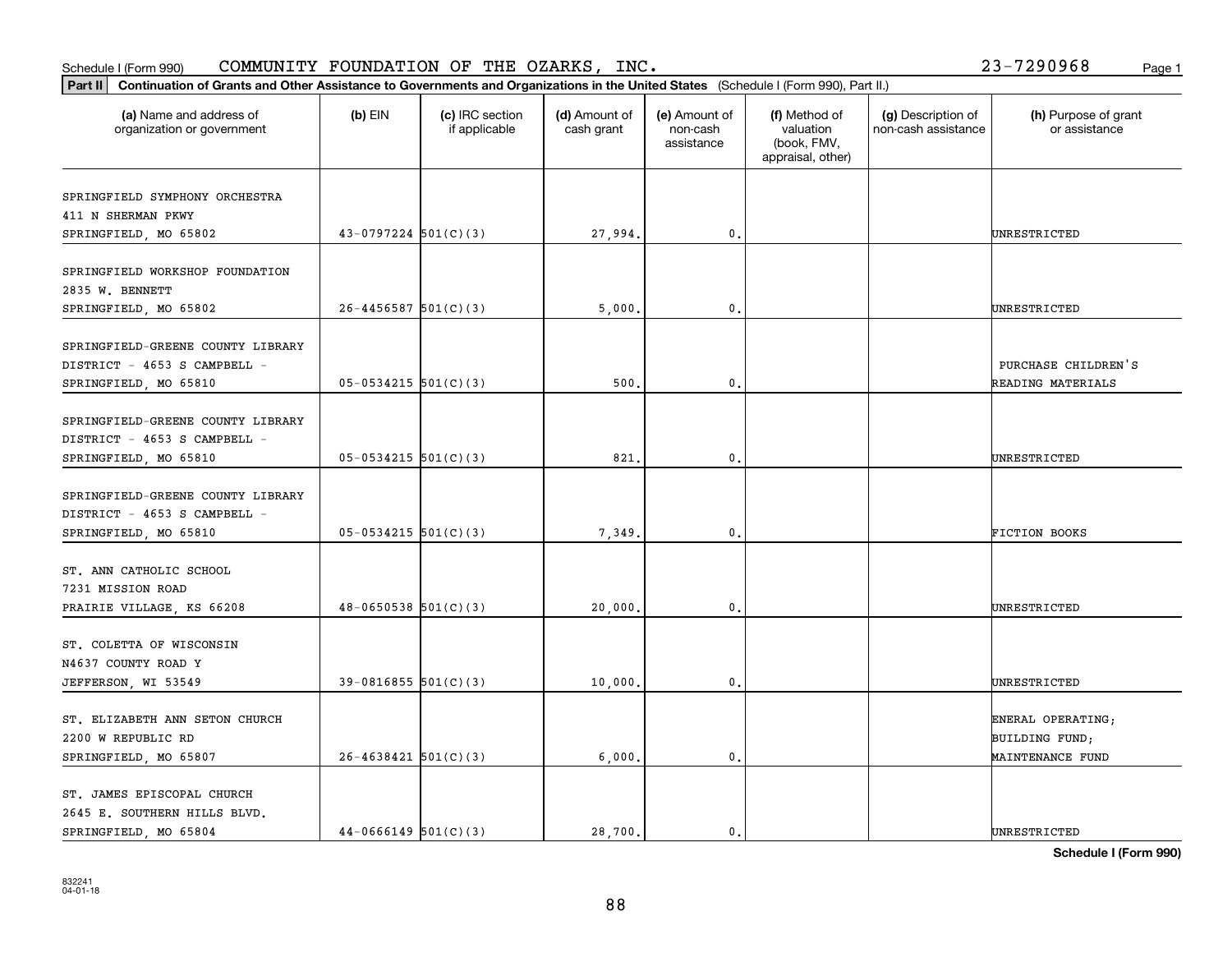700 W SLOAN

| MEMPHIS, TN 38105                                                                               | $62 - 0646012$ $501(C)(3)$ | 100.     | 0. |  | CANCER RESEARCH                           |
|-------------------------------------------------------------------------------------------------|----------------------------|----------|----|--|-------------------------------------------|
| ST. JUDE CHILDREN'S RESEARCH                                                                    |                            |          |    |  |                                           |
| HOSPITAL - 262 DANNY THOMAS PL -                                                                |                            |          |    |  |                                           |
| MEMPHIS, TN 38105                                                                               | $62 - 0646012$ 501(C)(3)   | 27,488.  | 0. |  | <b>UNRESTRICTED</b>                       |
| ST. PATRICK'S CATHOLIC CHURCH<br>638 WEST D AVENUE<br>KINGMAN, KS 67068                         | $48-0543796$ 501(C)(3)     | 9,252.   | 0. |  | CHURCH AND SCHOOL'S<br>GENERAL ACTIVITIES |
| ST. PAUL'S UNITED METHODIST CHURCH<br>OF JOPLIN - 2423 WEST 26TH STREET<br>$-$ JOPLIN, MO 64804 | $43 - 1149608$ $501(C)(3)$ | 38, 111. | 0. |  | <b>UNRESTRICTED</b>                       |
| ST. SUSANNE'S CATHOLIC CHURCH                                                                   |                            |          |    |  |                                           |

| Part II | Continuation of Grants and Other Assistance to Governments and Organizations in the United States (Schedule I (Form 990), Part II.) |           |                 |               |                      |               |                    |     |
|---------|-------------------------------------------------------------------------------------------------------------------------------------|-----------|-----------------|---------------|----------------------|---------------|--------------------|-----|
|         | (a) Name and address of                                                                                                             | $(b)$ EIN | (c) IRC section | (d) Amount of | <b>(e)</b> Amount of | (f) Method of | (g) Description of | (h) |

if applicable

cash grant

DANIELSON, CT 06239 06-0646816 501(C)(3) 6,000. 0. UNRESTRICTED

MONETT, MO 65708 | 43-0900098 501(C)(3) | 14,688. | 0. | | UNRESTRICTED

PURDY, MO 65734  $\begin{vmatrix} 43-1097972 & 501(C)(3) \end{vmatrix}$  6,000. 0. 0.

non-cashassistance

valuation (book, FMV, appraisal, other)

(g) Description of non-cash assistance

organization or government

ST. JAMES SCHOOL 120 WATER STREET

23237 HWY H

ST. JOHN'S LUTHERAN CHURCH

ST. JOHN'S LUTHERAN CHURCH

ST. JUDE CHILDREN'S RESEARCH HOSPITAL - 262 DANNY THOMAS PL -

5732 FARM ROAD 1057

Schedule I (Form 990)  ${\tt COMMUNITY}$  <code>FOUNDATION OF THE OZARKS, INC</code> .  $23-7290968$  Page 1

(h) Purpose of grant or assistance

**Schedule I (Form 990)**

MT. VERNON, MO 65712  $\begin{vmatrix} 43-1693914 & 501(C)(3) \end{vmatrix}$  9,000. 0. 0. ST. SUSANNE FOOD PANTRY

ST. VINCENT DE PAUL SOCIETY - ST. | STE. STE | STE. AGENES SOCIETY OF ST. AGNES PARISH - 40 ST. AGNES DR - VINCENT DEPAUL - FOOD BLOOMSDALE, MO 63627 27-0195966 501(C)(3) (6,500. 0. 0. PANTRY ASSISTANCE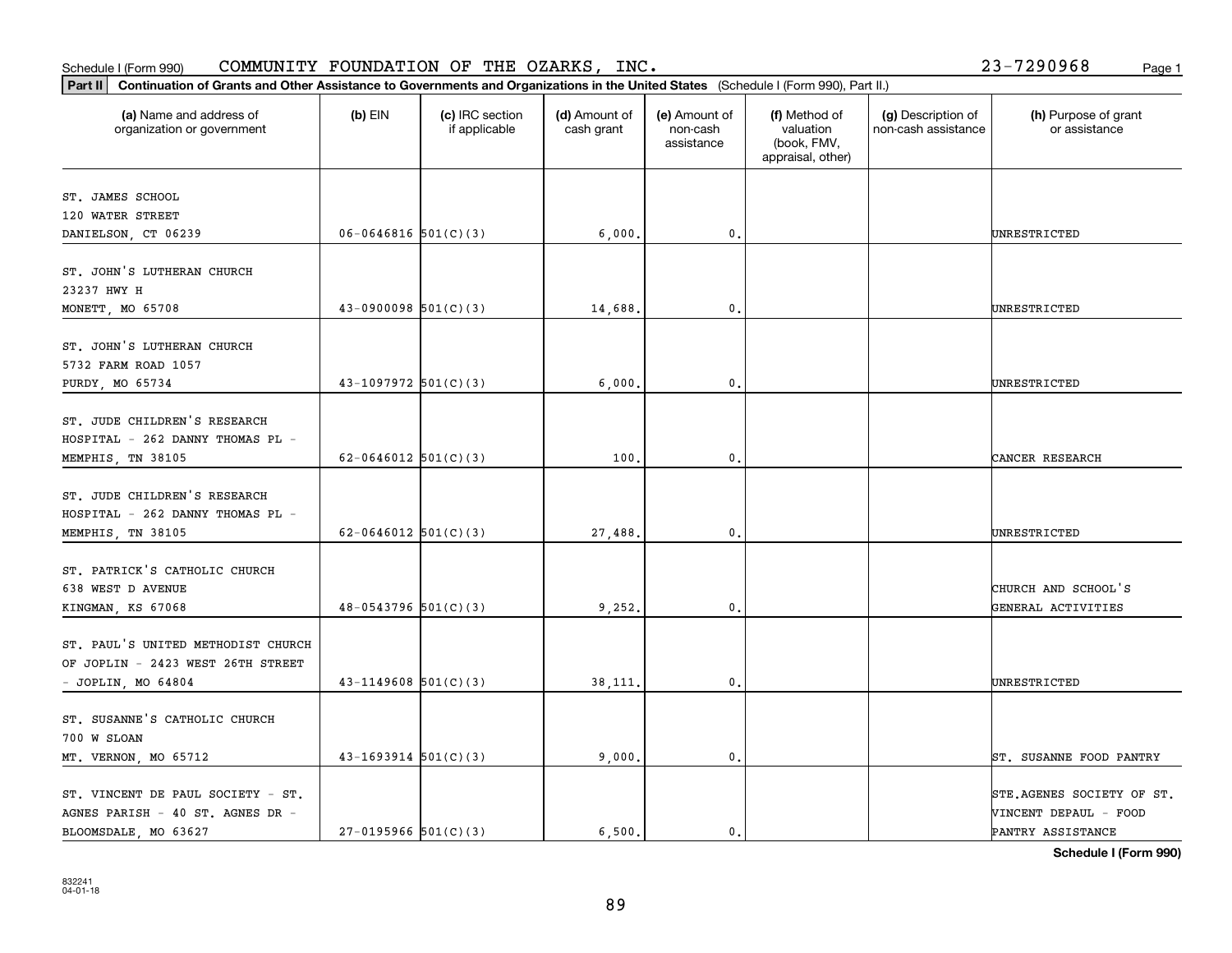#### Schedule I (Form 990) COMMUNITY FOUNDATION OF THE OZARKS, INC。 Page 1 COMMUNITY FOUNDATION OF THE OZARKS, INC. 23-7290968

| Part II   Continuation of Grants and Other Assistance to Governments and Organizations in the United States (Schedule I (Form 990), Part II.) |                          |                                  |                             |                                         |                                                                |                                           |                                       |  |  |  |
|-----------------------------------------------------------------------------------------------------------------------------------------------|--------------------------|----------------------------------|-----------------------------|-----------------------------------------|----------------------------------------------------------------|-------------------------------------------|---------------------------------------|--|--|--|
| (a) Name and address of<br>organization or government                                                                                         | $(b)$ EIN                | (c) IRC section<br>if applicable | (d) Amount of<br>cash grant | (e) Amount of<br>non-cash<br>assistance | (f) Method of<br>valuation<br>(book, FMV,<br>appraisal, other) | (g) Description of<br>non-cash assistance | (h) Purpose of grant<br>or assistance |  |  |  |
|                                                                                                                                               |                          |                                  |                             |                                         |                                                                |                                           |                                       |  |  |  |
| STARKEY HEARING FOUNDATION                                                                                                                    |                          |                                  |                             |                                         |                                                                |                                           |                                       |  |  |  |
| 6801 WASHINGTON AVENUE SOUTH                                                                                                                  |                          |                                  |                             |                                         |                                                                |                                           |                                       |  |  |  |
| MINNEAPOLIS, MN 55439                                                                                                                         | $36 - 3297852$ 501(C)(3) |                                  | 5,000                       | $\mathbf{0}$ .                          |                                                                |                                           | UNRESTRICTED                          |  |  |  |
| STATE HISTORICAL SOCIETY OF                                                                                                                   |                          |                                  |                             |                                         |                                                                |                                           |                                       |  |  |  |
| MISSOURI - 1020 LOWRY STREET -                                                                                                                |                          |                                  |                             |                                         |                                                                |                                           |                                       |  |  |  |
| COLUMBIA, MO 65201                                                                                                                            | $43 - 6035196$ 501(C)(3) |                                  | 11,000                      | 0.                                      |                                                                |                                           | UNRESTRICTED                          |  |  |  |
|                                                                                                                                               |                          |                                  |                             |                                         |                                                                |                                           |                                       |  |  |  |
| STE. GENEVIEVE CO. SHELTERED                                                                                                                  |                          |                                  |                             |                                         |                                                                |                                           |                                       |  |  |  |
| WORKSHOP - 10929 INDUSTRIAL DRIVE                                                                                                             |                          |                                  |                             |                                         |                                                                |                                           |                                       |  |  |  |
| - STE GENEVIEVE, MO 63670                                                                                                                     | $51-0200666$ $501(C)(3)$ |                                  | 9,276.                      | 0.                                      |                                                                |                                           | UNRESTRICTED                          |  |  |  |
|                                                                                                                                               |                          |                                  |                             |                                         |                                                                |                                           |                                       |  |  |  |
| STE. GENEVIEVE COMMUNITY SERVICES                                                                                                             |                          |                                  |                             |                                         |                                                                |                                           |                                       |  |  |  |
| FORUM - PO BOX 248 - STE                                                                                                                      |                          |                                  |                             |                                         |                                                                |                                           | STE. GEN COUNTY FARMERS               |  |  |  |
| GENEVIEVE, MO 63670                                                                                                                           | $43 - 1656059$ 501(C)(3) |                                  | 600                         | 0.                                      |                                                                |                                           | MARKET                                |  |  |  |
|                                                                                                                                               |                          |                                  |                             |                                         |                                                                |                                           |                                       |  |  |  |
| STE. GENEVIEVE COMMUNITY SERVICES                                                                                                             |                          |                                  |                             |                                         |                                                                |                                           | STE. GENEVEIVE COUNTY CSF             |  |  |  |
| FORUM - PO BOX 248 - STE                                                                                                                      |                          |                                  |                             |                                         |                                                                |                                           | DOMESTIC VIOLENCE                     |  |  |  |
| GENEVIEVE, MO 63670                                                                                                                           | $43-1656059$ $501(C)(3)$ |                                  | 1,000                       | 0.                                      |                                                                |                                           | ASSISTANCE                            |  |  |  |
|                                                                                                                                               |                          |                                  |                             |                                         |                                                                |                                           |                                       |  |  |  |
| STE. GENEVIEVE COMMUNITY SERVICES                                                                                                             |                          |                                  |                             |                                         |                                                                |                                           |                                       |  |  |  |
| $FORM - PO$ BOX 248 - STE                                                                                                                     |                          |                                  |                             |                                         |                                                                |                                           | 2018 HOLIDAY CHRISTMAS                |  |  |  |
| GENEVIEVE, MO 63670                                                                                                                           | $43 - 1656059$ 501(C)(3) |                                  | 1,000                       | 0.                                      |                                                                |                                           | FESTIVAL                              |  |  |  |
|                                                                                                                                               |                          |                                  |                             |                                         |                                                                |                                           |                                       |  |  |  |
| STE. GENEVIEVE COMMUNITY SERVICES                                                                                                             |                          |                                  |                             |                                         |                                                                |                                           |                                       |  |  |  |
| FORUM - PO BOX 248 - STE                                                                                                                      |                          |                                  |                             |                                         |                                                                |                                           |                                       |  |  |  |
| GENEVIEVE, MO 63670                                                                                                                           | $43 - 1656059$ 501(C)(3) |                                  | 6,000                       | $\mathbf{0}$ .                          |                                                                |                                           | SGCCC WEBSITE DEVELOPMENT             |  |  |  |
| STE. GENEVIEVE COUNTY COMMUNITY                                                                                                               |                          |                                  |                             |                                         |                                                                |                                           |                                       |  |  |  |
| <b>FOUNDATION SCHOLARSHIP FUND - 425</b>                                                                                                      |                          |                                  |                             |                                         |                                                                |                                           |                                       |  |  |  |
| E TRAFFICWAY - SPRINGFIELD, MO                                                                                                                |                          |                                  |                             |                                         |                                                                |                                           |                                       |  |  |  |
| 65806                                                                                                                                         | $23 - 7290968$ 501(C)(3) |                                  | 16,000.                     | 0.                                      |                                                                |                                           | SCHOLARSHIPS                          |  |  |  |
|                                                                                                                                               |                          |                                  |                             |                                         |                                                                |                                           |                                       |  |  |  |
| STE. GENEVIEVE MUSEUM                                                                                                                         |                          |                                  |                             |                                         |                                                                |                                           |                                       |  |  |  |
| MERCHANT AND DUBOURGH PLACE                                                                                                                   |                          |                                  |                             |                                         |                                                                |                                           |                                       |  |  |  |
| STE. GENEVIEVE, MO 63671                                                                                                                      | $43-1329600$ 501(C)(3)   |                                  | 12,000.                     | 0.                                      |                                                                |                                           | HANDICAP ACCESS PROJECT               |  |  |  |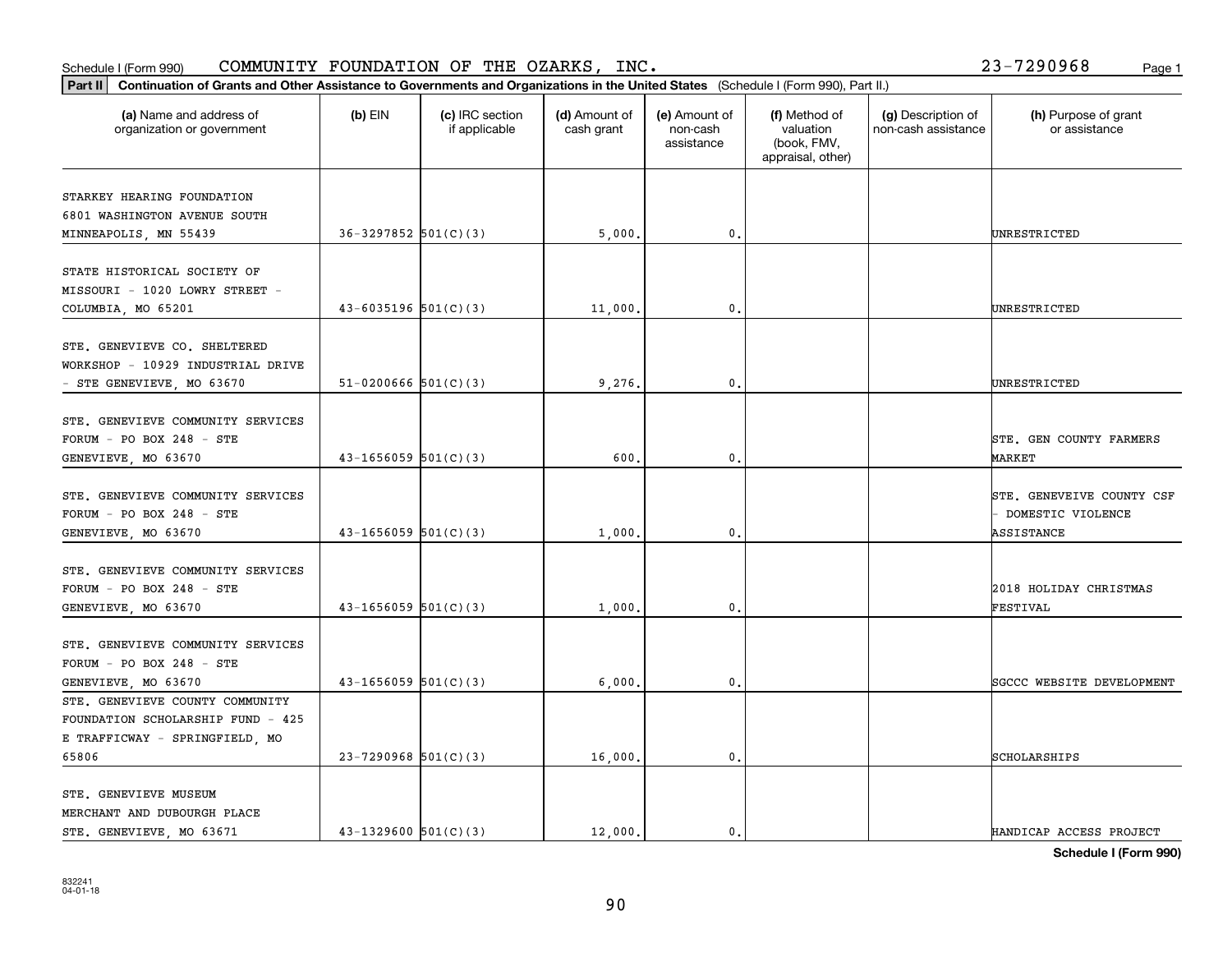#### Schedule I (Form 990) COMMUNITY FOUNDATION OF THE OZARKS, INC。 Page 1 COMMUNITY FOUNDATION OF THE OZARKS, INC. 23-7290968

| Part II   Continuation of Grants and Other Assistance to Governments and Organizations in the United States (Schedule I (Form 990), Part II.) |                            |                                  |                             |                                         |                                                                |                                           |                                       |  |  |  |
|-----------------------------------------------------------------------------------------------------------------------------------------------|----------------------------|----------------------------------|-----------------------------|-----------------------------------------|----------------------------------------------------------------|-------------------------------------------|---------------------------------------|--|--|--|
| (a) Name and address of<br>organization or government                                                                                         | $(b)$ EIN                  | (c) IRC section<br>if applicable | (d) Amount of<br>cash grant | (e) Amount of<br>non-cash<br>assistance | (f) Method of<br>valuation<br>(book, FMV,<br>appraisal, other) | (g) Description of<br>non-cash assistance | (h) Purpose of grant<br>or assistance |  |  |  |
| STE. GENEVIEVE MUSEUM                                                                                                                         |                            |                                  |                             |                                         |                                                                |                                           |                                       |  |  |  |
| MERCHANT AND DUBOURGH PLACE                                                                                                                   |                            |                                  |                             |                                         |                                                                |                                           | STE. GEN MUSEUM - ADA                 |  |  |  |
| STE. GENEVIEVE, MO 63671                                                                                                                      | $43-1329600$ $501(C)(3)$   |                                  | 14,554.                     | 0.                                      |                                                                |                                           | LIFT AND SECURITY                     |  |  |  |
|                                                                                                                                               |                            |                                  |                             |                                         |                                                                |                                           |                                       |  |  |  |
| STE. GENEVIEVE PARISH ST. VINCENT                                                                                                             |                            |                                  |                             |                                         |                                                                |                                           | STE. GENEVIEVE SOCIETY OF             |  |  |  |
| DE PAUL SOCIETY - 49 DUBOURG PLACE                                                                                                            |                            |                                  |                             |                                         |                                                                |                                           | ST. VINCENT DEPAUL - FOOD             |  |  |  |
| - STE. GENEVIEVE, MO 63670                                                                                                                    | $43 - 0653472$ $501(C)(3)$ |                                  | 15,000                      | $\mathfrak{o}$ .                        |                                                                |                                           | PANTRY                                |  |  |  |
| STEELVILLE AMBULANCE DISTRICT                                                                                                                 |                            |                                  |                             |                                         |                                                                |                                           |                                       |  |  |  |
| ASSISTANCE CORPORATION - PO BOX                                                                                                               |                            |                                  |                             |                                         |                                                                |                                           |                                       |  |  |  |
| 541 #1 EMS LANE - STEELVILLE, MO                                                                                                              |                            |                                  |                             |                                         |                                                                |                                           | FOR PURCHASE OF HEART                 |  |  |  |
| 65565                                                                                                                                         | $94-3438357$ 501(C)(3)     |                                  | 770.                        | $\mathfrak{o}$ .                        |                                                                |                                           | (EKG) MONITOR                         |  |  |  |
| STEELVILLE AMBULANCE DISTRICT                                                                                                                 |                            |                                  |                             |                                         |                                                                |                                           |                                       |  |  |  |
| ASSISTANCE CORPORATION - PO BOX                                                                                                               |                            |                                  |                             |                                         |                                                                |                                           |                                       |  |  |  |
| 541 #1 EMS LANE - STEELVILLE, MO                                                                                                              |                            |                                  |                             |                                         |                                                                |                                           |                                       |  |  |  |
| 65565                                                                                                                                         | $94 - 3438357$ $501(C)(3)$ |                                  |                             | 0.                                      |                                                                |                                           | UNRESTRICTED                          |  |  |  |
|                                                                                                                                               |                            |                                  | 9,500                       |                                         |                                                                |                                           |                                       |  |  |  |
| STEELVILLE ARTS COUNCIL                                                                                                                       |                            |                                  |                             |                                         |                                                                |                                           |                                       |  |  |  |
| PO BOX 1458                                                                                                                                   |                            |                                  |                             |                                         |                                                                |                                           |                                       |  |  |  |
|                                                                                                                                               | $27 - 2995330$ $501(C)3$   |                                  |                             |                                         |                                                                |                                           |                                       |  |  |  |
| STEELVILLE, MO 65565                                                                                                                          |                            |                                  | 10,000                      | 0.                                      |                                                                |                                           | UNRESTRICTED                          |  |  |  |
| STEELVILLE R-III SCHOOL DISTRICT                                                                                                              |                            |                                  |                             |                                         |                                                                |                                           |                                       |  |  |  |
|                                                                                                                                               |                            |                                  |                             |                                         |                                                                |                                           |                                       |  |  |  |
| 817 W MAIN                                                                                                                                    | $43 - 6004323$ 501(C)3     |                                  |                             | 0.                                      |                                                                |                                           |                                       |  |  |  |
| STEELVILLE, MO 65565                                                                                                                          |                            |                                  | 50,000                      |                                         |                                                                |                                           | UNRESTRICTED                          |  |  |  |
| STERLING YMCA                                                                                                                                 |                            |                                  |                             |                                         |                                                                |                                           |                                       |  |  |  |
| 254 ESSEX STREET                                                                                                                              |                            |                                  |                             |                                         |                                                                |                                           |                                       |  |  |  |
|                                                                                                                                               |                            |                                  |                             |                                         |                                                                |                                           |                                       |  |  |  |
| BEVERLY, MA 01915                                                                                                                             | $04 - 2104913$ 501(C)(3)   |                                  | 5,000                       | $\mathfrak{o}$ .                        |                                                                |                                           | UNRESTRICTED                          |  |  |  |
|                                                                                                                                               |                            |                                  |                             |                                         |                                                                |                                           |                                       |  |  |  |
| STOCKTON R-I SCHOOL DISTRICT                                                                                                                  |                            |                                  |                             |                                         |                                                                |                                           |                                       |  |  |  |
| 906 SOUTH ST                                                                                                                                  |                            |                                  |                             |                                         |                                                                |                                           |                                       |  |  |  |
| STOCKTON, MO 65785                                                                                                                            | $44-6001498$ 501(C)(3)     |                                  | 6,600.                      | $\mathfrak o$ .                         |                                                                |                                           | EDUCATIONAL PROGRAMMING               |  |  |  |
| STONE COUNTY SHERIFF                                                                                                                          |                            |                                  |                             |                                         |                                                                |                                           | MOBILE MAJOR CRIME                    |  |  |  |
|                                                                                                                                               |                            |                                  |                             |                                         |                                                                |                                           |                                       |  |  |  |
| P.O. BOX 245                                                                                                                                  |                            |                                  |                             |                                         |                                                                |                                           | SCENE/COMMAND CENTER                  |  |  |  |
| GALENA, MO 65656                                                                                                                              |                            | 44-6000600 POLITICAL SUBDIV      | 19,500.                     | $\mathbf{0}$ .                          |                                                                |                                           | TRAILER                               |  |  |  |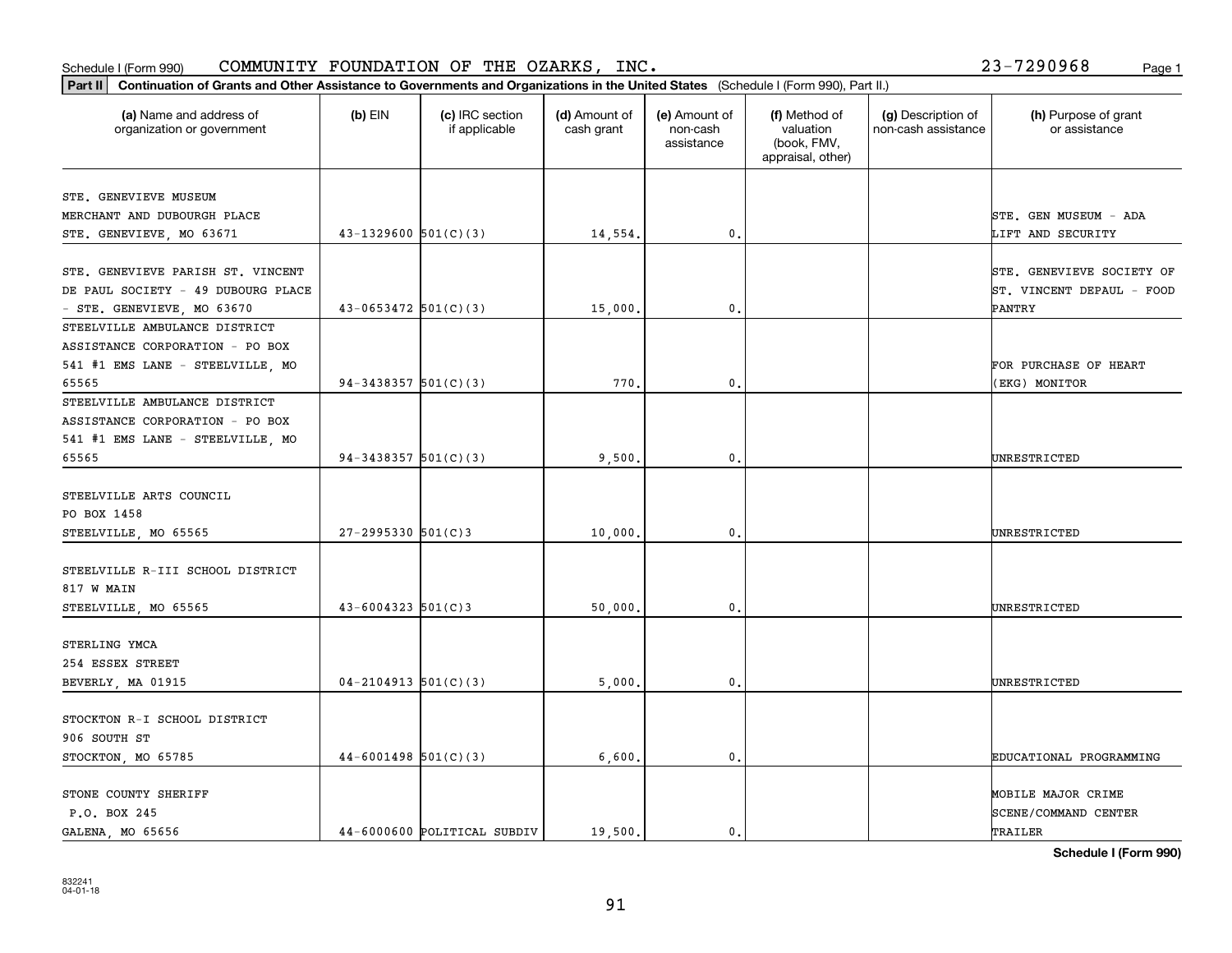| TETON SCIENCE SCHOOLS  |                            |           |  |                                  |
|------------------------|----------------------------|-----------|--|----------------------------------|
| 700 COYOTE CANYON ROAD |                            |           |  | <b>DZARKS TEACHER CORPS FALL</b> |
| JACKSON, WY 83001      | $83 - 0219163$ $501(C)(3)$ | 5.409.    |  | SPRING MEETINGS                  |
|                        |                            |           |  |                                  |
| THE AB FUND            |                            |           |  |                                  |
| 425 E TRAFFICWAY       |                            |           |  | FUNDING FOR HISTOIC              |
| SPRINGFIELD, MO 65806  | $23 - 7290968$ 501(C)(3)   | 247, 298. |  | <b>HERMANN</b>                   |

NETWORK - PO BOX 83 PONDER STREET | SENIOR FOOD SECURITY

- HARVIELL, MO 63945 26-3090593 501(C)(3) 15,000. 0. PROGRAM

FORSYTH, MO 65653  $\begin{vmatrix} 44-6000607 & \text{POLITICAL SUBDIV} \end{vmatrix}$  8,394. 0. 0.

BRANSON, MO 65616 51-0161765 501(C)(3) 450. 350. 0.

**(a) (b) (c) (d) (e) (f) (g) (h)** Name and address of

EDEN, UT 84310  $\begin{vmatrix} 47-2323951 & 501(C)(3) \end{vmatrix}$  10,000. 0. 0. 0. 0. UNRESTRICTED

SPRINGFIELD, MO 65806 **23-7290968 501(C)(3)** 54,568. 0. 0. UNRESTRICTED

PO BOX 1005 FIRST RESPONDER WATER

TANEYHILLS COMMUNITY LIBRARY ADDING NONFICTION TITLES 200 S. 4TH STREET FOR CHILDREN AND YOUNG

BRANSON, MO 65616  $\begin{vmatrix} 51-0161765 & 501(C)(3) \end{vmatrix}$  600. 0. 0.  $\begin{vmatrix} 0 & 0 \end{vmatrix}$  SUMMER READING PROGRAM

BRANSON, MO 65616 51-0161765 501(C)(3) 4,000. 0. UNRESTRICTED

(d) Amount of cash grant

(e) Amount of non-cashassistance

(f) Method of valuation (book, FMV, appraisal, other)

(g) Description of non-cash assistance

**Part II Continuation of Grants and Other Assistance to Governments and Organizations in the United States**  (Schedule I (Form 990), Part II.)

if applicable

 $(b)$  EIN  $(c)$  IRC section

### Schedule I (Form 990)  ${\tt COMMUNITY}$  <code>FOUNDATION OF THE OZARKS, INC</code> .  $23-7290968$  Page 1

organization or government

SUSTAINABLE COMMUNITIES/SM. FARMS

TANEY COUNTY COMMUNITY GRANTMAKING FUND - 425 EAST TRAFFICWAY -

TANEY COUNTY SHERIFF

TANEYHILLS COMMUNITY LIBRARY

TANEYHILLS COMMUNITY LIBRARY

200 S. 4TH STREET

200 S. 4TH STREET

SUMMIT COMMUNITY INSTITUTE 3923 N WOLF CREEK DR

**Schedule I (Form 990)**

(h) Purpose of grant or assistance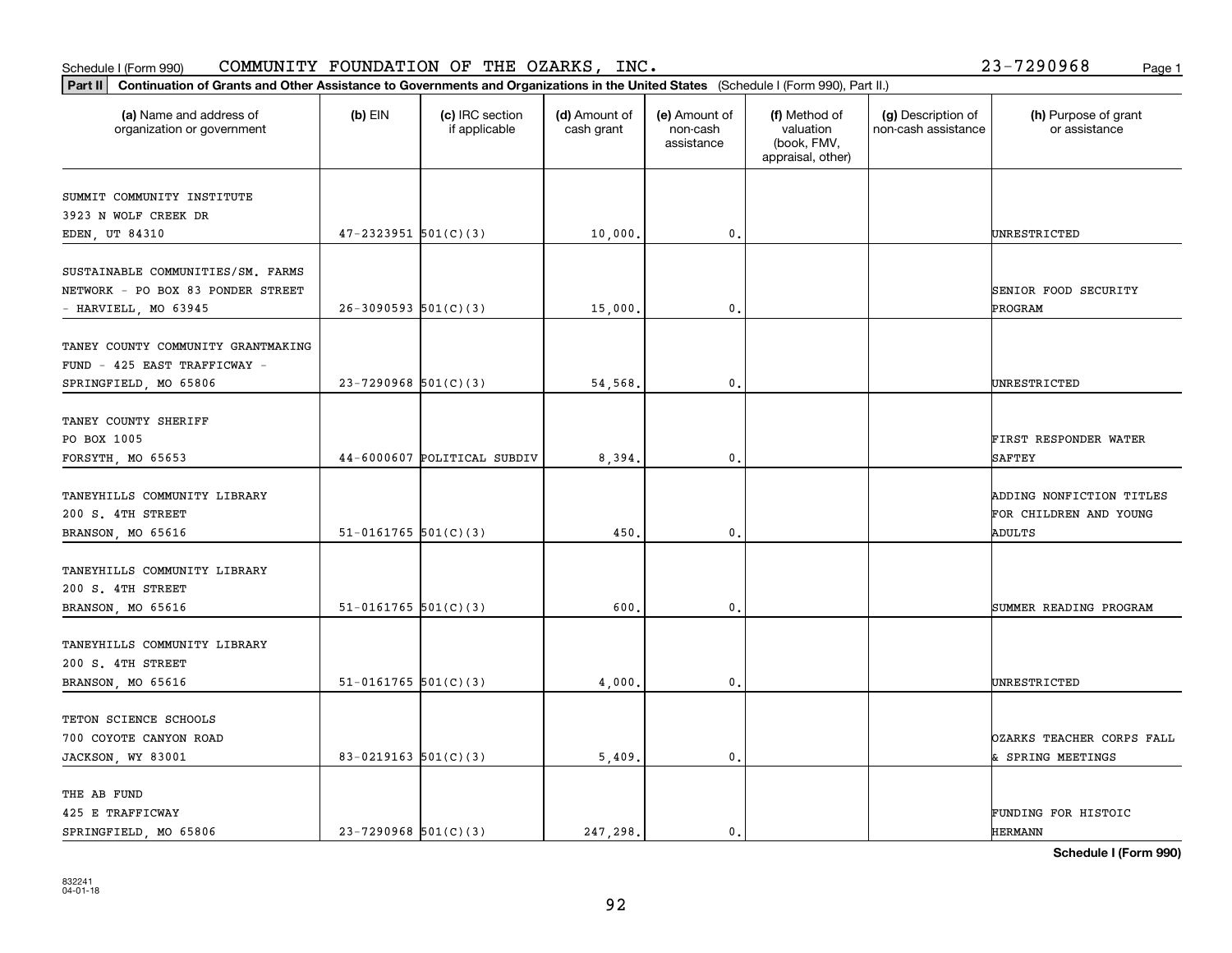#### Schedule I (Form 990) COMMUNITY FOUNDATION OF THE OZARKS, INC。 Page 1 COMMUNITY FOUNDATION OF THE OZARKS, INC. 23-7290968

| (a) Name and address of<br>organization or government                                                              | $(b)$ EIN                  | (c) IRC section<br>if applicable | (d) Amount of<br>cash grant | (e) Amount of<br>non-cash<br>assistance | (f) Method of<br>valuation<br>(book, FMV,<br>appraisal, other) | (g) Description of<br>non-cash assistance | (h) Purpose of grant<br>or assistance                |
|--------------------------------------------------------------------------------------------------------------------|----------------------------|----------------------------------|-----------------------------|-----------------------------------------|----------------------------------------------------------------|-------------------------------------------|------------------------------------------------------|
| THE ASSOCIATION FOR THE BLIND<br>1680 EAST LOMBARD                                                                 |                            |                                  |                             |                                         |                                                                |                                           | FOR THE BLIND OR PERSONS<br>WHO HAVE PROGRESSIVE EYE |
| SPRINGFIELD, MO 65802                                                                                              | $80 - 0280486$ 501(C)(3)   |                                  | 15,627.                     | $\mathbf{0}$ .                          |                                                                |                                           | DISEASE OR FAILURE                                   |
| THE CARING PEOPLE<br>164 CORPORATE PLACE<br>BRANSON, MO 65616                                                      | $43-1748286$ 501(C)(3)     |                                  | 100,850                     | $\mathbf{0}$                            |                                                                |                                           | HELP FOR SINGLE MOM IN<br>DIFFICULT SITUATIONS       |
| THE CHILD ADVOCACY CENTER<br>1033 E WALNUT ST<br>SPRINGFIELD, MO 65806                                             | $43-1729078$ 501(C)(3)     |                                  | 48,779                      | $\mathbf{0}$ .                          |                                                                |                                           | AID FOR CHILDREN WHO ARE<br>VICTIMS OF CHILD ABUSE   |
| THE COLLEGE OF WOOSTER<br>1189 BEALL AVE<br>WOOSTER, OH 44691                                                      | $34-0714654$ 501(C)(3)     |                                  | 7,000                       | 0.                                      |                                                                |                                           | EDUCATIONAL PROGRAMMING                              |
| THE DICKEY ADMINISTRATIVE<br>ENDOWMENT FUND - 425 E TRAFFICWAY<br>- SPRINGFIELD, MO 65806                          | $23 - 7290968$ 501(C)(3)   |                                  | 41,345                      | 0.                                      |                                                                |                                           | UNRESTRICTED                                         |
| THE DREAM FACTORY, INC.<br>PO BOX 719<br>OSAGE BEACH, MO 65065                                                     | 61-1192721 $501(C)(3)$     |                                  | 47,072.                     | 0.                                      |                                                                |                                           | UNRESTRICTED                                         |
| THE DUANE AND EDITH LAWELLIN<br>LEGACY FUND OF SOUTHWEST MISSOURI<br>- 425 E TRAFFICWAY - SPRINGFIELD,<br>MO 65806 | $23 - 7292968$ 501(C)(3)   |                                  | 13,000                      | $\mathbf{0}$ .                          |                                                                |                                           | SUPPORT FROM THE<br>PHILANTHROPIC SOCIETY            |
| THE FOUNDATION: THE COUNCIL OF<br>CHURCHES OF THE OZARKS - 3000 E<br>CHESTNUT EXPWY, BOX 3 -                       |                            |                                  |                             |                                         |                                                                |                                           |                                                      |
| SPRINGFIELD, MO 65802                                                                                              | $43 - 1819544$ $501(C)(3)$ |                                  | 12,850.                     | $\mathbf{0}$ .                          |                                                                |                                           | UNRESTRICTED                                         |
| THE GLO CENTER<br>518 E COMMERCIAL ST<br>SPRINGFIELD, MO 65803                                                     | $43 - 1753837$ $501(C)(3)$ |                                  | 11,500.                     | $\mathbf{0}$ .                          |                                                                |                                           | COMMUNITY LGBT<br><b>EDUCATIONAL EFFORT</b>          |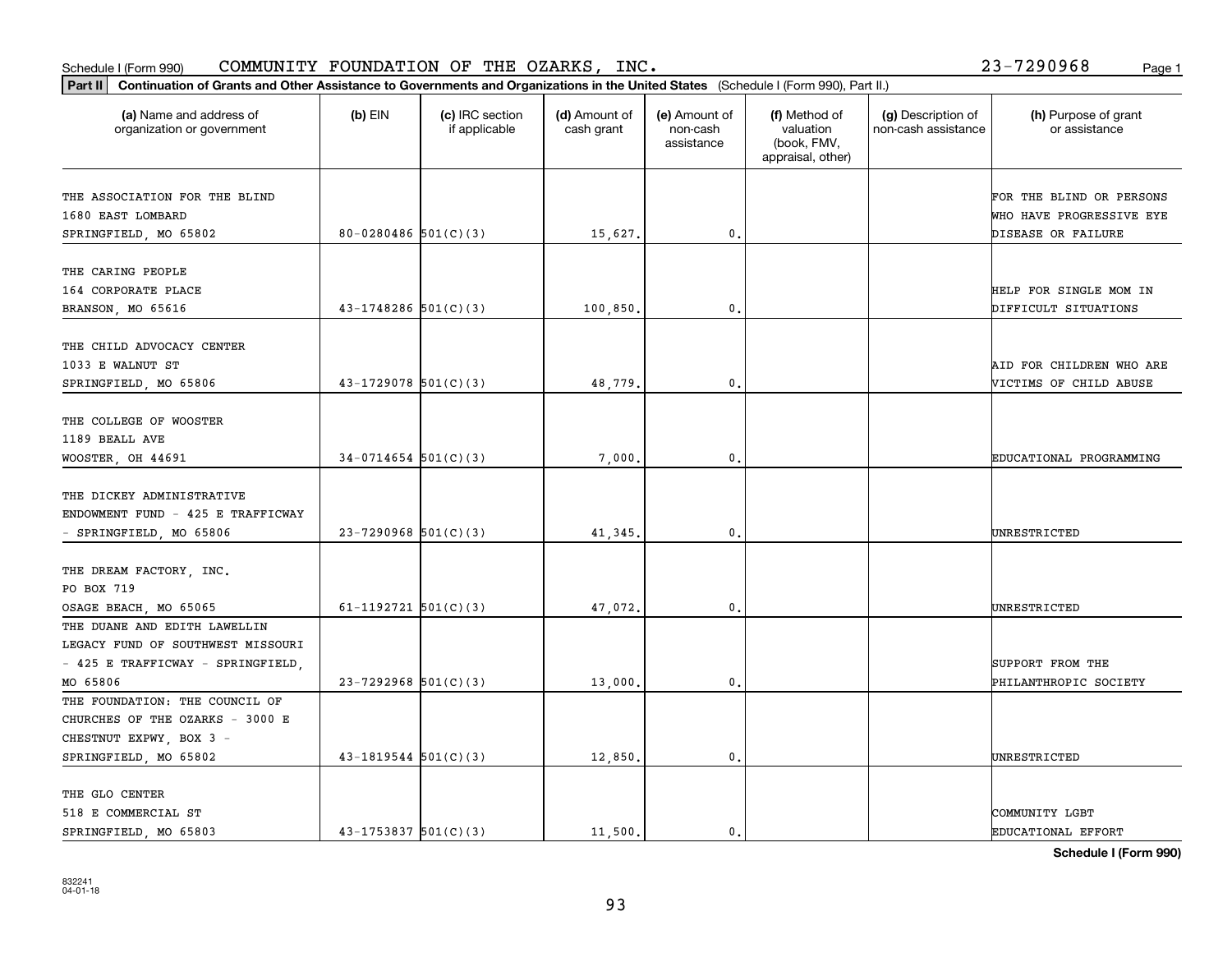| (a) Name and address of<br>organization or government | $(b)$ EIN                  | (c) IRC section<br>if applicable | (d) Amount of<br>cash grant | (e) Amount of<br>non-cash<br>assistance | (f) Method of<br>valuation<br>(book, FMV,<br>appraisal, other) | (g) Description of<br>non-cash assistance | (h) Purpose of grant<br>or assistance |
|-------------------------------------------------------|----------------------------|----------------------------------|-----------------------------|-----------------------------------------|----------------------------------------------------------------|-------------------------------------------|---------------------------------------|
| THE H.A.Y . FOUNDATION (HORSES                        |                            |                                  |                             |                                         |                                                                |                                           |                                       |
| ASSISTING YOUTH) - 2329 RIVER                         |                            |                                  |                             |                                         |                                                                |                                           | SERVICES FOR CHILDREN WHO             |
| BLUFF DRIVE - NIXA, MO 65714                          | $45-1806971$ 501(C)(3)     |                                  | 8,400.                      | $\mathbf{0}$ .                          |                                                                |                                           | HAVE ENDURED TRAUMA                   |
| THE KITCHEN, INC.                                     |                            |                                  |                             |                                         |                                                                |                                           |                                       |
| 1630 N JEFFERSON AVE                                  |                            |                                  |                             |                                         |                                                                |                                           |                                       |
| SPRINGFIELD, MO 65803                                 | $43-1384531$ $501(C)(3)$   |                                  | 344,158.                    | 0.                                      |                                                                |                                           | HOMELESS PROGRAMMING                  |
| THE LIBRARY FOUNDATION                                |                            |                                  |                             |                                         |                                                                |                                           |                                       |
| 4653 S CAMPBELL AVE                                   |                            |                                  |                             |                                         |                                                                |                                           |                                       |
| SPRINGFIELD, MO 65810                                 | $43 - 1655656$ $501(C)(3)$ |                                  | 21,183.                     | $\mathbf{0}$ .                          |                                                                |                                           | LIBRARY SUPPORT                       |
| THE RABBIT HOLE                                       |                            |                                  |                             |                                         |                                                                |                                           |                                       |
| 1520 CLAY ST                                          |                            |                                  |                             |                                         |                                                                |                                           |                                       |
| NORTH KANSAS CITY, MO 64116                           | $47 - 2324303$ $501(C)(3)$ |                                  | 250,000.                    | $\mathbf{0}$ .                          |                                                                |                                           | UNRESTRICTED                          |
| THE SAINTS ACADEMY                                    |                            |                                  |                             |                                         |                                                                |                                           |                                       |
| 111 NEW BALCH STREET                                  |                            |                                  |                             |                                         |                                                                |                                           |                                       |
| BEVERLY, MA 01915                                     | $45-3264587$ 501(C)(3)     |                                  | 5,000.                      | 0.                                      |                                                                |                                           | UNRESTRICTED                          |
|                                                       |                            |                                  |                             |                                         |                                                                |                                           |                                       |
| THE VENUES CHURCH                                     |                            |                                  |                             |                                         |                                                                |                                           |                                       |
| PO BOX 14097                                          |                            |                                  |                             |                                         |                                                                |                                           |                                       |
| SPRINGFIELD, MO 65814                                 | $46-1740911$ $501(C)(3)$   |                                  | 8,820.                      | $\mathbf{0}$ .                          |                                                                |                                           | UNRESTRICTED                          |
| THE WELL CHURCH                                       |                            |                                  |                             |                                         |                                                                |                                           |                                       |
| 420 W COLLEGE ST, STE 116                             |                            |                                  |                             |                                         |                                                                |                                           |                                       |
| SPRINGFIELD, MO 65806                                 | $47 - 5051831$ $501(C)(3)$ |                                  | 27,565.                     | $\mathbf{0}$ .                          |                                                                |                                           | UNRESTRICTED                          |
| THOMAS JEFFERSON INDEPENDENT DAY                      |                            |                                  |                             |                                         |                                                                |                                           |                                       |
| SCHOOL - 3401 E. NEWMAN ROAD -                        |                            |                                  |                             |                                         |                                                                |                                           |                                       |
| JOPLIN, MO 64801                                      | $43 - 1626282$ 501(C)(3)   |                                  | 10,000.                     | $\mathbf{0}$ .                          |                                                                |                                           | UNRESTRICTED                          |
|                                                       |                            |                                  |                             |                                         |                                                                |                                           |                                       |
| TIGER TASTERS ENDOWMENT FUND<br>425 E TRAFFICWAY      |                            |                                  |                             |                                         |                                                                |                                           |                                       |
| SPRINGFIELD, MO 65806                                 | $23 - 7290968$ 501(C)(3)   |                                  | 10,000.                     | $\mathbf{0}$ .                          |                                                                |                                           | UNRESTRICTED                          |

**Schedule I (Form 990)**

### Schedule I (Form 990)  ${\tt COMMUNITY}$  <code>FOUNDATION OF THE OZARKS, INC</code> .  $23-7290968$  Page 1

**Part II Continuation of Grants and Other Assistance to Governments and Organizations in the United States**  (Schedule I (Form 990), Part II.)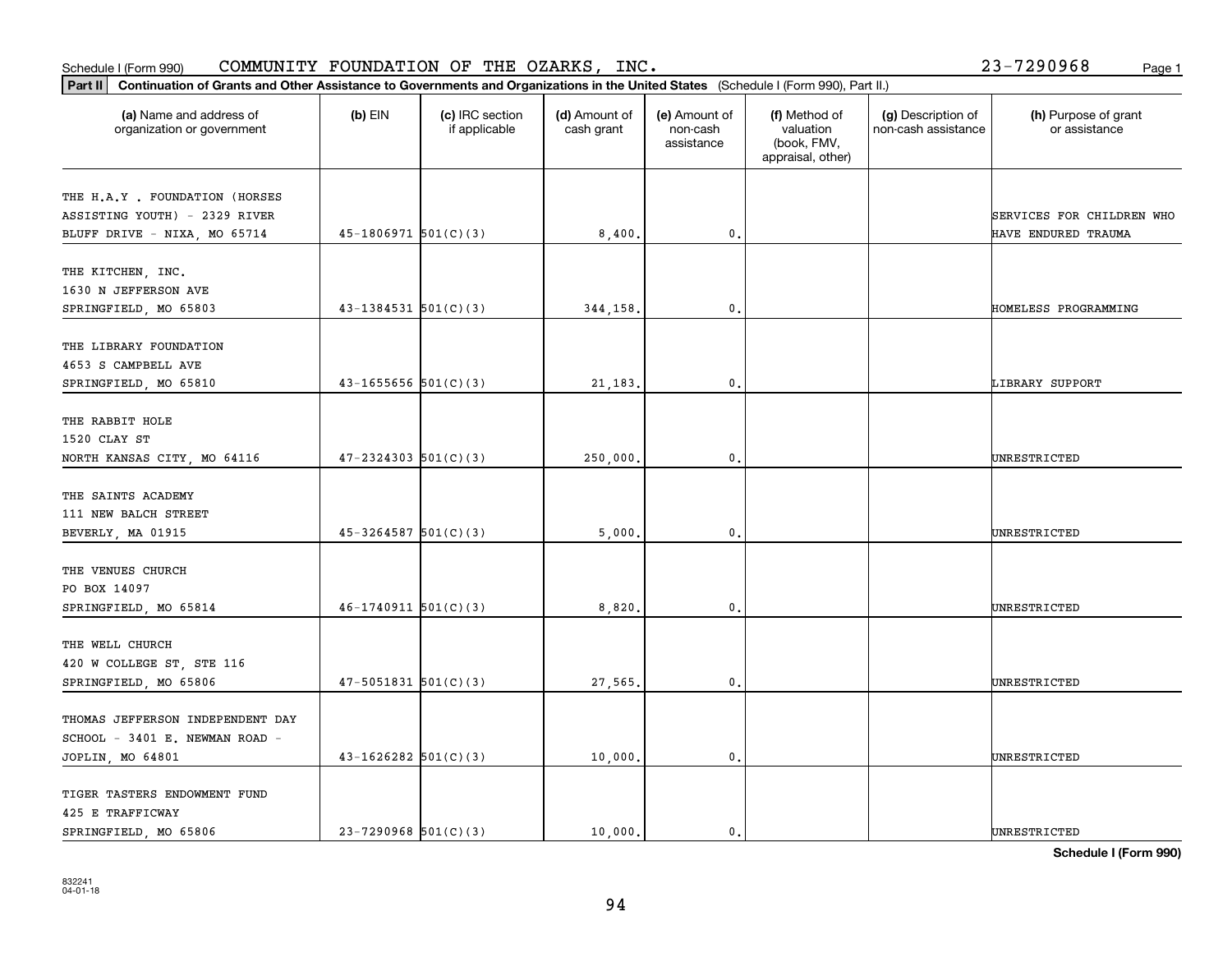Schedule I (Form 990)  ${\tt COMMUNITY}$  <code>FOUNDATION OF THE OZARKS, INC</code> .  $23-7290968$  Page 1

| (a) Name and address of<br>organization or government | $(b)$ EIN                | (c) IRC section<br>if applicable | (d) Amount of<br>cash grant | (e) Amount of<br>non-cash<br>assistance | (f) Method of<br>valuation<br>(book, FMV,<br>appraisal, other) | (g) Description of<br>non-cash assistance | (h) Purpose of grant<br>or assistance |
|-------------------------------------------------------|--------------------------|----------------------------------|-----------------------------|-----------------------------------------|----------------------------------------------------------------|-------------------------------------------|---------------------------------------|
| TLC STUDENT FUND                                      |                          |                                  |                             |                                         |                                                                |                                           |                                       |
| 425 E TRAFFICWAY                                      |                          |                                  |                             |                                         |                                                                |                                           |                                       |
| SPRINGFIELD, MO 65806                                 | $23 - 7290968$ 501(C)(3) |                                  | 25,000.                     | 0.                                      |                                                                |                                           | UNRESTRICTED                          |
| TORCHBEARER FOUNDATION                                |                          |                                  |                             |                                         |                                                                |                                           |                                       |
| 7236 WESTFIELD WOODS DRIVE                            |                          |                                  |                             |                                         |                                                                |                                           |                                       |
| O'FALLON, MO 63368                                    | $47-0847030$ 501(C)(3)   |                                  | 12,000                      | 0.                                      |                                                                |                                           | UNRESTRICTED                          |
| TRINITY LUTHERAN CHURCH - CLINTON                     |                          |                                  |                             |                                         |                                                                |                                           |                                       |
| 95 E HWY 7                                            |                          |                                  |                             |                                         |                                                                |                                           |                                       |
| CLINTON, MO 64735                                     | $43 - 6044550$ 501(C)(3) |                                  | 700                         | $\mathsf{0}\,.$                         |                                                                |                                           | GUATEMALA MISSION                     |
| TRINITY LUTHERAN CHURCH - CLINTON                     |                          |                                  |                             |                                         |                                                                |                                           |                                       |
| 95 E HWY 7                                            |                          |                                  |                             |                                         |                                                                |                                           |                                       |
| CLINTON, MO 64735                                     | $43 - 6044550$ 501(C)(3) |                                  | 750                         | 0.                                      |                                                                |                                           | CCA SCHOLARSHIP                       |
| TRINITY LUTHERAN CHURCH - CLINTON                     |                          |                                  |                             |                                         |                                                                |                                           |                                       |
| 95 E HWY 7                                            |                          |                                  |                             |                                         |                                                                |                                           |                                       |
| CLINTON, MO 64735                                     | $43 - 6044550$ 501(C)(3) |                                  | 12,000                      | 0.                                      |                                                                |                                           | UNRESTRICTED                          |
| TRINITY-BY-THE-COVE EPISCOPAL                         |                          |                                  |                             |                                         |                                                                |                                           |                                       |
| CHURCH - 553 GALLEON DRIVE -                          |                          |                                  |                             |                                         |                                                                |                                           |                                       |
| NAPLES, FL 34102                                      | $59-0774204$ 501(C)(3)   |                                  | 200                         | $\mathfrak{o}$ .                        |                                                                |                                           | HABITAT FOR HUMANITY                  |
| TRINITY-BY-THE-COVE EPISCOPAL                         |                          |                                  |                             |                                         |                                                                |                                           |                                       |
| CHURCH - 553 GALLEON DRIVE -                          |                          |                                  |                             |                                         |                                                                |                                           |                                       |
| NAPLES, FL 34102                                      | $59-0774204$ 501(C)(3)   |                                  | 250                         | $\mathfrak o$ .                         |                                                                |                                           | FOR FRIENDS OF MUSIC                  |
| TRINITY-BY-THE-COVE EPISCOPAL                         |                          |                                  |                             |                                         |                                                                |                                           |                                       |
| CHURCH - 553 GALLEON DRIVE -                          |                          |                                  |                             |                                         |                                                                |                                           | ARCHANGEL FUND FOR                    |
| NAPLES, FL 34102                                      | $59-0774204$ 501(C)(3)   |                                  | 2,500.                      | $\mathfrak o$ .                         |                                                                |                                           | COLLIER COUNTY CHARITIES              |
| TRINITY-BY-THE-COVE EPISCOPAL                         |                          |                                  |                             |                                         |                                                                |                                           |                                       |
| CHURCH - 553 GALLEON DRIVE -                          |                          |                                  |                             |                                         |                                                                |                                           |                                       |
| NAPLES, FL 34102                                      | $59-0774204$ $501(C)(3)$ |                                  | 8,000.                      | 0.                                      |                                                                |                                           | CHURCH EXPANSION PROJECT              |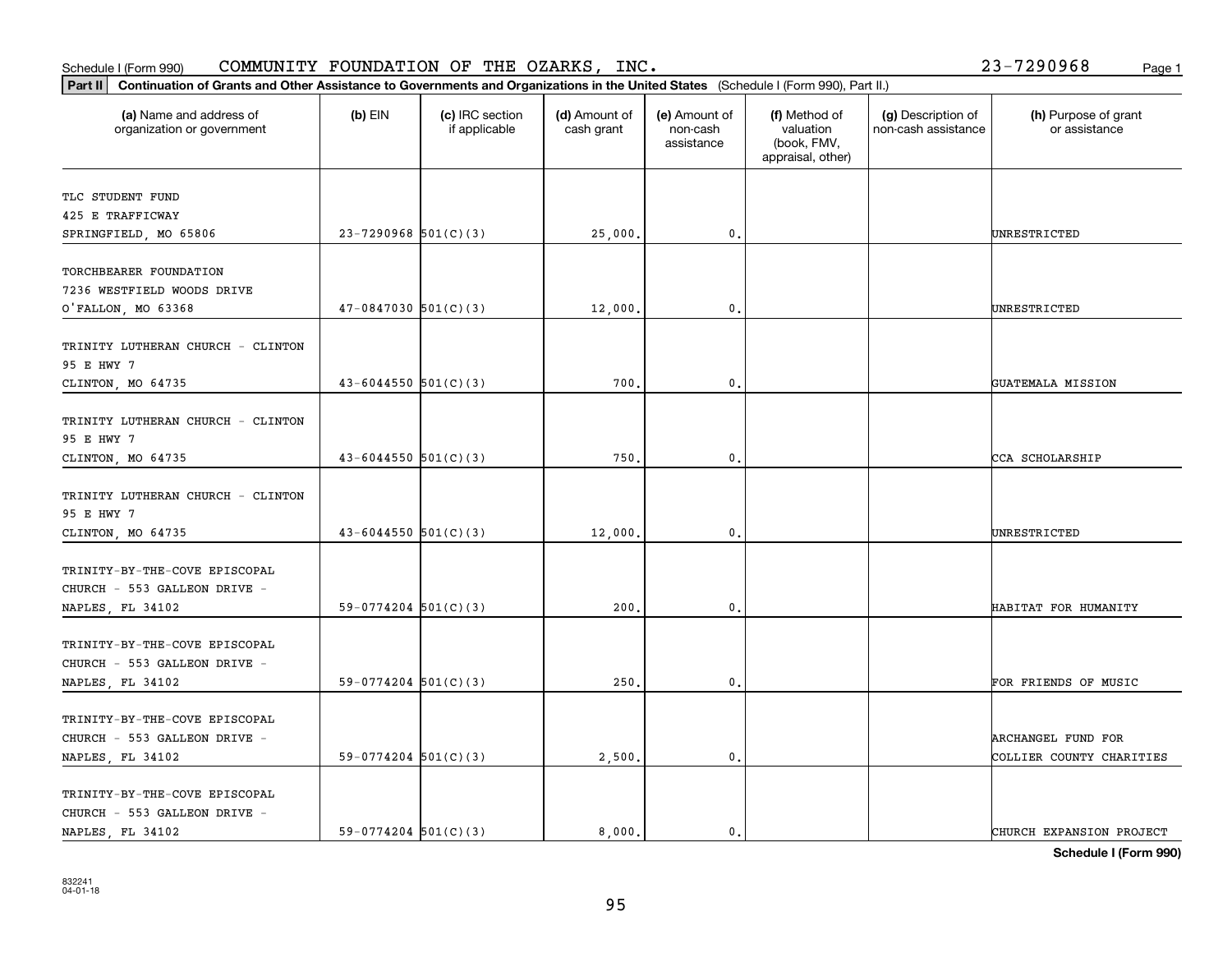#### Schedule I (Form 990) COMMUNITY FOUNDATION OF THE OZARKS, INC。 Page 1 COMMUNITY FOUNDATION OF THE OZARKS, INC. 23-7290968

| Part II   Continuation of Grants and Other Assistance to Governments and Organizations in the United States (Schedule I (Form 990), Part II.) |                            |                                  |                             |                                         |                                                                |                                           |                                                             |
|-----------------------------------------------------------------------------------------------------------------------------------------------|----------------------------|----------------------------------|-----------------------------|-----------------------------------------|----------------------------------------------------------------|-------------------------------------------|-------------------------------------------------------------|
| (a) Name and address of<br>organization or government                                                                                         | $(b)$ EIN                  | (c) IRC section<br>if applicable | (d) Amount of<br>cash grant | (e) Amount of<br>non-cash<br>assistance | (f) Method of<br>valuation<br>(book, FMV,<br>appraisal, other) | (g) Description of<br>non-cash assistance | (h) Purpose of grant<br>or assistance                       |
| TRINITY-BY-THE-COVE EPISCOPAL<br>CHURCH - 553 GALLEON DRIVE -                                                                                 |                            |                                  |                             |                                         |                                                                |                                           |                                                             |
| NAPLES, FL 34102                                                                                                                              | $59-0774204$ 501(C)(3)     |                                  | 9,850.                      | 0.                                      |                                                                |                                           | UNRESTRICTED                                                |
| TRUMAN LAKE COMMUNITY FOUNDATION<br>PO BOX 463<br>CLINTON, MO 64735                                                                           | $23-7290968$ $501(C)(3)$   |                                  | 13,252.                     | 0.                                      |                                                                |                                           | UNRESTRICTED                                                |
|                                                                                                                                               |                            |                                  |                             |                                         |                                                                |                                           |                                                             |
| TYLER PHIPPS MEMORIAL SCHOLARSHIP<br>FUND - 425 E TRAFFICWAY -<br>SPRINGFIELD, MO 65806                                                       | $23 - 7290968$ 501(C)(3)   |                                  | 8,500                       | $\mathbf{0}$ .                          |                                                                |                                           | SCHOLARSHIP                                                 |
| UNITED METHODIST CHURCH OF SALEM.<br>MISSOURI - 801 EAST SCENIC RIVERS<br>BLVD. - SALEM, MO 65560                                             | $43-0731516$ 501(C)(3)     |                                  | 7,000                       | 0.                                      |                                                                |                                           | CHILDREN'S BACKPACK<br>PROGRAM                              |
| UNITED METHODIST CHURCH OF SALEM.<br>MISSOURI - 801 EAST SCENIC RIVERS<br>BLVD. - SALEM, MO 65560                                             | $43-0731516$ 501(C)(3)     |                                  | 20,000                      | 0.                                      |                                                                |                                           | UNRESTRICTED                                                |
| UNITED MINISTRIES IN HIGHER                                                                                                                   |                            |                                  |                             |                                         |                                                                |                                           |                                                             |
| EDUCATION PERMANENT ENDOWMENT FUND<br>- 425 E TRAFFICWAY - SPRINGFIELD,<br>MO 65806                                                           | $51 - 0155226$ $501(C)(3)$ |                                  | 5,000                       | 0.                                      |                                                                |                                           | HIGHER EDUCATIONAL<br>ATTAINMENT FOR LOW INCOME<br>STUDENTS |
| UNITED MINISTRIES IN HIGHER<br>EDUCATION - 1515 S NATIONAL AVE -<br>SPRINGFIELD, MO 65804                                                     | $51 - 0155226$ $501(C)(3)$ |                                  | 18,516.                     | $\mathfrak{o}$ .                        |                                                                |                                           | UNRESTRICTED                                                |
| UNITED WAY OF THE OZARKS<br>320 N JEFFERSON<br>SPRINGFIELD, MO 65806                                                                          | $44-0552047$ 501(C)(3)     |                                  | 112.                        | $\mathbf{0}$ .                          |                                                                |                                           | UTILITY SUPPORT                                             |
|                                                                                                                                               |                            |                                  |                             |                                         |                                                                |                                           |                                                             |
| UNITED WAY OF THE OZARKS<br>320 N JEFFERSON<br>SPRINGFIELD, MO 65806                                                                          | $44-0552047$ 501(C)(3)     |                                  | 10,000.                     | 0.                                      |                                                                |                                           | <b>SENIOR VOLUNTEER</b><br>ENGAGEMENT PROGRAM               |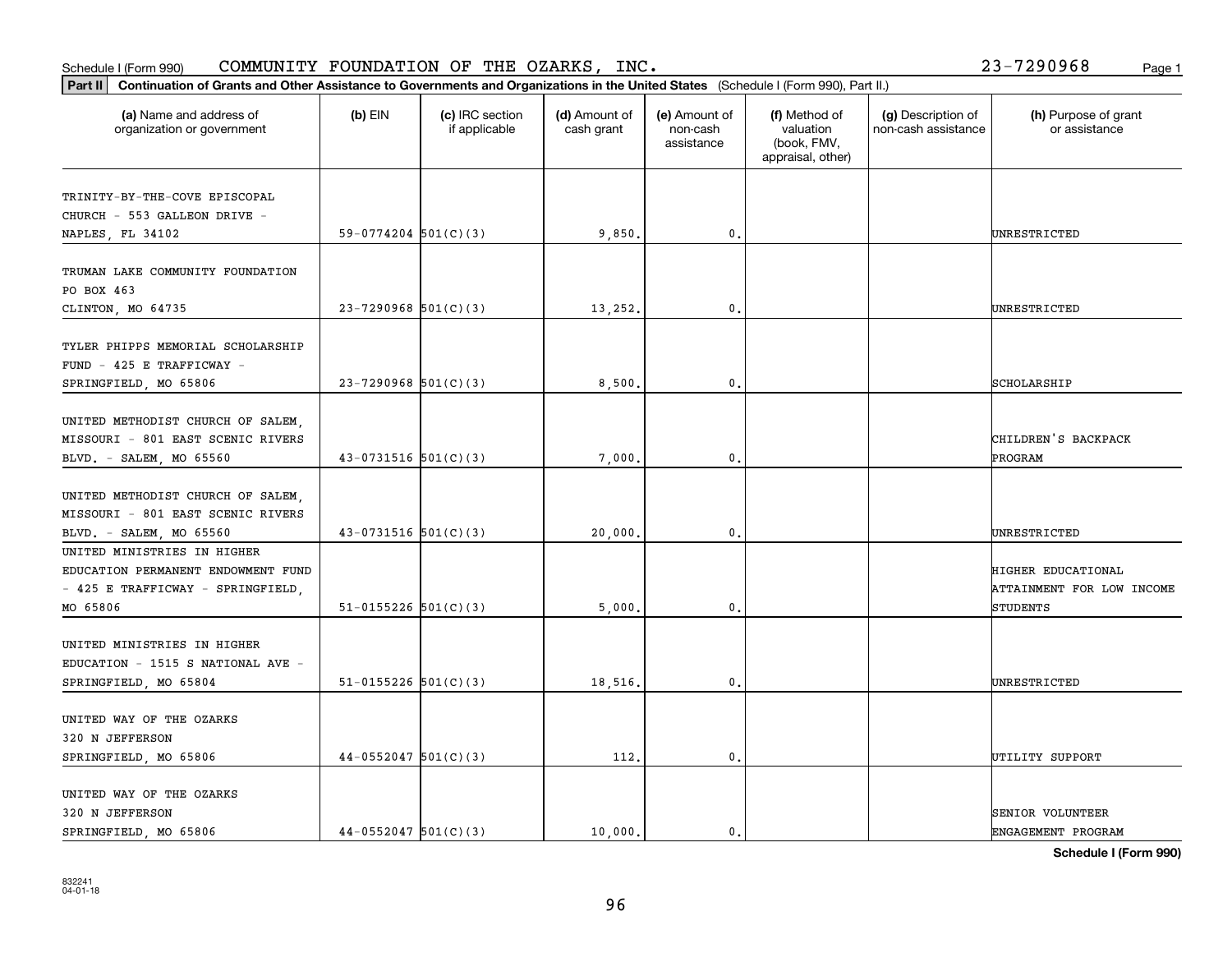#### Schedule I (Form 990)  ${\tt COMMUNITY}$  <code>FOUNDATION OF THE OZARKS, INC</code> .  $23-7290968$  Page 1

| Part II   Continuation of Grants and Other Assistance to Governments and Organizations in the United States (Schedule I (Form 990), Part II.) |                            |                                  |                             |                                         |                                                                |                                           |                                             |
|-----------------------------------------------------------------------------------------------------------------------------------------------|----------------------------|----------------------------------|-----------------------------|-----------------------------------------|----------------------------------------------------------------|-------------------------------------------|---------------------------------------------|
| (a) Name and address of<br>organization or government                                                                                         | $(b)$ EIN                  | (c) IRC section<br>if applicable | (d) Amount of<br>cash grant | (e) Amount of<br>non-cash<br>assistance | (f) Method of<br>valuation<br>(book, FMV,<br>appraisal, other) | (g) Description of<br>non-cash assistance | (h) Purpose of grant<br>or assistance       |
| UNITED WAY OF THE OZARKS                                                                                                                      |                            |                                  |                             |                                         |                                                                |                                           |                                             |
| 320 N JEFFERSON                                                                                                                               |                            |                                  |                             |                                         |                                                                |                                           |                                             |
| SPRINGFIELD, MO 65806                                                                                                                         | $44-0552047$ 501(C)(3)     |                                  | 14,094.                     | $\mathbf{0}$ .                          |                                                                |                                           | UNRESTRICTED                                |
| UNIVERSITY OF ARKANSAS FOUNDATION                                                                                                             |                            |                                  |                             |                                         |                                                                |                                           |                                             |
| 200 HOLZ HALL                                                                                                                                 |                            |                                  |                             |                                         |                                                                |                                           |                                             |
| FAYETTEVILLE, AR 72701                                                                                                                        | $71-6056774$ 501(C)(3)     |                                  | 5,000                       | $\mathfrak{o}$ .                        |                                                                |                                           | UNRESTRICTED                                |
| UNIVERSITY OF ARKANSAS FOUNDATION                                                                                                             |                            |                                  |                             |                                         |                                                                |                                           | ARKANSAS ALUMNI                             |
| 200 HOLZ HALL                                                                                                                                 |                            |                                  |                             |                                         |                                                                |                                           | ASSOCIATION SWMO                            |
| FAYETTEVILLE, AR 72701                                                                                                                        | $71-6056774$ 501(C)(3)     |                                  | 5,000.                      | $\mathfrak{o}$ .                        |                                                                |                                           | SCHOLARSHIP FUND                            |
| UNIVERSITY OF CENTRAL MISSOURI<br>FOUNDATION - P.O. BOX 800 -<br>WARRENSBURG, MO 64093                                                        | $43 - 1181566$ $501(C)(3)$ |                                  | 5,000                       | $\mathbf{0}$ .                          |                                                                |                                           | ATHLECTIC PARTNERSHIP                       |
| UNIVERSITY OF MISSOURI SCHOOL OF<br>MEDICINE - 407 REYNOLDS ALUMNI                                                                            |                            |                                  |                             |                                         |                                                                |                                           | SPRINGFIELD CLINICAL                        |
| CENTER - COLUMBIA, MO 65211                                                                                                                   | $26 - 6440629$ 501(C)(3)   |                                  | 5,000                       | $\mathsf 0$ .                           |                                                                |                                           | CAMPUS - SCHOLARSHIPS                       |
| UNIVERSITY OF MISSOURI<br>407 REYNOLDS ALUMNI CENTER<br>COLUMBIA, MO 65211                                                                    | $26 - 6440629$ 501(C)(3)   |                                  | 30 <sub>1</sub>             | $\mathbf{0}$                            |                                                                |                                           | ERIN SPRADLING MEMORIAL<br>SCHOLARSHIP FUND |
| UNIVERSITY OF MISSOURI<br>407 REYNOLDS ALUMNI CENTER<br>COLUMBIA, MO 65211                                                                    | $26 - 6440629$ 501(C)(3)   |                                  | 200                         | $\mathbf{0}$ .                          |                                                                |                                           | FRIENDS OF MUSIC<br>SCHOLARSHIP             |
|                                                                                                                                               |                            |                                  |                             |                                         |                                                                |                                           |                                             |
| UNIVERSITY OF MISSOURI<br>407 REYNOLDS ALUMNI CENTER<br>COLUMBIA, MO 65211                                                                    | $26 - 6440629$ 501(C)(3)   |                                  | 1,000.                      | $\mathfrak o$ .                         |                                                                |                                           | TIGER SCHOLARSHIP FUND                      |
|                                                                                                                                               |                            |                                  |                             |                                         |                                                                |                                           |                                             |
| UNIVERSITY OF MISSOURI<br>407 REYNOLDS ALUMNI CENTER<br>COLUMBIA, MO 65211                                                                    | $26 - 6440629$ 501(C)(3)   |                                  | 1,000.                      | $\mathfrak{o}$ .                        |                                                                |                                           | KADLEC PRACTICE FIELDS<br>RENOVATION        |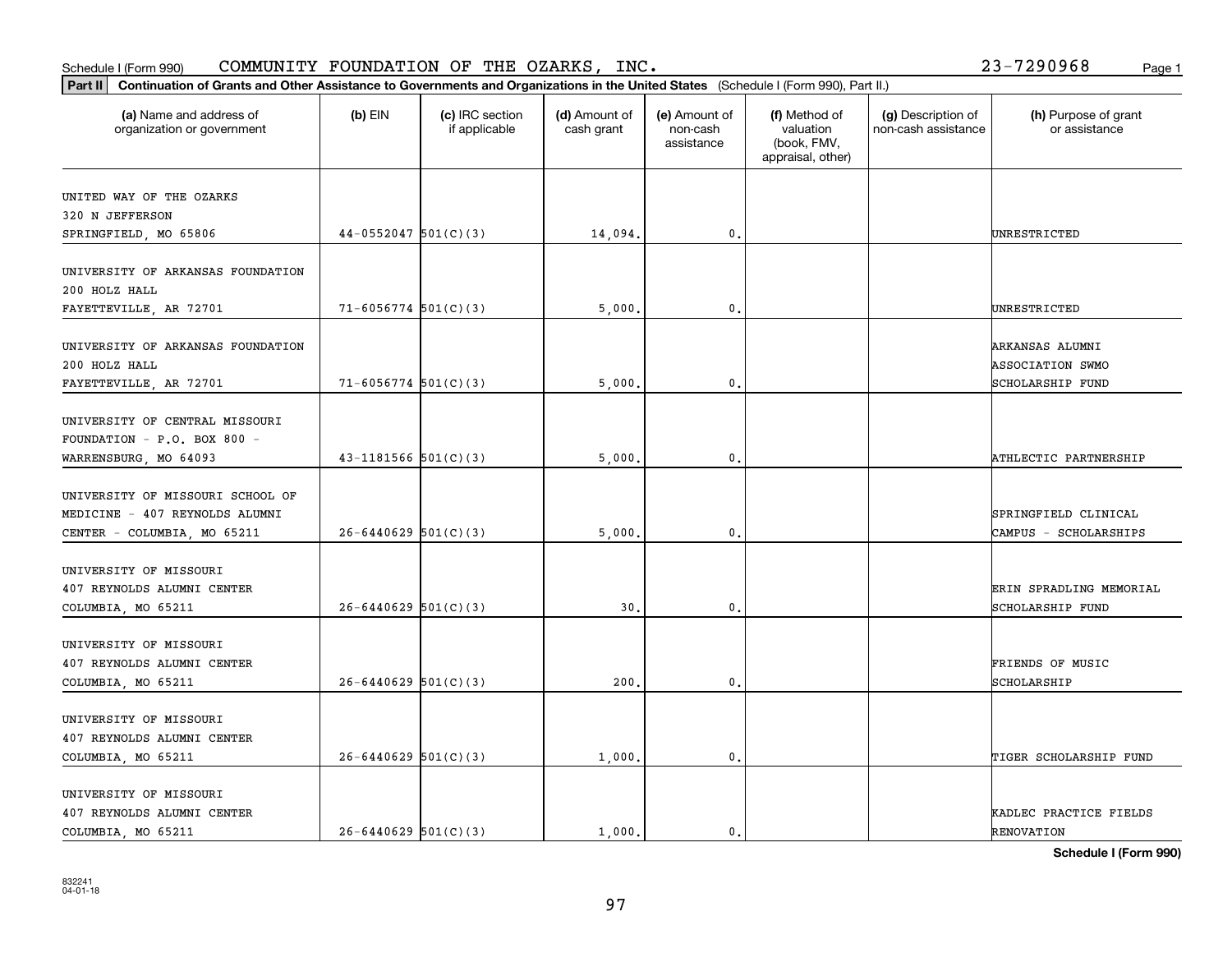819 N BOONVILLE AVE

VICTORY MISSION

| (a) Name and address of<br>organization or government                          | $(b)$ EIN                  | (c) IRC section<br>if applicable | (d) Amount of<br>cash grant | (e) Amount of<br>non-cash<br>assistance | (f) Method of<br>valuation<br>(book, FMV,<br>appraisal, other) | (g) Description of<br>non-cash assistance | (h) Purpose of grant<br>or assistance               |
|--------------------------------------------------------------------------------|----------------------------|----------------------------------|-----------------------------|-----------------------------------------|----------------------------------------------------------------|-------------------------------------------|-----------------------------------------------------|
| UNIVERSITY OF MISSOURI<br>407 REYNOLDS ALUMNI CENTER                           |                            |                                  |                             |                                         |                                                                |                                           |                                                     |
| COLUMBIA, MO 65211                                                             | $26 - 6440629$ 501(C)(3)   |                                  | 2,600.                      | $\,$ 0 $_\bullet$                       |                                                                |                                           | UNRESTRICTED                                        |
| UNIVERSITY OF MISSOURI<br>407 REYNOLDS ALUMNI CENTER                           |                            |                                  |                             |                                         |                                                                |                                           |                                                     |
| COLUMBIA, MO 65211                                                             | $26-6440629$ $501(C)(3)$   |                                  | 20,000.                     | $\,$ 0 $_\bullet$                       |                                                                |                                           | SCHOOL OF MUSIC                                     |
| UNIVERSITY OF MISSOURI<br>109 REYNOLDS ALUMNI CENTER<br>COLUMBIA, MO 65211     | $26 - 6440629$ 501(C)(3)   |                                  | 25,000.                     | $\,$ 0 .                                |                                                                |                                           | CHANCELLOR'S FUND FOR<br>EXCELLENCE                 |
| VALLE SCHOOLS FOUNDATION, INC.<br>49 DUBOURG PLACE<br>STE. GENEVIEVE, MO 63670 | $43 - 1211002$ $501(C)(3)$ |                                  | 2,000.                      | $\mathfrak o$ .                         |                                                                |                                           | SUPPORT VALLE CATHOLIC<br>SCHOOLS                   |
| VALLE SCHOOLS<br>20 NORTH FOURTH STREET<br>STE. GENEVIEVE, MO 63670            | $43 - 0653472$ $501(C)(3)$ |                                  | 20,000.                     | $\mathbf{0}$ .                          |                                                                |                                           | VALLE CATHOLIC SCHOOL -<br>ENERGY EFFICIENT WINDOWS |
| VERONA R-VII SCHOOL DISTRICT<br>101 E ELLA ST<br>VERONA, MO 65769              | $44-6004656$ 501(C)(3)     |                                  | 6, 270.                     | $^{\circ}$ .                            |                                                                |                                           | EDUCATIONAL PROGRAMMING                             |
| VETERANS COMMUNITY PROJECT<br>8900 TROOST AVE<br>KANSAS CITY, MO 64131         | $47-4960735$ 501(C)(3)     |                                  | 50,000.                     | $\mathbf{0}$ .                          |                                                                |                                           | UNRESTRICTED                                        |
| VICTIM CENTER, INC.                                                            |                            |                                  |                             |                                         |                                                                |                                           |                                                     |

#### Schedule I (Form 990)  ${\tt COMMUNITY}$  <code>FOUNDATION OF THE OZARKS, INC</code> .  $23-7290968$  Page 1

**Part II Continuation of Grants and Other Assistance to Governments and Organizations in the United States**  (Schedule I (Form 990), Part II.)

**Schedule I (Form 990)**

PO BOX 2884 OPERATIONAL SUPPORT AND

SPRINGFIELD, MO 65802 43-1149629 501(C)(3)  $\begin{vmatrix} 22,100 \end{vmatrix}$  0. 0

SPRINGFIELD, MO 65801 43-1345089 501(C)(3) 38,203. 0. 0.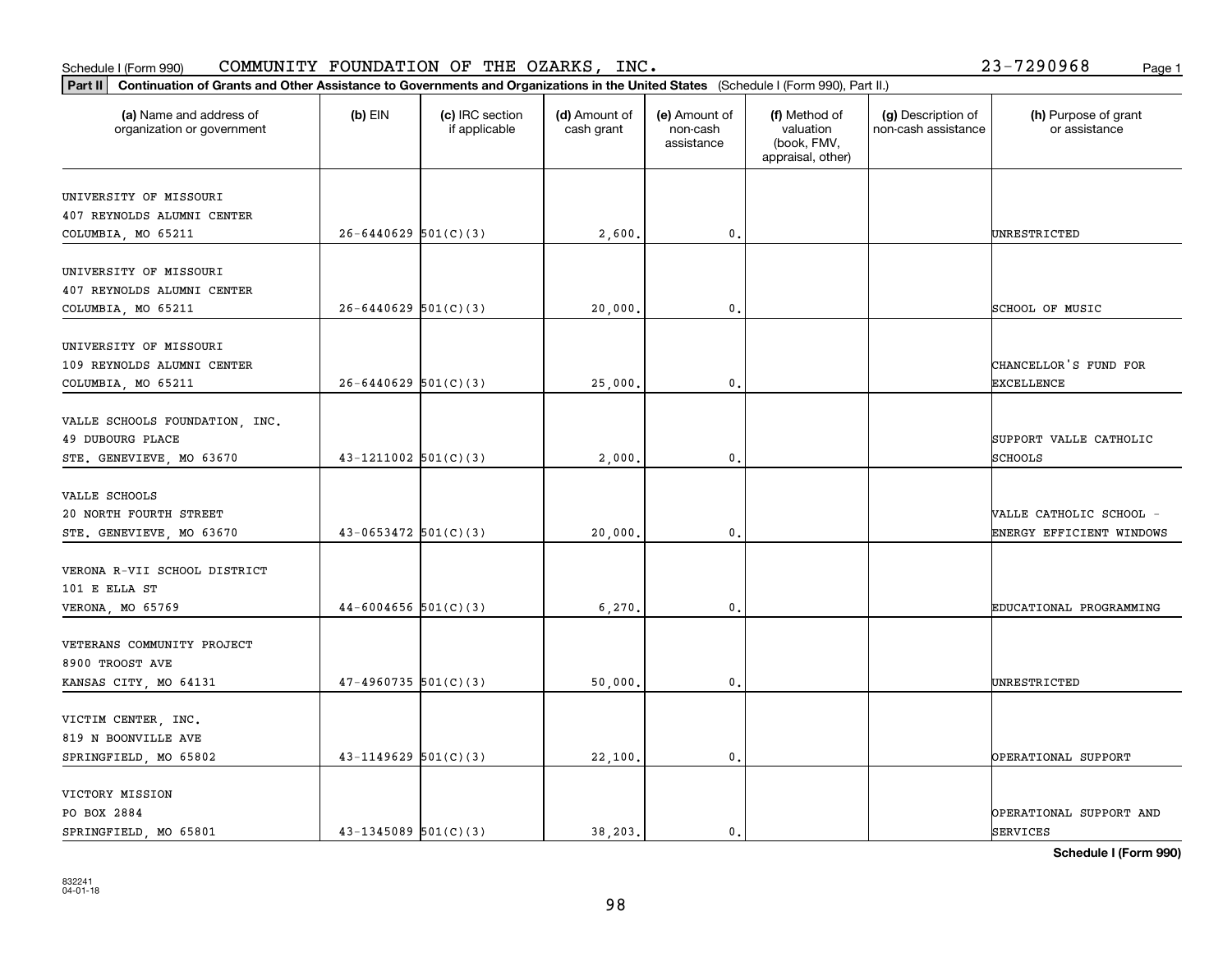# Schedule I (Form 990)  ${\tt COMMUNITY}$  <code>FOUNDATION OF THE OZARKS, INC</code> .  $23-7290968$  Page 1

**Part II Continuation of Grants and Other Assistance to Governments and Organizations in the United States**  (Schedule I (Form 990), Part II.)

| (a) Name and address of<br>organization or government                                        | $(b)$ EIN                  | (c) IRC section<br>if applicable | (d) Amount of<br>cash grant | (e) Amount of<br>non-cash<br>assistance | (f) Method of<br>valuation<br>(book, FMV,<br>appraisal, other) | (g) Description of<br>non-cash assistance | (h) Purpose of grant<br>or assistance |
|----------------------------------------------------------------------------------------------|----------------------------|----------------------------------|-----------------------------|-----------------------------------------|----------------------------------------------------------------|-------------------------------------------|---------------------------------------|
| VITAE FOUNDATION                                                                             |                            |                                  |                             |                                         |                                                                |                                           |                                       |
| PO BOX 791                                                                                   |                            |                                  |                             |                                         |                                                                |                                           |                                       |
| JEFFERSON CITY, MO 65102                                                                     | $43 - 1138252$ $501(C)(3)$ |                                  | 50,100.                     | $\mathbf{0}$ .                          |                                                                |                                           | UNRESTRICTED                          |
| WASHINGTON UNIVERSITY - MEDICAL<br>SCHOOL - 1 BROOKINGS DRIVE - ST                           |                            |                                  |                             |                                         |                                                                |                                           |                                       |
| LOUIS, MO 63130                                                                              | $43-0653611$ $501(C)(3)$   |                                  | 6,551.                      | 0.                                      |                                                                |                                           | ALZHEIMER'S RESEARCH ONLY             |
| WATERSHED COMMITTEE OF THE OZARKS<br>ENDOWMENT FUND - 425 E TRAFFICWAY                       |                            |                                  |                             | $\mathbf{0}$ .                          |                                                                |                                           |                                       |
| - SPRINGFIELD, MO 65806                                                                      | $23 - 7290968$ 501(C)(3)   |                                  | 5,000.                      |                                         |                                                                |                                           | WATER QUALITY IMPROVEMENT             |
| WAY'S RANCH HORSE RESCUE<br>215 E MORGAN ST                                                  | $47-1592431$ $501(C)(3)$   |                                  |                             | 0.                                      |                                                                |                                           | UNRESTRICTED                          |
| QUAPAW, OK 74363                                                                             |                            |                                  | 5,000.                      |                                         |                                                                |                                           |                                       |
| WCCA TV<br>415 MAIN STREET<br>WORCESTER, MA 01608                                            | $04-2984716$ 501(C)(3)     |                                  | 16,200.                     | 0.                                      |                                                                |                                           | MUSIC AND FILM<br>PROGRAMMING         |
|                                                                                              |                            |                                  |                             |                                         |                                                                |                                           |                                       |
| WESLEY UNITED METHODIST CHURCH<br>922 W REPUBLIC RD<br>SPRINGFIELD, MO 65807                 | $43 - 6067877$ 501(C)(3)   |                                  | 22,819.                     | 0.                                      |                                                                |                                           | UNRESTRICTED                          |
| WEST CENTRAL COMMUNITY ACTION<br>AGENCY - 106 W. 4TH STREET -                                |                            |                                  |                             |                                         |                                                                |                                           |                                       |
| APPLETON CITY, MO 64724                                                                      | $43-0838410$ $501(C)(3)$   |                                  | 20,000.                     | 0.                                      |                                                                |                                           | POVERTY REDUCTION WORK                |
| WEST PLAINS ECONOMIC DEVELOPMENT<br>CORP - 1004 W BROADWAY - WEST                            |                            |                                  |                             |                                         |                                                                |                                           |                                       |
| PLAINS, MO 65775                                                                             | 82-3401930 $501(C)(3)$     |                                  | 50,499.                     | $\mathfrak o$ .                         |                                                                |                                           | COMMUNITY DEVELOPEMENT                |
| WEST PLAINS R-VII SCHOOL DISTRICT<br>305 VALLEY VIEW DRIVE, SUITE 1<br>WEST PLAINS, MO 65775 | $44-6004756$ 501(C)(3)     |                                  | 19,002.                     | 0.                                      |                                                                |                                           | EDUCATIONAL PROGRAMMING               |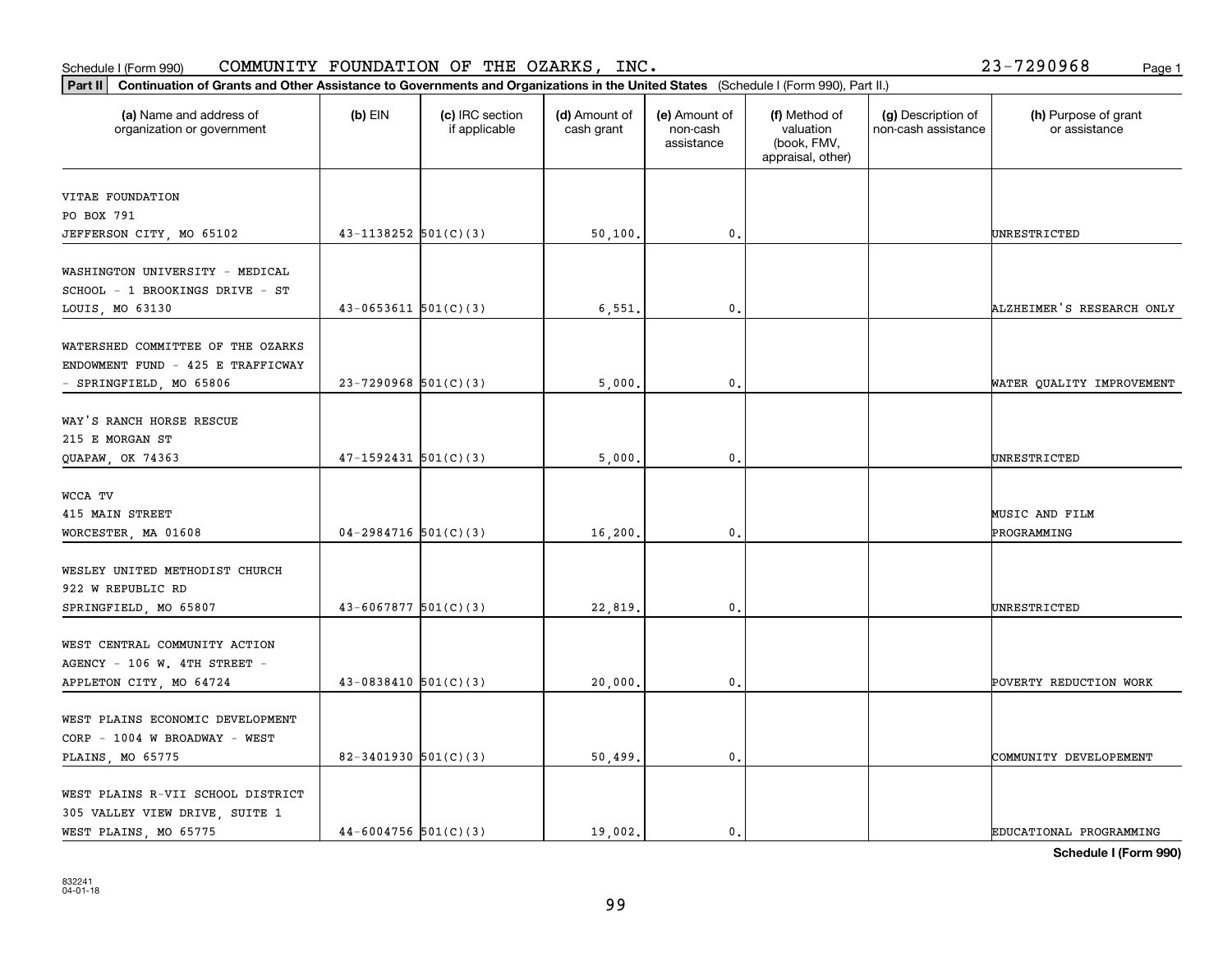65615

| SPRINGFIELD, MO 65804        | $44-0602350$ 501(C)(3)   | 17,000. | 0.             | UNRESTRICTED                    |
|------------------------------|--------------------------|---------|----------------|---------------------------------|
| WILLARD R-II SCHOOL DISTRICT |                          |         |                |                                 |
| 500 E KIME ST                |                          |         |                | WILLARD MIDDLE SCHOOL           |
| WILLARD, MO 65781            | $44-6004826$ 501(C)(3)   | 188.    | $\mathbf{0}$ . | FIELD TRIP                      |
|                              |                          |         |                |                                 |
| WILLARD R-II SCHOOL DISTRICT |                          |         |                |                                 |
| 500 E KIME ST                |                          |         |                | 2018 TRI-STATE BASKETBALL       |
| WILLARD, MO 65781            | $44-6004826$ 501(C)(3)   | 1,500.  | 0.             | TOURNAMENT SPONSORSHIP          |
|                              |                          |         |                |                                 |
| WILLARD R-II SCHOOL DISTRICT |                          |         |                |                                 |
| 500 E KIME ST                |                          |         |                | CLASSROOM TECHNOLOGY            |
| WILLARD, MO 65781            | $44-6004826$ 501(C)(3)   | 2,500.  | $\mathbf{0}$ . | PROGRAM FOR HIGH SCHOOL         |
|                              |                          |         |                |                                 |
| WILLARD R-II SCHOOL DISTRICT |                          |         |                |                                 |
| 500 E KIME ST                |                          |         |                |                                 |
| WILLARD, MO 65781            | $44-6004826$ 501(C)(3)   | 3,000.  | $\mathbf{0}$ . | CLASSROOM GRANTS                |
|                              |                          |         |                |                                 |
| WILLARD R-II SCHOOL DISTRICT |                          |         |                | <b>ACCESSIBILITY EFFORT FOR</b> |
| 500 E KIME ST                |                          |         |                | DISABLED AND DELAYED            |
| WILLARD, MO 65781            | $44 - 6004826$ 501(C)(3) | 3.632.  | $\mathbf{0}$ . | <b>STUDENTS</b>                 |
|                              |                          |         |                |                                 |
| WINGS OF HOPE                |                          |         |                |                                 |
| 18370 WINGS OF HOPE BLVD     |                          |         |                |                                 |
| ST. LOUIS, MO 63005          | $43-0909606$ $501(C)(3)$ | 10,000. | $\mathbf{0}$ . | UNRESTRICTED                    |
|                              |                          |         |                |                                 |

Schedule I (Form 990)  ${\tt COMMUNITY}$  <code>FOUNDATION OF THE OZARKS, INC</code> .  $23-7290968$  Page 1

organization or government

WESTMINSTER PRESBYTERIAN CHURCH

WESTMINSTER PRESBYTERIAN CHURCH

1551 E PORTLAND

**Part II Continuation of Grants and Other Assistance to Governments and Organizations in the United States**  (Schedule I (Form 990), Part II.)

if applicable

 $(b)$  EIN  $(c)$  IRC section

**(a) (b) (c) (d) (e) (f) (g) (h)** Name and address of

(d) Amount of cash grant

1551 E PORTLAND PDO & PRESCHOOL AT

SPRINGFIELD, MO 65804 44-0602350 501(C)(3) 1,200. 0. WESTMINSTER

(e) Amount of non-cashassistance

(f) Method of valuation (book, FMV, appraisal, other)

(g) Description of non-cash assistance

(h) Purpose of grant or assistance

43-1562094 501(C)(3) 2,100. 0. 0. 0. SUPPLIES/PLAYGROUND

WOMEN'S CRISIS CENTER OF TANEY DIRECT SUPPORT COUNTY - PO BOX 282 - BRANSON, MO FOOD/HYGIENE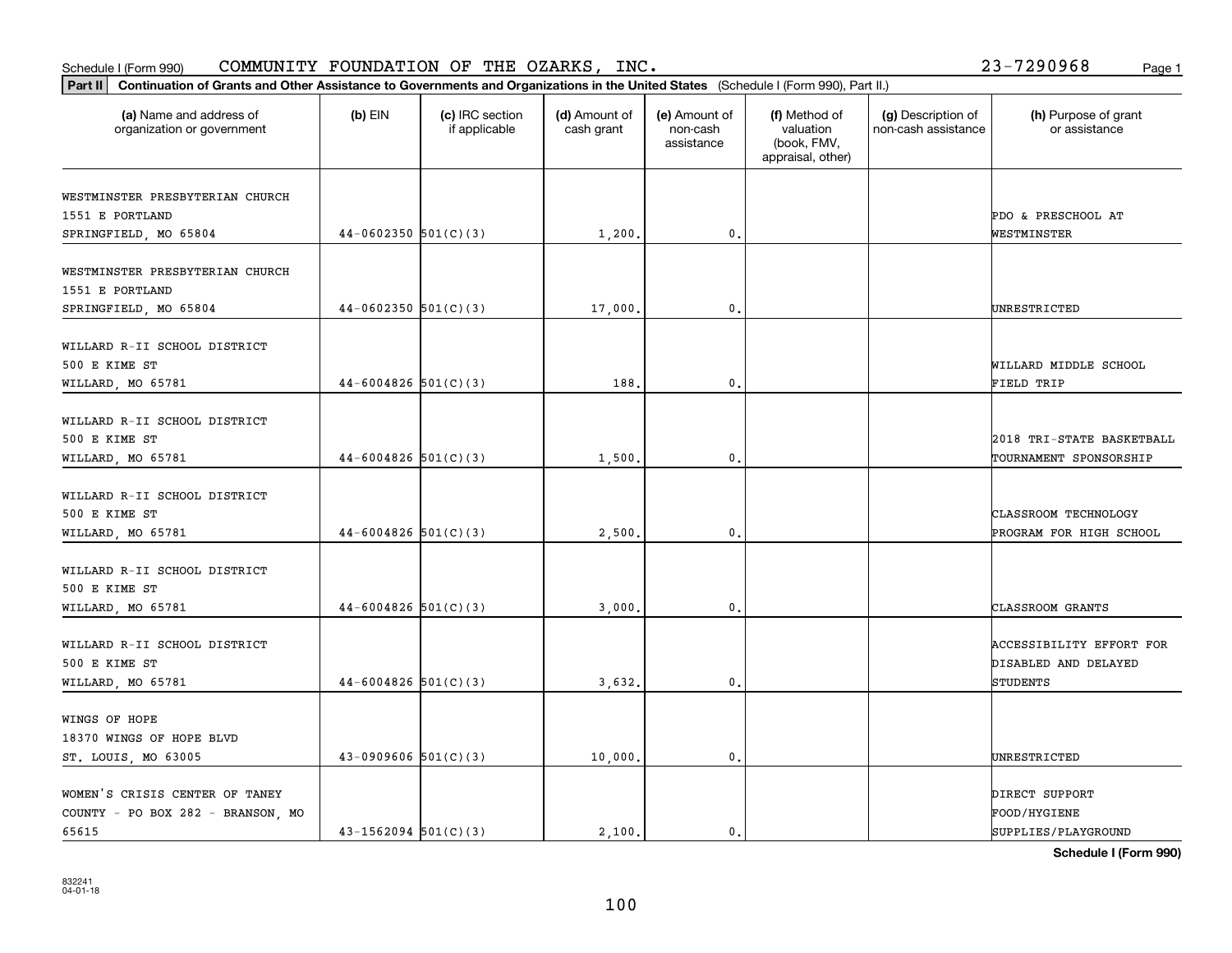#### **Part III Continuation of Grants and Other Continuation** of Grants and Other Continuation of Grants and Other States **Property** Schedule I (Form 990)  ${\tt COMMUNITY}$   ${\tt FOUNDATION}$   ${\tt OF}$   ${\tt THE}$   ${\tt OZARKS}$  ,  ${\tt INC}$  , which is the contract of the contract of  $23$  –  $7290968$  . Page 1

23-7290968

| Part II                                                                        | Continuation of Grants and Other Assistance to Governments and Organizations in the United States (Schedule I (Form 990), Part II.) |                                  |                             |                                         |                                                                |                                           |                                       |  |  |
|--------------------------------------------------------------------------------|-------------------------------------------------------------------------------------------------------------------------------------|----------------------------------|-----------------------------|-----------------------------------------|----------------------------------------------------------------|-------------------------------------------|---------------------------------------|--|--|
| (a) Name and address of<br>organization or government                          | $(b)$ EIN                                                                                                                           | (c) IRC section<br>if applicable | (d) Amount of<br>cash grant | (e) Amount of<br>non-cash<br>assistance | (f) Method of<br>valuation<br>(book, FMV,<br>appraisal, other) | (g) Description of<br>non-cash assistance | (h) Purpose of grant<br>or assistance |  |  |
| WOMEN'S CRISIS CENTER OF TANEY<br>COUNTY - PO BOX 282 - BRANSON, MO<br>65615   | $43 - 1562094$ 501(C)(3)                                                                                                            |                                  | 5,000.                      | 0.                                      |                                                                |                                           | UNRESTRICTED                          |  |  |
| WORLDSERVE INTERNATIONAL<br>PO BOX 3437<br>SPRINGFIELD, MO 65808               | $43 - 1535009$ 501(C)(3)                                                                                                            |                                  | 15,000.                     | $\mathfrak{o}$ .                        |                                                                |                                           | UNRESTRICTED                          |  |  |
| WREATHS ACROSS AMERICA<br>4 POINT STREET<br>COLUMBIA FALLS, ME 04623           | $20 - 8362270$ 501(C)(3)                                                                                                            |                                  | 7,500.                      | $\mathfrak{o}$ .                        |                                                                |                                           | UNRESTRICTED                          |  |  |
| WYCLIFFE BIBLE TRANSLATORS<br>PO BOX 628200<br>ORLANDO, FL 32862-8200          | $95-1831097$ 501(C)(3)                                                                                                              |                                  | 12,000.                     | $\mathbf{0}$ .                          |                                                                |                                           | UNRESTRICTED                          |  |  |
| YOUNG LIFE - ROGERSVILLE<br>PO BOX 63<br>ROGERSVILLE, MO 65742                 | $84-0385934$ 501(C)(3)                                                                                                              |                                  | 5,000.                      | 0.                                      |                                                                |                                           | UNRESTRICTED                          |  |  |
| YOUTH EMPOWERMENT TEMPORARY FUND<br>425 E TRAFFICWAY<br>SPRINGFIELD, MO 65806  | $23 - 7290968$ 501(C)(3)                                                                                                            |                                  | 10,098.                     | 0.                                      |                                                                |                                           | UNRESTRICTED                          |  |  |
| ZELL VOLUNTEER FIRE DEPARTMENT<br>10993 STATE RT A<br>STE. GENEVIEVE, MO 63670 | $43 - 1306990$ 501(C)(3)                                                                                                            |                                  | 8,237.                      | $\mathfrak{o}$ .                        |                                                                |                                           | ZELL VFD - FIREFIGHTER<br>PAGERS      |  |  |
|                                                                                |                                                                                                                                     |                                  |                             |                                         |                                                                |                                           |                                       |  |  |
|                                                                                |                                                                                                                                     |                                  |                             |                                         |                                                                |                                           |                                       |  |  |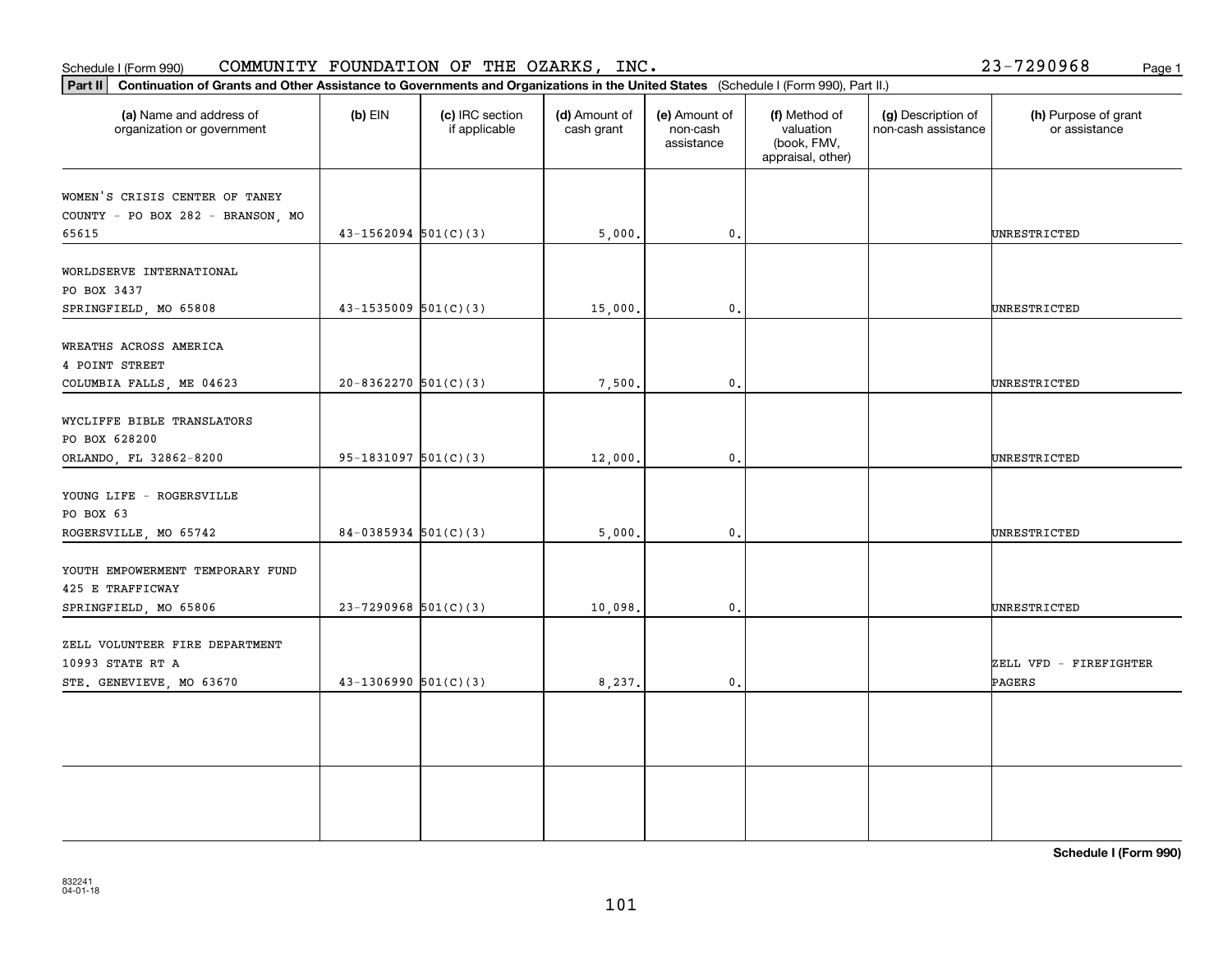| . . | $\tilde{}$ |                              |                                                     |  |
|-----|------------|------------------------------|-----------------------------------------------------|--|
|     |            |                              |                                                     |  |
|     |            |                              |                                                     |  |
|     |            |                              |                                                     |  |
|     |            | $\mathbf{0}$ .               |                                                     |  |
|     |            |                              |                                                     |  |
|     |            |                              |                                                     |  |
|     |            | $\mathfrak{o}$ .             |                                                     |  |
|     |            |                              |                                                     |  |
|     |            |                              |                                                     |  |
| 2   |            | $\mathbf{0}$ .               |                                                     |  |
|     |            |                              |                                                     |  |
|     |            |                              |                                                     |  |
|     | 384,949.   | $\mathbf{0}$ .               |                                                     |  |
|     |            | 500.<br>4850<br>1223<br>2489 | $\mathbf{0}$ .<br>433,166.<br>1,695,214.<br>16,701. |  |

(a) Type of grant or assistance **Audity Commet Audio Commet Commet Commet Commet Commet Commet Commet Commet Comme** 

(c) Amount of cash grant

recipients

Part IV | Supplemental Information. Provide the information required in Part I, line 2; Part III, column (b); and any other additional information.

PART II, LINE 1, COLUMN (H):

Part III can be duplicated if additional space is needed.

NAME OF ORGANIZATION OR GOVERNMENT: SARCOXIE CEMETERY ASSOCIATION

(H) PURPOSE OF GRANT OR ASSISTANCE: HISTORIC PRESERVATION AND PUBLIC

BEAUTIFICATION OF THE SARCOXIE CEMETERY (OLD SECTION) AND THE ST. AGNES

### CEMETERY IN SARCOXIE

**2**Schedule I (Form 990) (2018) CO**MMUN**ITY FOUNDATION OF THE OZARKS,INC。 23-7290968 Page

(f) Description of noncash assistance

(d) Amount of noncash assistance

(e) Method of valuation (book, FMV, appraisal, other)

## **Part III | Grants and Other Assistance to Domestic Individuals. Complete if the organization answered "Yes" on Form 990, Part IV, line 22.**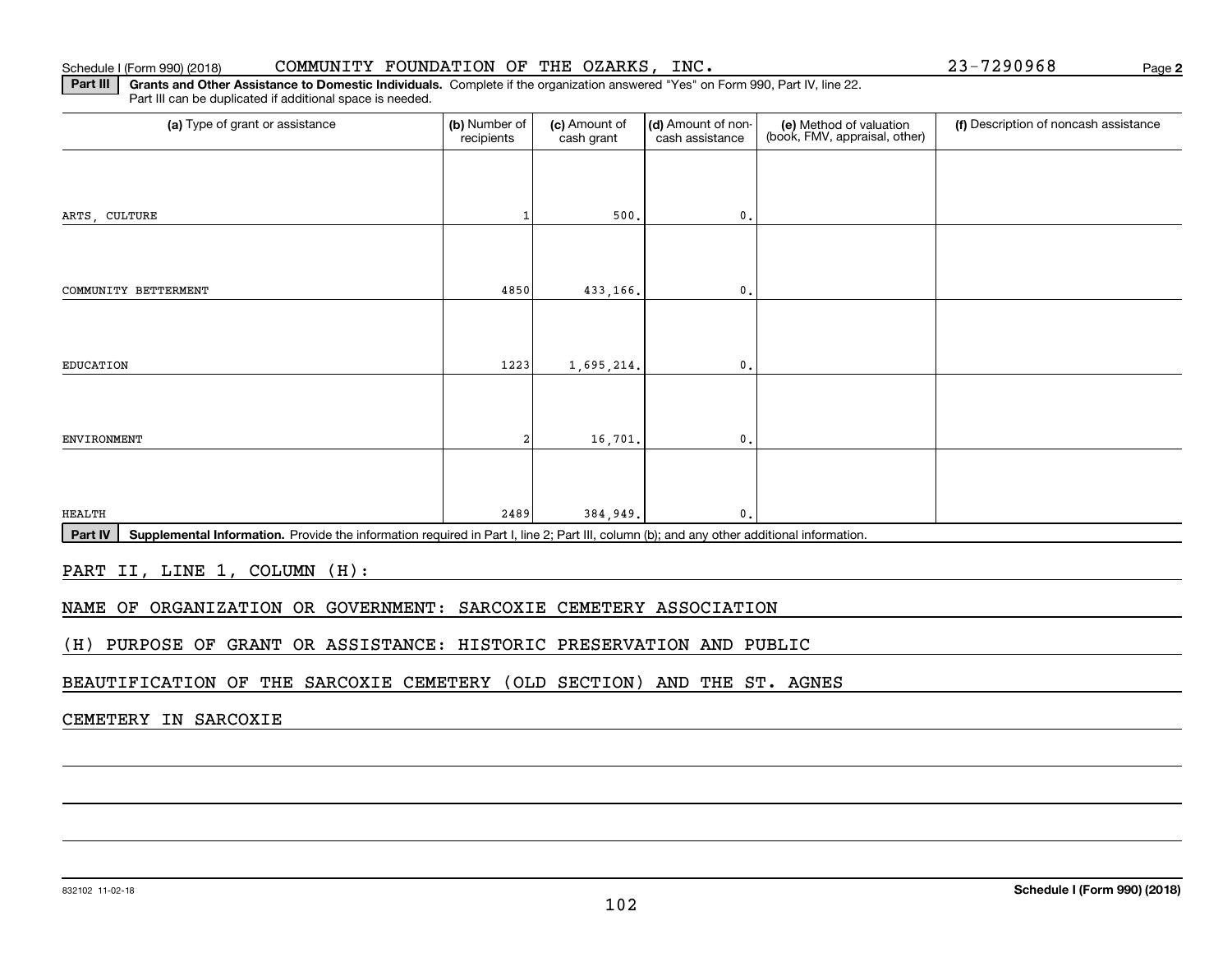| COMMUNITY FOUNDATION OF THE OZARKS, INC.<br>Schedule I (Form 990)                                                           | 23-7290968<br>Page 2        |                             |                                       |                                                             |                                        |  |
|-----------------------------------------------------------------------------------------------------------------------------|-----------------------------|-----------------------------|---------------------------------------|-------------------------------------------------------------|----------------------------------------|--|
| Part III Continuation of Grants and Other Assistance to Individuals in the United States (Schedule I (Form 990), Part III.) |                             |                             |                                       |                                                             |                                        |  |
| (a) Type of grant or assistance                                                                                             | (b) Number of<br>recipients | (c) Amount of<br>cash grant | (d) Amount of non-<br>cash assistance | (e) Method of<br>valuation (book, FMV,<br>appraisal, other) | (f) Description of non-cash assistance |  |
| HUMAN SERVICE                                                                                                               | 3,067.                      | 257,061.                    | $\mathfrak o$ .                       |                                                             |                                        |  |
|                                                                                                                             |                             |                             |                                       |                                                             |                                        |  |
|                                                                                                                             |                             |                             |                                       |                                                             |                                        |  |
|                                                                                                                             |                             |                             |                                       |                                                             |                                        |  |
|                                                                                                                             |                             |                             |                                       |                                                             |                                        |  |
|                                                                                                                             |                             |                             |                                       |                                                             |                                        |  |
|                                                                                                                             |                             |                             |                                       |                                                             |                                        |  |
|                                                                                                                             |                             |                             |                                       |                                                             |                                        |  |
|                                                                                                                             |                             |                             |                                       |                                                             |                                        |  |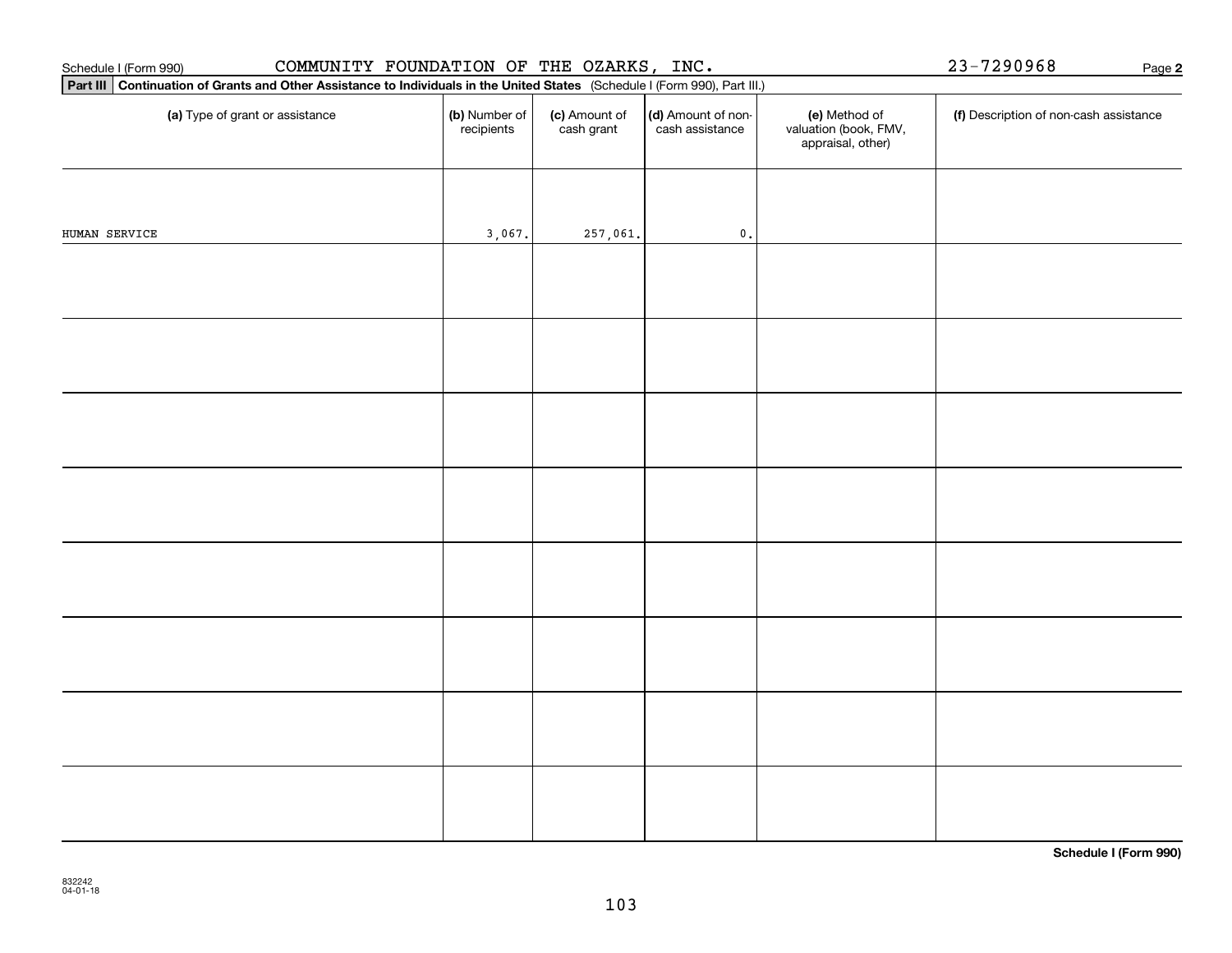|    | <b>Compensation Information</b><br><b>SCHEDULE J</b>                                                                                                                                                                                 |                                       | OMB No. 1545-0047          |      |                            |
|----|--------------------------------------------------------------------------------------------------------------------------------------------------------------------------------------------------------------------------------------|---------------------------------------|----------------------------|------|----------------------------|
|    | (Form 990)<br>For certain Officers, Directors, Trustees, Key Employees, and Highest                                                                                                                                                  |                                       |                            | 2018 |                            |
|    | <b>Compensated Employees</b><br>Complete if the organization answered "Yes" on Form 990, Part IV, line 23.                                                                                                                           |                                       |                            |      |                            |
|    | Attach to Form 990.<br>Department of the Treasury                                                                                                                                                                                    |                                       | <b>Open to Public</b>      |      |                            |
|    | Go to www.irs.gov/Form990 for instructions and the latest information.<br>Internal Revenue Service                                                                                                                                   |                                       | <b>Inspection</b>          |      |                            |
|    | Name of the organization                                                                                                                                                                                                             | <b>Employer identification number</b> |                            |      |                            |
|    | COMMUNITY FOUNDATION OF THE OZARKS, INC.<br><b>Questions Regarding Compensation</b><br>Part I                                                                                                                                        |                                       | 23-7290968                 |      |                            |
|    |                                                                                                                                                                                                                                      |                                       |                            |      |                            |
|    |                                                                                                                                                                                                                                      |                                       |                            | Yes  | No                         |
|    | 1a Check the appropriate box(es) if the organization provided any of the following to or for a person listed on Form 990,                                                                                                            |                                       |                            |      |                            |
|    | Part VII, Section A, line 1a. Complete Part III to provide any relevant information regarding these items.<br>First-class or charter travel                                                                                          |                                       |                            |      |                            |
|    | Housing allowance or residence for personal use<br>Travel for companions<br>Payments for business use of personal residence                                                                                                          |                                       |                            |      |                            |
|    | Tax indemnification and gross-up payments<br>Health or social club dues or initiation fees                                                                                                                                           |                                       |                            |      |                            |
|    | Discretionary spending account<br>Personal services (such as maid, chauffeur, chef)                                                                                                                                                  |                                       |                            |      |                            |
|    |                                                                                                                                                                                                                                      |                                       |                            |      |                            |
|    | <b>b</b> If any of the boxes on line 1a are checked, did the organization follow a written policy regarding payment or                                                                                                               |                                       |                            |      |                            |
|    | reimbursement or provision of all of the expenses described above? If "No," complete Part III to explain                                                                                                                             |                                       | 1b                         |      |                            |
| 2  | Did the organization require substantiation prior to reimbursing or allowing expenses incurred by all directors,                                                                                                                     |                                       |                            |      |                            |
|    | trustees, and officers, including the CEO/Executive Director, regarding the items checked on line 1a?                                                                                                                                |                                       | $\mathbf{2}$               |      |                            |
|    |                                                                                                                                                                                                                                      |                                       |                            |      |                            |
| З  | Indicate which, if any, of the following the filing organization used to establish the compensation of the organization's                                                                                                            |                                       |                            |      |                            |
|    | CEO/Executive Director. Check all that apply. Do not check any boxes for methods used by a related organization to                                                                                                                   |                                       |                            |      |                            |
|    | establish compensation of the CEO/Executive Director, but explain in Part III.                                                                                                                                                       |                                       |                            |      |                            |
|    | $X$ Written employment contract<br>Compensation committee                                                                                                                                                                            |                                       |                            |      |                            |
|    | $\overline{\textbf{X}}$ Compensation survey or study<br>Independent compensation consultant                                                                                                                                          |                                       |                            |      |                            |
|    | $\lfloor \underline{X} \rfloor$ Approval by the board or compensation committee<br>Form 990 of other organizations                                                                                                                   |                                       |                            |      |                            |
|    |                                                                                                                                                                                                                                      |                                       |                            |      |                            |
|    | During the year, did any person listed on Form 990, Part VII, Section A, line 1a, with respect to the filing                                                                                                                         |                                       |                            |      |                            |
|    | organization or a related organization:                                                                                                                                                                                              |                                       |                            |      |                            |
| а  | Receive a severance payment or change-of-control payment?                                                                                                                                                                            |                                       | 4a                         |      | х                          |
|    |                                                                                                                                                                                                                                      |                                       | 4b                         |      | $\overline{\texttt{x}}$    |
| с  |                                                                                                                                                                                                                                      |                                       | 4c                         |      | $\overline{\text{x}}$      |
|    | If "Yes" to any of lines 4a-c, list the persons and provide the applicable amounts for each item in Part III.                                                                                                                        |                                       |                            |      |                            |
|    |                                                                                                                                                                                                                                      |                                       |                            |      |                            |
|    | Only section 501(c)(3), 501(c)(4), and 501(c)(29) organizations must complete lines 5-9.                                                                                                                                             |                                       |                            |      |                            |
|    | For persons listed on Form 990, Part VII, Section A, line 1a, did the organization pay or accrue any compensation                                                                                                                    |                                       |                            |      |                            |
|    | contingent on the revenues of:                                                                                                                                                                                                       |                                       |                            |      |                            |
|    | a The organization? <b>Entitled Strategies and Strategies and Strategies and Strategies and Strategies and Strategies and Strategies and Strategies and Strategies and Strategies and Strategies and Strategies and Strategies a</b> |                                       | 5а                         |      | x<br>$\overline{\text{x}}$ |
|    |                                                                                                                                                                                                                                      |                                       | <b>5b</b>                  |      |                            |
|    | If "Yes" on line 5a or 5b, describe in Part III.                                                                                                                                                                                     |                                       |                            |      |                            |
| 6. | For persons listed on Form 990, Part VII, Section A, line 1a, did the organization pay or accrue any compensation                                                                                                                    |                                       |                            |      |                            |
|    | contingent on the net earnings of:                                                                                                                                                                                                   |                                       | 6a                         |      | x                          |
|    | a The organization? <b>Entitled Strategies and Strategies and Strategies and Strategies and Strategies and Strategies and Strategies and Strategies and Strategies and Strategies and Strategies and Strategies and Strategies a</b> |                                       | 6b                         |      | $\overline{\text{x}}$      |
|    | If "Yes" on line 6a or 6b, describe in Part III.                                                                                                                                                                                     |                                       |                            |      |                            |
|    | 7 For persons listed on Form 990, Part VII, Section A, line 1a, did the organization provide any nonfixed payments                                                                                                                   |                                       |                            |      |                            |
|    |                                                                                                                                                                                                                                      |                                       | 7                          |      | х                          |
| 8  | Were any amounts reported on Form 990, Part VII, paid or accrued pursuant to a contract that was subject to the                                                                                                                      |                                       |                            |      |                            |
|    | initial contract exception described in Regulations section 53.4958-4(a)(3)? If "Yes," describe in Part III                                                                                                                          |                                       | 8                          |      | x                          |
| 9  | If "Yes" on line 8, did the organization also follow the rebuttable presumption procedure described in                                                                                                                               |                                       |                            |      |                            |
|    | Regulations section 53.4958-6(c)?                                                                                                                                                                                                    |                                       | 9                          |      |                            |
|    | LHA For Paperwork Reduction Act Notice, see the Instructions for Form 990.                                                                                                                                                           |                                       | Schedule J (Form 990) 2018 |      |                            |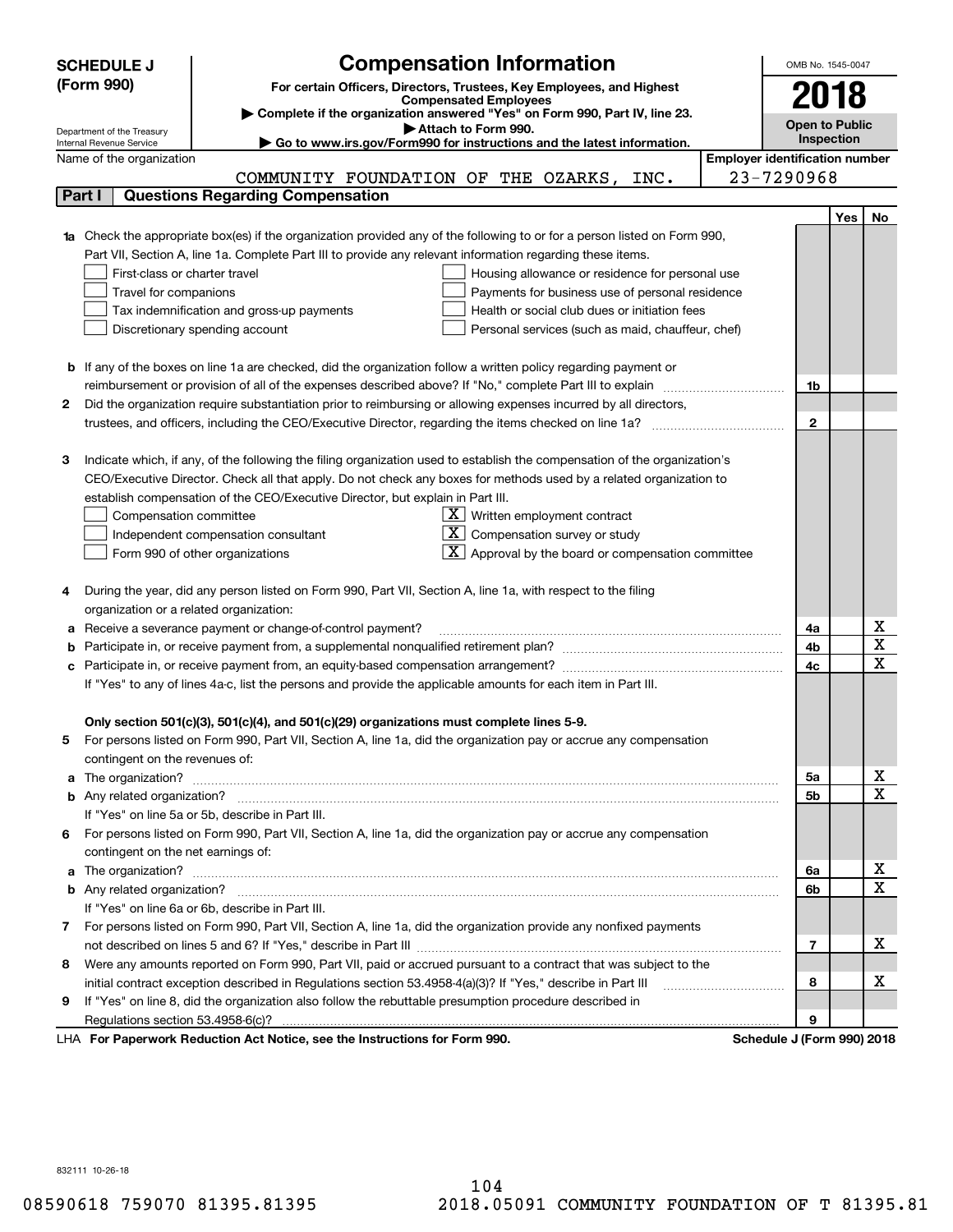#### COMMUNITY FOUNDATION OF THE OZARKS, INC. 23-7290968

# Schedule J (Form 990) 2018 COMMUN L'LY F'OUNDA'L' LON OF 'L'HE OZARKS, LNC. *Z 3-T Z* Y U Y 6 8 Page<br>Part II │Officers, Directors, Trustees, Key Employees, and Highest Compensated Employees. Use dupli

For each individual whose compensation must be reported on Schedule J, report compensation from the organization on row (i) and from related organizations, described in the instructions, on row (ii). Do not list any individuals that aren't listed on Form 990, Part VII.

**Note:**  The sum of columns (B)(i)-(iii) for each listed individual must equal the total amount of Form 990, Part VII, Section A, line 1a, applicable column (D) and (E) amounts for that individual.

| (A) Name and Title        |                | (B) Breakdown of W-2 and/or 1099-MISC compensation |                                           |                                           | (C) Retirement and             | (D) Nontaxable   | (E) Total of columns | (F) Compensation                                           |
|---------------------------|----------------|----------------------------------------------------|-------------------------------------------|-------------------------------------------|--------------------------------|------------------|----------------------|------------------------------------------------------------|
|                           |                | (i) Base<br>compensation                           | (ii) Bonus &<br>incentive<br>compensation | (iii) Other<br>reportable<br>compensation | other deferred<br>compensation | benefits         | $(B)(i)-(D)$         | in column (B)<br>reported as deferred<br>on prior Form 990 |
| <b>BRIAN FOGLE</b><br>(1) | (i)            | 140,924.                                           | $\overline{0}$ .                          | $\overline{0}$ .                          | 7,393.                         | 19,561.          | 167,878.             | $\overline{0}$ .                                           |
| PRESIDENT                 | (ii)           | $\overline{0}$ .                                   | $\overline{0}$ .                          | $\overline{0}$ .                          | $\overline{0}$ .               | $\overline{0}$ . | $\overline{0}$ .     | $\overline{0}$ .                                           |
|                           | (i)            |                                                    |                                           |                                           |                                |                  |                      |                                                            |
|                           | <u>(ii)</u>    |                                                    |                                           |                                           |                                |                  |                      |                                                            |
|                           | (i)            |                                                    |                                           |                                           |                                |                  |                      |                                                            |
|                           | <u>(ii)</u>    |                                                    |                                           |                                           |                                |                  |                      |                                                            |
|                           | (i)            |                                                    |                                           |                                           |                                |                  |                      |                                                            |
|                           | <u>(ii)</u>    |                                                    |                                           |                                           |                                |                  |                      |                                                            |
|                           | (i)            |                                                    |                                           |                                           |                                |                  |                      |                                                            |
|                           | <u>(ii)</u>    |                                                    |                                           |                                           |                                |                  |                      |                                                            |
|                           | (i)            |                                                    |                                           |                                           |                                |                  |                      |                                                            |
|                           | <u>(ii)</u>    |                                                    |                                           |                                           |                                |                  |                      |                                                            |
|                           | (i)<br>(ii)    |                                                    |                                           |                                           |                                |                  |                      |                                                            |
|                           | (i)            |                                                    |                                           |                                           |                                |                  |                      |                                                            |
|                           | (ii)           |                                                    |                                           |                                           |                                |                  |                      |                                                            |
|                           | (i)            |                                                    |                                           |                                           |                                |                  |                      |                                                            |
|                           | (ii)           |                                                    |                                           |                                           |                                |                  |                      |                                                            |
|                           | (i)            |                                                    |                                           |                                           |                                |                  |                      |                                                            |
|                           | (ii)           |                                                    |                                           |                                           |                                |                  |                      |                                                            |
|                           | (i)            |                                                    |                                           |                                           |                                |                  |                      |                                                            |
|                           | (ii)           |                                                    |                                           |                                           |                                |                  |                      |                                                            |
|                           | (i)            |                                                    |                                           |                                           |                                |                  |                      |                                                            |
|                           | <u>(ii)</u>    |                                                    |                                           |                                           |                                |                  |                      |                                                            |
|                           | (i)            |                                                    |                                           |                                           |                                |                  |                      |                                                            |
|                           | <u>(ii)</u>    |                                                    |                                           |                                           |                                |                  |                      |                                                            |
|                           | (i)            |                                                    |                                           |                                           |                                |                  |                      |                                                            |
|                           | <u>(ii)</u>    |                                                    |                                           |                                           |                                |                  |                      |                                                            |
|                           | (i)            |                                                    |                                           |                                           |                                |                  |                      |                                                            |
|                           | <u>(ii)</u>    |                                                    |                                           |                                           |                                |                  |                      |                                                            |
|                           | (i)            |                                                    |                                           |                                           |                                |                  |                      |                                                            |
|                           | $\overline{}}$ |                                                    |                                           |                                           |                                |                  |                      |                                                            |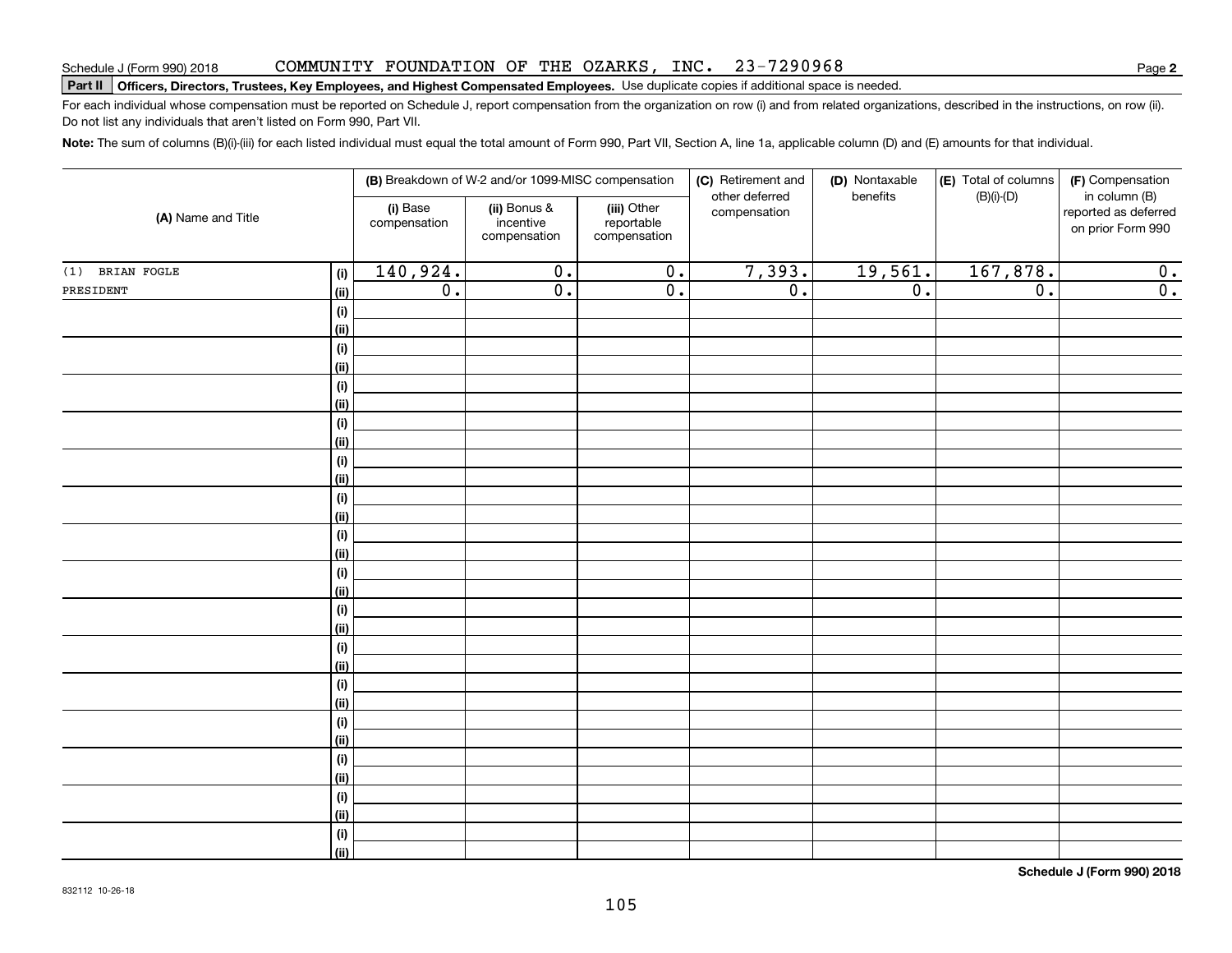| Schedule J (Form 990) 2018 |  |  |
|----------------------------|--|--|
|----------------------------|--|--|

### **Part III Supplemental Information**

Schedule J (Form 990) 2018 COMMUNITY FOUNDATION OF THE OZARKS, INC.<br>Part III Supplemental Information<br>Provide the information, explanation, or descriptions required for Part I, lines 1a, 1b, 3, 4a, 4b, 4c, 5a, 5b, 6a, 6b,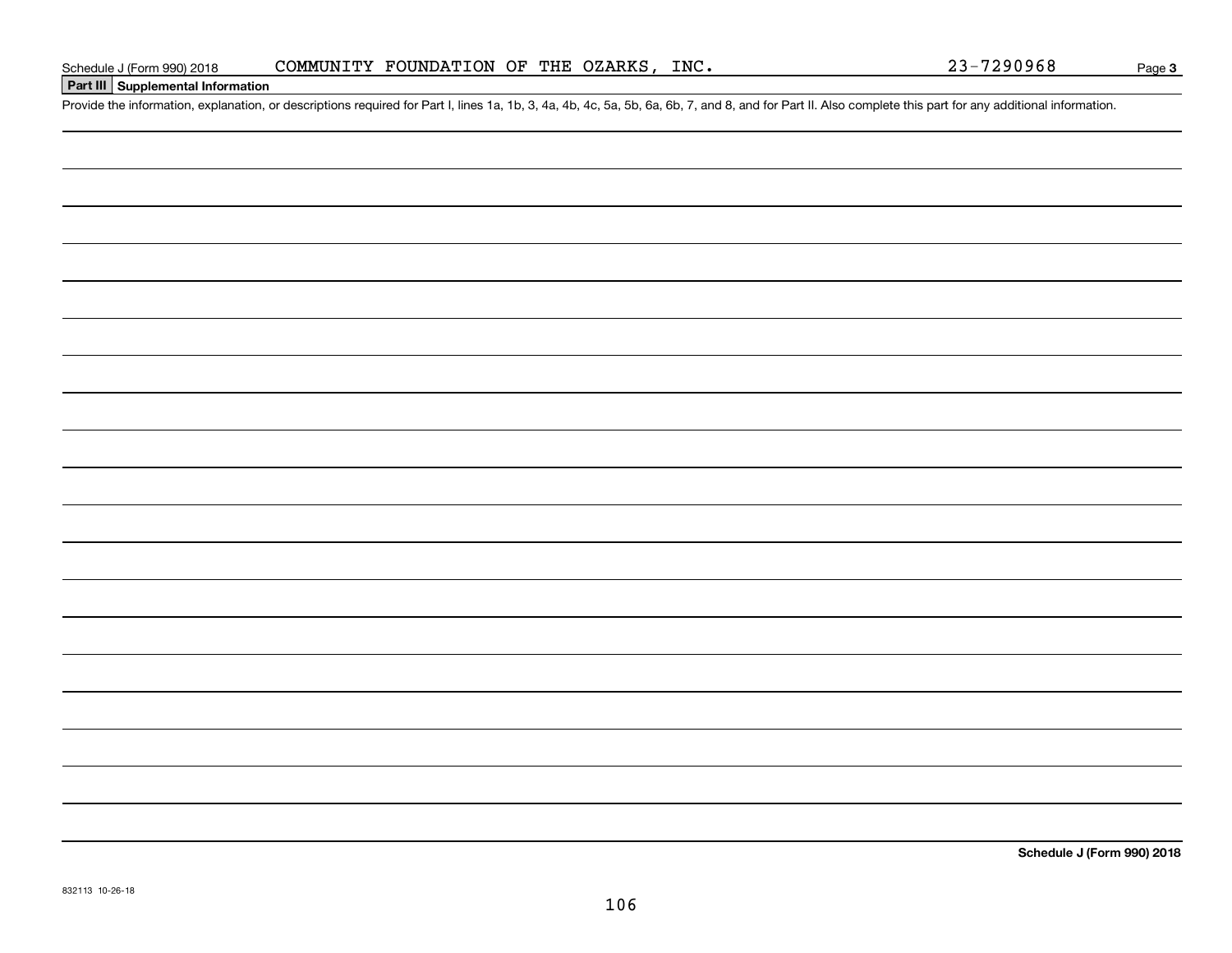### **SCHEDULE M (Form 990)**

# **Noncash Contributions**

OMB No. 1545-0047

| Department of the Treasury      |  |
|---------------------------------|--|
| <b>Internal Revenue Service</b> |  |

**Complete if the organizations answered "Yes" on Form 990, Part IV, lines 29 or 30.** <sup>J</sup>**2018 Attach to Form 990.** J

**Open to Public Inspection**

|  | Name of the organization |  |
|--|--------------------------|--|

 **Go to www.irs.gov/Form990 for instructions and the latest information.** J COMMUNITY FOUNDATION OF THE OZARKS, INC.

| Employer identification number |
|--------------------------------|
| 23-7290968                     |

| Part I | <b>Types of Property</b>                                                                                                                                                                                                            |                               |                                      |                                                                                                      |                                                              |                 |    |
|--------|-------------------------------------------------------------------------------------------------------------------------------------------------------------------------------------------------------------------------------------|-------------------------------|--------------------------------------|------------------------------------------------------------------------------------------------------|--------------------------------------------------------------|-----------------|----|
|        |                                                                                                                                                                                                                                     | (a)<br>Check if<br>applicable | (b)<br>Number of<br>contributions or | (c)<br>Noncash contribution<br>amounts reported on<br>items contributed Form 990, Part VIII, line 1g | (d)<br>Method of determining<br>noncash contribution amounts |                 |    |
| 1.     |                                                                                                                                                                                                                                     |                               |                                      |                                                                                                      |                                                              |                 |    |
| 2      |                                                                                                                                                                                                                                     |                               |                                      |                                                                                                      |                                                              |                 |    |
| 3      | Art - Fractional interests                                                                                                                                                                                                          |                               |                                      |                                                                                                      |                                                              |                 |    |
| 4      | Books and publications                                                                                                                                                                                                              |                               |                                      |                                                                                                      |                                                              |                 |    |
| 5      | Clothing and household goods                                                                                                                                                                                                        |                               |                                      |                                                                                                      |                                                              |                 |    |
| 6      |                                                                                                                                                                                                                                     |                               |                                      |                                                                                                      |                                                              |                 |    |
| 7      |                                                                                                                                                                                                                                     |                               |                                      |                                                                                                      |                                                              |                 |    |
| 8      |                                                                                                                                                                                                                                     |                               |                                      |                                                                                                      |                                                              |                 |    |
| 9      | Securities - Publicly traded                                                                                                                                                                                                        | $\mathbf x$                   | 64                                   | 4,396,846.FMV                                                                                        |                                                              |                 |    |
| 10     | Securities - Closely held stock                                                                                                                                                                                                     |                               |                                      |                                                                                                      |                                                              |                 |    |
| 11     | Securities - Partnership, LLC, or                                                                                                                                                                                                   |                               |                                      |                                                                                                      |                                                              |                 |    |
|        | trust interests                                                                                                                                                                                                                     |                               |                                      |                                                                                                      |                                                              |                 |    |
| 12     |                                                                                                                                                                                                                                     | $\overline{\mathbf{x}}$       | 66                                   | 2,419,571.FMV                                                                                        |                                                              |                 |    |
| 13     | Qualified conservation contribution -                                                                                                                                                                                               |                               |                                      |                                                                                                      |                                                              |                 |    |
| 14     | Historic structures<br>Qualified conservation contribution - Other                                                                                                                                                                  |                               |                                      |                                                                                                      |                                                              |                 |    |
| 15     |                                                                                                                                                                                                                                     |                               |                                      |                                                                                                      |                                                              |                 |    |
| 16     | Real estate - Commercial                                                                                                                                                                                                            |                               |                                      |                                                                                                      |                                                              |                 |    |
| 17     |                                                                                                                                                                                                                                     | $\mathbf x$                   | $\overline{2}$                       | 349,600.FMV                                                                                          |                                                              |                 |    |
| 18     |                                                                                                                                                                                                                                     |                               |                                      |                                                                                                      |                                                              |                 |    |
| 19     |                                                                                                                                                                                                                                     |                               |                                      |                                                                                                      |                                                              |                 |    |
| 20     | Drugs and medical supplies                                                                                                                                                                                                          |                               |                                      |                                                                                                      |                                                              |                 |    |
| 21     |                                                                                                                                                                                                                                     |                               |                                      |                                                                                                      |                                                              |                 |    |
| 22     |                                                                                                                                                                                                                                     |                               |                                      |                                                                                                      |                                                              |                 |    |
| 23     |                                                                                                                                                                                                                                     |                               |                                      |                                                                                                      |                                                              |                 |    |
| 24     | Archeological artifacts                                                                                                                                                                                                             |                               |                                      |                                                                                                      |                                                              |                 |    |
| 25     | .<br>(BONDS AND FIX)<br>Other $\blacktriangleright$                                                                                                                                                                                 | х                             | $\mathbf{1}$                         | 49,993.FMV                                                                                           |                                                              |                 |    |
| 26     | Other                                                                                                                                                                                                                               |                               |                                      |                                                                                                      |                                                              |                 |    |
| 27     | $\left(\begin{array}{ccc} \begin{array}{ccc} \end{array} & & \end{array}\right)$<br>Other $\blacktriangleright$                                                                                                                     |                               |                                      |                                                                                                      |                                                              |                 |    |
| 28     | Other                                                                                                                                                                                                                               |                               |                                      |                                                                                                      |                                                              |                 |    |
| 29     | Number of Forms 8283 received by the organization during the tax year for contributions                                                                                                                                             |                               |                                      |                                                                                                      |                                                              |                 |    |
|        | for which the organization completed Form 8283, Part IV, Donee Acknowledgement                                                                                                                                                      |                               |                                      | 29                                                                                                   |                                                              |                 | 0  |
|        |                                                                                                                                                                                                                                     |                               |                                      |                                                                                                      |                                                              | Yes             | No |
|        | 30a During the year, did the organization receive by contribution any property reported in Part I, lines 1 through 28, that it                                                                                                      |                               |                                      |                                                                                                      |                                                              |                 |    |
|        | must hold for at least three years from the date of the initial contribution, and which isn't required to be used for                                                                                                               |                               |                                      |                                                                                                      |                                                              |                 |    |
|        | exempt purposes for the entire holding period?                                                                                                                                                                                      |                               |                                      |                                                                                                      |                                                              | 30a             | х  |
|        | <b>b</b> If "Yes," describe the arrangement in Part II.                                                                                                                                                                             |                               |                                      |                                                                                                      |                                                              |                 |    |
| 31     |                                                                                                                                                                                                                                     |                               |                                      |                                                                                                      |                                                              | х<br>31         |    |
|        | Does the organization have a gift acceptance policy that requires the review of any nonstandard contributions?<br>32a Does the organization hire or use third parties or related organizations to solicit, process, or sell noncash |                               |                                      |                                                                                                      |                                                              |                 |    |
|        | contributions?                                                                                                                                                                                                                      |                               |                                      |                                                                                                      |                                                              | х<br><b>32a</b> |    |
|        | <b>b</b> If "Yes," describe in Part II.                                                                                                                                                                                             |                               |                                      |                                                                                                      |                                                              |                 |    |
| 33     | If the organization didn't report an amount in column (c) for a type of property for which column (a) is checked,                                                                                                                   |                               |                                      |                                                                                                      |                                                              |                 |    |
|        | describe in Part II.                                                                                                                                                                                                                |                               |                                      |                                                                                                      |                                                              |                 |    |
| LHA    | For Paperwork Reduction Act Notice, see the Instructions for Form 990.                                                                                                                                                              |                               |                                      |                                                                                                      | Schedule M (Form 990) 2018                                   |                 |    |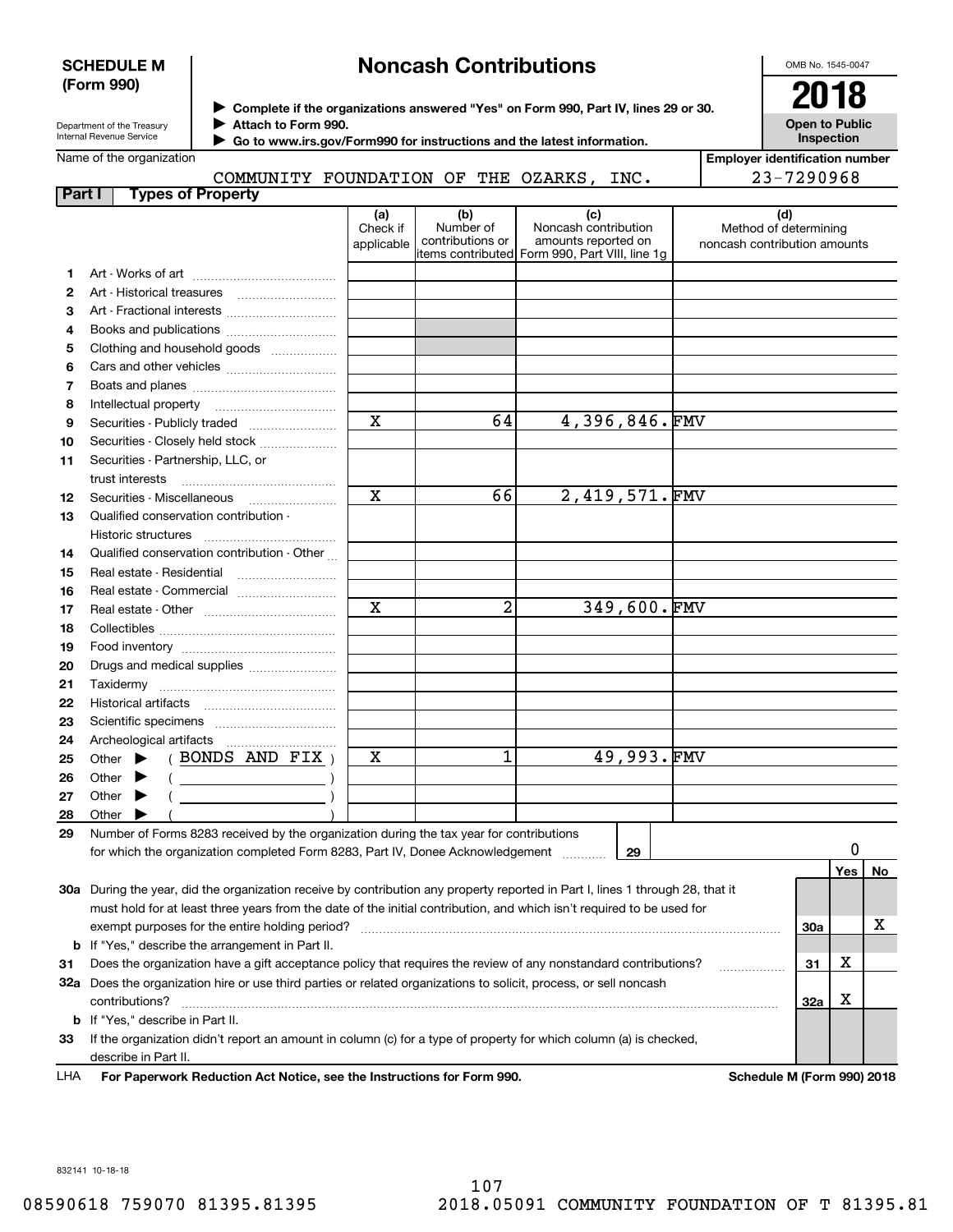#### **2** Schedule M (Form 990) 2018 Page COMMUNITY FOUNDATION OF THE OZARKS, INC. 23-7290968

Part II | Supplemental Information. Provide the information required by Part I, lines 30b, 32b, and 33, and whether the organization is reporting in Part I, column (b), the number of contributions, the number of items received, or a combination of both. Also complete this part for any additional information.

#### SCHEDULE M, LINE 32B:

DONATED SECURITIES ARE SENT TO THE COMMUNITY FOUNDATION'S PROFESSIONAL

INVESTMENT ADVISORS, WHO SELL THE SECURITIES AND PLACE THE PROCEEDS IN

THE FOUNDATIONS INVESTMENT PORTFOLIO.

**Schedule M (Form 990) 2018**

832142 10-18-18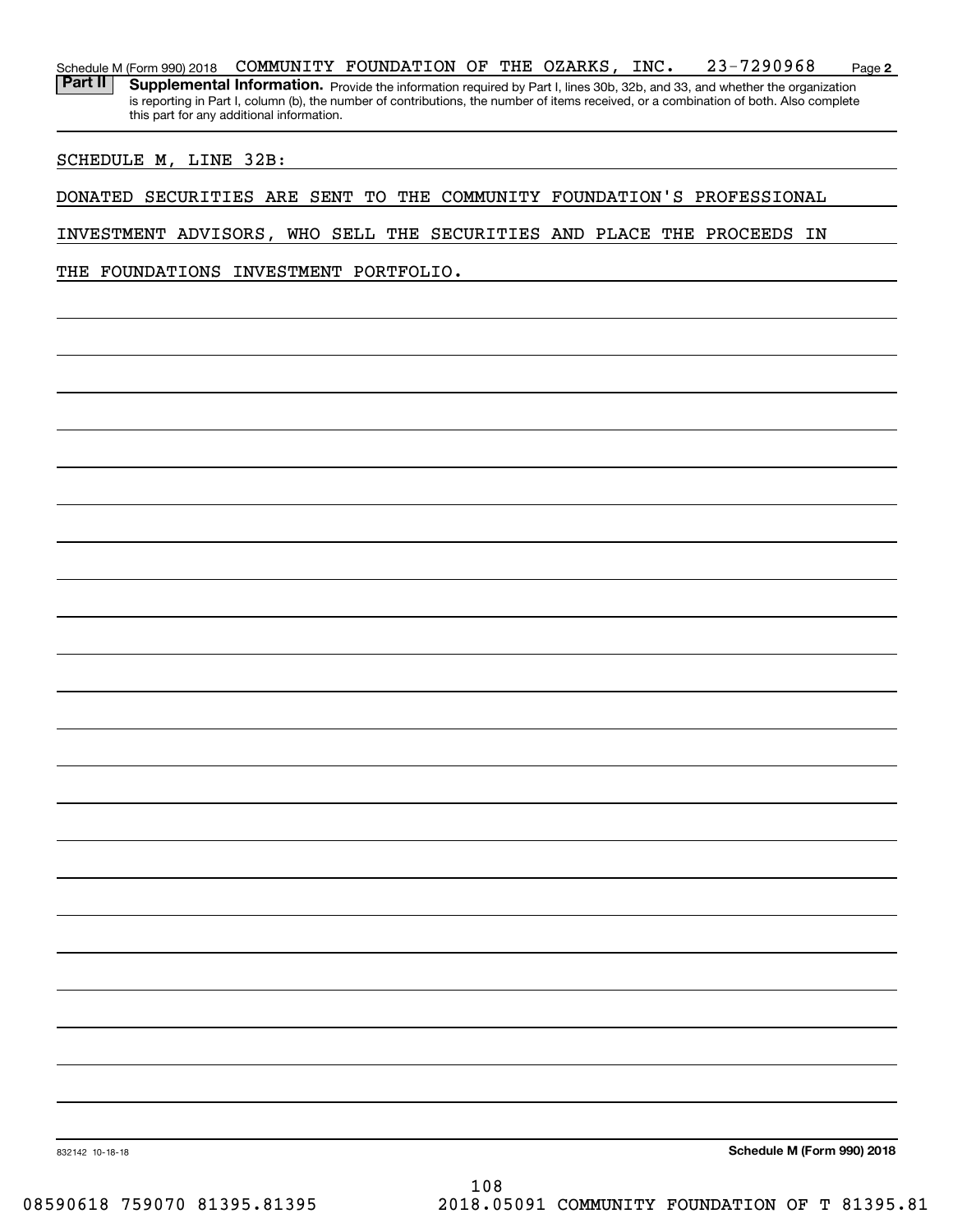**(Form 990 or 990-EZ)**

Department of the Treasury Internal Revenue Service Name of the organization

**Complete to provide information for responses to specific questions on Form 990 or 990-EZ or to provide any additional information. | Attach to Form 990 or 990-EZ. | Go to www.irs.gov/Form990 for the latest information. SCHEDULE O Supplemental Information to Form 990 or 990-EZ**



COMMUNITY FOUNDATION OF THE OZARKS, INC. | 23-7290968

### FORM 990, PART I, LINE 1, DESCRIPTION OF ORGANIZATION MISSION:

SOUTHERN MISSOURI

FORM 990, PART VI, SECTION B, LINE 11B:

THE 990 IS REVIEWED BY THE AUDIT/OPERATIONS COMMITTEE IN DETAIL, ALONG WITH

THE PRESIDENT & CEO AND CFO. AFTER THAT REVIEW AND APPROVAL, A COPY IS

SENT TO THE BOARD OF DIRECTORS.

FORM 990, PART VI, SECTION B, LINE 12C:

CONFLICT OF INTEREST FORMS MUST BE COMPLETED BY BOARD MEMBERS AND STAFF

FORM 990, PART VI, SECTION B, LINE 15:

THE BOARD ANNUALLY REVIEWS AND APPROVES ALL SALARIES, INCLUDING THE CEO.

SALARIES COMPARISONS WERE PROVIDED THIS YEAR BY SUTHERLAND-EDWARDS, A

CONSULTING FIRM. THE EXECUTIVE COMMITTEE PERIODICALLY PROVIDES PERFORMANCE REVIEWS WITH THE CEO.

FORM 990, PART VI, SECTION C, LINE 19:

AVAILABLE UPON REQUEST.

FORM 990, PART XI, LINE 9, CHANGES IN NET ASSETS:

ANNUITY ACTUARIAL ADJUSTMENT 48,162.

RECLASSIFICATION TO AGENCY FUNDS 286,952.

TOTAL TO FORM 990, PART XI, LINE 9  $335,114$ .

LHA For Paperwork Reduction Act Notice, see the Instructions for Form 990 or 990-EZ. Schedule O (Form 990 or 990-EZ) (2018) FORM 990, PART XII, LINE 2C:

109

832211 10-10-18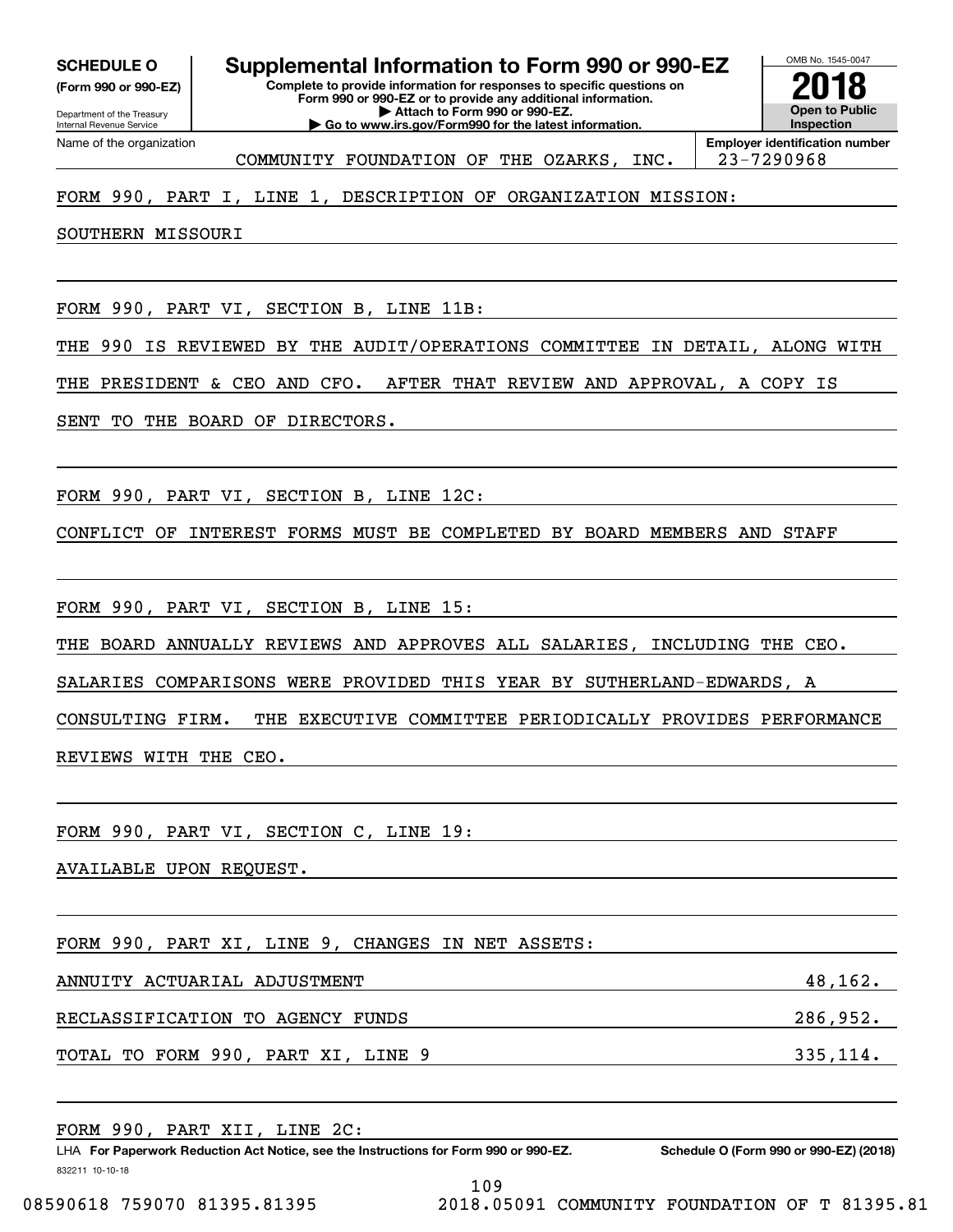| Name of the organization                | COMMUNITY FOUNDATION OF THE OZARKS, INC. |  | <b>Employer identification number</b><br>23-7290968 |
|-----------------------------------------|------------------------------------------|--|-----------------------------------------------------|
|                                         |                                          |  |                                                     |
| PROCESS HAS NOT CHANGED FROM PRIOR YEAR |                                          |  |                                                     |
|                                         |                                          |  |                                                     |
|                                         |                                          |  |                                                     |
|                                         |                                          |  |                                                     |
|                                         |                                          |  |                                                     |
|                                         |                                          |  |                                                     |
|                                         |                                          |  |                                                     |
|                                         |                                          |  |                                                     |
|                                         |                                          |  |                                                     |
|                                         |                                          |  |                                                     |
|                                         |                                          |  |                                                     |
|                                         |                                          |  |                                                     |
|                                         |                                          |  |                                                     |
|                                         |                                          |  |                                                     |
|                                         |                                          |  |                                                     |
|                                         |                                          |  |                                                     |
|                                         |                                          |  |                                                     |
|                                         |                                          |  |                                                     |
|                                         |                                          |  |                                                     |
|                                         |                                          |  |                                                     |
|                                         |                                          |  |                                                     |
|                                         |                                          |  |                                                     |
|                                         |                                          |  |                                                     |
|                                         |                                          |  |                                                     |
|                                         |                                          |  |                                                     |
|                                         |                                          |  |                                                     |
|                                         |                                          |  |                                                     |
|                                         |                                          |  |                                                     |
|                                         |                                          |  |                                                     |
|                                         |                                          |  |                                                     |
|                                         |                                          |  |                                                     |
|                                         |                                          |  |                                                     |
|                                         |                                          |  |                                                     |
|                                         |                                          |  |                                                     |
|                                         |                                          |  |                                                     |
|                                         |                                          |  |                                                     |
|                                         |                                          |  |                                                     |

08590618 759070 81395.81395 2018.05091 COMMUNITY FOUNDATION OF T 81395.81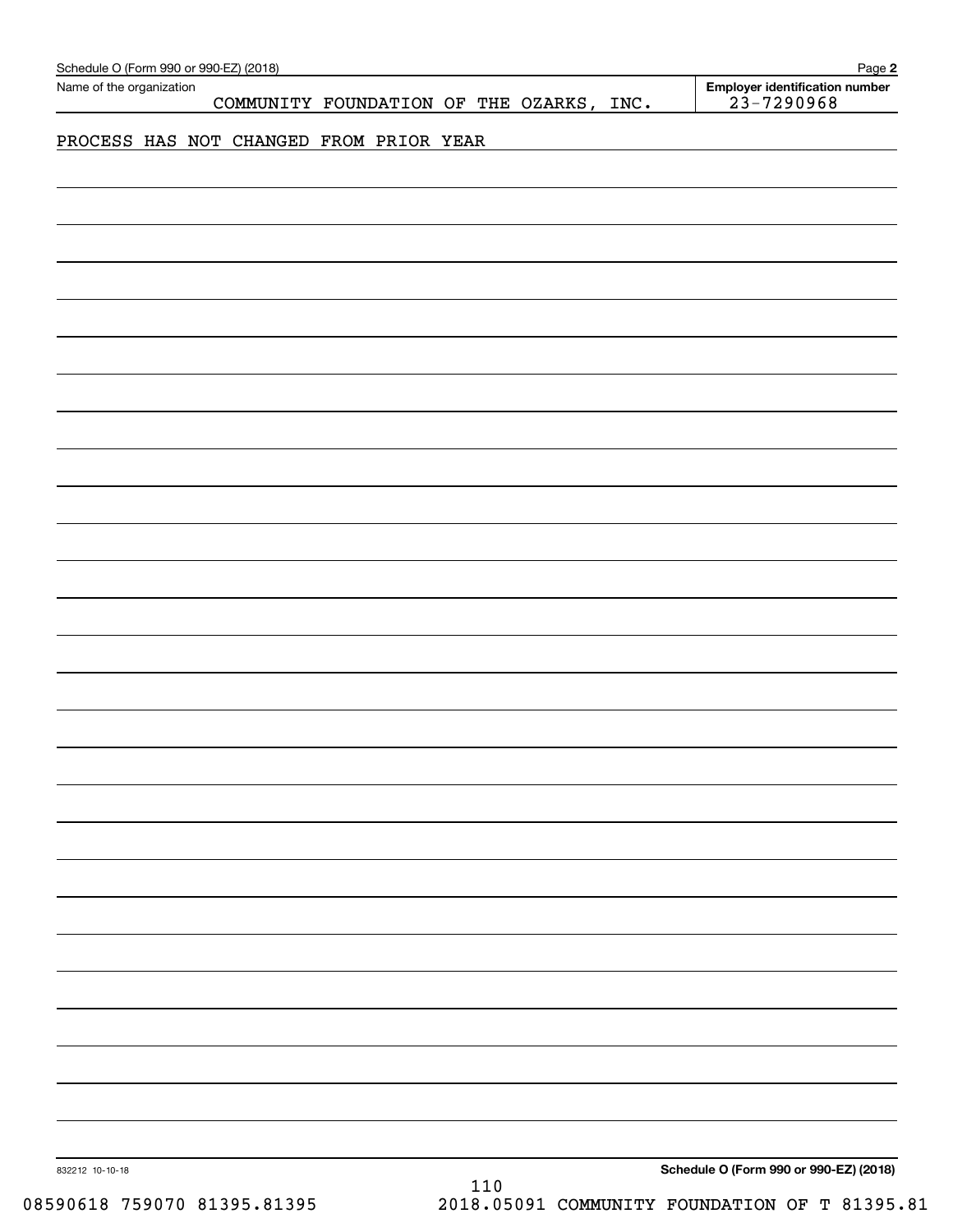| <b>SCHEDULE R</b>                          |  |
|--------------------------------------------|--|
| $\mathbf{r}$ , $\mathbf{r}$ , $\mathbf{r}$ |  |

#### **(Form 990)**

# **Related Organizations and Unrelated Partnerships**

**Complete if the organization answered "Yes" on Form 990, Part IV, line 33, 34, 35b, 36, or 37.** |

**Attach to Form 990.**  |

OMB No. 1545-0047

**Open to Public 2018**

**Employer identification number**

23-7290968

Department of the Treasury Internal Revenue Service Name of the organization

# **| Go to www.irs.gov/Form990 for instructions and the latest information. Inspection**

## COMMUNITY FOUNDATION OF THE OZARKS, INC.

**Part I Identification of Disregarded Entities.**  Complete if the organization answered "Yes" on Form 990, Part IV, line 33.

| (a)<br>Name, address, and EIN (if applicable)<br>of disregarded entity | (b)<br>Primary activity | (c)<br>Legal domicile (state or<br>foreign country) | (d)<br>Total income | (e)<br>End-of-year assets | (f)<br>Direct controlling<br>entity |
|------------------------------------------------------------------------|-------------------------|-----------------------------------------------------|---------------------|---------------------------|-------------------------------------|
|                                                                        |                         |                                                     |                     |                           |                                     |
|                                                                        |                         |                                                     |                     |                           |                                     |
|                                                                        |                         |                                                     |                     |                           |                                     |
|                                                                        |                         |                                                     |                     |                           |                                     |

#### **Identification of Related Tax-Exempt Organizations.** Complete if the organization answered "Yes" on Form 990, Part IV, line 34, because it had one or more related tax-exempt **Part II** organizations during the tax year.

| (a)<br>Name, address, and EIN<br>of related organization | (b)<br>Primary activity   | (c)<br>Legal domicile (state or<br>foreign country) | (d)<br>Exempt Code<br>section | (e)<br>Public charity<br>status (if section | (f)<br>Direct controlling<br>entity | $(g)$<br>Section 512(b)(13) | controlled<br>entity? |
|----------------------------------------------------------|---------------------------|-----------------------------------------------------|-------------------------------|---------------------------------------------|-------------------------------------|-----------------------------|-----------------------|
|                                                          |                           |                                                     |                               | 501(c)(3))                                  |                                     | Yes                         | No                    |
| COMMUNITY FOUNDATION OF THE OZARKS STOCK                 | THE FOUNDATION RECEIVES   |                                                     |                               |                                             | COMMUNITY                           |                             |                       |
| TRUST - 71-6225763, 425 E TRAFFICWAY,                    | AND DISTRIBUTES FUNDS FOR |                                                     |                               |                                             | FOUNDATION OF THE                   |                             |                       |
| SPRINGFIELD, MO 65806                                    | CHARITABLE PURPOSES       | MISSOURI                                            | 501(C)(3)                     | LINE 12B, II                                | DZARKS, INC.                        | х                           |                       |
| LEZAH STENGER FOUNDATION - 43-1872019                    | ORGANIZED AS A SUPPORTING |                                                     |                               |                                             | COMMUNITY                           |                             |                       |
| 5051 S NATIONAL AVE                                      | ORGANIZATION FOR THE      |                                                     |                               |                                             | FOUNDATION OF THE                   |                             |                       |
| SPRINGFIELD, MO 65810                                    | COMMUNITY FOUNDATION      | MISSOURI                                            | 501(C)(3)                     | LINE 12B. II                                | DZARKS, INC.                        | A                           |                       |
| OZARKS CHARITABLE REAL ESTATE FOUNDATION LLC             | FOUNDATION RECEIVES,      |                                                     |                               |                                             | COMMUNITY                           |                             |                       |
| $-41-2086647$ , P.O. BOX 8960, SPRINGFIELD, MO           | MANAGES AND DISTRIBUTES   |                                                     |                               |                                             | FOUNDATION OF THE                   |                             |                       |
| 65807                                                    | REAL ESTATE DONATIONS FOR | MISSOURI                                            | 501(C)(3)                     | LINE 12B. II                                | OZARKS, INC.                        | A                           |                       |
|                                                          |                           |                                                     |                               |                                             |                                     |                             |                       |
|                                                          |                           |                                                     |                               |                                             |                                     |                             |                       |

**For Paperwork Reduction Act Notice, see the Instructions for Form 990. Schedule R (Form 990) 2018**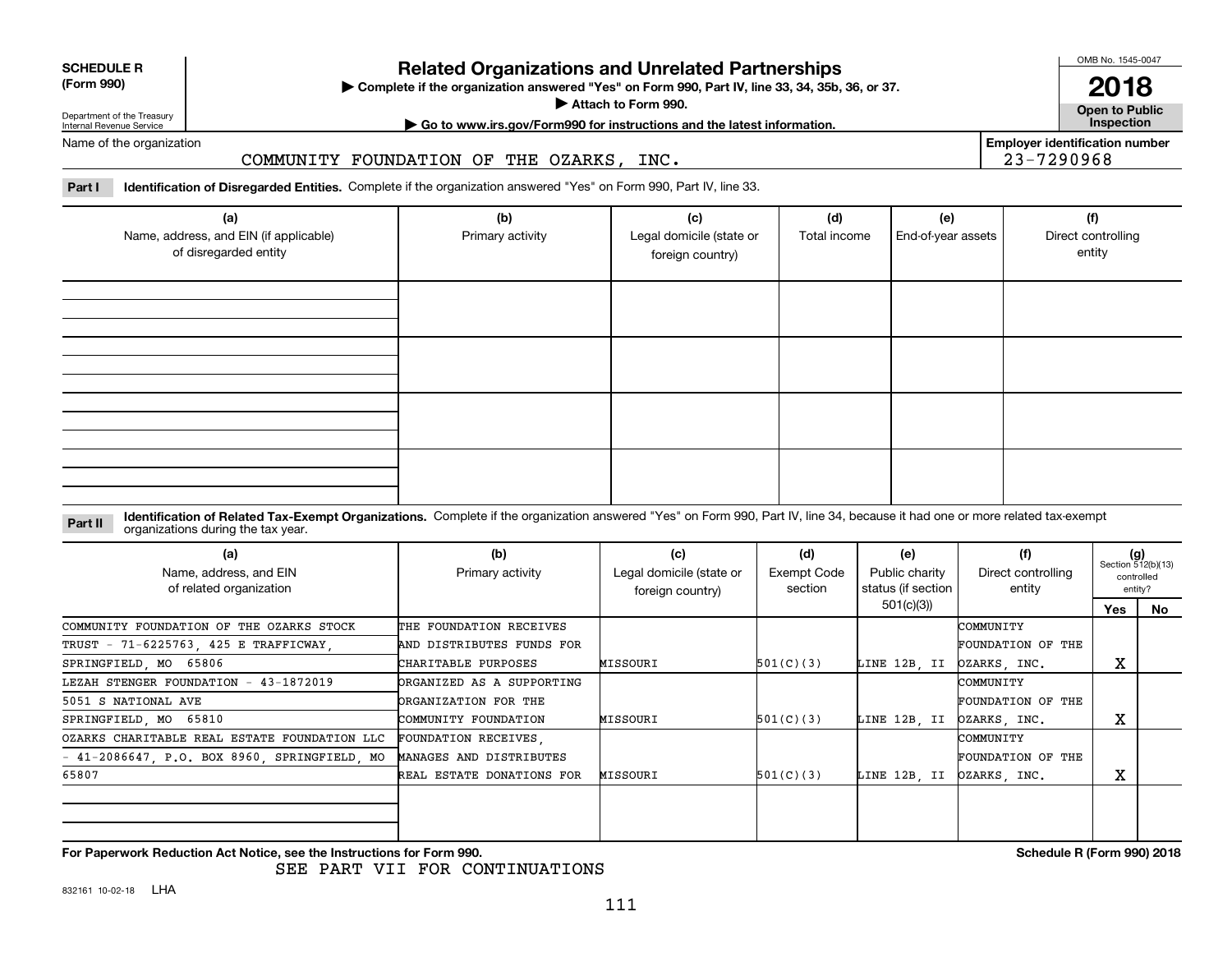#### Schedule R (Form 990) 2018 Page COMMUNITY FOUNDATION OF THE OZARKS, INC. 23-7290968

**2**

**Identification of Related Organizations Taxable as a Partnership.** Complete if the organization answered "Yes" on Form 990, Part IV, line 34, because it had one or more related **Part III** organizations treated as a partnership during the tax year.

| (a)                                               | (b)              | (c)                  | (d)                          | (e)                                                                 | (f)    | (g)                   |              | (h)            | (i)                                      | (i) | (k)              |                             |  |                                                         |
|---------------------------------------------------|------------------|----------------------|------------------------------|---------------------------------------------------------------------|--------|-----------------------|--------------|----------------|------------------------------------------|-----|------------------|-----------------------------|--|---------------------------------------------------------|
| Name, address, and EIN<br>of related organization | Primary activity | Legal<br>domicile    | Direct controlling<br>entity | Predominant income                                                  |        |                       |              | Share of total | Share of                                 |     | Disproportionate | Code V-UBI<br>amount in box |  | General or Percentage<br>managing ownership<br>partner? |
|                                                   |                  | (state or<br>foreign |                              | related, unrelated,<br>excluded from tax under<br>sections 512-514) | income | end-of-year<br>assets | allocations? |                |                                          |     |                  |                             |  |                                                         |
|                                                   |                  | country)             |                              |                                                                     |        |                       |              | Yes   No       | 20 of Schedule<br>K-1 (Form 1065) Yes No |     |                  |                             |  |                                                         |
|                                                   |                  |                      |                              |                                                                     |        |                       |              |                |                                          |     |                  |                             |  |                                                         |
|                                                   |                  |                      |                              |                                                                     |        |                       |              |                |                                          |     |                  |                             |  |                                                         |
|                                                   |                  |                      |                              |                                                                     |        |                       |              |                |                                          |     |                  |                             |  |                                                         |
|                                                   |                  |                      |                              |                                                                     |        |                       |              |                |                                          |     |                  |                             |  |                                                         |
|                                                   |                  |                      |                              |                                                                     |        |                       |              |                |                                          |     |                  |                             |  |                                                         |
|                                                   |                  |                      |                              |                                                                     |        |                       |              |                |                                          |     |                  |                             |  |                                                         |
|                                                   |                  |                      |                              |                                                                     |        |                       |              |                |                                          |     |                  |                             |  |                                                         |
|                                                   |                  |                      |                              |                                                                     |        |                       |              |                |                                          |     |                  |                             |  |                                                         |
|                                                   |                  |                      |                              |                                                                     |        |                       |              |                |                                          |     |                  |                             |  |                                                         |
|                                                   |                  |                      |                              |                                                                     |        |                       |              |                |                                          |     |                  |                             |  |                                                         |
|                                                   |                  |                      |                              |                                                                     |        |                       |              |                |                                          |     |                  |                             |  |                                                         |
|                                                   |                  |                      |                              |                                                                     |        |                       |              |                |                                          |     |                  |                             |  |                                                         |
|                                                   |                  |                      |                              |                                                                     |        |                       |              |                |                                          |     |                  |                             |  |                                                         |
|                                                   |                  |                      |                              |                                                                     |        |                       |              |                |                                          |     |                  |                             |  |                                                         |
|                                                   |                  |                      |                              |                                                                     |        |                       |              |                |                                          |     |                  |                             |  |                                                         |
|                                                   |                  |                      |                              |                                                                     |        |                       |              |                |                                          |     |                  |                             |  |                                                         |
|                                                   |                  |                      |                              |                                                                     |        |                       |              |                |                                          |     |                  |                             |  |                                                         |

**Identification of Related Organizations Taxable as a Corporation or Trust.** Complete if the organization answered "Yes" on Form 990, Part IV, line 34, because it had one or more related **Part IV** organizations treated as a corporation or trust during the tax year.

| (a)<br>Name, address, and EIN<br>of related organization | (b)<br>(c)<br>Primary activity<br>Legal domicile<br>(state or<br>foreian |          | (d)<br>Direct controlling<br>entity | (e)<br>Type of entity<br>(C corp, S corp,<br>or trust) | (f)<br>Share of total<br>income | (g)<br>Share of<br>end-of-year<br>assets | (h)<br><b>Percentage</b><br>ownership | (i)<br>Section<br>512(b)(13)<br>entity? | controlled |
|----------------------------------------------------------|--------------------------------------------------------------------------|----------|-------------------------------------|--------------------------------------------------------|---------------------------------|------------------------------------------|---------------------------------------|-----------------------------------------|------------|
|                                                          |                                                                          | country) |                                     |                                                        |                                 |                                          |                                       | Yes                                     | No         |
| CHARITABLE REMAINDER TRUST - 33-6105597                  |                                                                          |          |                                     |                                                        |                                 |                                          |                                       |                                         |            |
| P.O. BOX 8960                                            |                                                                          |          |                                     |                                                        |                                 |                                          |                                       |                                         |            |
| SPRINGFIELD, MO 65801                                    | <b>INVESTMENT</b>                                                        | MO.      |                                     | TRUST                                                  | 4,676.                          | 19,975.                                  | 100%                                  |                                         | x          |
| CHARITABLE REMAINDER TRUST - 43-6741681                  |                                                                          |          |                                     |                                                        |                                 |                                          |                                       |                                         |            |
| P.O. BOX 8960                                            |                                                                          |          |                                     |                                                        |                                 |                                          |                                       |                                         |            |
| 65801<br>SPRINGFIELD, MO                                 | <b>INVESTMENT</b>                                                        | MO.      |                                     | TRUST                                                  | 16,107.                         | 59,717.                                  | 100%                                  |                                         | X          |
| CHARITABLE REMAINDER TRUST - 43-6741682                  |                                                                          |          |                                     |                                                        |                                 |                                          |                                       |                                         |            |
| P.O. BOX 8960                                            |                                                                          |          |                                     |                                                        |                                 |                                          |                                       |                                         |            |
| SPRINGFIELD, MO 65801                                    | <b>INVESTMENT</b>                                                        | MO       |                                     | TRUST                                                  | 16, 133.                        | 61,543.                                  | 100%                                  |                                         | X          |
| CHARITABLE REMAINDER UNITRUST - 27-6544927               |                                                                          |          |                                     |                                                        |                                 |                                          |                                       |                                         |            |
| P.O. BOX 8960                                            |                                                                          |          |                                     |                                                        |                                 |                                          |                                       |                                         |            |
| 65801<br>SPRINGFIELD, MO                                 | <b>INVESTMENT</b>                                                        | MO.      |                                     | TRUST                                                  | 15,292.                         | 81,224.                                  | 100%                                  |                                         | X          |
| CHARITABLE REMAINDER UNITRUST - 27-6566066               |                                                                          |          |                                     |                                                        |                                 |                                          |                                       |                                         |            |
| P.O. BOX 8960                                            |                                                                          |          |                                     |                                                        |                                 |                                          |                                       |                                         |            |
| 65801<br>SPRINGFIELD, MO                                 | <b>INVESTMENT</b>                                                        | MO.      |                                     | TRUST                                                  | 15,097.                         | 0.                                       | 100%                                  |                                         | x          |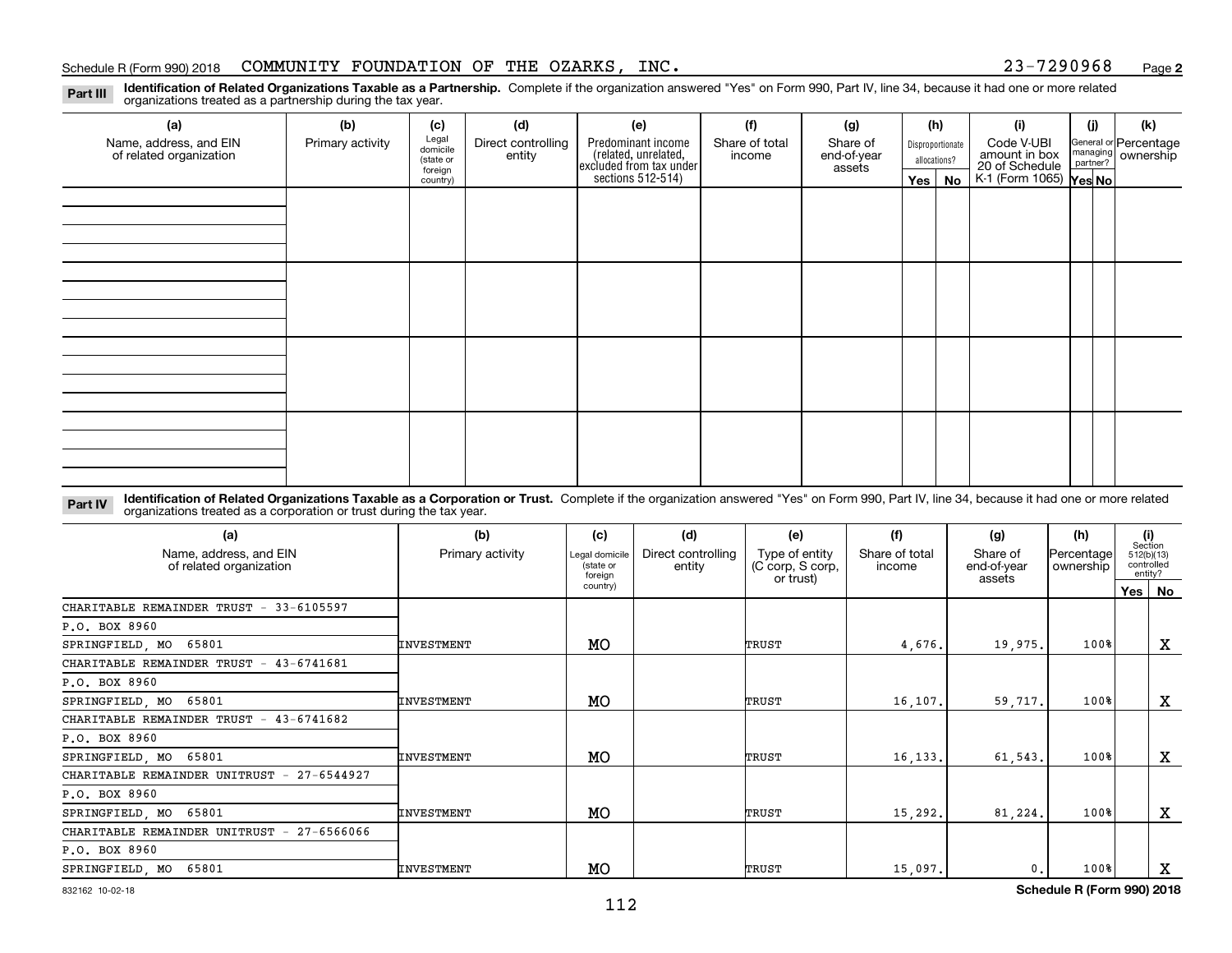#### Schedule R (Form 990) 2018 Page COMMUNITY FOUNDATION OF THE OZARKS, INC. 23-7290968

**Part V** T**ransactions With Related Organizations.** Complete if the organization answered "Yes" on Form 990, Part IV, line 34, 35b, or 36.

| Note: Complete line 1 if any entity is listed in Parts II, III, or IV of this schedule. |                                                                                                                                                                                                                                |     |   |             |  |  |
|-----------------------------------------------------------------------------------------|--------------------------------------------------------------------------------------------------------------------------------------------------------------------------------------------------------------------------------|-----|---|-------------|--|--|
|                                                                                         | 1 During the tax year, did the organization engage in any of the following transactions with one or more related organizations listed in Parts II-IV?                                                                          |     |   |             |  |  |
|                                                                                         |                                                                                                                                                                                                                                | 1a  |   | $\mathbf X$ |  |  |
|                                                                                         | <b>b</b> Gift, grant, or capital contribution to related organization(s)                                                                                                                                                       | 1b  |   | X           |  |  |
|                                                                                         | <b>c</b> Gift, grant, or capital contribution from related organization(s)                                                                                                                                                     | 1c  | X |             |  |  |
|                                                                                         |                                                                                                                                                                                                                                | 1d  |   | х           |  |  |
|                                                                                         | <b>e</b> Loans or loan quarantees by related organization(s)                                                                                                                                                                   | 1e  |   | X           |  |  |
|                                                                                         |                                                                                                                                                                                                                                |     |   |             |  |  |
|                                                                                         |                                                                                                                                                                                                                                |     |   | х           |  |  |
|                                                                                         |                                                                                                                                                                                                                                | 1a  |   | $\mathbf X$ |  |  |
|                                                                                         | h Purchase of assets from related organization(s) manufactured and content to the content of the content of the content of the content of the content of the content of the content of the content of the content of the conte | 1h  |   | X           |  |  |
|                                                                                         | Exchange of assets with related organization(s) www.assettion.com/www.assettion.com/www.assettion.com/www.assettion.com/www.assettion.com/www.assettion.com/www.assettion.com/www.assettion.com/www.assettion.com/www.assettio | 1i. |   | $\mathbf X$ |  |  |
|                                                                                         |                                                                                                                                                                                                                                | 1i. |   | X           |  |  |
|                                                                                         |                                                                                                                                                                                                                                |     |   |             |  |  |
|                                                                                         |                                                                                                                                                                                                                                | 1k  |   | X           |  |  |
|                                                                                         | Performance of services or membership or fundraising solicitations for related organization(s)                                                                                                                                 | 11. |   | $\mathbf X$ |  |  |
|                                                                                         | m Performance of services or membership or fundraising solicitations by related organization(s)                                                                                                                                | 1m  |   | X           |  |  |
|                                                                                         |                                                                                                                                                                                                                                | 1n  |   | $\mathbf X$ |  |  |
|                                                                                         | <b>o</b> Sharing of paid employees with related organization(s)                                                                                                                                                                | 10  |   | X           |  |  |
|                                                                                         |                                                                                                                                                                                                                                |     |   |             |  |  |
|                                                                                         |                                                                                                                                                                                                                                | 1p. |   | х           |  |  |
|                                                                                         |                                                                                                                                                                                                                                | 1a  |   | X           |  |  |
|                                                                                         |                                                                                                                                                                                                                                |     |   |             |  |  |
|                                                                                         |                                                                                                                                                                                                                                |     |   | X           |  |  |
|                                                                                         |                                                                                                                                                                                                                                | 1s  |   | X           |  |  |

832163 10-02-18 **2**If the answer to any of the above is "Yes," see the instructions for information on who must complete this line, including covered relationships and transaction thresholds. **(a) (b) (c) (d) (1)**LEZAH STENGER FOUNDATION C 5,500. **(2)(3)(4)(5)(6)Schedule R (Form 990) 2018** Name of related organization  $\vert$  Transaction type (a-s) Amount involved letter and Method of determining amount involved  $5,500.\text{FMV}$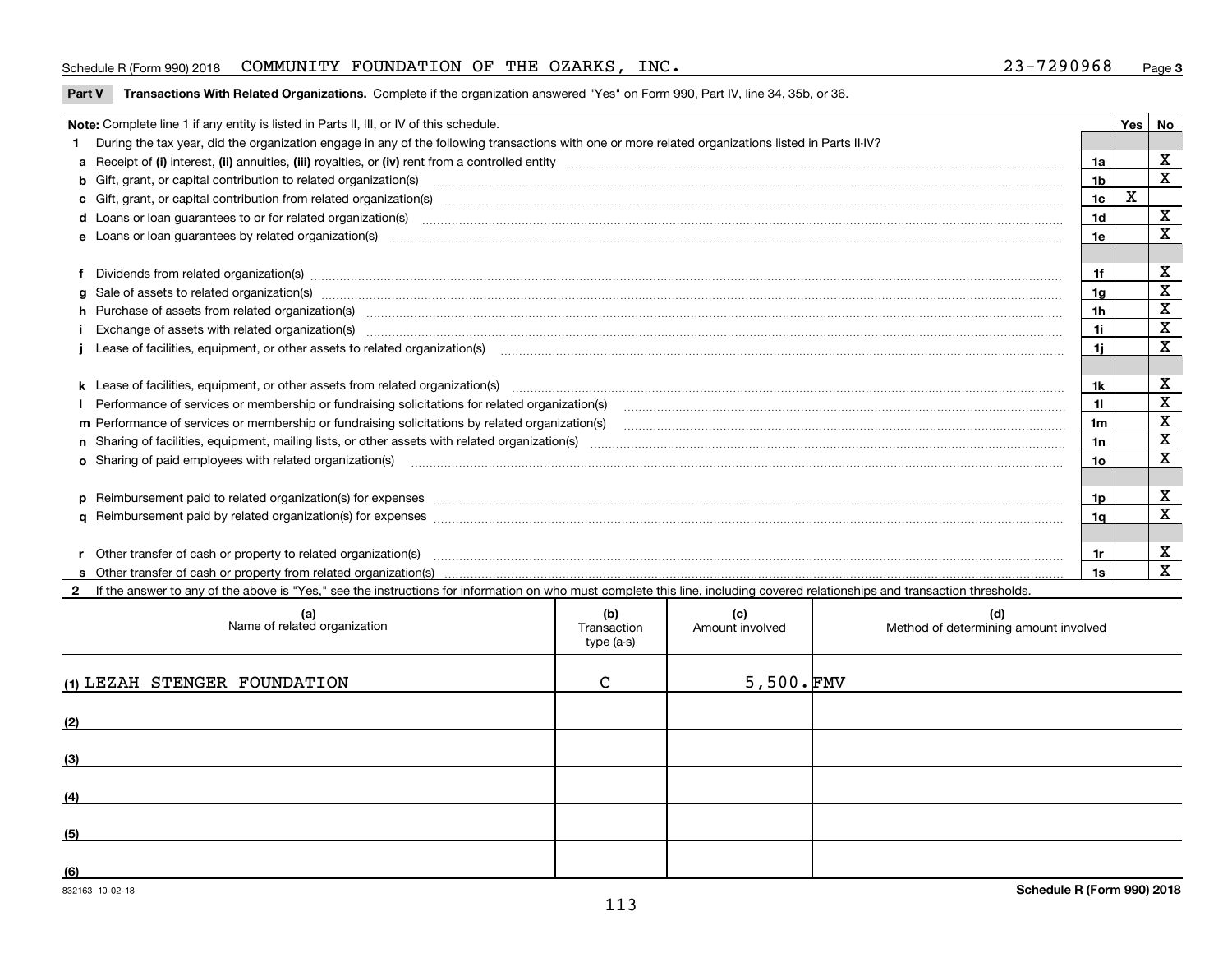#### Schedule R (Form 990) 2018 Page COMMUNITY FOUNDATION OF THE OZARKS, INC. 23-7290968

#### **Part VI Unrelated Organizations Taxable as a Partnership. Complete if the organization answered "Yes" on Form 990, Part IV, line 37.**

Provide the following information for each entity taxed as a partnership through which the organization conducted more than five percent of its activities (measured by total assets or gross revenue) that was not a related organization. See instructions regarding exclusion for certain investment partnerships.

| ັ                                   | ັ<br>ັ           |                                     |                                                                                            |                                                                                             |                   |                         |                                       |                                                                                                                                       |        |     |
|-------------------------------------|------------------|-------------------------------------|--------------------------------------------------------------------------------------------|---------------------------------------------------------------------------------------------|-------------------|-------------------------|---------------------------------------|---------------------------------------------------------------------------------------------------------------------------------------|--------|-----|
| (a)                                 | (b)              | (c)                                 | (d)                                                                                        | (e)<br>Are all                                                                              | (f)               | (g)                     | (h)                                   | (i)                                                                                                                                   | (i)    | (k) |
| Name, address, and EIN<br>of entity | Primary activity | Legal domicile<br>(state or foreign | Predominant income<br>(related, unrelated,<br>excluded from tax under<br>sections 512-514) | $\begin{array}{c}\n\text{partners} \text{ sec.} \\ 501(c)(3) \\ \text{orgs.?}\n\end{array}$ | Share of<br>total | Share of<br>end-of-year | Dispropor-<br>tionate<br>allocations? | Code V-UBI<br>  amount in box 20 managing<br>  of Schedule K-1 partner? ownership<br>  of Schedule K-1 partner? ownership<br>  Yes No |        |     |
|                                     |                  | country)                            |                                                                                            |                                                                                             | income            | assets                  |                                       |                                                                                                                                       |        |     |
|                                     |                  |                                     |                                                                                            | Yes No                                                                                      |                   |                         | Yes No                                |                                                                                                                                       | Yes No |     |
|                                     |                  |                                     |                                                                                            |                                                                                             |                   |                         |                                       |                                                                                                                                       |        |     |
|                                     |                  |                                     |                                                                                            |                                                                                             |                   |                         |                                       |                                                                                                                                       |        |     |
|                                     |                  |                                     |                                                                                            |                                                                                             |                   |                         |                                       |                                                                                                                                       |        |     |
|                                     |                  |                                     |                                                                                            |                                                                                             |                   |                         |                                       |                                                                                                                                       |        |     |
|                                     |                  |                                     |                                                                                            |                                                                                             |                   |                         |                                       |                                                                                                                                       |        |     |
|                                     |                  |                                     |                                                                                            |                                                                                             |                   |                         |                                       |                                                                                                                                       |        |     |
|                                     |                  |                                     |                                                                                            |                                                                                             |                   |                         |                                       |                                                                                                                                       |        |     |
|                                     |                  |                                     |                                                                                            |                                                                                             |                   |                         |                                       |                                                                                                                                       |        |     |
|                                     |                  |                                     |                                                                                            |                                                                                             |                   |                         |                                       |                                                                                                                                       |        |     |
|                                     |                  |                                     |                                                                                            |                                                                                             |                   |                         |                                       |                                                                                                                                       |        |     |
|                                     |                  |                                     |                                                                                            |                                                                                             |                   |                         |                                       |                                                                                                                                       |        |     |
|                                     |                  |                                     |                                                                                            |                                                                                             |                   |                         |                                       |                                                                                                                                       |        |     |
|                                     |                  |                                     |                                                                                            |                                                                                             |                   |                         |                                       |                                                                                                                                       |        |     |
|                                     |                  |                                     |                                                                                            |                                                                                             |                   |                         |                                       |                                                                                                                                       |        |     |
|                                     |                  |                                     |                                                                                            |                                                                                             |                   |                         |                                       |                                                                                                                                       |        |     |
|                                     |                  |                                     |                                                                                            |                                                                                             |                   |                         |                                       |                                                                                                                                       |        |     |
|                                     |                  |                                     |                                                                                            |                                                                                             |                   |                         |                                       |                                                                                                                                       |        |     |
|                                     |                  |                                     |                                                                                            |                                                                                             |                   |                         |                                       |                                                                                                                                       |        |     |
|                                     |                  |                                     |                                                                                            |                                                                                             |                   |                         |                                       |                                                                                                                                       |        |     |
|                                     |                  |                                     |                                                                                            |                                                                                             |                   |                         |                                       |                                                                                                                                       |        |     |
|                                     |                  |                                     |                                                                                            |                                                                                             |                   |                         |                                       |                                                                                                                                       |        |     |
|                                     |                  |                                     |                                                                                            |                                                                                             |                   |                         |                                       |                                                                                                                                       |        |     |
|                                     |                  |                                     |                                                                                            |                                                                                             |                   |                         |                                       |                                                                                                                                       |        |     |
|                                     |                  |                                     |                                                                                            |                                                                                             |                   |                         |                                       |                                                                                                                                       |        |     |
|                                     |                  |                                     |                                                                                            |                                                                                             |                   |                         |                                       |                                                                                                                                       |        |     |
|                                     |                  |                                     |                                                                                            |                                                                                             |                   |                         |                                       |                                                                                                                                       |        |     |
|                                     |                  |                                     |                                                                                            |                                                                                             |                   |                         |                                       |                                                                                                                                       |        |     |
|                                     |                  |                                     |                                                                                            |                                                                                             |                   |                         |                                       |                                                                                                                                       |        |     |
|                                     |                  |                                     |                                                                                            |                                                                                             |                   |                         |                                       |                                                                                                                                       |        |     |
|                                     |                  |                                     |                                                                                            |                                                                                             |                   |                         |                                       |                                                                                                                                       |        |     |
|                                     |                  |                                     |                                                                                            |                                                                                             |                   |                         |                                       |                                                                                                                                       |        |     |
|                                     |                  |                                     |                                                                                            |                                                                                             |                   |                         |                                       |                                                                                                                                       |        |     |
|                                     |                  |                                     |                                                                                            |                                                                                             |                   |                         |                                       |                                                                                                                                       |        |     |
|                                     |                  |                                     |                                                                                            |                                                                                             |                   |                         |                                       |                                                                                                                                       |        |     |
|                                     |                  |                                     |                                                                                            |                                                                                             |                   |                         |                                       |                                                                                                                                       |        |     |

**Schedule R (Form 990) 2018**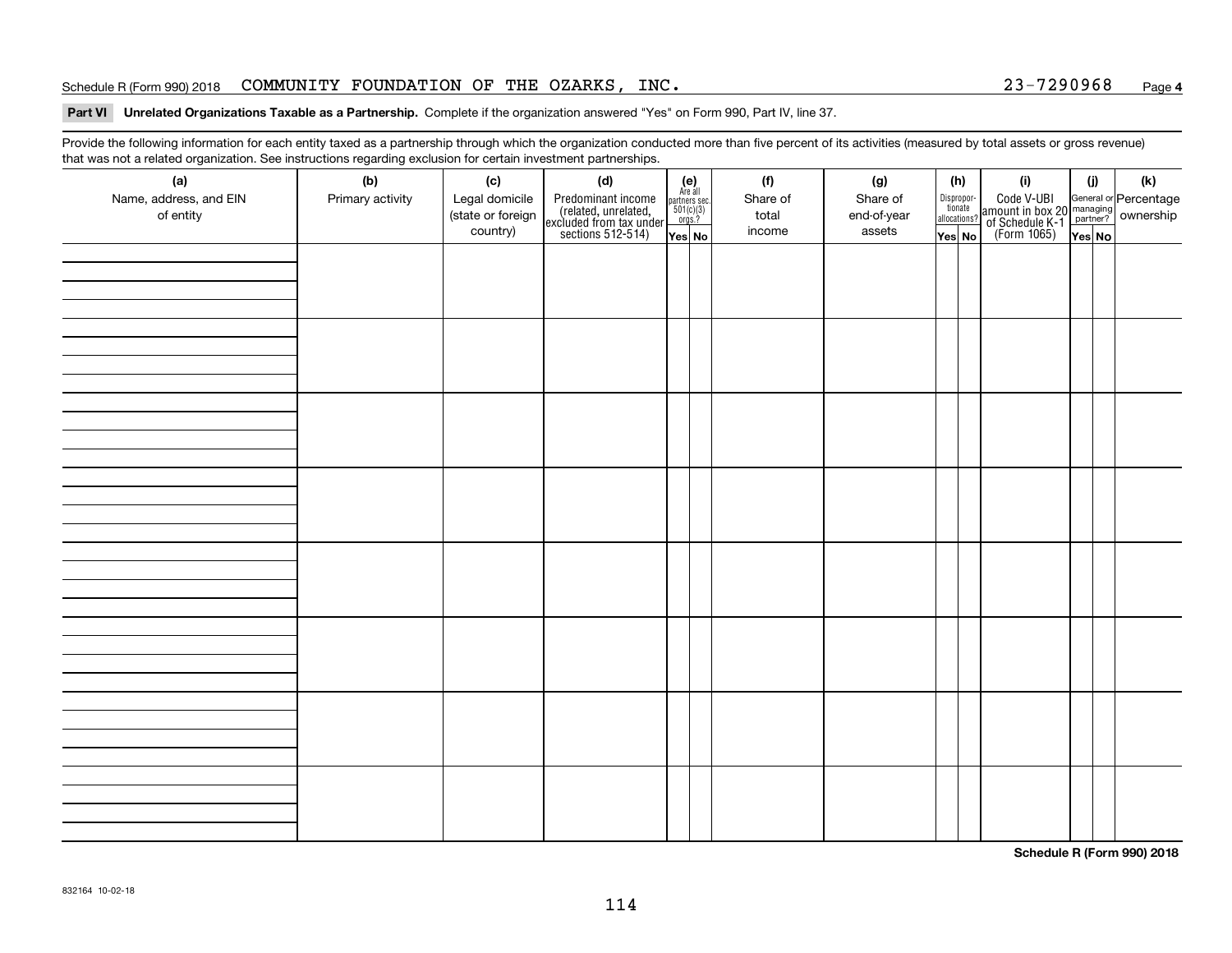Schedule R (Form 990) 2018 CO**MMUNITY FOUNDATION OF THE OZARKS, INC.23-7290968** Page **5 Part VII Supplemental Information.**

Provide additional information for responses to questions on Schedule R. See instructions.

#### PART II, IDENTIFICATION OF RELATED TAX-EXEMPT ORGANIZATIONS:

#### NAME OF RELATED ORGANIZATION:

#### OZARKS CHARITABLE REAL ESTATE FOUNDATION LLC

#### PRIMARY ACTIVITY: FOUNDATION RECEIVES, MANAGES AND DISTRIBUTES REAL ESTATE

#### DONATIONS FOR CFO

**Schedule R (Form 990) 2018**

832165 10-02-18